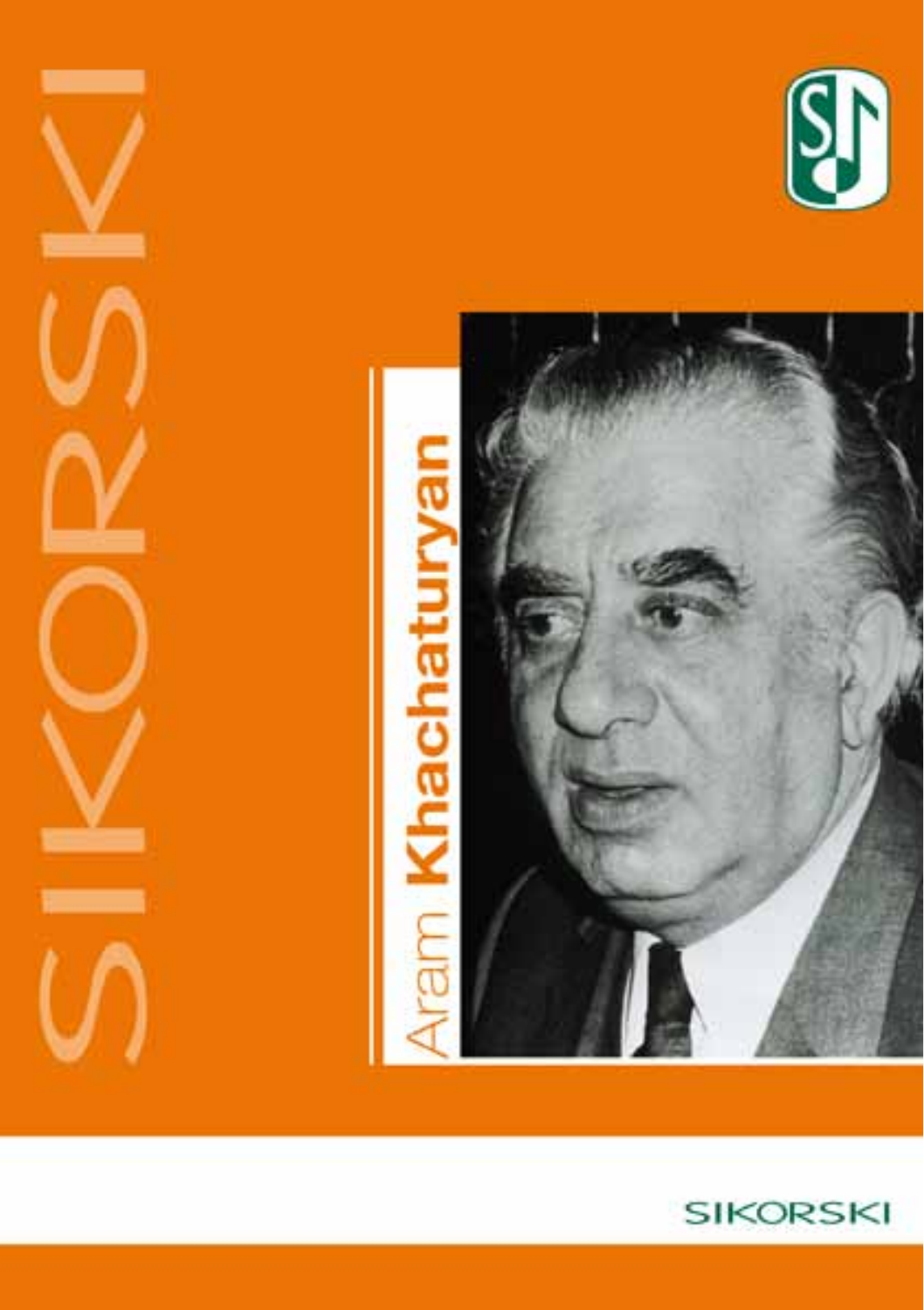# A R A M **k h a c h a t u r y a n**

Joan Larandon



SIKORSKI MUSIKVERLAGE HAMBURG

**sik 4/5618**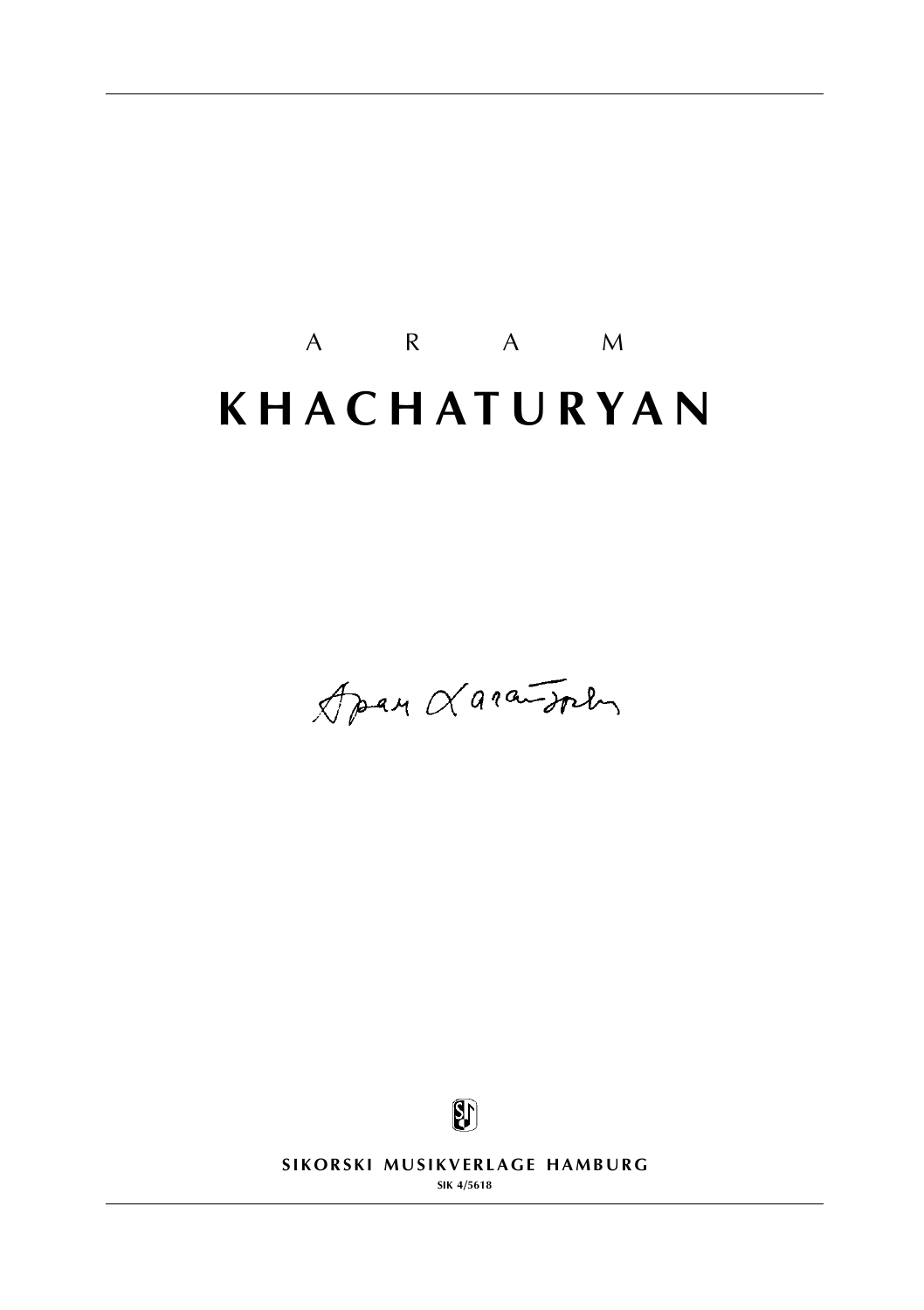sikorski Musikverlage 20139 hamburg phone: (+ 49) (0)40 / 41 41 00-0 · fax: (+ 49) (0)40 / 41 41 00-41 www.sikorski.de · contact@sikorski.de

> **2 9 a u g u s t 2 0 1 8** *Cover Photo by Sikorski Archives*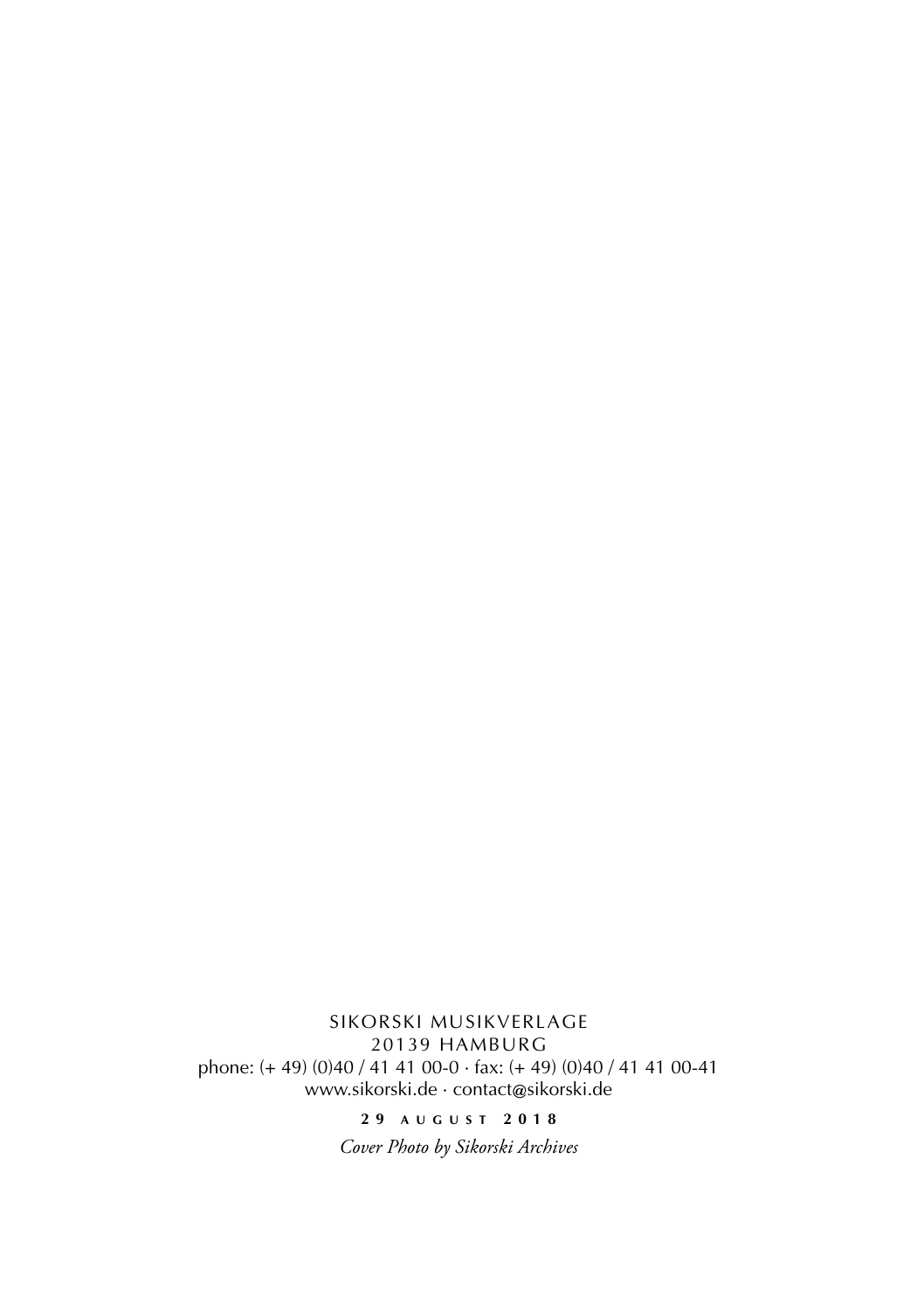### **CONTENTS**

### **systematic index of works**

| Orchestral Works with Instrumental Soloists 115                        |
|------------------------------------------------------------------------|
|                                                                        |
|                                                                        |
| Instrumental Chamber Music  115                                        |
|                                                                        |
| Works for Voice and Piano<br>Songs from Films and Incidental Music 119 |
|                                                                        |
|                                                                        |
| Suites from Film Music, Incidental Music or Stage Works 121            |

#### **index**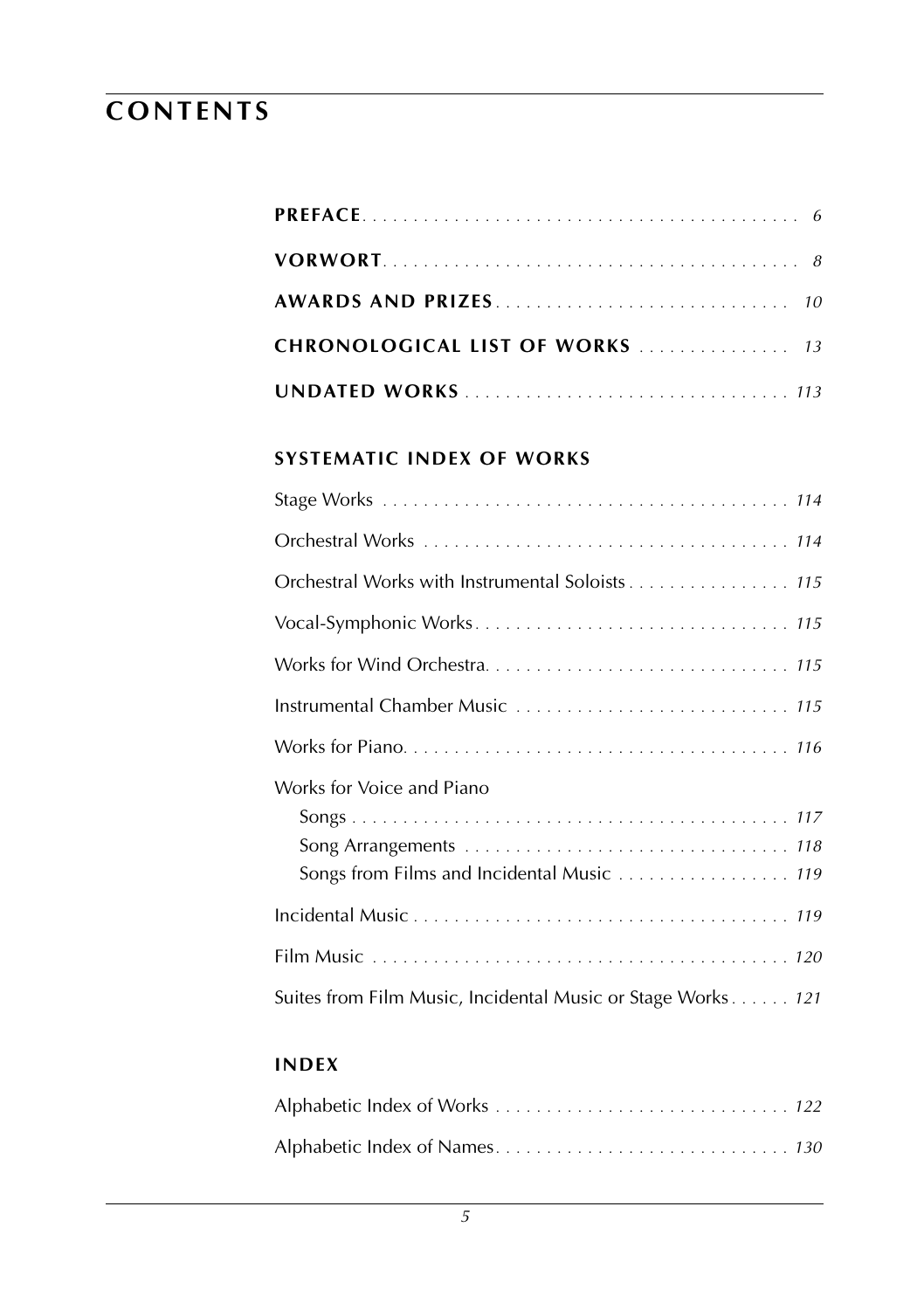### **preface**

Aram Khachaturyan, born on 6 June (24 May) 1903 in Kodzhori near Tbilisi, Georgia, was born into an Armenian merchant family. His father was the owner of a bookbinding factory. His brother Suren became an actor and director; Suren's son Karen (1920-2011) became a composer.

Khachaturyan grew up in the Georgian metropolis of Tbilisi, playing the piano and tenor horn in amateur ensembles. The chaos of civil war drove him to Moscow. During the first three years there he studied biology at the Moscow State University, then violoncello and composition in Mikhail Gnessin's class at the Gnessin Musical College starting in 1922. In 1926 he became the director of the music department at the House of Armenian Culture in Moscow. Starting in 1929 he studied at the Moscow Conservatoire with Mikhail Gnessin (1883-1957), subsequently with Nikolai Myaskovsky (1881-1950), Reinhold Glière (1875-1956) and Sergei Vasilenko (1872-1956). In 1933 Khachaturyan became acquainted with Sergei Prokofiev and he married his fellow student Nina Makarova. Works of the 1930s are increasingly orientated on theorems of Socialist Realism and Stalin's directives concerning the question of nationality. The composer dedicated his examination composition, Symphony No. 1 in Eminor (1934), to the first anniversary of the founding of Soviet Armenia. Spectacular 'decades of national art' motivated further folkloristic orchestral and film compositions. In 1937 Khachaturyan became Chairman of the Moscow section of the Soviet Composers' Union. From 1938 to 1941 he dedicated himself intensively to stage music and, during the Second World War, he urgently supervised propaganda works as Commissioner of Defence Music. His S y m p h o n y N o . 2 in A minor (1943) reflected war events and national pathos.

The production of Soviet composers was characterised by a lack of orientation during the first post-war years. Khachaturyan's one-movement S y m p h o n y N o . 3 in C major  $(1947)$  for the 30<sup>th</sup> anniversary of the October Revolution met with strong rejection in party circles. Andrei Zhdanov, cultural-political speaker of the CPSU, attacked Aram Khachaturyan, together with Vano Muradeli (1908-1970), Dmitri Shostakovich (1906-1975), Sergei Prokofiev (1891-1953) and Nikolai Myaskovsky (1881-1950) as a 'formalist'. The humiliated Khachaturyan sought refuge in composing for films, including  $\mathsf{T}$  he Russian Question (directed by Mikhail Romm, 1948), Vladimir Ilyich Lenin (directed by Mikhail Romm, 1948-1949) and The Battle of Stalingrad (directed by Vladimir Petrov, 1949). In 1950 he became a teacher of composition at the Gnessin Institute and, in 1952, Professor at the Moscow Conservatoire.

In November 1953, in 'Sovetskaya Muzyka', Khachaturyan severely criticised the system of paternalism of the Composers' Union; this was the beginning of the 'thaw' in the musical sector. His official rehabilitation took place in 1958. Khachaturyan received numerous awards, was a jury member at international competitions and travelled at home and abroad on conducting tours. He died on 1 May 1978 in Moscow and was buried in Yerevan on 6 May.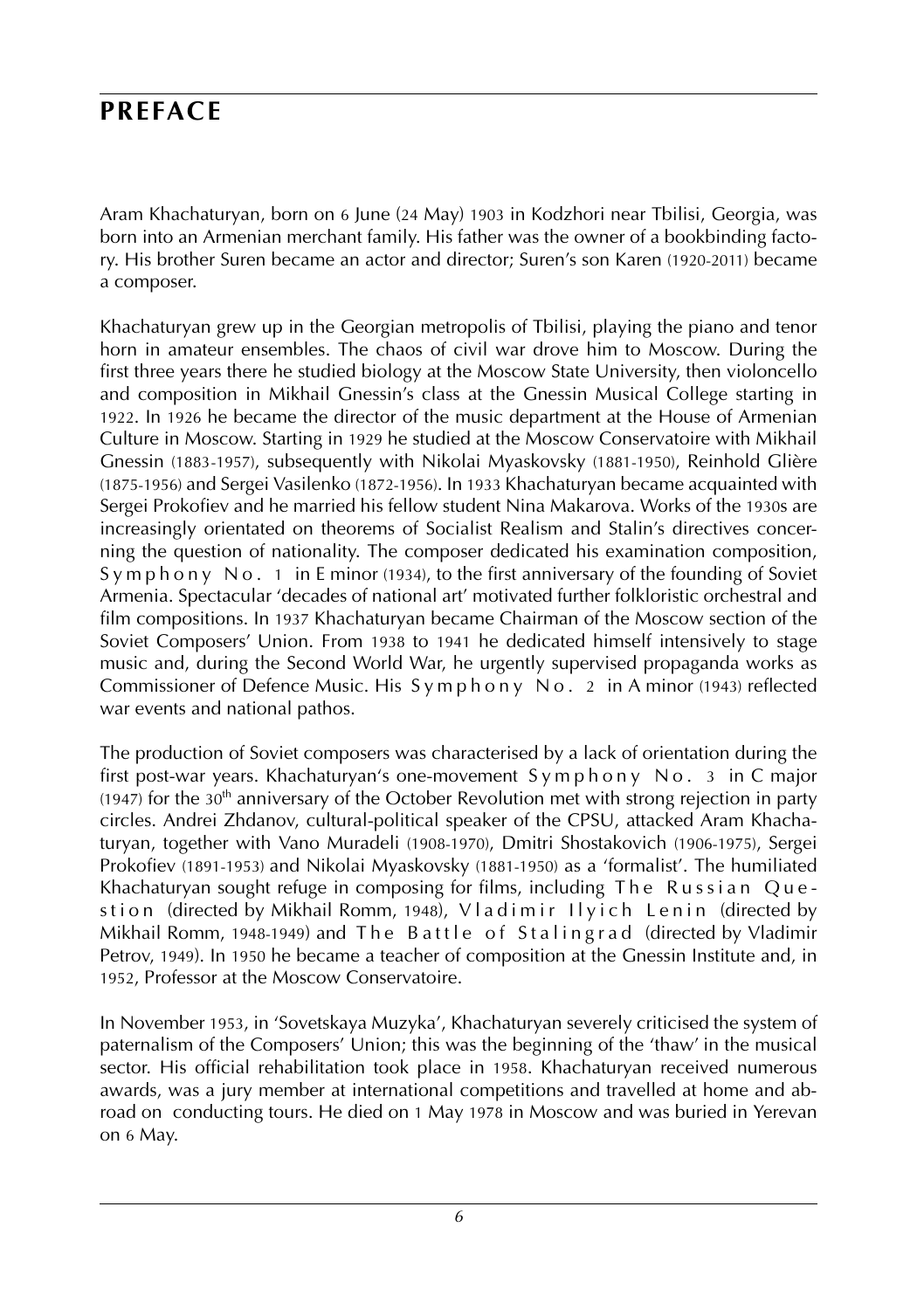The art songs and improvisational arts of the trans-Caucasian Ashugs (folk singers) and Sazandars (instrumentalists) in oriental mughams had made Khachaturyan sensitive to complex keys and refined rhythms. In his student works, he vacillated between 'modernistic' experimentation (Valse-Caprice in C-sharp minor, 1926), folklore (Poem in C-sharp minor, 1926) and strict form (S e v e n F u g u e s , 1928-1929). The latter marked his future creative path: the integration of oriental melodic language into classical European forms. Impressionistic tone painting, conveyed by the pianist Elena Bekman-Shcherbina  $(1882-1951)$ , inspired the D a n c e in B minor for violin and piano  $(1926)$ . Towards the end of the 1920s, however, Khachaturyan forced his talent into the direction of agitprop-music, art songs and marches.

The remaining works of the 1930s are orientated on the  $Symphomy No. 1$  in Eminor (1934), a folkloristic sound image in classical form and instrumentation. These include the Concerto for Piano and Orchestra in D-flat major (1936), Poem about S t a l in (1938) as well as film scores. For the 'Decade of Armenian Art' in Moscow (1939), Khachaturyan composed the ballet  $H$  appiness. Out of this was created the famous Armenian ballet G a y a n e h in 1942. Georgian lezginka, Russian dance, Armenian shalakho, Azerbaijani uzundara, Kurdish sabre dance and Ukranian gopak all find their stylisations here. Khachaturyan combines occidental triadic harmony with trans-Caucasian dissonances and melismas. The Concerto for Violin and Orchestra in D minor (1940) is a further product of this phase. In the  $Symphony No. 2 in E minor$ (1943), permeated with the subject of war, Armenian-Azerbaijani melodies are contrasted with the medieval funerary sequence 'Dies irae'. The Concerto for Violoncello and Orchestra in Eminor (1946) also reflects ideas from Symphony No. 2. In the same year Three Concert Arias, dedicated to his wife Nina Makarova, came into being. Of all works, it was precisely the Third  $Symphony$  in C major (1947), the bombastic 'Poem of Victory' with triple orchestral scoring, organ and 15 trumpets, that became a victim of party criticism.

During that same year Khachaturyan wrote the first volume of his Children's Album for Piano (1947), a 'laboratory' of his compositional techniques, and film scores based on folksongs. His last stage work of the Stalin era was the ballet Spartacus (1950-1954): chromaticism symbolises decadent Rome, whilst diatonicism and major triads represent the slaves' urge for freedom.

During the 1960s Khachaturyan again revived old trans-Caucasian forms of music-making: he composed R h a p s o d i e s for violin (1961), violoncello (1963) and piano (1968) with orchestra. Only the Piano Sonata of 1961 shows an approach reflecting detachment from pure folklore and a tendency towards distortion of material. With his last compo $s$ itions – Fantasy-Sonata for violoncello solo in C major (1974), Monologue-S on a t a for violin solo (1975) and Lied-S on a t a for viola solo (1976), Khachaturyan completed his return to trans-Caucasian melody.

*Maria Biesold in* komponisten der gegenwart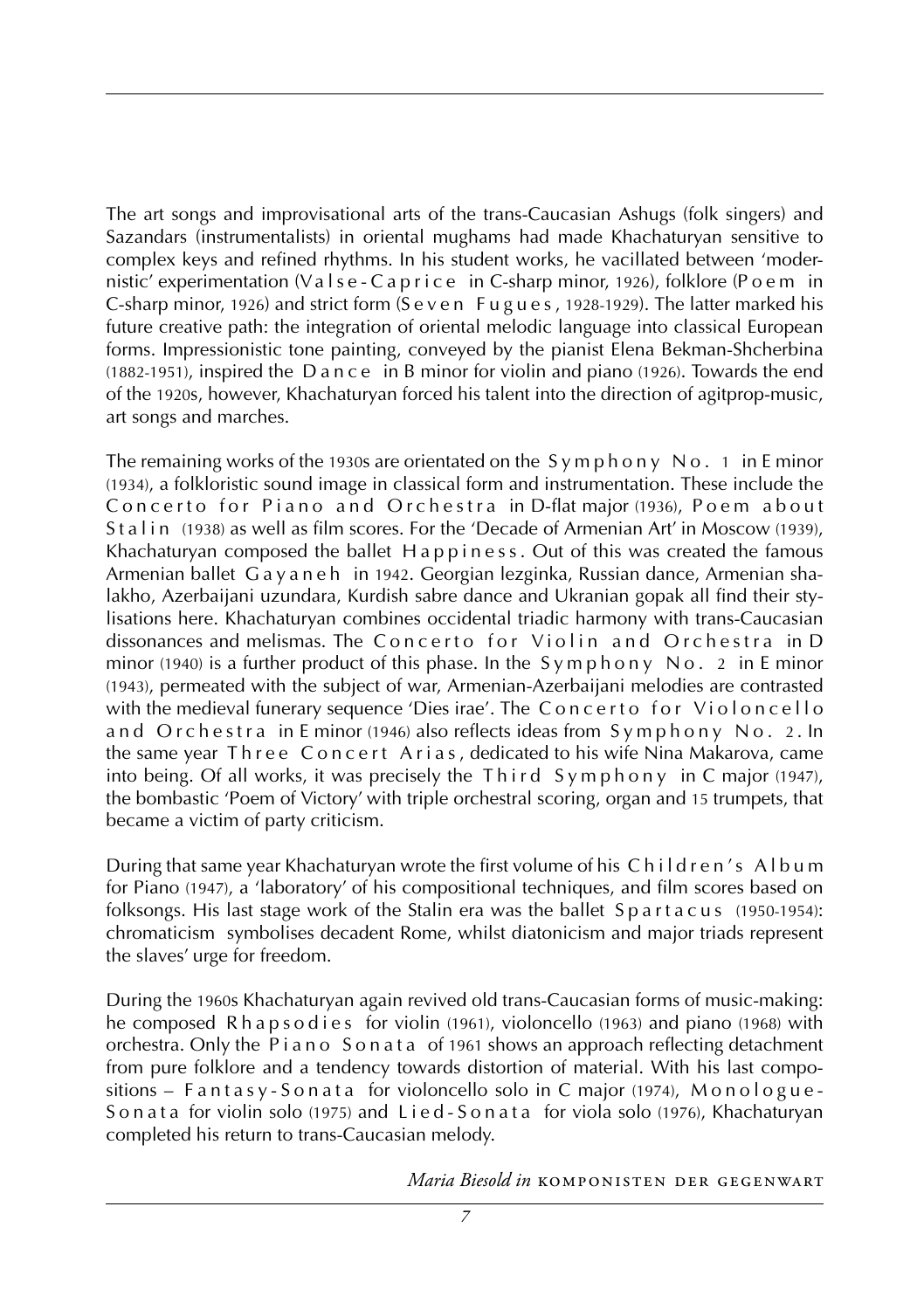### **vorwort**

Aram Chatschaturjan, geboren am 6. Juni (24. Mai) 1903 in Kodschori bei Tbilisi, Georgien, entstammte einer armenischen Kaufmannsfamilie. Der Vater war Besitzer einer Buchbinderwerkstatt. Sein Bruder Suren wurde Schauspieler und Regisseur, dessen Sohn Karen (1920-2011) Komponist.

Chatschaturjan wuchs in der georgischen Metropole Tbilisi auf und spielte Klavier und Tenorhorn in Liebhaberensembles. Bürgerkriegswirren trieben ihn nach Moskau. Dort studierte er zunächst drei Jahre lang Biologie, 1922 dann Violoncello und Komposition in Michail Gnessins Klasse an der Gnessin-Musikschule. 1926 wurde er Chef der Musikabteilung am Moskauer Haus der Kultur Armeniens. Ab 1929 studierte er am Moskauer Konservatorium erst bei Michail Gnessin (1883-1956), dann bei Nikolai Mjaskowski (1881-1950), Reinhold Glière (1875-1956) und Sergej Wassilenko (1872-1956). 1933 lernte Chatschaturjan Sergej Prokofjew kennen, und er heiratete seine Kommilitonin Nina Makarowa. Werke der 30er Jahre orientierten sich zunehmend an Theoremen des sozialistischen Realismus und Stalins Direktiven zur Nationalitätenfrage. Seine Examensarbeit, die S y m p h o n i e N r. 1 e-moll (1934), widmete der Komponist dem Jahrestag der Gründung Sowjetarmeniens. Spektakuläre ,Dekaden nationaler Kunst' motivierten weitere folkloristische Orchester- und Filmkompositionen. 1937 wurde Chatschaturjan zum Vorsitzenden der Moskauer Sektion des Sowjetischen Komponistenverbandes ernannt. 1938-1941 widmete er sich intensiv der Bühnenmusik, im Zweiten Weltkrieg überwachte er als Beauftragter für Verteidigungsmusik vordringlich Propagandawerke. Seine S y m p h o n i e N r. 2 a-moll (1943) reflektierte Kriegsgeschehen und nationales Pathos.

Orientierungslosigkeit kennzeichnete das Schaffen der Sowjetkomponisten in den ersten Nachkriegsjahren. Chatschaturians einsätzige S y m p h o n i e N r. 3 C-dur (1947) zum 30. Jahrestag der Oktoberrevolution stieß in Parteikreisen auf starke Ablehnung. Andrej Schdanow, kulturpolitischer Sprecher der KPdSU, attakierte Aram Chatschaturjan gemeinsam mit Wano Muradeli (1908-1970) und Dmitri Schostakowitsch (1906-1975), Sergej Prokofjew (1891-1953) und Nikolai Mjaskowski (1881-1950) als ,Formalisten'. Gedemütigt suchte Chatschaturian Zuflucht in Filmkompositionen: Die russische Frage (Regie: Michail Romm, 1948), W la d i mir I l jits ch Lenin (Regie: Michail Romm, 1948-1949) und Die Schlacht von Stalingrad (Regie: Wladimir Petrow, 1949). 1950 wurde er Kompositionslehrer am Gnessin-Institut, 1952 Professor am Moskauer Konservatorium.

Im November 1953 übte Chatschaturjan in der ,Sowetskaja Musyka' heftige Kritik am Bevormundungssystem des Komponistenverbandes: der Beginn des ,Tauwetters' auf dem Musiksektor. 1958 erfolgte seine offizielle Rehabilitierung. Chatschaturjan erhielt zahlreiche Auszeichnungen, war Juror internationaler Wettbewerbe und bereiste als Dirigent das In- und Ausland. Er starb am 1. Mai 1978 in Moskau und wurde am 6. Mai in Jerewan beerdigt.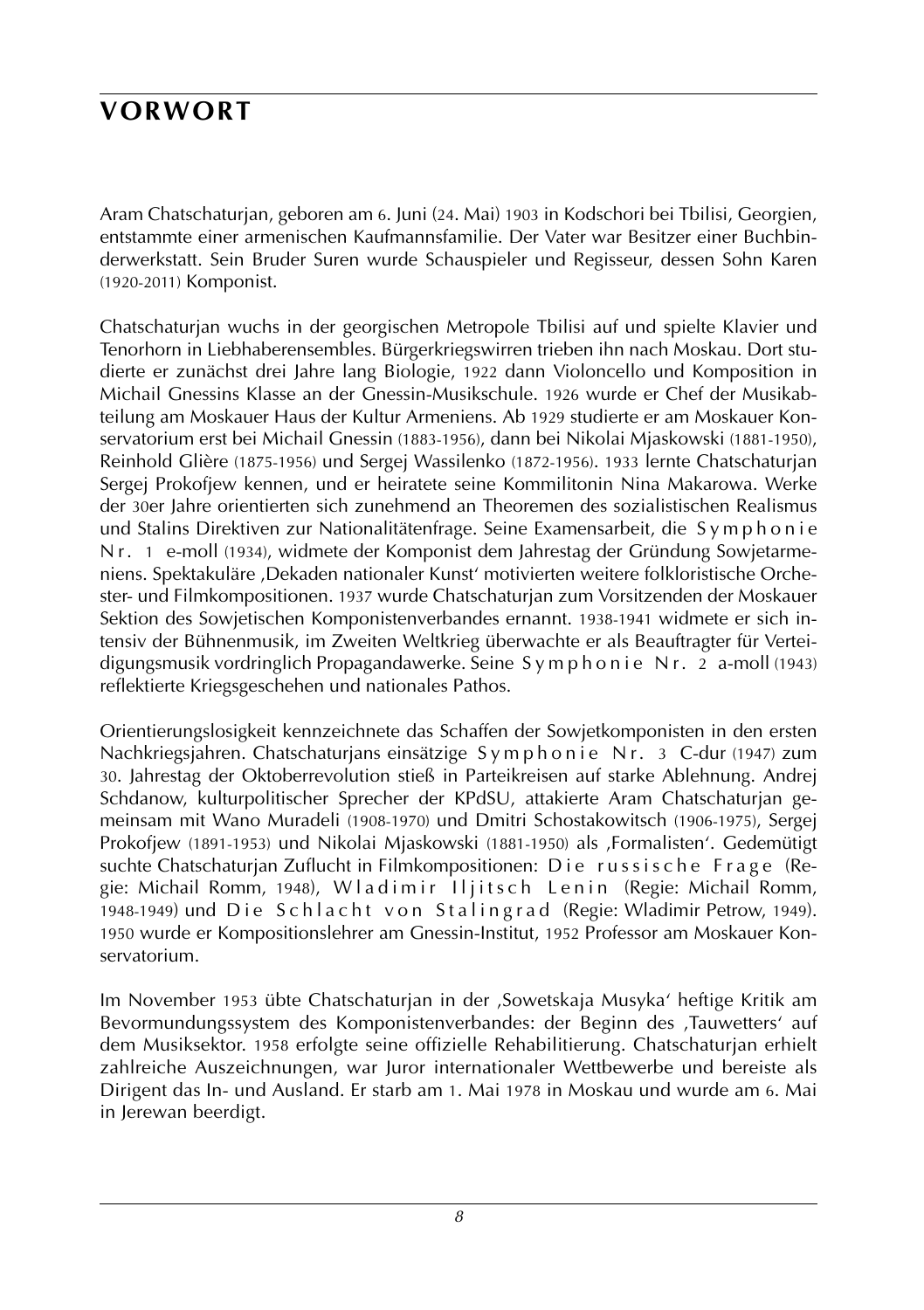Lieder und Improvisationskünste der transkaukasischen Aschugen (Volkssänger) und Sazandaren (Instrumentalisten) in orientalischen Mugamen hatten Chatschaturjan sensibilisiert für komplexe Tonarten und raffinierte Rhythmen. In seinen studentischen Arbeiten schwankte er zwischen ,modernistischem' Experiment (Valse-Caprice cis-moll, 1926), Folklore (P o e m cis-moll, 1926) und strenger Form (S i e b e n F u g e n, 1928-1929). Letztere markierten den künftigen Schaffensweg: Einbindung orientalischer Melodik in klassisch-europäische Formen. Impressionistische Klangmalerei, vermittelt durch die Pianistin Elena Bekman-Schtscherbina (1882-1951), inspirierte den Ta n z b-moll für Violine und Klavier (1926). Gegen Ende der 20er Jahre jedoch forcierte Chatschaturjan sein Talent für Agitprop-Musik, Lieder und Märsche.

An der Symphonie Nr. 1 e-moll (1934), einem folkloristischen Klangbild in klassischer Form und Instrumentation, orientieren sich auch die übrigen Werke der 30er Jahre: Das Konzert für Klavier und Orchester Des-dur (1936), Poem über Stalin (1938) sowie Filmmusiken. Zur "Dekade armenischer Kunst' in Moskau (1939) komponierte Chatschaturjan das Ballett G l ü c k . Daraus entstand 1942 das berühmte armenische Ballett G a j a n e h . Georgische Lesginka, russischer Tanz, armenischer Schalacho, aserbaidschanische Usundara, kurdischer Säbeltanz und ukrainischer Gopak fanden hier ihre Stilisierung. Abendländische Dreiklangsharmonik kombinierte Chatschaturjan mit transkaukasischen Dissonanzen und Melismen. Das Konzert für Violine und O r c h e s t e r d-moll (1940) ist ein weiteres Produkt dieser Phase. In der von Kriegsthematik durchsetzten S y m p h o n i e N r. 2 e-moll (1943) kontrastiert armenisch-aserbaidschanische Melodik die mittelalterliche Totensequenz ,Dies irae'. Auch das K o n z e r t für Violoncello und Orchester e-moll (1946) reflektiert Ideen der Symp h o n i e N r. 2. Im gleichen Jahr entstanden D r e i K o n z e r t a r i e n die seiner Frau Nina Makarowa gewidmet sind. Ausgerechnet die 3 . S y m p h o n i e C-dur (1947), das bombastische ,Siegespoem' mit dreifacher Orchesterbesetzung, Orgel und 15 Trompeten, wurde Opfer der Parteikritik.

Chatschaturian schrieb noch im selben Jahr den ersten Band seines Kinderalbum für Klavier (1947), ein ,Laboratorium' seiner Kompositionstechniken, und Filmmusik nach Volksliedvorlagen. Letztes Bühnenwerk der Stalin-Ära wurde das Ballett S p a r t a k u s (1950-1954): Chromatik symbolisiert das dekadente Rom, Diatonik und Durdreiklänge meinen den Freiheitsdrang der Sklaven.

In den 60er Jahren belebte Chatschaturjan wieder alte transkaukasische Musizierformen: Er schrieb konzertante R h a p s o d i e n für Violine (1961), Violoncello (1963) und Klavier (1968) mit Orchester. Lediglich die 1961 entstanden Klaviers on a te zeigte den Ansatz zur Loslösung vom reinen Folklorismus und eine Tendenz zur Materialverfremdung. Mit seinen letzten Werken, Fantasie-Sonate für Violoncello solo C-dur (1974), Monol og - S o n a t e für Violine solo (1975) und L i e d - S o n a t e für Viola solo (1976), vollzog Chatschaturjan die Rückkehr zur transkaukasischen Melodie.

*Maria Biesold in* komponisten der gegenwart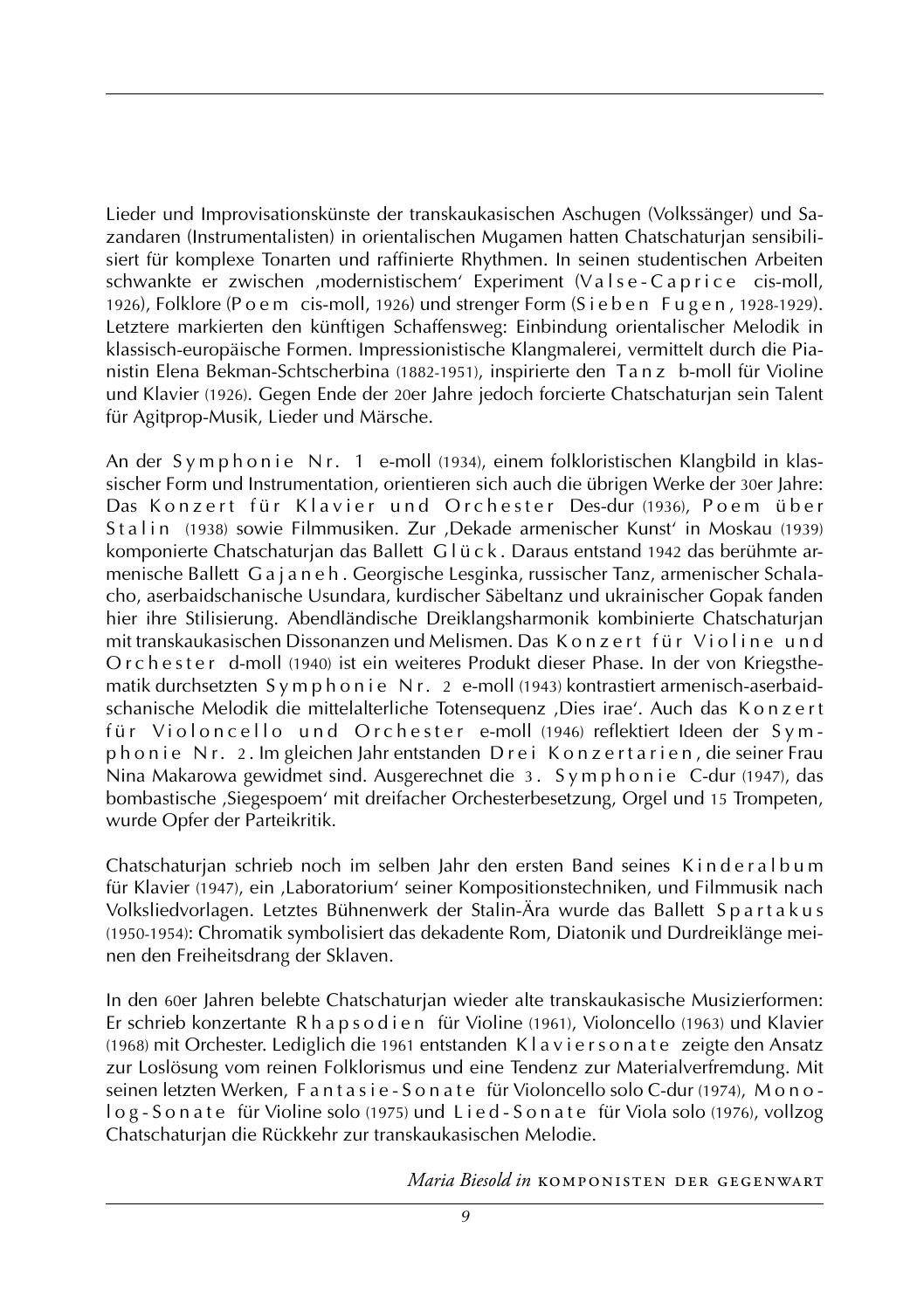### **awards and prizes**

- [1938] **Honoured Artist of the Armenian SSR**
- [1939] **Order of Lenin**
- [1941] **Stalin Prize, second class** for Concerto for Violin and Orchestra
- [1943] **Stalin Prize, first class** for the ballet G a y a n e h
- [1944] **Meritorious Artist of RSFSR**
- [1944] **Medal 'For the Defence of the Caucasus'**
- ■ [1944] **Medal 'For the Defence of Moscow'**
- [1945] **Order of the Red Banner of Labour**
- [1946] **Stalin Prize, first class** for Symphony No. 2
- ■ [1947] **People's Artist of RSFSR**
- ■ [1947] **Medal 'In Commemoration of the Eighth Centenary of the Foundation of the City of Moscow'**
- [1950] **Stalin Prize, first class** for the film music The Battle of Stalingrad
- [1954] **People's Artist of USSR**
- ■ [1955] **People's Artist of the Armenian SSR**
- ■ [1959] **Lenin Prize** for the ballet S p a r t a c u s
- ■ [1960] **Honorary Doctor of Accademia di Santa Cecilia, Rome**
- ■ [1960] **Honorary Professor of the Mexican Conservatoire**
- ■ [1961] **Order 'Science and Art', first class** for outstanding musical achievement (United Arab Republic)
- ■ [1961] **Corresponding Member of Akademie der Künste, Berlin**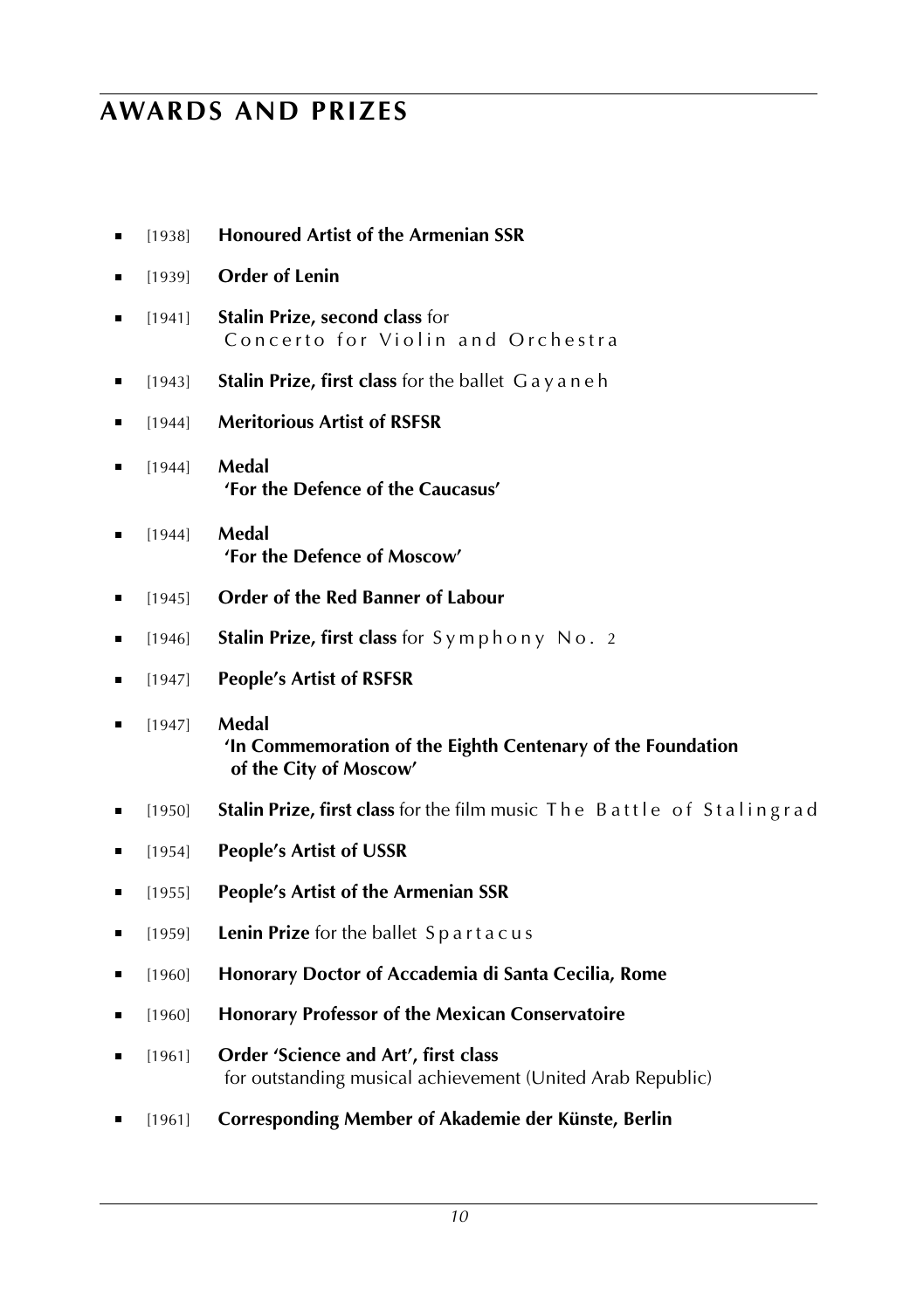- ■ [1963] **Order of Lenin**
- ■ [1963] **People's Artist of the Georgian SSR**
- ■ [1963] **Member of the Academy of Science of the Armenian SSR**
- [1965] **Commemorative medal** of the 25<sup>th</sup> anniversary of the enthronement of Shahin-Shah of Iran, Mohammad Reza Pahlevi
- [1965] **State Prize of the Armenian SSR**
- ■ [1965] **Doctor of Fine Arts**
- [1966] **Order of the Red Banner of Labour**
- ■ [1967] **Meritorious Artist of the Uzbek SSR**
- ■ [1967] **Meritorious Artist of the Uzbek SSR**
- [1967] **Meritorious Artist of the People's Republic of Poland** for services to Polish culture
- [1970] **Medal 'For Valiant Labour. In Commemoration of the Centenary of Vladimir Ilyich Lenin's Birth'**
- [1970] **Medal 'For Valiant Labour in the Great Patriotic War of 1941-1945'**
- ■ [1971] **Order of the October Revolution**
- ■ [1971] **USSR State Prize** for the series of Concerto-Rhapsodies (for violin, for violoncello and for piano)
- ■ [1973] **Order of Lenin**
- [1973] **Hero of Socialist Labour**
- ■ [1973] **People's Artist of the Azerbaijan SSR**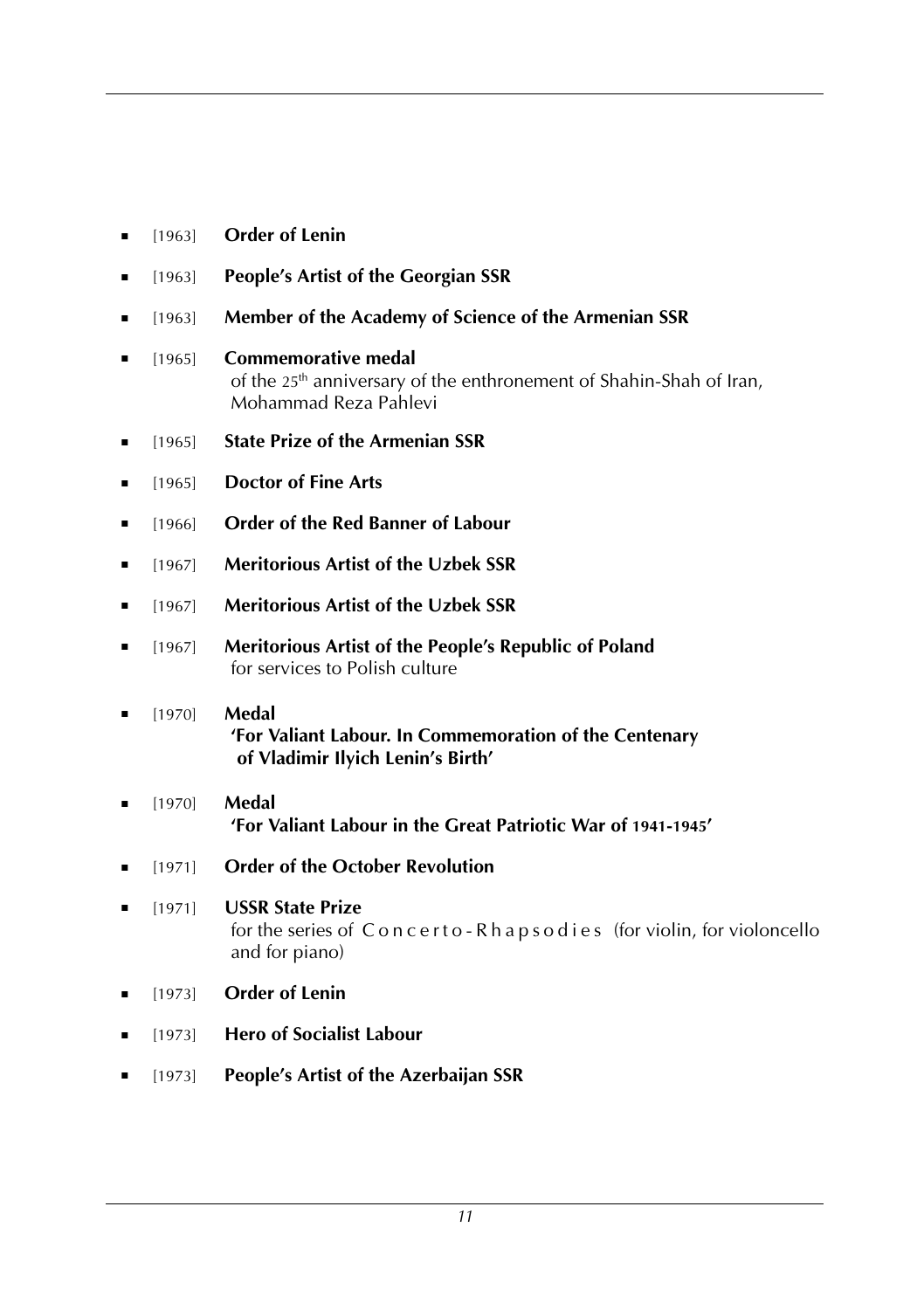*All of Aram Khachaturyan's works listed in this catalogue are represented by Musikverlag Hans Sikorski, Hamburg, for the following countries:*

*Germany, Switzerland, Spain, Greece, Italy, Israel, the Netherlands, Portugal, Denmark, Sweden, Norway and Turkey*

*Hire material is supplied also to:*

*Bulgaria, Romania, Hungary, the Czech Republic, Poland, Lithuania, Estonia and Latvia*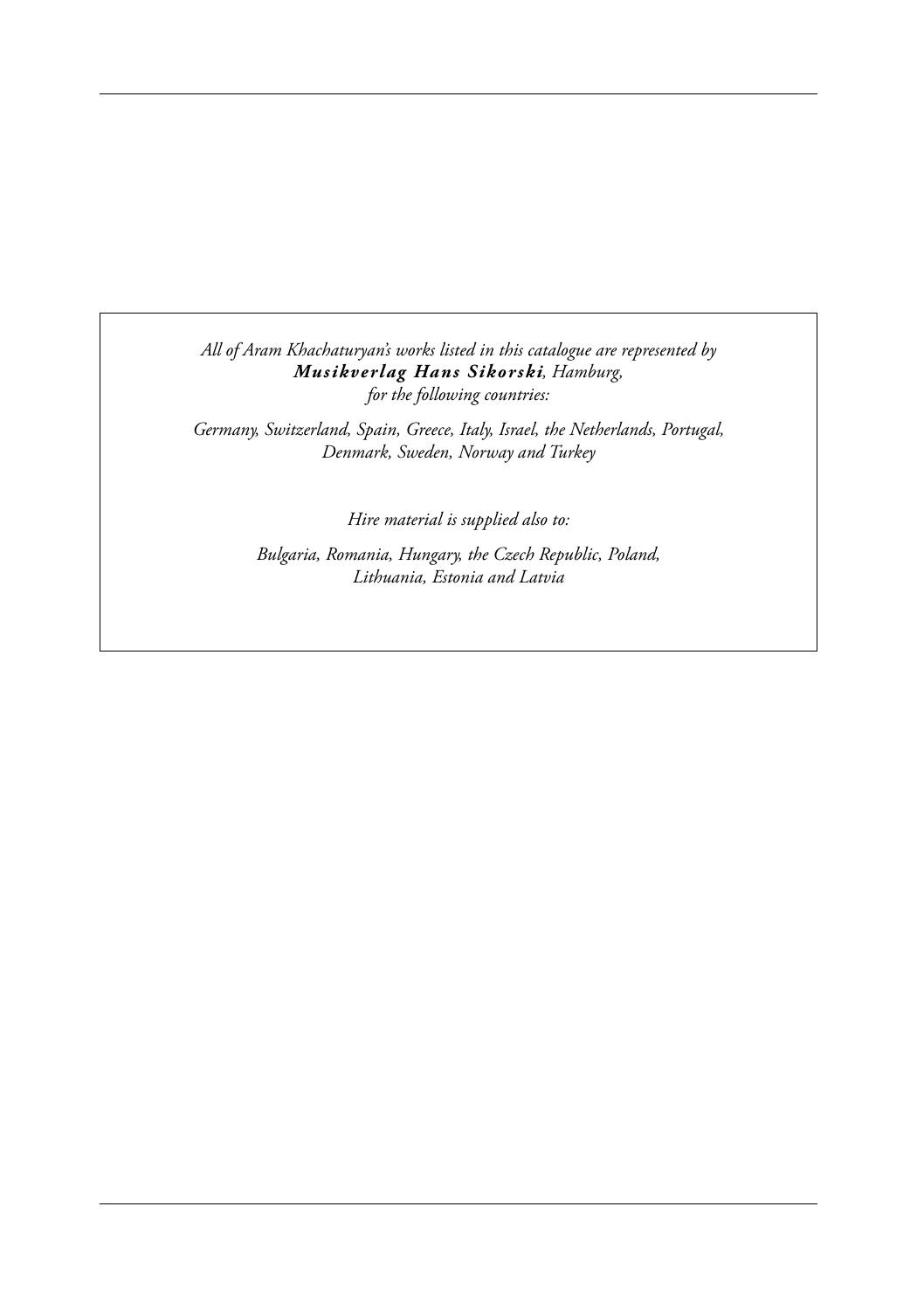#### **poem WS 1010143 Keine Noten 1925**

for piano *Dedicated to Gilan* [**Поэма** для фортепиано **· Poema** dlya fortepiano]

### **dream 1925 KEAM 1925**

for violoncello and piano [**Сон** для виолончели и фортепиано **· Son** dlya violoncheli i fortepiano]

[Andantino]

Duration: 8'

*score:* **cdm vc 4327** / **sik 6906**

According to the publication by Le Chant du Monde D r e a m was composed in 1927.

**ELEGY** 1925 for violoncello and piano in G minor [**Элегия** для виолончели и фортепиано la minore **· Elegiya** dlya violoncheli i fortepiano la minore]

Adagio

Duration: 9'

► Muzyka Collected Works: Vol. 20

Elegy was written in Mikhail Fabianovich Gnesin's composition class.

#### **song of the strolling ashug WS** 1925

for violoncello and piano

*Dedicated to dear Mama (Kumash Khachaturyan)*

[**Песня странствующего ашуга** для виолончели и фортепиано **· Pesnya ctranstvuyushchego ashuga** dlya violoncheli i fortepiano]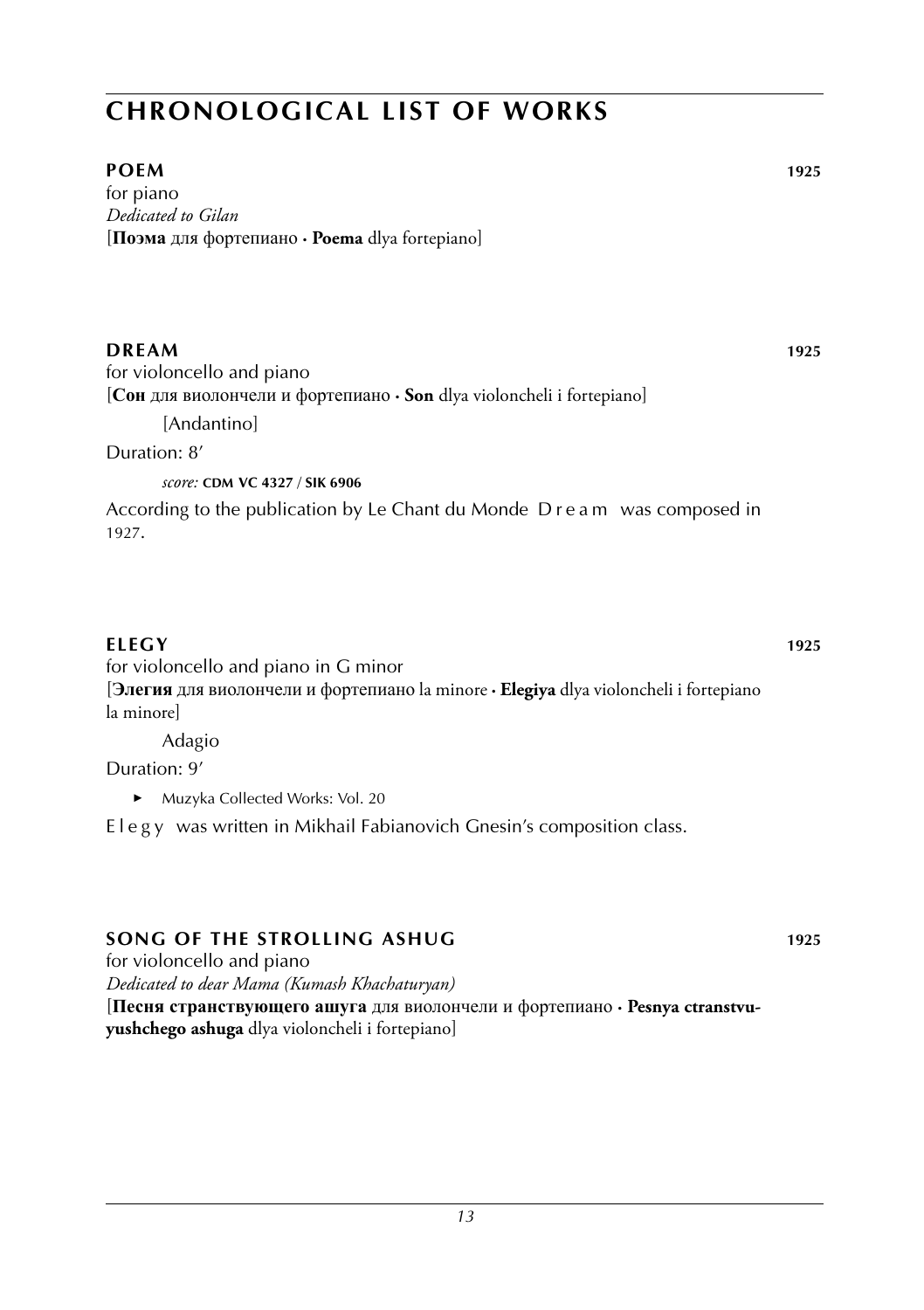| <b>DANCE NO. 1</b> in B flat major<br>for violin and piano<br><b>Танец № 1</b> для скрипки и фортепиано $\cdot$ Tanets No. I dlya skripki i fortepiano |      |
|--------------------------------------------------------------------------------------------------------------------------------------------------------|------|
| Allegretto comodo                                                                                                                                      |      |
| Duration: 5'                                                                                                                                           |      |
| score: G.S. 41417                                                                                                                                      |      |
|                                                                                                                                                        |      |
| <b>DANCE</b> in B flat major                                                                                                                           | 1926 |
| for violin and piano                                                                                                                                   |      |
| Dedicated to AvetTer-Gabrielyan<br>[Танец для скрипки и фортепиано · Tanets dlya skripki i fortepiano]                                                 |      |
| Patetico · Allegro ma non troppo · Scherzando ( $\downarrow$ = 84) · Poco più mosso –                                                                  |      |
| Tempo I                                                                                                                                                |      |
| Duration: 5'                                                                                                                                           |      |
| Muzyka Collected Works: Vol. 18 / (SIK 6111)<br>▶                                                                                                      |      |
|                                                                                                                                                        |      |
| ANDANTINO                                                                                                                                              | 1926 |
| for piano                                                                                                                                              |      |
| <b>[Андантино</b> для фортепиано • <b>Andantino</b> dlya fortepiano]                                                                                   |      |
| Andantino ( $J = 80$ )                                                                                                                                 |      |
| Duration: 3'                                                                                                                                           |      |
| Andantino was later included as No. 1 in Children's Album, Book I.                                                                                     |      |

**WALTZ-ETUDE** 1926 for piano [**Вальс-этюд** для фортепиано **· Vals-etyud** dlya fortepiano] Duration: 9'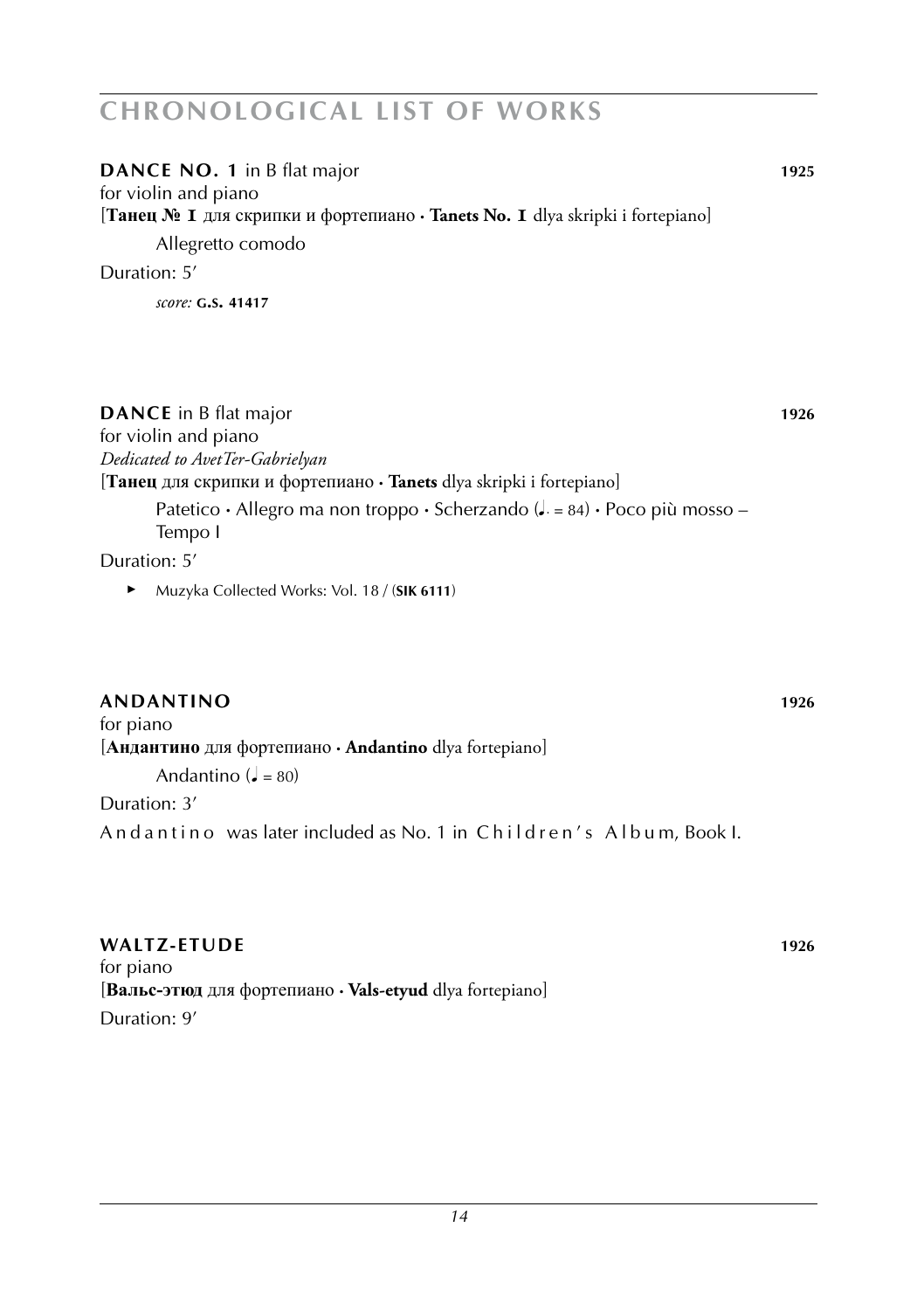| <b>WALTZ-CAPRICE</b> in C sharp minor                                                            | 1926 |
|--------------------------------------------------------------------------------------------------|------|
| for piano                                                                                        |      |
| [Вальс-каприс для фортепиано do diesis minore · Vals-kapris dlya fortepiano do diesis<br>minore] |      |
| Allegro a tempo rubato ( $J = 144$ ) $\cdot$ Poco meno                                           |      |
| Duration: 5'                                                                                     |      |
| Muzyka Collected Works: Vol. 21<br>▶                                                             |      |
| Waltz-Caprice was later included as No. 2 in $\blacktriangleright$ Suite for piano (1932).       |      |
| <b>DANCE</b> in G minor                                                                          | 1925 |
| for piano                                                                                        |      |
| [Танец для фортепиано la minore · Tanets dlya fortepiano la minor]                               |      |
| Allegro marcato ( $\sqrt{ }$ = 84)                                                               |      |
| Duration: 2'                                                                                     |      |
| Muzyka Collected Works: Vol. 21<br>▶                                                             |      |
| Dance was later included as No. 3 in $\blacktriangleright$ Suite for piano (1932).               |      |

#### **piece WS 1010255 Keine Noten 1926**

for violoncello and piano [**Пьеса** для виолончели и фортепиано **· Pyesa** dlya violoncheli i fortepiano] [Larghetto improvvisato]

Duration: 9'

*score:* **cdm vc 4327** / **sik 6906**

### **berceuse 1926**

for violin, violoncello and piano [**Колыбельнаяа** для скрипки, виолончели и фортепиано **· Kolybelnaya** dlya skripki, violoncheli i fortepiano]

Andante

Duration: 6'

*score:* **sik 2434**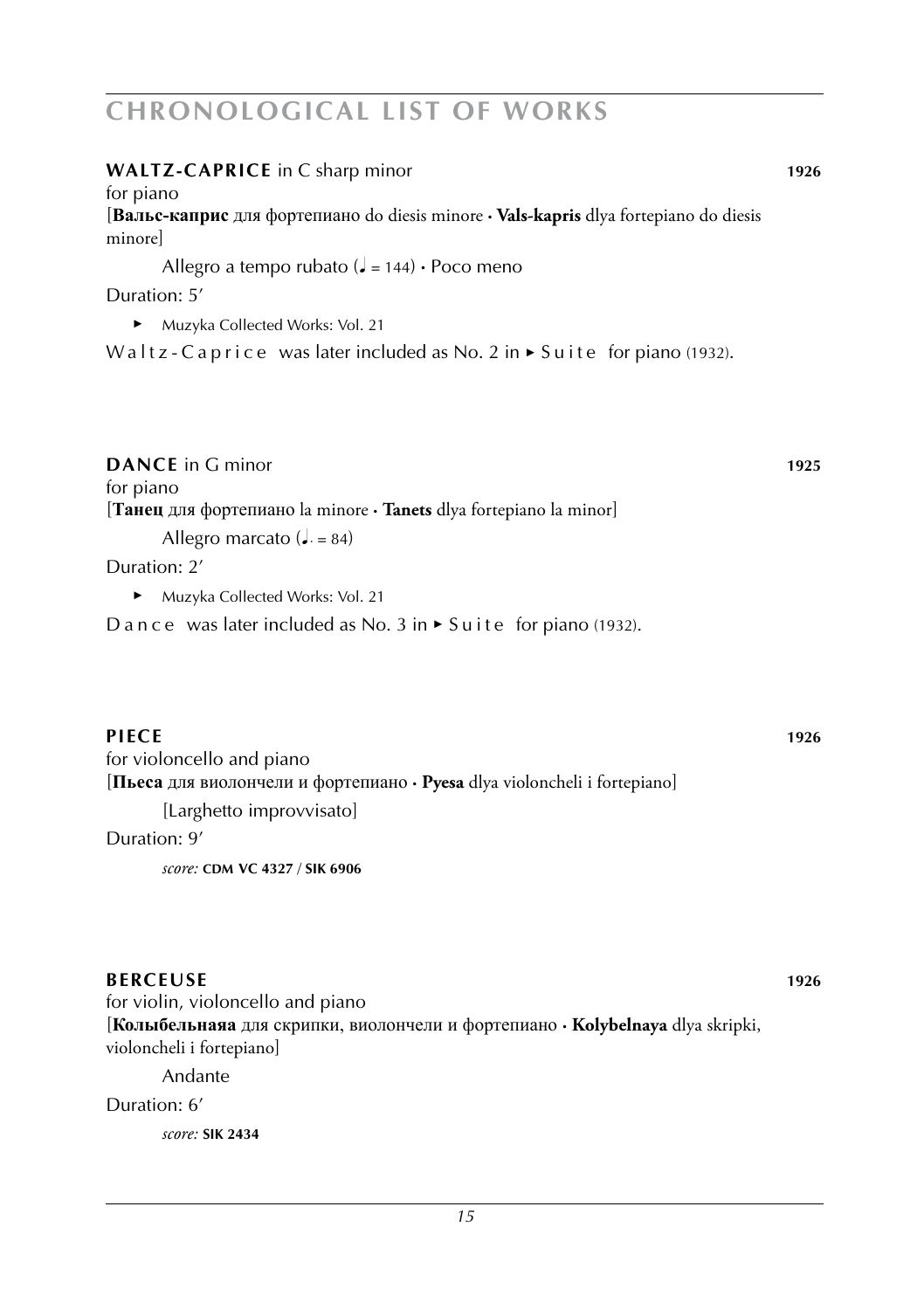### **baggazion akhpar** (**UNCLE BAGDASAR**) **WE** 1927

Incidental music to Akop Paronyan's play [**Багдасар ахпар** (**Дядя Багдасар**)**.** Музыка к пьесе А. Пароняна **· Bagdasar akhpar** (**Dyadya Bagdasar**)**.** Muzyka k pyese A. Paronyana]

- *1*. Overture to Act I
- *2*. Introduction to Act II
- *3*. Introduction to Act III *Presto*
- *4*. March No. 1 *[Allegro marciale]*
- *5*. Oksen's couplet *Allegretto*
- *6.* Waltz-Judgment
- *7*. Song of the Judge *Moderato*
- *8*. Folk Dance
- *9*. Uncle Bagdasar's Song *Andantino*
- *10*. Fanfares I-V *Allegro*

**d r a m at i s p e r s o n a e** : Bagdasar – Anush – Oksen – Gaspar – Toros – Ruben – Meluon – Shushan

1.1.1.0 – 0.1.1.0 – side dr. strings (violins I and II, violoncelli)

Première: 14 May 1927, Moscow, Armenian Theatre Workshop at Armenian House Faddei Saryan (Bagdasar) – Anna Melian (Anush) – A. Aganbekyan (Oksen) – G. Ter-Gabrielyan (Gaspar) – N. Kechegezyan (Toros) – M. Gevorkyan (Ruben) – S. Abovyan (Melkon) – Varvara Stepanyan (Shushan) – Ruben Simonov, I. Rapoport (directors) – K. Alabyan, M. Mazmanyan (stage design) – Gurgen Aikuni (lyrics)

Preserved at the Khachaturyan family archives. In 2003 Kompozitor, Moscow published three tomes presenting scores from Khachaturyan's incidental music entitled 'Theatre Music'. Volume 1, 'Miniatures', contains six items from the incidental music to B a g d a s a r A k h p a r edited by Lev Solin: *1*. 'March', *2*. 'Uncle Bagdasar's Song', *3*. 'Oksen's couplet', *4*. 'Song of the Judge', *5*. 'Waltz-Judgment', *6*. 'Folk Dance – Introduction to Act III'. The above mentioned instrumentation is taken from this publication.

*pantomime* **1927** *MS* for oboe and piano *Uncompleted* [**Пантомима** для гобоя и фортепиано **· Pantomima** dlya goboya i fortepiano] It had been planned to publish P a n t o m i m e in Vol. 22 of Muzyka Collected

Works.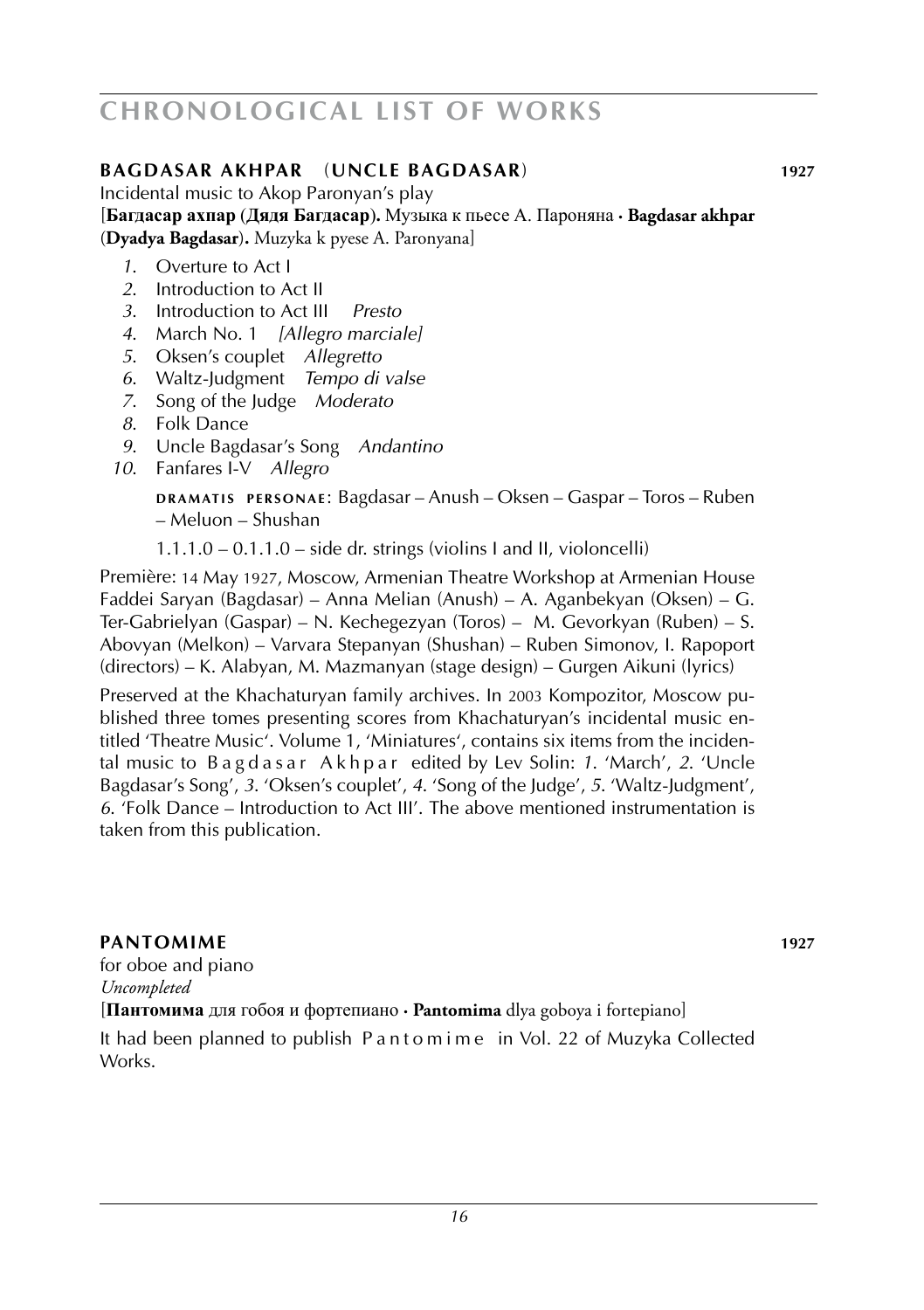### **POEM** in C sharp minor **1927**

for piano *Dedicated to Yu. Sukharevsky* [**Поэма** для фортепиано do diesis minore **· Poema** dlya fortepiano do diesis minore] Allegro ma non troppo (q k = 120) **·** Moderato **·** Lento **·** Tempo I **·** Lento

Duration: 9'

*score:* **sik 2106**

► Muzyka Collected Works: Vol. 21

### **variations on the theme 'solveig' WARIATIONS 1928**

for piano

*Uncompleted*

[**Вариации на тему »Солвейг«** для фортепиано **· Variatsii na temu »Solveig«** 

The manuscript is preserved at the Khachaturyan family archives.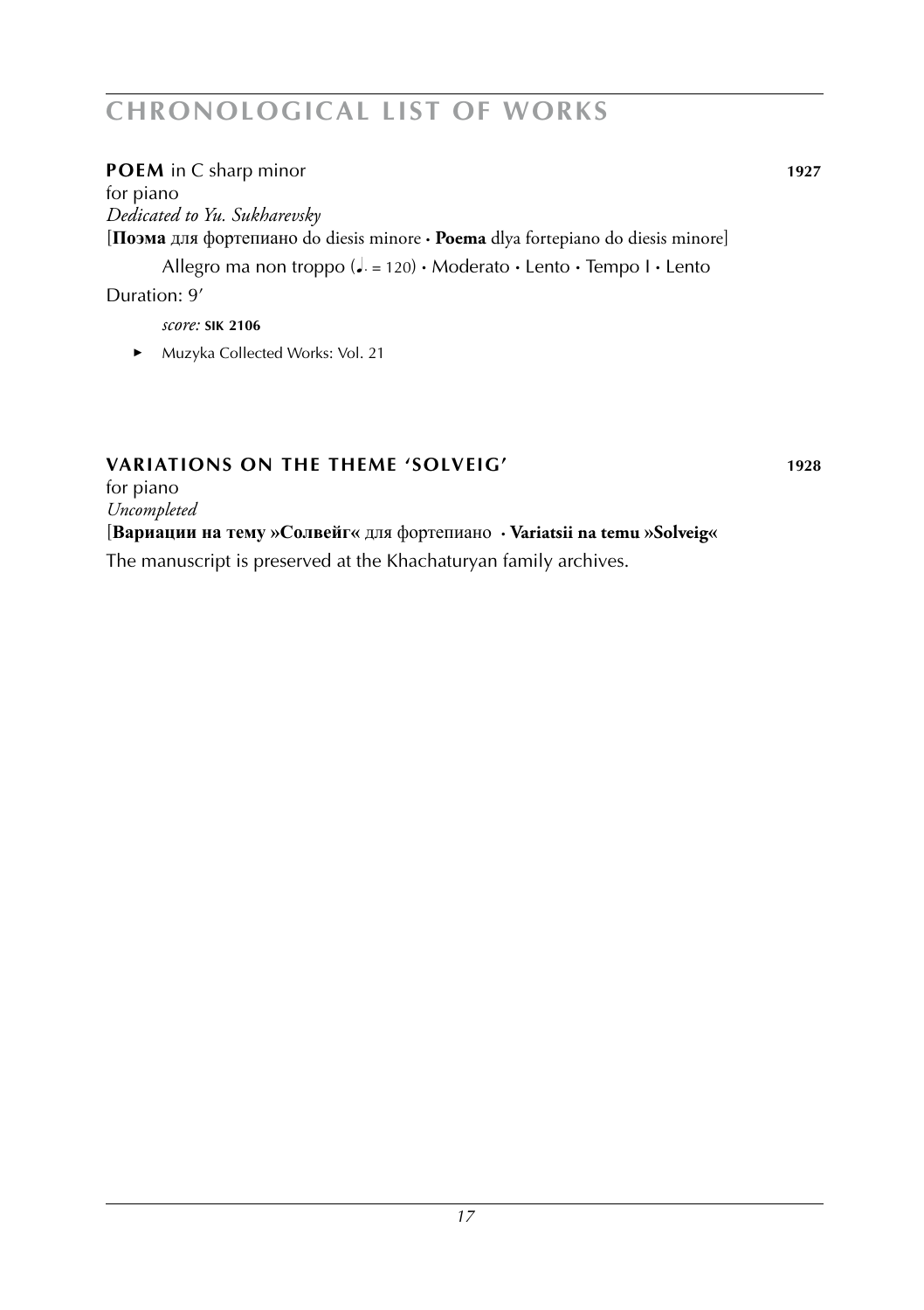### **k**HATABALA 1928

Incidental music to Gabriel Sundukyan's play [**Хатабала.** Музыка к пьесе Г. Сундукяна **· Khatabala.** Muzyka k pese G. Sundukyana]

- *1*. Something Spanish
- *2*. Natali's Couplet
- *3*. Sad Song in 'Khatabala' Tavern *Adagio*
- *4*. Polka 'Khatabala' *Vivo scherzando*
- *5*. Romance *Andante*
- *6*. Salon Waltz *Tempo di valse*
- *7*. March 'The Moon was hiding behind the rivulet' [Спрятался месяц за речкою]

Duration: 30'

**d r a m at i s p e r s o n a e** : Zambalov – Magarit – Isai – Natali – Masisyan – Khamper – Sarkis

 $1.0.1.0 - 0.0.0.0 -$  piano. strings (violins I and II, violoncelli)

Première: 1 February 1928, Moscow, Armenian Theatre Workshop at Armenian House

Karo Alvaryan (Zambalov) – Varvara Stepanyan (Margarit) – Murad Kostanyan (Isai) – A. Martumyan (Natali) – N. Kechegezyan (Masisyan) – Anna Melyan (Khamper) – A. Agnyan (Sarkis) – Ruben Simonov, I. Rapoport (directors) – S. Aladzhalyan (stage design)

Score preserved at the Khachaturyan family archives. In 2003 Kompozitor, Moscow published three tomes presenting scores from Khachaturyan's incidental music entitled 'Theatre Music'. Volume 1, 'Miniatures', contains six items from the incidental music to K h a t a b a l a edited by Lev Solin: *1*. 'March' *(Tempo di marcia [Allegro non troppo])*, *2*. 'Sad Song in the Tavern', *3*. 'Galop-Polka', *4*. 'Romance', *5*. 'Salon Waltz', *6*. 'March' *(Tempo di marcia)*. It is not clear which of the Marches mentioned by Solin corresponds to the one of D. M. Person's listing (above) – the instrumentation specified by Person is identical to Solin's.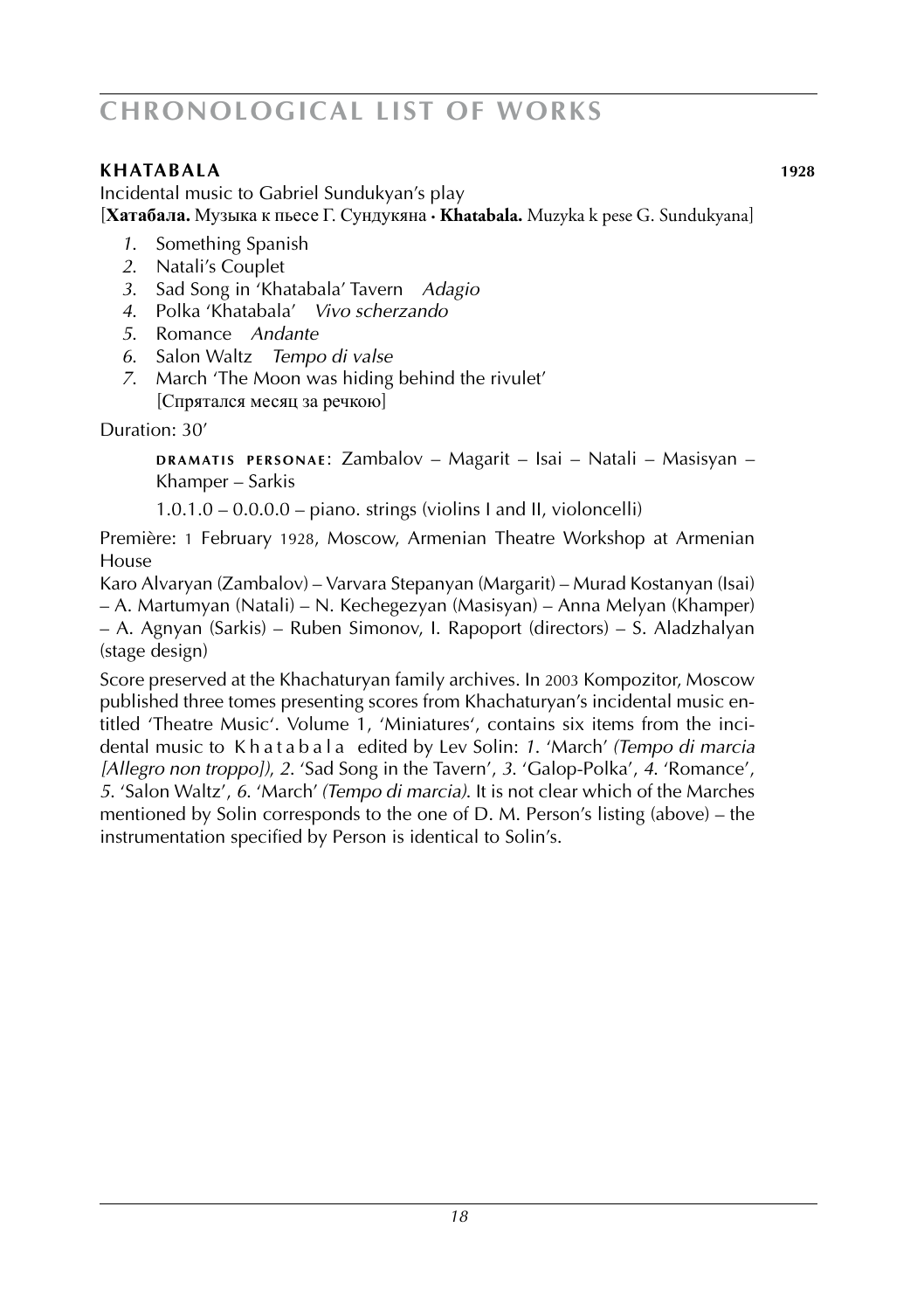### **the eastern dentist 1928 1928**

Incidental music to Akop Paronyan's play

[**Восточный дантист.** Музыка к пьесе А. Пароняна **· Vostochny dantist.** Muzyka k

pyese A. Paronyana]

- *1*. Vardush's march
- *2*. Tango
- *3*. Simonov's ditty
- *4*. Waltz *Tempo di valse lento*
- *5*. Waltz-Trot *Allegretto*
- *6*. Marriage *Allegro non troppo*
- *7*. Charleston
- *8*. Carnival

**d r a m at i s p e r s o n a e** : Taparnikov – Tovmas – Eranyak – Marta – Lenov – Margar – Markos – Sofie – Niko

 $1.0.1.0 - 0.0.0.0 -$  piano. strings (violins I and II, violoncelli)

Première: 16 April 1928, Moscow, Armenian Theatre Workshop at Armenian House Faddei Saryan (Taparnikov) – N. Kechegezyan (Tovmas) – A. Mkrtumyan (Eranyak) – Varvara Stepanyan (Marta) – A. Agnyan (Levon) – G. Ter-Gabrielyan (Margar) – Karo Alvaryan (Markos) – Anna Melyan (Sofie) – Murad Kostanyan (Niko) – Ruben Simonov, I. Rapoport (directors) – Georgi Yakulov (stage design)

Score preserved at the Khachaturyan family archives. In 2003 Kompozitor, Moscow published three tomes presenting scores from Khachaturyan's incidental music entitled 'Theatre Music'. Volume 1, 'Miniatures', contains three items from the incidental music to The Eastern Dentist edited by Lev Solin: 1. 'Marriage', 2. 'Waltz', *3*. 'Waltz-Trot'. The above mentioned instrumentation is taken from this publication.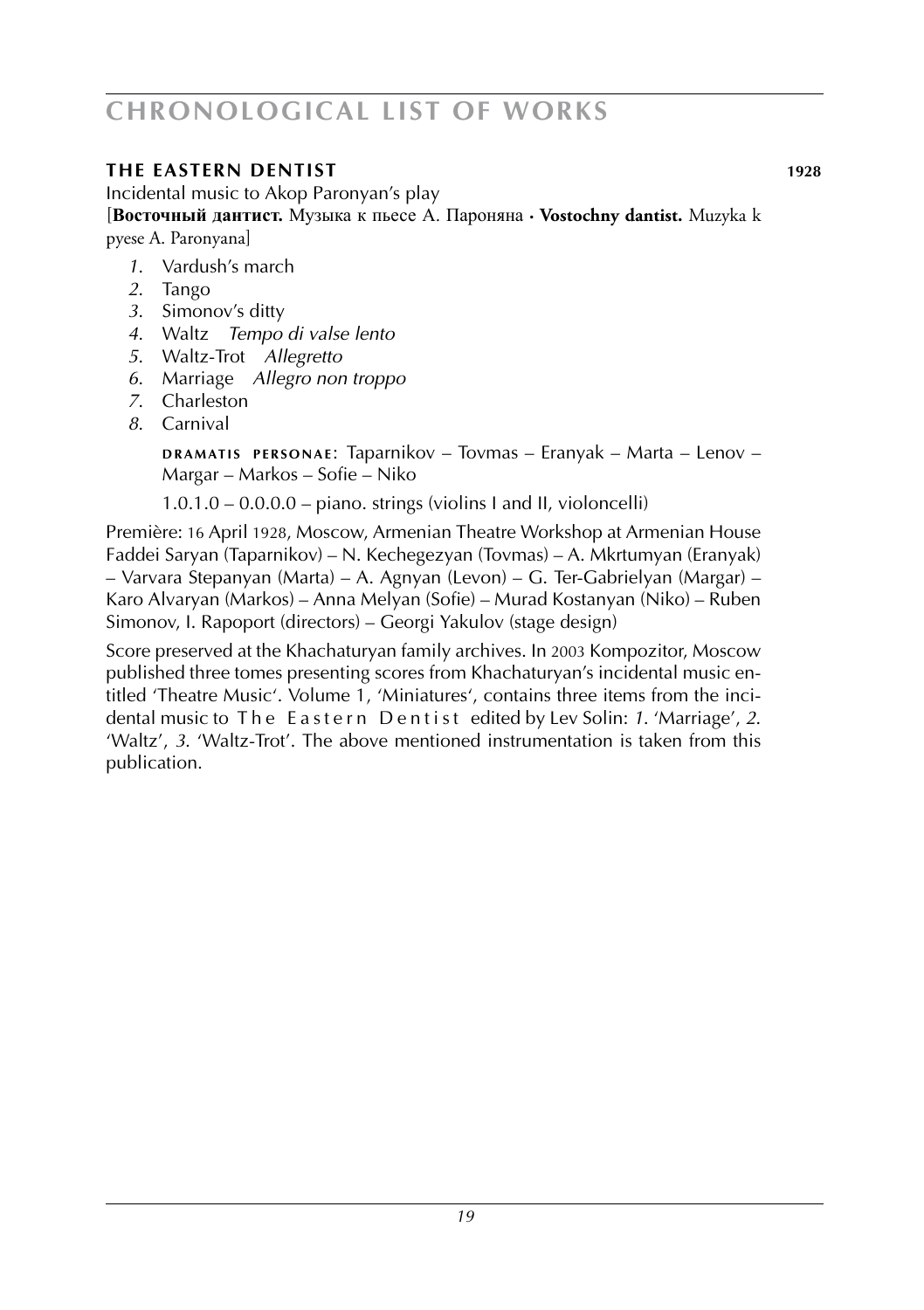### **seven fugues (WS 1002869) 1928-1929**

for piano

[**Семь фуги** для фортепиано **· Sem fugi** dlya fortepiano]

- *1.* Fugue  $[4 \text{ voci}]$  *Moderato*  $(4 88)$
- 2. Fugue  $\begin{bmatrix} 3 \ \text{vocil} \end{bmatrix}$  *Allegro giocoso* ( $\sqrt{6}$  = 76)
- *3.* Fugue  $[4 \text{ voci}]$  *Adagio*  $\sqrt{ }$  = 50)
- *4.* Fugue [3 voci] *Allegro non troppo*  $(l = 116)$
- *5*. Fugue  $[2 \text{ voci}]$  *Allegro moderato*  $(2 \text{ s.t. } 132)$
- *6.* Fugue [3 voci] *Andante sostenuto*  $(d = 54)$
- *7.* Fugue [3 voci] *Allegro marcato*  $\left( \frac{1}{2} \right)$  = 112)

Duration: 13'

These Seven Fugues came into being in composition class with Mikhail Gnesin between 1928 and 1929. They remained unpublished until almost fourty years later Khachaturyan decided to add prelude-like 'recitatives' to each of the fugues (which, interestingly, did not undergo hardly any alterations), and the cycle appeared as Recitatives and Fugues in 1966.

#### **allegretto WS 1010259 1929** for violin and piano  $Uncombined$ [**Аллегретто** для скрипки и фортепиано **· Allegretto** dlya skripki i fortepiano] Duration: 5'

**sONG-POEM** 'In Honour of the Ashugs' **WE 1029** for violin and piano

[**Песня-поэма** »В честь ашугов« для скрипки и фортепиано – **Pesnya-poema** »V chest ashugov« dlya skripki i fortepiano]

Recitando con espressione ( $\downarrow$  = 84)  $\cdot$  Poco meno mosso  $\cdot$  Meno mosso  $\cdot$ Tempo I

Duration: 5'

*score:* **sik 2274**, **sik 6111**

► Muzyka Collected Works: Vol. 18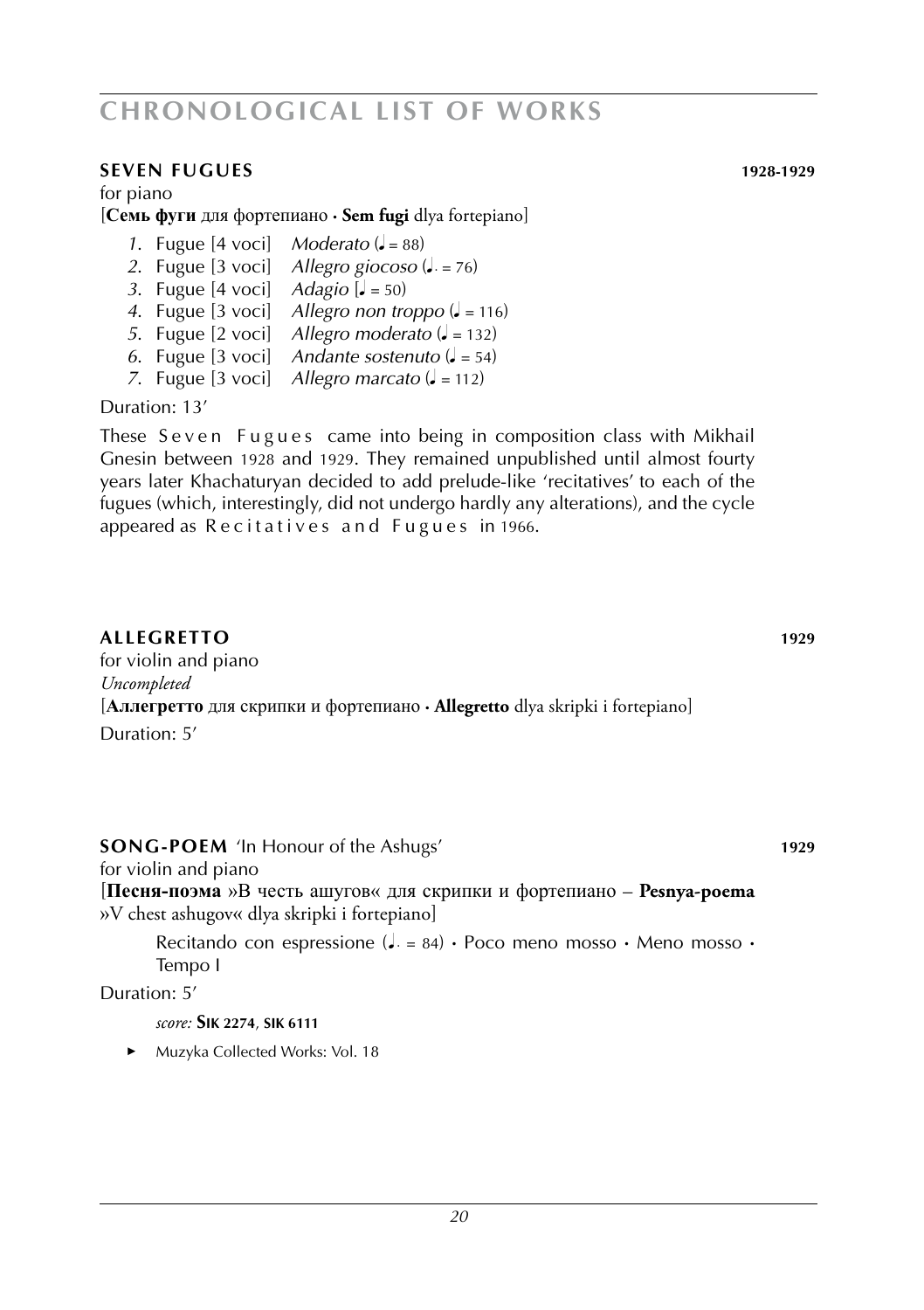#### **field MARCH NO. 1** in A flat major **WARCH 1029**

for wind orchestra

[**Походный марш № 1** для духового оркестра **· Pokhodny marsh No. 1** dlya dukhovogo orkestra]

Tempo di marcia  $(J = 116)$ 

1.0.4(*Eb* clar).0 – 2.2.0.0 – 7 flugelhorns (soprano, alto, baritone [2/2/3]), euphonium – perc (side dr, bass dr, cym). 2 db

Duration: 3'

► Muzyka Collected Works: Vol. 23 (score)

Instrumentation by Nikolai Ivanov-Radkevich. **ARRANGEMENT** for domra and balalaika orchestra by S. Alexeev ■ for small orchestra by A. Sibrav.

#### **suite kein werkstammeinter werkstammeinter werkstammeinter werkstammenten werden die staat 1929**

for viola and piano [**Сюита** для альта и фортепиано **· Syuita** dlya alta i fortepiano]

 $1. \quad \mathcal{L} = 92 \cdot \text{Cadenza}$ 

 $2 \quad -69$  **·** Lento

Duration: 10'

*score:* **sik 2437**

### **be prepared WS 1010286 1920s**

Arrangement for voice or choir and piano of a Mongolian pioneer song Text: Andrei Globa (in Russian)

[**Будь готов.** Монгольская пионерская песня **· Bud gotov.** Mongolskaya pionerskaya pesnya]

Preserved at the Khachaturyan family archives.

### **factory workbench song 1920s 1920s**

for voice and piano Text: Alexander Bezymensky (in Russian) [**Заводская-станковая.** Песня **· Zavodskaya-stankovaya.** Pesnya]

Preserved at the Khachaturyan family archives.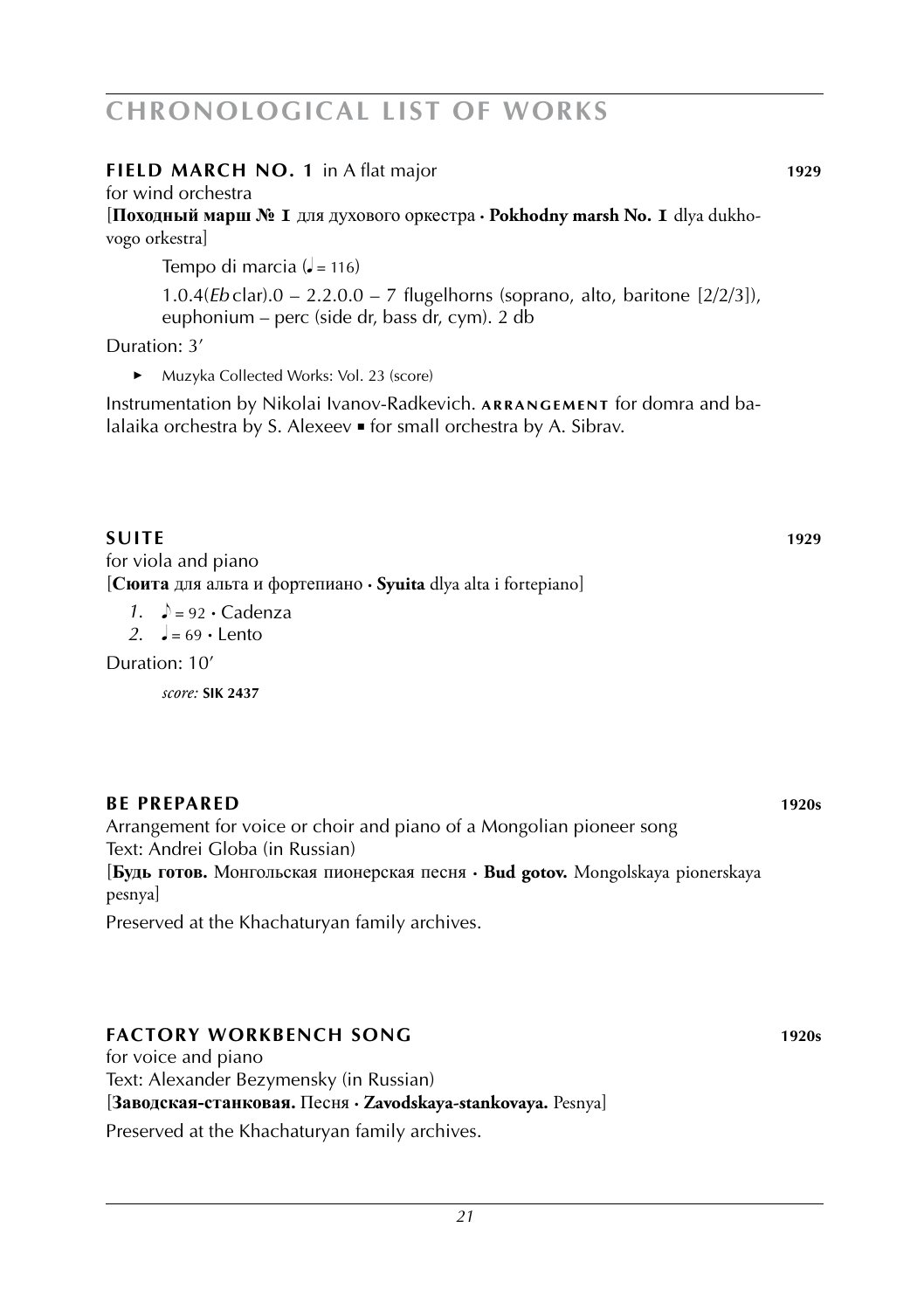| <b>THE AIRPLANE</b><br>Arrangement for voice or choir and piano of a Buriat song<br>Russian translation: Sergei Bolotin<br>[Самолёт. Бурятская песня · Samolyot. Buryatskaya pesnya] | 1920s |
|--------------------------------------------------------------------------------------------------------------------------------------------------------------------------------------|-------|
| Preserved at the Khachaturyan family archives.                                                                                                                                       |       |
|                                                                                                                                                                                      |       |
| FIELD MARCH NO. 2 in F minor<br><b>Походный марш № 2</b> для духового оркестра • <b>Pokhodny marsh No. 2</b> dlya dukho-<br>vogo orkestra                                            | 1930  |
| Composed in honour of the $10^{th}$ anniversary of the Armenian SSR<br>Tempo di marcia $(1 = 116)$                                                                                   |       |
| 1.0.3( <i>Eb</i> clar).0 – 2.2.0.0 – 7 flugelhorns (soprano, alto, baritone $[2/2/3]$ ),<br>euphonium – perc (side dr, bass dr, cym). 2 db                                           |       |
| Duration: 4'                                                                                                                                                                         |       |
| Muzyka Collected Works: Vol. 23 (score)                                                                                                                                              |       |
| $\,$ ARRANGEMENT for small orchestra by S. Tsveifel.                                                                                                                                 |       |
|                                                                                                                                                                                      |       |
|                                                                                                                                                                                      |       |

#### **dim dim 1930 1930 1930**

Arrangement for voice or choir and piano of a Turkmen song Russian translation: Dmitri Usov [**Джавуз идим.** Туркменская песня **· Dzhavuz idim.** Turkmenskaya pesnya] Medlenno [Slowly]

► Muzyka Collected Works: Vol. 24

According to D. M. Person the arrangement was made in 1931.

### **game song 1930 1930**

Arrangement for voice or choir and piano of a Turkmen children's song Folk text arrangement: Berdy Kerbabaev, Russian translation: Dmitri Usov [**Игровая.** Детская туркменская песня **· Igrovaya.** Detskaya turkmenskaya pesnya]

- Bystro, no ne ochen [Fast, but not too much]
- ► Muzyka Collected Works: Vol. 24

According to D. M. Person the arrangement was made in 1931.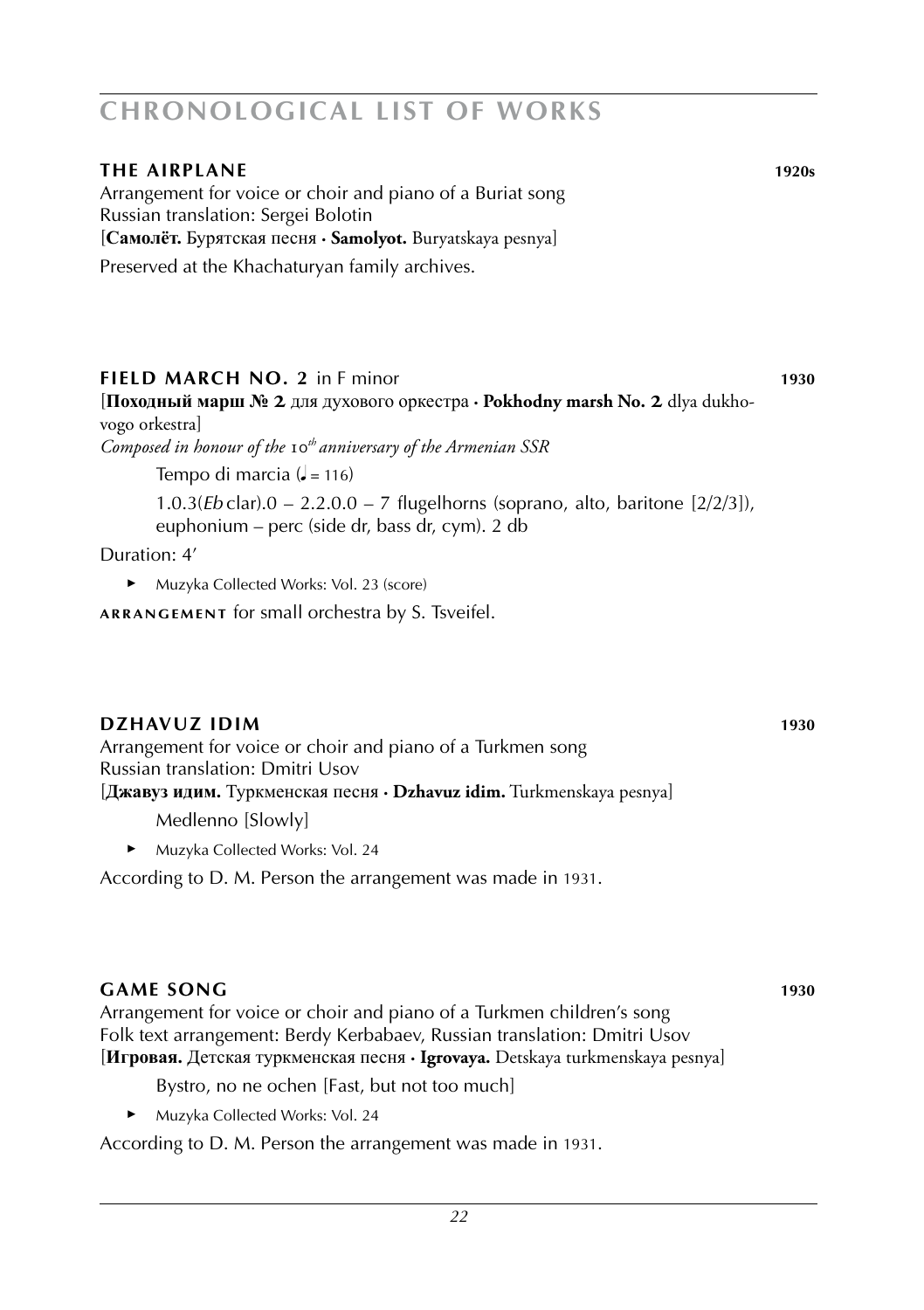### **our future WS 1010286 1930**

Arrangement for voice and piano of a Turkmen folk song Text: Karadzha Burunov (in Armenian), Russian translation: Dmitri Usov

[**Наше будущее.** Туркменская песня **· Nashe budushchee.** Turkmenskaya pesnya]

V tempe marsha  $(J = 104)$  [Tempo di marcia]

► Muzyka Collected Works: Vol. 24

According to D. M. Person the arrangement was made in 1931.

### **an affair of honour 1931**

Incidental music to Ivan Mikitenko's play Jointly composed by Aram Khachaturyan (Acts 3, 4) and Nikolai Rakhmanov (Acts 1, 2)

Russian translation by Pavel Zenkevich

[**Дело чести.** Музыка к пьесе И. Микитенко **· Delo chesti.** Muzyka k pese I. Mikitenko]

- *1*. Labour in the mine
- *2*. March
- *3*. March No. 2
- *4*. Scene of the Germans
- *5*. Monologue of the German miner
- *6*. Dance of the miners
- *7*. Orda goes for a walk
- *8*. Introduction to Act IV
- *9*. Final march

**DRAMATIS PERSONAE: Gnat Orda – Sana Karmanutsa – Golovaty – Ivan** Orda – Vershigora – Filimon Zanuda – Vyrvizub – Marusya – Shtandarenko – Karym Sinagatulin

1.1.1.1 – 2.2.1.1 – perc (side dr, cym). piano. acc. strings  $(1/1/1/1/1)$ 

Première: 1931, Moscow, Moscow Art Theatre No. 2

A. Chaban (Gnat Orda) – E. Kuztsova (Sana Karmanutsa) – V. Fotiev (Golovaty) – Mikhail Maiorov (Ivan Orda) – A. Blagonravov (Vershigora) – Vladimir Gotovtsev (Filimon Zanuda) – Anatoli Shishkov (Vyrvizub) – M. Mironova (Marusya) – Arkadi Vovsi (Shtandarenko) – Yu. Korshun (Karym Sinagatulin) – Boris Sushkevich (producer) – Ignati Nivinsky (stage designer) – N. Kholfin (choreographer)

Score and piano reduction preserved at the Khachaturyan family archives.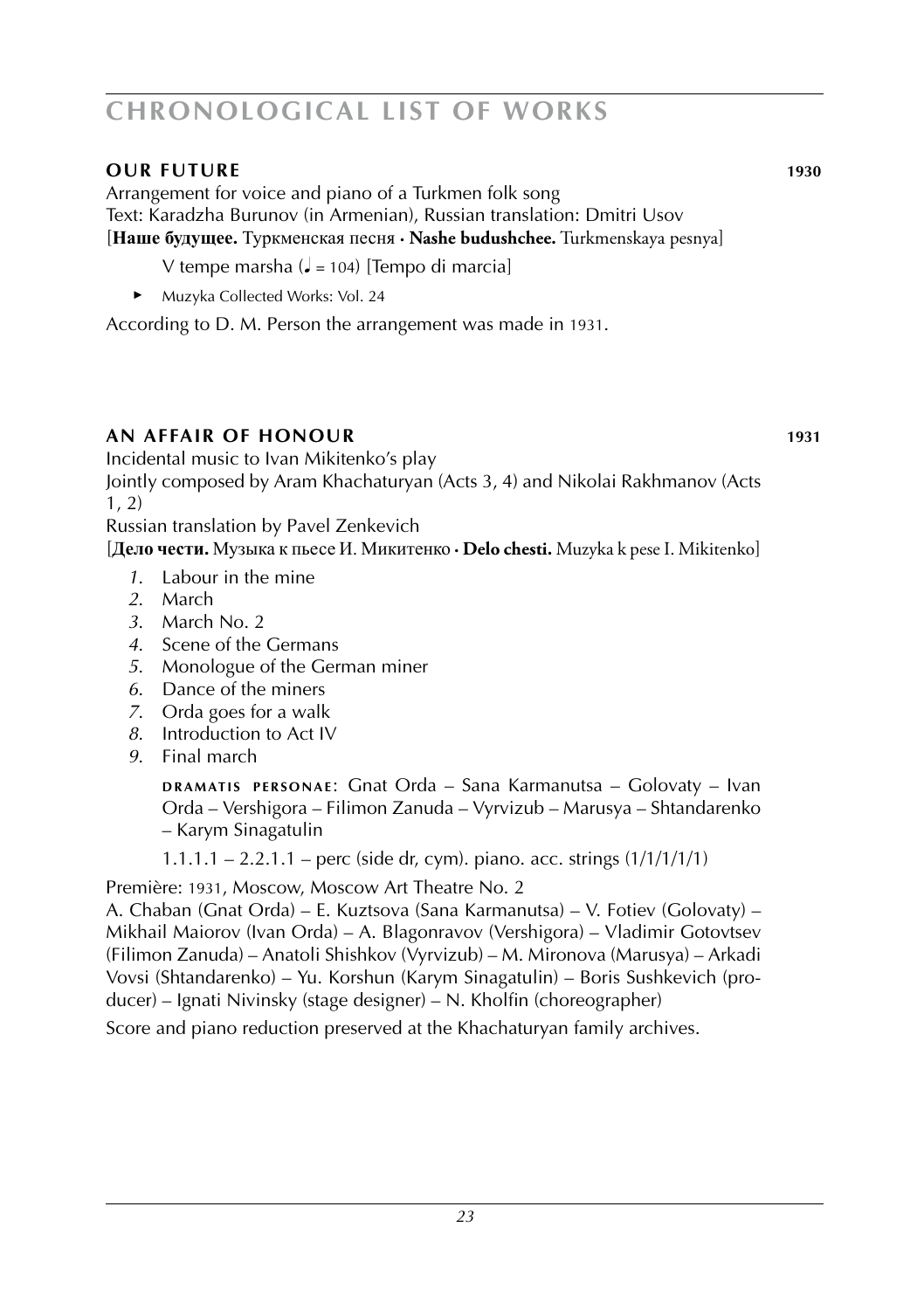#### **sTRING QUARTET** (**DOUBLE FUGUE**) **WAS 100645 100645**

[**Квартет для двух скрипок, альта и виолончели** (Двойная фуга) **· Kvartet dlya dvukh skripok, alta i violoncheli** (Dvoinaya fuga)]

Andantino **·** Tempo pochissimo più mosso **·** Tempo quasi allegretto **·** Lento

Duration: 8'

First performance: 14 September 1931, Moscow

Comitas String Quartet (Avet Ter-Gabrielyan, Levon Ogandzhanyan [violins] – Mikael Teryan [viola] – Sergei Aslamazyan [violoncello])

*score and parts:* **sik 2348**

► Muzyka Collected Works: Vol. 22 (score and parts)

This double fugue represents the first movement of a never completed string quartet.

#### **kOMSOMOL MEMBER** 1931 Arrangement for voice and piano Text: Gegam Saryan (in Armenian), Russian translation: Dmitri Usov Melody: Mikhail Mirzoyan [**Комсомолец.** Песня **· Komsomolets.** Pesnya]

### **the komsomol boy and girl <b>WS 1031 1031**

Arrangement for voice and piano Text: Khnko Aper (in Armenian), Russian translation: Dmitri Usov Melody: Romanos Melikyan [**Комсомолец и комсомолка.** Песня **· Komsomolets i komsomolka.** Pesnya]

### **song of the komsomol miners WS 1931**

Song for two-part choir and piano Text: V. Snitkovsky (in Russian)

[**Комсомольская-шахтерская.** Песня **· Komsomolskaya-shakhterskaya.** Pesnya]

- V tempe bodrogo marsha [Tempo di marcia viva]
- ► Muzyka Collected Works: Vol. 24

According to Vol. 24 of Muzyka Collected Works the author of the lyrics is A. Sitkovsky.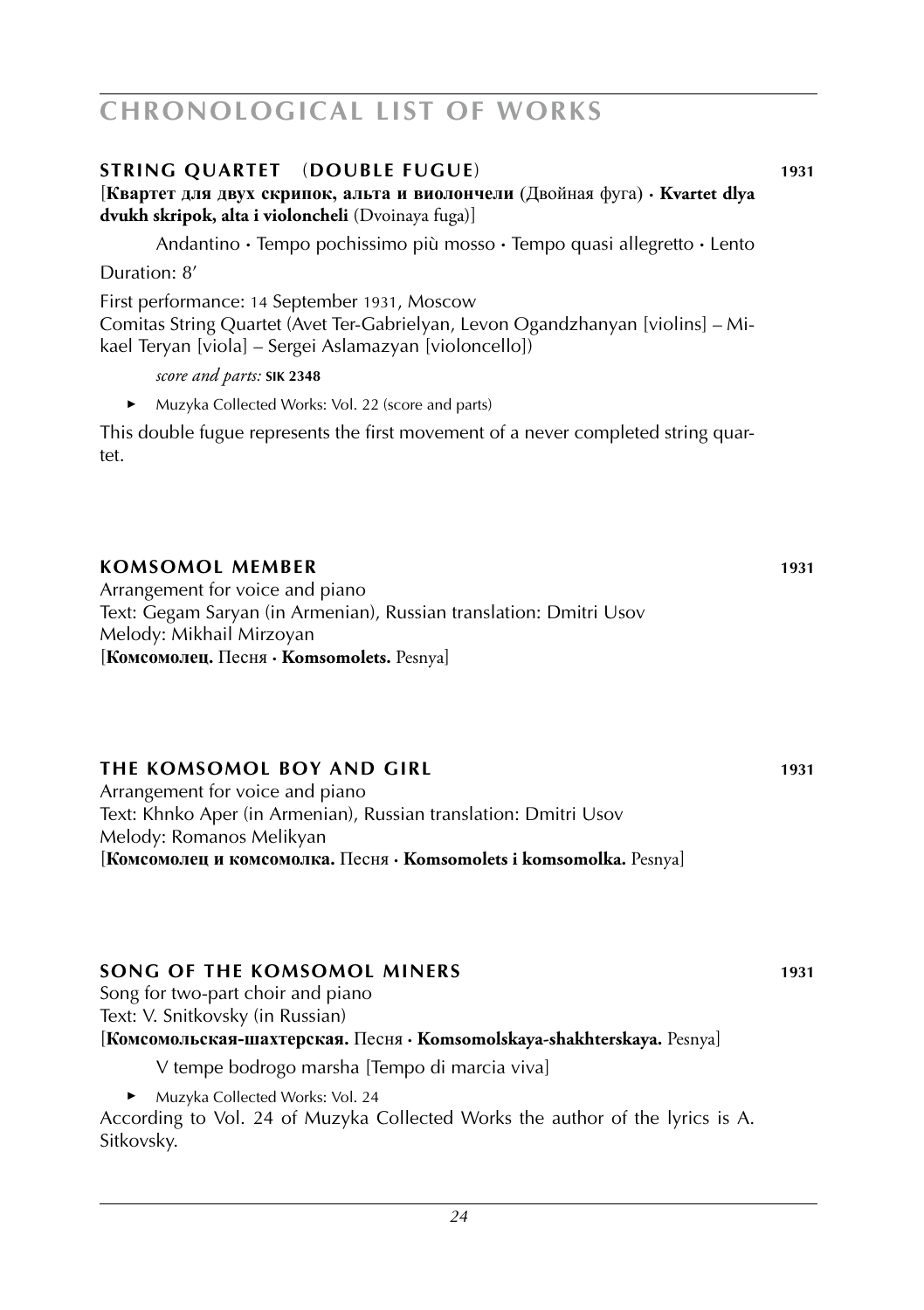| <b>IN OUR MEADOW</b><br>Arrangement for two voices and piano<br>Text: A. Venkar (in Armenian), Russian translation: Dmitri Usov<br>Melody: Anushavan Ter-Gevondyan<br>[На нашем лугу. Песня · Na nashem lugu. Pesnya]<br>Ozhivlyonno ( $\triangle$ = 168) [Vividly]<br>Muzyka Collected Works: Vol. 24<br>▶ | 1931 |
|-------------------------------------------------------------------------------------------------------------------------------------------------------------------------------------------------------------------------------------------------------------------------------------------------------------|------|
| <b>NEW SONG</b><br>Arrangement for voice and piano<br>Text: Egishe Charents (in Armenian), Russian translation: Dmitri Usov<br>Melody: Mikhail Mirzoyan<br>[Новая песня · Novaya pesnya]                                                                                                                    | 1931 |
| SONG OF THE BLACK SEA FLEET<br>(KOMSOFLOT SONG)<br>Song for solo voice and unaccompanied two-part choir<br>Text: Arkadi Shteinberg (in Russian)<br>[Песня Чёрноморского флота (Комсофлотская) · Pesnya Chyornomorskogo flota<br>(Komsoflotskaya)]<br>Muzyka Collected Works: Vol. 24<br>▶                   | 1931 |
| <b>MEADOW SONG</b><br>Arrangement for voice and piano<br>Text: Alazan (in Armenian), Russian translation: Dmitri Usov<br>Melody: Mikhail Mirzoyan<br>[Полевая песня · Polevaya pesnya]<br>Radostno ( $J = 88$ ) [Happily]<br>Muzyka Collected Works: Vol. 24<br>▶                                           | 1931 |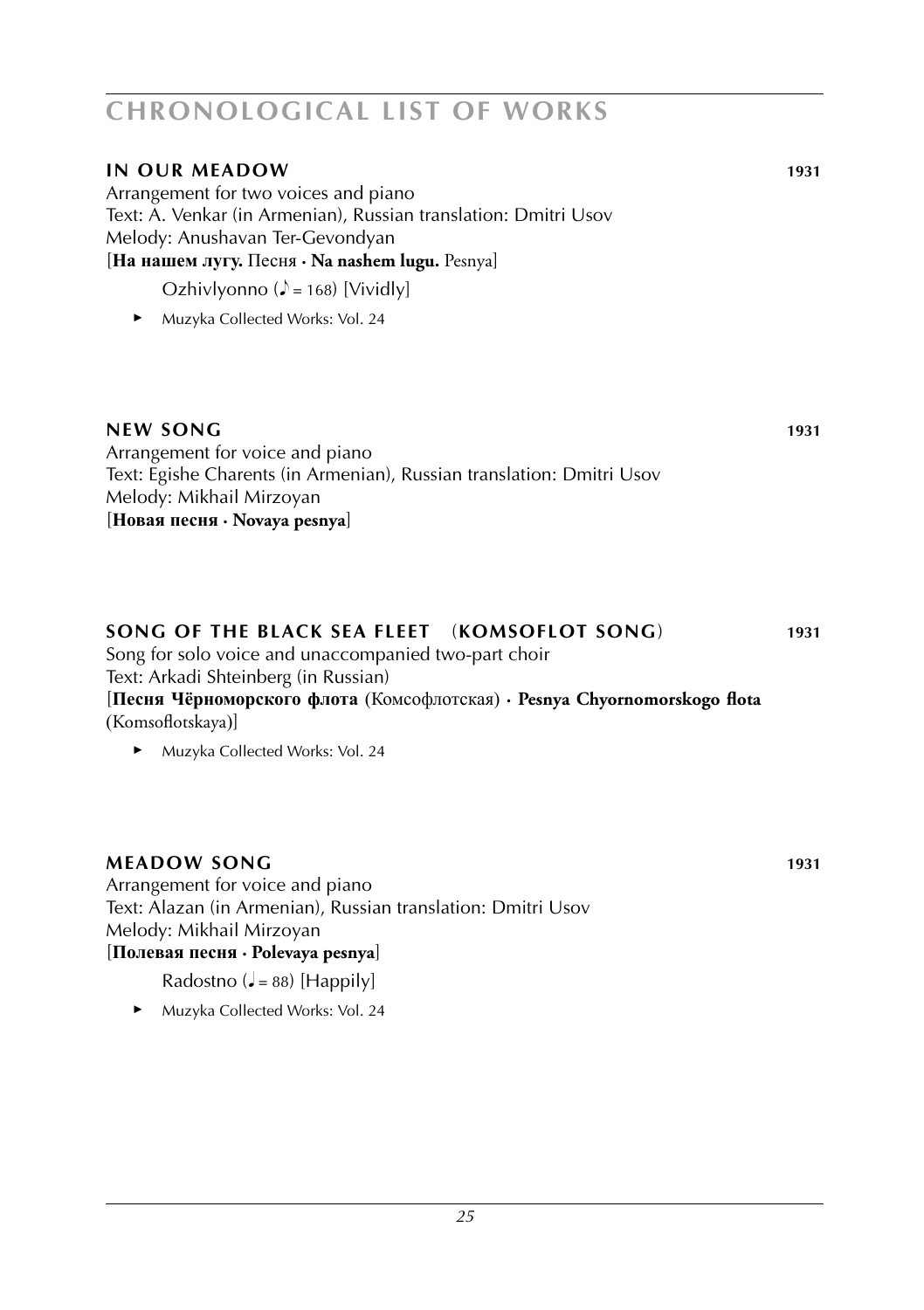#### **comrade hassan 1931**

Arrangement for voice and piano Text: Khnko Aper (in Armenian), Russian translation: Dmitri Usov Melody: Romanos Melikyan

[**Товарищ Гассан · Tovarishch Gassan**]

Ozhivlyonno ( $\triangle$  = 152) [Vividly]

► Muzyka Collected Works: Vol. 24

### **mass dance 1932**

for bayan  $Uncompleted$ [**Массовый танец** для баяна **· Massovy tanets** dlya bayana] Duration: 6'

### **sONATA FOR VIOLIN AND PIANO** in D major **1932**

#### [**Соната для скрипки и фортепиано** re maggiore **· Sonata dlya skripki i fortepiano** re maggiore]

*1*. Lento. Rubato ed espressivo **·** [Più vivo] **·** [Tempo I]

2. Allegro ma non troppo  $\cdot$  Lento  $\cdot$  [Tempo I]  $\cdot$  Lento  $\cdot$  Presto ( $J = J$ )

Duration: 18'

First performance: 1933, Moscow Yakov Targonsky (violin) – Naum Valter (piano)

*score:* **sik 2347**

► Muzyka Collected Works: Vol. 22 (score and parts)

According to the commentary in Vol. 22 of Muzyka Collected Works the Composer did not consider his Violin Sonata completed.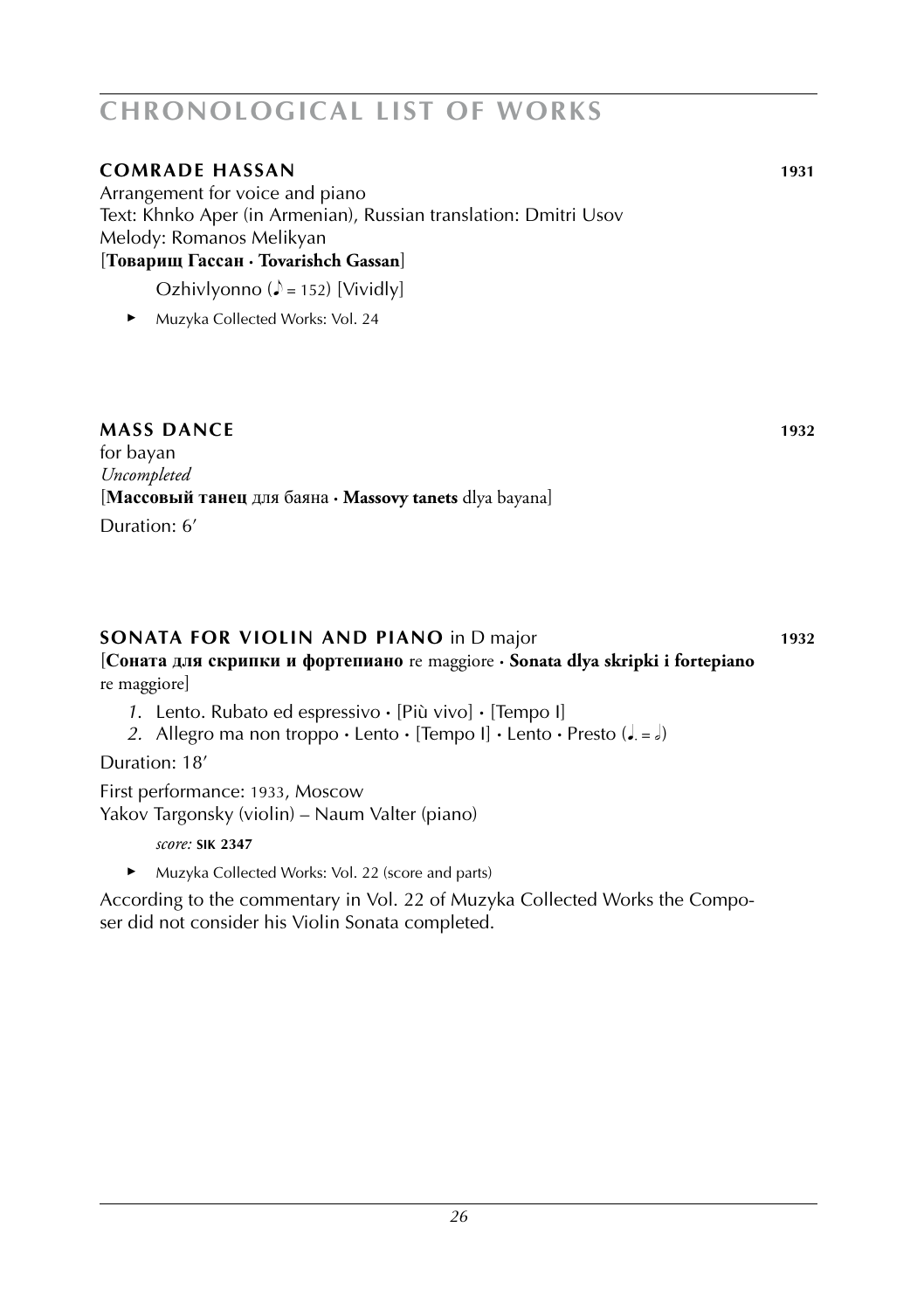#### **trio for clarinet, violin and piano** in C minor **1932**

### [**Трио для кларнета, скрипки и фортепиано** do minore **· Trio dlya klarneta, skripki i fortepiano** do minore]

- *1*. Andante con dolore, molt' espressione ( $J = 66$ )  $\cdot$  Poco più mosso  $\cdot$  Lento  $\cdot$ Poco più mosso **·** Lento
- 2. Allegro ( $\triangle$  = 184) **·** Allegretto ( $\triangle$  = 138) **·** Maestoso pesante ( $\triangle$  = 76) **·** Più mosso ( $\sqrt{=}$  = 100) **·** Tempo  $\vec{I}$  ( $\vec{I}$  = 184)
- *3.* Moderato ( $\sqrt{ }$  = 112)  $\cdot$  Poco più mosso ( $\sqrt{ }$  = 72)  $\cdot$  Moderato ( $\sqrt{ }$  = 88)  $\cdot$  Presto  $\left(\frac{1}{6}\right) = 92-96$  **·** Meno mosso  $\left(\frac{1}{6}\right) = 88-92$

Duration: 14'

First performance: 1933, Moscow, Small Hall of the Conservatoire V. Semyonov (clarinet) – R. Bogdanyan (violin) – N. Musinyan (piano)

► Muzyka Collected Works: Vol. 22 (score and parts)

### **two pieces on themes of uzbek folk songs 1932**

[**Две пьесы на темы узбекских народных песен** для духового оркестра **· Dve pesen na temy uzbekskikh narodnykh pesen** dlya dukhovogo orkestra] *Composed in honour of the*  $15<sup>th</sup>$  anniversary of the Red Army

- 1. Uzbek march  $\lim_{x \to 0}$  F minor  $\lim_{x \to 0}$  *Con moto*  $\lim_{x \to 0}$  = 120)
- 2. Round dance  $\begin{bmatrix} \text{in } E \text{ flat major} \end{bmatrix}$  *Moderato* ( $J = 80$ )

2(picc, alto fl).0.3(*Eb* clar).0 – 2.2.0.0 – 7 flugelhorns (soprano, alto, baritone [2/2/3]), euphonium – perc (tgl, tamb, side dr, bass dr, cym). 2 db

### Duration: 5'

► Muzyka Collected Works: Vol. 23 (score)

Instrumentation of 'Round dance' by Efim Vilkovir, 'Uzbek march' by the composer in collaboration with his teacher.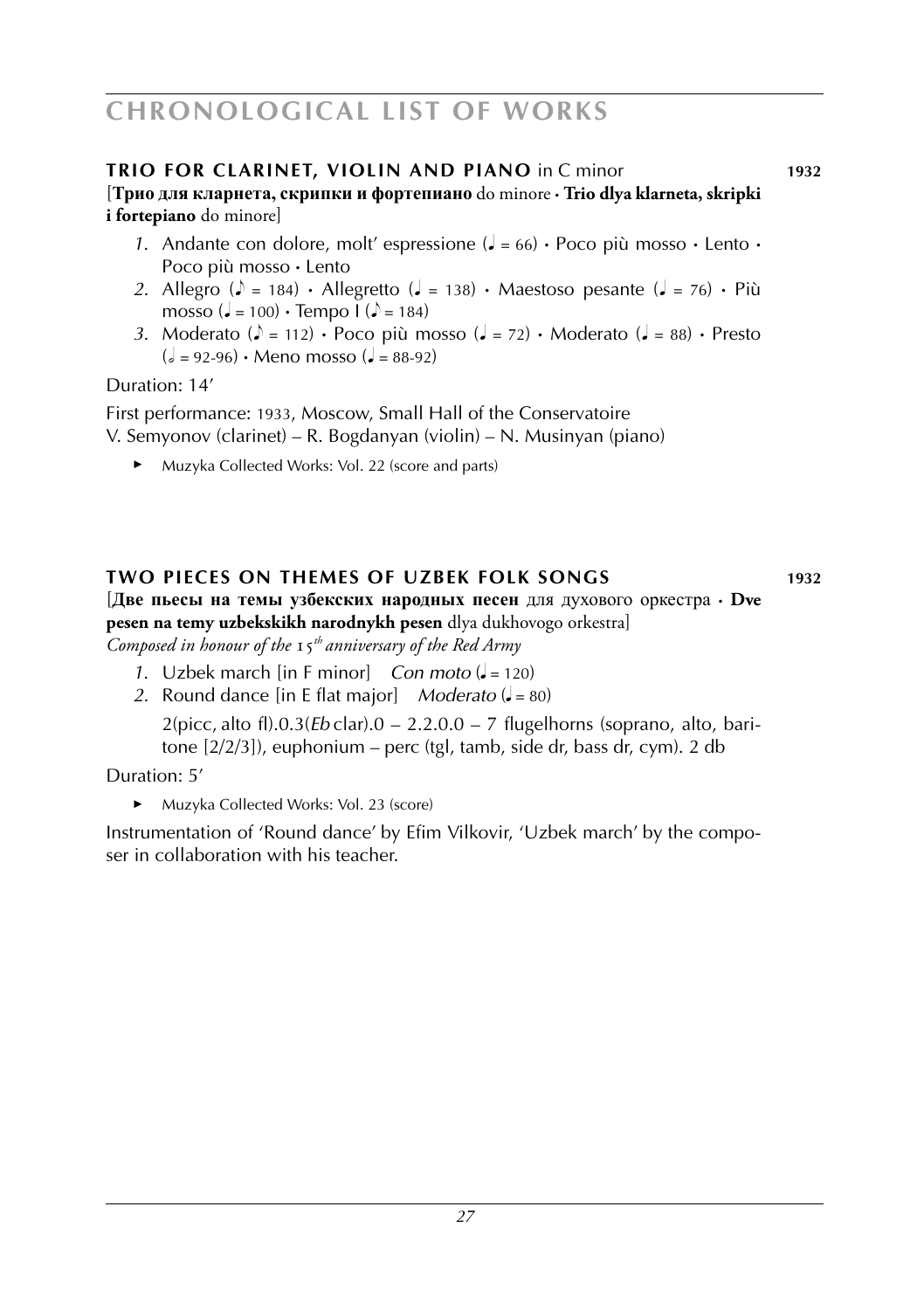#### **two pieces on themes of armenian folk songs 1932**

[**Две пьесы на темы армянских народных песен** для духового оркестра **· Dve pesen na temy armyanskikh narodnykh pesen** dlya dukhovogo orkestra] *Composed in honour of the* 15<sup>*th anniversary of the Red Army*</sup>

- *1*. Round dance *Moderato*  $\mathcal{L} = 84$
- *2.* Dance *Allegro largamente* ( $J = 132$ ) 1.0.3(*Eb* clar).0 – 2.2.0.0 – perc (tgl, tamb, side dr, bass dr, cym) – 7 flugelhorns (soprano, alto, baritone [2/2/3]). euphonium. 2 db

#### Duration: 5'

First performance: 1933, Moscow Orchestra of the KGB War Institute – Fyodor Nikolaevsky (conductor)

Muzyka Collected Works: Vol. 23 (score)

Instrumentation in collaboration with Efim Vilkovir.

#### **toccata** in E flat minor **1932**

for piano

[**Токката** для фортепиано mi bemolle minore **· Tokkata** dlya fortepiano mi bemolle minore]

Allegro marcatissimo ( $\sqrt{ }$  = 132)  $\cdot$  Vivace con brio ( $\sqrt{ }$  = 104)  $\cdot$  Andante espressivo e rubato  $(J = 80)$  **·** Tempo  $J(J = 132)$  **·** Andante

Duration: 7'

*score:* **sik 2103**

► Muzyka Collected Works: Vol. 21

To c c a t a was written in Nikolai Myaskovsky's composition class at the Moscow Conservatoire. The piece was included as No. 1 in  $\triangleright$  Suite for piano (1932). **ARRANGEMENT** for bayan by Alexander Sevastian.

#### **suite 1932 1932** for piano [**Сюита** для фортепиано **· Syuita** dlya fortepiano]

- *1*. Toccata
- *2.* Waltz-Caprice
- *3.* Dance

Duration: 14'

► Muzyka Collected Works: Vol. 21

This Suite represents a compilation of three separately composed pieces. For *details see* ► Waltz-Caprice (1926), ► Dance (1926) and ► Toccata (1932)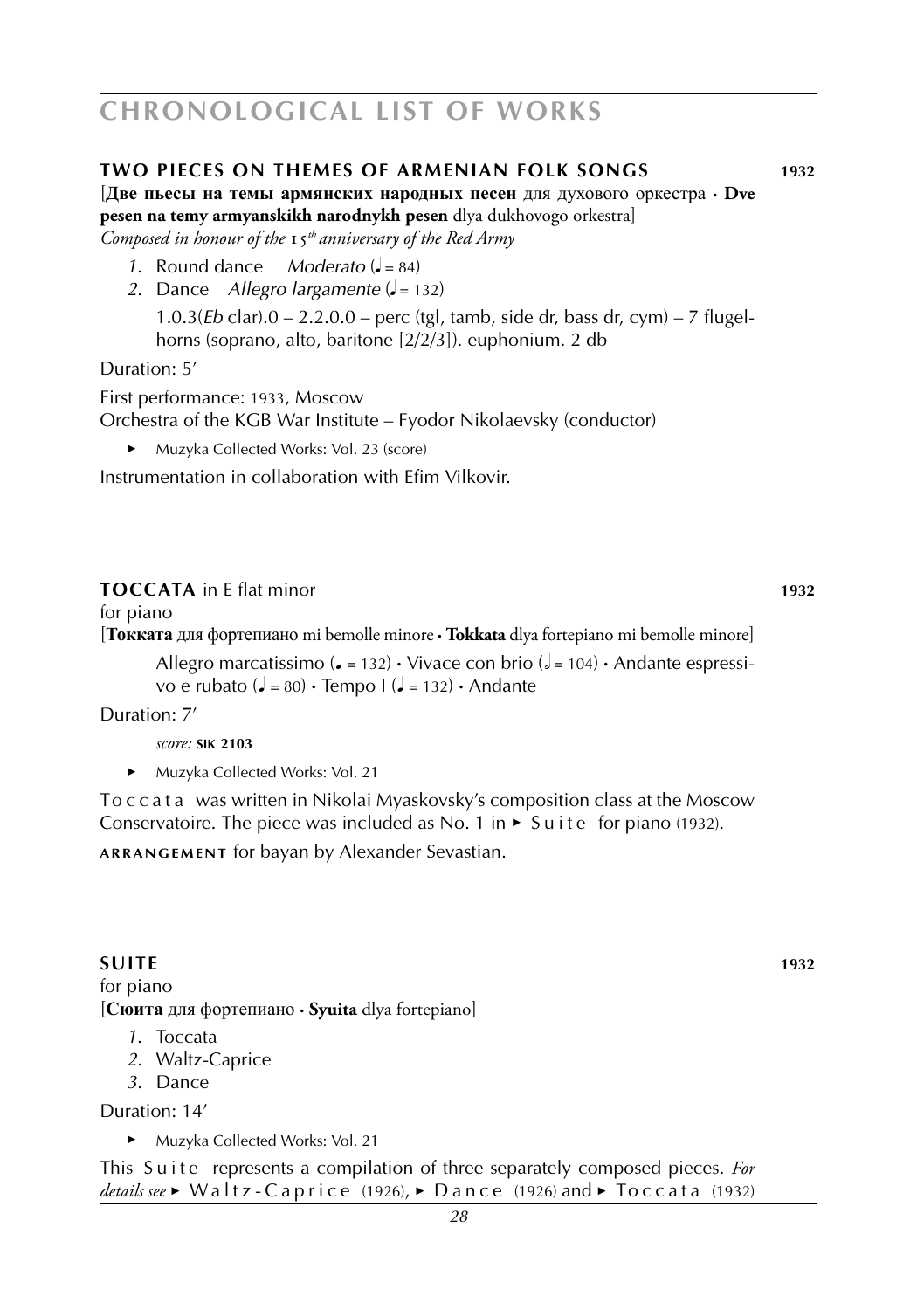### **the GRAIN IS RIPENING 1932**

Arrangement Text: Antal Gidash [**Начал колос колоситься · Nachal kolos kolositsya**]

#### **satirical song 1932**

Arrangement for voice and piano of a Hungarian folk song Text: Antal Gidash, Russian translation: Alexander Kochetkov [**Сатирическая.** Песня **· Satiricheskaya.** Pesnya]

#### **diameter in the suite 1933 1933**

#### [**Танцевальная сюита · Tantsevalnaya syuita**]

- *1*. Caucasian Dance *Allegretto* (q = 152) **·** *Meno mosso* **·** *Poco allargando, espressivo* **·** *Allegro*
- 2. Armenian Dance *Allegro ma non troppo*  $(J = 72)$
- *3.* Uzbek dance *Largo* ( $J = 42$ ) **·** *Andante* ( $J = 120$ ) **·** *Allegro* ( $J = J = 120$ ) **·** *Largo* **·** *Tempo I*
- 4. Uzbek March *Allegro ma non troppo*  $(J = 108)$  **·** *Moderato comodo*  $(J = 70)$
- *5.* Lezginka *Presto* ( $\overline{a} = 84-88$ )

 $3(pice).3(cor \text{ anglais}).3(bass \text{ clar}).2(db \text{ bn}) - 4.3.3.1 - \text{time}$ , perc (tgl, tamb, side dr, bass dr, cym). harp. strings

### Duration: 23'

First performance: spring 1933, Moscow, Large Hall of the Conservatoire Nikolai Anosov (conductor)

► Muzyka Collected Works: Vol. 3 (score)

**ARRANGEMENTS:** for piano four hands and for two pianos ('Armenian Dance', 'Lezginka') by Sergei Balasanyan ■ for small orchestra by S. Tsveifel ('Armenian Dance') and by N. Rubinstein ('Lezginka').

### **diameter no. 3 1933 1933**

for piano *Uncompleted* [**Танец № 3** для фортепиано **· Tanets No. 3** dlya fortepiano]

Autograph preserved at the Khachaturyan family archives.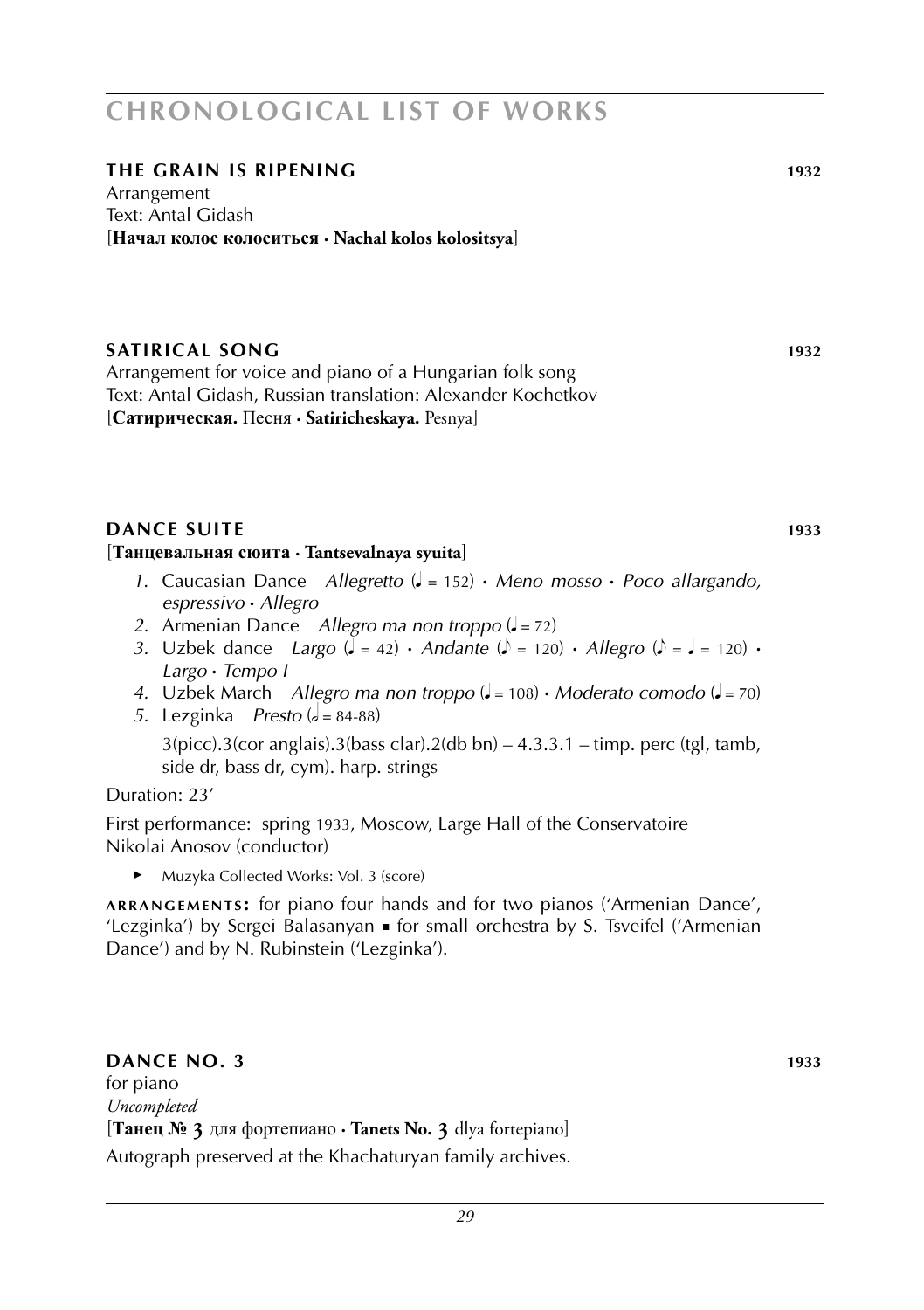### **macbeth WS 1010188 Keine Noten vorhanden 1933**

Incidental music to William Shakespeare's tragedy

Armenian translation by G. Maseiyan, Tigran Akhumyan, compilated by Armen Gulakyan

[**Макбет.** Музыка к трагедии В. Шекспира **· Makbet.** Muzyka k tragedii V. Shekspira]

- *1*. Introduction
- *2*. The King's entry
- *3*. Song shifting to combat music
- *4*. Malcolm's entry
- *5*. Dance of the witches
- *6*. Feast at the King's table
- *7*. Duncan's murder
- *8*. March
- *9*. March

**DRAMATIS PERSONAE:** Macbeth – Lady Macbeth – Angus – Macduff – Banquo – Malcolm, Duncan's son – King Duncan

1.1.1.1 – 2.2.1.1 – perc (tamb, side dr, cym). piano. acc. strings (1/1/1/1/1)

Première: 25 April 1933, Erevan, Armenian State Sundukyan Dramatic Theatre Rachiya Nersesyan (Macbeth) – Arus Voskanyan (Lady Macbeth) – Avet Avetisyan (Angus) – Gurgen Dzhanibekyan (Macduff) – Valentin Vartanyan (Banquo) – Vache Bagratuni (Malcolm, Duncan's son) – Tigran Aivasyan (King Duncan) – A. Gulakyan (director) – M. Arutchyan (stage designer)

Score preserved at the Khachaturyan family archives. According to D. M. Person the score of M a c b e t h comprises 24 numbers, those not numbered in the above list bear no titles. *see also:* ► M a c b e t h . Incidental music to William Shakespeare's tragedy (1955)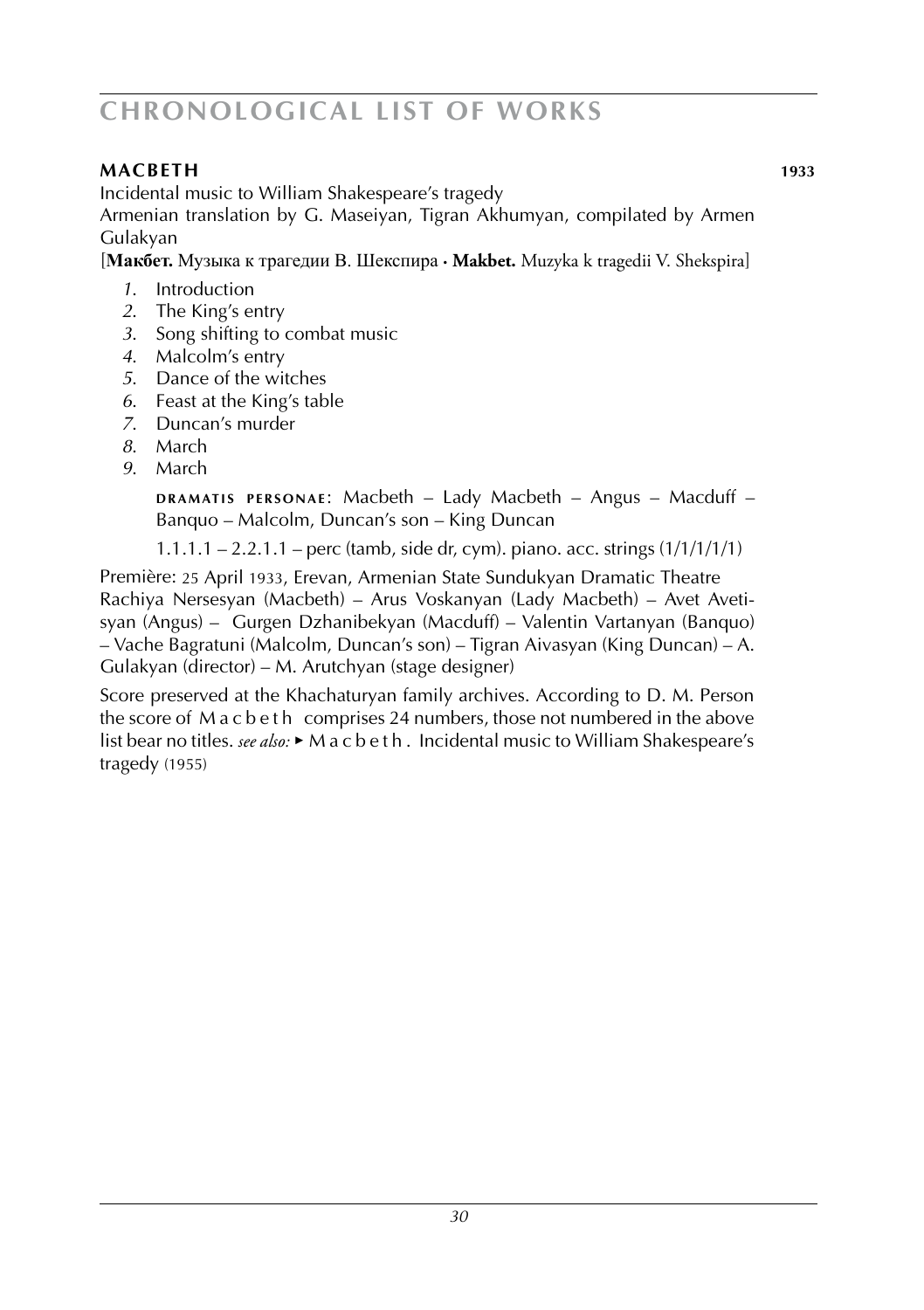#### **OFF TO SCHOOL TOMORROW 1933**

Song for solo voice, unison choir and piano Text: Nikolai Vladimirsky (in Russian)

[**Завтра в школу.** Песня **· Zavtra v shkolu.** Pesnya]

Spokoino, shiroko (J = 84) [Quietly, broadly] · Veselo (J = 96) [Merrily]

► Muzyka Collected Works: Vol. 24

### **march of the komsomol seamen 1933**

(**march of the red fleet**) Song for solo voice and unison choir or two-part choir and piano Text: Sergei Mikhalkov (in Russian) [**Комсофлотский марш** (Краснофлотский марш)**.** Песня **· Komsoflotskij marsh** (Krasnoflotskij marsh)**.** Pesnya]

Bodro, reshitelno [Cheerfully, resolutely]

► Muzyka Collected Works: Vol. 24

### **the pioneer girl olya MS 1933**

Song for unison choir and piano Text: Nikolai Vladimirsky (in Russian) [**Пионерка Оля.** Песня **· Pionerka Olya.** Pesnya]

In 1938 The Pioneer Girl Olya was awarded a prize by the Moscow District Office of the Young Pioneers.

#### **the pioneer drum 1933 1933**

Song for voice or unison choir and piano Text: Sergei Mikhalkov (in Russian) [**Пионерский барабан.** Песня **· Pionerskij baraban.** Pesnya]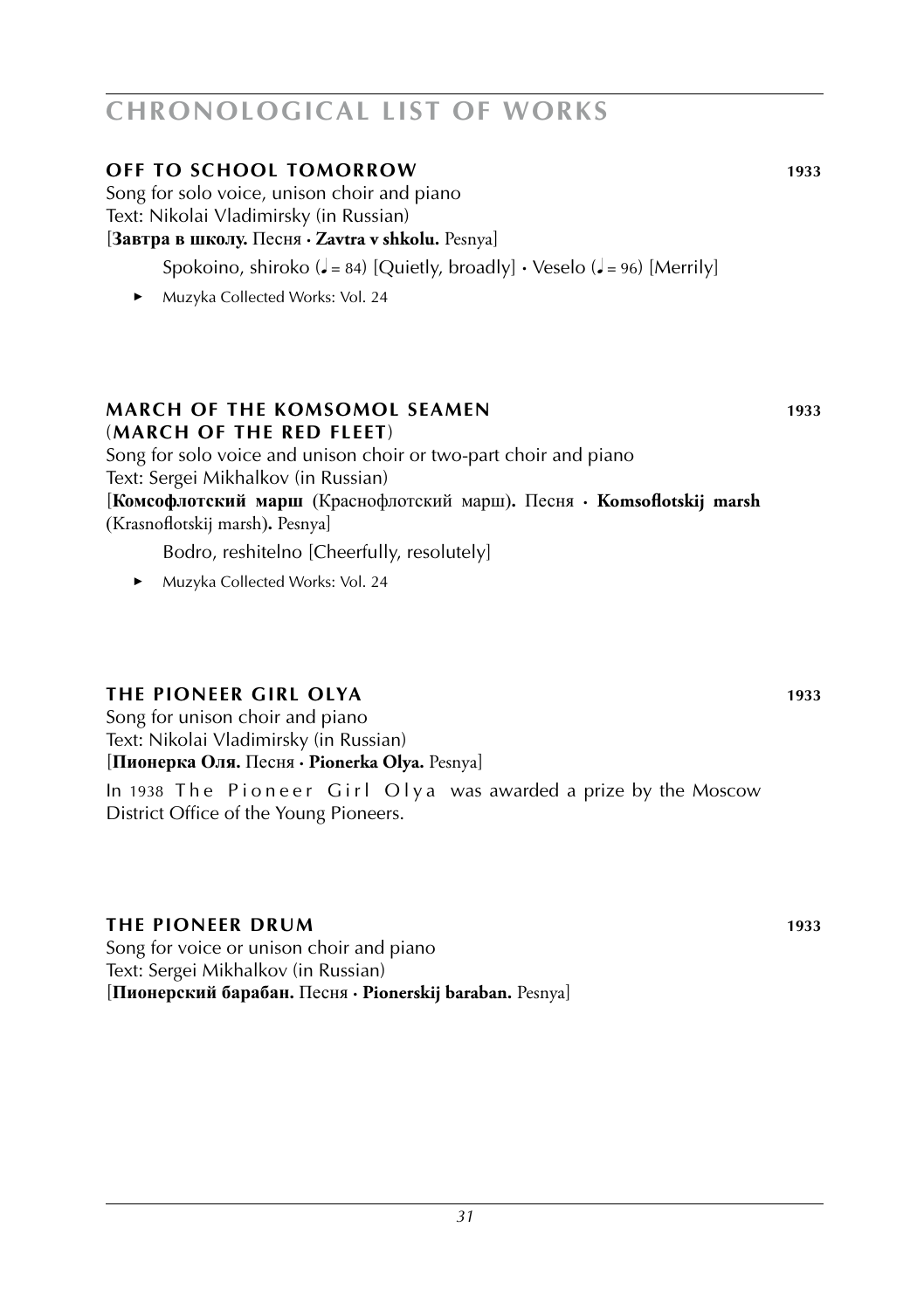### **SYMPHONY NO. 1** in E minor **1934 1934**

[**Первая симфония** mi minore **· Pervaya simfoniya** mi minore]

*In commemoration of the* 15*th anniversary of the establishment of Soviet power in Armenia*

- *1*. Andante maestoso con passione ( $\sqrt{ }$  = 54-56) **·** Allegretto giocoso · Tempo I **·** Con spirito **·** Allegretto giocoso **·** Tempo I **·** Allegro non troppo **·** Allegro ma non troppo ( $J = 96-100$ ) **·** Allegro non troppo ( $J = 120$ ) **·** Moderato **·** Andantino cantabile ( $\sqrt{ } = 88-92$ )  $\cdot$  Con fervore e rubato  $\cdot$  Risoluto ( $\sqrt{ } = 108$ )  $\cdot$  Meno mosso ( $\sqrt{ } = 80$ ) **·** Poco più mosso **·** Molto più mosso ( $\sqrt{ } = 92$ ) **·** L'istesso tempo  $\mathcal{L} = 80-84$  **·** Andante  $\mathcal{L} = 63-66$  **·** Con debolezza · Lento
- 2. Adagio sostenuto ( $\sqrt{ }$  = 52) **·** Allegretto a battuta, dolcemente ( $\sqrt{ }$  = 88-96) **·** Meno mosso ( $J = 56$ ) **·** Maestoso sostenuto ( $J = 52$ )
- 3. Allegro risoluto ( $\sqrt{ }$  = 88) **·** Meno mosso. Recitativo espressivo ( $\sqrt{ }$  = 63-66) **·** Con spirito  $\cdot$  Molto sostenuto  $\cdot$  Esaltato e con fervore  $\cdot$  Tempo  $\mid (\cdot) = \cdot$ )  $\cdot$ Maestoso feroce

 $3(picc).3(cor anglais).2.2 - 4.3.3.1 - timp. perc (tgl, wood bl, tamb, side dr,$ bass dr, cym, tam-t, bells, glsp, xyl). harp. piano. strings

Duration: 43'

First performance: 23 April 1935, Moscow Symphony Orchestra of the Moscow Philharmonic – Jenö Szenkár (conductor)

► Muzyka Collected Works: Vol. 1 (score)

**ARRANGEMENT** for piano four hands by Sergei Balasanyan.

### **march 1010274 no. 3** in A flat major **WARCH NO. 3** in A flat major

for piano *Uncompleted* **e**

[**Марш № 3** для фортепиано la bemolle maggiore **· Marsh No. 3** dlya fortepiano la bemolle maggiore]

Manuscript preserved at the Khachaturyan family archives.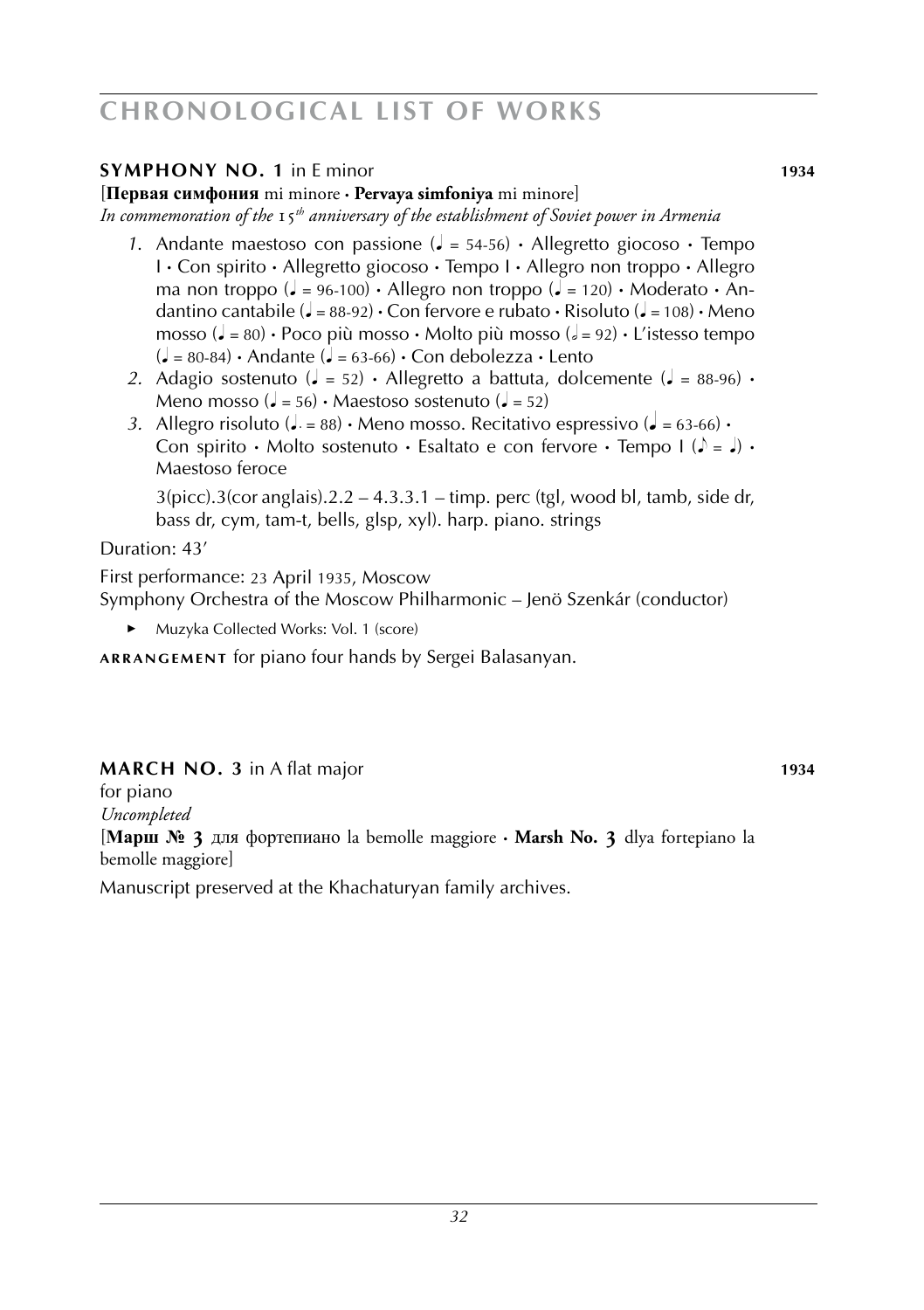### **pero 1935 Keine Noten 1935**

Music to the film

Produced by Armenkino – Alexander Bek-Nazarov (scenario based on Gabriel Sundukyan's play, director) – Dmitri Feldman (camera) – Nikolai Pisarev (sound) – Valerian Sidamon-Eristavi, Sarkis Safaryan (set designers) – David Blok (sound editor) – Tamara Lisitsyan (director of the restored version [Mosfilm]) – Egishe Charents (Armenian lyrics of No. 6) – Andrei Globa (Russian translation of No. 6). First showing: 15 June 1935

[**Пепо.** Музыка к кинофильму **· Pepo.** Muzyka k kinofilmu]

- *1*. Introduction
- *2*. Polka [for wind orchestra]
- *3*. Padyspansky [In a certain 'Spanish' manner]
- *4*. Keroglian song [for soloist, choir and orchestra]
- *5*. Waltz
- *6*. Pepo's song
- *7*. Finale

**c a s t** : Pepo (Grachya Nersisyan) – Shushan, his mother (Tagui Asmik [Tatyana Akopyan]) – Kekel, his sister (Tatyana Makhmuryan) – Kakulin, kinto (David Malyan) – Duduli, kinto with pigeons (Armen Gulakyan) – Arutyun Kirakosovich Zimzimov (Avet Avetisyan) – Efemiya, his wife (N. Gevorkyan) – Darcho, bridegroom (Ambartsum Khachanyan) – Darcho's mother (Maria Beroyan) – Natel, matchmaker (Nina Manucharyan) – Kinto (Gurgen Gabrielyan) – Giko (Grigori Avetyan) – Pichkhul, Pepo's friend (Aratvazd Kefchiyan) – Judge (Vladimir Barsky)

 $3(pice).3(cor \text{ anglais}).2.2 - 4.3.3.1 - \text{time}$ . perc (side dr, bass dr, cym). harp. strings

'Pepo's Song' [Песня Пепо – Pesnya Pepo], Umerenno i zvonko ( $\sqrt{ }$  = 132) [Moderately and sonorously] in Muzyka Collected Works, Vol. 24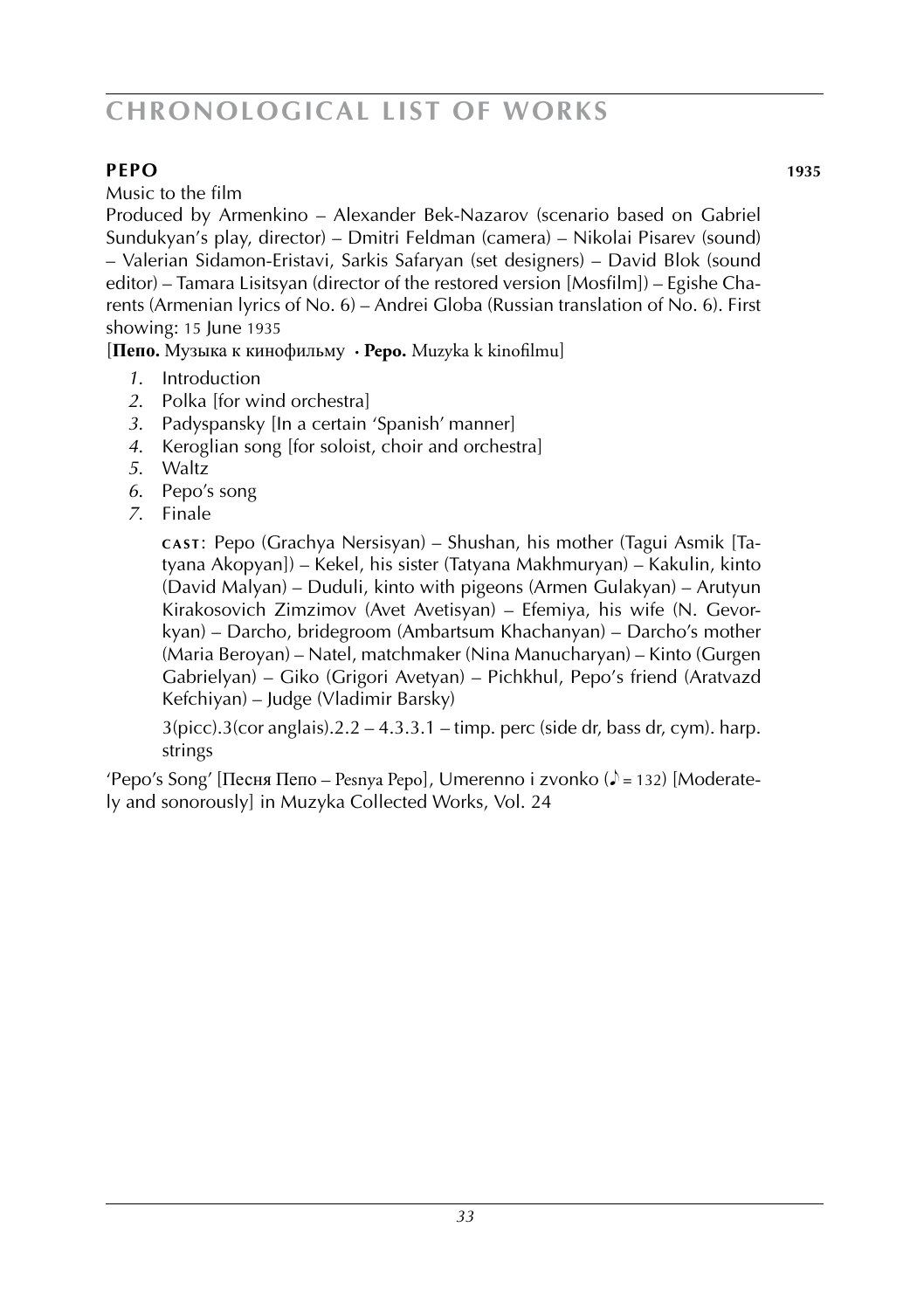### **the ravaged hearth MS** 1935

Incidental music to Gabriel Sundukyan's play [**Разорённый очаг.** Музыка к пьесе Г. Сундукяна **· Razoryonnij ochag.** Muzyka k pese G. Sundukyana]

- *1*. Tale *Andante [Andantino]*
- *2*. Tigryonok (Waltz)
- *3*. Lezginka
- *4*. Padyspansky [In a certain 'Spanish' manner]

**d r a m at i s p e r s o n a e** : Osep – Salomé – Nato – Alexander – Parsikh – Khakho – Gizh Mozi – Gevo – Kalu

 $0.0.1.0 - 0.0.0.0 -$  piano. strings  $(1/0/0/1/0)$ 

Première: 1 June 1935, Moscow, Armenian State Dramatic Studio Ervand Shakhnazaryan (Osep) – M. Lisitsyan (Salomé) – T. Sazandaryan (Nato) – G. Umikyan (Alexander) – L. Fidanyan (Parsikh) – P. Paronyan (Khakho) – G. Balayan

(Gizh Mozi) – S. Babloyan (Gevo) – T. Demuryan (Kalu) – Ruben Simonov (director) – I. Koralov (stage designer)

Score preserved at the Khachaturyan family archives. In 2003 Kompozitor, Moscow published three tomes presenting scores from Khachaturyan's incidental music entitled 'Theatre Music'. Volume 1, 'Miniatures', contains four items from the incidental music to The Ravaged Hearth edited by Lev Solin: 1. 'Tale', 2. Song 'Olor-Molor' *(Moderato)*, *3*. Song 'Me-avara' *(Lento [Andante assai])* and *4*. Dance 'Me-avara' *(Andantino)*. It is not clear how these three latter items fit into the above listed items according to D. M. Person. The above mentioned instrumentation is taken from the Kompozitor publication.

### **lenin's children 1935 1935**

Arrangement for choir and piano of a Uzbek pioneer song Russian text: Tatyana Sikorskaya

[**Дети Ленина.** Песня пионеров Узбекистана **· Deti Lenina.** Pesnya pionerov Uzbekistana]

Preserved at the Khachaturyan family archives.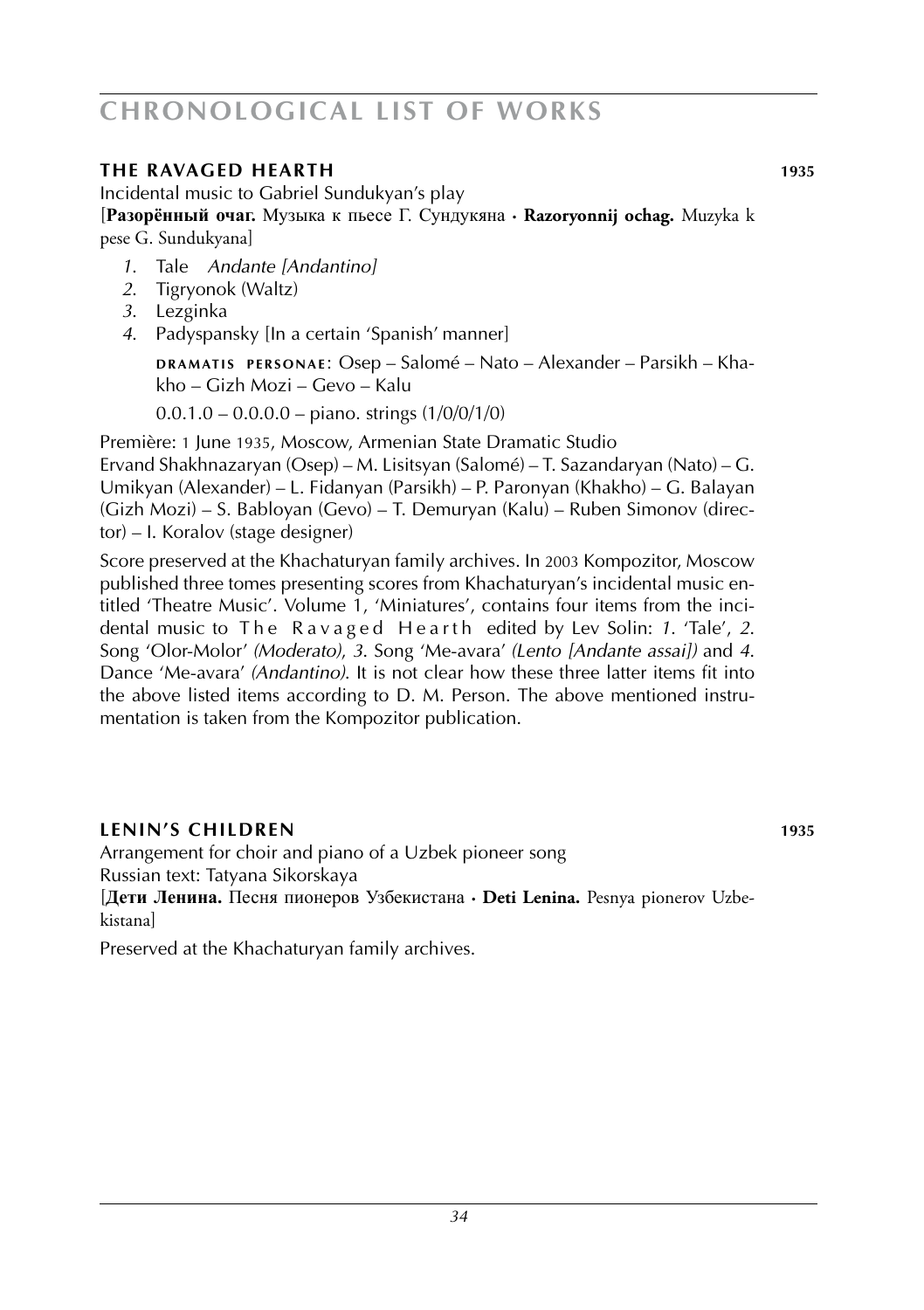### **ON GOGOL BOULEVARD** 1935

Song for voice and piano Text: Sergei Mikhalkov (in Russian)

[**На бульварде Гоголя.** Песня **· Na bulvarde Gogolya.** Pesnya]

Zhivo  $(J = 112)$  [Lively]

► Muzyka Collected Works: Vol. 24

On Gogol Boulevard was honoured at the Competition hosted by the Union of Soviet Composers and the editorial department of 'Pravda'.

### **concerto for piano and orchestra** in D flat major **1936** [**Концерт для фортепиано с оркестром** re bemolle maggiore **· Kontsert dlya fortepiano s orkestrom** re bemolle maggiore]

*Dedicated to Lev Nikolaevich Oborin*

- *1*. Allegro ma non troppo e maestoso ( $\sqrt{ }$  = 108-116) **·** Allegro vivace ( $\sqrt{ }$  = 132-138) **·** Poco più mosso e stretto in tempo **·** Tempo I **·** Tempo moderato **·** Vivo **·** Molto sostenuto, rubato **·** Moderato con sentimento **·** Tempo I
- 2. Andante con anima  $(J = 68-72)$  **·** Poco più mosso **·** Poco meno mosso **·** Tempo I **·** Quasi allegro **·** Tempo I **·** Lento
- 3. Allegro brillante (J = 112-120) · Più mosso · Recitando, molto espressivo  $(\sqrt{2} = 54)$  **·** Tempo I **·** Maestoso  $(\sqrt{2} = 100)$

 $2(pice).2.3(bass clar).2 - 4.2.3.1 - timp. perc (flex, side dr, bass dr, cym).$ strings

Duration: 43'

First performance: 12 July 1937, Moscow Lev Oborin (piano) – Lev Steinberg (conductor)

*piano score:* **sik 6106** · *pocket score:* **sik 6119**

► Muzyka Collected Works: Vol. 15 (score), Vol. 16 (piano score)

The orchestra of the first performance is not known. However, a few months later, on 1 October 1937, Oborin performed the Concerto accompanied by the State Symphonic Orchestra of the USSR under the baton of Alexander Gauk in the Great Hall of the Moscow Conservatoire.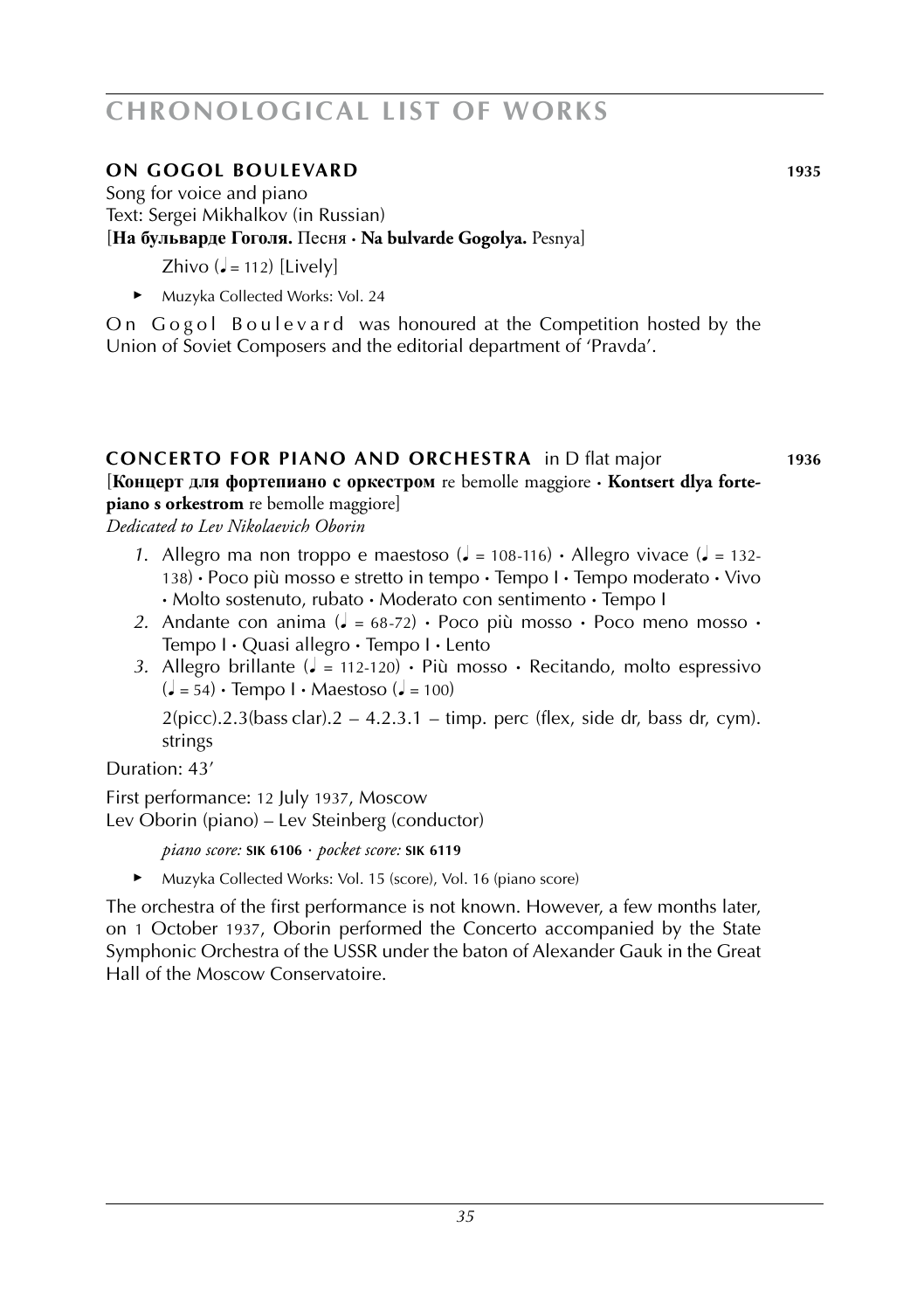### **action, camaradas 1936 1936**

Song for voice and piano Text: Alexander Smolyan (in Russian) *Dedicated to the Spainish Frente Popular*

#### [**В бой, камарадос.** Песня **· V boi, kamarados.** Pesnya]

Bodro. Marsheobrazno ( $\sqrt{ }$  = 132) [Cheerfully. March-like]

► Muzyka Collected Works: Vol. 24

### **the big day MS 1937 Keine Noten von Hollanden 1937**

Incidental music to Vladimir Kirshon's play Lyrics (in Russian): A. Smolin ('Song of the parachutists'), Vladimir Kirshon ('Romance')

[**Большой день.** Музыка к пьесе В. Киршона **· Bolshoi den.** Muzyka k pyese V. Kirshona]

- *1*. Song of the parachutists
- *2*. Romance
- *3*. Introduction
- *4*. Svina
- *5*. Dawns of mourning
- *6*. Dawn
- *7*. 'Symphony' Dawn

**d r a m at i s p e r s o n a e** : Kozhni – Golubev – Golubeva – Lobov – Lobova – Bobrov – Zorya – Gorokhov – Glukhov – Erokhin – Lazarev – House painter – Mezenbakh – Graudents

1.1.2.1 – 2.2.1.1 – perc (side dr, bass dr, cym). strings (1/1/1/1/1)

Première: 6 January 1937, Moscow, Central Theatre of the Red Army

P. Geraga (Kozhni) – P. Nikandrov (Golubev) – N. Nurm (Golubeva) – Anatoli Shishkov (Lobov) – S. Semyonova (Lobova) – A. Litvinov (Bobrov) – Yu. Voznesensky (Zorya) – Mark Pertsovsky (Gorokhov) – Leonid Veitsler (Glukhov) – I. Golitsyn (Erokhin) – S. Znamensky (Lazarev) – A. Molokienko (House painter) – A. Khovansky (Mezenbakh) – Oleg Frelikh (Graudents) – Elizaveta Telesheva (director) – I. Fedotov (stage designer)

Score and vocal score preserved at the Archives of Moscow Central Theatre of the Red Army.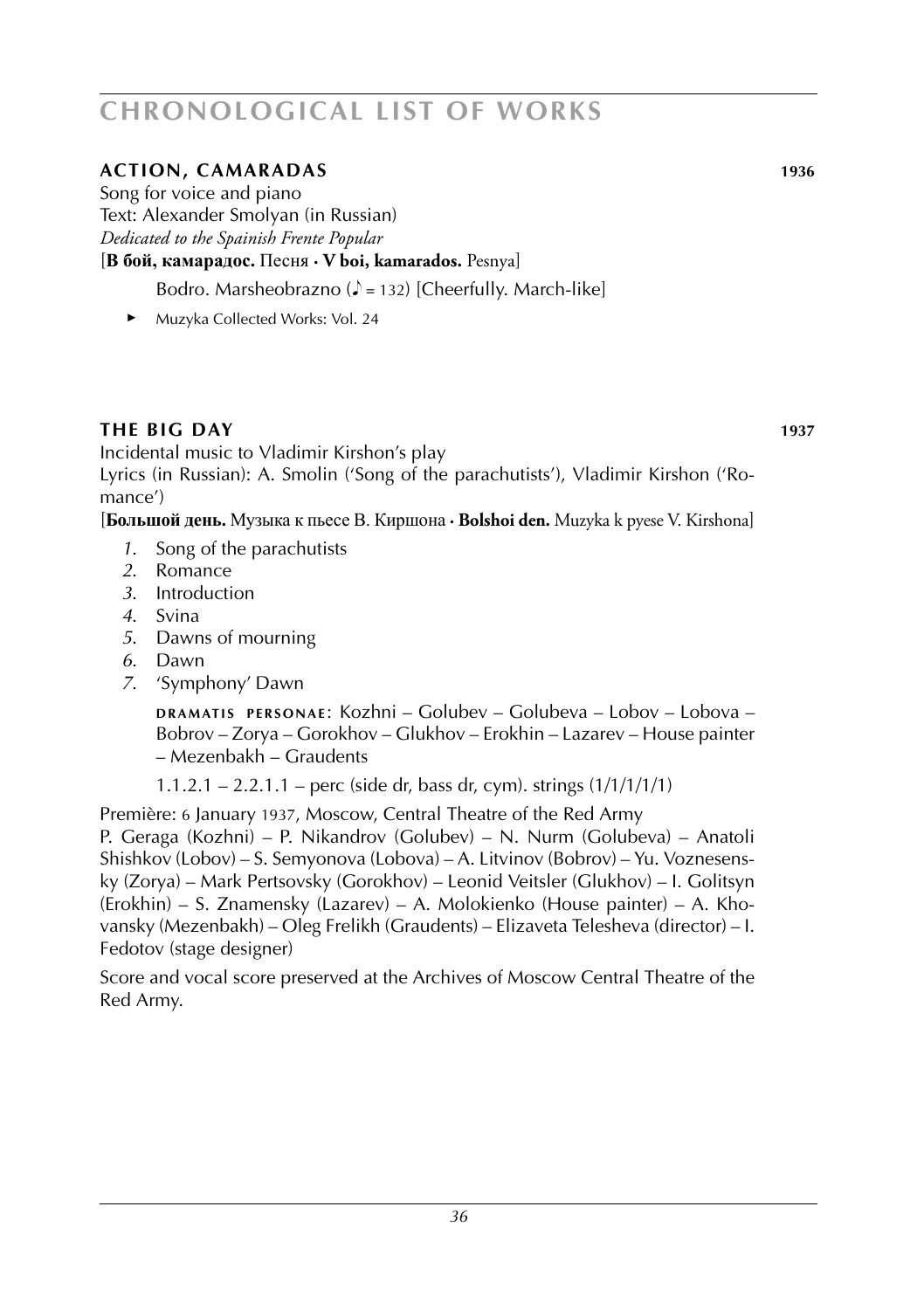### **baku WS 1010191 Keine Noten vorhanden 1937**

Incidental music to Nikolai Nikitin's play in 4 acts and 12 scenes Jointly composed by Aram Khachaturyan and Abram Peisin [**Баку.** Музыка к пьесе Н. Никитина в четырёх действиях, двенадцати картинах **·**

**Baku.** Muzyka k pyese N. Nikitina v chetyryokh deistviyakh, dvenadtsati kartinakh]

- *1*. The dock of the black city
- *2*. Song of Mir Ali
- *3*. Askerian march
- *4*. Waltz
- *5*. Finale
- *6*. March

**DRAMATIS PERSONAE:** Mir Ali – Leila – Fami – Chinghiz – Kyudra – Nina – Vartan – Mussa Aliev – Mekhmandarov – Tamerlanov – Sharifov – Chinchiradze – Official – Ivan Kondratevich

 $1.1.1.1 - 2.0.0.0 -$  perc (side dr). piano. strings  $(1/1/1/1/1)$ 

Première: 2 November 1937, Leningrad, Radlov Dramatic Theatre Dmitri Dudnikov (Mir Ali) – Rostovtseva (Leila) – Evteeva (Fami) – Gurevich (Chinghiz) – Vladimirova (Kyudra) – Yakobson (Nina) – Glebov (Vartan) – Kalashnikov (Mussa Aliev) – Dergaev (Mekhmandarov) – Glagolev (Tamerlanov) – Vsevolozhsky (Sharifov) – Boris Smirnov (Chinchiradze) – Glovatsky (Official) – Zlobin (Ivan Kondratevich) – Sergei Radlov (director) – Alexander Konstantinovsky, S. Tovbin (stage designers) – Tatyana Bruni (costumes)

Score preserved at the Khachaturyan family archives.

### **under the rain 1037 1037**

Song for voice and piano Text: Yaroslav Rodionov (in Russian) [**Под дождём.** Песня **· Pod dozhdyom.** Pesnya]

V tempe valsa  $(l = 58)$  [Tempo di valse]

► Muzyka Collected Works: Vol. 24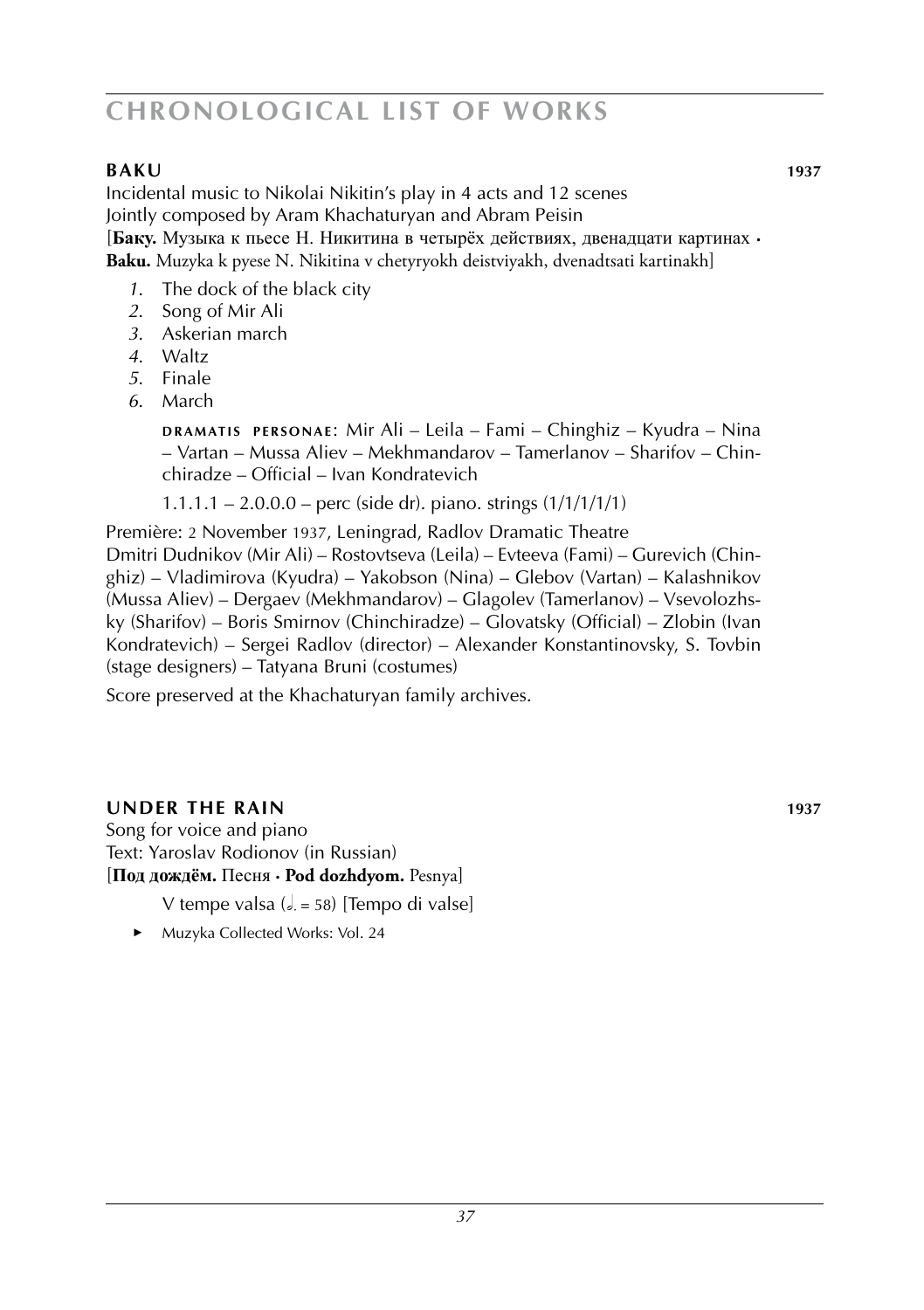### **poem about stalin WS 1010144 1937** – **1938**

for mixed choir and orchestra on words by Ashug Mirza Bairamov from Tovuz (in Russian)

### [**Поэма о Сталине · Poema o Staline**]

*Composed on the occasion of the* 20*th anniversary of the October Revolution*

Andante sostenuto  $(J = 63)$  **·** Lento **·** Tempo  $I \cdot$  Allegro vivace  $(J = 152-160)$  **·** Andante ( $\sqrt{ }$  = 80) **·** Poco più mosso **·** Allegro vivace ( $\sqrt{ }$  = 152-160) **·** Poco meno mosso

 $3(pice).3(cor \text{anglais}).2.2 - 4.3.3.1 - timp$ , perc (tgl, side dr, bass dr, cym, tam-t, glsp). harp. strings

Duration: 22'

First performance: 29 November 1938, Moscow, Large Hall of the Conservatoire USSR State Symphony Orchestra and Choir – Alexander Gauk (conductor)

► Muzyka Collected Works: Vol. 6 (score)

Poem About Stalin was originally conceived for choir a cappella. This short work, without the symphonic prelude which was added for the final version, received an acclaimed first performance in November 1937 during the Festival of Soviet Music. K. Chebotarevskaya provided a new text in 1983. Some sources mention an alternative version of the text made by Lev Oshanin after Stalin's death. The printed score in Muzyka Collected Works Vol. 6 bears the title 'Poem' (instead of 'Poem About Stalin').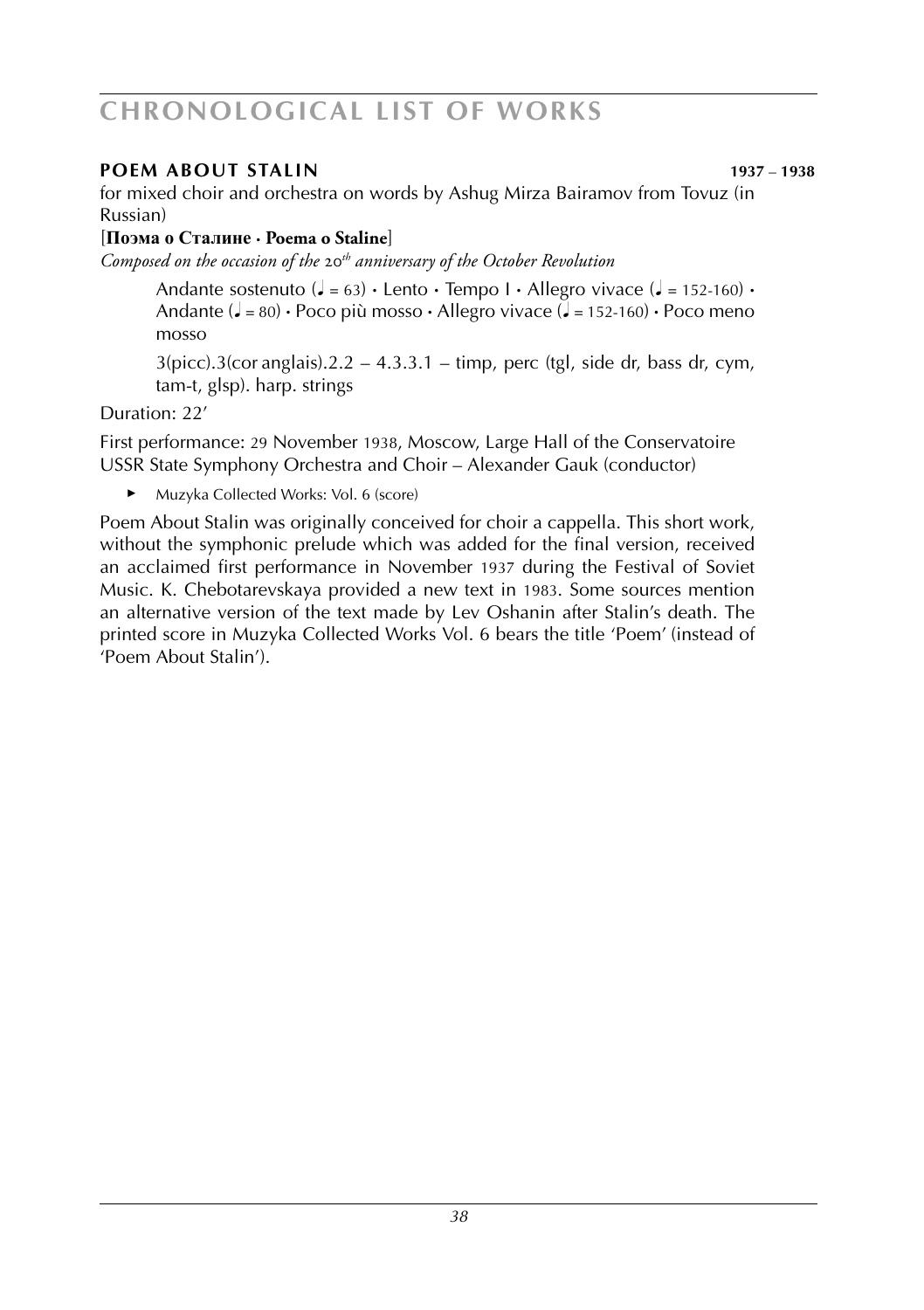### **zangezur WS 1010208 Keine Noten vorhanden 1938**

Music to the film

Produced by Armenkino – Alexander Bek-Nazarov, Yakov Dukor (scenario, directors) – Garush Garosh, Ivan Dildaryan (camera men) – Pato Ananyan, Sarkis Safaryan (set designers) – A. Korobov, T. Shabalina (sound editors). First showing: 23 May 1938

[**Зангезур.** Музыка к историко-революционному кинофильму **· Zangezur.** Muzyka k istoriko-revolyutsionnomu kinofilmu]

- *1*. First song of the Ashug
- *2*. Second song of the Ashug
- *3*. Funeral march
- *4*. Competition
- *5*. Popovsky dance
- *6*. Dance 'New Zangezur'
- *7*. Zangezurian March
- *8*. Fire
- *9*. March of the White Army
- *10*. Leaving of the White Army

**c a s t** : Akopyan (Grachya Nersisyan) – Sparapet (Avet Avetisyan) – Makich (David Malyan) – Markov (Andrei Kostrichkin) – Nikita (Ivan Chuvelyov) – Sako (Gurgen Dzhanibekyan) – Samvel (Gegam Arutyunyan) – Anush (B. Isaakyan) – Armen (Gurgen Gabrielyan) – Deaf partisan (Grigori Avetyan) – Agyul (Tagui Asmik [Tatyana Akopyan]) – British major (Vladimir Tsoppi) – Atyun-aper (Tsolak Amerikyan) – Dashnak officers (Amasi Martirosyan, Murad Kostanyan) – Samson (Mikhail Garagash) – Pilipos (Grigori Markaryan) – Aznar (A. Arakelyan) – Zarzyand (G. Papyan) – Abbis-Ali, partisan (Yunis Suleimanov) – Ashug (A. Aikasar)

 $2.2.2.2 - 4.3.3.1 - \text{time}$ , perc (side dr, bass dr, cym). harp. strings

► Muzyka Collected Works: Vol. 23 (No. 7, 'Zangezurian March' score)

Score and piano reduction preserved at the Khachaturyan family archives. AR**r a n g e m e n t** of No. 7, 'Zangezurian March', for wind orchestra (1.0.4[*Eb* clar].0  $-2.2.3.0$  – perc [side dr, bass dr, cym] – 7 horns [soprano, alto, baritone  $(2/2/3)$ ], euphonium. 2 basses – Tempo di marcia  $\left[\rule{0pt}{13pt}\right]$  = 120]), duration: 4', printed in Muzyka Collected Works, Vol. 23 (score). The authorship of this arrangement is not certain – however, 'Zangezurian March' was awarded the First Prize of the Competition held in order to mark the 20<sup>th</sup> Anniversary of the Workers' and Peasants' Red Army Day.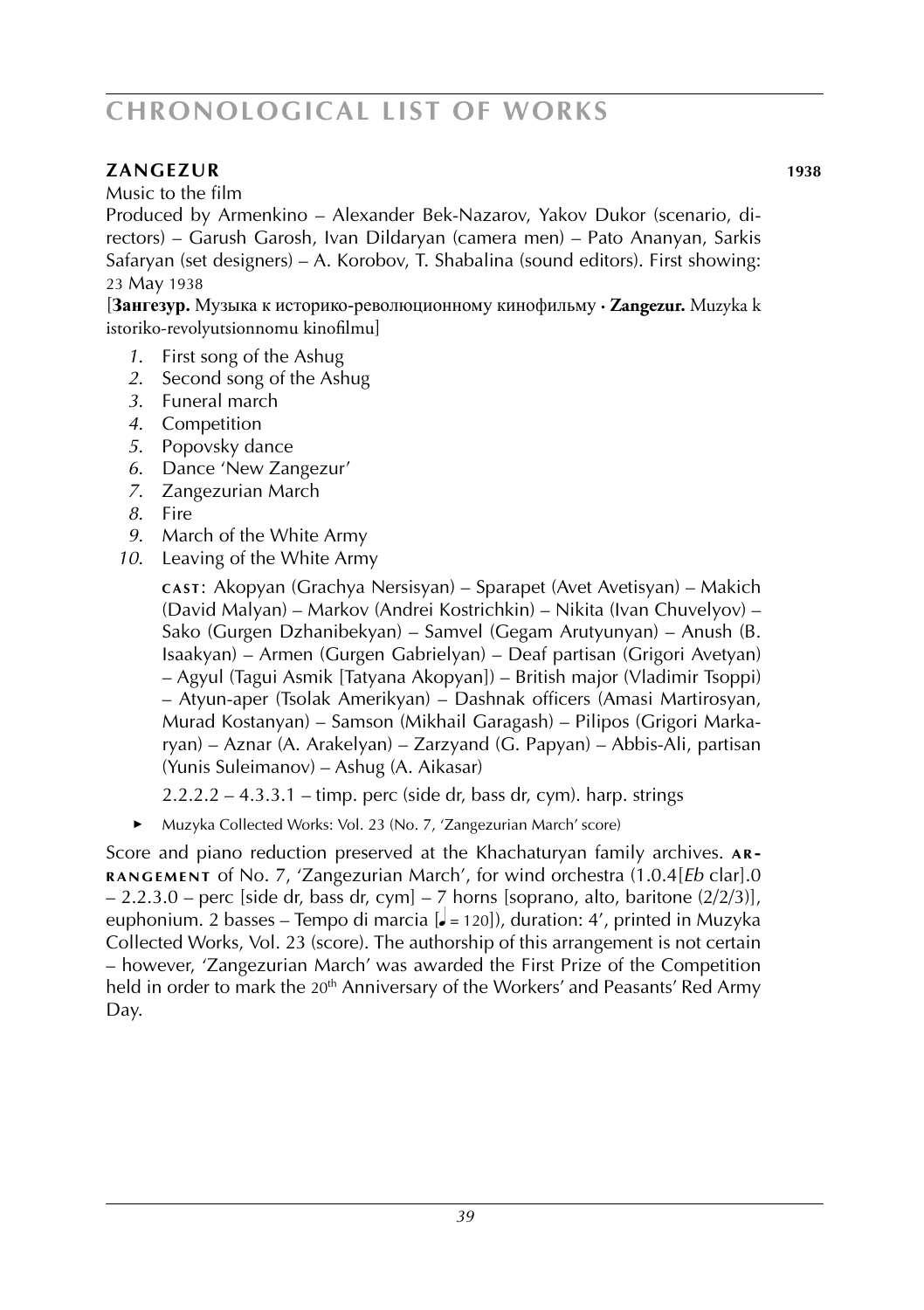#### **song about the frontier guard MS 1938 1938**

Song for voice or choir and piano Text: Lev Oshanin (in Russian) [**Песня о пограничнике · Pesnya o pogranichnike**]

#### **the DAUGHTERS OF IRAN 1938**

Arrangement for voice and piano of a Tadzhik folk song Text: Abulkasim Lakhuti (in Tadzhik), Russian translation: T. Banu [**Дочери Ирана.** Таджикская песня **· Docheri Irana.** Tadzhikskaya pesnya]

- Ne spesha ( $\sqrt{u} = 69$ ) [Not hurriedly]
- ► Muzyka Collected Works: Vol. 24

#### **the GARDEN 1939**

Music to the film

Produced by Tadzhikfilm – Leonid Solovev (scenario) – Nikolai Dostal (director) – Ibrahim Baramykov (camera) – Varsham Eremyan (set designer) – Alexander Bekker, V. Chechetkin (sound editors) – Vasili Lebedev-Kumach (lyrics of 'Sulfi's Song'). First showing: 15 May 1939

[**Сад.** Музыка к кинофильму **· Sad.** Muzyka k kinofilmu]

- *1*. The morning
- *2*. The postman's song
- *3*. Zulfi's song
- *4*. Overture
- *5*. Said's and Zulfi's farewell
- *6*. Makhmed's return
- *7*. Finale

**c a s t** : Makhmed-Ali (Alexander Chargonin) – Yusup-Bobo (Nikolai Noblyansky) – Said (Shamsi Dzhuraev) – Zulfi Khasnyat (S. Sakidzhanova) – Inn keeper (Rakhim Pirmukhamedov) – Drilling master (Fyodor Evdokimov) – professor (Pyotr Kirillov) – Two tractorists (Rustam Tura-Khodzhaev, A. Sinitsyn) – Ivan Sakharovich (Yu. Fyodorovsky)

 $3(picc).3(cor anglais).3(bass clar).1 - 4.3.2.1 - harp. strings$ 

► Muzyka Collected Works: Vol. 24 (No. 3, 'Zulfi's Song')

Parts preserved at the Khachaturyan family archives. 'Zulfi's Song', printed as 'Oh, Му Garden' [Сад мой любимый – Sad moi lyubimy], Ne spesha ( $l = 66$ ) [Not hurriedly] in Muzyka Collected Works, Vol. 24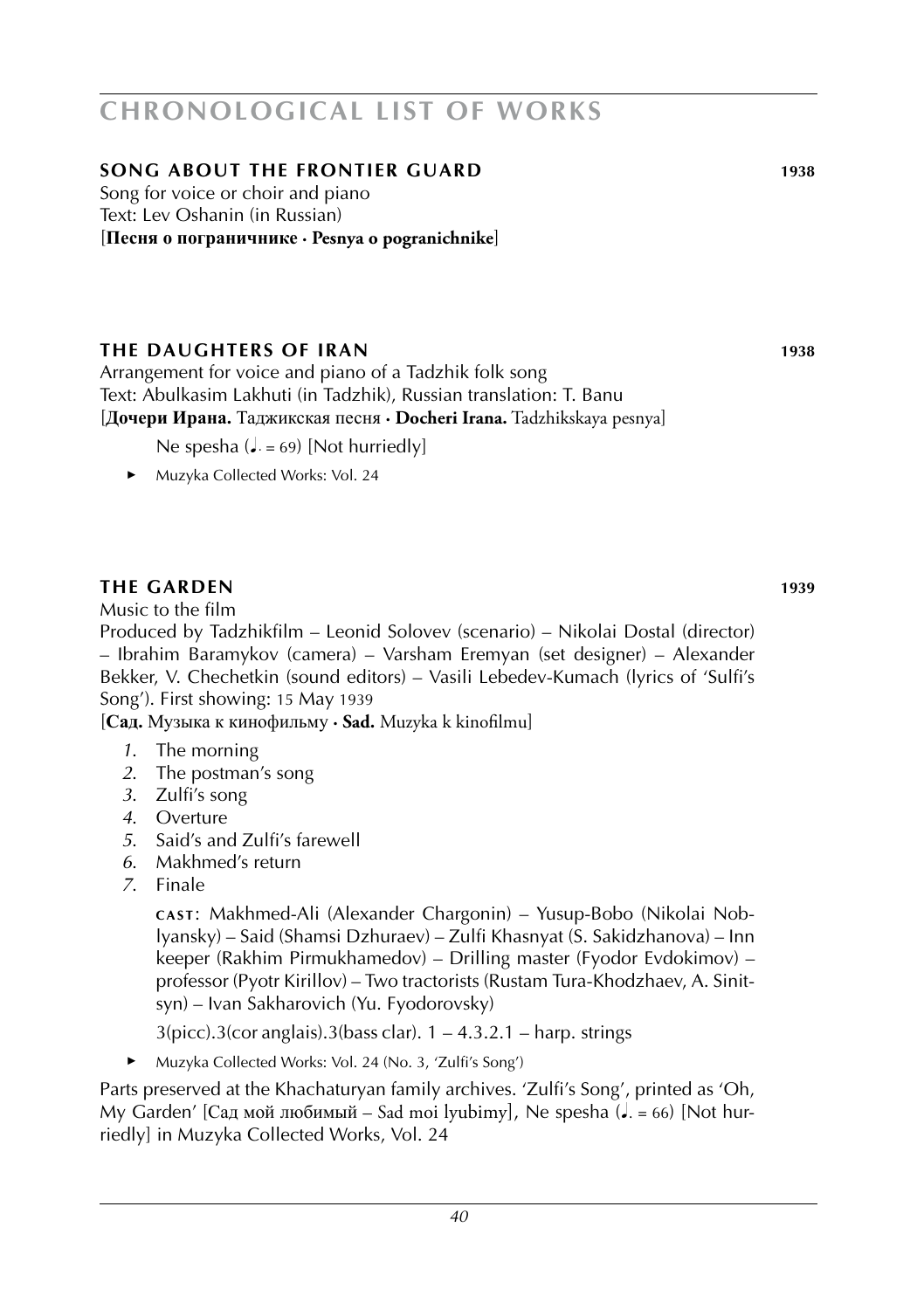#### **HAPPINESS** 1939

Ballet in three acts (5 scenes and epilogue) Libretto by Georgi Ovanesyan

[**Счастье.** Балет в трёх актах, шести картинах **· Schastye.** Balet v tryokh aktakh, shesti kartinakh]

**d r a m at i s p e r s o n a e** : Karineh, kolkhoz worker, komsomol member, woman brigadier – Gabo-bidza, old kolkhoz worker – Mariam-Badzhi, Gabobidza's wife – Armen and Azgat, their sons – Avet, jester, Armen's friend – Seda and Armik, Karineh's friends – Vago-bidza, Vasgen-bidza, Gabo's friends – Ashkhen-Badzhi, komsomol member – Head of the guardsmen – His wife – First commander – His wife – Second commander – Operative

Frontier police, Kolkhoz members, Pioneers

Duration: 180'

Première: September 1939, Erevan, Spendiarov Theatre /

24 October 1939, Moscow, Bolshoi Theatre

P. Burnazian / Lyubov Voinova-Shikanyan (Karineh) – Ilya Arbatov [Yagubyan] / M. Allaverdian (Gabo-bidza) – Sh. Varosyan / A. Edigaryan (Mariam-Badzhi) – G. Georgyan / S. Sarkisyan (Armen) – A. Garibyan (Azgat) – Z. Muradyan / P. Galetyan (Avet) – S. Sarkisyan (Seda) – A. Abagyan (Armik) – V. Arutiunyan (Vago-bidza) – V. Kostanyan (Vasgen-bidza) – A. Edigaryan / Sh. Varosyan (Ashkhen-Badzhi) – S. Plovtsov (Head of the guardsmen) – Yu. Valenmyuller (His wife) – Efim Efimov (First commander) – R. Tavrizyan (His wife) – A. Lebedev (Second commander) – S. Sarkinyan / G. Georgyan (Operative) – Ilya Arbatov [Yagubyan] (choreographer) – Semyon Aladzhalyan (stage designer) – Konstantin Saradzhev (conductor)

Since no score from the ballet H a p p i n e s s survived, it is not possible to specify the original orchestration. According to a reduction for piano four-hands mentioned in 'A. Khachaturian' by D. M. Person (Sovetsky Kompozitor, 1979) twelve items from H a p p i n e s s are so far known: *1*. Dance of the pioneers, 2. Entrance of the elders*, 3*. Dance of the recruits, *4*. Farewell, *5*. Karineh and her friends, *6*. Karineh's dance (from finale to Act I), *7*. Meeting of the grape pickers. Karineh's dance with the grape pickers. Dance of the cranes, *8*. Dance of the elders, *9*. Karineh's dance, *10*. Gopak, *11*. Shalakho, *12*. Lezginka. 'Aram Khatchatourian. A Complete Catalogue' (Le Chant du Monde, undated) mentions an arrangement for piano of these pieces made by Alexander Dolukhanyan in 1939.

Considering the obvious weakness of Ovanesyan's libretto Khachaturyan decided shortly after the permière of H a p p i n e s s to rework the whole ballet. Eventually he entirely withdrew Happiness, and large portions of the work became the musical basis for the ballet G a y a n e h , which was completed in 1942. It seems that two symphonic suites from Happiness came into being in 1940, whose specific detailes are unknown. Russian Fantasy from 1944 is based on a scene from Happiness.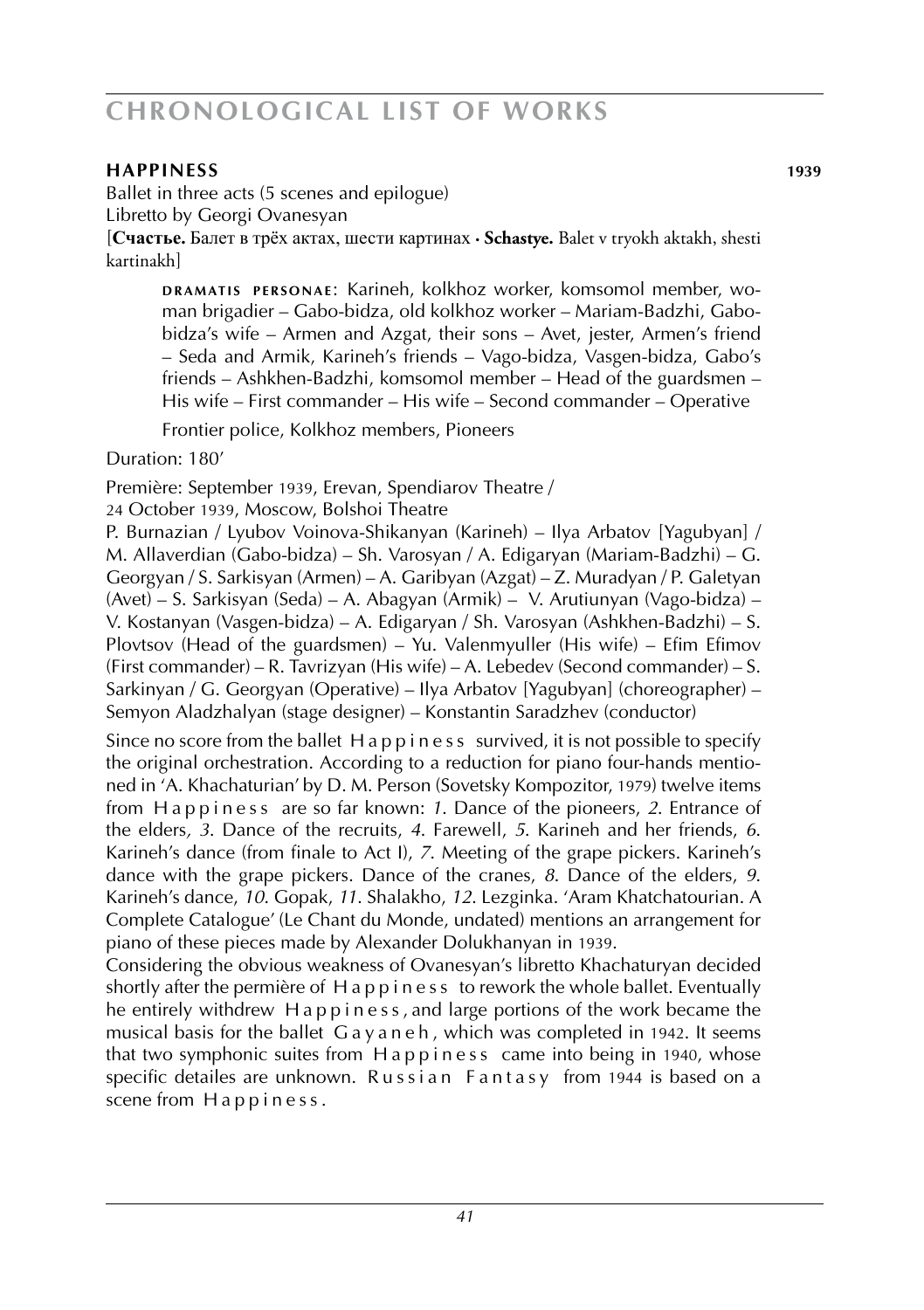# *42*

# **chronological list of works**

### **we will win WS 1010286 1939**

Arrangement for voice and piano of a Tadzhik folk song Text: Abulkasim Lakhuti (in Tadzhik), Russian translation: T. Banu [**Мы победим.** Таджикская песня **· My pobedim.** Tadzhikskaya pesnya]

**my friend WS 1010286 late 1930s**

Song for voice and piano Text: Lyudmila Serostanova (in Russian) [**Мой дружок.** Песня **· Moi druzhok.** Pesnya]

Ozhivlyonno  $(J = 144)$  [Vividly]

► Muzyka Collected Works: Vol. 24

### **the valencian widow 1940**

Incidental music to Lope de Vega's comedy [**Валенсианская вдова.** Музыка к комедии Лопе де Вега **· Valensianskaya vdova.** Muzyka k komedii Lope de Vega]

**d r a m at i s p e r s o n a e** : Leonarda – Camillo – Marta – Urbana – Lucencio – Flora – Celia – Otón – Valerio – Lisandro

Première: 14 November 1940, Moscow, Lenin Komsomol Theatre Sofia Giatsintova (Leonarda) – G. Palin (Camillo) – Galina Sergeeva (Marta) – S. Sokolova (Urbana) – Vladimir Maruta (Lucencio) – B. Vainshelbaum (Flora) – N. Koshkina (Celia) – Rostislav Plyatt (Otón) – Arkadi Vovsi (Valerio) – B. Plonikov (Lisandro) – I. Bersenev (producer) – Sofia Giatsintova (director) – V. Kozlinsky (stage designer) – Vasili Vainonen (choreographer)

According to D. M. Person the material of the incidental music to  $The  $Valen$$ c i a n W i d o w fully corresponds to the Suite (► *see below*). This is contradicted by the composer's own statement (printed in Vol. 4 of Muzyka Collected Works) saying that he made a suite from the material (thus making changes) and reorchestrated it for large orchestra. However, the score of the incidental music is preserved at the Moscow Lenin Komsomol Theatre Archives. The above list of characters shows a few alterations from Lope de Vega's dispositions – both Urbana and Flora are originally male characters (Urbán and Floro).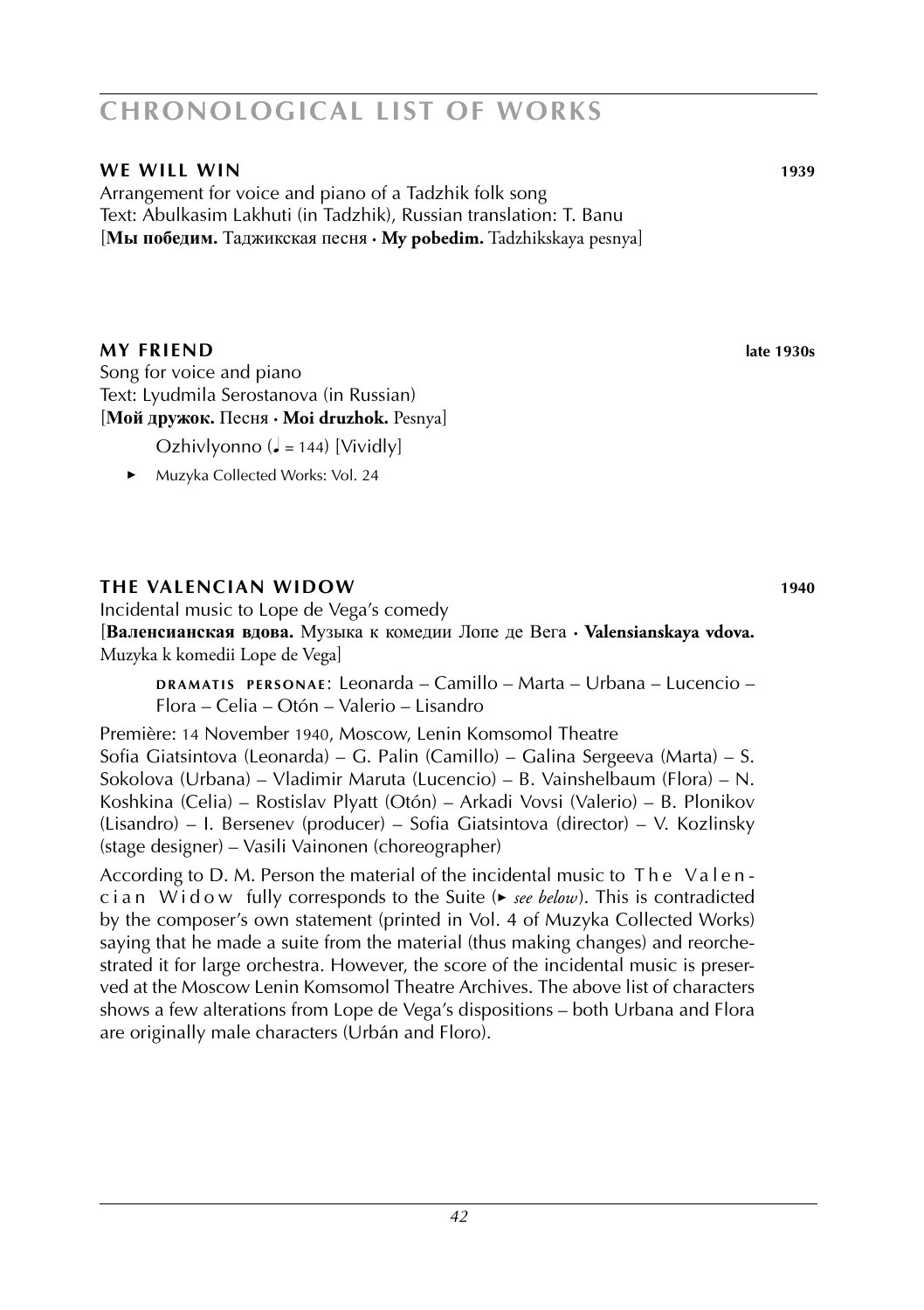### **Suite from the incidental music to 'the valencian widow' WS 1000381 1939** – **1940**

#### [**Сюита из музыки к комедии »Валенсианская вдова« · Syuita iz muzyki k komedii »Valensianskaya vdoba«**]

- *1*. Introduction *Allegro* ( $\sqrt{ }$  = 126-132) **·** *Andante [poco mosso]* ( $\sqrt{ }$  = 72) **·**  $P$ iù mosso ( $\downarrow$  = 96)  $\cdot$  *Tempo I* ( $\downarrow$  = 126-132)  $\cdot$  *Più mosso*  $\cdot$  *Meno mosso*  $\cdot$  *Tempo precedente)*
- *2.* Serenade *Allegretto* ( $J = 84-88$ ) **·** *Allegro* ( $J = 66-69$ ) **·** *Presto* ( $J = 92$ ) **·** *Tempo di valse [molto moderato e capriccioso]* (h k = 56) **·** *Poco meno mosso* (q = 92-96) **·** *Moderato* (q = 80-84) **·** *Meno mosso [ma tempo moderato]* **·** *Presto* (h = 96-100) **·** *Prestissimo*
- 3. Song *Moderato*  $(l = 72)$  **·** *Poco più mosso* **·** *Più mosso*  $(l = 84)$  **·** *Maestoso*
- *4.* Joke *Allegro*  $\mathcal{L} = 152-160$  **·** *Pesante e meno mosso* · *Lento* · *Allegro* · *Meno mosso* **•** *Allegro molto* ( $J = 168$ ) **•** *Lento* **·** *Andante* ( $J = 72$ ) **·** *Allegro*  $(L = 168)$  **·** *Leggiero* **·** *Tempo di valse*  $(L = 66)$  **·** *Meno mosso* · *Lento*
- *5.* Intermezzo *Andante* ( $\sqrt{ } = 66$ ) **·** *Allegro [molto ritmico]* ( $\sqrt{ } = 144$ ) · *Andante*
- *6.* Dance *Allegro molto*  $(l = 160)$

 $2(2picc).2.2.2 - 4.3.3.1 - timp. perc (tgl, cast, wood bl, side dr, bass dr,$ cym, glsp, xyl). harp. cel. strings

### Duration: 25'

First performance: 3 October 1943, Moscow

Orchestra of the All-Union Radio and Television – Nikolai Golovanov (conductor)

#### *pocket score:* **sik 6917**

► Muzyka Collected Works: Vol. 4 (score)

**ARRANGEMENT** for small orchestra by Gennadi Kats.

Musical material from 'Intermezzo' was reused in 'Dance of the Gaditanian Girls', No. 28 from the ballet S p a r t a c u s (1950-1954).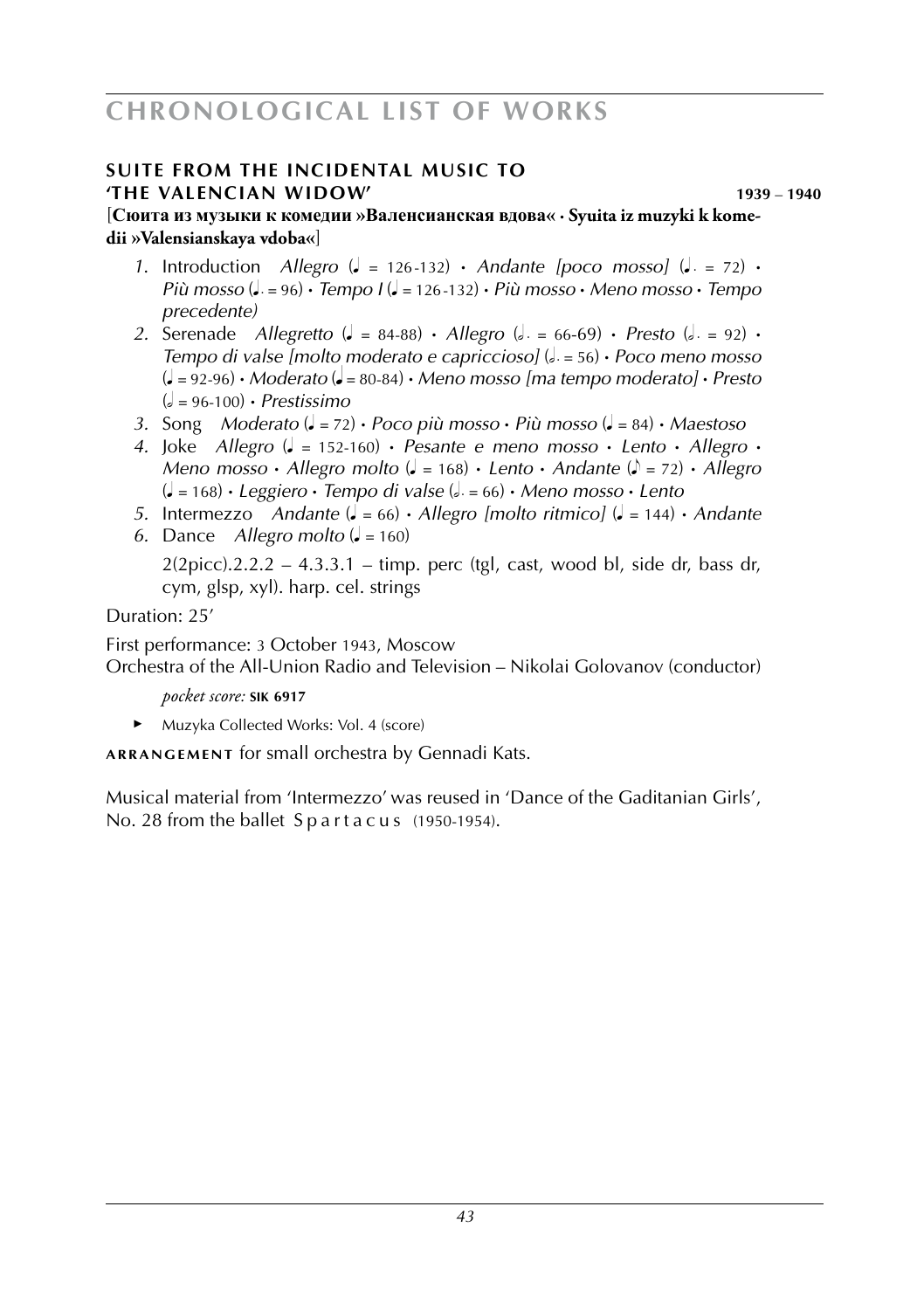#### **cONCERTO FOR VIOLIN AND ORCHESTRA** in D minor **1940**

### [**Концерт для скрипки с оркестром** re minore **· Kontsert dlya skripki s orkestrom** re minore]

*Dedicated to David Fyodorovich Oistrakh*

- *1*. Allegro con fermezza ( $\sqrt{ }$  = 132) **·** Poco meno mosso ( $\sqrt{ }$  = 116) **·** Tempo I  $(L = 132)$  **•** Meno mosso  $(L = 92)$  **·** Lento ma non troppo **·** Tempo  $\lvert L \rvert = 132$  **·** Poco meno mosso ( $J = 116$ )  $\cdot$  Tempo I ( $J = 132$ )
- 2. Andante sostenuto ( $J = 63$ ) **·** Allegretto ( $J = 132$ ) **·** Allegro ( $J = 72$ ) **·** Andante  $\left(\frac{1}{2} = 69\right)$  **•** Poco meno mosso  $\left(\frac{1}{2} = 126\right)$  **·** Più mosso **·** Tempo I  $\left(\frac{1}{2} = 63\right)$  **·** Con passione poco più mosso
- 3. Allegro vivace  $(J = 88)$  $3(pice).3(cor analysis).2.2 - 4.3.3.1 - timp. perc (tamb, side dr, bass dr,$ cym). harp. strings

Duration: 35'

First performance: 16 November 1940, Moscow, Tchaikovsky Concert Hall David Oistrakh (violin) – USSR State Symphony Orchestra – Alexander Gauk (conductor)

#### *piano score:* **sik 6108** · *pocket score:* **sik 2212**

► Muzyka Collected Works: Vol. 17 (score), Vol. 18 (piano score)

In 1941 the Violin Concerto was awarded the USSR State Prize second class. According to Vol. 17 of Muzyka Collected Works the first performance took place in November 1940 in the Moscow Tchaikovsky Hall with David Oistrakh (violin) and Alexander Gauk (conductor). Vol. 17 prints both cadenzas by the composer and David Oistrakh. **ARRANGEMENTS:** for violin and piano by the composer ■ for flute and orchestra by Karl-Bernhard Sebon and by Jean-Pierre Rampal (*piano score:* **sik 6903**).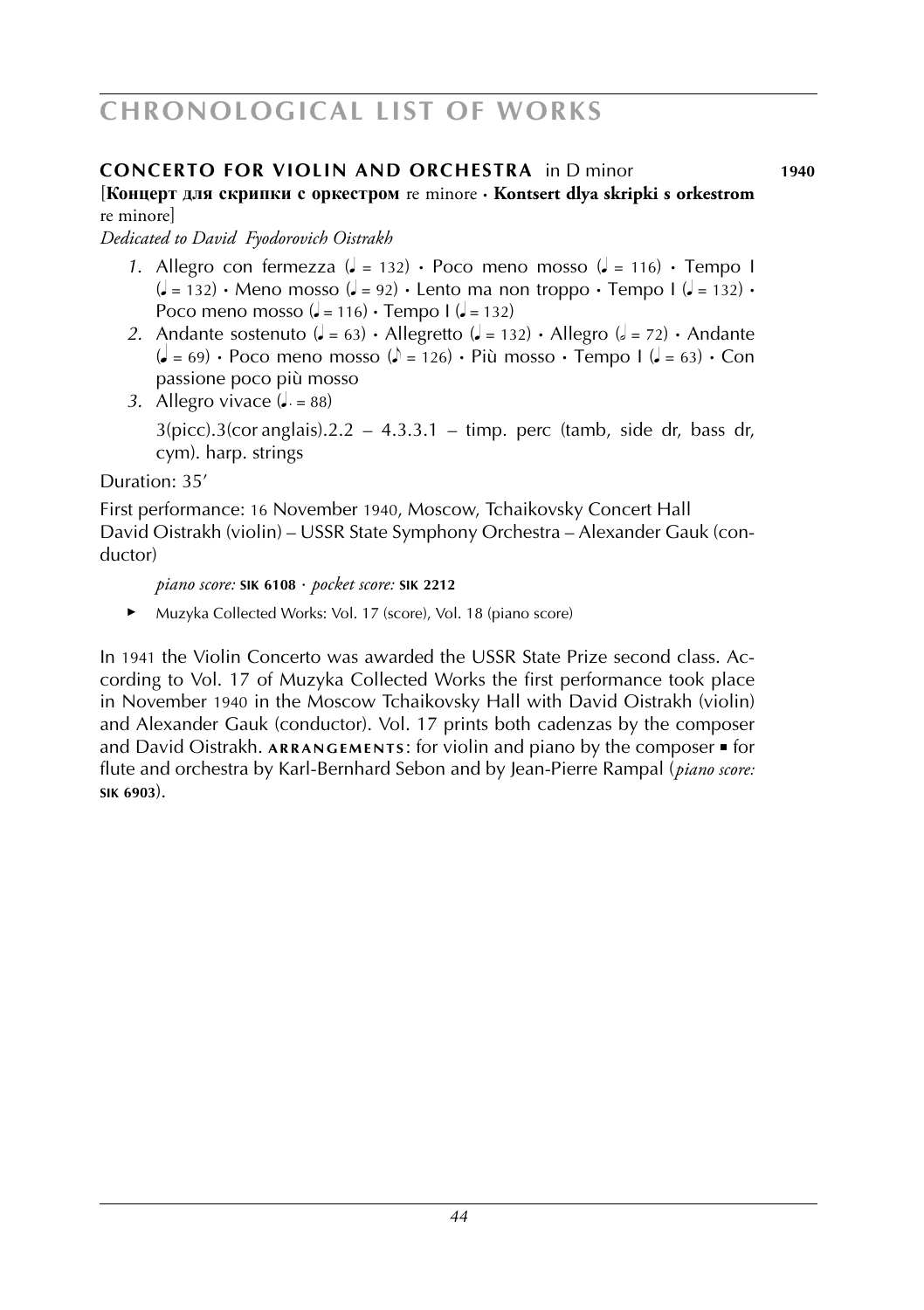### **SALAVAT YULAEV** 1941

Music to the film

Produced by Soyuzdetfilm – Stepan Zlobin, Galina Spevak (scenario) – Yakov Protazanov (director) – Alexander Shelenkov (camera) – Vladimir Ladyagin, S. Kuznetsov, Sergei Voronkov (set designers) – Sergei Yurtsev (sound editor). First showing: 21 February 1941

[**Салават Юлаев.** Музыка к кинофильму **· Salavat Yulaev.** Muzyka k kinofilmu]

- *1*. Attack
- *2*. Passage of the Bashkirs
- *3*. Babai's theme
- *4*. March
- *5*. Salavat Batyr
- *6*. Salavat's war song. The chase
- *7*. Salavat's heroic song
- *8*. Salavat's love song

**c a s t** : Salavat Yulaev (Arslan Mubaryakov) – Babai, bee keeper (Abdulla-Amin Zubairov) – Yulai, Salavat's father (Gimaletdin Mingazhev) – Bukhair (Rim Syrtlanov) – Prince Arslanov (Sakhi Saitov) – Mullah (Vali Galimov) – Rysabai (Khaziakhmet Bukharsky) – Emelyan Pugachyov (Mikhail Bolduman) – Perfilev (Sergei Blinnikov) – Khlopusha (Nikolai Kryuchkov) – Oxana (Inna Nikitina) – Amina (Irina Fedotova) – Chief of the punitive division (Lev Potyomkin) – Officer (Andrei Fait) – Leader of the miners (Georgi Millyar) – Yakim (Nikolai Gorlov) – Yusuf (Mikhail Gluzsky)

 $3$ (picc). $3$ (cor anglais). $3$ (bass clar). $1 - 4.3.2.1 -$ harp. strings

Score preserved at the Khachaturyan family archives.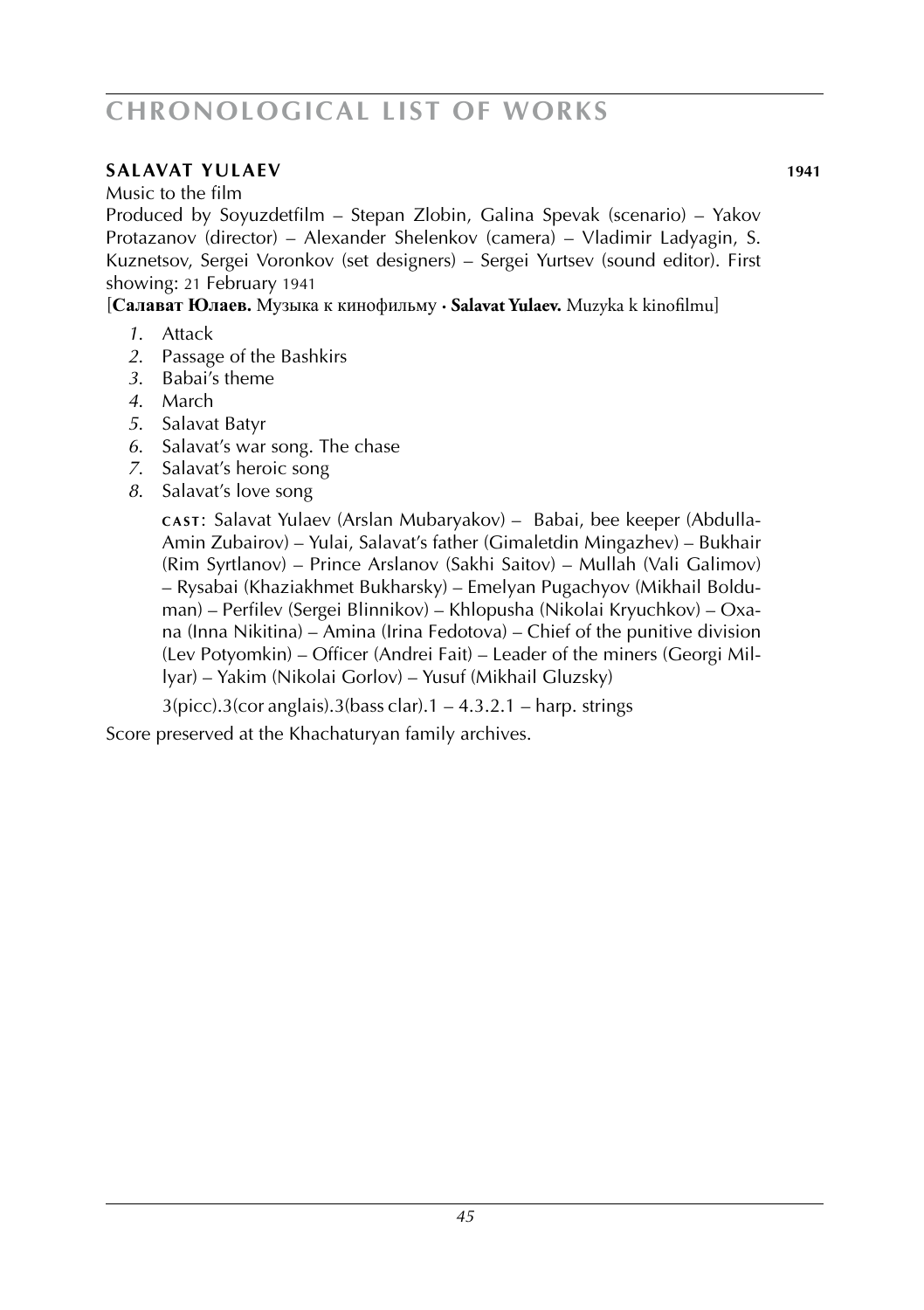#### **masquerade** 1941

Incidental music to Mikhail Lermontov's drama in four acts

[**Маскарад.** Музыка к драме М. Ю. Лермонтова **· Maskarad.** Muzyka k drame M. Yu. Lermontova]

- *1*. Romance
- *2*. Mazurka
- *3*. Waltz
- *4*. Gallop
- *5*. Nocturne
- *6*. Waltz for the bed chamber scene
- *7*. Waltz at the masquerade
- *8*. Waltz in the casino
- *9*. The barones's theme
- *10*. Kazarin's theme
- *11*. Bracelet theme
- *12*. Introduction
- *13*. End of the ball
- *14*. Choral

**d r a m at i s p e r s o n a e** : Prince Zvezdich – Baroness Shtral – Unknown man – Evgeni Alexandrovich Arbenin – Nina, his wife – Afanasi Pavlovich Kazarin – Adam Petrovich Shprikh – Official Ivan Ilyich – Doctor – Trushchyov – Four gamblers – Hostess of the ball – A lady – Her nieces – Old man – Her Serene Highness – His Serene Highness – Four officers – Petrov – Nina's maid – Arbenin's valet – Valet in the gambling parlour – Ivan, Prince Zvezdich's valet

Première: 21 June 1941, Moscow, Vakhtangov State Dramatic Theatre

Vasili Kuza (Prince Zvezdich) – Maria Sinelnikova (Baroness Shtral) – Osvald Glazunov (Unknown man) – Iosif Tolchanov (Evgeni Alexandrovich Arbenin) – Alla Kazanskaya (Nina) – Mikhail Sidorkin (Afanasi Pavlovich Kazarin) – Nikolai Pazhitnov (Adam Petrovich Shprikh) – Alexei Emelyanov (Official) – Arkadi Marin (Ivan Ilyich) – Viktor Eikhov (Doctor) – Konstantin Monov (Trushchyov) – Nikolai Gritsenko, Lev Snezhnitsky, Igor Lipsky, D. Karaushev (Four gamblers) – Garen Zhukovskaya (Hostess of the ball) – Elena Menshova (A lady) – Valentina Ershova, Nadezhda Generalova (Her nieces) – A. Arkhangelsky (Old man) – Valeria Tumskaya (Her Serene Highness) – Alexei Panteleev (His Serene Highness) – Nikolai Gladkov, Arkadi Nemerovsky, Anatoli Nal, Boris Shukhmin (Four officers) – Boris Korolyov (Petrov) – Nina Zorina (Nina's maid) – Nikolai Lebedev (Arbenin's valet) – Alexander Lebedev (Valet in the gambling parlour) – Alexei Kotrelev (Ivan, Prince Zvezdich's valet) – Ruben Simonov, Andrei Tutyshkin (producers) – Georgi Moiseev (stage designer) – Vasili Vainonen (choreographer) – Alexander Golubentsev (conductor) – K. Semyonova (consultant for lyrics)

According to D. M. Person the instrumentation corresponds to the one of the Suite (► *see below*). One item, 'Nina's Song' (not part of the Suite), for voice and piano is printed in Muzyka Collected Works, Vol. 24, text by Mikhail Lermontov, Ne spesha ( $J = 76$ ) [Not hurriedly].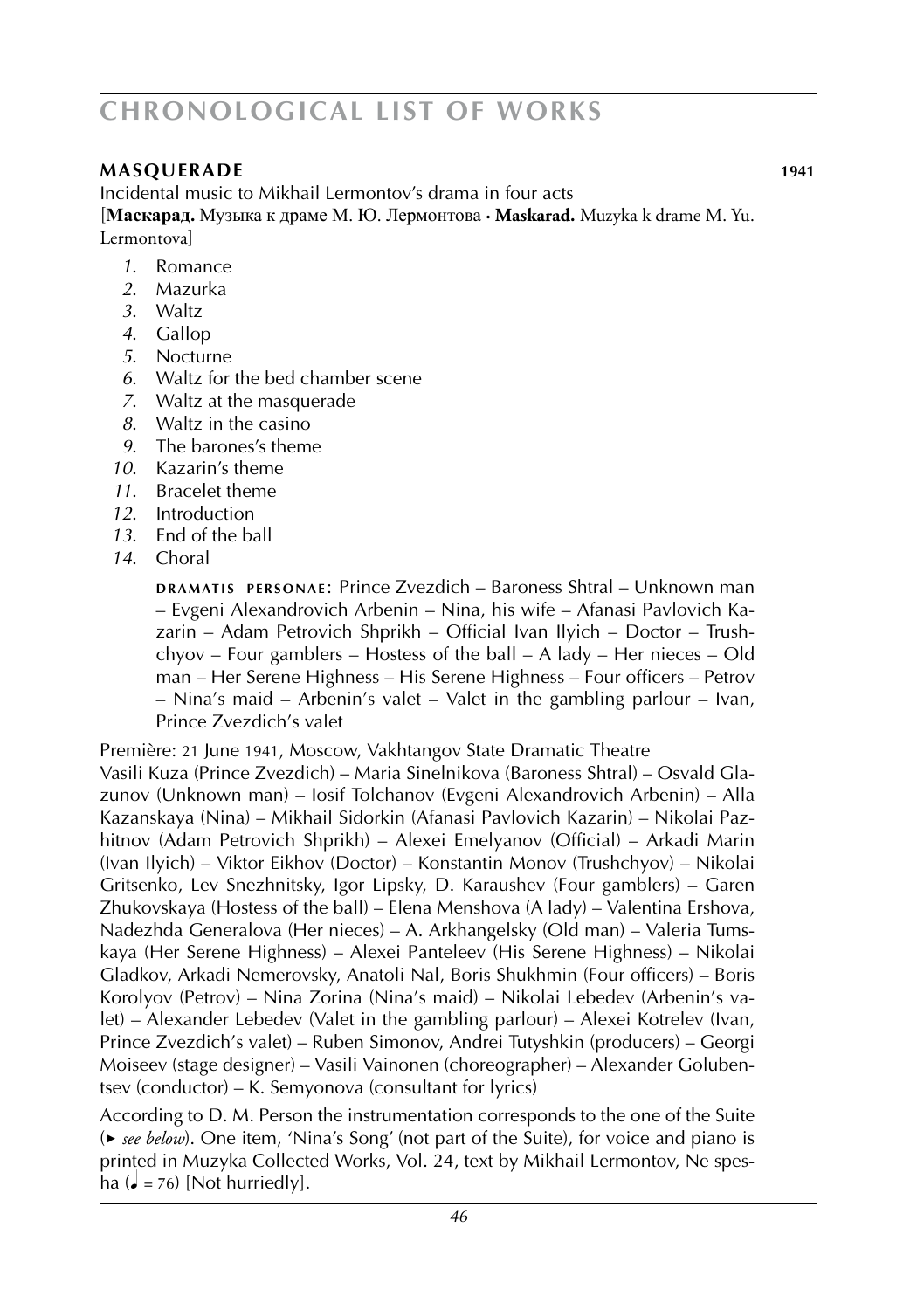### **Suite from the incidental music to 'masquerade' 1944** [**Сюита из музыки к драме »Маскарад« · Syuita iz muzyki k drame »Maskarad«**]**4456**

- *1.* Waltz *Tempo di valse* ( $\sqrt{a} = 72-76$ )
- 2. Nocturne *Andantino con moto*  $(l = 76)$
- *3.* Mazurka *Allegro* (*d.* = 76)
- *4.* Romance *Andante* ( $J = 69-72$ )
- *5.* Galop *Allegro vivo* (q = 168) **·** *Andante [ad libitum]* **·** *Tempo I*  $2(picc).2.2.2 - 4.2.3.1 - timp. perc (wood bl, side dr, bass dr, cym, glsp,$ xyl). strings

Duration: 17'

First performance (studio broadcast): 6 August 1944, Moscow

Orchestra of the All-Union Radio and Television – Sergei Gorchakov (conductor)

First performance (studio broadcast with doubled orchestra): 8 November 1944, Moscow

Orchestra of the All-Union Radio and Television – Sergei Gorchakov (conductor)

#### *pocket score:* **sik 6117**

► Muzyka Collected Works: Vol. 4 (score)

**ARRANGEMENTS:** for piano (complete) by Alexander Dolukhanyan ■ 'Nocturne', for violin and piano (possibly by the composer) is printed in Vol. 18 of Muzyka Collected Works (headed 'Andante') ■ 'Waltz', 'Mazurka' and 'Galop' for piano [anonymous] (SIK 2105). Numerous ARRANGEMENTS of 'Waltz': for violin and piano by Mikhail Fikhtengolts  $\bullet$  for two violas and piano by Vadim Borisovsky  $\bullet$  for violin and piano [anonymous] (**sik 6111**) ■ for flute and piano by James Galway (**sik 6844**) ■ for piano by the composer, by Andrei Eshpai and by Lev Solin ■ for tar and piano by Zakhar Stelnik ■ for piano four hands by Alexei Kondratev (**sik 6874**) ■ for bayan by G. Tushkevich ■ for two bayans by A. Kuznetsov

#### **captain gastello WS 1010286 1941**

Song for voice and piano Text: Alexander Lugin (in Russian) [**Капитан Гастелло.** Песня **· Kapitan Gastello.** Pesnya]

V tempe marsha ( $\sqrt{ }$  = 104) [Tempo di marcia]

► Muzyka Collected Works: Vol. 24

Nikolai Gastello was a Soviet combat pilot during World War II.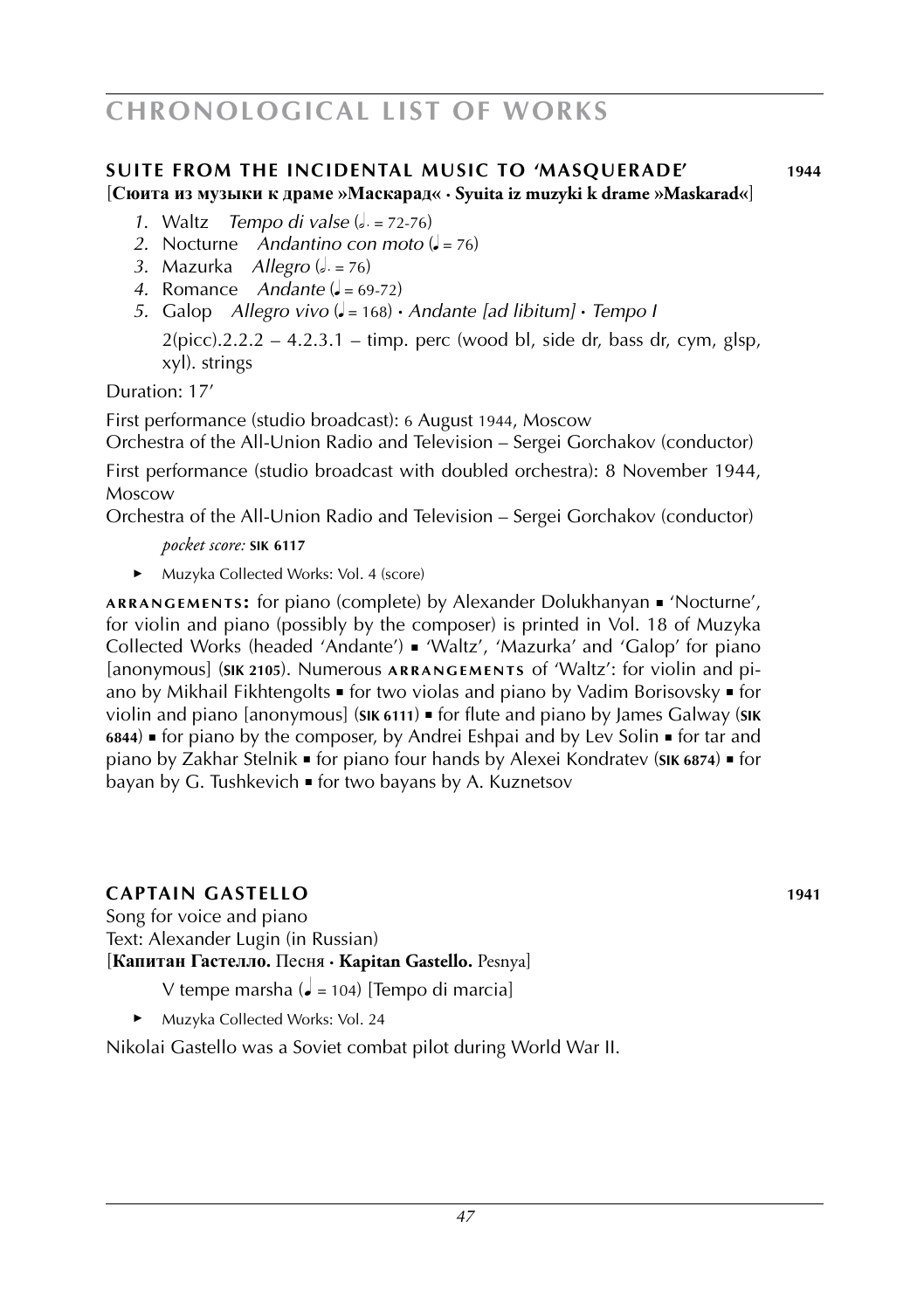#### **the kremlin chimes 1942**

Incidental music to Nikolai Pogodin's play in 3 acts and 11 scenes [**Кремлёвские куранты.** Музыка к пьесе Н. Погодина в трёх действиях, одиннадцати картинах **· Kremlyovskie kuranty.** Muzyka k pyese N. Pogodina v tryokh deistviyakh, odinnadtsati kartinakh]

- *1*. Rybakov's Romance ('The Baltic Sea')
- *2*. Rybakov's Dreams ('Light over Russia')

**d r a m at i s p e r s o n a e** : Lenin – Stalin – Dzerzhinsky – Rybakov – Zabelin – Zabelina – Masha – Chudnov – Roman – Anna – Watchmaker

 $3(pice)$ .2.2.1 – 4.3.3.1 – timp. perc (side dr, bass dr, cym, tam-t, vibr). harp. piano. strings (1/1/1/1/1)

Première: 22 January 1942, Saratov, Moscow Gorky Art Academic Theatre Alexei Gribov (Lenin) – Georgi Gerasimov (Stalin) – V. Markov (Dzerzhinsky) – Boris Livanov (Rybakov) – Nikolai Khmelyov (Zabelin) – V. Sokolova (Zabelina) – Sofia Pilyavskaya (Masha) – Alexander Cheban (Chudnov) – Alexei Zhiltsov (Roman) – A. Monakhova (Anna) – Boris Petker (Watchmaker) – Vladimir Nemirovich Danchenko, Leonid Leonidov, Maria Knebel (directors) – Vladimir Dmitriev (stage designer) – A. Kardashev (conductor)

Score and piano reduction preserved at the Khachaturyan family archives.

Rybakov's romance 'The Baltic Sea' [Море Балтийское – More Baltiskoe], for voice and piano is printed in Muzyka Collected Works, Vol. 24 in a version for voice and piano, text by Yaroslav Rodionov, Ne spesha  $(J = 66)$  [Not hurriedly].

#### **TO THE HEROES OF THE PATRIOTIC WAR**

March for wind orchestra in A flat major **1942**

[**Героям Отечественной войны.** Марш для духового оркестра **· Geroyam Otechestvennoi voiny.** Marsh dlya dukhovogo orkestra]

Tempo di marcia  $\left(\frac{1}{2}\right) = 120$ 

1.0.4(*Eb* clar).0 – 2.2.3.0 – perc (side dr, bass dr, cym) – 7 flugelhorns (soprano, alto, baritone [2/2/3]). euphonium. 2 basses

Duration: 4'

► Muzyka Collected Works: Vol. 23 (score)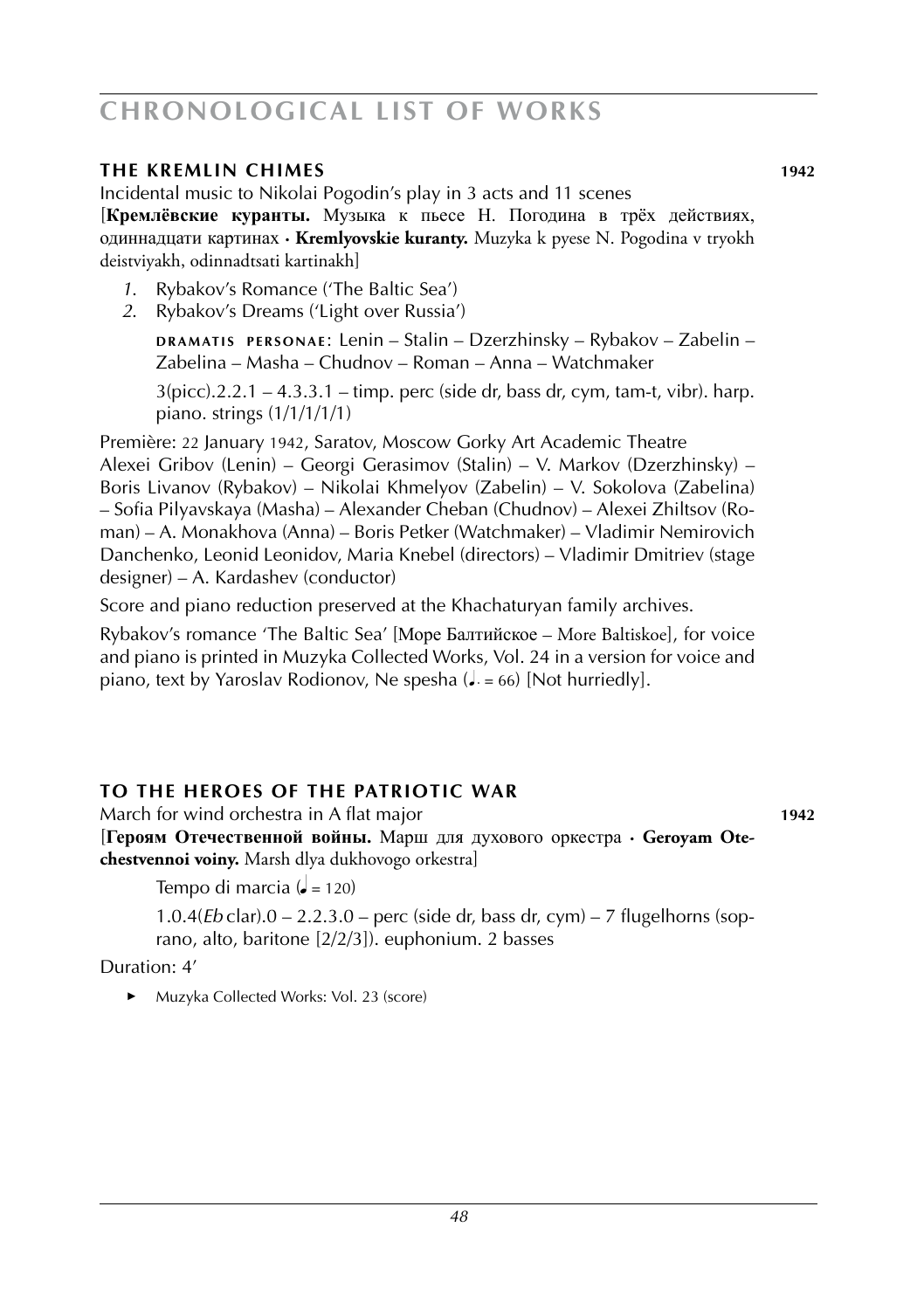### **GAYANEH** [FIRST VERSION] **1942**

Ballet in four acts (5 scenes)

Libretto by Konstantin Derzhavin

[**Гаянэ.** Балет в четырёх действиях, пяти картинах **· Gayaneh.** Balet v chetyryoch deistviyakh, pyati kartinakh]

#### Overture *Allegro maestoso*

#### Act I

- *1*. Meeting of the Cotton Pickers (and continuation) *Allegretto ma non troppo*
- *2*. Dance of the Cotton Pickers *Moderato*
- *3*. Men's Dance *Moderato* **·** *Allegro moderato* **·** *Allegro vivace*
- *3a*. Scene *Allegretto* **·** *Allegro molto* **·** *Allegro* **·** *Andante* **·** *Lento*
- *4.* Kasakov's Arrival *Allegro*
- *5.* Dance of Nuneh and Karen *Allegro giocoso*
- *6*. Gayaneh's Dance *Adagio*
- *7*. Armen's Dance *Allegro marciale*
- *8*. Kasakov's Departure *Allegro*
- *8a*. Gayaneh's Dance *Moderato con libertà*
- *8b*. Scene *Andante* **·** *Allegro agitato* **·** *Andante* **·** *Allegro* Finale of Act I *Allegro ma non troppo*

#### Act II

- *9*. Tapestry Makers *Moderato* **·** *Giocoso*
- *10*. Fanfare *Allegro vivo*
- *10a*. Nuneh's Variation *Allegro vivo*
- *11*. The Old Man's Dance *Allegretto* **·** *Meno mosso*
- *12*. Scene *Andante sostenuto e recitando* **·** *Andantino affetuoso* **·** *Lento*
- *13*. Lullaby *Andante* **·** *Più mosso* **·** *Lento* **·** *A tempo* **·** *Lento* **·** *Tempo I* **·** *Lento*
- *14*. Scene *Moderato* **·** *Più mosso* **·** *Presto* **·** *Largo*

#### Act III

Introduction *Allegro risoluto*

- *15*. Dawn *Lento*
- *16*. Aisha's Dance *Allegro moderato*
- *17*. Dance of the Kurds *Allegro*
- *18*. Scene *Allegro moderato*
- *19*. Duet of Armen and Aisha *Moderato* **·** *Andantino*
- *20*. Scene *Risoluto* **·** *Allegro* **·** *Andante maestoso* **·** *Lento*
- *21*. Dance of the Young Kurds *Allegretto*
- *22*. Scene *L'istesso tempo [allegretto]* **·** *Meno mosso*
- *23*. Armen's Variation *Allegro vivace* **·** *Presto*
- *24*. Scene *Allegro molto*
- *24a*. Exposure of the Conspiracy *Allegro con calore* **·** *Molto più mosso* **·** *Presto*
- *25.* The Fire *Andante sostenuto* **·** *Allegro impetuoso* **·** *Molto sostenuto* **·** *Adagio*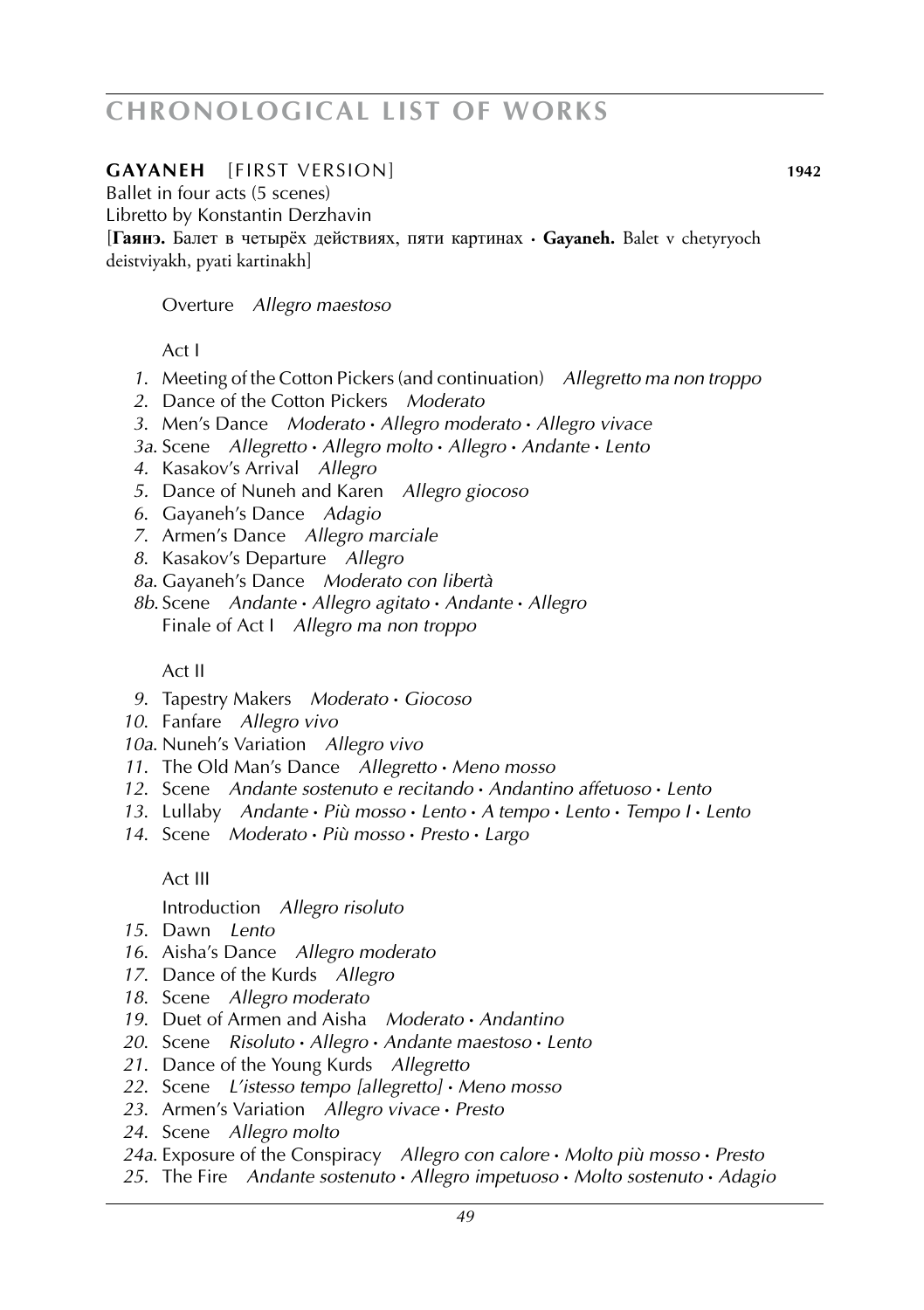### **GAYANEH [FIRST VERSION] CONTINUED I**

#### Act IV

- *26*. Introduction, Scene and Adagio *Andante* **·** *Vivo* **·** *Andante sostenuto*
- *27*. The Rose Girls and Nuneh *Allegretto*
- *28*. Entrance of the People [music of No. 1 from bar 9 onwards]
- *29.* Dance of Old Women and Men *Andante* **·** *Allegretto*
- *30*. Lezginka *Allegro impetuoso*
- *31*. Russian Dance *Andante* **·** *Poco più mosso* **·** *Allegro* **·** *Allegro vivace* **·** *Presto*
- *32*. Shalakho [Armenian dance] *Allegro moderato*
- *33*. Uzun-Dara [Azerbaijanian dance] *Allegro moderato*
- *34*. Waltz *Tempo di valse*
- *35*. Sabre Dance *Presto*
- *36*. Gopak [Ukrainian dance] *Allegro vivace* **·** *Presto*
- *37*. Final Scene *Moderato* **·** *Andante maestoso*

**DRAMATIS PERSONAE:** Gayaneh, cotton picker – Giko, her husband – Ripsimeh, her daughter – Ovanes and Shushanik, her parents – Armen, her brother – Karen, Armen's friend – Nuneh, Karen's bride, Gayaneh's friend – Kasakov, chairman of the komsomol – Dzhamal, tribal elder of the Kurds – Aisha, Dzhamal's daughter, Armen's lover – Ismail, young Kurd

Gayaneh's friends, Armen's friends, Kolkhoz peasants, Lads and girls, Old men and women, Kurdish shepherds, Soldiers

 $3(pice).3(cor anglais).4(bass clar,alto sax).2 - 4.3.3.1 - timp, perc (te, wood)$ bl, tamb, side dr, bass dr, cym, tam-t, bells, tubaphone, glsp, xyl). harp. cel. piano. strings – Georgian folk instruments: tar, kemantcha, doli, doira, tulumbasso (or similar instruments)

Duration: full eve

Première: 9 December 1942, Perm, Leningrad Kirov State Academic Theatre of Opera and Ballet

Natalia Dudinskaya (Gayaneh) – Boris Shavrov (Giko) – N. Buzhanovskaya (Ripsimeh) – Vladimir Ponomaryov (Ovanes) – Evgenia Biber (Shushanik) – Konstantin Sergeev (Armen) – Nikolai Zubkovsky (Karen) – Tatyana Becheslova (Nuneh) – Mikhail Mikhailov (Kasakov) – Nikolai Solyannikov (Dzhamal) – Nina Anisimova (Aisha) – Alexei Andreev (Ismail) – Nina Anisimova (choreographer) – Natan Altman (stage designer) – Tatyana Bruni (costumes) – Pavel Feldt (conductor)

G a y a n e h was awarded a USSR State Prize in 1943. ARRANGEMENTS: 'Armen's Dance' and 'Kazakovs Departure' for wind band printed as 'March from the Ballet Gayaneh' in Vol. 23 of Muzyka Collected Works (1.0.4(*Eb* clar).0 – 4.2.3.0 – perc [side dr, bass dr, cym] – 7 flugelhorns [soprano, alto, tenor  $(2/2/3)$ ]. euphonium. 2 basses) ■ 'Lezginka' for chamber ensemble (bayan, horn, violin, drums, guitar, double bass) by Efim Jourist ■ 'Adagio' for violin solo by Michael Jelden ■ 'Dance of Welcome' and 'Fire' for piano four hands and piano eight hands by Ed de Boer ■ 'Gopak', 'Gathering of the Cotton', 'Dance of the Young Kurds' and 'Sabre Dance'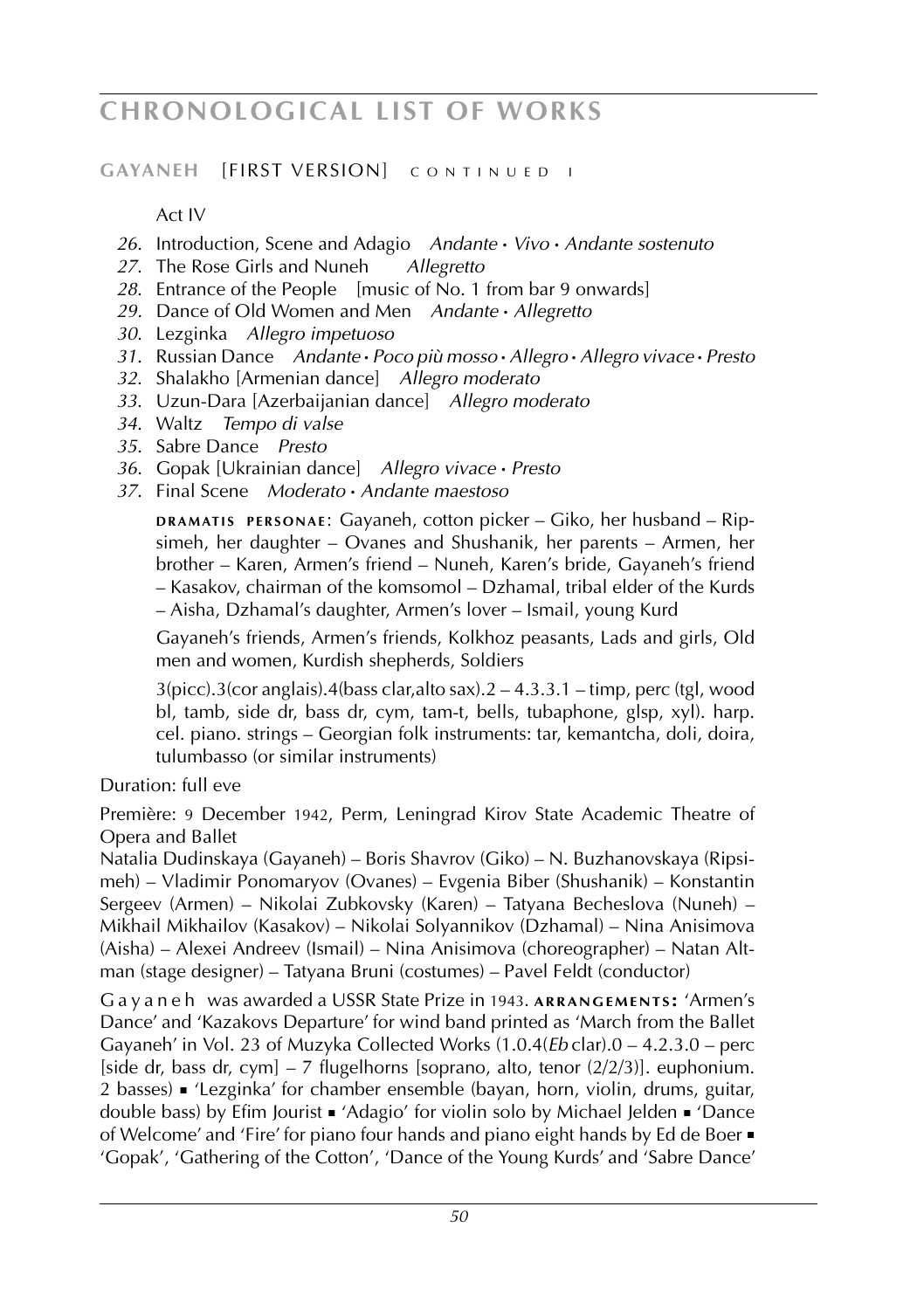#### **GAYANEH [FIRST VERSION]** CONTINUED II

for brass band (4 trumpets, 2 horns, 2 trombones [1 trombone and percussion ad lib.]) by Hans-Joachim Drechsler (**sik 1728**) ■ 'Introduction', 'Gopak', 'Dance of the Maidens', 'Mountaineer's Dance' for wind orchestra by Kenneth Snoeck ■ 'Dance of the Girls', 'Lullaby', 'Aisha's Dance', 'Sabre Dance' for piano by Anatoli Vedernikov ■ 'Introduction', 'Tapestry Makers' Dance', 'Gayaneh's Dance' [two hands], 'Armen's Dance', 'Lullaby', 'Armenian Dance', 'Aishas Dance', 'Armen's Variation', 'The Young Lady with a Rose and Nuneh', 'Russian Folk Dance'/ 'Sabre Dance', 'Gopak'/ 'Lezginka' for piano four hands by Karpov ■ 'Nuneh's Variation', 'Sabre Dance', 'Dance of Welcome' by A. Gotlib (**sik 6788**) ■ 'Prelude', 'Lesginka' for piano by Nima Farahmand Bafi (**sik 1763**) ■ 'Nuneh's Variation' for violin and piano by Leonid Feigin (**sik 6111**) ■ 'Lullaby' for violin and piano by Konstantin Mostras.

'Sabre Dance' has inspired composers and arrangers for decades and the different versions of the famous piece are innumerable. Here is a small selection of ARRANGEMENTS of 'Sabre Dance': for string orchestra by Anatolijus Šenderovas and by Ted Ricketts ■ for small orchestra by Charly Horvath, by Günter Sonneborn, by Günter Noris and Wolfgang Förster ■ for violoncello and orchestra by Christopher Francis Palmer ■ for wind orchestra by Hans Dörner, by Roland Kreid ■ for marching band by Ingo Wentzel ■ for brass instruments and percussion by Herman-Josef Schmitz  $\blacksquare$  for wind ensemble (2.2.2.2 – 2.0.0.0 – db) by Henrik Schnoeke ■ for nine clarinets by Terje Bjoern Lerstad ■ for ensemble (flute, clarinet, harp and string trio) by Miranda Harding ■ for four double basses by Klaus Trumpf ■ for guitar, clarinet and bassoon by Adalbert and Matthias Doersam ■ for trumpet, clarinet (or tenor sax) and piano by Elmer Schoebel (**sik 6114**) ■ for violin and piano by Jascha Heifetz (**sik 2273**, **sik 6111**) ■ for flute and piano by James Galway (**sik 6844**) ■ for two pianos eight hands by S. Kaganovich ■ for piano four hands by Gregor Gardemann ■ for accordion orchestra by Heinz Ehme, by Josef Retter, by Lechon Puchnowski ■ for piano, double bass and drums by Oswald Vogler ■ for piano by Andrei Eshpai, by Robert Wallenborn (**sik 2107**), by Günter Sonneborn ■ for organ by Friedemann Winklhofer (**sik 2364**) and by Kalevi Kiviniemi ■ for el. organ by Willi Nagel (**sik 1313**) ■ for accordion Friedrich Buck (**sik 2127**)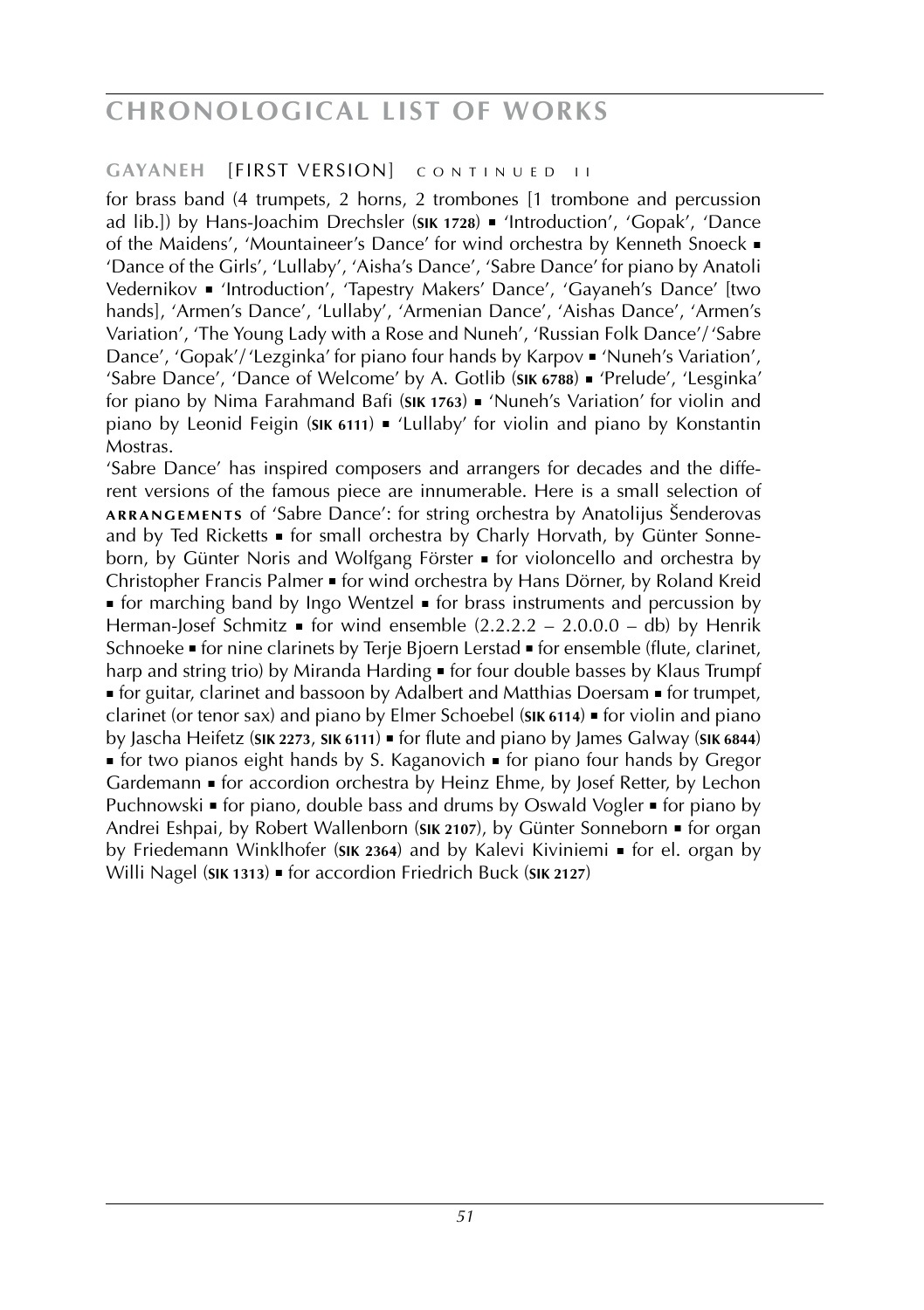#### **SUITE NO. 1 FROM THE BALLET 'GAYANEH' WAS 1943**

[**Первая сюита из балета »Гаянэ« · Pervaya syuita iz baleta »Gayaneh«**]

- *1.* Introduction *Andante*  $(d = 80)$
- *2.* Dance of the Maidens *Allegro* ( $J = 120$ )
- *3.* Awakening and Dance of Aisha *Lento*  $(l = 50)$  **·** *Allegro*  $(l = 58-60)$
- *4.* Mountain Dance *Allegro* ( $= 108-112$ )
- *5.* Lullaby *Allegretto* ( $\sqrt{ }$  = 152)
- *6.* Scene of Gayaneh and Giko *Moderato*  $(l = 76-84)$  **·** *Più mosso*  $(l = 120-132)$  **·**  $\Delta$ *Allegro* ( $\Delta$  = 144) **·** *Presto* ( $\Delta$  = 168) **·**  $\Delta$ *dagio* ( $\Delta$  = 50)
- *7.* Gayaneh's Adagio *Adagio* ( $= 44$ )
- *8.* Lezginka *Allegro vivace* ( $= 88-92$ )

 $3(pice).3(cor\, analysis).3(bass clar).alto sax.2 - 4.3(cornet).3.1 - timp. perc$ (tgl, tamb, side dr, bass dr, cym, tam-t, bells, tubaphone, glsp, xyl). harp. cel. strings

Duration: 30'

First performance: 3 October 1943, Moscow Orchestra of the All-Union Radio and Television – Nikolai Golovanov (conductor)

*pocket score:* **sik 6125**

#### **SUITE NO. 2 FROM THE BALLET 'GAYANEH' WAS 1943**

#### [**Вторая сюита из балета »Гаянэ« · Vtoraya syuita iz baleta »Gayaneh«**]

- *1.* Dance of Welcome *Allegro ma non troppo*  $(J = 112)$
- *2.* Lyrical Duet *Moderato* (q = 92) **·** *Più mosso, poco a poco crescendo ed*  $accelerando \cdot Tempo 1 \cdot Andantino (J = 54)$
- *3.* Russian Dance *Andante Poco allegro*  $(\Box) = \Box)$  *Allegro*  $(\Box) = 96-104$  *Più allegro* ( $J = 120$ ) **·** *Allegro vivo* ( $J = 132$ ) **·** *Allegro molto vivace* ( $J = 144$ ) **·**  $Presto (d = 176)$
- *4.* Nuneh's Variation *Allegro vivo* ( $=$  132-144)
- *5.* Dance of the Old Man and the Carpet Weavers *Allegretto* ( $J = 69-72$ ) **·** Meno mosso
- *6.* Armen's Variation *Allegro vivace* (h = 72-76) **·** *Poco più mosso attacca*
- *7.* Fire *Allegro vivace* ( $J = 120-132$ ) **·** *Poco più mosso* · *Allegro vivace* ·  $J = J$

3(picc).3(cor anglais).3(2*Eb* clar).2 – 4.3(cornet).3.1 – timp. perc (tgl, wood bl, side dr, bass dr, cym, tam-t, tubaphone, daira). harp. piano. strings

Duration: 30'

First performance: 18 February 1945, Moscow Orchestra of the All-Union Radio and Television – Nikolai Golovanov (conductor)

*pocket score:* **sik 6126**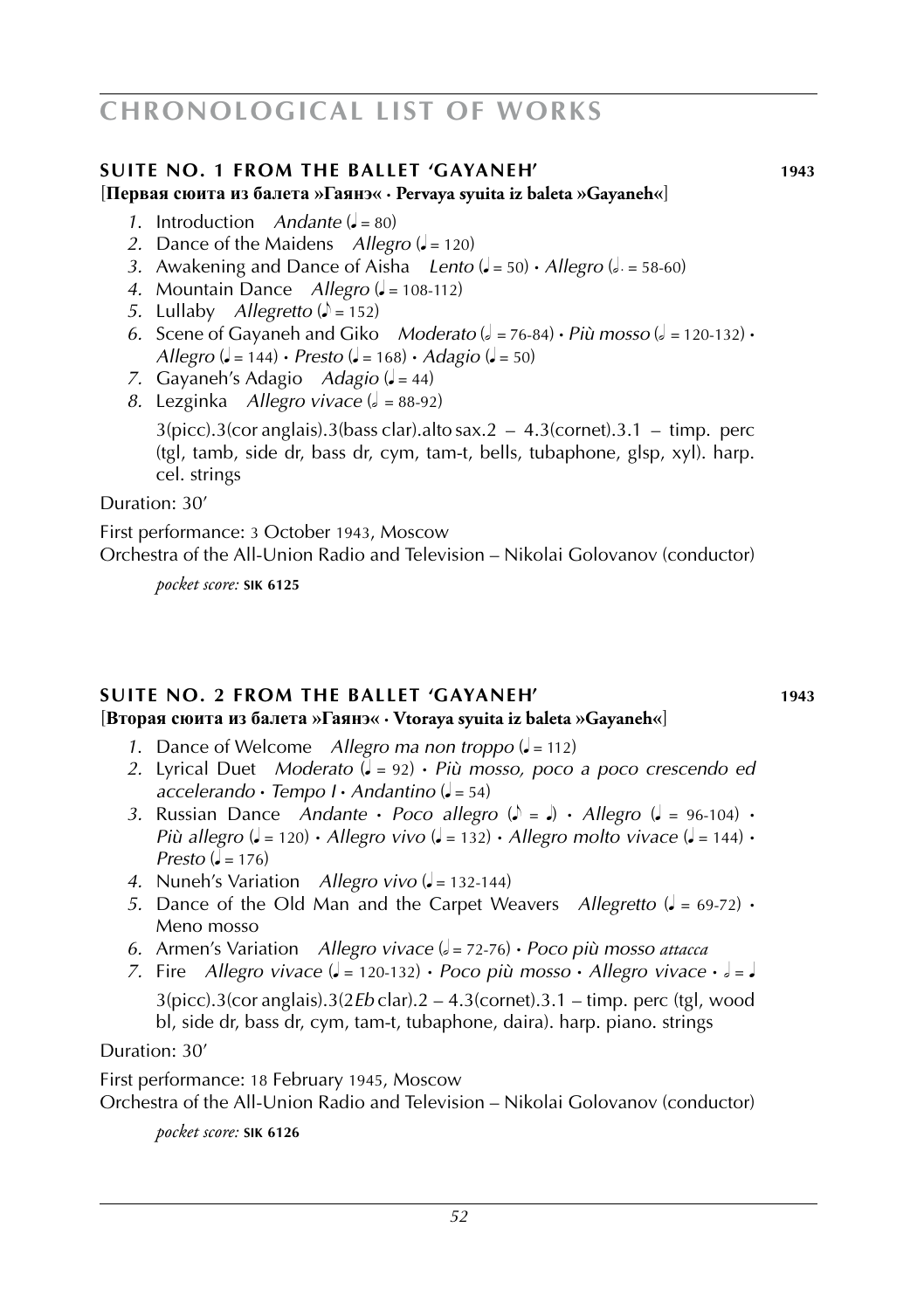#### **SUITE NO. 3 FROM THE BALLET 'GAYANEH' WAS 1943**

[**Третья сюита из балета »Гаянэ« · Tretya syuita iz baleta »Gayaneh«**]

- *1.* Gathering of the Cotton *Allero ma non troppo*  $(l = 66-69)$
- *2.* Dance of the Young Kurds *Andante* **·** *Allegretto* (q = 108-120) **·** *Allegro viva*  $ce$  ( $d = 132 - 138$ )
- *3.* Introduction and Dance of the Old Men *Allegro*  $(J = 120) \cdot$  *Andante*  $(J = 108)$
- *4.* Weaving of the carpets *Moderato* ( $J = 108-120$ )
- *5.* Sabre dance *Presto* ( $J = 184$ )
- *6.* Gopak *Presto* (q = 144-160) **·** *Poco sostenuto* **·** *Poco più mosso* **·** *Più mosso* **·**  *Presto*

3(picc).3(cor anglais).3(2*Eb* clar,bass clar).alto sax.2 – 4.3.3.1 – timp. perc (tgl, wood bl, tamb, side dr, bass dr, cym, glsp, xyl, daira). harp. piano. strings

Duration: 28'

*pocket score:* **sik 6127**

#### **guards march WS 1010286 1942**

Song for solo voice, two-part choir and piano Text: Vasili Lebedev-Kumach (in Russian)

[**Гвардейский марш.** Песня **· Gvardeiskij marsh.** Pesnya]

V tempe pokhodnogo marsha  $\left(\frac{1}{2}\right)$  = 104) [Tempo di marcia]

► Muzyka Collected Works: Vol. 24

#### **the mighty urals 1942**

Song for voice or choir and piano Text: Agniya Barto (in Russian) [**Могучий Урал.** Песня **· Moguchij Ural.** Pesnya]

#### **ural men are fine soldiers 1942**

Song for two- or three-part choir and piano Text: Agniya Barto (in Russian)

[**Уралцы бьются здорово.** Песня **· Uraltsy byutsya zdorovo.** Pesnya]

V tempe pokhodnogo marsha ( $\sqrt{ }$  = 120) [Tempo di marcia]

► Muzyka Collected Works: Vol. 24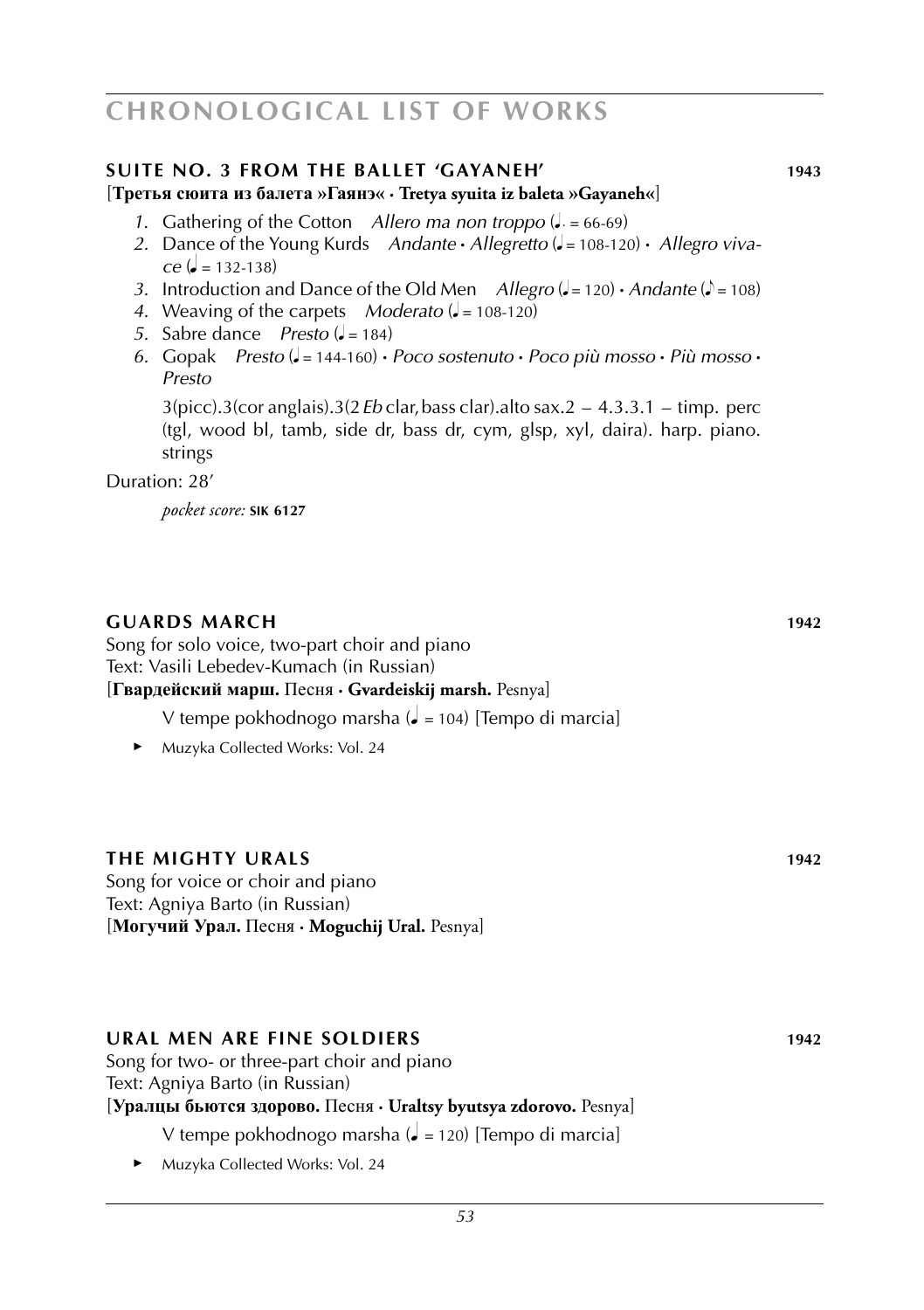#### **detailed reconnaissance MS** 1943

Incidental music to Alexander Kron's play in 4 acts [**Глубокая разведка.** Музыка к пьесе А. Крона в четырёх актах **· Glubokaya razvedka.** Muzyka k pyese A. Krona v chetyryokh aktakh]

- *1*. Gazanfar march
- *2*. Gazanfar's first song (voice and piano)
- *3*. Gazanfar's second song (voice and piano)
- *4*. Russian song (voice and two balalaikas or balalaika and guitar)
- *5*. Gazanfar's song (voice and piano)
- *6*. Mexican song (voice and guitars)

**d r a m at i s p e r s o n a e** : Mekhti Aga Rustambeili – Maurice – Margo – Marina – Germanov – Maiorov – Commander – Ivan Yakovlevich – Gulam Vezirov – Teimur – Gazanfar – Klava – Olga Petrovna – Fatma Khanum

1.0.2.0 – 2.2.1.1 – perc (cym, bass dr). strings  $(1/1/1/1/1)$ 

Première: 23 June 1943, Moscow, Moscow Academic Art Theatre

Mark Prudkin (Mekhti Aga Rustambeili) – Vasili Toporkov (Maurice) – Varvara Popova (Margo) – M. Titova (Marina) – Vladimir Belokurov (Germanov) – Mikhail Bolduman (Maiorov) – Alexei Zhiltsov (Commander) – V. Novikov (Ivan Yakovlevich) – L. Ezov (Gulam Vezirov) – Alexander Dubov (Teimur) – N. Khoshchanov (Gazanfar) – Anna Komolova (Klava) – A. Kolomitseva (Olga Petrovna) – Ekaterina Petrova (Fatma Khanum) – Mikhail Kedrov (producer, director) – G. Gerasimov, A. Karev (assistants) – Vladimir Tatlin (stage designer)

Only No. 1, 'Gazanfar March', seems to be written for full orchestra. Score and piano reduction preserved at the Archives of Moscow Academic Art Theatre.

#### **i'm waiting for you WS 1010286 1943**

Song for voice and piano Text: Grigori Slavin (in Russian) on motivs from Konstantin Simonov's poem 'Wait for Me'

[**Жду тебя.** Песня **· Zhdu tebya.** Pesnya]

- V tempe valsa ( $d = 60$ ) [Tempo di valse]
- ► Muzyka Collected Works: Vol. 24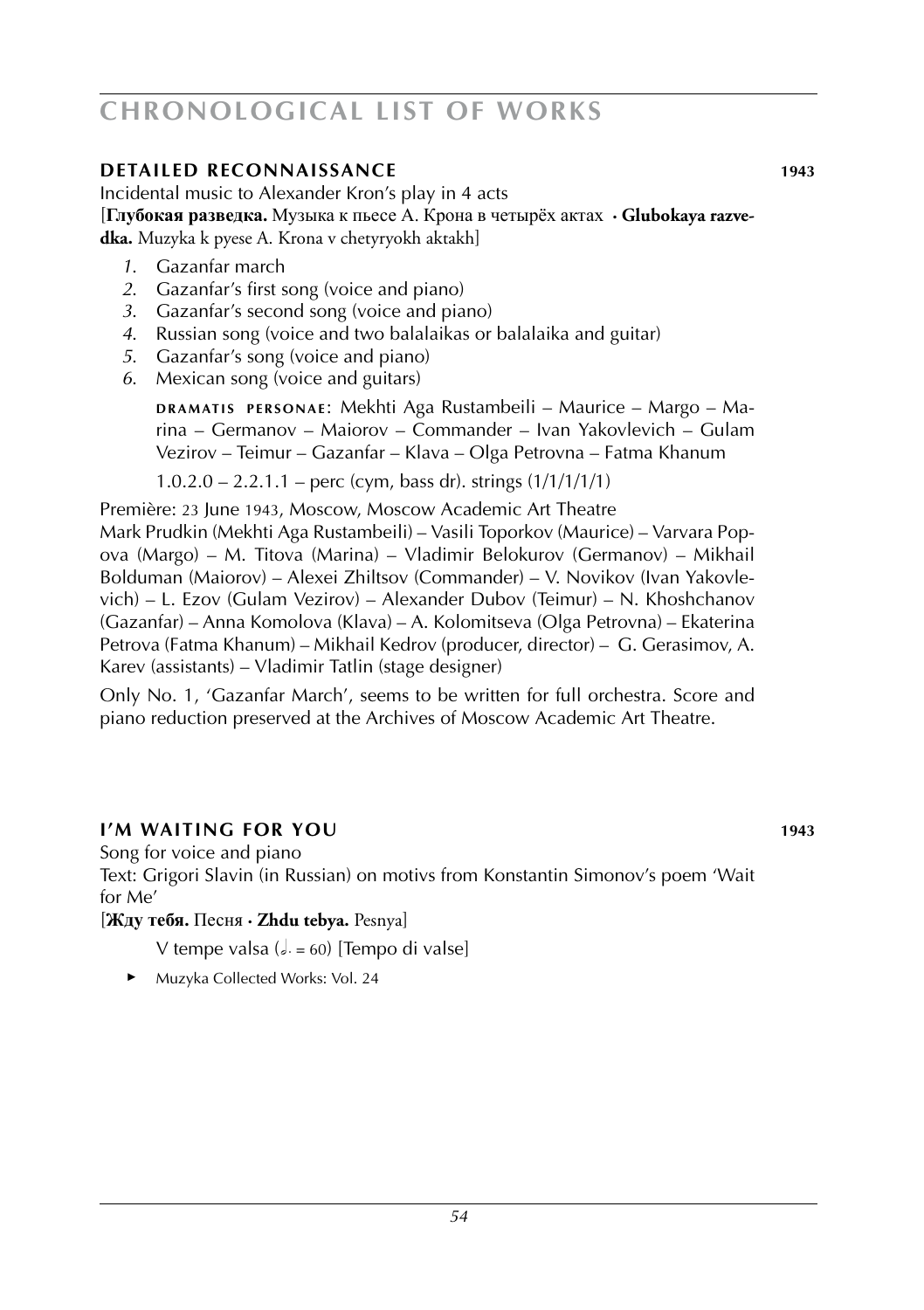### **song of the red army**  1943

for voice and piano Jointly composed by Aram Khachaturyan and Dmitri Shostakovich Text: Mikhail Golodny (in Russian)

#### [**Песня о Красной Армии · Pesnya o Krasnoi Armii**]

Variant title: 'Invincible Red Army'. On 15 March 1944 a newly composed National Anthem of the Soviet Union replaced Pierre Degeyter's 'Internationale', which had been in use since 1917. In 1943 a competition for a National Anthem had been held which eventually was won by Alexander Alexandroy's setting of a text by Sergei Mikhalkov and El-Registan. Among numerous entries there were, according to Erna Meskhishvili, two jointly composed by Dmitri Shostakovich and Aram Khachaturyan: The present work and  $\cup$ nbreakable  $\cup$ nion of Freeb o r n R e p u b li c s (► *see below*). Manuscripts preserved at the Khachaturyan family archives and at the State Central Glinka Museum.

#### **unbreakable union of freeborn republics 1943**

for two-part choir and piano

Jointly composed by Aram Khachaturyan and Dmitri Shostakovich

Text: Sergei Mikhalkov and El-Registan (in Russian)

[**Союз нерушимый республик свободних · Soyuz nerushimy respublik svobodnikh**]

Khachaturyan's autograph with notes by Shostakovich preserved at the State Central Glinka Museum.

### **GLORY TO OUR NATIVE LAND 1943**

Song for voice and piano (in Russian) Text: Vasili Lebedev-Kumach [**Слава нашей отчизне.** Песня **· Slava nashei otchizne.** Pesnya]

Maestoso, marcato

► Muzyka Collected Works: Vol. 24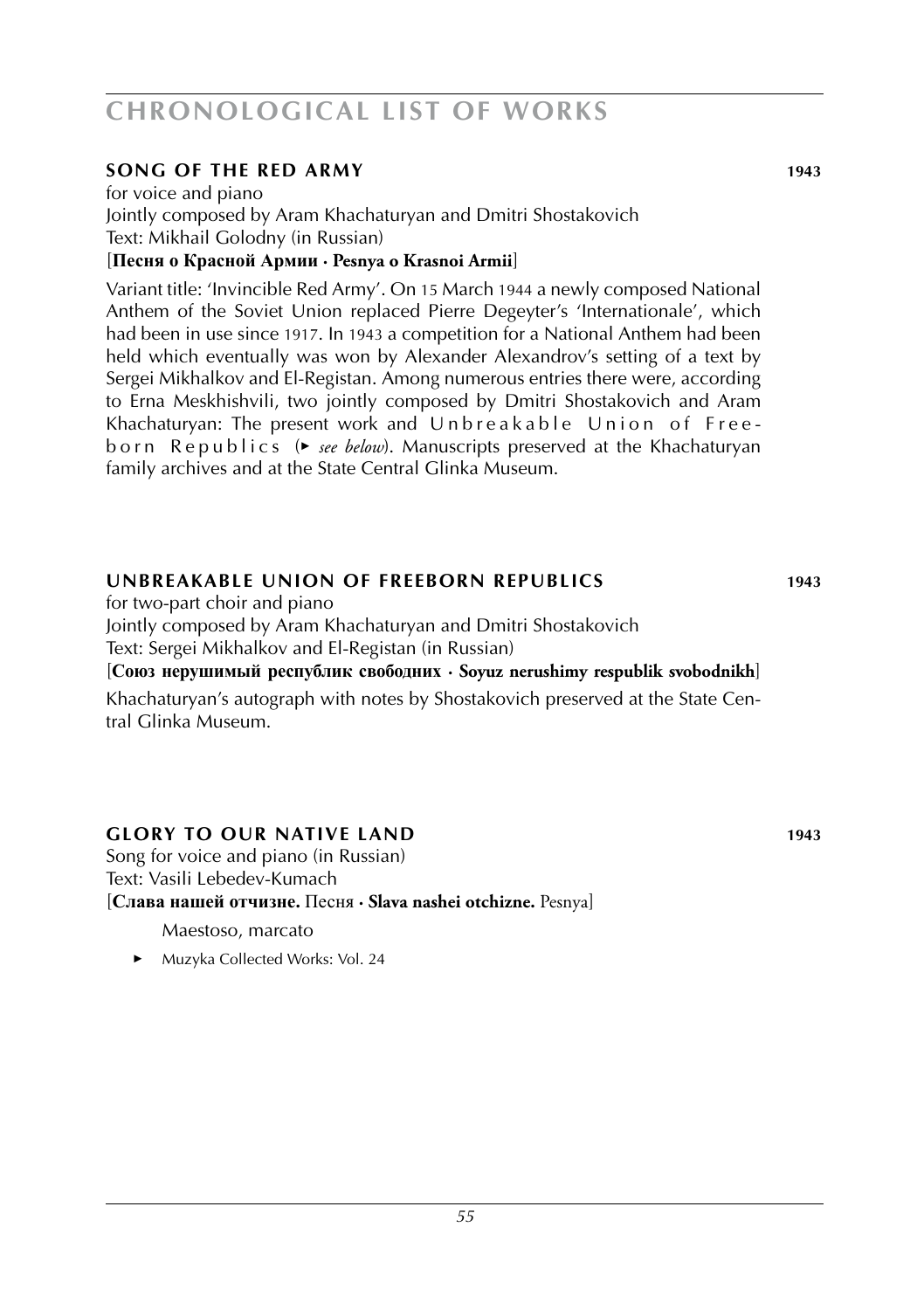### **the ural girl WS 1010286 1943**

Song for voice and piano Text: Grigori Slavin (in Russian)

[**Уралочка.** Песня **· Uralochka.** Pesnya]

V tempe valsa ( $d = 66$ ) [Tempo di valse]

► Muzyka Collected Works: Vol. 24

#### **SYMPHONY NO. 2** in A minor 'Bell Symphony' **WAS 1943**/1944 [**Вторая симфония** la minore **· Vtoraya simfoniya** la minore]

- *1*. Andante maestoso ( $\sqrt{ } = 46$ ) **·** Molto tranguillo ( $\sqrt{ } = 72$ ) **·** Poco più mosso ( $\sqrt{ } = 88$ -92) **·** Più mosso, agitato ( $J = 100-104$ ) · Molto meno mosso, recitando ( $J = 69$ ,  $J$ .  $= 84-88$ ) **·** Allegro agitato ( $= 104-108$ ) **·** Feroce · Tempo I · Poco più mosso (  $= 88-92$ ) **·** Poco più mosso ( $= 96-100$ ) · Molto meno mosso, recitando ( $= 69$ ,  $\downarrow$  = 84-88) **·** Allegro. Deciso ( $\downarrow$  = 104-108) **·** Tempo I ( $\downarrow$  = 60) **·** Poco più mosso **·** a tempo (q = 46) **·** Poco più mosso **·** a tempo (q = 46) **·** Poco più mosso **·** a tempo  $\overline{a} = 46$
- 2. Allegro risoluto ( $\downarrow$  = 92-96)  $\cdot$  Andante con passione ( $\downarrow$  = 60)  $\cdot$  Tempo I
- 3. Andante sostenuto  $\left(\frac{1}{2} = 60.63\right)$  Pochissimo animato Tempo I Poco più mosso ( $J = 96$ ) **·** Allegro ( $J = 104$ ) **·** Maestoso. Tempo I ( $J = 69$ )
- 4. Andante mosso ( $\sqrt{ } = 96$ ) **·** Allegro sostenuto. Maestoso ( $\sqrt{ } = 112-116$ ) **·** tranquillo **·**  $P$ iù mosso ( $\sqrt{=}$  144-152) **·** Poco sostenuto **·** a tempo ( $\sqrt{}=$  112-116) **·** Andante ( $\sqrt{}=$  72) **·** Più mosso e rubato ( $\sqrt{ }$  = 112) **·** a tempo ( $\sqrt{ }$  = 80-84)

3(picc).3(cor anglais).4(*Eb* clar,bass clar).2 – 4.3.3.1 – timp. perc (wood bl, side dr, bass dr, cym, tam-t, bells, glsp, xyl). 2 harps. piano. strings

Duration: 43'

First performance (version 1943): 30 December 1943, Moscow USSR State Symphony Orchestra – Boris Khaikin (conductor)

First performance (version 1944): 6 March 1944, Moscow USSR State Symphony Orchestra – Alexander Gauk (conductor)

*pocket score:* **sik 6124**

► Muzyka Collected Works: Vol. 2 (score)

Symphony No. 2 was awarded the USSR State Prize, First Class in 1946. As stated in the commentary of Muzyka Collected Works the composer revised the score of his Second Symphony shortly after its première. The result was, apart from minor changes, a new order of the movements: The Scherzo, 'Allegro risoluto', originally the third movement, was put (and shortened) directly after the opening movement. In 1969 the composer focussed again on this work introducing a number of changes which mainly consist in two major abridgements: in the third movement 6 bars between cue 34 and 35 were cut out and the final movement was shortened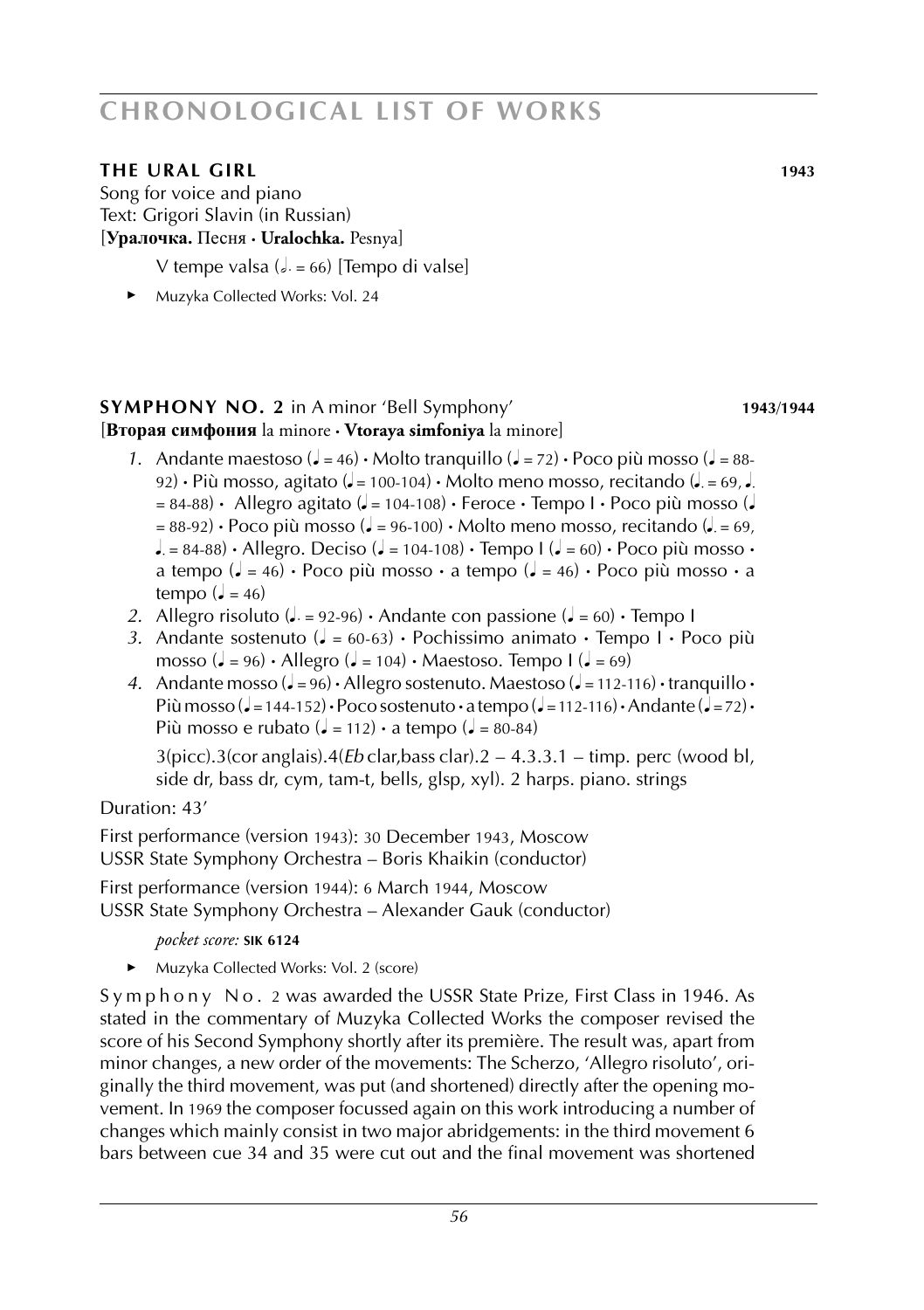#### **symphony no. 2** c o n t i n u e d

by 37 bars between cue 47 and 54. The above listing and description of the movements refers to the final 1969 version. **ARRANGEMENT** for piano four hands by Alexander Dolukhanyan.

#### **sTATE ANTHEM OF THE ARMENIAN SSR WISSON 30144**

for mixed choir and orchestra on words by Sarmen (in Armenian, Russian translation: Alla Ter-Akopyan)

**Государственный гимн Армянской Советской Социалистической Республики · Gosudarstvennyj gimn Armyanskoi Sovetskoi Sotsialisticheskoi Respubliki**]

#### Andante maestoso

 $3(picc).3(cor anglais).3(bass clar).2 - 4.3.3fanfares.3.1 - timp, perc (side dr,$ bass dr, cym, tam-t, glsp). strings

Duration: 3'

► Muzyka Collected Works: Vol. 6 (score), Vol. 23 (wind orchestra, score), Vol. 24 (choir and piano)

**ARRANGEMENTS:** for choir with piano accompaniment ■ for choir a cappella ■ for wind orchestra by Gaik Marutyan, printed in Vol. 23 of Muzyka Collected Works:  $(1.0.3.0 - 2.2.3.0 -$  perc [side dr, bass dr, cym] – 6 flugelhorns [soprano, alto, tenor (2/2/2)]. euphonium. 2 db).

### **russian fantasy WS 1010227 1944**

#### [**Русская фантазия · Russkaya fantaziya**]

Moderato – Allegro

 $3(pice).3(cor \text{ anglais}).2.2 - 4.3.3.1 - \text{time}$ , perc (side dr, bass dr, cym, glsp). harp. piano. strings

Duration: 6'

First performance: 6 November 1945, Moscow Orchestra of the All-Union Radio and Television – Sergei Gorchakov (conductor)

Muzyka Collected Works: Vol. 3 (score)

According to the commentary in Vol. 3 of Muzyka Collected Works R u s s i a n F a n t a s  $y$  represents an arrangement of a scene from the ballet  $H$  a p  $p$  in e s s.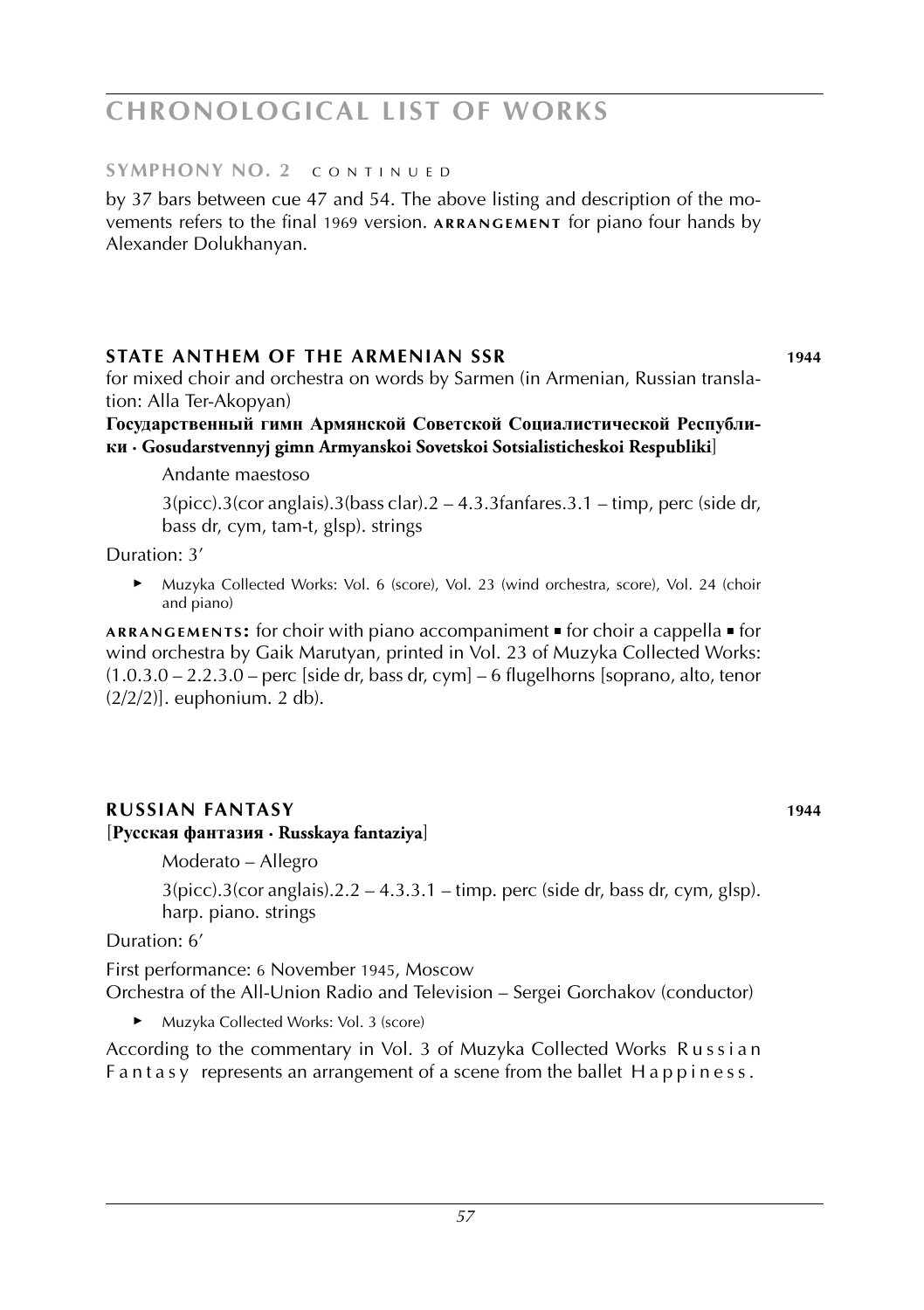#### **three pieces for two pianos MS 1944**

[**Три пьесы для двух фортепиано · Tri pyesy dlya dvukh fortepiano**]

- *1*. Ostinato *Allegro moderato* **·** *Andante*
- *2.* Romance *Andante* **·** *Poco più mosso* **·** *Tempo I*
- *3.* Fantastic Waltz *Tempo di valse* **·** *Lento* **·** *Tempo I* **·** *Meno mosso*

Duration: 10'

First performance: 9 December 1945, Erevan Alexander Arutyunyan, Arno Babadzhanyan

► Muzyka Collected Works: Vol. 16

Th ree Pieces represent arrangements from other works by Khachaturyan. 'Ostinato' is based on a fragment of the film music  $P$ r i s o n e r N o . 2 1 7, which originally bore the heading 'Labour'. 'Romance' is a transcription of the Tajik folk song The Daughters of Iran, which Khachaturyan had arranged for voice and piano in 1939. The third item, 'Fantastic Waltz' is again based on an episode from the film music Prisoner No. 217 headed 'Recollections'.

### **Choreographic waltz WS 1010276 Keine Noten 1944**

for piano

*Uncompleted* **e**

[**Хореографический вальс** для фортепиано **· Khoreograficheskiy vals** dlya fortepiano]

Manuscript preserved at the Khachaturyan family archives.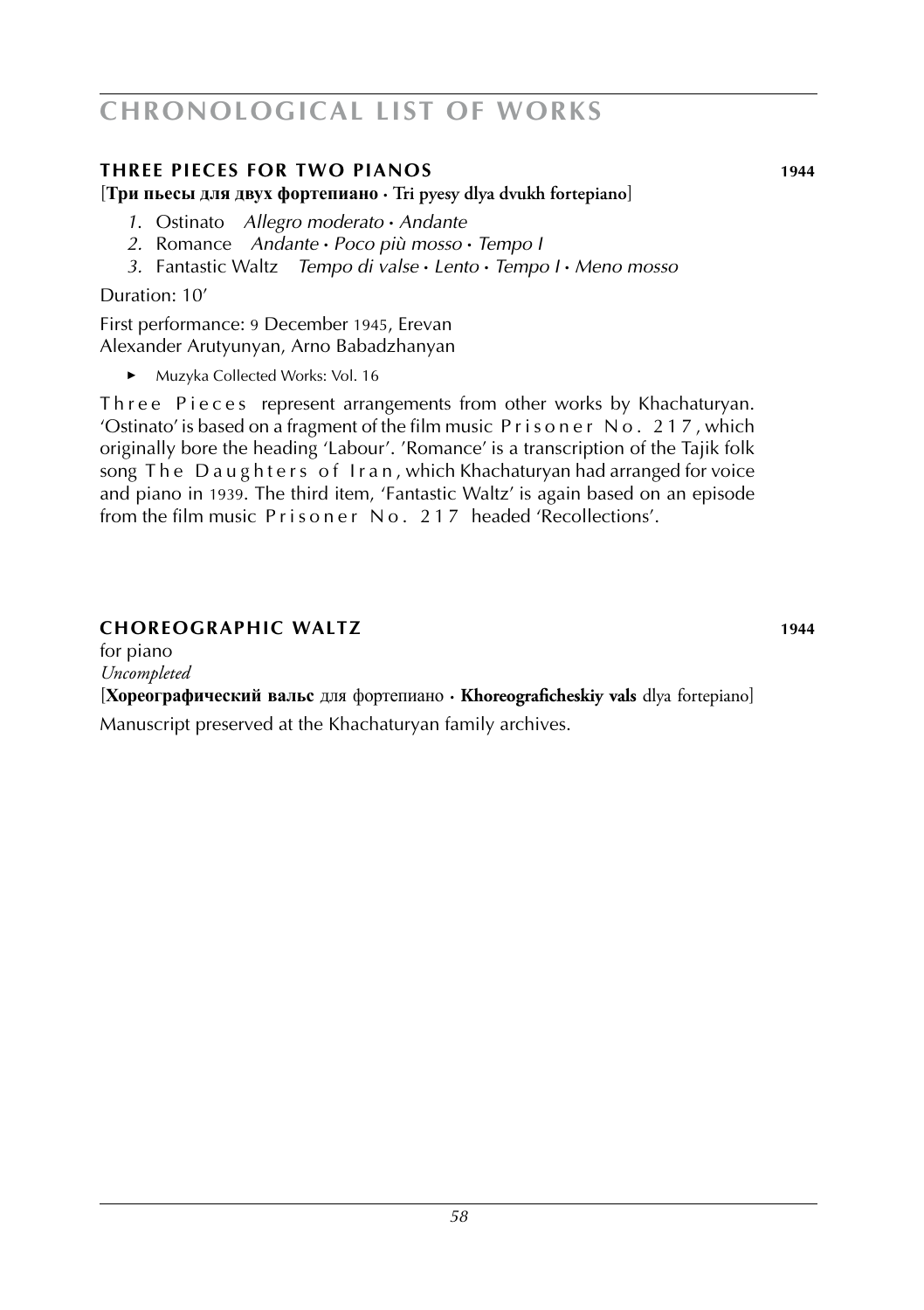### **the last day MS** 1945

Incidental music to Vasili Shkvarkin's play in 3 acts [**Последний день.** Музыка к пьесе В. Шкваркина в трёх действиях **· Posledniy den.** Muzyka k pyese V. Shkvarkina v tryokh deistviyakh]

- *1*. Rumba
- *2*. Blues

**DRAMATIS PERSONAE: Nyura Zavyalova – Olga Pavlovna Kazantseva –** Lida – Vasili Maximovich Gradusov – Kolya – Pyotr Petrovich Baskakov – Alexei Nikolaevich Artemev – Saveli Mikhailovich – Valentin Makarovich Pryazhin – Myshelovsky – Derlits – Paulsen – Zina – Fedya – Poor artist – Old lieutenant – German officer

2.2.alto sax.tenor sax. $0.0 - 4.3.3.1 -$  timp. harp. piano. strings  $(1/1/1/1/1)$ 

Première: 5 April 1945, Moscow, Vakhtangov State Dramatic Theatre

Galina Sergeeva (Nyura Zavyalova) – Dina Andreeva (Olga Pavlovna Kazantseva) – Alla Kazanskaya (Lida) – Viktor Koltsov (Vasili Maximovich Gradusov) – A. Kalevatov (Kolya) – Anatoli Goryunov (Pyotr Petrovich Baskakov) – Nadir Malishevsky (Alexei Nikolaevich Artemev) – Viktor Eikhov (Saveli Mikhailovich) – Nikolai Gritsenko (Valentin Makarovich Pryazhin) – Vladimir Kolchin (Myshelovsky) – Lev Snezhnitsky (Derlits) – Alexander Khmara (Paulsen) – Nina Arkhipova (Zina) – Nadezhda Generalova (Fedya) – Konstantin Monov (Poor artist) – Fyodor Odinokov (Old lieutenant) – Yakov Smolensky (German officer) – Ruben Simonov, Andrei Tutyshkin (producers) – V. Dmitriev (stage designer)

Score preserved at the Archives of Moscow Vakhtangov State Dramatic Theatre.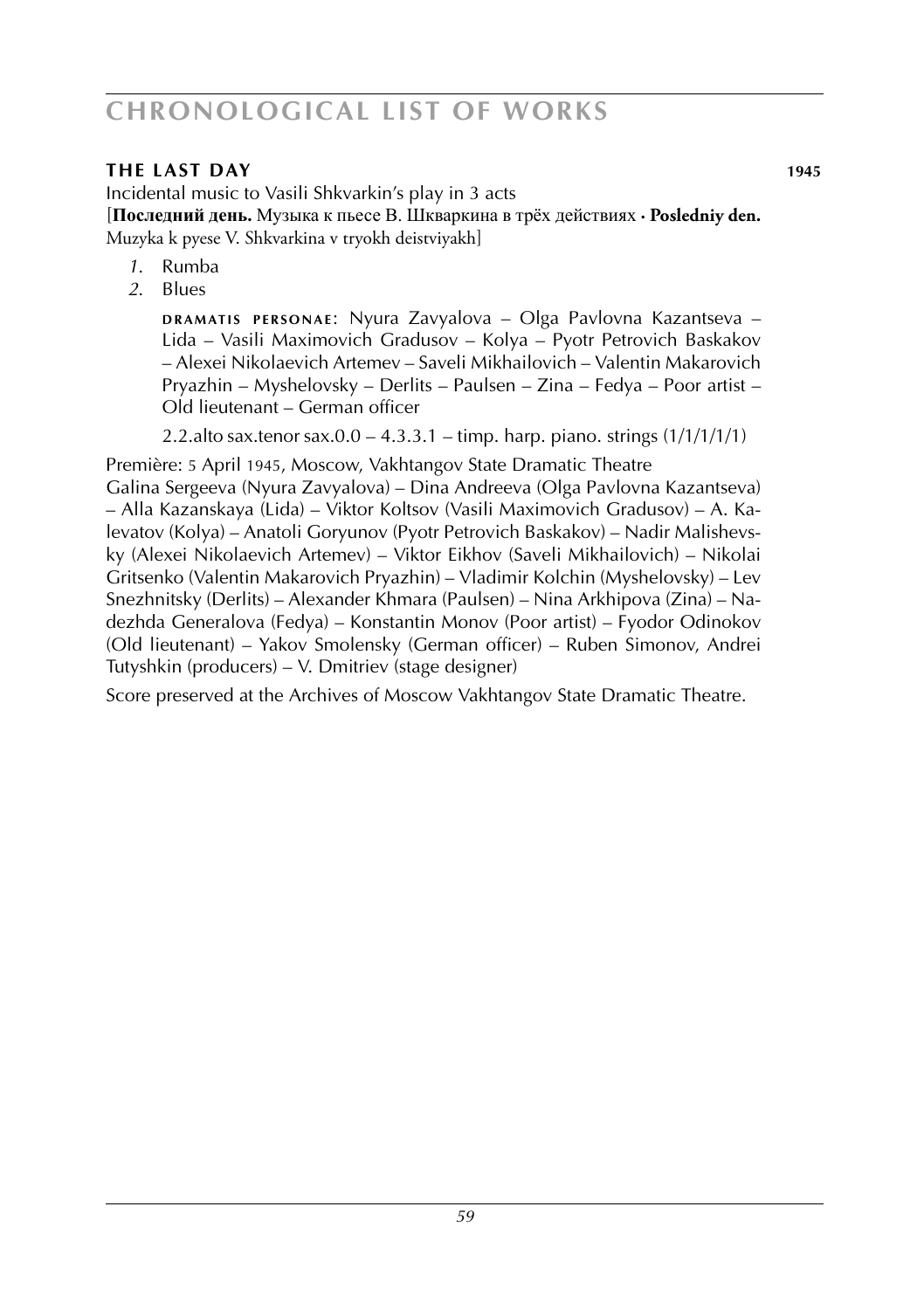### **prisoner NO. 217 1945**

Music to the film

Produced by Mosfilm and Tashkent Studio – Evgeni Gabrilovich, Mikhail Romm (scenario) – Mikhail Romm (producer-director) – Boris Volchek, Era Saveleva (camera) – Evgeni Enei, Abram Freidin (set designers) – S. Minervin (sound editor). First showing: 9 June 1945

[**Человек № 217.** Музыка к кинофильму **· Chelovek No. 217.** Muzyka k kinofilmu]

- *1*. Introduction
- *2*. Murder
- *3*. Prison
- *4*. Bombing raid and Klava's death
- *5*. Work
- *6*. Remembrance
- *7*. Finale

**c a s t** : Tatyana [Tanya] Krylova (Elena Kuzmina) – Klava Vasilieva, her friend (Anna Lisyanskaya) – Sergei Ivanovich Kartashyov, scholar (Vasili Zaichikov) – Tanya's father (Nikolai Komissarov) – Prisoner No. 224 (Grigori Mikhailov) – Johann Krauss, grocer (Vladimir Vladislavsky) – Greta Krauss, his wife (Tatyana Barysheva) – Lotta, their daughter (Lidya Sukharevskaya) – Rudolf Peschke, Lotta's fiancé (Pavel Sukhanov) – Taciturn Kurt (Genrikh Graif) – Max, officer, Krauss' son (Vladimir Balashov) – Prisoner No. 204 (Evgeni Morgunov) – German woman (Lyudmila Semyonova) – Woman, recognizing prisoners (Maria Yarotskaya) – Woman (Tsetsiliya Tsutsunava) – Recruiter (Konstantin Mikhailov) – German (Georgi Budarov)

 $3(pice).3(cor \text{anglais}).3(bass \text{ clar}).2 - 4.3.3.1 - \text{timp. perc}$  (side dr, bass dr, cym, tam-t, xyl, vibr). harp. strings – choir

Score preserved at the Khachaturyan family archives.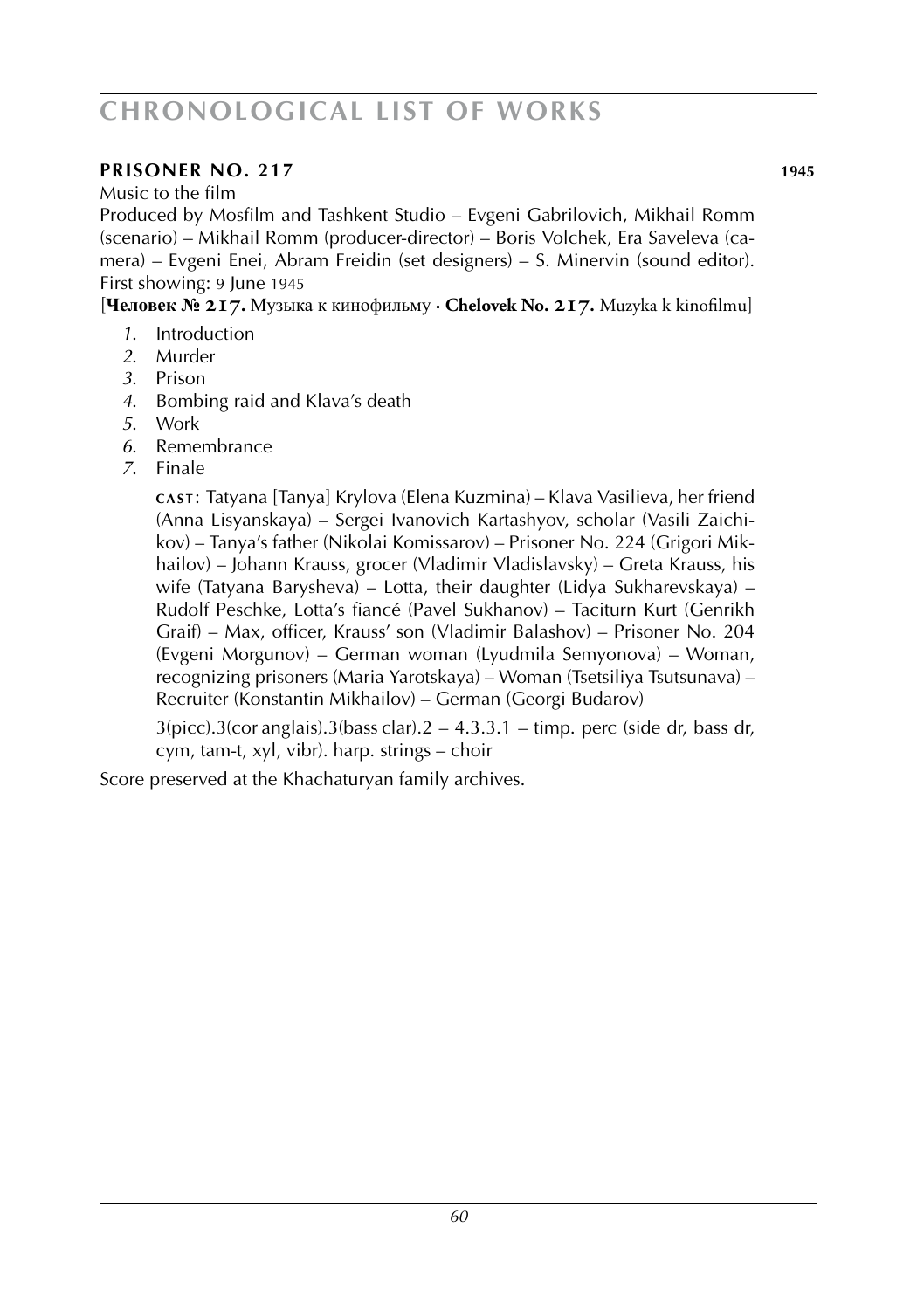### **concerto for violoncello and orchestra** in E minor **1946**

[**Концерт для виолончели с оркестром** mi maggiore **· Kontsert dlya violoncheli s**   $orkestrom$  mi maggiore]

*Dedicated to Svyatoslav Nikolaevich Knushevitsky*

- *1*. Allegro moderato ( $\sqrt{ } = 88$ ) **·** Meno mosso ( $\sqrt{ } = 63-66$ ) **·** Più mosso · Poco più mosso  $\cdot$  Cadenza  $\cdot$  A tempo ( $\sqrt{ }$  = 88-92)  $\cdot$  Allegro vivace ( $\sqrt{ }$  = 138-152)
- 2. Andante sostenuto (J = 50-63) *attacca*
- *3.* Allegro a battuta (q = 108-112) **·** Poco più mosso **·** Maestoso

 $2.2.3$ (bass clar). $2 - 4.2.0.0 -$  timp. perc (side dr, bass dr, cym). harp. strings

Duration: 25'

First performance: 30 October 1946, Moscow, Large Hall of the Conservatoire Svyatoslav Knushevitsky (violoncello) – USSR State Symphony Orchestra – Alexander Gauk (conductor)

*piano score:* **sik 6112**

► Muzyka Collected Works: Vol. 19 (score), Vol. 20 (piano reduction – solo part edited by Natalia Shakhovskaya)

**ARRANGEMENT** for violoncello and piano by Alexander Dolukhanyan.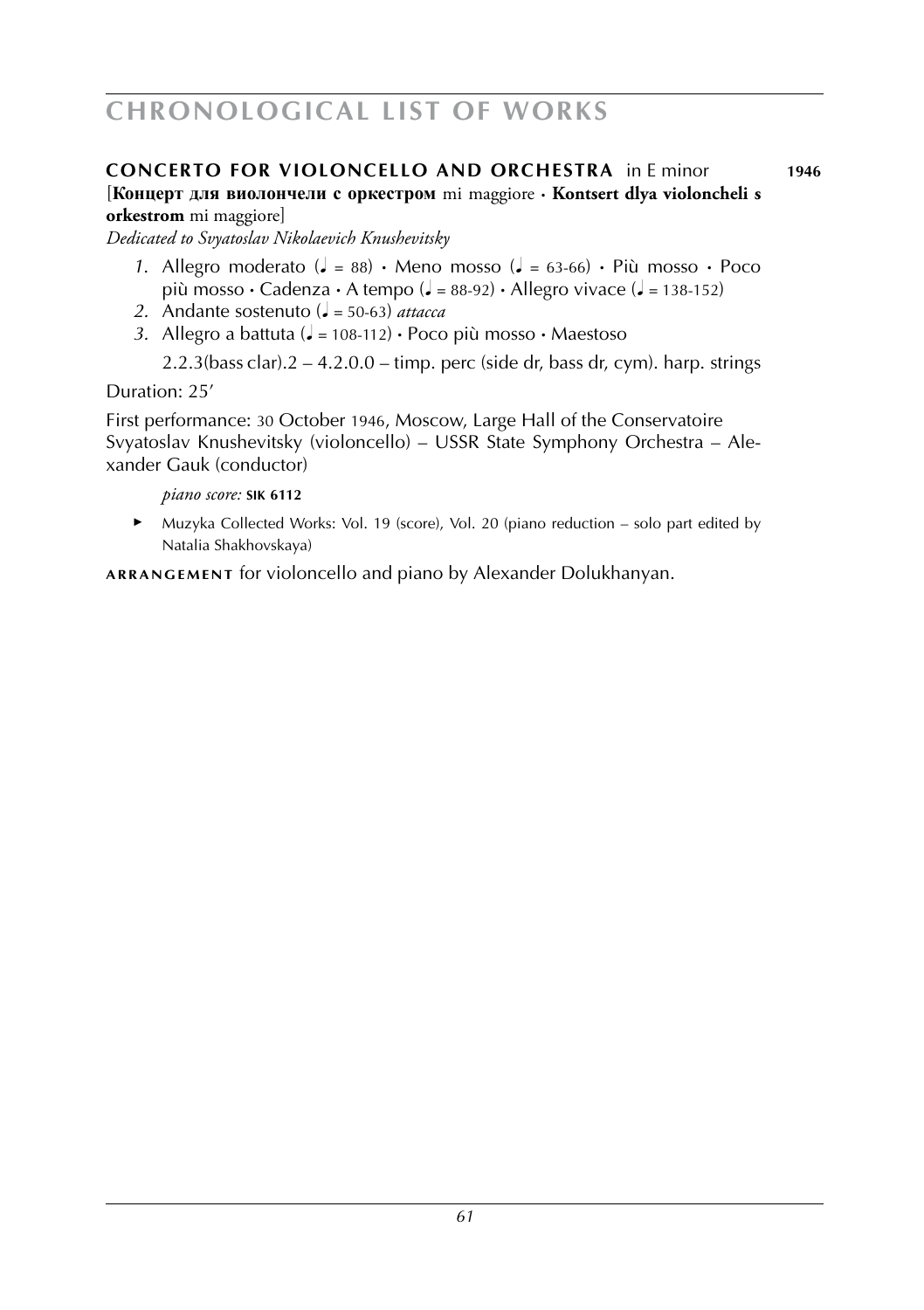### **three concert arias 1946 1946**

for high voice and orchestra on traditional words (No. 1), on words by Ovanes Tumanyan (No. 2) and Mkrtich Peshiktashlyan (No. 3) (in Armenian, Russian translation by Valeri Bryusov [No. 1], Konstantin Balmont [No. 2] and A. Umants [No. 3]) [**Три концертные арии** для высокого голоса с оркестром **· Tri kontsertnye arii** dlya vysokogo golosa s orkestrom]

*Dedicated to Nina Vladimirovna Makarova*

- *1*. Poem *Andante molto espressivo* (q = 63-69) **·** *Pesante* **·** *Tempo I* **·** *Agitato*
- *2.* Legend (Akhtamar) *Adagio non troppo e sostenuto* (q = 44) **·** *Allegro ma*  $non$  *troppo* ( $J = 100$ ) **·** *Tempo sostenuto* ( $J = 60-63$ ) **·** *Allegro comodo* ( $J = 80-63$ ) 84) **·** *Poco meno mosso* **·** *Poco più mosso* (q = 104-108) **·** *Meno mosso* (q = 80)
- 3. Dithyramb *Allegro animato, con agilità*  $(J = 92)$  **·** *Lento*  $(J = 63-66)$  · *Allegro animato, con agilità* ( $J = 92$ ) **·** *Poco meno mosso* ( $J = 63$ ) **·** *Lento* ( $J = 58$ )

 $2.2.2.2 - 2.2.3.1 - \text{time}$ , perc (side dr, bass dr, cym, tam-t, vibr). harp. strings

Duration: 20'

First performance: 1967 (?)

► Muzyka Collected Works: Vol. 6 (score), Vol. 24 (vocal score)

The commentary in Vol. 6 of Muzyka Collected Works states that the words from 'Poem' were written by A. Tumanyan. In a letter to Edward Mirzoyan from 6 May 1966 the composer states: "Although written twenty years ago, this work [Three Concert Arias] has not been performed so far."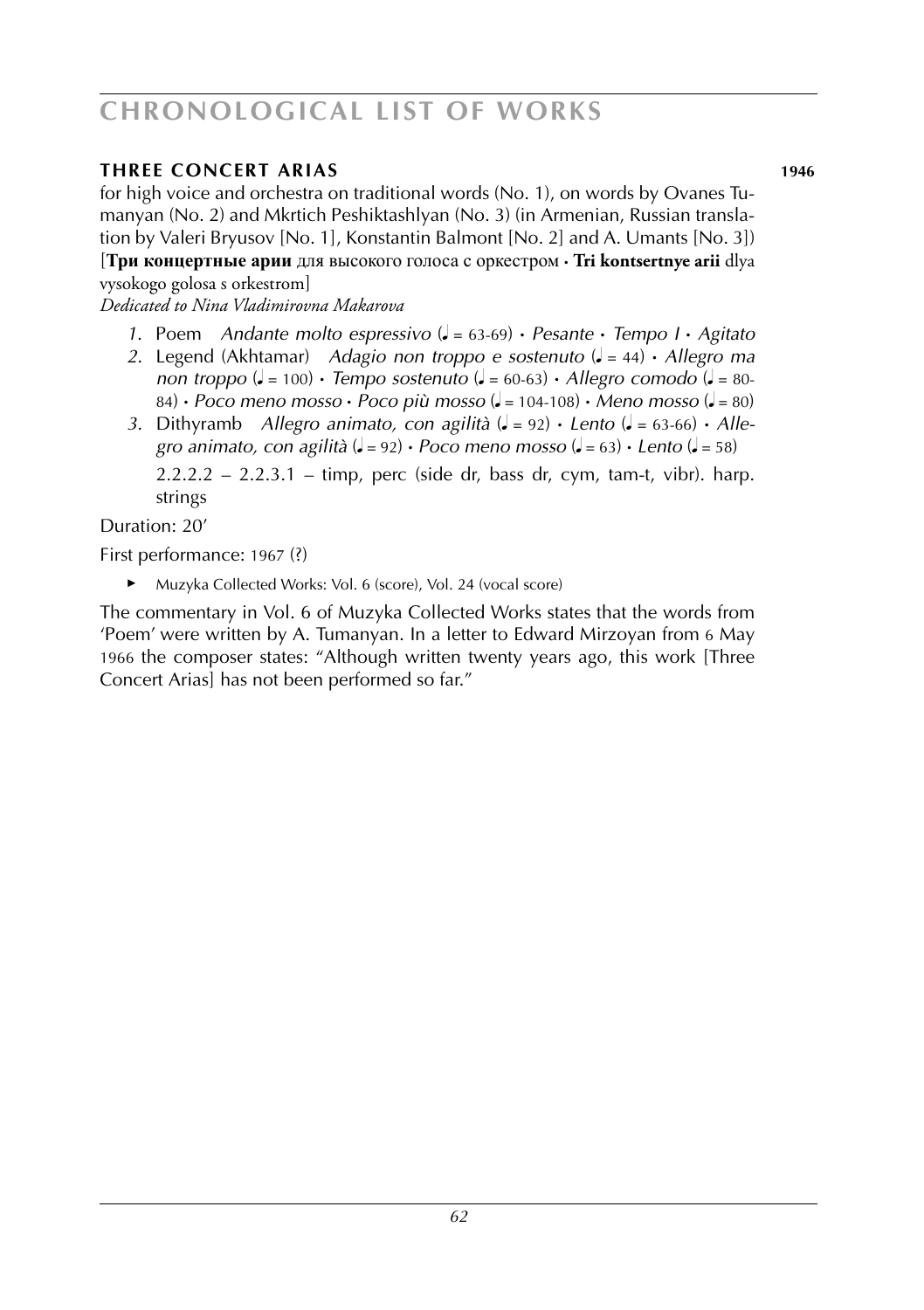#### **sYMPHONY NO. 3** in C major (**SYMPHONY-POEM**) **1947**

for orchestra, organ and fifteen trumpets

#### [**Третья симфония** do maggiore (**симфония-поэма**) **· Tretya simfoniya** do maggiore (**simfoniya-poema**)]

*In commemoration of the* 30*th anniversary of the October Revolution*

one movement: Allegro moderato, maestoso (J = 88) **·** Poco meno mosso  $(J = 72)$  **•** A tempo  $(J = 88)$  **•** A tempo  $(J = 66-72)$  **·**  $J = 72-80$  **·** Allegro  $(J = 92)$  **·** Andante sostenuto ( $J = 66$ ) **·** Andante sostenuto ( $J = 66$ ) **·** Più mosso ( $J = 92$ ) **·**  $J = J$ Doppio meno mosso ( $\sqrt{ }$  = 92-96) **·** Maestoso ( $\sqrt{ }$  = 96 **·** Poco pesante e poco  $s$ ostenuto)  $\cdot$  Tempo  $\left| \right|$  ( $\right|$  = 96)

 $3(pice).3(cor \text{ anglais}).2.2 - 4.3.3.1 - \text{time}$ , perc (side dr, bass dr, cym, tam-t). harp. strings

Duration: 26'

First performance: 13 December 1947, Leningrad, Large Philharmonic Hall Leningrad Philharmonic Orchestra – Isai Braudo (organ) – Evgeni Mravinsky (conductor)

*pocket score:* **sik 6929**

► Muzyka Collected Works: Vol. 2 (score)

#### **children's album for piano**, book i **1947**

*Dedicated to Renik (Nos.* 2*,* 3*), to Talya (Nos.* 1*,* 5*), to Rita (No.* 6*), to Vladik (No.* 7*) and to Nuneh (Nos.* 9*,* 10*)*

[**Детский альбом для фортепиано**, первая тетрадь **· Detskiy albom dlya forte-piano**, pervaya tetrad]

- *1*. Andantino
- *2.* No walk today *Allegro moderato*
- *3.* Lyado is seriously ill *Lento*
- *4*. Birthday *Allegro*
- *5*. Etude *Allegro moderato*
- *6*. Musical picture *Lento* **·** *Poco più mosso* **·** *Tempo I*
- *7*. The cavalry *Allegretto*
- *8*. Invention *Adagio*
- *9*. In folk-style *Allegro ma non troppo*
- *10*. Fugue *Allegro moderato*

Duration: 30'

#### *score:* **sik 2144**

► Muzyka Collected Works: Vol. 21

'Andantino' was originally composed separately (1926). 'Invention' is based on 'Gayaneh's Dance' from the ballet 'Gayaneh', (act I). According to Laurel E. Fay 'Fugue' was composed in 1929. 'Renik' is the nickname for the composer's son Karen.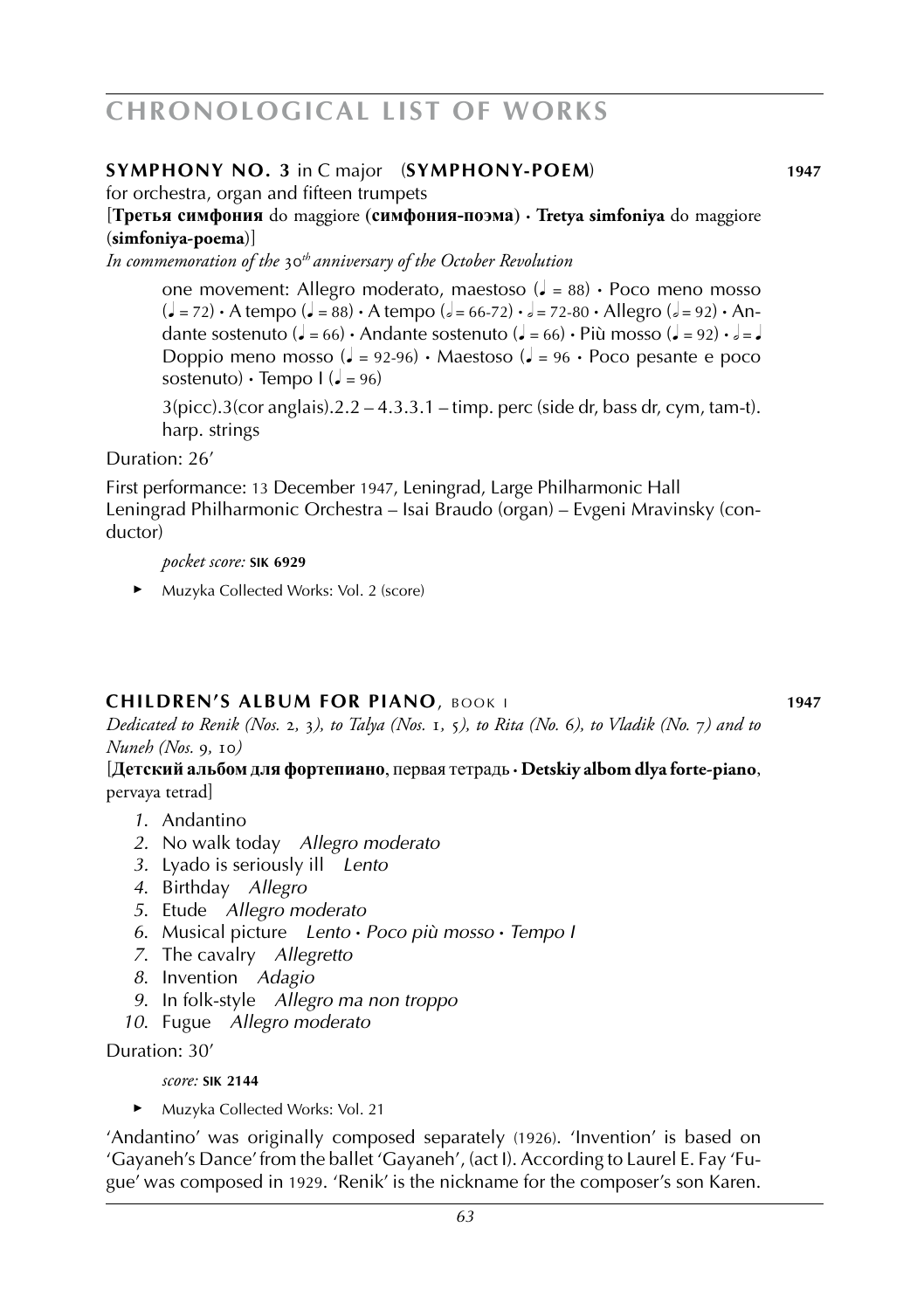#### **the southern junction WS 1947**

Incidental music to Arkadi Perventsev's play in 4 acts for orchestra [**Южный узел.** Музыка к пьесе А. Первенцева в четырёх актах **· Yuzhny uzel.** Muzyka k pyese A. Perventseva chetyryokh aktakh]

- *1*. Introduction to Act I
- *2*. Introduction to Act III
- *3*. Introduction to Act IV
- *4*. Visions
- *5*. Block house
- *6*. Finale 'Free Black Sea'

**DRAMATIS PERSONAE:** Josef Stalin – Kliment Voroshilov – Alexander Vasilevsky – Fyodor Tolbukhin – Rodion Malinovsky – Batalov – Obukhov – Timokhin – Kovrov – Kalugin – Vasiliev – Makogon – Kopylenko – Beda – Chmyga – Enneks – Konrad – Sikst – von Biarda – von Walen – Singer – Adolf Hitler – Franz von Papen – Friedrich Hoßbach

1.1.2.1 – 3.3.1.1 – timp. cym. piano. strings

Première: 7 November 1947, Moscow, Central Theatre of the Soviet Army

Alexander Khokhlov (Josef Stalin) – Daniil Sagal (Kliment Voroshilov) – G. Vasiliev (Alexander Vasilevsky) – N. Neronov (Fyodor Tolbukhin) – Sergei Kulagin (Rodion Malinovsky) – Pyotr Konstantinov (Batalov) – Mikhail Maiorov (Obukhov) – G. Rumyantsev (Timokhin) – N. Starostin (Kovrov) – F. Savostyanov (Kalugin) – B. Nechaev (Vasiliev) – Antoni Khodursky (Makogon) – Nikolai Elizarov (Kopylenko) – R. Rakitin (Beda) – A. Ivanov (Chmyga) – A. Khovansky (Enneks) – V. Somov (Konrad) – Vladimir Blagoobrazov (Sikst) – A. Popov (von Biarda) – N. Khrustalev (von Walen) – N. Volodko (Singer) – Osip Shakhet (Adolf Hitler) – G. Sorokin (Franz von Papen) – P. Malek (Friedrich Hoßbach) – Andrei Popov (producer) – Aabram Okunchikov (director) – Nisson Shifrin (stage designer) – B. Sherman (conductor)

The score consists of thirteen numbers – only the a.m. ones bear titles. Score preserved at the Archives of Moscow Central Theatre of the Red Army.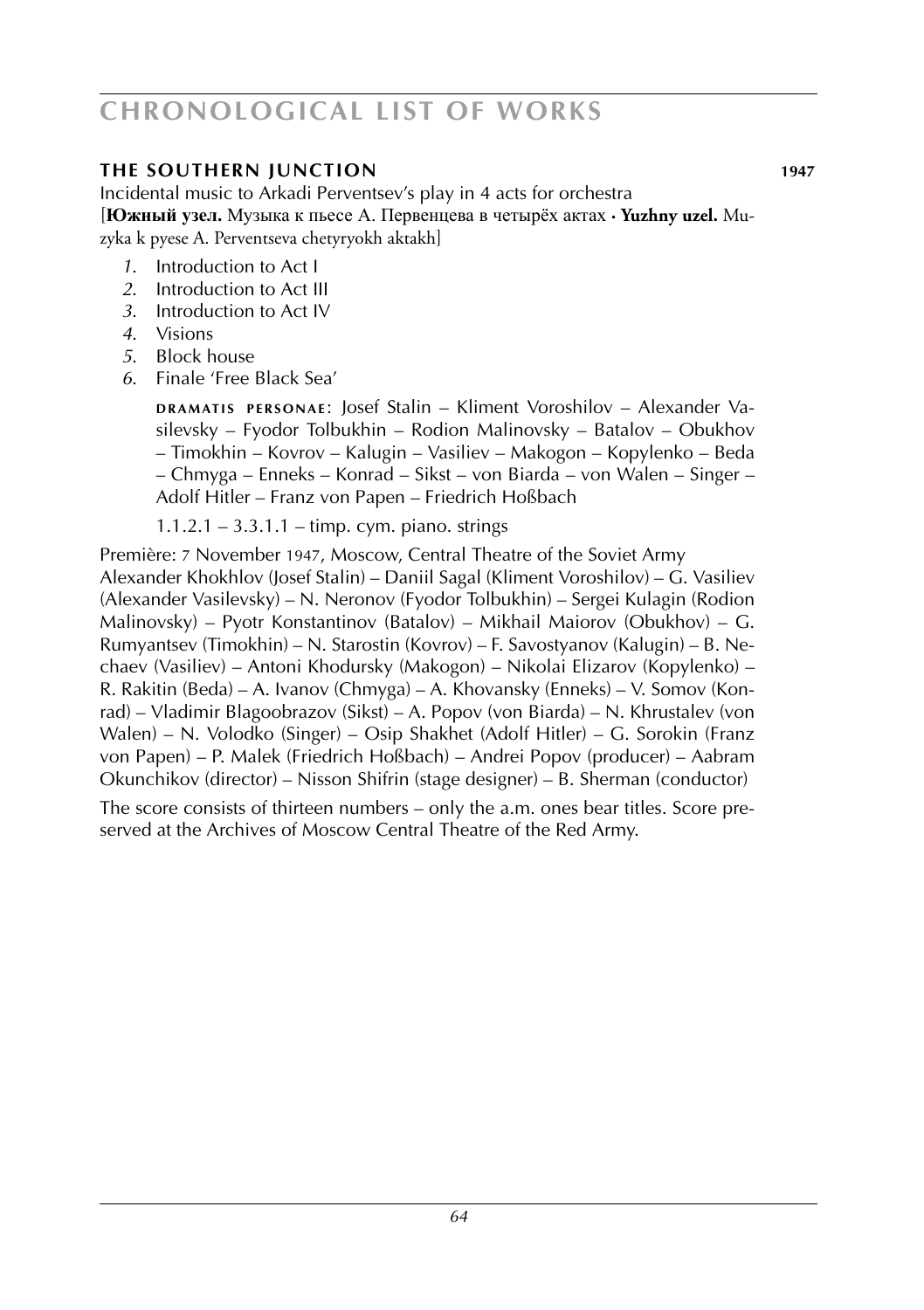### **a tale of truth WS 1010195 Keine Noten 1947**

Incidental music to Margarita Aliger's dramatic poem in 3 acts for orchestra, jointly composed by Aram Khachaturyan (Nos. 1, 2) and Nina Makarova (Nos. 3-12) [**Сказка о правде.** Музыка к пьесе Маргариты Алигер. Драматическая поэма в трёх действиях **· Skazka o pravde.** Muzyka k pyese Margarity Aliger. Dramaticheskaya poema v tryokh deistviyakh]

- *1*. Introduction to Act I
- *2*. Aerial battle
- *3*. Zoya's entry
- *4*. Scene of transformation
- *5*. Nocturne 'Song of the Blue Star'
- *6*. Introduction to Act II
- *7*. Komsomol song
- *8*. Introduction to Act III
- *9*. Zoya and Boris leave
- *10*. Fire
- *11*. The woodpecker's song
- *12*. Finale

**DRAMATIS PERSONAE:** Old woman – Zoya – Zoya's mother – Zoya's class mates: Boris, Klava, Alyosha, Grisha, Kostik, Svetlana, Liza – Nikolai Petrovich, teacher – Sixth grader – Shepelev – Denisov – Leader of the partisan unit – Red partisan

Première: 1947, Moscow, Central Theatre of the Red Army

A. Bordanova (Old woman) – Elizaveta Lilina (Zoya) – Nina Olshevskaya (Zoya's mother) – Evgeni Bykadorov, S. Terenteva, A. Okayomov, P. Polev, Yuri Chernyshev, O. Malko, P. Iosevich (Zoya's class mates: Boris, Klava, Alyosha, Grisha, Kostik, Svetlana, Liza) – R. Rakitin (Nikolai Petrovich, teacher) – E. Rastorguev (Sixth  $grader$ ) – A. Ivanov (Shepelev) – N. Starostin (Denisov, leader of the partisan unit) – N. Makarenko (Red partisan) – Abram Okunchikov (producer) – Nisson Shifrin (stage designer) – B. Sherman (conductor)

Score preserved at the Archives of Moscow Central Theatre of the Red Army.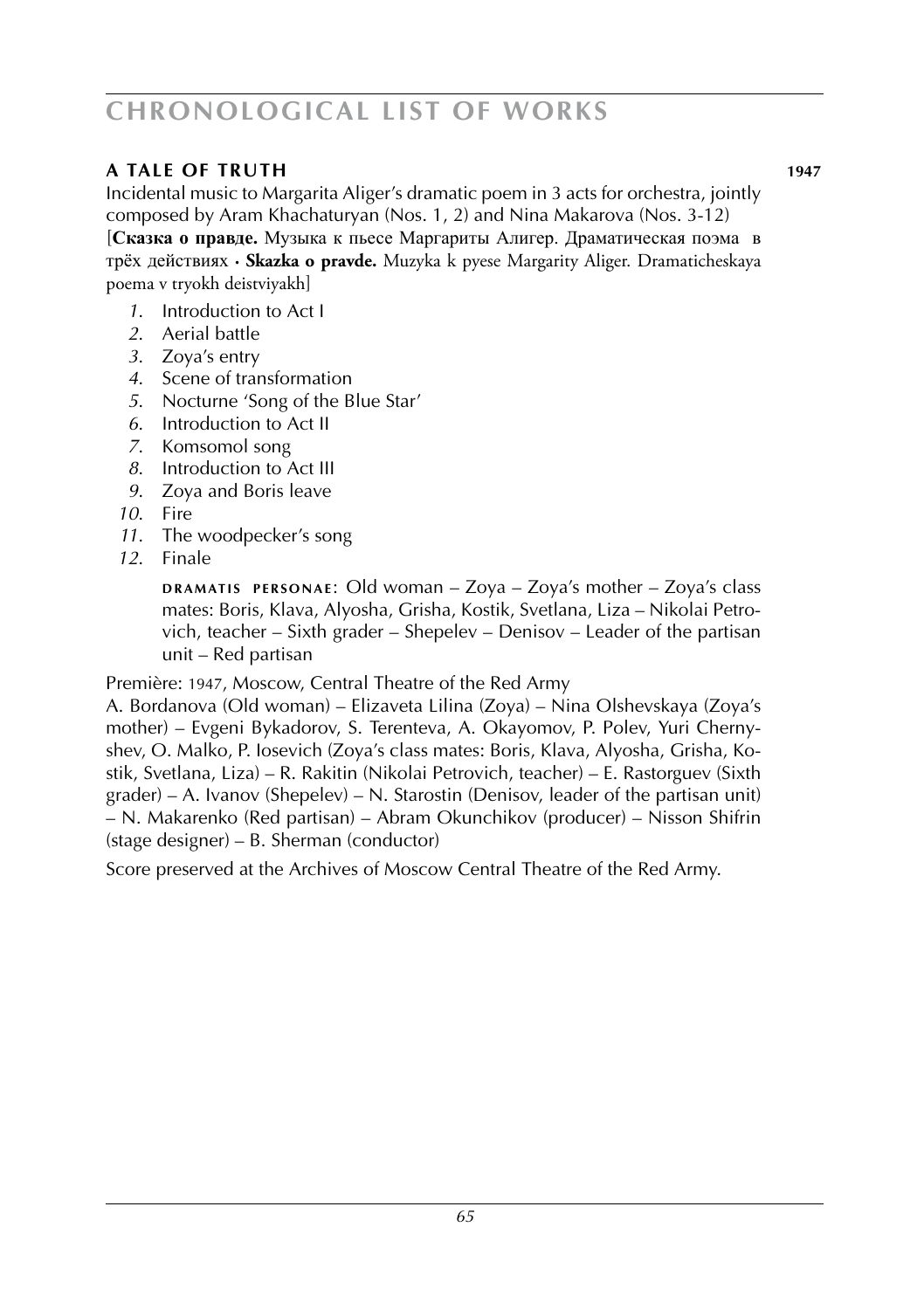### **the russian question 1948**

Music to the film

Produced by Mosfilm – Mikhail Romm (scenario after Konstantin Simonov's play, producer-director) – Boris Volchek (cinematography) – Antonina Egina, Nina Yurushkina (camera) – Eva Ladyzhenskaya (film editing) – Semyon Mandel (set designer) – M. Maslova (make-up artist) – Vyacheslav Leshchev, Evgeni Kashkevich (sound editors) – Alexander Tsfasman (solo piano) – Grigori Gamburg (conductor). First showing: 8 March 1948

[**Русский вопрос.** Музыка к кинофильму **· Russkij vopros.** Muzyka k kinofilmu]

- *1*. Gould's First Arrival
- *2*. Waltz
- *3*. Smith's Catastrophy
- *4*. Encounter of Jessie and Smith
- *5*. Jessie's Happiness
- *6*. Mute Dictation
- *7*. Remembrance of Russia
- *8*. Introduction
- *9*. Finale

**c a s t** : Harry Smith (Vsevolod Aksyonov) – Jessie (Elena Kuzmina) – Mc-Ferson (Mikhail Astangov) – Gould (Mikhail Nazvanov) – Meg (Maria Barabanova) – Hardy (Boris Poslavsky) – Bob Murphy (Boris Tenin) – Preston (Arkadi Tsinman) – Kessler (Sergei Antimonov) – Williams (Mikhail Troyanovsky) – Parker (Gennadi Yudin) – Radio anouncer (Viktor Dragunsky) – Barber (Georgi Georgiu) – Chauffer (Valentin Zubkov) – Journalist (Vladimir Kirillin)

 $3(pice)$ .1.3(bass clar).sax.2 – 4.3.3.1 – timp. perc (side dr, bass dr, cym, xyl). harp. piano. strings

Score and piano reduction preserved at the Khachaturyan family archives.

#### **ODE IN MEMORY OF VLADIMIR ILYICH LENIN WAS 1948**

### [**Ода памяти Владимира Ильича Ленина · Oda pamyati Vladimira Ilyicha Lenina**]

Andante sostenuto ( $\sqrt{ }$  = 50-58) **·** Allegro ( $\sqrt{ }$  = 108) **·** Pesante. Feroce e poco rubato ( $\sqrt{ } = 104 - 108$ ) **·** Lento ( $\sqrt{ } = 58$ )

 $3(picc).3(cor anglais).3(bass clar).2 - 4.3.3.1 - timp. perc (side dr, bass dr,$ cym, tam-t). harp. piano. strings

Duration: 10'

First performance: 26 December 1948, Moscow, Large Hall of the Conservatoire USSR Radio Symphony Orchestra – Alexander Gauk (conductor)

► Muzyka Collected Works: Vol. 3 (score)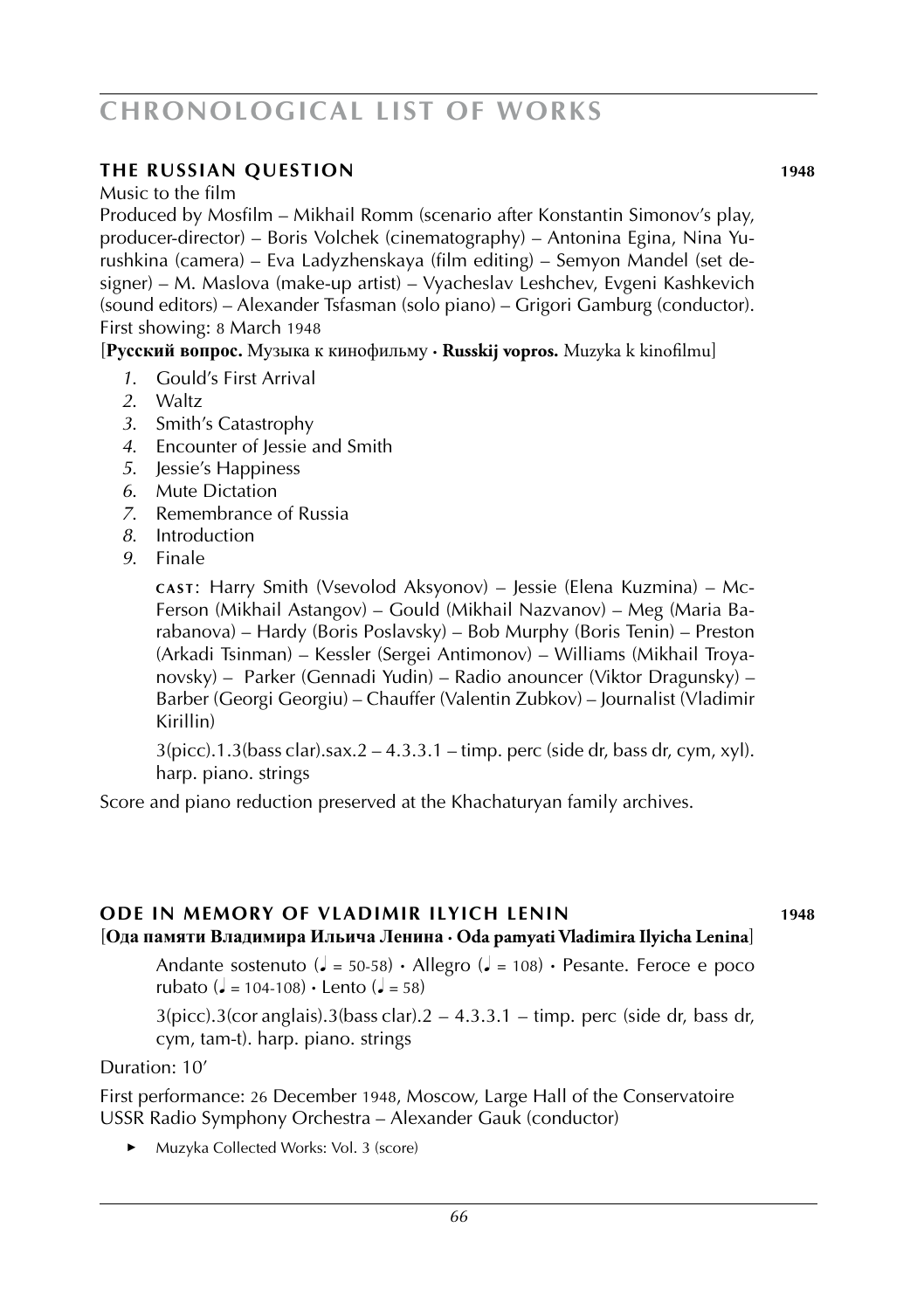#### **armenian drinking song 1948 1948** for voice and piano

Text: Ashot Grashi (in Armenian), Russian translation: A. Tonsky [**Армянская застольная.** Песня **· Armyanskaya zastolhaya.** Pesnya]

- Podvizhno  $\left( \bullet \right)$  = 88) [Animatedly]
- ► Muzyka Collected Works: Vol. 24

Apart from A. Tonsky Vol. 24 of Muzyka Collected Works mentions M. Pavlova as translator.

#### *meeting with a poet* **WS 1948**

Song for voice and piano Text: Pavel German (in Russian) [**Встреча с поэтом.** Песня **· Vstrecha s poetom.** Pesnya]

### **komsomol song WS 1010286 1948**

for voice and piano Text: Gurgen Boryan (in Russian) [**Комсомольская песня · Komsomolskaya pesnya**]

Preserved at the Khachaturyan family archives.

### **song about yerevan WS 1948 1948**

for voice and piano Text: Ashot Grashi (in Armenian), Russian translation: Sergei Bolotin and Tatyana Sikorskaya [**Песня о Ереване · Pesnya o Erevane**]

Bystro ( $l = 168$ ) [Fast] **·** Nemnogo sderzhannee ( $l = 160$ ) [poco meno mosso]  $\cdot$  Pervy tempo ( $J = 168$ ) [Tempo primo]

► Muzyka Collected Works: Vol. 24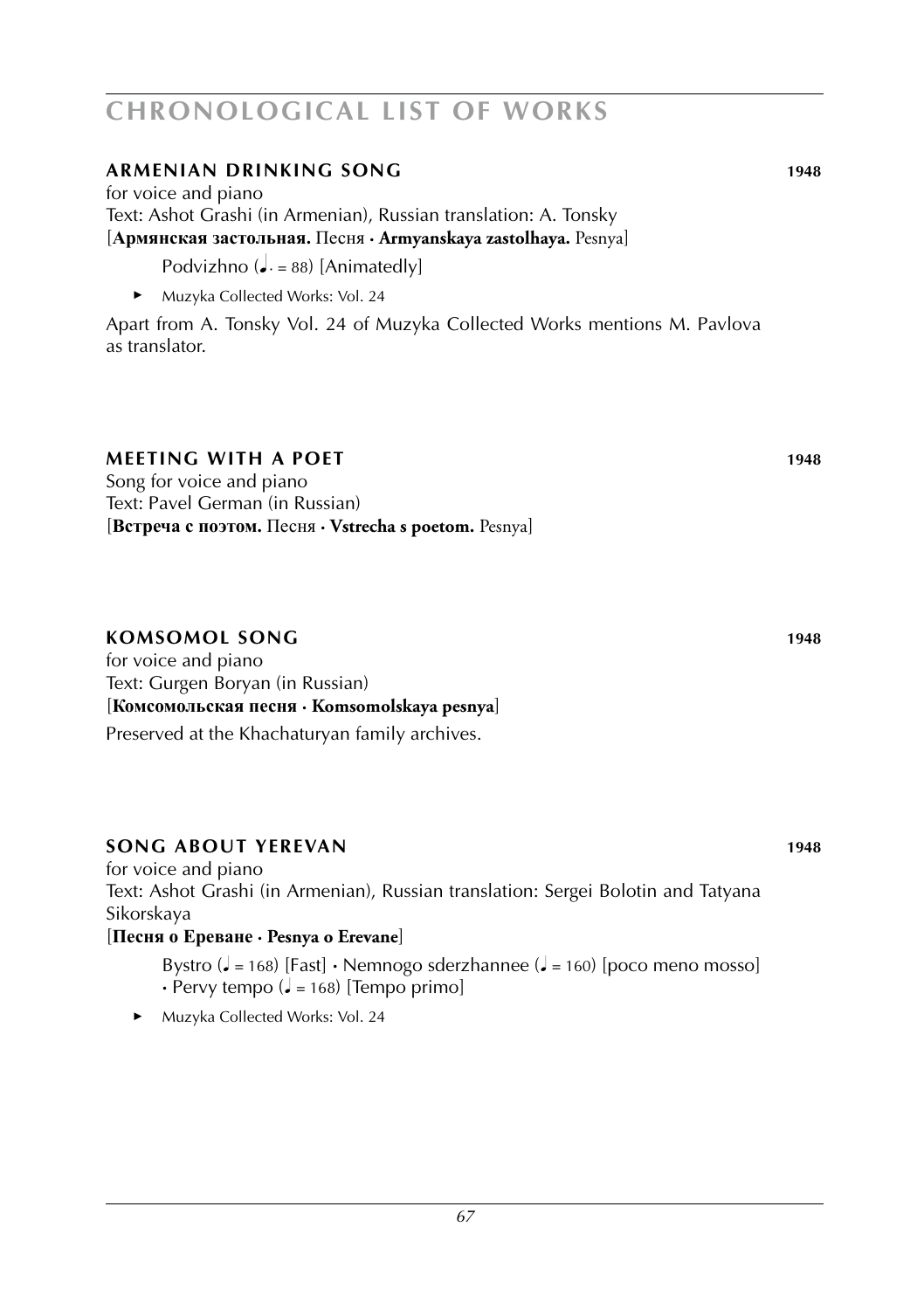### **vladimir ilyich lenin WS 1948-1949**

Music to the documentary film

Vladimir Belyaev, Evgeni Kriger, Mikhail Romm (scenario) – Vladimir Belyaev, Mikhail Romm (director) – Evgeni Kriger (text) – L. Khmara (narrator) – Boris Volchek, Grigory Giber, Iosif Golomb, Alexander Levitsky, Evgeni Slavinsky, Eduard Tisse, Maria Slavinskaya (camera). First showing: 10 February 1950

[**Владимир Ильич Ленин.** Музыка к документальному кинофильму **· Vladimir Ilyich Lenin.** Muzyka k dokumentalnomu kinofilmu]

- *1*. Storming of the Winter Palace
- 2. Red Square
- *3*. Funeral March
- *4*. Patriotic War

 $3(picc).1.3(bass clar).sax.2 - 4.3.3.1 - timp. perc (side dr, bass dr, cym, xyl).$ harp. piano. strings

Khachaturyan recycled music from O de in Memory of V. I. Lenin for the present work. Score preserved at the Music Library of Goskino.

### **WHAT CHILDREN DREAM OF 1949**

Song for solo voice, two-part choir and piano Text: versions by Viktor Vinnikov and by Pyotr Gradov (in Russian) [**О чём мечтают дети.** Песня **· O chyom mechtayut deti.** Pesnya]

Bystro  $(s = 84)$  [Fast]

► Muzyka Collected Works: Vol. 24

### **song of the heart WS 1949 1949**

for voice and piano Text: versions by Ashot Grashi (in Armenian) and by Sergei Mikhalkov (in Russian) [**Песня сердца · Pesnya serdtsa**]

- Torzhestvenno ( $J = 66$ ) [Solemnly]
- ► Muzyka Collected Works: Vol. 24

According to the composer (quoted in the commentary in Vol. 24 of Muzyka Collected Works) S o n g o f the H e a r t is an adaptation of a song performed at the XIV Congress of Armenia's Party, then entitled 'Song of the Motherland'.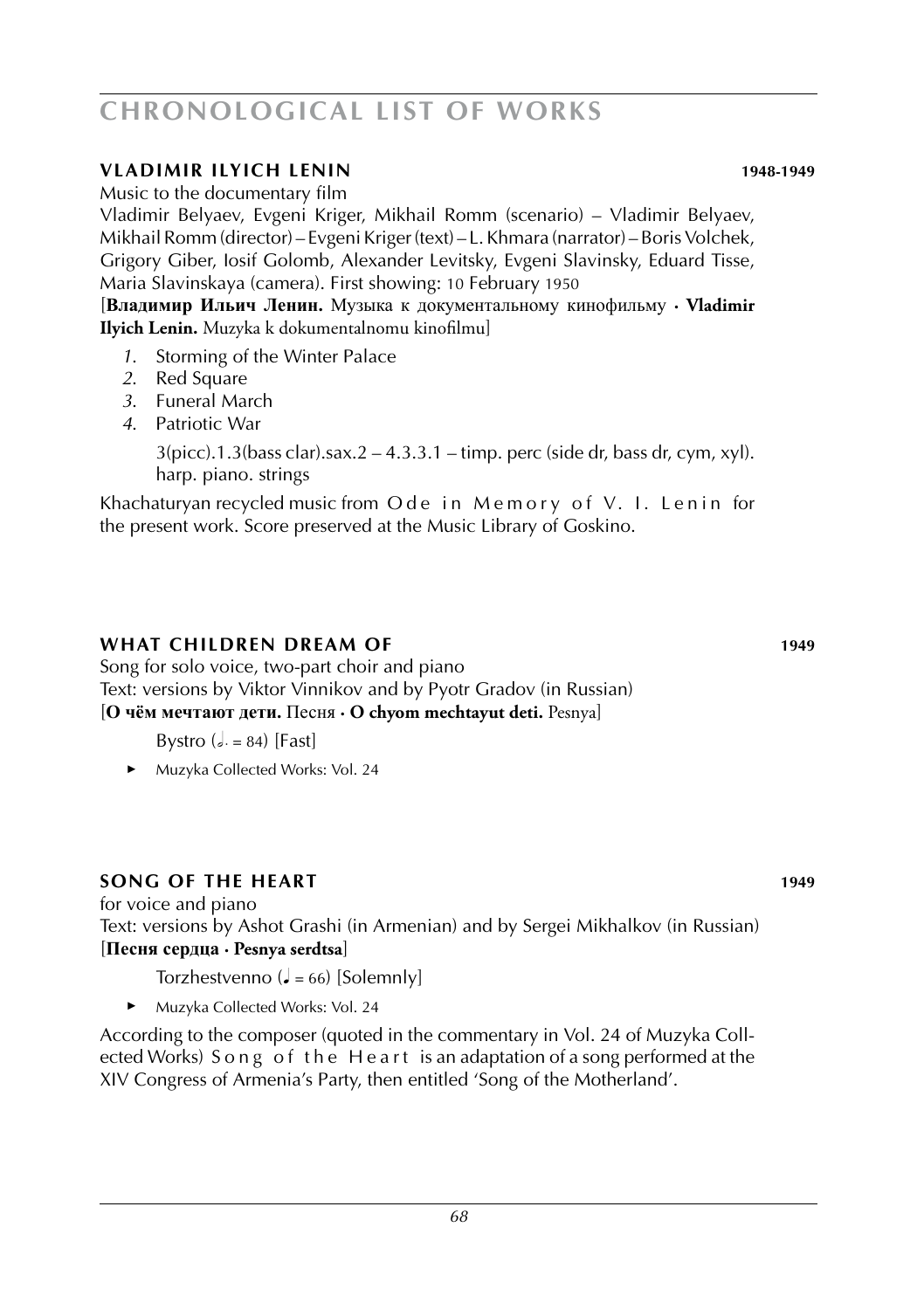#### **ilya Golovin 1949**

Incidental music to Sergei Mikhalkov's play in 3 acts Lyrics (No. 2): Sergei Mikhalkov, O. Bedyrov

[**Илья Головин.** Музыка к пьесе С. Михалкова в трёх действиях **· Ilya Golovin.** Muzyka k pyese S. Mikhalkova v tryokh deistviyakh]

- *1*. Golovin's Fourth Symphony
- *2*. Song of a Hero
- *3*. Piano Concerto
- *4*. Final song

**DRAMATIS PERSONAE:** Golovin, composer – Aleftina Ivanovna – Fyodor – Liza – Stepan – Maiya – Lusha – Bazhov – Rosly – Zalishaev – Zhigulev – Female pioneer leader

 $3(pice).3(cor \text{ anglais}).3(bass \text{ clar}).2 - 4.3.3.1 - \text{time}$ , perc (side dr, cym, xyl). harp. strings

Première: 10 November 1949, Moscow, Gorky Moscow Academic Art Theatre Vasili Toporkov (Golovin, composer) – Angelina Stepanova (Aleftina Ivanovna) – Yuri Leonidov (Fyodor) – Luiza Koshukova (Liza) – Nikolai Titushin (Stepan) – Tatyana Makhova (Maiya) – Anastasia Zueva (Lusha) – Nikolai Dorokhin (Bazhov) – Ilya Sudakov (Rosly) – Leonid Volkov (Zalishaev) – Vladimir Troshin (Zhigulev) – Klementina Rostovtseva (Female pioneer leader) – N. Gorchakov, Vasili Toporkov, Mikhail Yanshin (producers, directors) – Igor Vesyolkin (stage designer) – A. Gosberg (piano) – Boris Izrailevsky (conductor)

Score and piano reduction preserved at the Khachaturyan family archives. 'Song of а Него' [Песня о герое – Pesnya o geroe], Umerenno ( $\downarrow$  = 88) [Moderately] printed in Muzyka Collected Works, Vol. 24. According to D. M. Person there are two more items of I ly a G o l o v in preserved in the archives of Moscow Gorky Academic Theatre: 'Golovin's Song' for choir (score and parts) and 'Finale' in a version for wind orchestra by V. Petrov (score).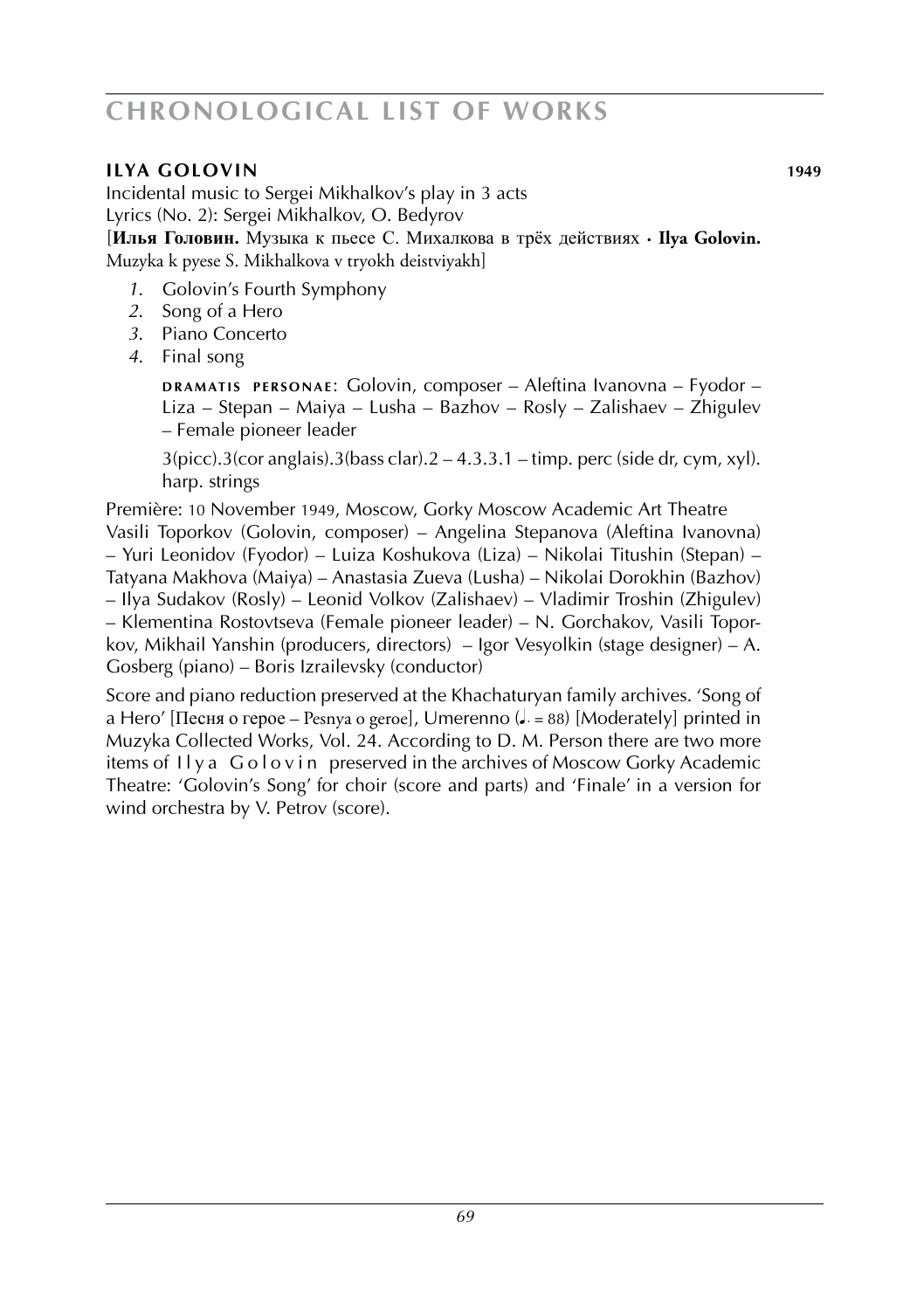### **the battle of stalingrad WS 1949**

Music to the film in two parts

Produced by Mosfilm – Nikolai Virta (scenario) – Vladimir Petrov (producer-director) – Yuri Ekelchik, Konstantin Petrichenko, Grigori Aizenberg (camera) – Leonid Mamaladze (set designer) – V. Popov (sound editor). First showing: 9 May 1949 (part I), 18 December 1949 (part II)

[**Сталинградская битва.** Музыка к кинофильму в двух сериях **· Stalingradskaya bitva.** Muzyka k kinofilmu v dvukh seriyakh]

**c a s t** : Joseph Vissarionovich Stalin (Alexei Diky) – Vyacheslav Mikhailovich Molotov (Maxim Shtraukh) – Georgi Maximilianovich Malenkov (Viktor Khokhryachov) – Nikita Sergeevich Khrushchyov (Nikolai Dorokhin) – Mikhail Ivanovich Kalinin (Vladimir Solovyov) – Andrei Alexandrovich Zhdanov (Yuri Tolubeev) – Lazar Moiseevich Kaganovich (Nikolai Ryzhov) – Anastas Ivanovich Mikoyan (G. Mushegyan) – Party official (Mikhail Derzhavin sen.) – Party official (Gavriil Belov) – General Alexander Mikhailovich Vasilevsky (Yuri Shumsky) – General Nikolai Nikolaevich Voronov (Vasili Merkurev) – General Konstantin Konstantinovich Rokossovsky (Boris Livanov) – General Andrei Ivanovich Eryomenko (Nikolai Kolesnikov) – General Vasili Ivanovich Chuikov (Nikolai Simonov) – General Nikolai Ivanovich Krylov (Vasili Orlov) – General Alexander Ilyich Rodimtsev (Sergei Brzhevsky) – Commissar Gurov (Nikolai Plotnikov) – Lieutenant Kaleganov (Boris Smirnov) – Sergeant Yakov Fedotovich Pavlov (Leonid Knyazev) – General Nikolai Fyodorovich Vatutin (Vladimir Golovin) – General Nikolai Ivanovich Trufanov (Alexei Krasnopolsky) – Colonel Ivan Ilyich Lyudnikov (Mikhail Nazvanov) – Colonel Ivanov (Nikolai Kryuchkov) – Colonel Popov (Alexander Antonov) – Franklin Delano Roosevelt (Nikolai Cherkasov) – Sir Archibald Clark Kerr (N. Raevsky) – Winston Churchill/General Fyodor Ivanovich Tolbukhin (Viktor Stanitsyn) – William Averell Harriman (Konstantin Mikhailov) – American journalist (Pavel Massalsky) – Adolf Hitler (Mikhail Astangov) – Hermann Göring (Mikhail Garkavi) – Field Marshal Wilhelm Keitel (Nikolai Komissarov) – General Alfred Jodl (Boris Svoboda) – Field Marshal Maximilian von Weichs (Nikolai Rybnikov) – General Arthur Schmidt (Vladimir Vsevolodov) – Field Marshal Friedrich Paulus (Vladimir Gaidarov) – General Willhelm Adam (Evgeni Kaluzhski [part I] / Nikolai Nikolaievski [part II]) – General Kurt Zeitzler (Vladimir Chernyavsky) – General Hermann Hoth (Rostislav Plyatt) – Roumanian General Traian Stanesku (Pyotr Arzhanov) – Alexander Nikolaevich Poskryobyshev (Sergei Blinnikov) – Woman with children (Sofia Pilyavskaya)

According to D. M. Person the number of musical items and the instrumentation corresponds to the Suite (► *see below*). In 1950 the Battle of Stalingrad was awarded the USSR State Prize, first class. Score preserved at the Khachaturyan family archives. The name of the actor in the role of Lavrenty Pavlovich Beriya is unknown.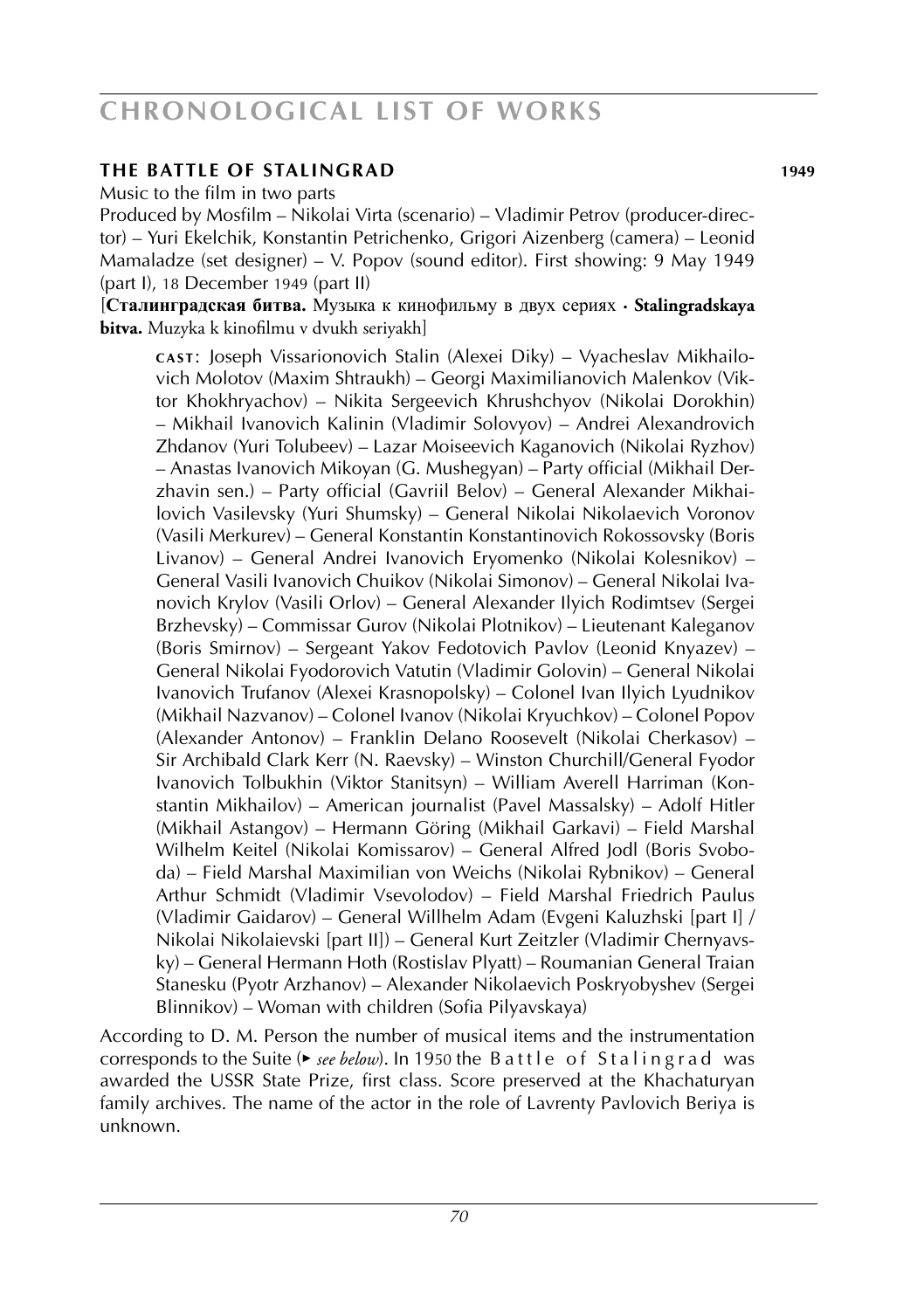### **SUITE FROM THE MUSIC TO THE FILM 'the battle of stalingrad' 1949**

- [**Сюита из музыки к кинокартине »Сталинградская битва« · Syuita iz muzyki k kinokartine »Stalingradskaya bitva«**]
	- *1.* The City on the Volga *Andante maestoso*  $(d = 69-72)$
	- 2. Invasion *Allegro alla marcia* ( $\sqrt{ }$  = 132-138)
	- *3.* Stalingrad in Flames *Lento sostenuto*  $(J = 52)$  **·** *Poco più mosso*  $(J = 92)$
	- *4.* The Enemy is Doomed *Andante sostenuto*  $(J = 72-76)$  **·** *Poco meno mosso* **·** *Tempo I*  $\cdot$  *Allegro non troppo* ( $\sqrt{ }$  = 112)
	- *5.* A Battle for the Homeland *Moderato assai*  $(l = 72-80)$  **·** *Allegro vivace*  $(l =$ 92-96) **·** *Presto* (q = 200-208) *attacca*
	- *6.* Eternal Glory to the Heroes *Andante sostenuto* ( $J = 60-63$ )
	- *7.* Forward to Victory! *Tempo di marcia* ( $J = 132$ )
	- *8.* There is a cliff on the Volga *Andante maestoso* ( $J = 69-72$ ) 3(picc).3(cor anglais).4(*Eb* clar, bass clar).2 – 4.4.3.1 – timp. perc (side dr, bass dr, cym, tam-t, xyl, vibr). harp. piano. strings

Duration: 29'

► Muzyka Collected Works: Vol. 5 (score)

**ARRANGEMENTS:** for wind band by Grigori Kalinkovich (3[picc].2.4[*Eb* clar, bass  $clar$ ].2 – 4.3.3.0 – timp. perc [side dr, bass dr, cym, xyl, vibr] – 2 cornets, 2 alto horns, 3 tenor horns, euphonium, 2 basses) ■ 'Forward to Victory' (No. 7) for wind band by Evgeni Makarov, printed as 'Guards March' in Vol. 23 of Muzyka Collected Works  $(2.0.3.0 - 2.2.3.0 -$  perc [side dr, bass dr, cym] - 7 flugelhorns [soprano, alto, tenor (2/2/3)]. euphonium. 2 basses)

#### **budyonovka** (**mass dance**) **WS** 1940s

for piano *Uncompleted*

#### [**Будёновка** (**массовый танец**) для фортепиано **· Budyonovka** (**massovy tanets**) dlya fortepiano]

Manuscript preserved at the Khachaturyan family archives. 'Budyonovka' is a type of cap and an essential part of the uniform of the Russian Civil War, later named after general Semyon Budyonny.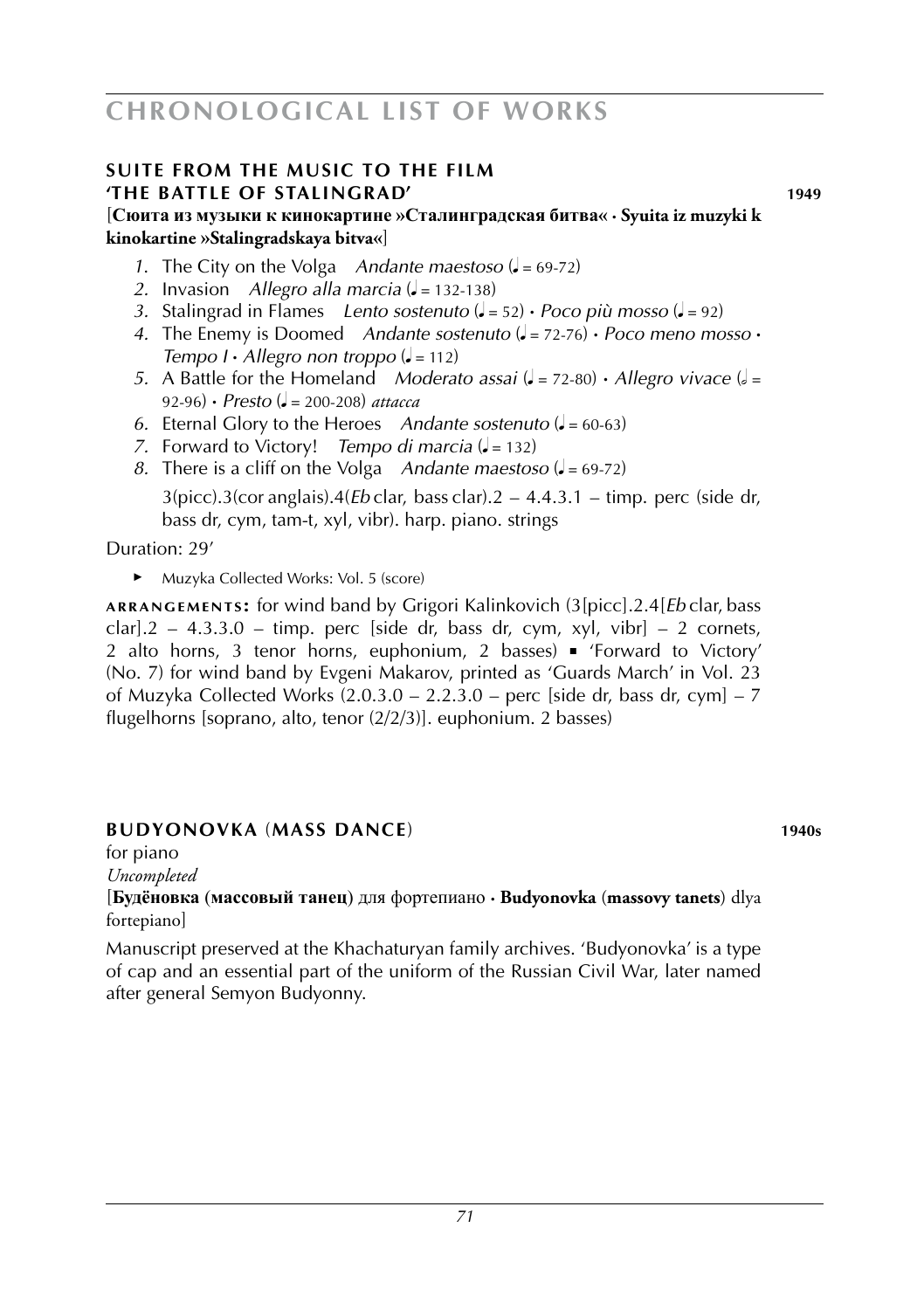### **they have a native country WS 1010217 Key 1010217 MS**

Music to the film

Produced by Gorky Film Studio – Sergei Mikhalkov (scenario after Mikhalkov's play 'I Want to Go Home') – Alexander Faintsimmer, Vladimir Legoshin (directors) – Alexander Gintsburg (cinematography) – Georgi Garibyan (camera) – Alexander Dikhtyar (set designer) – Dmitri Flyangolts (sound editor) – Orchestra of Minstry of Cinematography – Grigori Gamburg (conductor) – P. Gradov (lyrics). First showing: 20 March 1950

[**У них есть Родина.** Музыка к кинофильму **· U nikh est Rodina.** Muzyka k kinofilmu]

- *1*. Sasha's First Escape
- *2*. Sasha's Second Escape
- *3*. Song 'My Native Country'
- *4*. A Slap in the Face

**c a s t** : Ira Sokolova (Natalia Zashchipina) – Sasha Butuzov (Lenya Kotov) – Lieutenant Alexei Petrovich Dobrynin (Pavel Kadochnikov) – Sasha's mother (Vera Maretskaya) – Major Vsevolod Vasilievich Sorokin (Vsevolod Sanaev) – Nurse at the children's home (Lidia Smirnova) – Kurt, chauffeur (Gennadi Yudin) – Frau Wurst, caffeehouse owner (Faina Ranevskaya) – Upmanis (Vladimir Solovyov) – Captain Robert Skott, director of the children's home (Mikhail Astangov) – Lieutenant Barkley (Viktor Stanitsyn) – Cook (Alexander Khokhlov) – Captain Johnson (V. Renin) – Dodge, female journalist (Yudif Glizer)

 $3(pice).3(cor \text{ anglais}).2.1 - 2.1.1.1 - timp. perc (side dr, bass dr, cym, tam-t).$ harp. strings – choir

Score preserved at the Khachaturyan family archives. No. 3, the song 'My Native Country' [Моя Родина – Moya Rodina], Skoro ( $= 132$ ) [Rapidly] – Velichavo, nape- $\rho$  ( $J = 76-80$ ) [Majestically, melodiously] with new lyrics by Ilya Sadofiev printed in Muzyka Collected Works, Vol. 24.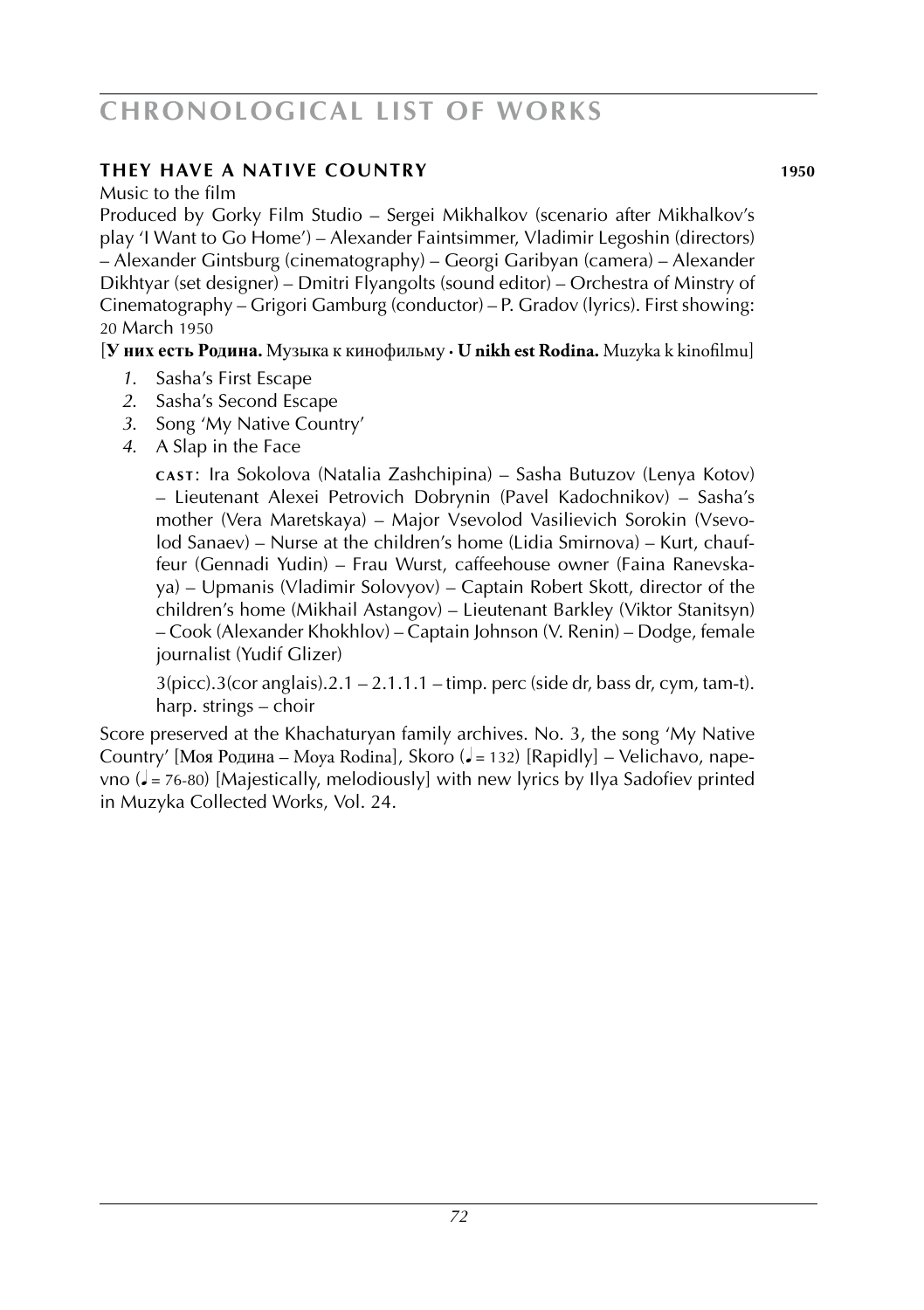### **secret mission 1950**

Music to the film

Produced by Mosfilm – Konstantin Isaev, Mikhail Maklyarsky (scenario) – Mikhail Romm (director) – Boris Volchek, Nikolai Renkov (camera) – Abram Freidin, Pyotr Kiselyov (set designers) – Valeri Popov (sound editor) – Valentin Perelyotov (costumes). First showing: 21 August 1950

[**Секретная миссия.** Музыка к кинофильму **· Sekretnaya missiya.** Muzyka k kinofilmu]

- *1*. Introduction
- *2*. Our entry
- *3*. Pilot
- *4*. The Ardennes
- *5*. Capitulation
- *6*. Gathering of technicians
- *7*. Finale

**c a s t** : Marta Schirke [Masha Glukhova], Soviet agent (Elena Kuzmina) – Sir Winston Churchill (Mikhail Vysotsky) – Senator Allan (Nikolai Komissarov) – Senator Harvey (Sergei Vecheslov) – General Schitte (Alexander Antonov) – Dillon (Vladimir Gardin) – Wanderkorn (Nikolai Rybnikov) – Berg (Georgi Georgiu) – Alexei Dementev [Kurt Junis] (Vasili Makarov) – Pyotr Vasilievich, Soviet general (Alexei Gribov) – Soviet general (Alexander Cheban) – Colonel-General (Vasili Bokarev) – American pilot (Nikolai Timofeev) – Adolf Hitler (Vladimir Savelev) – Heinrich Himmler (Pavel Beryozov) – Martin Bormann (Vladimir Belokurov) – Walter Schellenberg (Alexander Pelevin) – Ernst Kaltenbrunner (Mark Pertsovsky) – Rodgers (Pavel Gaideburov) – Gustav Krupp (Alexander Khokhlov) – Lyunes, Krupp's valet (Lev Fenin) – German intelligence officers (Nikolai Svetlovidov, Ivan Solovyov, Georgi Budarov) – Schultz, German industrialist (Mikhail Yanshin) – German industrialists (Vladimir Gotovtsev, Boris Petker, Nikolai Svobodin, Nikolai Trofimov, Evgeni Morgunov, Vladimir Solovyov)

 $3(pice).3(cor \text{ anglais}).3(bass \text{ clar}).2 - 4.3.3.1 - \text{timp. } perc (wood bl, side dr,$ bass dr, cym, tam-t, glsp, xyl). harp. strings

Score preserved at the Khachaturyan family archives.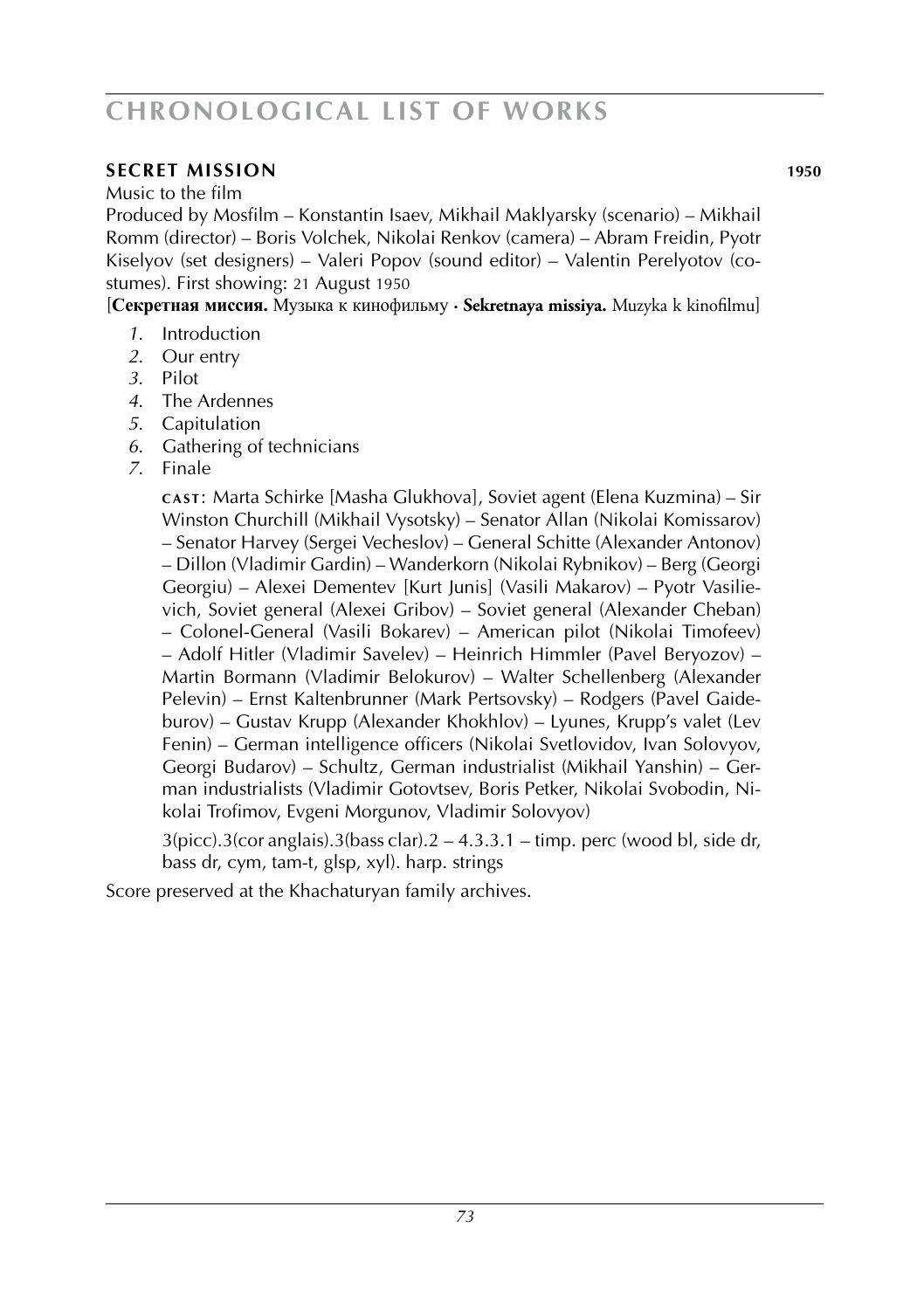### **solemn poem 1950**

#### [**Торжественная поэма · Torzhestvennaya poema**]

Allegro vivace con fuoco ( $d = 96$ ) **·** Poco più mosso **·** Allegro vivace ( $d = d$ ) **·** Più mosso **·** Poco sostenuto **·** Animato un poco **·** Lento **·** Andante agitato  $a$ ppassionatissimo  $\cdot$  Tempo  $| \left( \frac{1}{2} = 96 \right) \cdot$  Poco meno mosso  $\cdot$  Meno mosso  $\cdot$ Allegro vivace  $(J = 176)$ 

 $3(pice).3(cor \text{ anglais}).3(bass \text{ clar}).2 - 4.3.3.1 - \text{timp. perc (tgt). side dr, bass.}$ dr, cym, tam-t, glsp, xyl). 2 harps. strings

Duration: 20'

First performance: 9 December 1950, Moscow, Large Hall of the Conservatoire USSR Radio Symphony Orchestra – Alexander Gauk (conductor)

► Muzyka Collected Works: Vol. 3 (score)

### **the carpet of happiness 1950 1950**

Song for voice and piano Text: Ashot Grashi (in Armenian), Russian translation: Yuliana Yakhnina [**Ковёр счастья.** Песня **· Kavyor schastya.** Pesnya]

Allegretto giocoso ( $\triangle$  = 160)  $\cdot \triangle$  = 152

► Muzyka Collected Works: Vol. 24

## **song about a young girl WS 1950**

for voice and piano Text: Ashot Grashi (in Armenian), Russian translation: Yuliana Yakhnina [**Песня о девушке** »Милую цветком мог бы я назвать ...« **· Pesnya o devushke** »Miluyu tsvetkom mog by ya nazvat ...«]

Ne ochen podvizhno ( $\downarrow$  = 60-63) [Not very animated]

► Muzyka Collected Works: Vol. 24

## **OATH OF ALLEGIANCE TO PEACE WAS 1950**

Song for voice or choir and piano Text: Georgi Rublyov (in Russian)

[**Присяга миру.** Песня **· Prisyaga miru.** Pesnya]

V tempe marsha  $(J = 112)$  [Tempo di marcia]

► Muzyka Collected Works: Vol. 24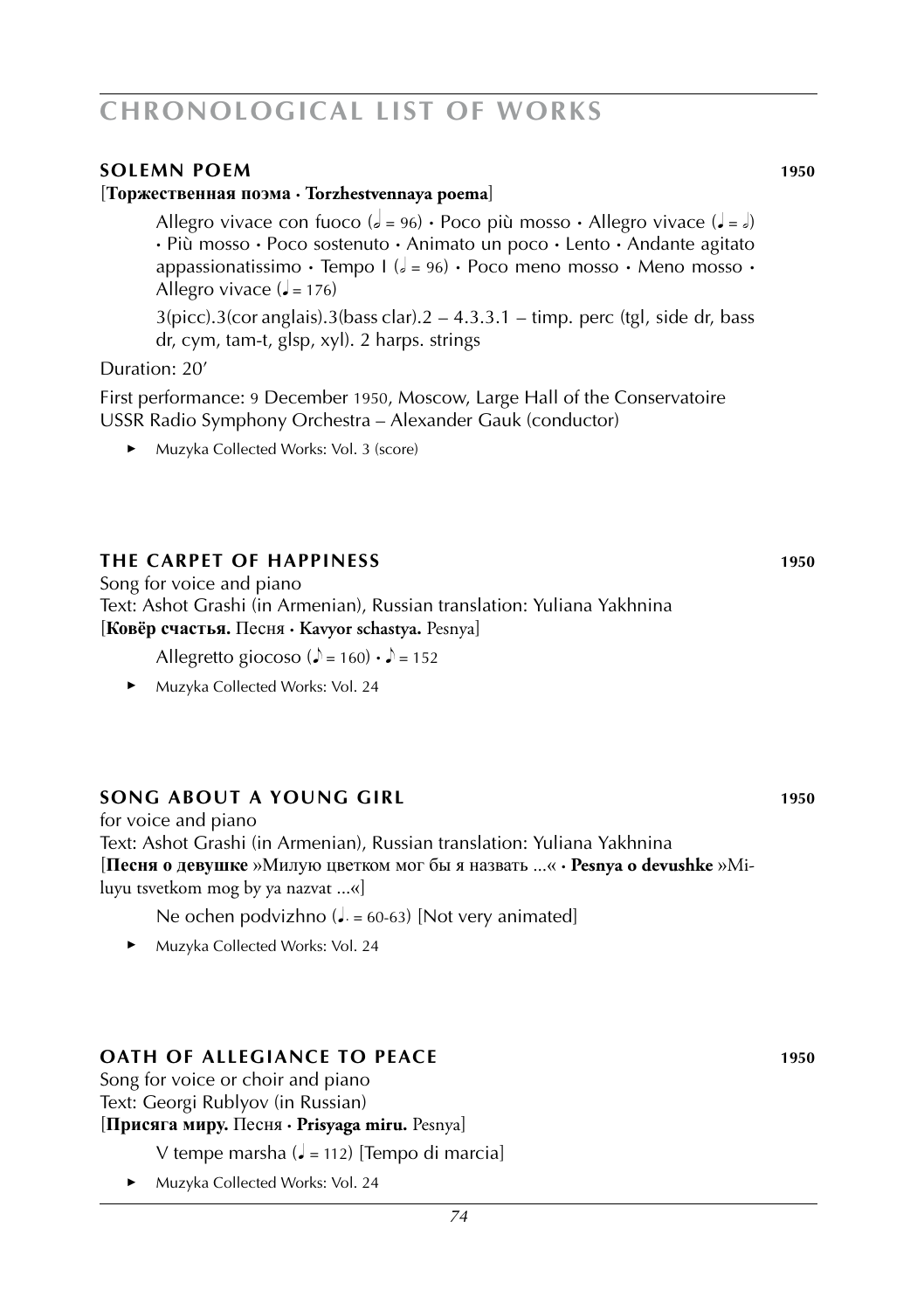### **spartacus 1950-1954 1950-1954**

Ballet in four acts (9 scenes) Libretto by Nikolai Volkov

[**Спартак.** Балет в четырёх действиях, девяти картинах **· Spartak.** Balet v chetyryokh deistviyakh, devyati kartinakh]

Act I

– Scene 1 'The Triumph of Rome' *–*

*1*. Triumphal March *Moderato maestoso* ( $J = 84$ ) **·** *Allegro non troppo* ( $J = 104$ ) **·** *Allegro* (q = 112) **·** *Maestoso* **·** *Poco meno mosso* (Scene of Spartacus, Phrygia and Harmodius) **·** *Tempo I* **·** *Maestoso)*

– Scene 2 'The Slave Market' –

- 2. The Market *Allegro vivace*  $(J = 163) \cdot$ *Meno mosso*
- 3. Dance of the Greek Slave *Presto* ( $= 168$ )
- *4.* The Egyptian Dancer *Andante* ( $\sqrt{ }$  = 108)
- *5.* Scene of Crassus and Egina
- 6. Phrygia's Dance and Scene of the Separation from Spartacus *Lento*  $(l = 48)$  **·**  $Poco$  più mosso  $\cdot$  *Agitato*  $\cdot$  *Poco più mosso* ( $J = 100$ )  $\cdot$  *Andante* ( $J = 69$ )

– Scene 3 'The Circus' –

- *7.* Introduction *Allegro ma non troppo*  $(J = 100)$
- *8.* Pantomime 'Rape of the Sabines' *Presto*  $(\sqrt{a} = 92) \cdot$  *Allegretto*  $(\sqrt{a} = 100)$
- *9.* Entrance of the Gladiators *Tempo di marcia* ( $\sqrt{ }$  = 108)
- *10.* Combat of the Andabates *Moderato feroce*  $(J = 72) \cdot$ *Allegro non troppo*  $\left(\frac{\partial}{\partial t}\right) = 100$  **·** *Lento* · *Allegretto* ( $\left(\frac{\partial}{\partial t}\right) = 100$ )
- *11.* The Fight of Retiarius and Murmillo 'The Fisher and the Little Fish' *Allegro vivace* ( $\sqrt{ }$  = 196) **·** *Andante* ( $\sqrt{ }$  = 60) **·** *Moderato* ( $\sqrt{ }$  = 76) **·** *Allegretto* ( $\sqrt{ }$  = 100)
- *12.* The Fight of Thracians and Samnites *Allegro vivace*  $(l = 84)$  **·** Meno mos $so (J = 160)$  **·** Allegro molto  $(J = 114)$  · Più mosso  $(J = 92)$
- 13. Spartacus' Triumph *Andante maestoso*  $(J = 84) \cdot$  *Allegro non troppo*  $(J = 104)$

Act II

– Scene 4 'The Gladiators' Barracks' –

- *14.* The Gladiator's Death *Adagio* ( $J = 54$ ) **·** *Più mosso* · *Allegro* ( $J = 80$ )
- 15. Spartacus Summons for an Uprising *Allegro* ( $\downarrow$  = 144) **·** *Andante maestoso* ( $\downarrow$  =  $\downarrow$ )

– Scene 5 'Via Appia' –

- *16.* Introduction *Adagio* (q = 60) *attacca*
- *17.* Dance 'The Wolf and the Little Sheep'. The Game of the Shepherd and the Shepherdess *Allegro giocoso* ( $\sqrt{a} = 84$ )
- *18.* Appearance of Spartacus, Phrygia and the Gladiators *Allegro ma non troppo*  $(l = 112) \cdot \text{Meno mosso} (l = 92)$
- *19.* Scene of the Uprising *Maestoso* ( $= 66$ )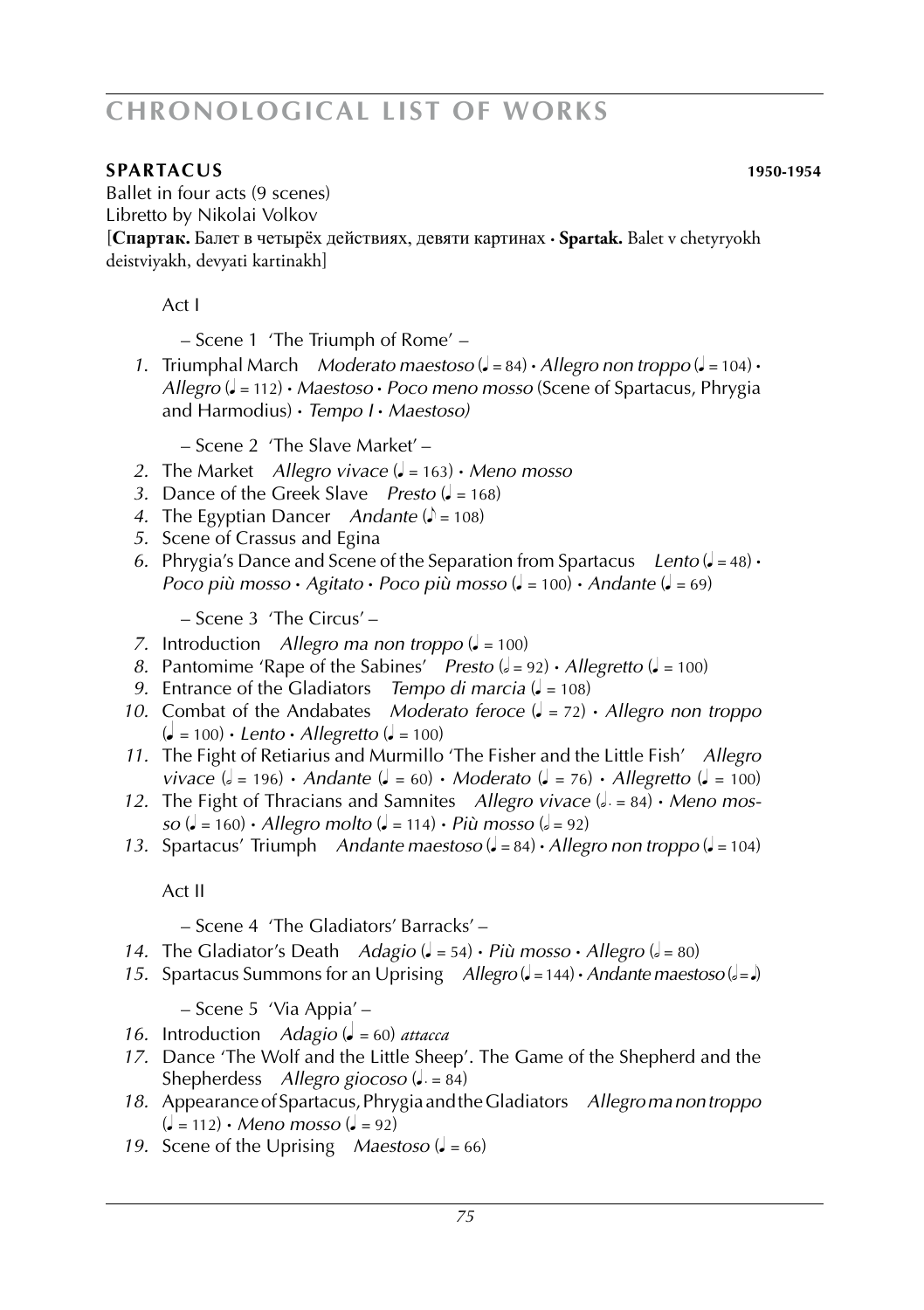SPARTACUS CONTINUED I

Act II (cont.)

– Scene 6 'Crassus' Banquet' –

- 20. Begin of the Banquet *Allegro non troppo*  $\mathcal{L} = 92-100$
- 21. Dance of the Nymphs *Moderato* ( $J = 126$ ) **·** *Quasi allegro*
- 22. Harmodius' Entrance *Allegro ma non troppo* ( $\ell$  = 72-80)
- 23. Adagio of Egina and Harmodius *Andante* ( $J = 72-80$ ) **·** *Sostenuto* · *Allegro giocoso* ( $\sqrt{d}$  = 72-80)
- 24. Harmodius' Variation *Allegro vivace* ( $\sqrt{s} = 84$ )
- 25. Egina's Variation *Allegro molto vivace* ( $\ell = 96$ )
- $26.$  Final Bacchanal *Presto* ( $\lambda = 96$ )
- 27. Scene and Dance with Crotales *Andante* ( $J = 100$ ) **·** *Presto* ( $J = 100-104$ )
- 28. Dance of the Gaditanian Girls. Approach of the Rebels *Andante* ( $\sqrt{2} = 60$ ) **·** *Più mosso* ( $= 92$ )  $\cdot$  *Tempo di marcia* ( $= 120-126$ )
- 29. Gladiator Fight of the Captured Romans *Allegro non troppo* ( $J = 96$ )
- *30.* Sword Dance of the Young Thracians *Allegro vivace* ( $= 96$ )
- *31.* War Dance of Three of Spartacus' Partisans *Moderato* ( $\sqrt{ }$  = 76) **·** *Lento* **·**  $Presto (J = 160) \cdot Tempo I$
- *32.* Spartacus is Proclaimed Imperator. Spartacus' Honouring *Maestoso alla marcia* (q = 92-96) **·** *Poco più mosso* (q = 116) **·** *Maestoso alla marcia* **·** *Meno*   $mosso (d = 84)$

Act III

– Scene 7 'Spartacus' Camp' –

- *33.* Introduction and Scene *Allegro non troppo*  $(J = 144) \cdot$ *Sostenuto Andante*
- *34.* Adagio of Spartacus and Phrygia *Adagio* ( $J = 69$ ) **·** *Poco più mosso* ( $J = 72$ ) **·**  $S$ *ostenuto*  $\cdot$  *Più mosso* ( $\downarrow$  = 100-104)  $\cdot$  *Tempo I*  $\cdot$  *Lento*
- *35.* Entrance of the Merchants and General Dance *Allegro* ( $J = 144$ )
- *36.* Dance of the Roman Courtesans *Moderato* ( $J = 84$ )
- *37.* General Folk Dance *Allegro vivace* ( $J = 176$ )
- *38.* Spartacus' Entrance *Lento* (q = 72) **·** *Allegro* **·** *Lento* (q = 72) **·** *Allegro vivace*  $(l = 152)$  **·** *Andante*  $(l = 80)$
- *39.* Quarrel of Spartacus' Commanders *Allegro vivace* ( $J = 160$ )
- *40.* Hormodius' Treason *Andante* (q = 88) **·** *Poco meno mosso*

– Scene 8 'Crassus' Camp' –

- *41.* Entrance and Dance of Egina before Crassus *Allegro* (q = 152) **·** *Moderato*
- *42.* Crassus' triumph *Lento*  $\overline{A} = 100$  **·** Andante  $\overline{A} = 76$  · Più mosso  $\overline{A} = 120$  · *Tempo I* ( $J = 76$ ) **·** *Più mosso* ( $J = 120$ ) **·** *Tempo I* ( $J = 76$ ) **·** *Più mosso* ( $J = 120$ ) **·** *Agitato molto*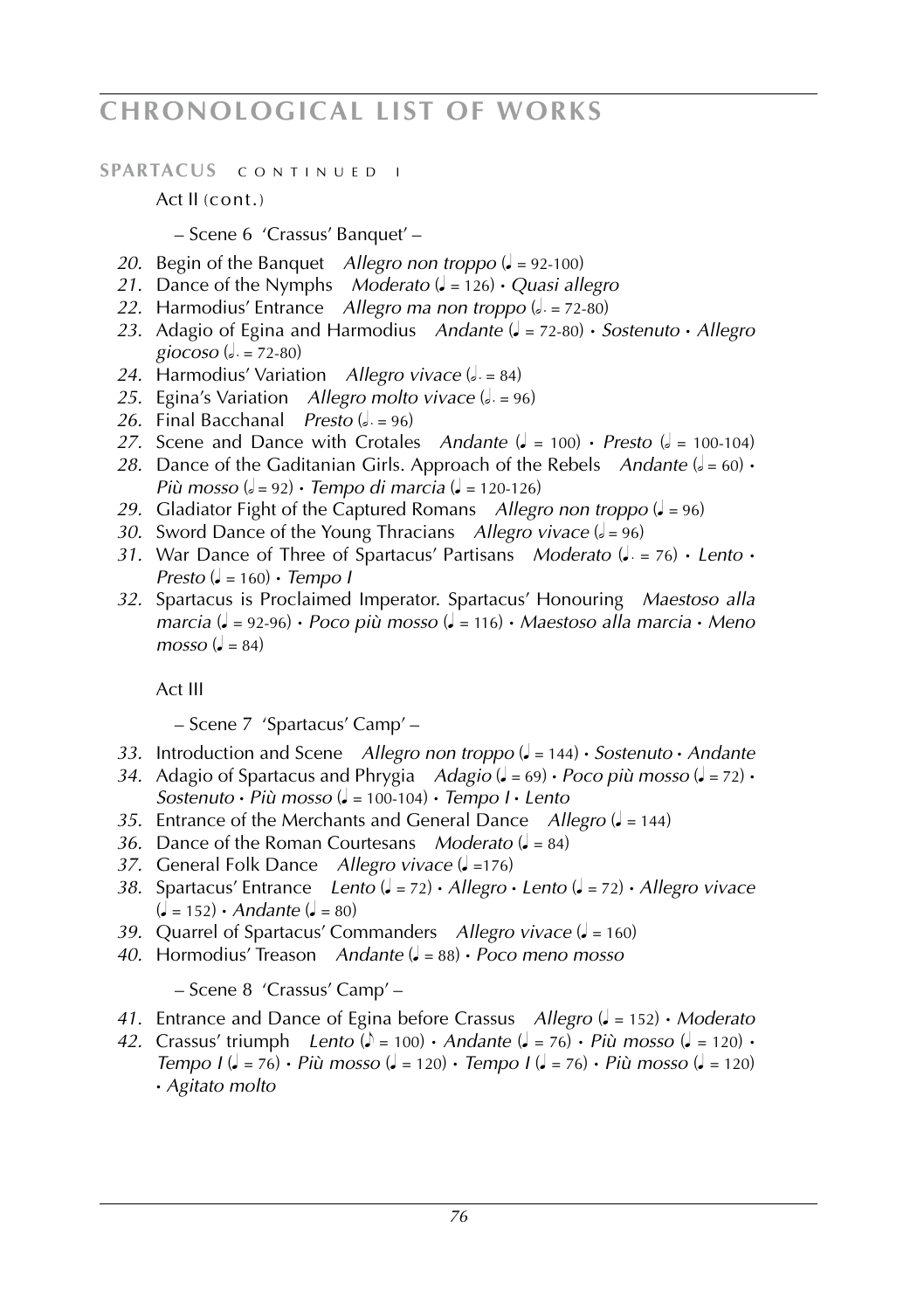**SPARTACUS** CONTINUED II

Act IV

– Scene 9 'Spartacus' Doom' –

- 43. Introduction. Pirates *Lento*  $(\lambda = 104)$
- 44. Folk Dance of the Pirates. Spartacus' Scene *Allegro vivace*  $(1 = 184)$  **·** *Lento*  $(\sqrt{a} = 72)$  **·** *Tempo I* ( $\sqrt{a} = 104$ ) **·** *Allegro vivace* ( $\sqrt{a} = 184$ ) **·** *Allegro* ( $\sqrt{a} = 120$ )
- *45.* The Downfall of Spartacus' Hopes q = 104 **·** *Poco meno*
- *46.* Battle. Spartacus' Death *Allegro assai* (q = 144-152) **·** *Moderato maestoso*  $\left( \right) = 88 - 92$ ) **·** *Allegro* ( $\left( \right) = 88$ )
- *47.* Requiem *Agitato, tempo rubato* ( $J = 54-56$ ) **·** *Più mosso* ( $J = 69$ ) **·** *Moderato* (q = 84) **·** *Sostenuto* (q = 76) **·** *Lento* (q = 48) **·** *Doloroso* (q = 72) **·** *Allegro ma non troppo*  $(d = 72)$  **·** *Tragico*  $(d = 1)$  **·** *Lento*  $(d = 100)$  · *Maestoso*  $(d = 88)$

 Appendix I (Additionally composed pieces at Leonid Yakobson's request for the Leningrad production of 1956)

- *1.* Dance of Sorrow of the Bacchantes *Allegro con anima* ( $\lambda = 72-80$ ) **·** *Allegro*  $moderato$  ( $\downarrow$  = 112-116) **·** *Allegro con anima* ( $\downarrow$  = 72-76) **·** *Tempo I* ( $\downarrow$  = 112-116) **·** *Drammatico e feroce*  $(J = 66)$  **·** *Allegro moderato*  $(J = 112-116)$
- 2. Nocturnal Incident *Allegro giocoso*  $(l = 72-80)$  **·** *Poco meno mosso*  $(l =$ 69) **·** *L*'*istesso tempo* **·** *Moderato*
- *3.* Tarantella *Allegro vivace* (h = 88) **·** *Presto* **·** *Tempo I* **·** *Poco meno mosso*  $\mathcal{L} = 104 \cdot \text{Andante}$   $\mathcal{L} = \mathcal{L}$
- *4.* Saturnalia *Allegro* (q = 112-116) **·** *Maestoso pesante* (q = 104-108) **·** *Poco più mosso* **·** *Allegro vivace* (h = 96) **·** *Sostenuto* **·** *Allegro vivace* (h = 96) **·** *Meno mosso* (q = 104) **·** *Più largo* **·** *Maestoso*

Appendix II (Written for a production of Spartacus at the Moscow Bolshoi Theatre in 1958)

*47.* Requiem (Abridged version) *Agitato, tempo rubato* (q = 54-56) **·** *Più mosso*  $(L = 69)$  **·** Moderato  $(L = 84)$  · Sostenuto  $(L = 76)$  · Lento  $(L = 48)$  · Poco più mosso

**DRAMATIS PERSONAE:** Spartacus, Thracian slave – Phrygia, his wife – Harmodius, young Thracian – Crassus, Roman commander – Egina, Greek dancer, Crassus' lover – Lentulus, owner of a gladiator school

Gladiators: the Murmillo, the Retiarius, Andabates, Samnites, Thracians Slaves: Egyptian dancer, Greek mime artist, Egina's old maid, Craftsmen Prisoners of war (Teutons, Gauls, Syrians, Numidians, Thracians), Gladiators, Soldiers, Guests at Crassus' banquet, Jugglers, Circus audience, Dancers, Shepherds, Legionaries, Pirates, Supporters of Spartacus, Black Cappadocian slaves

 $3(pice).3(cor \text{ anglais}).3(bass \text{ clar}).alto \text{ sax}.2 - 4.4.3.1 - \text{timp. perc (tgl., 2)}$ woodbl, 2 tom-t, tamb, small side dr, side dr, bass dr, cym, tam-t, tubular bells, church bells, tubaphone, glsp, xyl). 2 harps. piano. cel. strings – mixed choir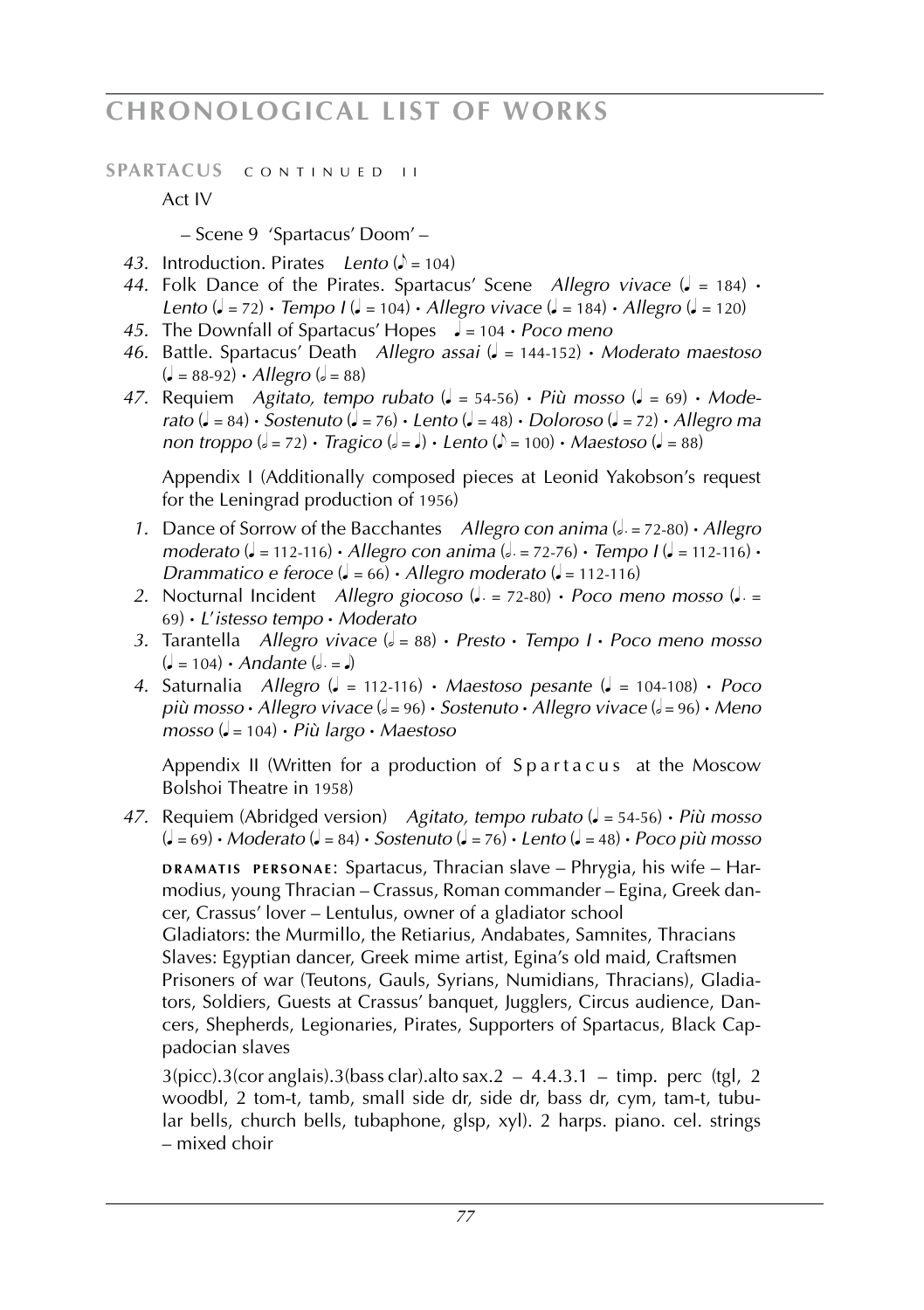### SPARTACUS CONTINUED III

#### Duration: full eve

Première: 27 December 1956, Leningrad, Kirov State Academic Theatre of Opera and Ballet

Askold Makarov (Spartacus) – Inna Zubkovskaya (Phrygia) – Svyatoslav Kuznetsov (Harmodius) – Robert Gerbek (Crassus) – Alla Shelest (Egina) – Mikhail Mikhailov (Lentulus) – Yuri Maltsev (Murmillo) – Yuri Grigorovich (Retiarius) – I. Leontovskaya (Egyptian Slave Girl) – Leonid Yakobson (choreographer) – Valentina Khodasevich (stage designer) – Pavel Feldt (conductor) – Alexander Murin (choral director)

► Muzyka Collected Works: Vol. 11/12/13 (score), Vol. 14 (vocal score by Emin Khachaturyan)

The above mentioned order of 'Appendix I' and 'Appendix II' of the musical items of Spartacus is based on information by Karen Khachaturian, the composer's son. He claims that the order of the Appendices I and II was erroneously permuted in Vol. 13 of Muzyka Collected Works. This means that the abridged version of 'Requiem' was composed for a Moscow staging of the ballet in 1958, whereas the four pieces 'Dance of sorrow of the bacchantes', 'Nocturnal incident', 'Tarantella' and 'Saturnalia' were composed on behalf of the choreographer of the 1956 Leningrad première, Leonid Yakobson. S p a r t a c u s was awarded the Lenin Prize in 1959 and Yuri Grigorovich's 1968 version of the ballet was awarded the Lenin Prize in 1970. The vocal score, Vol. 14 of Muzyka Collected Works (with correct description of the Appendices), was made by Emin Khachaturyan. **ARRANGEMENTS:** for piano four hands ('Egyptian Dance', 'Egina's Dance') by A Gotlib ■ for piano ('Egina's Dance') by M. Zagradov ■ for flute and piano ('Adagio') by James Galway (**sik 6844**).

### **SUITE NO. 1 FROM THE BALLET 'SPARTACUS' WAS 1955** [**Первая сюита из балета »Спартак« · Pervaya syuita iz baleta »Spartak«**]

- *1*. Introduction and Dance of the Nymphs *Allegro ma non troppo*  $(L = 92-100)$  **·** *Moderato* (q = 126) **·** *Quasi allegro*
- *2.* Introduction, Adagio of Egina and Harmodius *Allegro ma non troppo*  $(k = 72-80)$  **·** Andante sostenuto  $(k = 72-80)$  · Poco meno mosso (Tempo I) **·**  $Sostenuto \cdot$  *Allegro giocoso* ( $J = J = 72-80$ )
- *3.* Egina's Variation and Bacchanale *Allegro molto vivace* ( $= 96$ ) **·** *Presto* ( $= 96$ )
- *4.* Scene and Dance with Crotales *Andante* ( $J = 100-104$ ) **·** *Presto* ( $J = 104$ )
- *5.* Dance of the Gaditanian Girls and Spartacus' Victory *Andante* ( $\sqrt{ } = 60$ ) **·**  $\mathbf{r} = 60 \cdot \mathbf{r} = 76 \cdot \mathbf{r} = 80 \cdot \mathbf{r} = 88 \cdot \text{Pi} \text{ mosso}$  ( $\mathbf{r} = 92$ )  $\cdot \text{ Pesante}$

 $3(picc).3(cor anglais).3(bass clar).2 - 4.4.3.1 - timp. perc (tgl, tamb, side dr,$ bass dr, cym, tam-t, tubaphone, glsp, xyl). harp. piano. cel. strings

Duration: 25'

*pocket score:* **sik 6926**

► Muzgiz, Moscow, 1960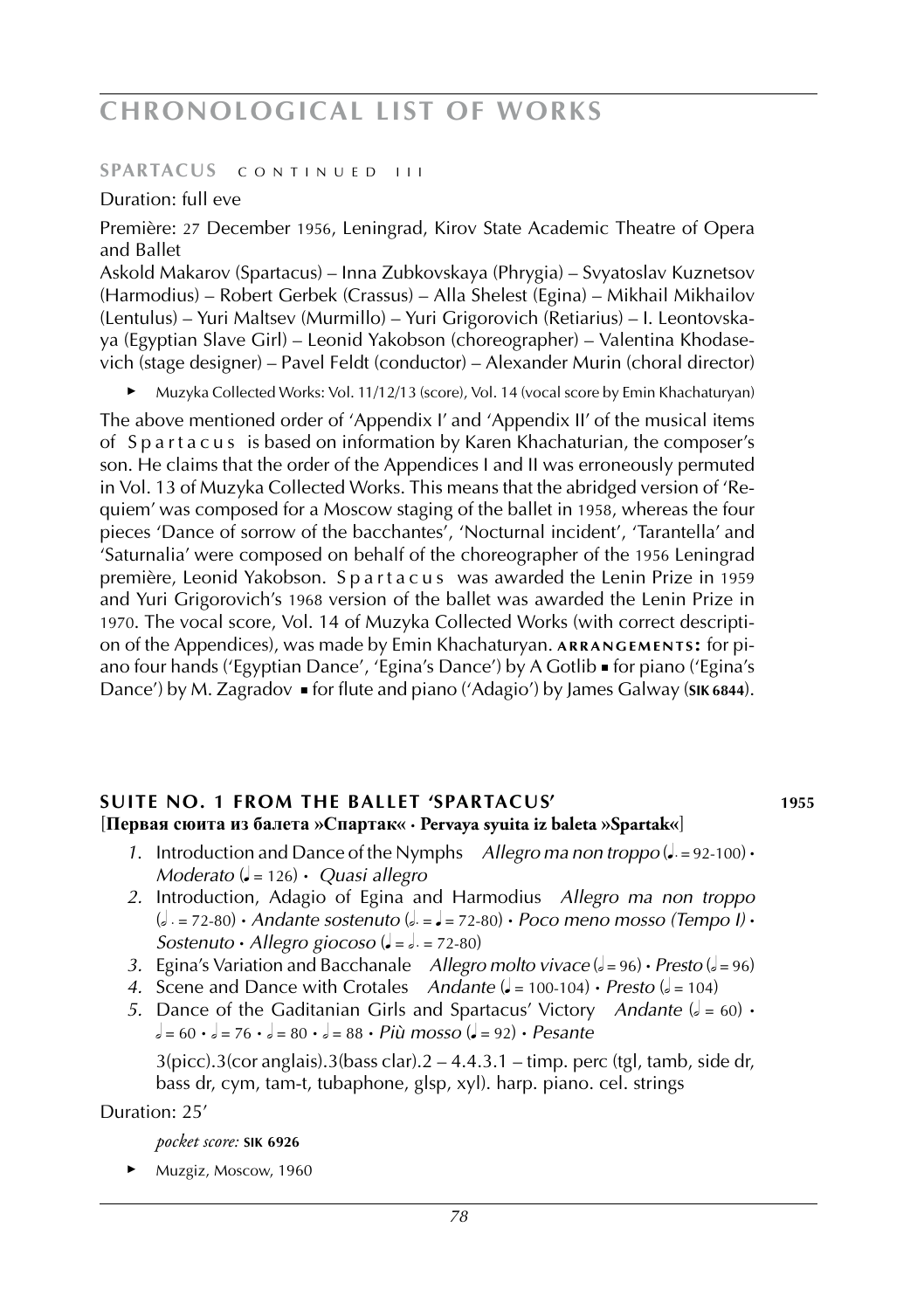### **SUITE NO. 2 FROM THE BALLET 'SPARTACUS' WAS 1955**

[**Вторая сюита из балета »Спартак« · Vtoraya syuita iz baleta »Spartak«**]

- *1.* Adagio of Spartacus and Phrygia *Adagio* ( $J = 69$ ) **·** *Poco più mosso* ( $J = 72$ ) **·**  $S$ ostenuto  $\cdot$  Più mosso ( $\downarrow$  = 100-104)  $\cdot$   $\downarrow$  = 160  $\cdot$  *Tempo I*  $\cdot$  *Lento*
- *2.* Entrance of Merchants, Dance of a Roman Courtesan, General Dance *Allegro vivace* (q = 160) **·** *L*'*istesso tempo* **·** *Moderato* (q = 76) **·** *Lento* **·** *Allegro vivace*   $($  $= 168)$
- 3. Spartacus' Entrance, Quarrel, Harmodius' Treachery *Lento* ( $J = 72$ ) **·** *Alle* $q$ *gro* **·** *Lento*  $(q = 72)$  **·** *Andante*  $(q = 80)$  **·** *Andante*  $(q = 88)$
- *4.* The Pirates' Dance *Allegro vivace* ( $= 184$ )

 $3(pice).3(cor$  anglais).  $3(bass clar).2 - 4.4.3.1 - timp.$  perc (tgl, wood bl, tamb, side dr, bass dr, cym, tam-t, xyl). harp. piano. cel. strings

Duration: 21'

- *pocket score:* **sik 6927**
- ► Muzgiz, Moscow, 1960

#### **SUITE NO. 3 FROM THE BALLET 'SPARTACUS' MICH 1955** [**Третя сюита из балета »Спартак« · Tretya syuita iz baleta »Spartak«**]

- *1*. The Slave Market *Allegro vivace* (q = 168) **·** *Meno mosso attacca*
- 2. Dance of the Greek Slaves *Presto* ( $= 168$ )
- *3.* Dance of the Egyptian Girl *Andante*  $(l) = 108$
- 4. Phrygia's Dance and Parting Scene *Lento*  $(d = 40)$  **·** *Poco più mosso* **·** *Poco più mosso*  $(d = 100)$  **·** *Allegro*  $(d = 120)$  **·** *Andante*  $(d = 69)$
- *5.* Sabre Dance of the Young Thracians *Allegro vivace* ( $= 96$ )

3(picc).3(cor anglais).3(*Eb* clar,bass clar).2 – 4.4.3.1 – timp. perc (tgl, wood bl, tamb, side dr, bass dr, cym, tubaphone, glsp, xyl). harp. piano. strings

Duration: 18'

*pocket score:* **sik 6928**

► Muzgiz, Moscow, 1960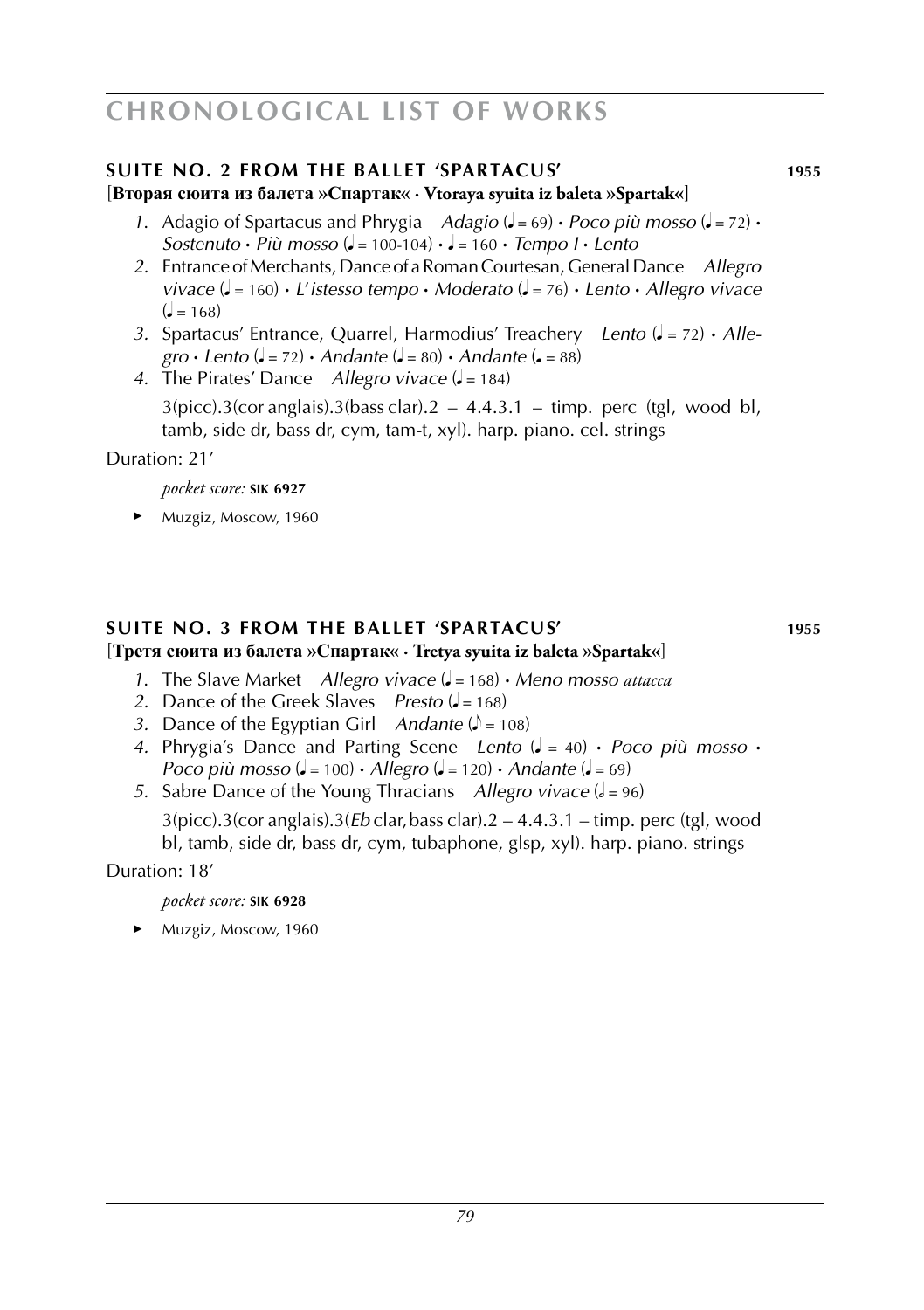### **SUITE NO. 4 FROM THE BALLET 'SPARTACUS'** 1956-1966

[**Четвёртая сюита из балета »Спартак« · Chetvyortaya syuita iz baleta »Spartak«**]

- *1*. Melancholic dance of the bacchantes *Allegro con anima*  $(l = 72-80)$  **·** *Allegro moderato* (q = 112-116) **·** *Allegro con anima* (h k = 72-76) **·** *Tempo I*  $\mathcal{L} = 112 - 116$  **·** *Drammatico e feroce*  $\mathcal{L} = 66$
- 2. Nocturnal incident *(Allegro giocoso* [J. = 72-80] *Poco meno mosso* [J. = 69] – *L*'*istesso tempo)*
- *3.* Tarantella *(Allegro vivace* [h = 88] *Andante* [h. = q] *Presto)*
- *4.* Saturnalia *(Allegro* [q = 112-116] *Maestoso pesante* [q = 104-108] *Poco più mosso – Allegro vivace* [h = 96] – *Sostenuto – Allegro vivace* [h = 96] – *Meno mosso* [q = 104] – *Più largo – Maestoso)*

 $3(pice).3(cor\,alis).3(bass clar).alto sax. 2 - 4.4.3.1 - timp. perc (tel, 2)$ wood bl, tamb, side dr, bass dr, cym, tam-t, bells, glsp). 2 harps. piano. cel. strings

Duration: 19'

*score:* **sik 2441**

► Muzyka Collected Works: Vol. 13 (listed as Appendix II) / Muzyka, Moscow, 1966

The four pieces of this suite correspond to those listed as  $A$ ppendix  $\bot$  of the ballet's score. Originally No. 2, 'Melancholic dance of the bacchantes', bore the title 'Dance of sorrow of the bacchantes'.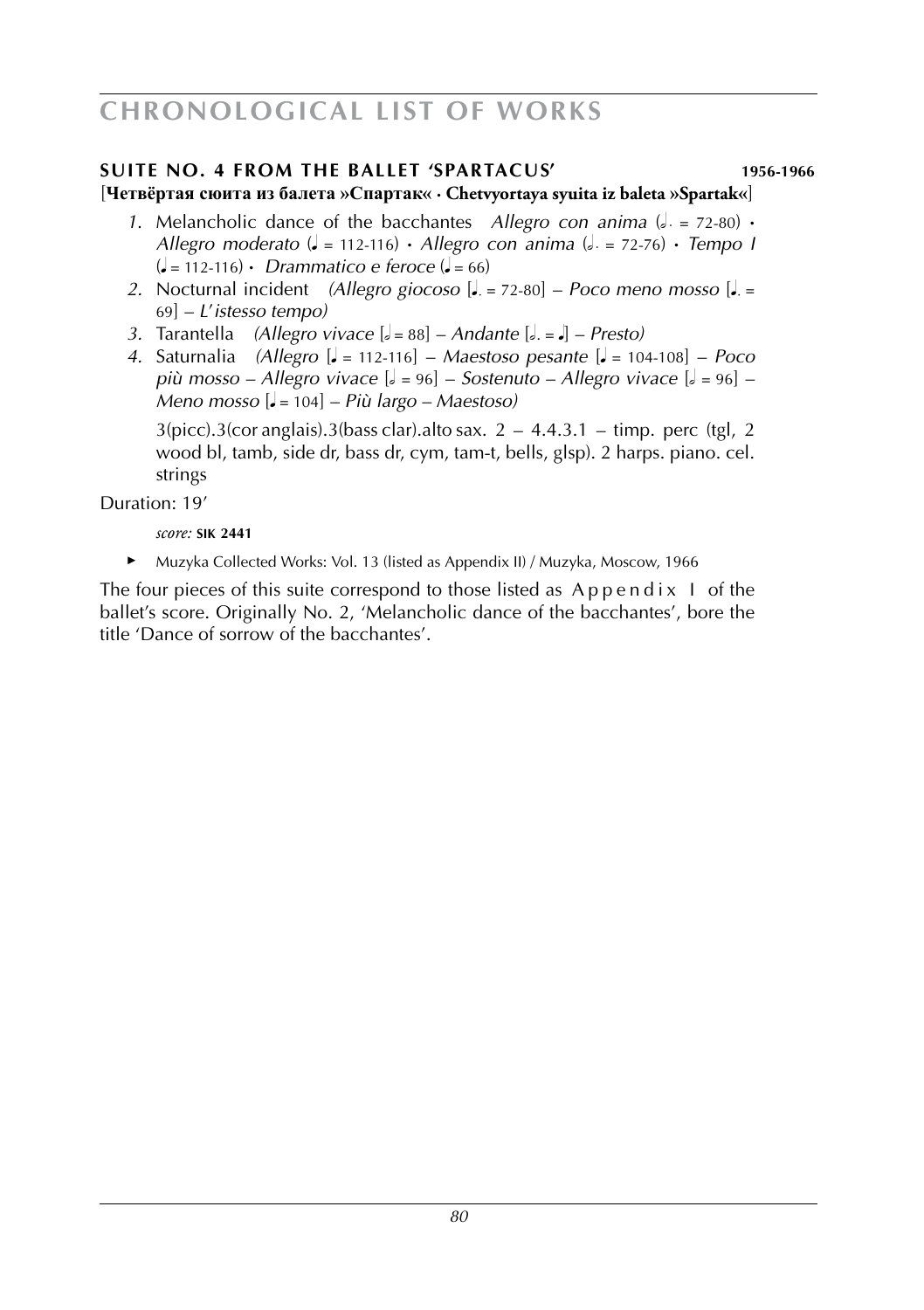### **Symphonic pictures from the ballet 'spartacus' 1955**

Scene No. 3 'The Circus'

[**Симфонические картины из балета »Спартак«.** Третья картина »Цирк« **· Simfonicheskie kartiny iz baleta »Spartak«.** Tretya kartina **»**Tsirk**«**]

- *1*. Introduction *Moderato maestoso* (q = 88) **·** *Allegro non troppo* (q = 104) *attacca*
- *2.* The Circus *Allegro* ( $J = 112$ ) *attacca*
- *3.* Rape of the Sabines *Presto* ( $\epsilon$  = 92) *attacca*
- *4.* March of the Gladiators *Marciale* ( $\sqrt{ }$  = 88) *attacca*
- *5.* Combat of the Andabates *Allegro non troppo*  $(J = 108)$  **·** *Lento* **·** *Alle gretto* (q = 100) *attacca*
- *6.* The Fight of Retiarius and Murmillo 'The Fisher and the Little Fish' *Allegro vivace*  $(\frac{1}{6} = 80)$  **·** *Andante*  $(\frac{1}{6} = 60)$  **·** *Moderato*  $(\frac{1}{6} = 76)$  **·** *Lento* · *Allegretto*  $(\frac{1}{6} = 76)$ 100) *attacca*
- *7.* The Fight of the Thracians and Samnites *Allegro vivace*  $(k = 84)$  **·** *Meno*  $(d = 160)$  **·** *Allegro molto*  $(d = 144)$  · *Più mosso*  $(d = 92)$  *attacca*
- *8.* Spartacus' Hymn *Moderato maestoso* ( $= 88$ )

 $3(pice).3(cor \text{anglais}).3(bass \text{ clar}).2 - 4.4.3.1 - \text{time}$ , perc (tamb, side dr, snare dr, bass dr, cym, tam-t, bells, glsp, xyl). harp. piano. strings – mixed choir (in 'Combat of trhe Andabates')

#### Duration: 30'

#### *score:* **sik 2436**

► Sovetsky Kompozitor, Moscow, 1960

### **Symphonic pictures from the ballet 'spartacus' 1955**

Scenes Nos. 4 and 5 'The Uprising of the Slaves' and 'Via Appia' [**Симфонические картины из балета »Спартак«.** Четвёртая картина »Восстание рабов« **·** Пятая картина »Аппиева дорога« **· Simfonicheskie kartiny iz baleta »Spartak«.** Chetvyortaya kartina **»**Vosstanie rabov**« ·** Pyataya kartina **»**Appieva doroga**«**]

- *1*. The Gladiator's Death *Adagio*  $(l = 54)$  **·** *Più mosso* **·** *Allegro*  $(l = 80)$  **·**  $l = 66$  *attacca*
- *2.* The Uprising of the Slaves *Allegro* (q = 144) **·** *Poco meno mosso attacca*
- *3.* Via Appia *Adagio* ( $=$  54) *attacca*
- *4.* Dance of the Shepherd and the Shepherdess 'The Wolf and the Little Sheep' *Allegro giocoso* ( $\sqrt{ }$  = 84) *attacca*
- *5.* Spartacus' Arrival and his Tale *Allegro ma non troppo*  $(d = 112) \cdot d = 92 \cdot$  $Maestoso (J = 66)$

 $3(pice).3(cor \text{anglais}).3(bass \text{ clar}).2 - 4.4.3.1 - \text{timp. } perc \text{ (tamb, side dr, }$ bass dr, cym, tam-t, glsp, xyl). harp. piano. strings

Duration: 30'

#### *score:* **sik 2436**

Sovetsky Kompozitor, Moscow, 1960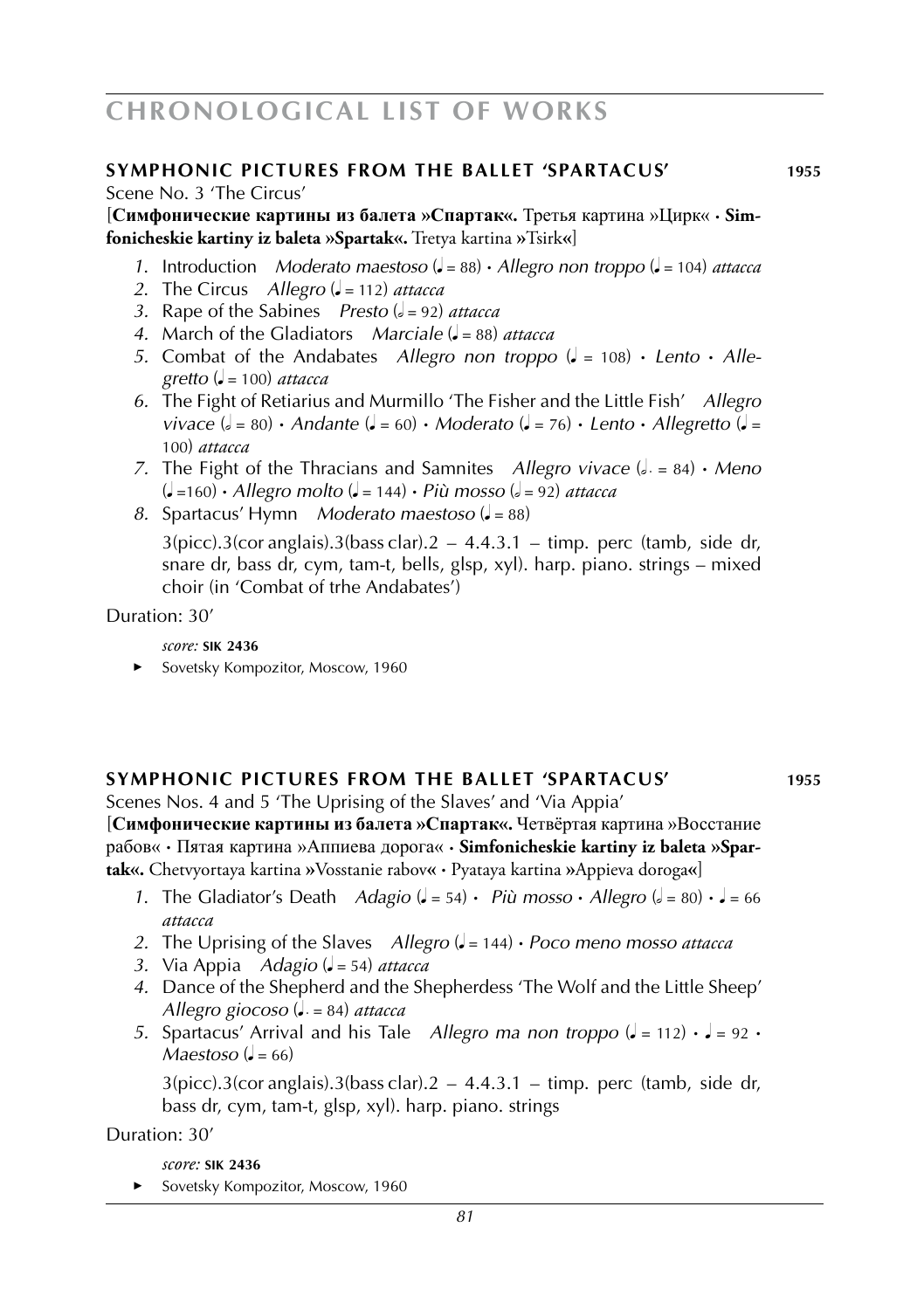### **Symphonic pictures from the ballet 'spartacus' 1955**

Scene No. 9 'Spartacus' Doom'

[**Симфонические картины из балета »Спартак«.** Девятая картина »Гибель Спартака« **· Simfonicheskie kartiny iz baleta »Spartak«.** Devyataya kartina **»**Gibel Spartaka**«**]

- *1*. Downfall of Spartacus' Hopes *Moderato non troppo*  $(J = 96) \cdot J = 104 \cdot$ *Poco meno attacca*
- 2. Final Battle Allegro assai  $\left( \right)$  = 144-152) **·**  $\left( \right)$  = 88 **·** *Moderato maestoso*  $(l = 88.92) \cdot l = 104 \cdot$  *Allegro*  $(l = 88)$  *attacca*
- *3.* Spartacus' Death and Requiem *Lento*  $(h = 80)$  **·** *Agitato, tempo rubato*  $(L = 48) \cdot \text{Pi}$  *mosso*  $(L = 69) \cdot \text{Modern}$   $(L = 84) \cdot L = 80 \cdot \text{Sostenuto}$   $(L = 76) \cdot \text{Lento}$ (q = 48) **·** *Poco più mosso*

 $3(pice).3(cor \text{ anglais}).3(bass \text{ clar}).alto \text{tax}.2 - 4.4.3.1 - \text{time}$ . perc (side dr, bass dr, cym, tam-t, glsp, xyl). harp. piano. cel. strings – choir

Duration: 30'

*score:* **sik 2436**

► Sovetsky Kompozitor, Moscow, 1960

### **friendship waltz 1951 1951**

Song for solo voice, choir and piano Text: Georgi Rublyov (in Russian) [**Вальс дружбы.** Песня **· Vals druzhby.** Pesnya]

V tempe valsa ( $\sqrt{ }$  = 84) [Tempo di valse]

► Muzyka Collected Works: Vol. 24

### **musical pamphlet WS 1051**

Song for voice and piano (in Russian) [**Музыкальный памфлет.** Песня **· Muzykalny pamflet.** Pesnya] Preserved at the Khachaturyan family archives.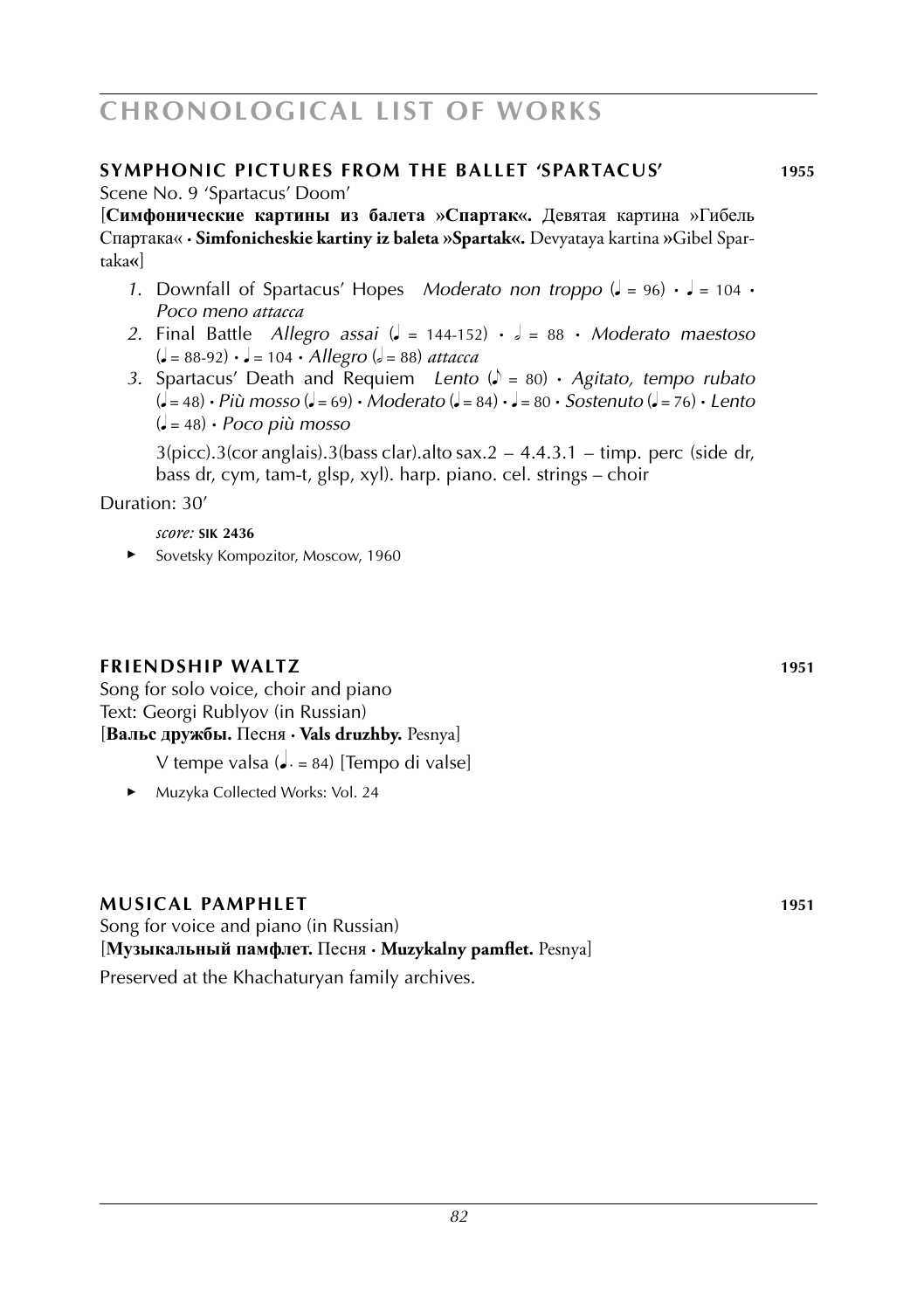| SONG OF THE WOMEN PEACE CHAMPIONS<br>for solo voice or choir and piano<br>Text: Sergei Ostrovoi (in Russian)<br>[Песня защитниц мира · Pesnya zashchitnits mira]<br>V tempe marsha ( $J = 112$ ) [Tempo di marcia]<br>Muzyka Collected Works: Vol. 24 | 1951 |
|-------------------------------------------------------------------------------------------------------------------------------------------------------------------------------------------------------------------------------------------------------|------|
| KOREAN PARTISAN SONG<br>Arrangement for voice and piano<br>Russian translation: Tatyana Sikorskaya<br>Melody: Kim Sun Nam<br>[Корейская партизанская песня · Koreiskaya partizanskaya pesnya]<br>Moderato                                             | 1951 |
| Muzyka Collected Works: Vol. 24                                                                                                                                                                                                                       |      |
| <b>SONG</b> "I remember having called you Flower once "                                                                                                                                                                                               | 1952 |

for voice and piano

Text: Ashot Grashi (in Armenian), Russian translation: Lidiya Nekrasova

[**Песня** »Звал тебя цветком прежде, помню я ...« **· Pesnya** »Zval tebya tsvetkom prezhde, pomnyu ya ...«]

Printed in 'Sovetskaya Muzyka' No. 7, 'Romances and Songs by Soviet Composers', 1952.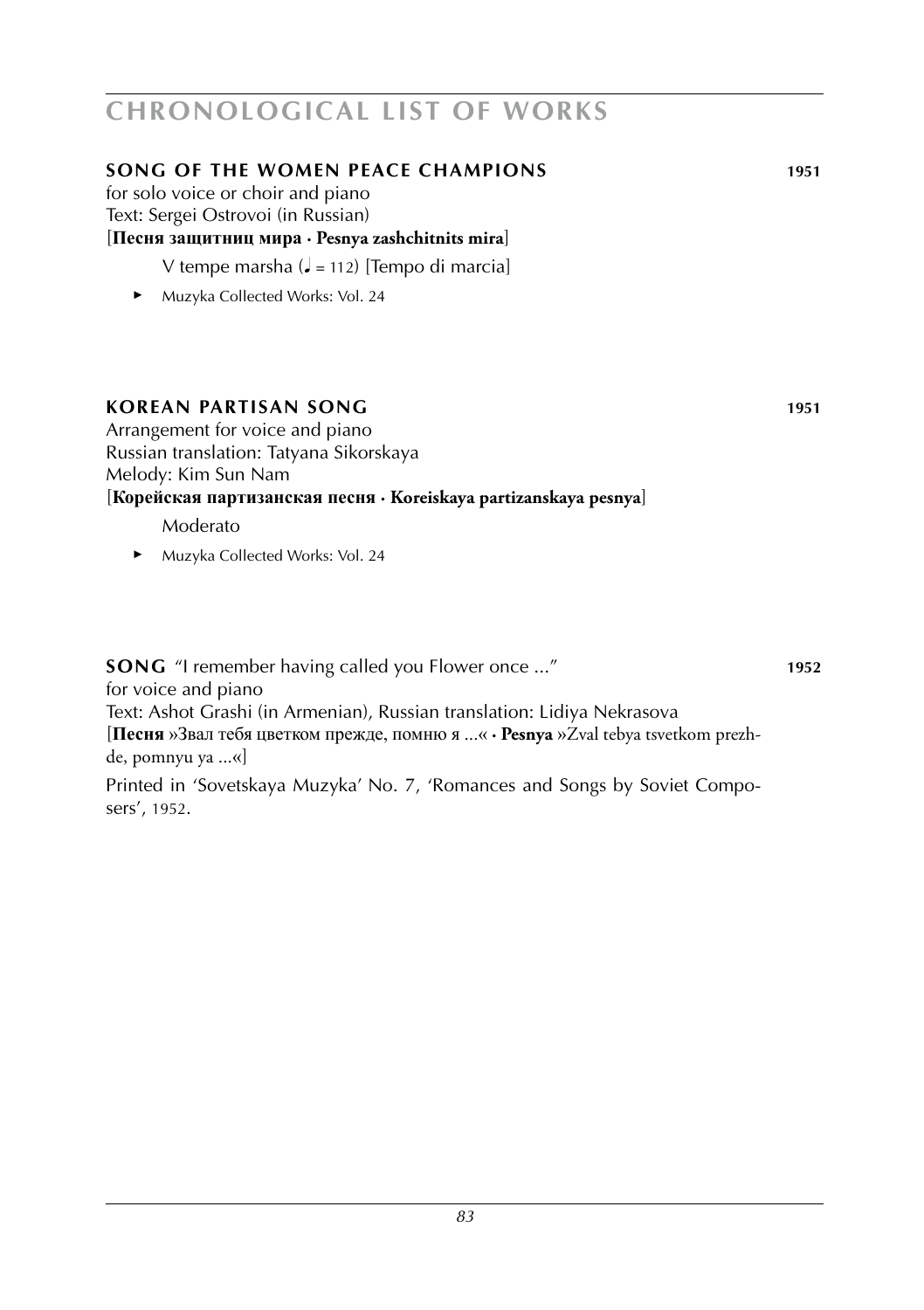### **admiral ushakov 1953**

Music to the film in two parts (part I:  $Admiral$  Ushakov, part II: Ships Storming the Bastions)

Produced by Mosfilm – Alexander Shtein, Anatoli Vinogradov (scenario) – Mikhail Romm (producer-director) – Alexander Shelenkov, Iolanda Chen, Boris Aretsky, Boris Gorbachyov (camera) – Alexei Parkhomenko, Arnold Vaisfeld, Levan Shengeliya (set designers) – Sergei Minervin (sound editor) – Konstantin Efimov (costumes) – A. Ermolov (make-up) – Grigori Gamburg (conductor). First showing: 23 April 1953

[**Адмирал Ушаков.** Музыка к кинофильму **· Admiral Ushakov.** Muzyka k kinofilmu]

- *1*. Introduction
- *2*. Corfu (Battle)
- *3*. Battle near Tendra Cape
- *4*. Battle of Fidonisi
- *5*. Viktor's death
- *6*. Funeral
- *7*. Mist
- *8*. Mekenzi (Inspection of the fleet)
- *9*. Plague
- *10*. Finale

**c a s t** : Fyodor Fyodorovich Ushakov (Ivan Pereverzev) – Prince Grigori Alexandrovich Potyomkin (Boris Livanov) – Mordovtsev (Nikolai Svobodin) – Marko Ivanovich Voinovich (Nikolai Chistyakov) – Dmitri Nikolaevich Senyavin (Gennadi Yudin) – Vasilev (Vladimir Druzhnikov) – Metaxa (Alexei Alexeev) – Tikhon Prokofiev (Sergei Bondarchuk) – Sailor Pirozhkov (Mikhail Pugovkin) – Khovrin (Nikolai Khryashchikov) – Viktor Ermolaev (Georgi Yumatov) – Ermolaev, physician (Pavel Volkov) – Ekaterina II (Olga Zhizneva) – Prime Minister William Pitt (Nikolai Volkov) – Admiral Horatio Nelson (Ivan Solovyov) – Sedi-Ali (Vladimir Etush) – Orfano (Pavel Shpringfeld) – Thomas Grey (Grigori Shpigel) – Robert Enslie (Lev Fenin) – English ambassador (Pyotr Sobolevsky) – Ségur, French ambassador (Yan Yanakiev) – Turkish ambassador (Georgi Georgiu) – Lanskoi (Vyacheslav Gostinsky) – General (Nikolai Kutuzov) – Belli (Vladimir Balashov) – Korovin, Voinovich's adjutant (Viktor Kulakov) – Lepyokhin (Pyotr Lyubeshkin) – Footman (Vladimir Tumanov) – Maria Spiridonovna (Galina Frolova) – Matryona Ermolaeva, Viktor's mother (Elena Maximova) – Soldier (Viktor Avdyushko) – Citizen (Vladimir Osenev) – Turk (Gotlib Roninson) – Turkish admiral (Emmanuil Geller) – Sailor (Yuri Leonidov)

 $3(picc).3(cor anglais).3(bass clar).2 - 4.4.3.1 - timp. perc (2 side dr, bass dr,$ cym, tam-t, bells, glsp, xyl, vibr). harp. piano. strings

► Muzyka Collected Works: Vol. 5 (score)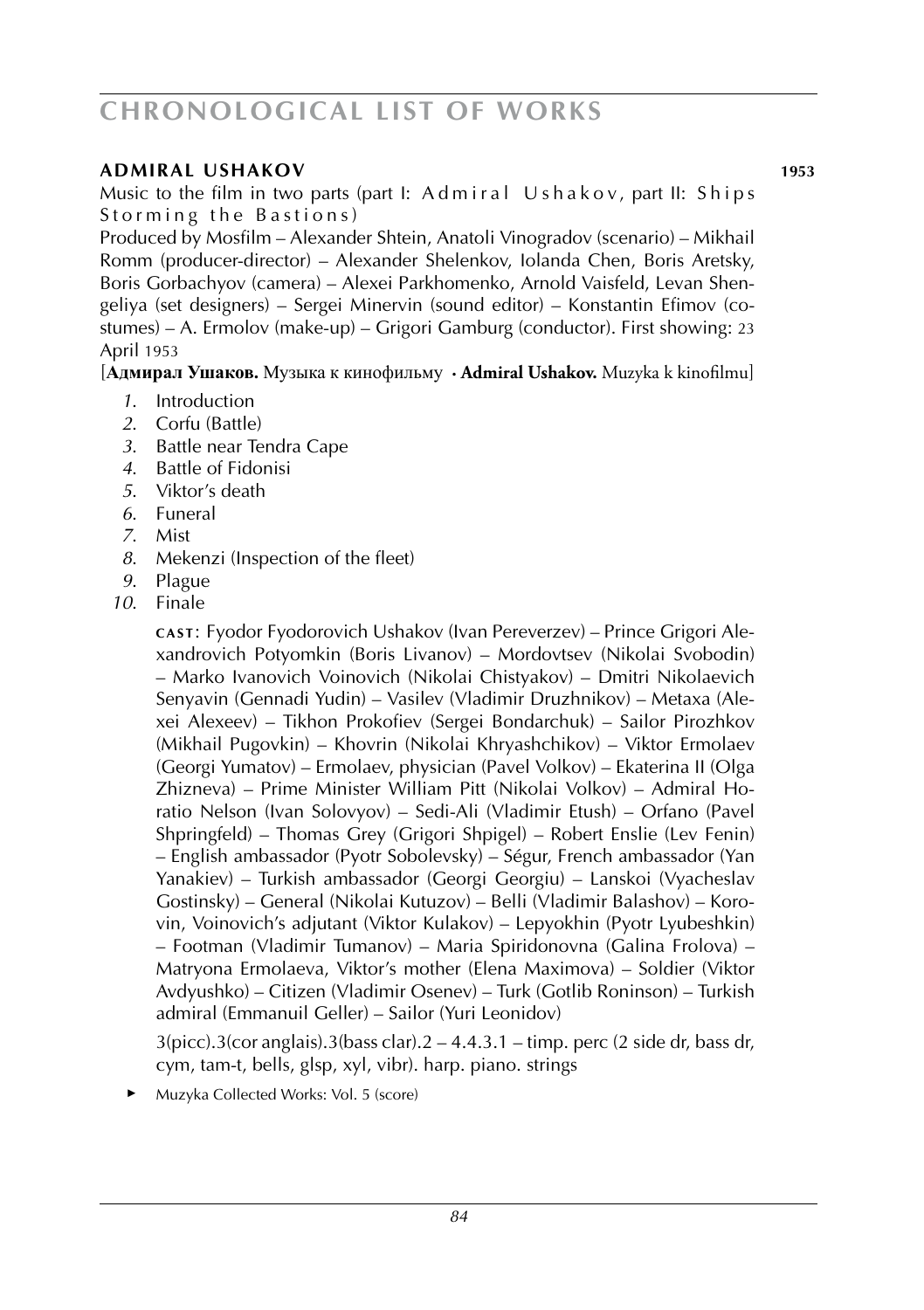### **admiral ushakov** c o n t i n u e d

The above list of musical items and details of orchestration (which differ considerably from indications in Vol. 5 from Muzyka Collected Works) were adopted from D. M. Person. One song 'Marching Song' [Походная песня – Pokhodnaya pesnyal, V tempe marsha ( $\sqrt{q}$  = 104-108) [Tempo di marcial, lyrics by Alexei Surkov printed in Muzyka Collected Works, Vol. 24. Score preserved at the Music Library of Goskino.

### **SHIPS STORMING THE BASTIONS WAS 1953**

Music to the film in two parts (part I: Admiral Ushakov, part II: Ships Storming the Bastions)

Produced by Mosfilm – Alexander Shtein (scenario) – Mikhail Romm (director) – Alexander Shelenkov, Iolanda Chen, Boris Aretsky, Boris Gorbachyov (camera) – Alexei Parkhomenko, Arnold Vaisfeld, Levan Shengeliya (set designers) – Sergei Minervin (sound editor) – Konstantin Efimov (costumes) – A. Ermolov (make-up) – Grigori Gamburg (conductor). First showing: 5 October 1953

[**Корабли штурмуют бастионы.** Музыка к кинофильму **· Korabli shturmuyut bastiony.** Muzyka k kinofilmu]

**c a s t** : Fyodor Fyodorovich Ushakov (Ivan Pereverzev) – Dmitri Nikolaevich Senyavin (Gennadi Yudin) – Vasilev (Vladimir Druzhnikov) – Metaxa (Alexei Alexeev) – Belli (Vladimir Balashov) – Tikhon Prokofiev (Sergei Bondarchuk) – Khovrin (Nikolai Khryashchikov) – Sailor Pirozhkov (Mikhail Pugovkin) – Viktor Ermolaev (Georgi Yumatov) – Ermolaev, physician (Pavel Volkov) – Shapilov (Pyotr Lyubeshkin) – Alexander Vasilievich Suvorov (Sergei Petrov) – Mordovtsev (Nikolai Svobodin) – Pavel I (Pavel Pavlenko) – Alexander I (Mikhail Nazvanov) – Admiral Horatio Nelson (Ivan Solovyov) – Sir William Hamilton (Iosif Tolchanov) – Emma Hamilton (Elena Kuzmina) – Footman (Vladimir Tumanov) – Prime Minister William Pitt (Nikolai Volkov) – Ferdinand, King of the Sicilies (Sergei Martinson) – Carolina, Queen of the Sicilies (Ada Voitsik) – Napoleon Bonaparte (Valeri Lekarev) – Misheru (Emmanuil Geller) – Spencer Smith (Boris Bibikov) – Orfano (Pavel Shpringfeld) – Turchaninov (Lev Frichinsky) – Orfano's aid (Georgi Budarov)

Neither E. Sadovnikov nor D. M. Person specify any musical numbers for S h i p s Storming the Bastions. The only known orchestral piece is 'Overture', which was published as No. 1 in the printed score of  $Admiral$  Ushakov (Muzyka Collected Works, Vol. 5). 'Song of the Russian Sailors' [Песня русских матросов – Pesnya russkikh matrosov], Medlenno, raspevno ( $\sqrt{=}$  = 72) [Slowly, solemnly], lyrics by Alexei Surkov, printed in Muzyka Collected Works, Vol. 24.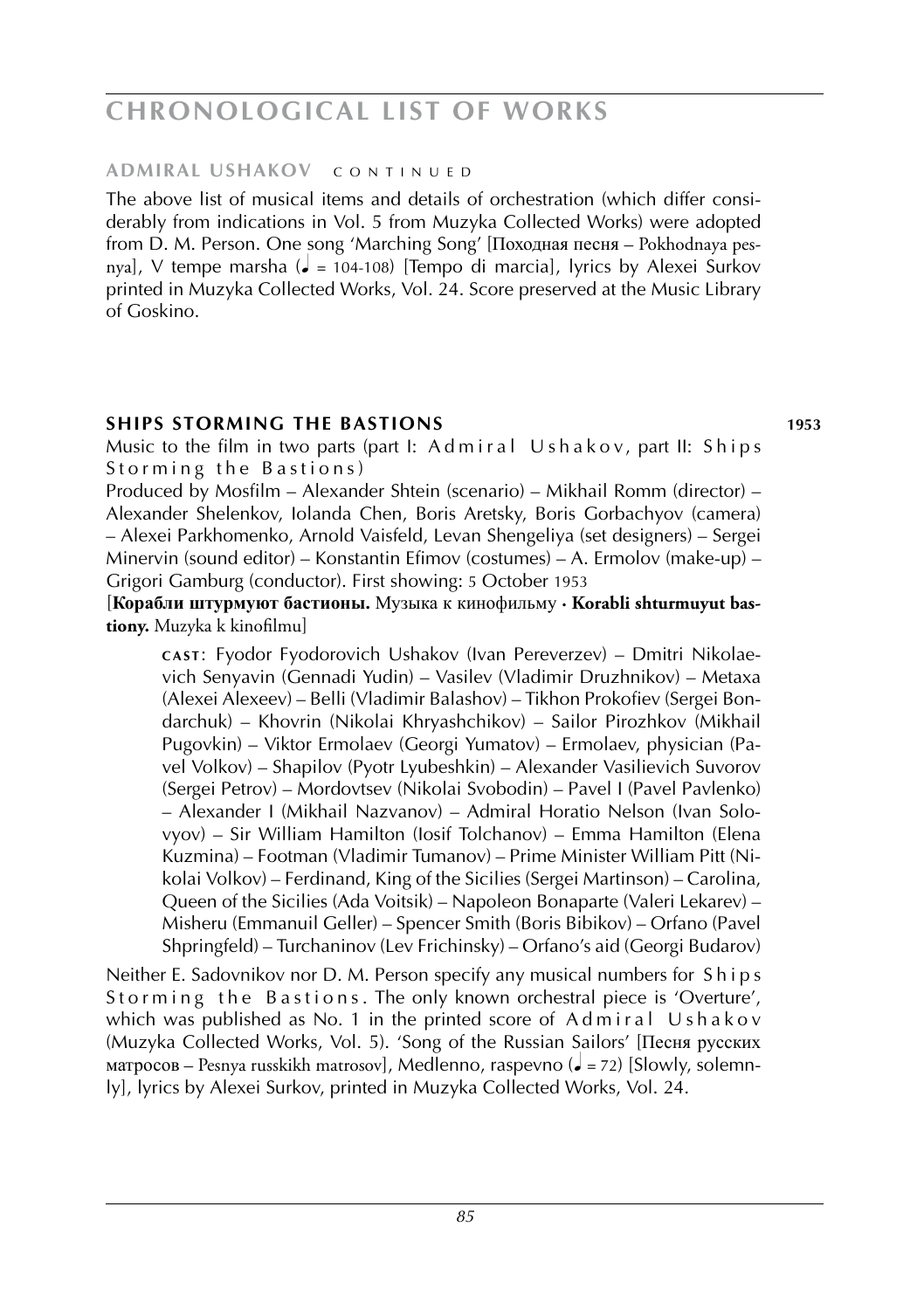#### **SUITE FROM THE MUSIC TO THE FILMS 'admiral ushakov' and 'ships storming the bastions' 1953** [**Адмирал Ушаков . Корабли штурмуют бастионы.** Сюита из музыки к кинофильмам **· Admiral Ushakov · Korabli shturmuyut bastiony.** Syuita is muzyki k kinofilmam]

- *1*. Overture *Allegro*
- *2*. Battle near Corfu *Allegro ma non troppo* (q = 100) **·** *Poco più mosso*
- *3*. Victor's death *Andante*
- 4. Funeral (Requiem) *Adagio* ( $= 60$ )
- *5.* Mist *Lento*  $\mathcal{L} = 56$
- *6*. Plague *Moderato* **·** *Più mosso* **·** *Feroce e rubato* **·** *Poco meno mosso* **·** *Tempo I*
- *7.* The wharfs on fire *Allegro vivace*  $(J = 132)$ <br>*8.* Launching of the ships *Allegro vivace e m*
- Launching of the ships *Allegro vivace e maestoso*  $\mathcal{L} = 126$
- *9.* Mekenzi [McKenzie] (Inspection of the fleet) *Allegro vivace* ( $J = 132$ )
- *10.* Russian sailors in Naples *Allegro vivace* ( $= 160$ )
- *11*. The liberation of Chimorozo *[Andante]* **·** *Allegro*
- *12*. Finale *Andante* **·** *Allegro*
	- $3(pice).3(cor \text{ anglais}).3(bass \text{ clar}).2 4.4.3.1 \text{timp. perc (tgt), side dr, bass.}$ dr, cym, tam-t, bells, glsp, xyl, vibr). harp. piano. strings
	- Muzyka Collected Works: Vol. 5 (score)

According to the commentary in Vol. 5 of Muzyka Collected Works the above listed items represent a little more than half of the music from the two parts of the film. The selection and compilation of the musical material was made by the editorial department of Muzyka. The only piece from Ships Storming the B a stions seems to be 'Overture', which originally served as opening piece in the film's second part.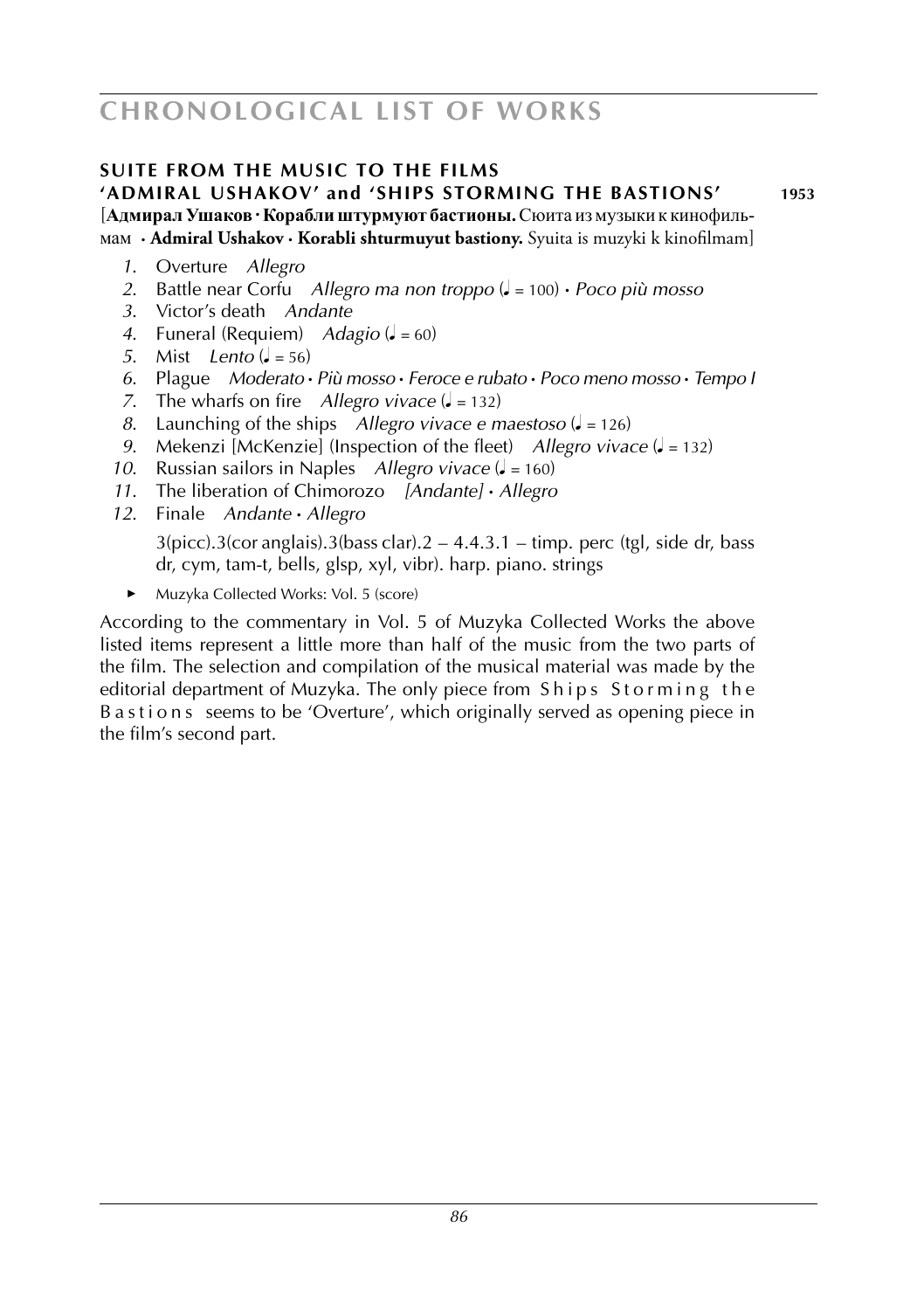## **the GUARDIAN ANGEL FROM NEBRASKA 1953**

Incidental music to August Yakobson's play in 3 acts for orchestra Russian translation of the originally Estonian text: Leon Toom

[**Ангел-хранитель из Небраски.** Музыка к пьесе А. Якобсона в трёх действиях **· Angel-khranitel iz Nebraski.** Muzyka k pyese A. Yakobsona v tryokh deistviyakh]

- *1*. Menagerie
- *2*. Slow waltz
- *3*. [Song without title from Act III]

**d r a m at i s p e r s o n a e** : Samuel Sunne – Ingeborg – Anker Ankersen – Gunnar Hansen – Astrida – Theodor N. Jackson – Smiles – Katrin – Miss Paulsen – Knut Bente – Ola

1.0.1.3sax(alto/tenor/baritone).1 – 4.3.3.1 perc. guit. piano. strings

Première: 28 October 1953, Moscow, Moscow Academic Art Theatre

Boris Petker (Samuel Sunne) – Olga Androvskaya (Ingeborg) – Anatoli Ktorov (Anker Ankersen) – V. Ershov (Gunnar Hansen) – L. Valzer (Astrida) – Vladimir Belokurov (Theodore N. Jackson) – V. Markov (Smiles) – M. Anastasieva (Katrin) – Galina Shostko (Miss Paulsen) – Mikhail Batashov (Knut Bente) – Vladlen Davydov (Ola) – Grigori Konsky (director) – Boris Volkov (stage designer) – Alexander Radunsky (dancer)

Score and orchestral parts preserved at the Archives of Moscow Academic Art Theatre.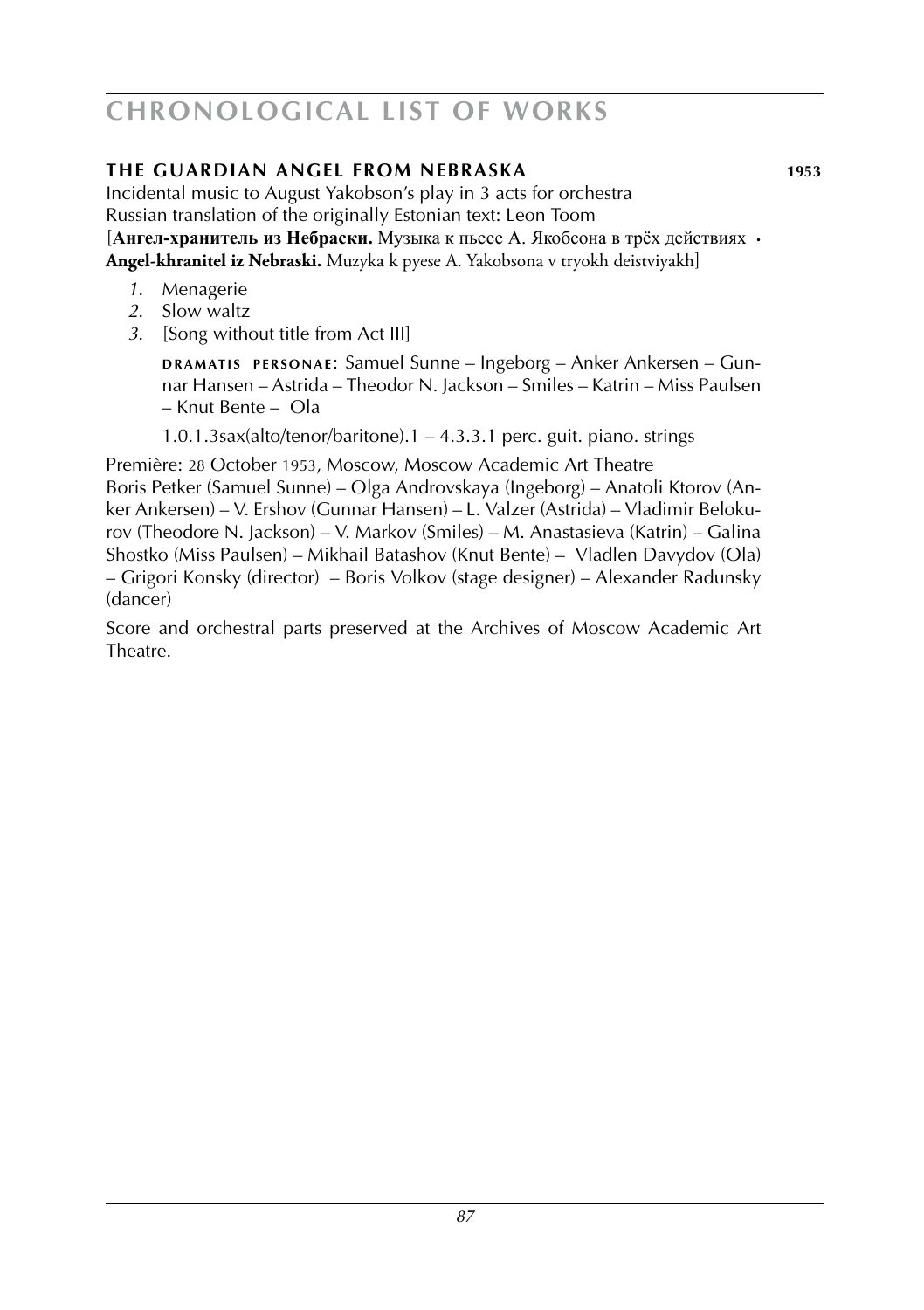### **SPRING STREAM** 1953

Incidental music to Yuli Chepurin's play in 4 acts and 9 scenes jointly composed by Aram Khachaturyan and Nina Makarova (songs)

Lyrics: Ya. Khelemsky

[**Весенний поток.** Музыка к пьесе Ю. Чепурина в четырёх актах, девяти картинах **· Vesenny potok.** Muzyka k pese Yu. Chepurina v chetyryokh aktakh, devyati kartinakh]

- *1*. Overture
- *2*. Introduction to scene II
- *3*. Finale of scene IV
- *4*. Introduction to scene VI
- *5*. Introduction to scene VIII
- *9*. Introduction to scene IX
- *10*. Finale
- *11*. 'I Went on the Hill' (Song)
- *12*. Chastushki [Jokes]
- *13*. Final Song 'Spring Song of Friends'

**DRAMATIS PERSONAE: Barsukov – Barsukova, his wife – Talyanov – Travin** – Khryashch – Zipunov – Kolkhoz chairman – Kuritsyn – Mechanic – Silkin – Galya

1.1.2.1 – 3.3.1.1 – timp. perc (side dr, bass dr, cym, tam-t). strings

Première: 18 November 1953, Moscow, Central Theatre of the Red Army Boris Sitko (Barsukov) – Lyubov Dobrzhanskaya (Barsukova, his wife) – Stanislav Chekan (Talyanov) – A. Ivanov (Travin) – Vladimir Ratomsky (Khryashch) – Nikolai Sergeev (Zipunov) – T. Bocharnikov (Kolkhoz chairman) – V. Belyavsky (Kuritsyn) – N. Starostin (Mechanic) – Andrei Petrov (Silkin) – Lyudmila Kasatkina (Galya) – Andrei Popov, Abram Okunchikov (directors) – Yuri Pimenov (stage designer)

Score preserved at the Archives of Moscow Central Theatre of the Red Army. The above list of musical items is taken from D. M. Person whose specification omits Nos. 6-8.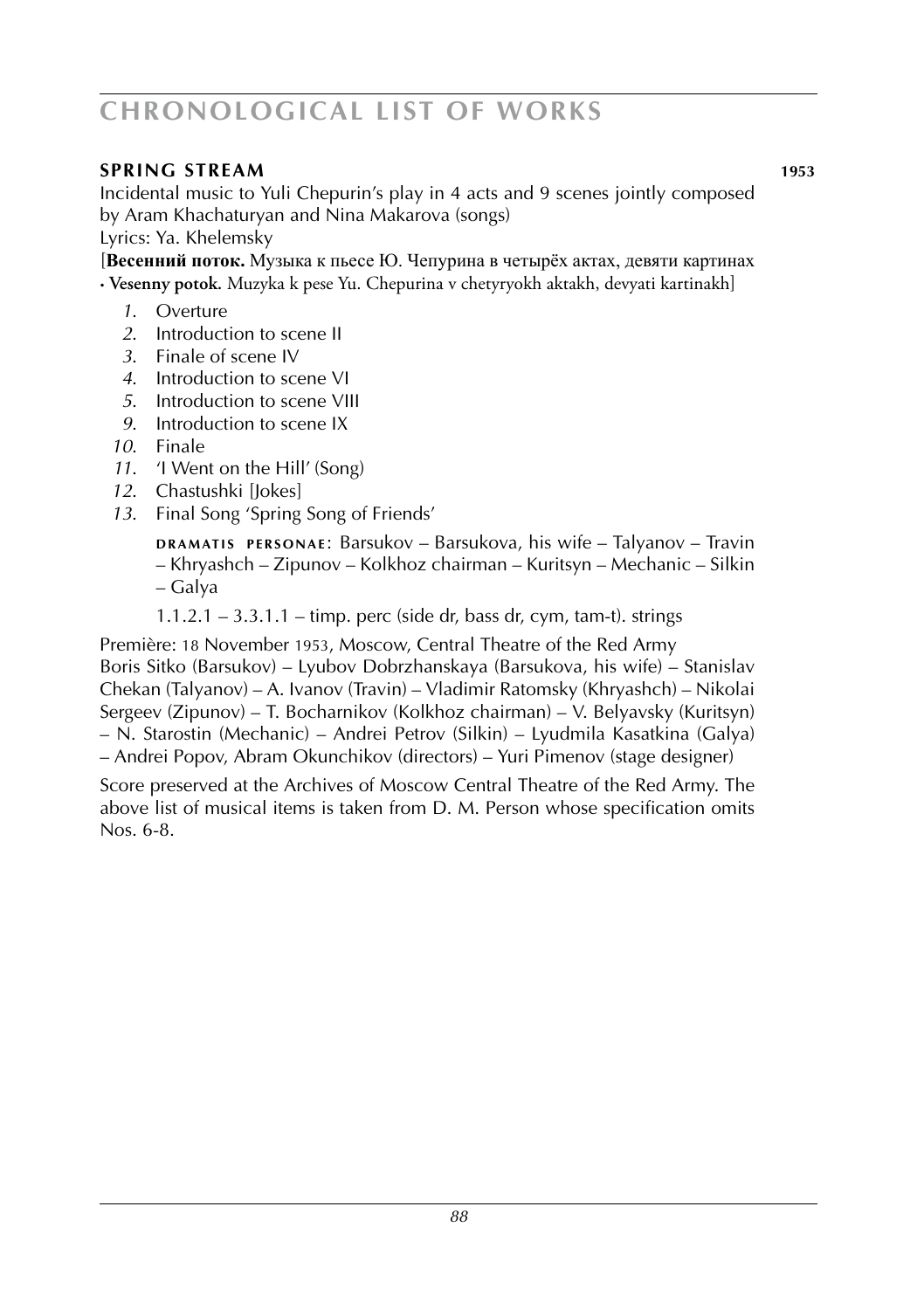### **lermontov 1954**

Incidental music to Boris Lavrenyov's play in 4 acts

[**Лермонтов.** Музыка к пьесе Б. Лавренёва в четырёх актах **· Lermontov.** Muzyka k pyese V. Lavrenyova v chetyryokh aktakh]

- *1*. First song
- *2*. March
- *3*. Mazurka
- *4*. Waltz
- *5*. Lezginka
- *6*. Signals
- *7*. On the death of the poet
- *8*. Finale

**d r a m at i s p e r s o n a e** : Mikhail Yurevich Lermontov – Arseneva, Lermontov's nurse – Svyatoslav Afanasevich Raevsky, Lermontov's friend – Pyotr Arkadevich Stolypin – Alexander Kristoforovich Benkendorf – Leonti Vasilievich Dubbelt – Vasili Andreevich Zhukovsky – Nikolai I – Alexander Ivanovich Odoevsky – Mikhail Pavlovich, old prince

Première: 30 December 1954, Moscow, Moscow Gorki Art Academic Theatre A. Mikhailov (Mikhail Yurevich Lermontov) – Varvara Popova (Arseneva, Lermontov's nurse) – M. Zimin (Svyatoslav Afanasevich Raevsky, Lermontov's friend) – Konstantin Gradopolov (Pyotr Arkadevich Stolypin) – N. Sosin (Alexander Kristoforovich Benkendorf) – V. Markov (Leonti Vasilievich Dubbelt) – S. Safonov (Vasili Andreevich Zhukovsky) – Pavel Massalsky (Nikolai I) – Vladlen Davydov (Alexander Ivanovich Odoevsky) – Grigori Konsky (Mikhail Pavlovich, old prince) – Viktor Stanitsyn, Iosif Raevsky (directors) – Alexei Ponsov (stage designer)

According to D. M. Person the instrumentation corresponds to the one of the Suite (► *see below*).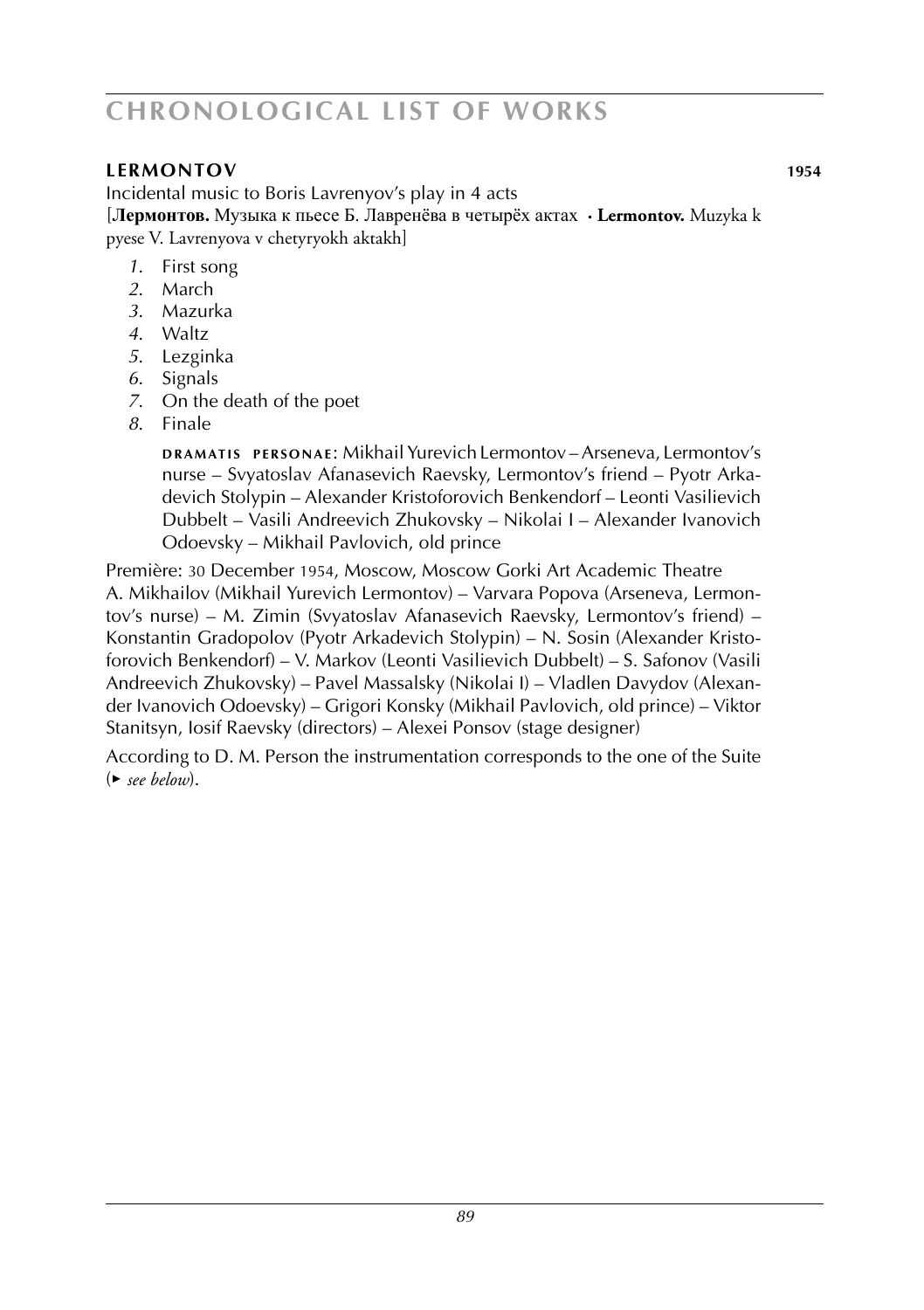### **Suite from the incidental music to 'lermontov' 1959**

[**Сюита из музыки к пьесе »Лермонтов« · Syuita iz muzyki k pyese »Lermontov«**] **WS**

- **10** *1*. Introduction (On the death of the poet) *Andante maestoso*
- 2. Mazurka *Allegretto* ( $l = 168$ ) **·** *Allegro molto* ( $l = 80$ ) **·** *Moderato* ( $l = 176$ -184) **·** *Delicato* **·** *Tempo I* (q = 168) **·** *Tranquillo*
- *3.* Waltz *Allegro agitato* ( $d = 92$ ) **·** *Tempo di valse* (*Moderato*  $d = 63-66$ ) **·** *Più mosso* ( $\sqrt{ }$  = 96-100) **·** *Furioso* · *Tempo I* (*Moderato*  $\sqrt{ }$  = 63-66) · *Più mosso* (h k = 92) **·** *Marcato* **·** *Tempo I* (h k = 63-66) **·** *Più mosso* (h k = 96-100) **·** *Tranquillo*  $(J = 112)$  **·** *Tempo I* (*Allegro agitato*  $J = 92$ ) **·** *Allegro molto*
- *4.* Intermezzo and Finale (Lermontov in the Caucasus) *Moderato* ( $J = 108$ ) **·**  $Presto (h = 84)$

 $3(pice).3(cor \text{ anglais}).3(bass \text{ clar}).2 - 4.3.3.1 - \text{timp. perc (tgl. tamb. side dr.})$ bass dr, cym, glsp, xyl). harp. strings

Duration: 23'

► Muzyka Collected Works: Vol. 4 (score)

**ARRANGEMENT** of 'Waltz' for piano by A. Gosberg.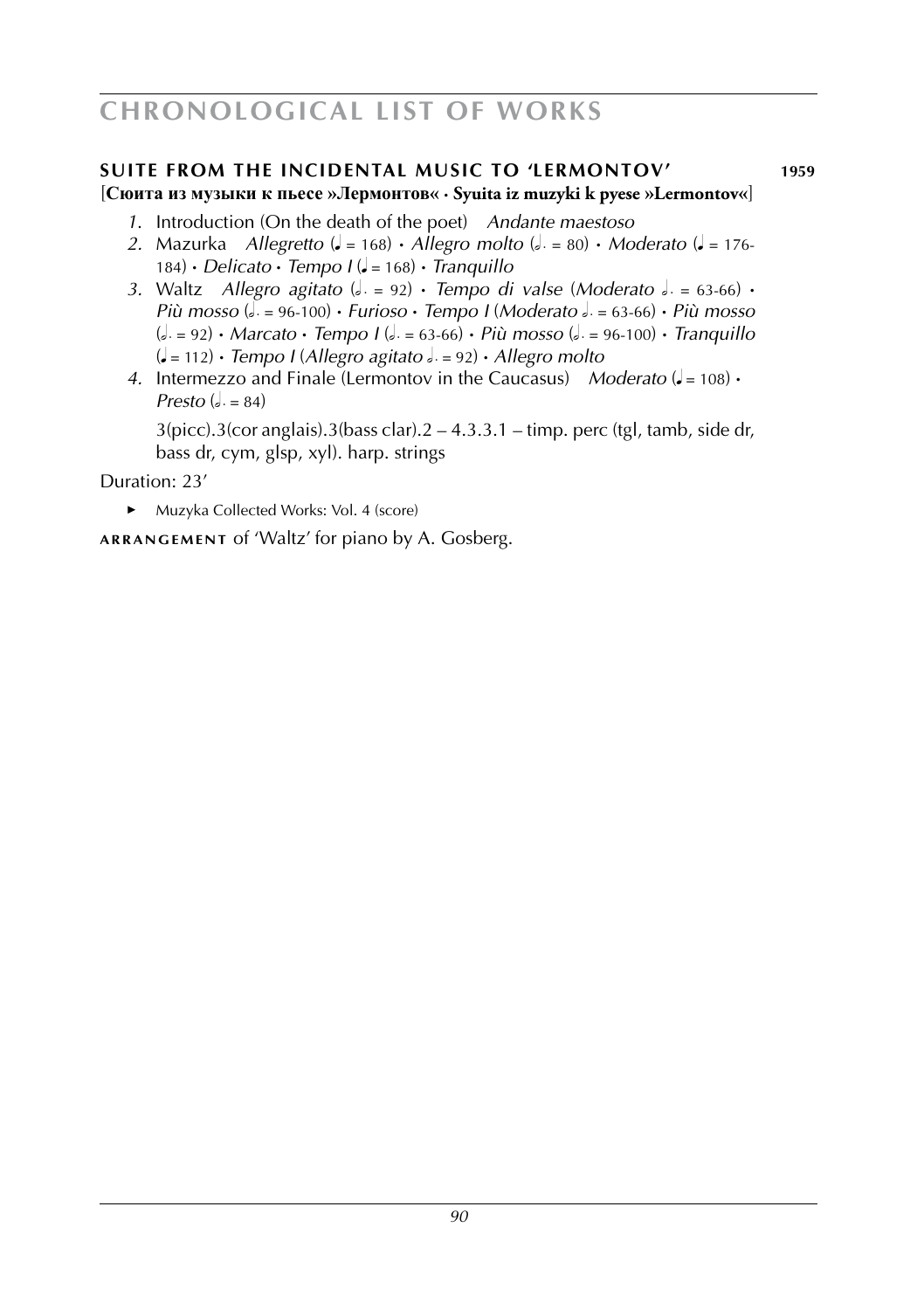## **saltanat 1955**

Music to the film

Produced jointly by Mosfilm and Kirghizfilm – Roza Budantseva (scenario) – Vasili Pronin (director) – Antonina Egina, Viktor Masevich (camera) – Evgeni Chernyaev, Ippolit Novoderyozhkin, Alexander Klimenko (set designers). First showing: 21 December 1955

[**Салтанат.** Музыка к кинофильму **· Saltanat.** Muzyka k kinofilmu]

- *1*. Introduction
- *2*. Night in the village
- *3*. Dzhoomart arrives
- *4*. Threesome scene
- *5*. Saltanat arrives
- *6*. After the snow storm
- *7*. Saltanta outside the house
- *8*. Quarrel. Tale. Spring
- *9*. Saltanat on horseback
- *10*. Reconciliation

**c a s t** : Saltanat (Baken Kydykeeva) – Tugelbaev, kolkhoz chairman / Asan (Muratbek Ryskulov) – Aali, driver (Alty Karliev) – Dzhoomart (Seidakhmetly Nurmukhan) – Karymshakov (L. Kabegenov) – Tashbaev (Sadykbek Dzhamanov) – Shambet (Shamshi Tyumenbaev) – Oronbek (Marklen Ibraev) – Belyaev (Konstantin Bartashevich) – Shaibyubyu (Ch. Dzhamanova) – Kumyush (Darkul Kuyukova) – Mukash (T. Uraliev) – Dzhuma (T. Saskeev) – Secretary (Valentina Belyaeva)

 $3(picc).3(cor anglais).3(bass clar).1 - 4.3.3.1 - timp. perc (side dr, bass dr,$ cym, tam-t, glsp). harp. piano. strings

Score preserved at the Music Library of Goskino. Laurel E. Fay erroneously states that the score of S a I t a n a t is printed in Vol. 5 of Muzyka Collected Works.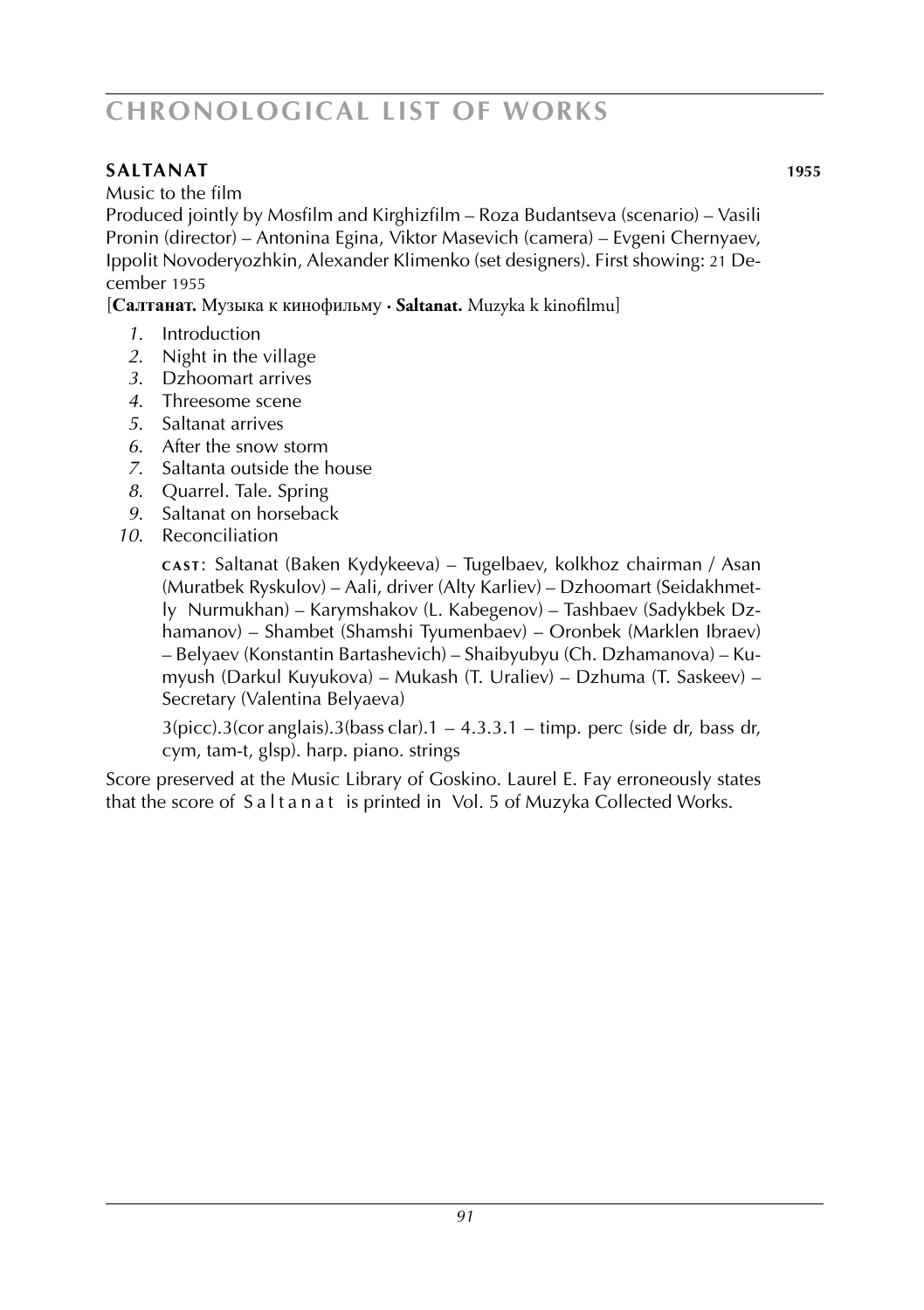### **MACBETH** 1955

Incidental music to William Shakespeare's tragedy in 5 acts for orchestra Russian translation: Boris Pasternak

[**Макбет.** Музыка к трагедии В. Шекспира в пяти актах **· Makbet.** Muzyka k tragedii

V. Shekspira v pyati aktakh]

- *1*. Introduction
- *2*. Dance of the witches
- *3*. Macbeth's brigade in the steppe
- *4*. Macbeth and the witches
- *4a*. Song at the banquet
- *5*. Flourish
- *6*. The King's murder
- *7*. Grotesque dance of the witches
- *8*. Chimes
- *9*. Birnham woods
- *10*. Malcolm's victory
- *11*. Duncan's arrival. Hymn
- *12*. Raising of the flags on Macbeth's castle. Fanfare

**DRAMATIS PERSONAE: Duncan, King of Scotland – Malcolm, Duncan's el**der son – Donalbain, Duncan's younger son – Macbeth, Thane of Glamis and Cawdor – Macduff, Thane of Fife – Lennox, nobleman – Ross, nobleman – Angus – Lady Macbeth – Lady Macduff

 $1.1.1.1 - 1.1.1.1 -$  timp. perc (tamb, side dr, bass dr, cym). harp. strings

Première: 30 December 1955, Moscow, State Academic Maly Theatre of the USSR Evgeni Matveev (Dunkan, King of Scotland) – Boris Telegin (Malcolm, Duncan's elder son) – Yuri Kolychev (Donalbain, Duncan's younger son) – Mikhail Tsaryov (Macbeth, Thane of Glamis and Cawdor) – Yuri Averin (Macduff, Thane of Fife) – S. Konov (Lennox, nobleman) – Georgi Kulikov (Ross, nobleman) – Konstantin Mikhitarov (Angus) – Eleha Gogoleva (Lady Macbeth) – Irina Likso (Lady Macduff) – Konstantin Zubov, Evgeni Velikhov (producer-directors) – Boris Volkov (stage designer) – Kasyan Goleizovsky (choreographer)

Score preserved at the Khachaturyan family archives. ► *see also:* M a c b e t h . Incidental music to William Shakespeare's tragedy (1933). Khachaturyan wrote incidental music for this Shakespearian tragedy twice – in 1933 for the Sundukyan Theatre in Erevan and an independent version with newly composed music in 1955 for the Maly Theatre in Moscow. In 2003 Kompozitor, Moscow, published three tomes edited by Lev Solin presenting scores from Khachaturyan's incidental music entitled 'Theatre Music'. Volume 3 contains a Suite from the incidental music to M a c b e t h (1955). These are the items of the Suite: *1*. 'Introduction' *Andante. Maestoso* **·** *Allegro ma non troppo* **·** *Moderato*, *2*. 'Macbeth in the steppe (Grotesque)' *Allegro non troppo [alla marcia]* **·** *Allegro vivace* **·** *Allegro non troppo*, *3*. 'Dance of the witches at the fire' *Andante*, *4*. 'The King's assassination' *Lento. Pesante* **·** *Più mosso* **·** *Lento* **·** *Allegro vivace* **·** *Andante*, *5*. 'Intermezzo' *Andante sostenuto*, *6*. 'Finale (Birnham Forest)' *Allegro vivace* **·** *Meno mosso* **·** *Meno mosso* **·** *Lento*.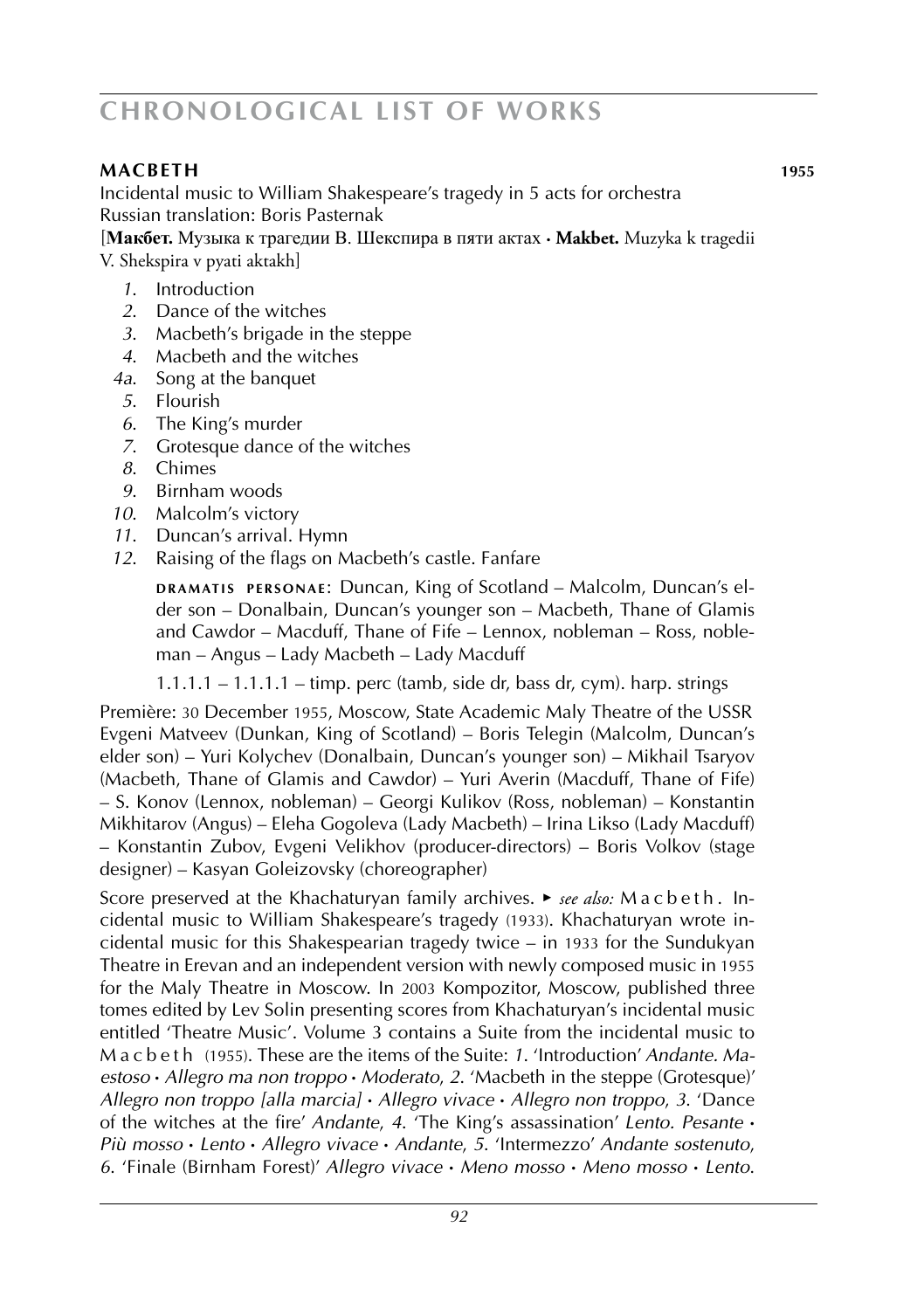### **macbeth** c o n t i n u e d

The instrumentation mentioned by D. M. Person's deviates considerably from the one indicated by Solin:  $2.2.2.2 - 4.3.3.1 -$  timp. perc (tamb, side dr, bass dr, cym, tam-t). harp strings.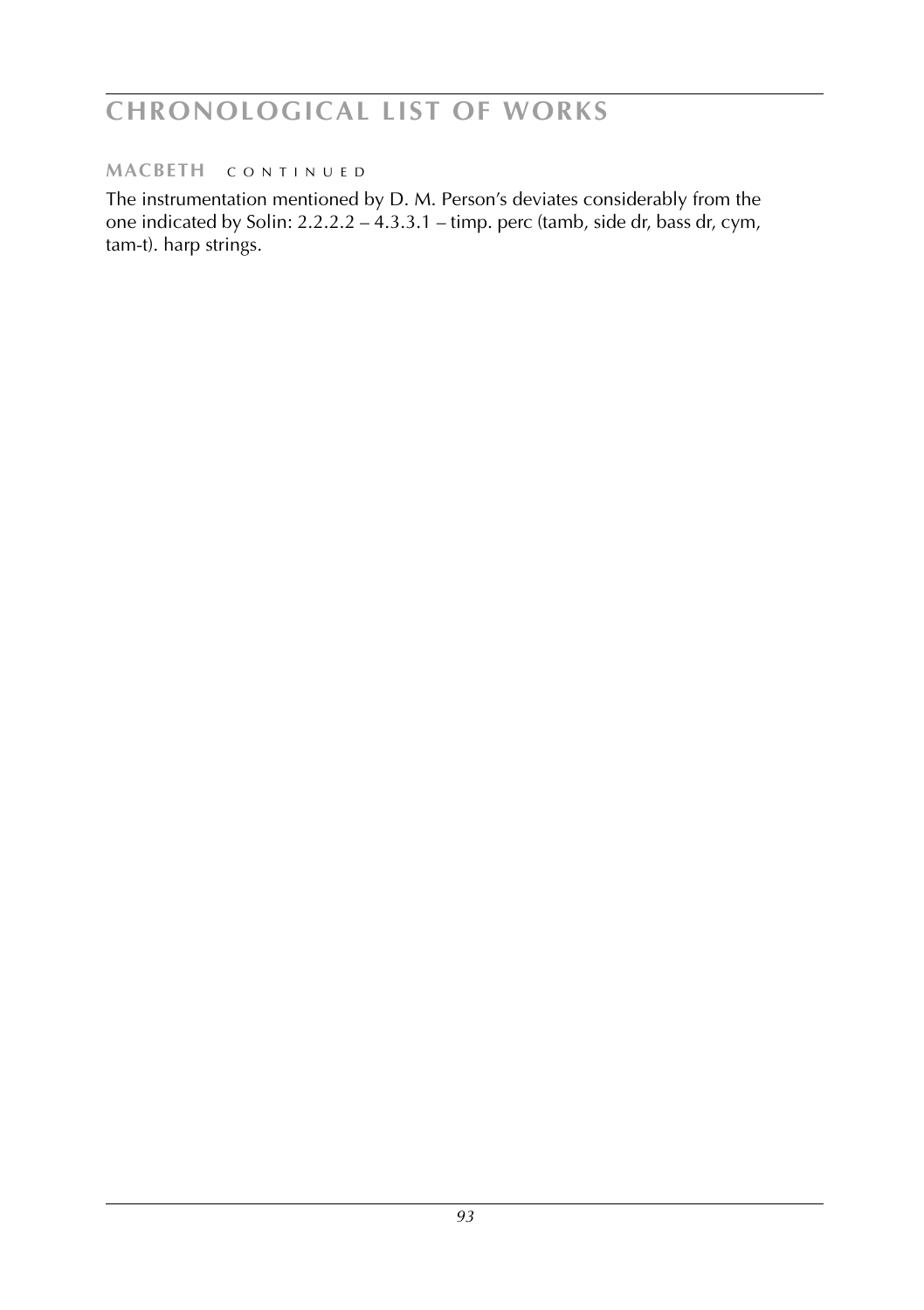## **otello 1956**

Music to the film

Produced by Mosfilm – Sergei Yutkevich (scenario after William Shakespeare's tragedy, producer-director) – Evgeni Andrikanis (camera) – Arnold Vaisfeld, Valeri Dorrer, Mikhail Karyakin (set designers). First showing: 19 March 1956 [**Отелло.** Музыка к кинофильму **· Otello.** Muzyka k kinofilmu]

- *1*. Prologue and Introduction *[Andante]* **·** *Allegro* **·** *Poco più mosso* **·** *Mo derato* ( $J = 100$ ) **·** *Andante sostenuto* 2. Desdemona's Arioso *Allegro ma n*
- *Desdemona's Arioso Allegro ma non troppo* ( $\sqrt{2}$  = 72)
- *3*. Vine-growers *Allegro giocoso*
- *4*. Venice (Nocturne) *Adagio*
- *5*. Nocturnal Murder *Andante sostenuto*
- *6*. Otello's Despair *Andante con ferocia*
- *7*. Otello's Rage *Allegro vivace* **·** *Meno mosso*
- *8*. Otello's Arrival *Moderato* **·** *Lento* **·** *Tempo di marcia*
- *9*. A Slap in the Face *Allegro*
- *10*. Otello's Depart from the Camp *Andante sostenuto* **·** *Marcato*
- *11*. Finale *Largo cantabile* **·** *Rubato*

**c a s t** : Otello (Sergei Bondarchuk) – Desdemona (Irina Skobtseva) – Yago (Andrei Popov) – Cassio (Vladimir Soshalsky) – Rodrigo (Evgeni Vesnik) – Emilia (Antonina Maksimova) – Brabantio (Evgeni Teterin) – Doge (Mikhail Troyanovsky) – Montano (Alexei Kelberer)

 $3(pice).3(cor \text{anglais}).4(sax, bass clar).2 - 4.3.3.1 - timp. perc (tgl, tamb.)$ side dr, bass dr, cym, tam-t, bells, glsp, vibr). harp. cel. strings – soprano, choir

► Muzyka Collected Works: Vol. 5 (score)

The comparison with D. M. Person's listing shows that three items were not included in the above enumeration (adopted from Muzyka Collected Works): 'Hymn No. 2', 'Desdemona's Song' (About the Willow) and 'Soldiers' Song'. Three songs for voice and piano from Otello were printed in Muzyka Collected Works, Vol. 24: 'Song About the Willow' [Песня про иву – Pesnya pro ivul, Umerenno  $\left(\frac{1}{2} = 104\right)$ [Moderately], 'Soldiers' Song' [Песня солдат – Pesnya soldat], Allegro ( $\ell = 80$ ), and 'Desdemona's Vocalise' [Вокализ Дездемоны – Vokaliz Dezdemony], Ne slishkom skoro  $(\sqrt{a} = 72)$  [Not too fast]. The latter was **ARRANGED** for piano solo by the composer in 1978, printed as 'Vocalise' in Vol. 21 of Muzyka Collected Works. Sergei Yutkevich was awarded for Otello the prize for best director at the 1956 Cannes Film Festival.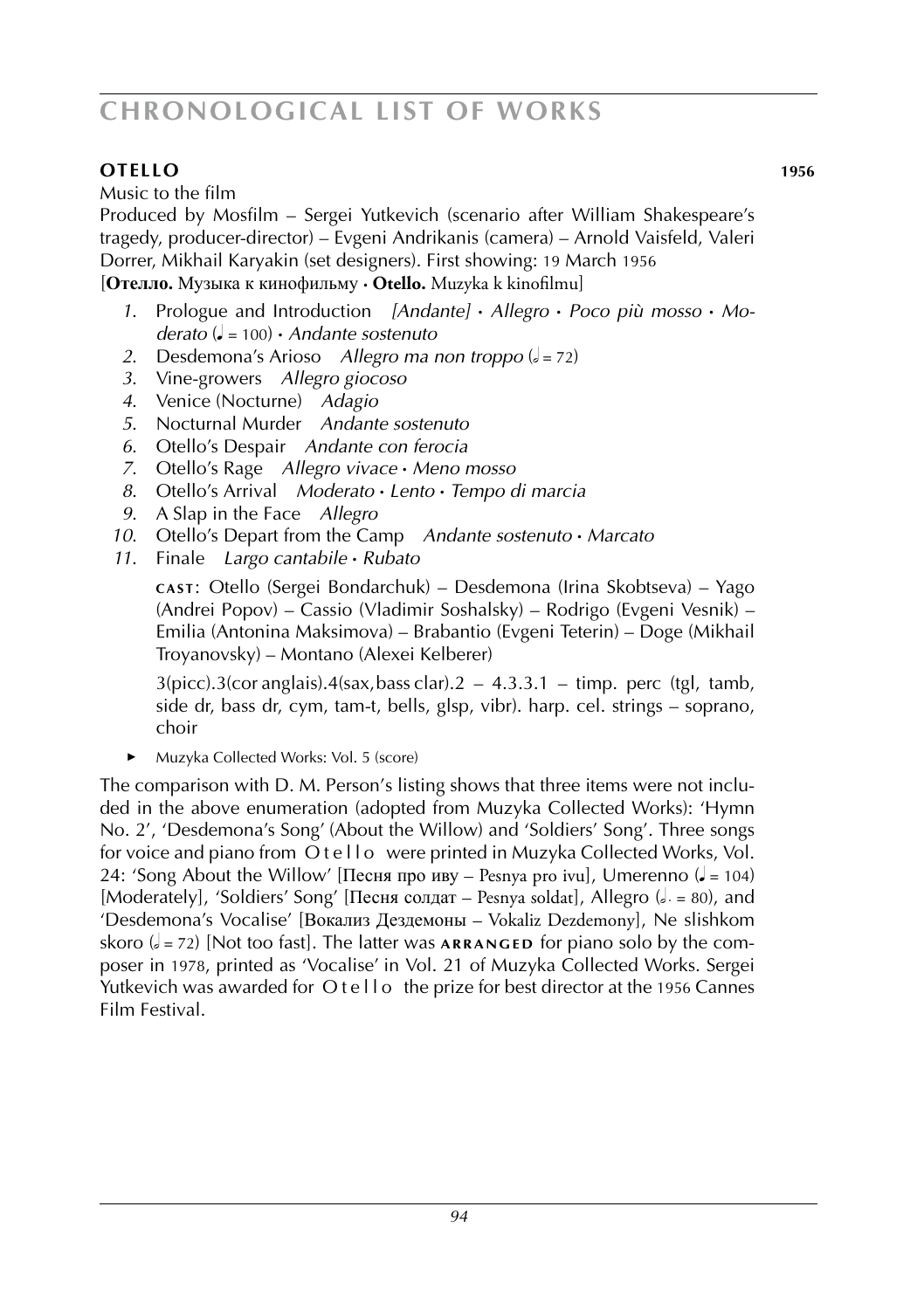## **the bonfire of immortality WS 1956**

Music to the film

Produced by Kiev Film Studio – Igor Lukovsky, Abram Naroditsky (scenario) – Abram Naroditsky (director) – Naum Slutsky (camera) – Boris Nemechek (set designer) – Konstantin Simeonov (conductor) – Orchestra of the Ministry of Culture. First showing: 22 August 1956

[**Костёр бессмертия.** Музыка к кинофильму **· Kostyor bessmertiya.** Muzyka k kinofilmu]

- . Bruno's Return
- . Introduction
- . Urbis Kisses Bruno
- . Serenade
- . Coffin
- . Torture Chamber
- . Bruno is Arrested by Rebels in the Forest
- . Threat
- . People Go the King's Castle
- . Julia Reads Bruno's Letter
- . Julia is Brought to the Cardinal
- . Geneva
- . Bruno Kneeling Befor the Consistory
- . Bruno is Followed by a Spy in the Castle
- . Bruno is Arrested in the Consistory
- . Messenger and Episcopal Forces
- . Expulsion of the Queen's Ambassador
- . Horses
- . Cemetery After the Battle
- . Battle and Christ
- . Dance in the Queen's Palace
- . Tarantella
- . Song of the Galley Slaves
- . A Letter from Bruno
- . Chorale
- . Italy Happiness
- . In the Boat
- . Finale

**c a s t** : Giordano Bruno (Vladimir Druzhnikov) – Dzhabius (David Meriin-Volosov) – Julia (A. Girutskaya) – Martin Yasnoglazny (Oleg Zhakov) – Captain Pifagetta (Alexander Mrebrov) – Petit Jean (Yuri Krotenko) – Perkalo (Viktor Khalatov) – Queen Elizabeth I (Emilia Milton) – King Henry III (Vladimir Taskin) – Urbis (Yuri Lavrov) – Clergyman (Dmitri Milyutenko) – Inquisitor (Pavel Shpringfeld) – De la Fé (Georgi Budarov) – Nobleman (Georgi Georgiu) – Prosecutor (Sergei Petrov) – Lady Marfi (Nadezhda Cherednichenko)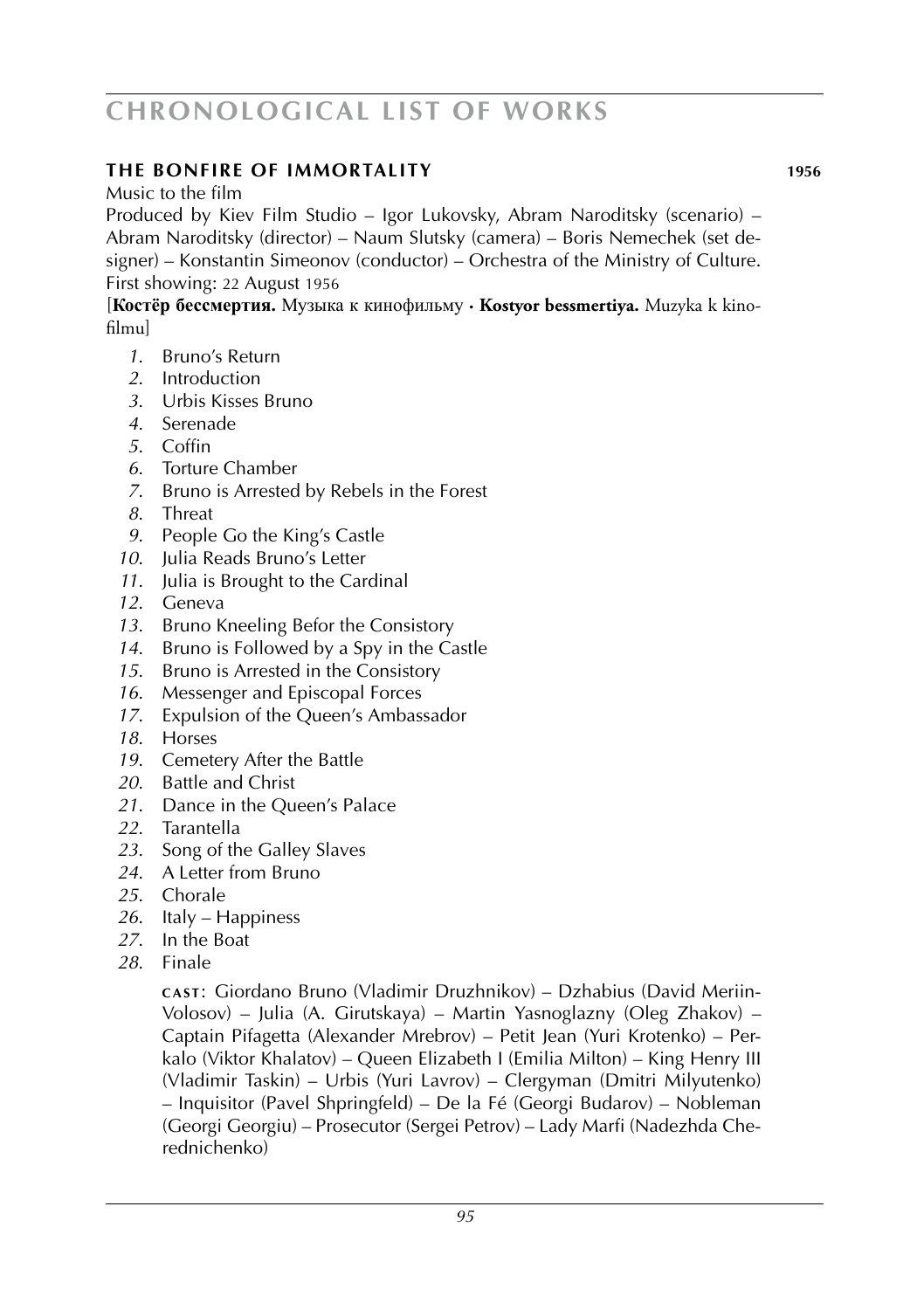**the bonfire of immortality** c o n t i n u e d

 $3(pice).3(cor \text{ anglais}).3(bass \text{ clar}).2 - 4.2.2.1 - \text{timp. perc (tamb, side dr,}$ bass dr, cym, tam-t, glsp). 2 mandolins. 2 guit. harp. 2 pianos. strings

Score preserved at the Khachaturyan family archives. Laurel E. Fay erroneously states that the score of The Bonfire of Immortality is printed in Vol. 5 of Muzyka Collected Works.

### **ODE TO JOY 1956**

Cantata for mezzo-soprano, mixed choir, violin ensemble (unisono), harp ensemble and orchestra on words by Sergei Smirnov (in Russian)

[**Ода радости.** Для ансамбля скрипок и арф, меццо-сопрано, смешанного хора и оркестра **· Oda radosti.** Dlya ansamblya skripok i arf, mezzo-soprano, smeshannogo khora i orkestra]

Allegro moderato – Maestoso. Cantabile

 $3(picc).2.2.2 - 4.3.2$ cornets. $3.1 - timp$ , perc (side dr, bass dr, cym, tam-t, bells, glsp, xyl). strings – 6-10 solo harps (in two groups), 24-40 solo violins

Duration: 12'

First performance: Autumn 1956, Moscow, Bolshoi Theatre Orchestra of the Armenian Opera and Ballet Theatre – Mikhail Tavrizian (conductor)

► Muzyka Collected Works: Vol. 6 (vocal score), Vol. 24 (arrangement for mezzo-soprano, choir and piano)

#### **spring carnival 1956 1956**

Song for voice and piano (in Russian) Text: Pyotr Gradov

#### [**Весенний карнавал.** Песня **· Vesenniy karnaval.** Pesnya]

- V tempe valsa, no ne spesha ( $d = 60$ ) [Tempo di valse ma non tanto]
- ► Muzyka Collected Works: Vol. 24

### **ah, where is she? WS 1010286 1956**

Song (in Armenian) [**Ах, где она?** Песня **· Akh, gde ona?** Pesnya] Preserved at the record library of All-Union Radio.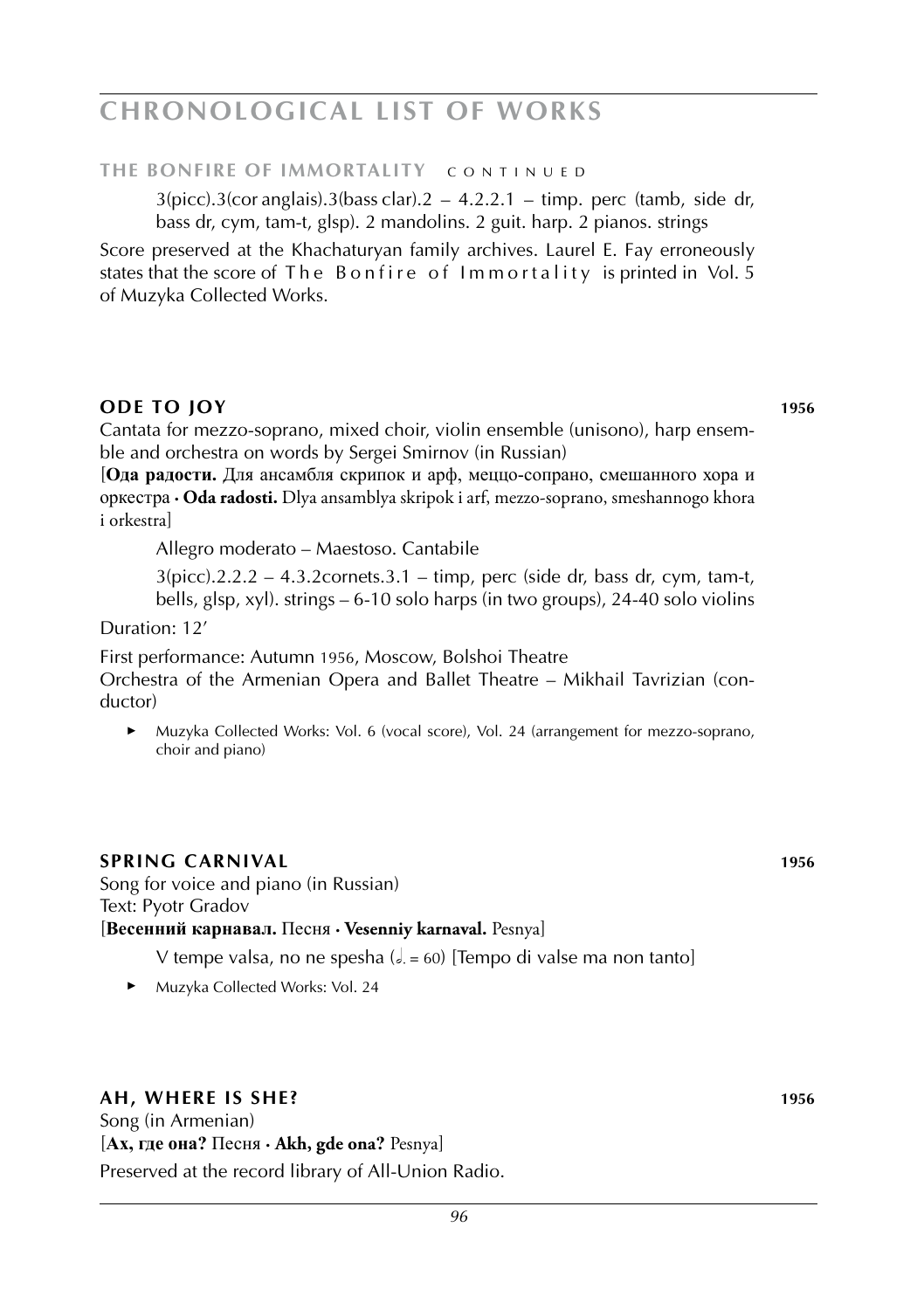### **GAYANEH** [SECOND VERSION] **1957**

Ballet in three acts (7 scenes) with prologue Libretto by Boris Pletnyov

[**Гаянэ.** (новая редакция) Балет в трёх действиях, семи картинах с прологом **· Gayaneh.** (novaya redaktsiya) Balet v tryokh deistviyakh, semi kartinakh s prologom]

Overture *(Tempo di marcia* [q = 132-138]*)*

– Prologue 'Friendship' –

- *1*. The Hunt *Allegro*  $(d = 132)$
- *2.* Dance of the Friends (Armen and Georgi) *Allegro* ( $\overline{d} = 76$ ) **·** *Poco più mosso*
- *3.* A Storm is Coming Up *Allegro* ( $\sqrt{a} = 76$ )
- *4*. The Storm (Aisha's Appearance, Scene with Armen, Georgi and Aisha) *Allegro con calore* ( $I = 144$ )  $\cdot$  *Poco più mosso* ( $I = 88-92$ )  $\cdot$  *Allegro vivace* (q = 162-176) **·** *Poco meno mosso* **·** *Maestoso sostenuto* **·** *Meno mosso*

Act I

– Scene 1 'Spring' –

- *5.* Embroiding Carpets (Gavaneh and Her Friends) *Allegro* ( $= 92$ )
- 6. Lezginka (Dance of the Young) *Allegro vivace* ( $J = 100-104$ )
- *7.* Uzundara (Dance of Nuneh and the Girls) *Allegretto* ( $\ell = 69$ ) **·** *L'istesso tempo*
- *8.* Gayaneh's Dance *Moderato* ( $\sqrt{.}$  = 58-60)
- *9.* Waiting for the Hunters *Allegro* ( $J = 152$ )  $\cdot$  *Meno mosso*  $\cdot$  *Andante*
- *10.* Duet of Gayaneh and Armen *Andante* ( $J = 66-69$ )

– Scene 2 'Recovery' –

- *11.* Entr'acte *Allegro*  $\left[ \frac{1}{2} \right] = 60$
- 12. Aisha's Recovery. Dance of Gayaneh, Nuneh and Aisha *Andante* ( $J = 66$ ) **·** *Allegro* **·** *Andante* **·** *Allegro* **·** *Tempo I*
- *13.* Scene and Duet of Aisha and Georgi *Andante* ( $J = 60-63$ ) **·** *Appassionato* ·  *Tempo I*
- *14.* Aisha's Scene *Allegro molto* ( $d = 76$ )
- *15.* Scene of Aisha and Armen *Allegro giocoso* ( $J = 160$ ) **·** *Allegro* ( $J = 58-60$ ) **·**  *Lento* **·** *Allegro giocoso* **·** *Andante*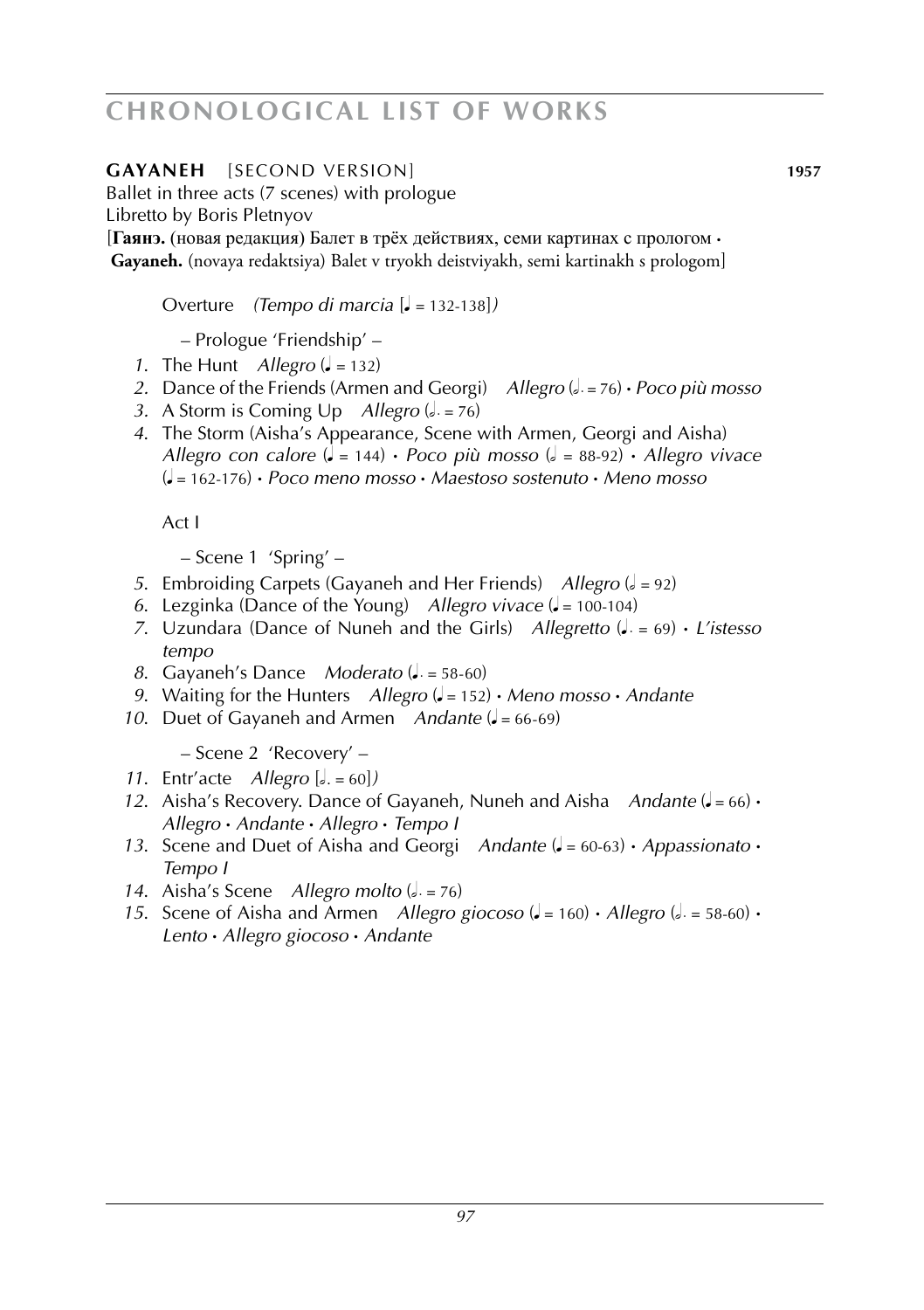GAYANEH **[SECOND VERSION]** c o n t i n u f d i

Act II

– Scene 3 'Jealousy' –

- *16.* Karen is Being Examined by the Hunters *Tempo di marcia* ( $J = 120$ )
- 17. Dance of the Girls *Allegro*  $(l = 120)$
- *18.* Dance of Armen and Georgi *Moderato* ( $\sqrt{a} = 66$ )
- *19.* Dance of Nuneh and Karen *Allegro ma non troppo* ( $J = 112$ )
- *20.* Scene and General Dance *Moderato* ( $l = 100$ )  $\cdot$  *Poco più mosso*  $\cdot$  *(Tempo I)*  $\cdot$  *Andantino*
- *21*. The Fight of Georgi and Armen *Allegretto* **·** *Allegro*
- 22. March *Allegro* ( $\sqrt{ }$  = 120)
- 23. Scene of Aisha and Gayaneh *Andante* ( $\downarrow$  = 42 [ $\downarrow$  = 126]) **·** *Poco più mosso* **·**  *Tempo I (Andante)*

– Scene 4 'The Crime' –

- 24. Scene in the Mountains *Andante sostenuto*  $(J = 69-72)$  **·** *Poco più mosso* **·**  *Moderato* (h = 98) **·** *Poco più mosso*
- *25.* Armen's Ditty *Tempo di marcia* ( $J = 120$ )
- 26. Armen's Misfortune *Allegro agitato* ( $J = 132$ ) **·** Andante ( $J = 84$ ) · Moderato ·  $\Delta$  *Allegro* ( $\angle$  = 120) **·** *Andante*

– Scene 5 'Love' –

- *27*. Gayaneh's Scene (Waiting for Armen) *Moderato*
- *28*. Gayaneh's Dance *Allegro sostenuto* **·** *Più sostenuto*
- 29. Blind Armen *Andante* ( $J = 60$ )
- *30.* Scene of Gayaneh and Armen *Poco più mosso* ( $\sqrt{ } = 63$ )
- *31*. Love Duet of Gayaneh and Armen *Andantino* **·** *Poco più mosso* **·** *Soste nuto* **·** *Poco più mosso* **·** *Poco animato* **·** *Andante* (q = 50)
- *32*. Scene of Georgi and Armen *Allegro moderato*
- *33*. Georgi's Monolgue *Andante* **·** *Moderato* **·** *Poco più mosso*

Act III

– Scene 6 'Conscience' –

- 34. A Village in the Mountains *Andante sostenuto*  $(1) = 46$
- 35. Aisha's Monologue (Remembering Georgi) MAllegro ( $d = 60$ )
- *36*. Dance of the Mountain People *Allegro*
- *37.* Dance of the Young Mountain People *Andante Allegretto* ( $J = 108-120$ ) **·** *Allegro vivace* ( $= 132-138$ )
- *38.* Aisha's Solitude *Allegro* ( $\ell = 60$ )
- *39*. Georgi's Scene Duet of Aisha and Georgi *Molto espressivo* **·** *Andantino* **·**  *Poco meno mosso* **·** *Appassionato*
- *40.* Georgi's Leaving *Allegro* ( $\epsilon = 84$  [ $\epsilon = 168$ ])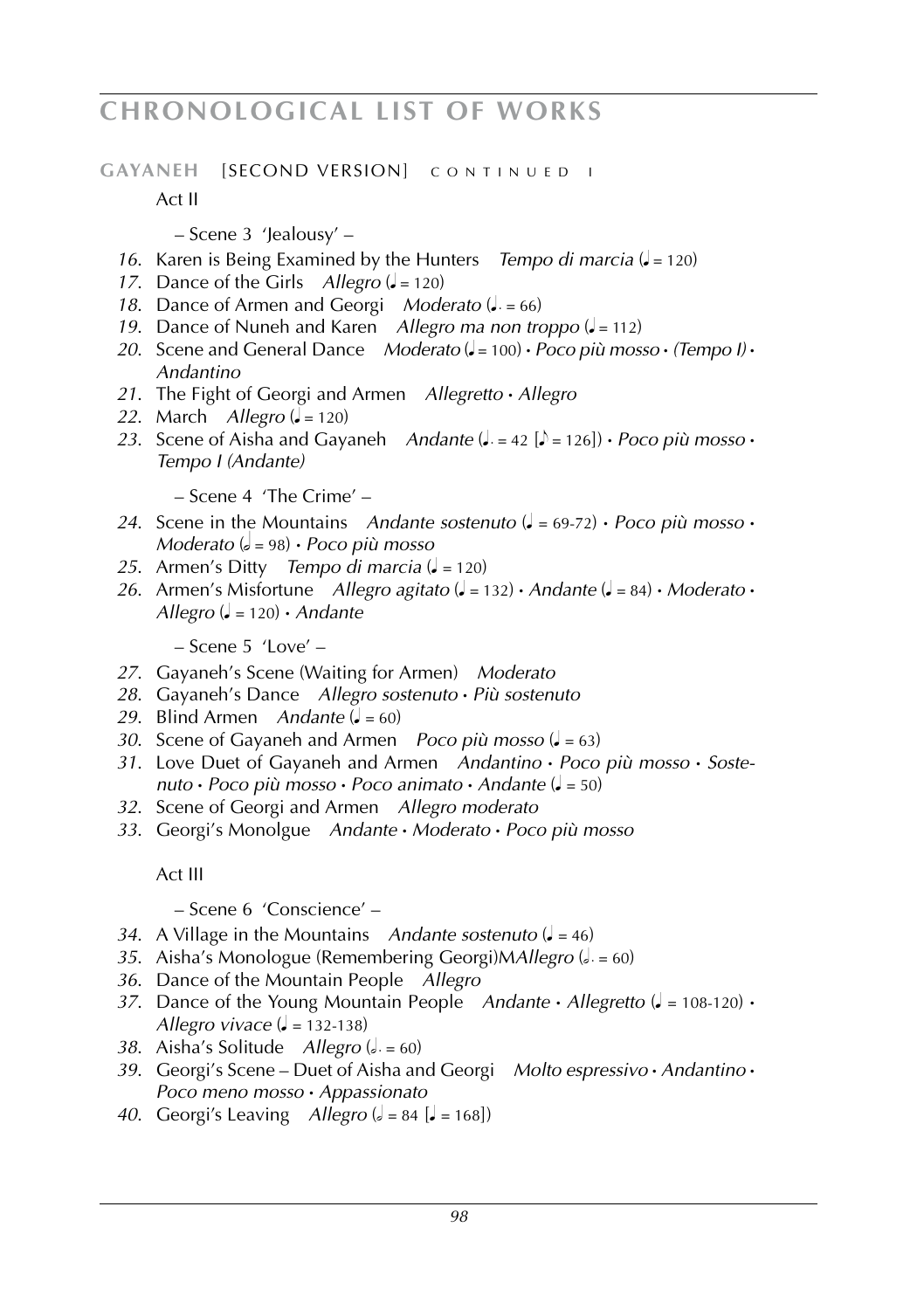### **GAYANEH [SECOND VERSION] CONTINUED II**

Act III (cont.)

– Scene 7 'Atonement' –

- 41. Harvest Festival *Allegro* ( $\epsilon$  = 92 [ $\epsilon$  = 184])
- *42.* Shalakho (Lad's Dance) *Allegro* ( $\downarrow$  = 104-108)
- 43. Nuneh's Dance *Allegro vivo*  $\overline{L}$  = 152-160)
- 44. Dance of the Girls with Tambourines *Allegretto*  $(l = 63)$
- *45.* Entrance of the Hunting Men and Scene with Karen *Allegro* ( $J = 144$  [ $J = 72$ ]) **·**  *Poco meno mosso*
- 46. Armen Regains Eyesight *Moderato* ( $= 80$ )
- *47*. Duet of Gayaneh and Armen *Andante* (q = 72) **·** *(Poco più mosso)* **·** *Lento*
- 48. Sabre Dance *Presto* ( $J = 148$ )
- *49.* General Dance (Waltz) *Allegro* ( $\sqrt{a} = 88$ ) **·** *Meno mosso* ( $\sqrt{a} = 132$ )
- *50.* Finale (Georgi's Confession) *Allegro* ( $\downarrow$  = 144) **·** *Presto* · *Meno mosso* ( $\downarrow$  =  $\downarrow$ ) ·  *Andante*

**d r a m at i s p e r s o n a e** : Gayaneh – Aisha – Nuneh – Armen – Georgi – Karen Girls, Young men, Hunters, Village people

3(picc).3(cor anglais).3(bass clar).alto sax.2 – 4.3(alto trp).cornet.3.1 – timp. perc (tgl, woodbl, tamb, 2 side dr, bass dr, cym, tam-t, bells, doli, daira, glsp, xyl, vibr, marimba). 2 harps. piano. cel. strings

Duration: full eve

Première: 22 May 1957, Moscow, Bolshoi Theatre

Raisa Struchkova (Gayaneh) – Nina Chkalova (Aisha) – Lyudmila Bogomolova (Nuneh) – Yuri Kondratov (Armen) – Yaroslav Sekh (Georgi) – Esfandyar Kashani (Karen) – Vasili Vainonen (choreographer) – Vadim Ryndin (stage designer) – Yuri Faier (conductor)

► Muzyka Collected Works: Vol. 7/8/9 (score), Vol. 10 (vocal score by A. Tseitlin)

For a new production of G a y a n e h at the Moscow Bolshoi Theatre in 1957 Khachaturyan commissioned a new scenario from Boris Pletnyov. The result was an entirely different plot retaining only the names of the principal characters. For this new version the composer again re-worked and extended the musical material to overall 50 numbers.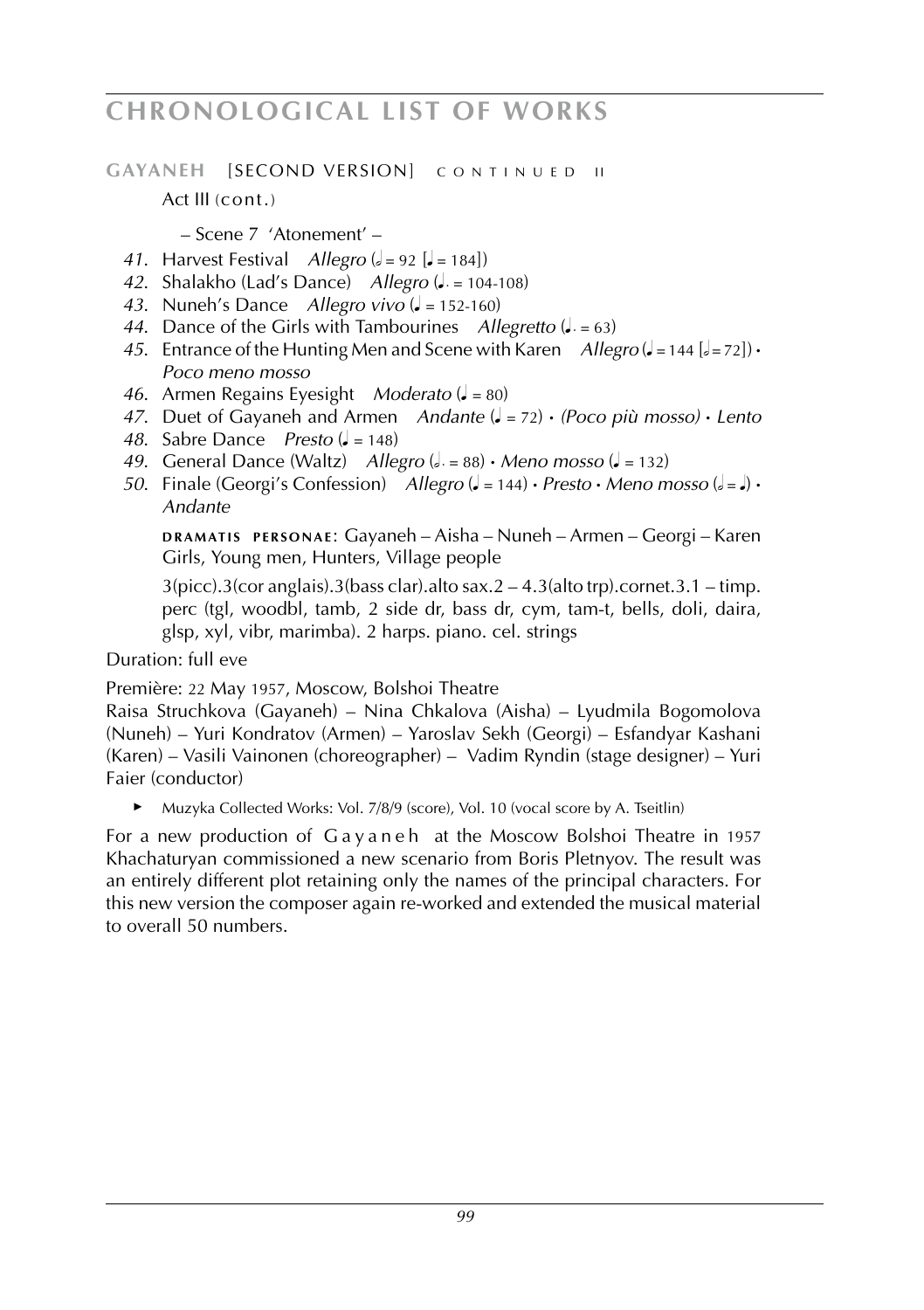## **the duell 1957 1957**

Music to the film

Produced by Mosfilm – Vladimir Petrov (scenario after Alexander Kuprin's novel, producer-director) – Arkadi Koltsaty, Grigori Aizenberg (camera) – Abram Freidin (set designer) – Alexander Ryabov (sound editor) – A. Gamburg (conductor). First showing: 2 December 1957

[**Поединок.** Музыка к кинофильму **· Poedinok.** Muzyka k kinofilmu]

- *1*. Introduction
- *2*. Conversation with Nazansky
- *3*. Rain
- *4*. Flowers
- *5*. Romashov's nocturnal walks
- *6*. Finale

**c a s t** : Alexandra Petrovna Nikolaeva, Shurochka (Irina Skobtseva) – Yuri Alexeevich Romashov, lieutenant (Yuri Puzyryov) – Vladimir Efimovich Nikolaev, captain (Mikhail Nazvanov) – Colonel Shulgovich, commander of the regiment (Nikolai Komissarov) – Vasili Nilovich Nazansky, lieutenant (Andrei Popov) – Raisa Alexandrovna Peterson (Lidia Sukharevskaya) – Lekh (Sergei Blinnikov) – Osabchy (Nikolai Bogolyubov) – Dits (Vladimir Belokurov) – Peterson, captain (Evgeni Evstigneev) – Sliva (Alexander Gumburg) – Bek-Agamalov (Noi Avaliani) – Svetlovidov, captain (Pavel Pavlenko) – Pavel Pavlovich Vetkin (Leonid Parkhomenko) – Khlebnikov (Alexander Lebedev) – Gainan (Radner Muratov) – Lobov, ensign (Lev Perfilov) – Mikhin, lieutenant (Gleb Strizhenov) – Zolotukhin, ensign (Nikolai Gorlov) – Klodt, captain (Georgi Millyar) – Prostitute (Antonina Gunchenko) – Lady (Anna Zarzhitskaya) – Young lady (Nina Palladina) – Lady (Irina Shalyapina-Baksheeva) – Prostitute (Alevtina Rumyantseva) – Batman (Nikolai Karnaukhov) – Officer (Ernst Pomanov) – Officer (Viktor Bubnov) – Prostitute (Margarita Zharova)

 $3(pice).3(cor \text{ anglais}).3(bass \text{ clar}).1 - 2.2.1.1 - \text{timp. } perc \text{ (side dr, bass dr, }$ cym, tam-t, bells). harp. strings

Score preserved at the Khachaturyan family archives. Laurel E. Fay erroneously states that the score of The Duel is printed in Vol. 5 of Muzyka Collected Works.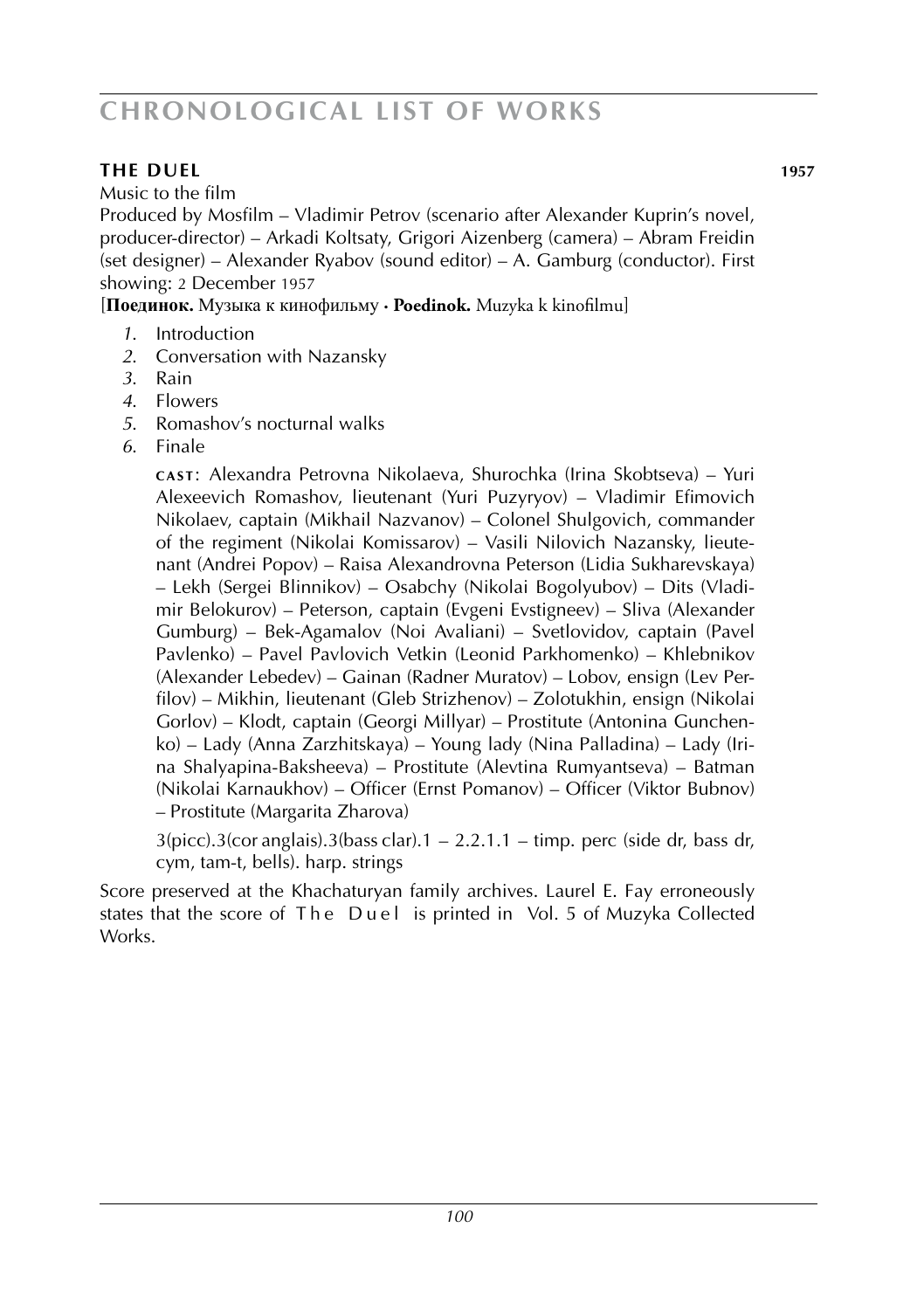## **GREETING OVERTURE WAS 1958**

### for orchestra

### [**Приветственная увертюра · Privetstvennaya uvertyura**]

Allegro risoluto (h = 92-96) **·** Maestoso **·** Poco sostenuto e maestoso **·** Maestoso

3(picc).3(cor anglais).3(*Eb* clar).2 – 4.4.3.1 – timp, perc (tgl, tamb, side dr, bass dr, cym, Tam-t, bells, xyl). harp. piano. strings

Duration: 5'

First performance: 3 April 1960, Moscow, Large Hall of the Conservatoire Symphony Orchestra of the Moscow Philharmonic – Natan Rakhlin (conductor)

► Muzyka Collected Works: Vol. 3 (score)

In some sources the present work bears the title 'Salutatory Overture'.

## **sONATINA FOR PIANO** in C major **WAS 1002870 1002870 1002870 1002870 1002870 1002870**

*Dedicated to the children at Prokopevsk Music School*

[**Сонатина для фортепиано** do maggiore **· Sonatina dlya fortepiano** do maggiore]

- *1*. Allegro giocoso ( $\sqrt{ }$  = 152-160)
- 2. Andante con anima, rubato  $\mathcal{L} = 108$
- 3. Allegro mosso  $\mathcal{L} = 144-152$

Duration: 7'

*score:* **sik 2153**

► Muzyka Collected Works: Vol. 21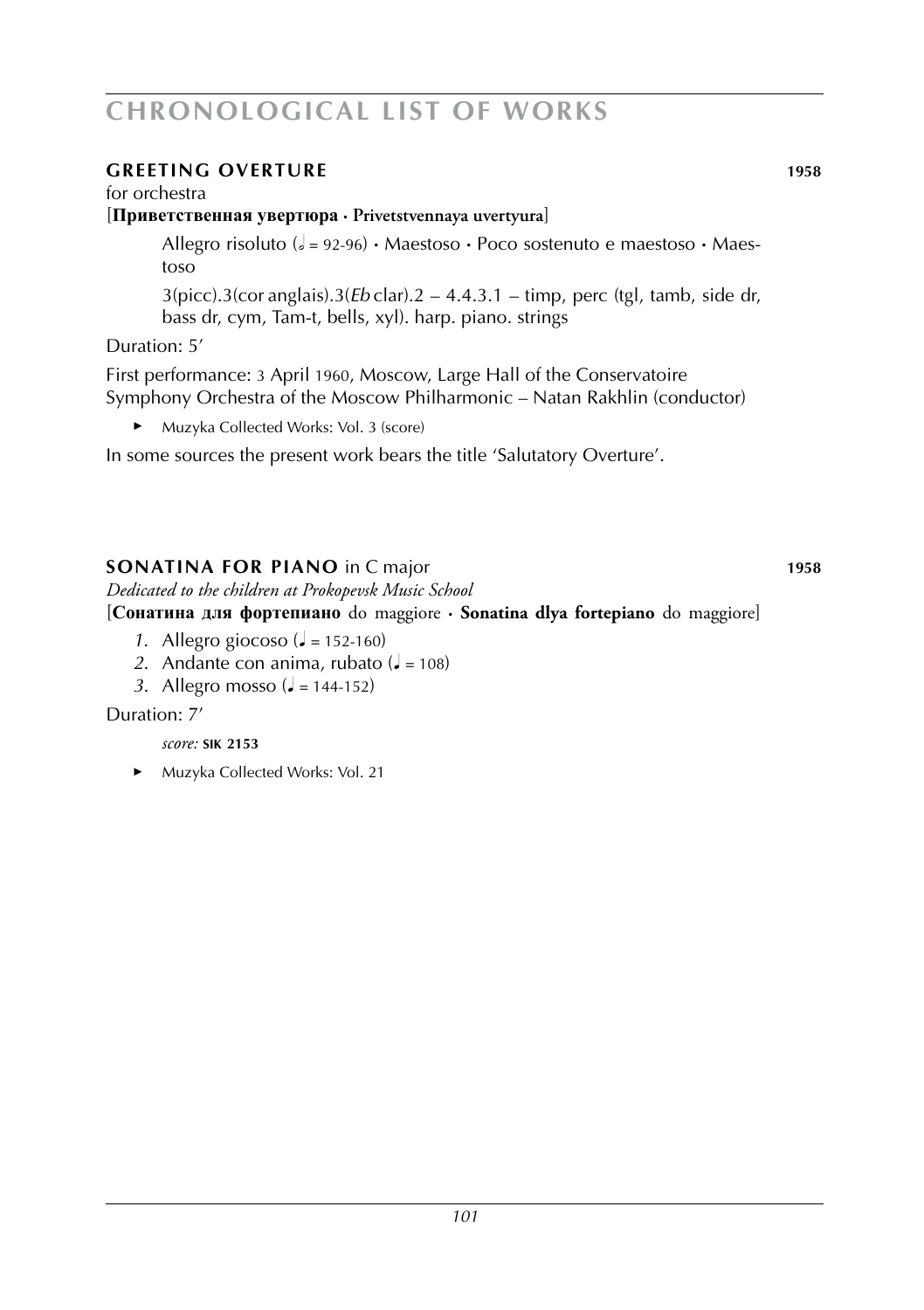## **king learn 1958 MS**

Incidental music to William Shakespeare's tragedy in 3 acts for orchestra Russian translation: Boris Pasternak

[**Король Лир.** Музыка к трагедии В. Шекспира в трёх действиях **· Korol Lir.** Muzyka k tragedii V. Shekspira v tryokh deistviyakh]

- *1*. Introduction
- *2*. Storm
- *3*. Battle
- *4*. Arrival of the Duke
- *5*. Gloster's blinding
- *6*. Lear's awakening
- *7*. Second fanfare
- *8*. Appearance of the King
- *9*. On the Fool's death
- *10*. Lear's death
- *11*. Finale

**DRAMATIS PERSONAE:** Lear, King of Britain – Goneril, Lear's oldest daughter – Regan, Lear's middle daughter – Cordelia, Lear's youngest daughter – King of France – Duke of Burgundy – Duke of Cornwall – Duke of Albania – Count of Kent – Count of Gloster – Edgar, Gloster's son – Edmund, Gloster's illegitimate son – Fool – Old man

 $3(pice).3(cor \text{ anglais}).3(bass \text{ clar}).2 - 4.4.3.1 - \text{timp. perc (tgl, tamb, side dr,}$ bass dr, cym, tam-t, bells, xyl). harp. piano. strings

Première: 8 May 1958, Moscow, Mossovet Dramatic Theatre

N. Mordvinov (Lear, King of Britain) – L. Shaposhnikova (Goneril, Lear's oldest daughter) – I. Kartashyova (Regan, Lear's middle daughter) – E. Kovenskaya (Cordelia, Lear's youngest daughter) – V. Privalov (King of France) – K. Sidoruk (Duke of Burgundy) – A. Petrosyan (Duke of Cornwall) – Nikolai Lebedev (Duke of Albania) – B. Lavrov (Count of Kent) – K. Mikhailov (Count of Gloster) – A. Konsovsky (Edgar, Gloster's son) – B. Ivanov (Edmund, Gloster's illegitimate son) – A. Barantsev (Fool) – A. Kostomolotsky (Old man) – I. Annisimova-Vulf (producer) – A. Goncharov (stage designer)

Score preserved at the Khachaturyan family archives. In 2003 Kompozitor, Moscow published three tomes presenting scores from Khachaturyan's incidental music entitled 'Theatre Music'. Volume 2 contains a Suite from the incidental music to King Lear edited by Lev Solin: 1. 'Introduction to the Tragedy' Allegro · *Moderato* **·** *Allegro*, *2*. 'Lear on the Throne – Treachery – Banishment' *Allegro vivace*, *3*. 'The fools grief' *Andante sostenuto*, *4*. 'Storm (Storm of the Human Soul and Heart)' *Andante sostenuto* **·** *poco più mosso* **·***Tempo I*, *5*. 'Blind Gloster' *Andante* **·** *Allegro vivace* **·** *Tempo I*, *6*. 'Battle' *Moderato* **·** *Moderato*, *7*. 'Lear and Cordelia (Awakening and Death)' *Andante* **·** *Andante* **·** *Lento*. Solin's instrumentation requires 2 harps and a slightly different percussion group: side dr, cym, tam-t, xyl.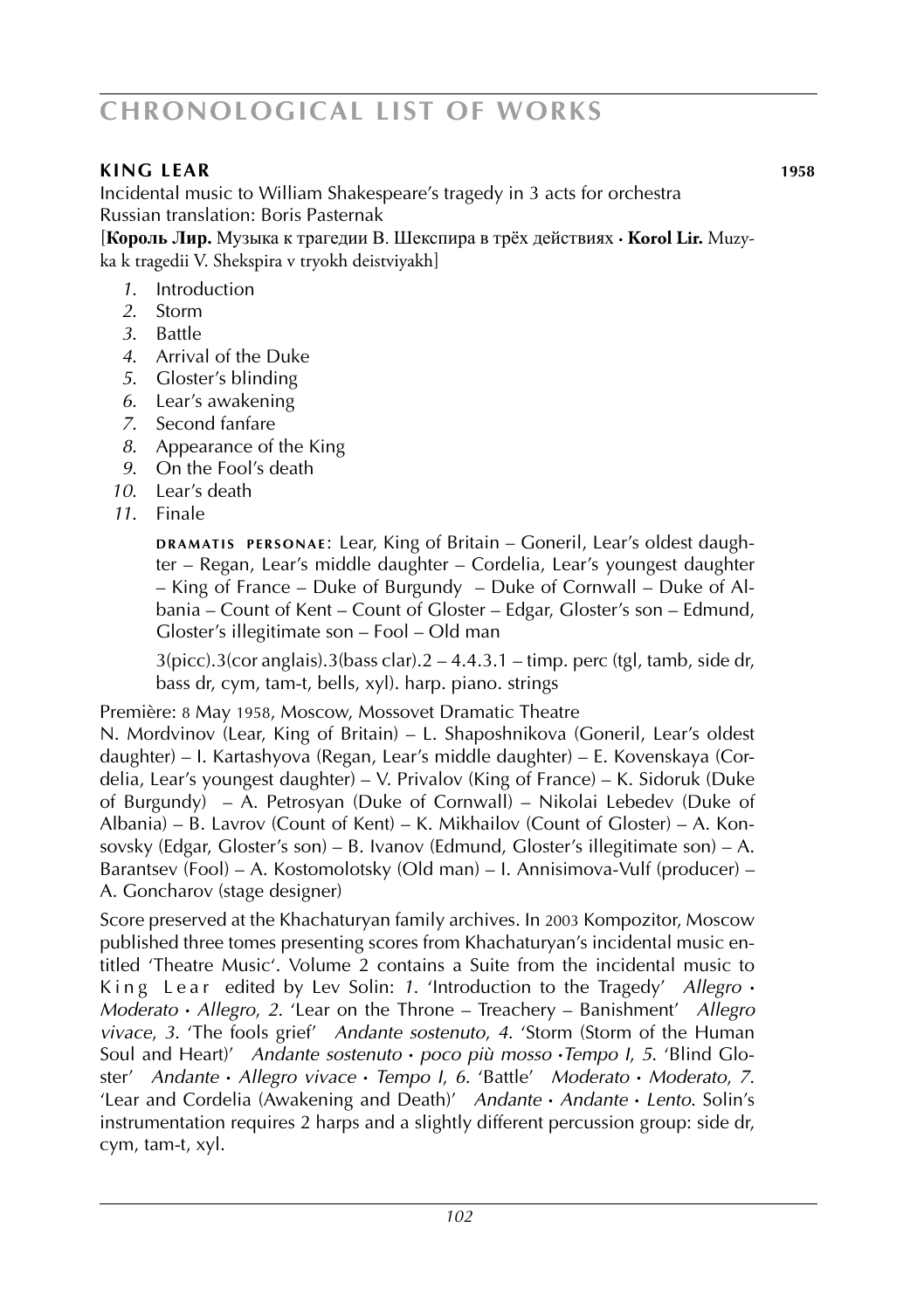### **concerto-rhapsody**

#### **fOR VIOLIN AND ORCHESTRA** in B flat minor **1961**

[**Концерт-рапсодия для скрипки с оркестром** si bemolle minore **· Kontsert-rapsodiya dlya skripki c orkestrom** si bemolle minore]

*Dedicated to Leonid Borisovich Kogan*

Andante sostenuto (q = 56) **·** Poco meno mosso **·** Tempo I **·** Meno mosso **·** Recitando e poco più mosso ( $J = 60-72$ ) **·** Allegro ma non troppo ( $J = 96-100$ ) **·**  $Poco$  sostenuto  $\cdot$  Poco meno mosso ( $J = 60$ )  $\cdot$  Più mosso ( $J = 84$ )  $\cdot$  Un poco gio- $\cos \left( \phi \right) = 56$  **·** Allegro vivace  $(\phi = 88.92)$  **·** Poco meno mosso · Tempo I  $(\phi = 92)$  $3(pice)$ .2.2.2 – 4.2.0.0 – timp, perc (side dr, bass dr, cym, tam-t). harp.

Duration: 23'

strings

First performance: 7 October 1962, Yaroslavl Leonid Kogan (violin) – Yaroslavl Philharmonic Orchestra – Yuri Aranovich (conductor)

*pocket score:* **sik 2336**

► Muzyka Collected Works: Vol. 17 (score), Vol. 18 (piano score)

Concerto-Rhapsody for Violin and Orchestra was awarded (together with the Rhapsodies for piano and orchestra and violoncello and orchestra) the USSR State Prize in 1971.

### **ballad about the motherland WS 1961**

for bass and orchestra on words by Ashot Garnakeryan (in Russian) [**Баллада о Родине.** Для баса и оркестра **· Ballada o Rodine.** Dlya basa i orkestra] *Dedicated to the* 40*th anniversary of the Soviet Army*

Andante maestoso ( $\sqrt{ }$  = 66)  $\cdot$  Lento  $\cdot$  Allegro ma non troppo ( $\sqrt{ }$  = 108-112)  $\cdot$ Poco più mosso **·** Poco più mosso

 $2.2.2.2 - 4.3.3.1 - \text{time}$ , perc (side dr, bass dr, cym, tam-t), harp, strings

Duration: 8'

First performance: 24 October 1961, Moscow, Large Hall of the Conservatory Boris Deinek, A. Blagov, Boris Dobrin, A. Polyakov, A. Serov, Gennadi Troitsky (basses in unison) – Orchestra of the All-Union Radio and Television – Algis Zhyuraitis (conductor)

► Muzyka Collected Works: Vol. 6 (score), Vol. 24 (vocal score)

**ARRANGEMENT** for voice an piano by the composer.

According to the score the part of the solo voice was originally conceived for one voice.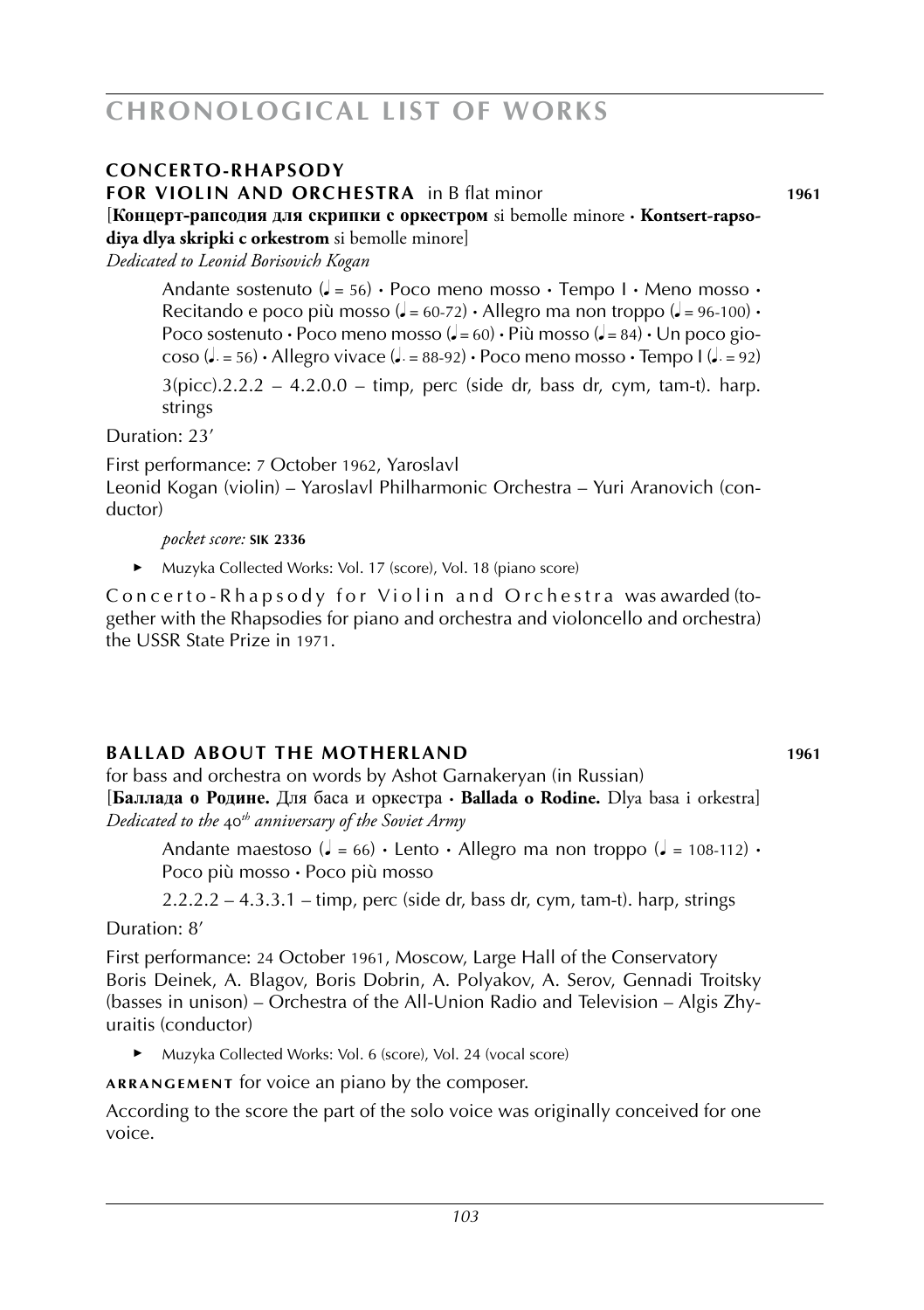## **sONATA FOR PIANO** in E flat major / C major **1961/1976-1978 1978**

*Dedicated to the memory of my teacher Nikolai Yakovlevich Myaskovsky* [**Соната для фортепиано** mi bemolle maggiore /do maggiore **· Sonatina dlya fortepia-**

**no** mi bemolle maggiore /do maggiore]

- 1. Allegro vivace  $\left( \frac{1}{2} \right)$  = 144-152) **·** Poco meno mosso  $\left( \frac{1}{2} \right)$  = 132) **·** A tempo  $\left( \frac{1}{2} \right)$  = 144-152)
- 2. Andante tranquillo ( $\sqrt{ }$  = 168-176) **·** Allegro ma non troppo ( $\sqrt{ }$  = 104)
- 3. Allegro assai ( $J = 88-92$ ) **·** Pesante maestoso, ma a tempo · Prestissimo ( $J = 176$ )

### Duration: 25'

First performance: 9 November 1962, Moscow, Central House of Composers A. Kazakov

### *score:* **sik 2325**

► Muzyka Collected Works: Vol. 21

For the publication of the Sonata for Piano the composer revised the work in 1976 and 1978. Two bars were deleted in the first and twelve bars in the final movement. While D. M. Person gives the above mentioned data of first performance, other sources state that the composition was premiered in 1961 by Emil Gilels.

## **the tocsin of peace and the set of peace is a set of the set of the set of the set of the set of the set of the set of the set of the set of the set of the set of the set of the set of the set of the set of the set of the**

Music to the documentary film

Produced by Moscow Central Studio for Documentary Films – Ilya Kopalin, Alexei Surkov (scenario) – Ilya Kopalin (director) – Segei Medynsky, I. Grachev, Pavel Kasatkin, V. Kisilev, Leonid Kotlyarenko, Alexander Kochetkov, Vladislav Mikosha, I. Mikheev (camera) – Yuri Karavkin (text) – Leonid Khmara (narrator) – Emin Khachaturyan (conductor). First showing: 1962

[**Набат мира.** Музыка к документальному кинофильму **· Nabat mira.** Muzyka k dokumentalnomu kinofilmu]

One song from The Tocsin of Peace, 'Peace March' [Марш мира – Marsh mira], V tempe marsha ( $J = 108$ ) [Tempo di marcia], lyrics by Alexei Surkov, is printed in Muzyka Collected Works, Vol. 24.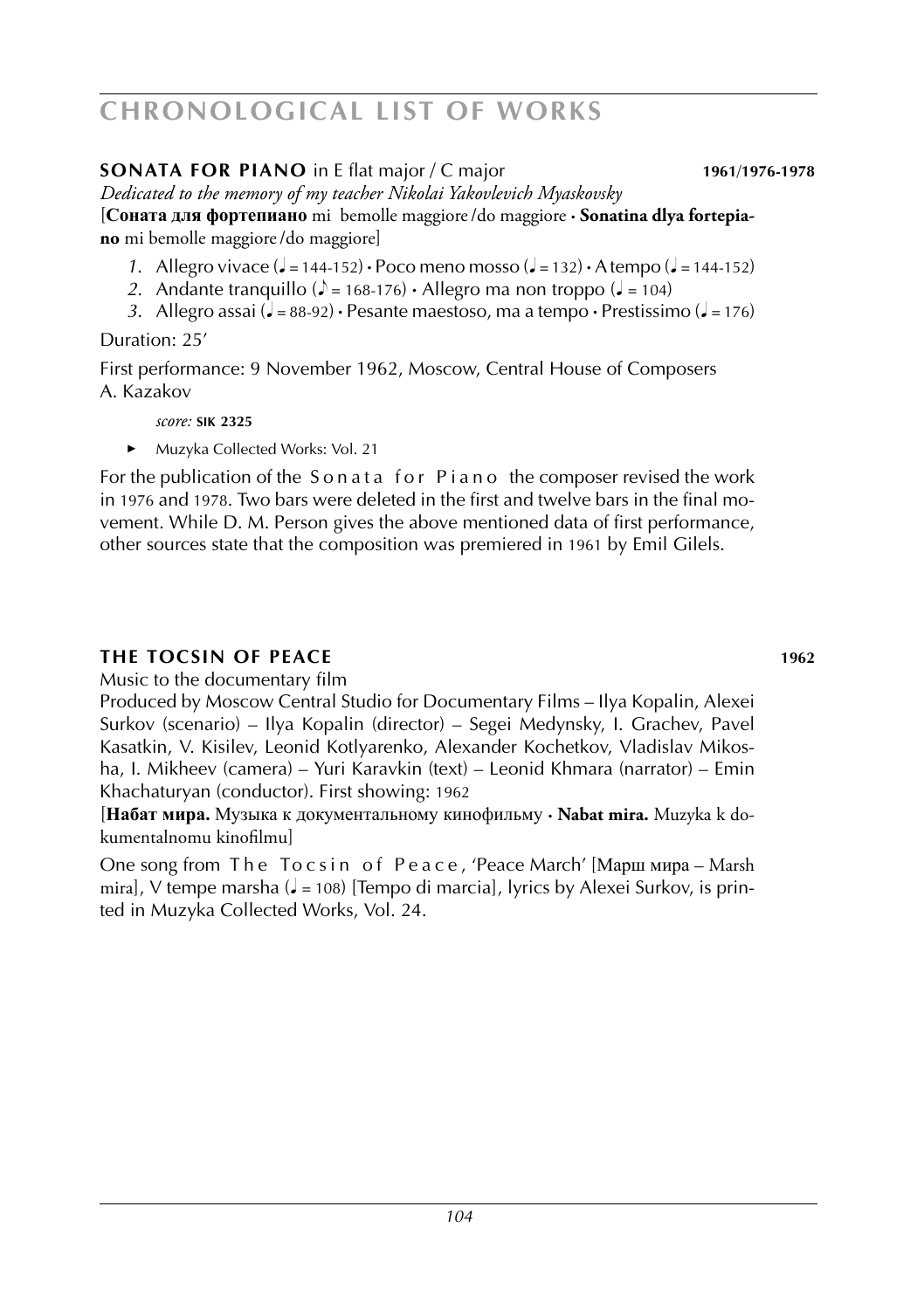### **concerto-rhapsody fOR VIOLONCELLO AND ORCHESTRA** in D minor **1963** [**Концерт-рапсодия для виолончели с оркестром** re minore **· Kontsert-rapsodiya**

**dlya violoncheli c orkestrom** re minore] *Dedicated to Mstislav Leopoldovich Rostropovich*

> Andante sostenuto e pesante (q = 66) **·** Andante (quasi cadenza) **·** Allegro vi- $\text{vae}$  ( $\downarrow$  = 138) **•** Doppio meno mosso ( $\downarrow$  = 50) **•** Adagio ( $\downarrow$  = 60-66) **•** Meno mosso  $(\Box = 92) \cdot$  Allegro animato ( $\Box = 120$ )  $\cdot$  Poco meno mosso, appassionato ( $\Box = 92$ )  $\cdot$ Tempo I ( $\sqrt{ }$  = 60-66) **·** Maestoso, molto espressivo ( $\sqrt{ }$  = 60-63) **·** Tempo I, ma pochissimo sostenuto ( $\sqrt{ } = 54$ ) **·** Meno mosso ( $\sqrt{ } = 92$ ) **·** Allegro vivace ( $\sqrt{ } = 144-152$ )

> $2.2.2.2 - 4.2.0.0 - \text{time}$ , perc (side dr, bass dr, cym, tam-t, xyl). harp. strings

Duration: 25'

First performance: 4 January 1964, Gorky, Large Philharmonic Hall Mstislav Rostropovich (violoncello) – Gorky Philharmonic Orchestra – Izrail Borisovich Gusman (conductor)

Muzyka Collected Works: Vol. 19 (score), Vol. 20 (piano reduction)

Concerto-Rhapsody for Violoncello and Orchestra was awarded (together with the Rhapsodies for piano and orchestra and for violin and orchestra) the USSR State Prize in 1971.

## **today we are merry! 1963 1963**

Song for voice and piano Text: Sergei Vasiliev (in Russian) [**Нам сегодня весело.** Песня **· Nam segodnya veselo.** Pesnya]

V tempe marsha  $(J = 112)$  [Tempo di marcia]

► Muzyka Collected Works: Vol. 24

## **to you, arab friends WS 1010286 1964**

Song for voice or choir and piano Text: El-Registan

[**Вам, арабские друзья.** Песня · **Vam, arabskie druzya.** Pesnya]

Preserved at the Khachaturyan family archives. The music of this song was recycled in 1968 with new lyrics by Alexander Godov. ► *see:* S o n g A b o u t F r i e n d ship of the Peoples.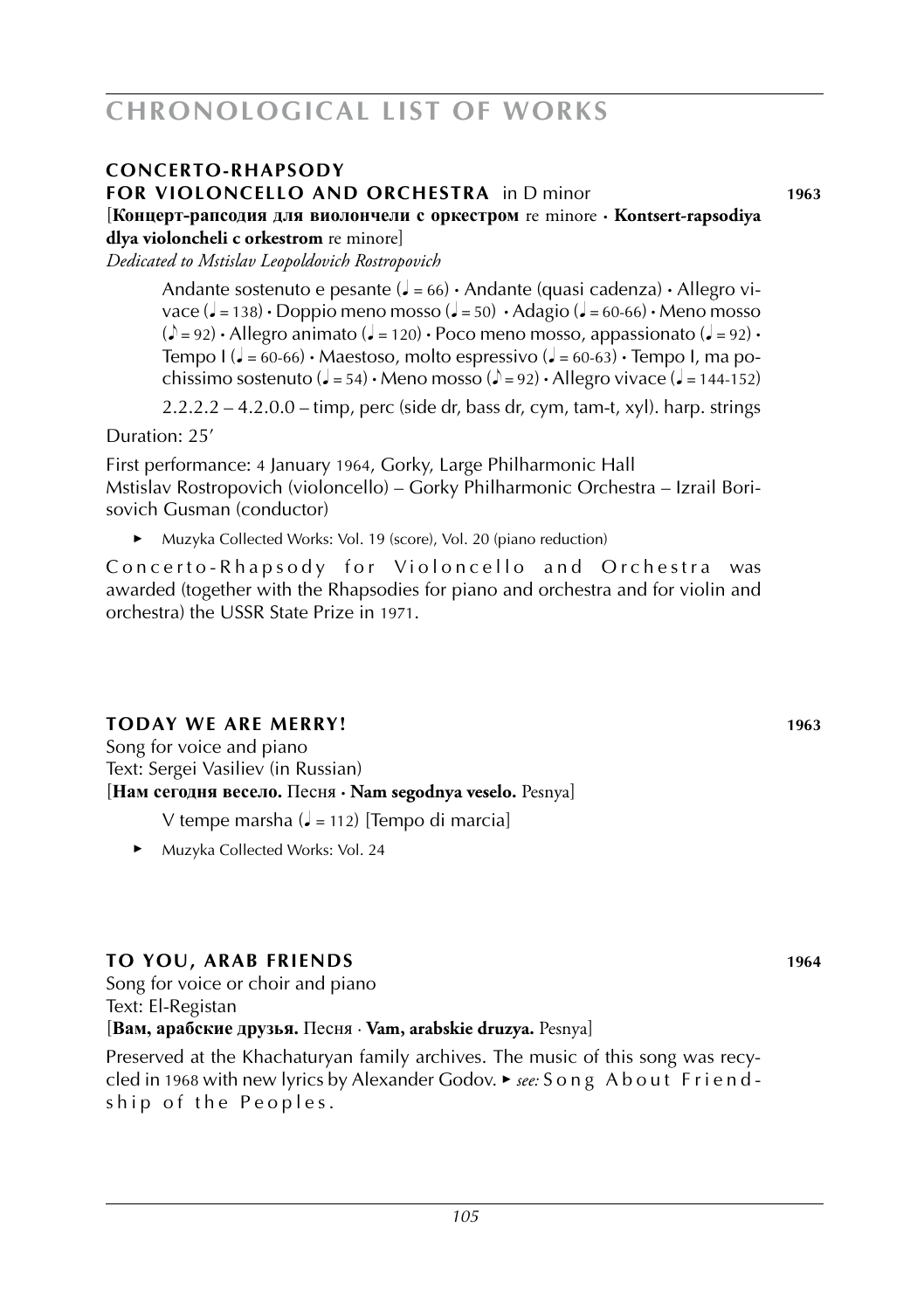### **children's album for piano**, book ii **1965 1965**

[**Детский альбом для фортепиано.** Вторая тетрадь **· Detskiy albom dlya fortepiano.** Vtoraya tetrad]

- *1*. Skipping-rope *Allegro*
- *2.* An evening tale *Andante cantabile*
- *3.* Eastern dance *Allegro marcato*
- *4*. The cat on the swing *Allegro non troppo*
- *5*. Playing the tambourine *Allegretto*
- *6*. Two chattering aunties *Vivo*
- *7*. Funeral march *Andante sostenuto*
- *8*. Rhythmic gymnastics *Allegretto*
- *9*. Toccata *Allegro vivace*
- *10*. Fugue *Allegro giocoso*

Duration: 25'

### *score:* **sik 2166**

► Muzyka Collected Works: Vol. 21

According to Laurel E. Fay 'Skipping-rope', 'An evening tale' and 'Eastern dance' were composed in the 1940s and 'Fugue', was written as early as 1928.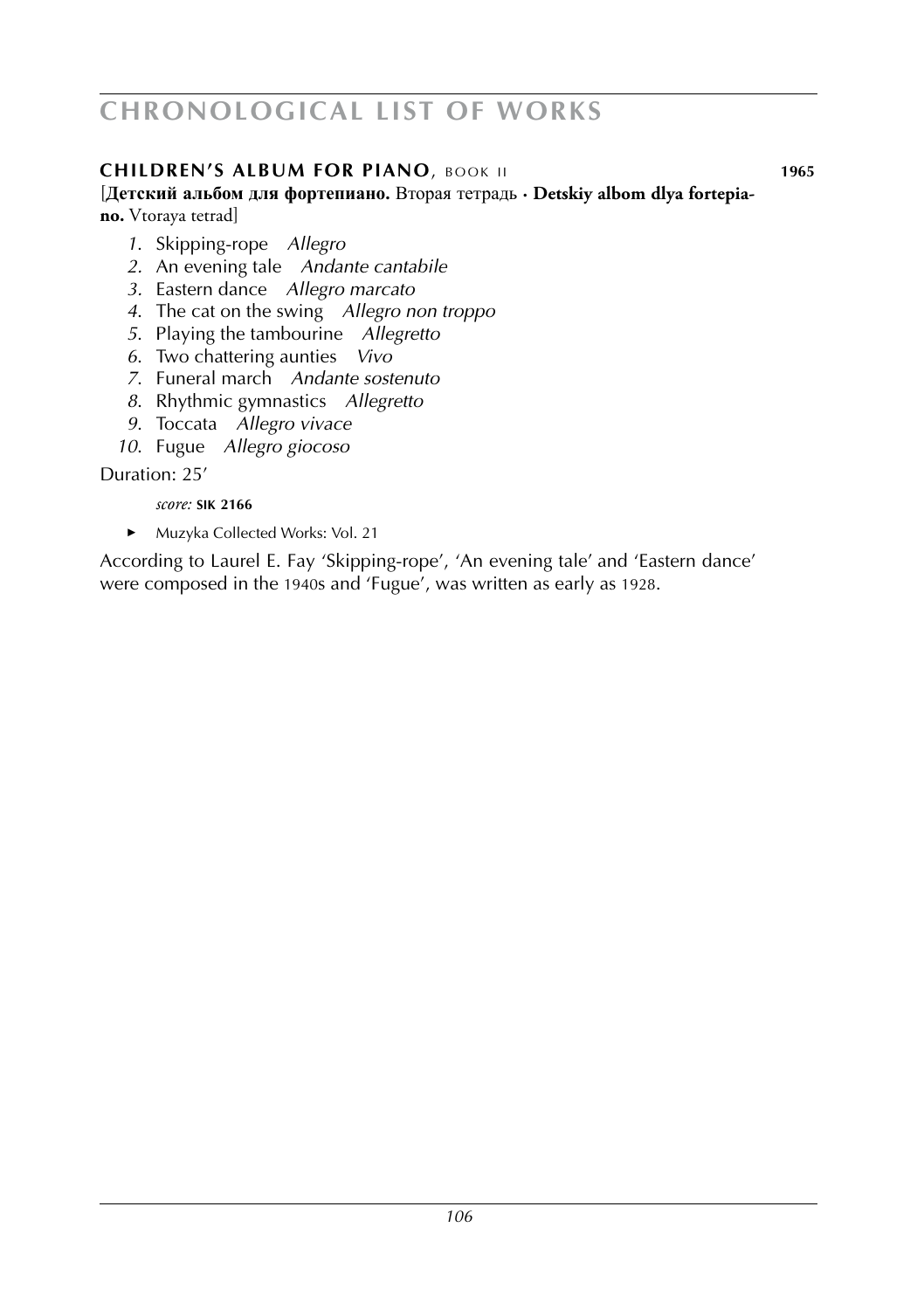## **RECITATIVES AND FUGUES 1966**

### for piano

## [**Речитативы и фуги** для фортепиано **· Rechitativy i fugi** dlya fortepiano]

- *1*. Recitative *Allegro, ma non troppo*  $\left( \right) = 132$ Fugue [4 voci]m*Moderato* ( $= 88$ )
- *2.* Recitative *Moderato* ( $\sqrt{ }$  = 100) Fugue  $[3 \text{ voci}]$  *Allegro giocoso*  $(4. = 76)$
- *3*. Recitative *Allegro giocoso* ( $\sqrt{ }$  = 96) Fugue  $[4 \text{ voci}]$  *Adagio* ( $= 50$ )
- *4.* Recitative *Allegro vivace* ( $J = 144$ ) Fugue  $\begin{bmatrix} 3 \ \text{voci} \end{bmatrix}$  *Allegro non troppo* ( $J = 116$ )
- *5*. Recitative *Allegro non troppo*  $(l = 84)$ Fugue  $[2 \text{ voci}]$  *Allegro moderato*  $(2 = 132)$
- *6.* Recitative *Allegro poco sostenuto* ( $\sqrt{ }$  = 120) Fugue  $[3 \text{ voci}]$  *Andante sostenuto*  $(2 = 54)$
- *7.* Recitative *Allegro non troppo* ( $\sqrt{ }$  = 108) Fugue  $[3 \text{ voci}]$  *Allegro marcato*  $(4 = 112)$

### Duration: 25'

### *score:* **sik 2181**

► Muzyka Collected Works: Vol. 21

The seven fugues were written between 1928 and 1929 in composition class with Mikhail Gnesin. In 1966 Khachaturyan added prelude-like 'recitatives' to each fugue for publictation of the by then unpublished cycle.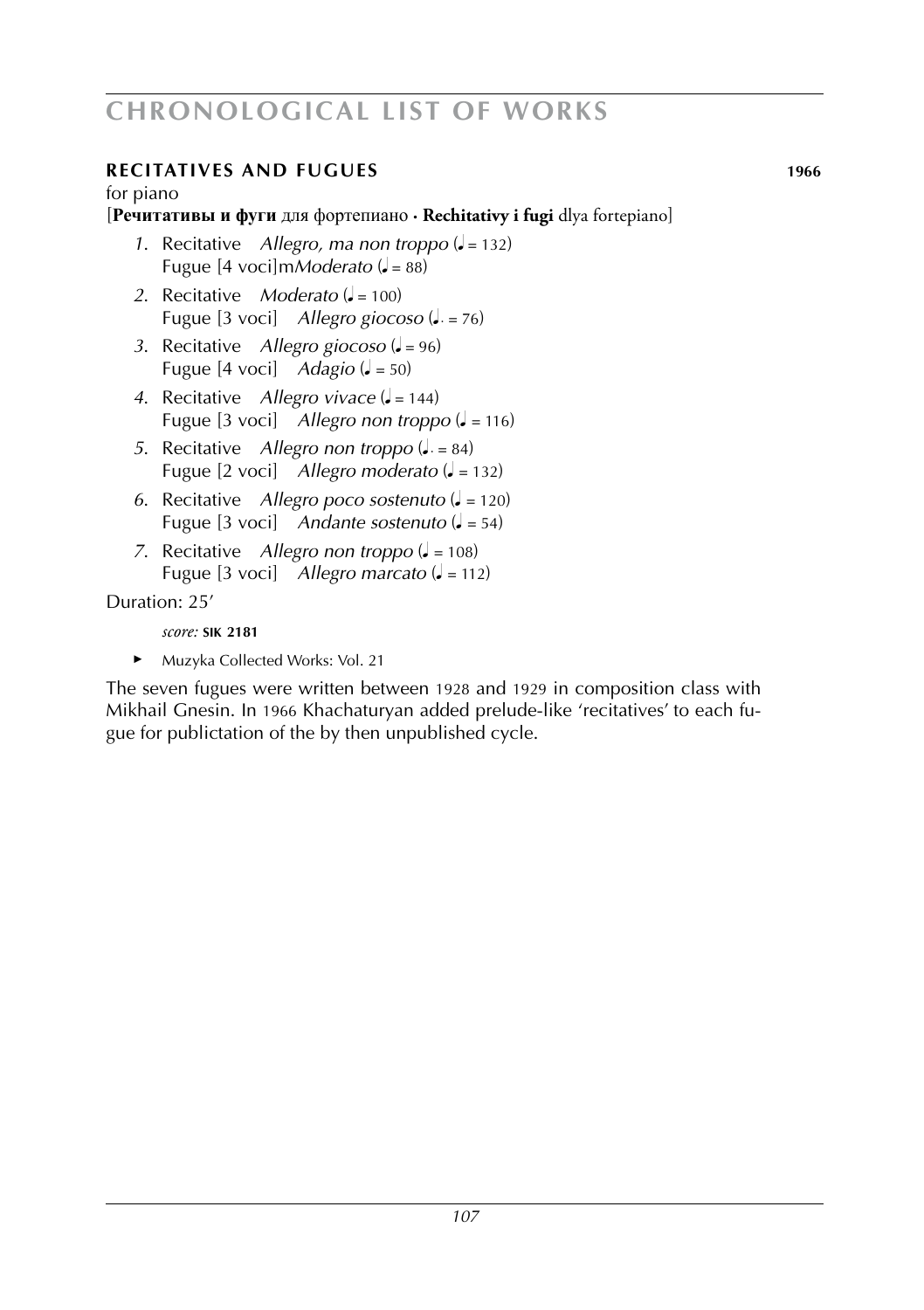### **concerto-rhapsody**

#### **for PIANO AND ORCHESTRA** in D flat major **1967**

[**Концерт-рапсодия для фортепиано с оркестром** re bemolle maggiore **· Kontsertrapsodiya dlya fortepiano c orkestrom** re bemolle maggiore]

*Composed on the occasion of the* 50*th anniversary of the October Revolution*

Allegro non troppo ( $\sqrt{ }$  = 100-104) **·** Andante sostenuto ( $\sqrt{ }$  = 63-66) **·** Più mosso  $(J = 80)$  **·** Allegro vivace  $(J = 144)$  · Poco meno mosso · Tempo I (Feroce) · Maestoso e pesante ( $\sqrt{ }$  = 69-72) **·** Tempo I ( $\sqrt{ }$  = 104)

 $2(picc).2.2.2 - 4.2.0.0 - timp, perc (tgl, whip, wood bl, side dr, bass dr,$ cym, tam-t, xyl, vibr, marimba). harp. strings

Duration: 26'

First performance: 9 December 1968, Gorky Nikolai Petrov (piano) – Orchestra of the All-Union Radio and Television – Gennadi Rozhdestvensky (conductor)

*score:* **sik 2336**

► Muzyka Collected Works: Vol. 15 (score), Vol. 16 (version for two pianos by the composer)

Concerto-Rhapsody for Piano and Orchestra was awarded (together with the Rhapsodies for violoncello and orchestra and for violin and orchestra) the USSR State Prize in 1971. Notograficheski i bibliograficheski spravochnik erroneously states that the present work was composed in 1955.

### **song about friendship of peoples WS 1968**

for two solo voices, choir and piano Text: Alexander Godov (in Russian)

#### [**Песня о дружбе народов** – **Pesnya o druzhbe narodov**]

Allegro giocoso ( $J = 120$ )

► Muzyka Collected Works: Vol. 24

The music of this piece was taken from an earlier song with lyrics by El-Registan. ► see: To You, Arab Friends,

### **HYMNIC SONG early 1960s**

for voice and piano Text: Pyotr Brovka, Nikolai Gribachyov, Mikhail Isakovsky, Sergei Smirnov, Alexander Tvardovsky (in Russian)

#### [**Гимническая песня** – **Gimnicheskaya pesnya**]

► Muzyka Collected Works: Vol. 24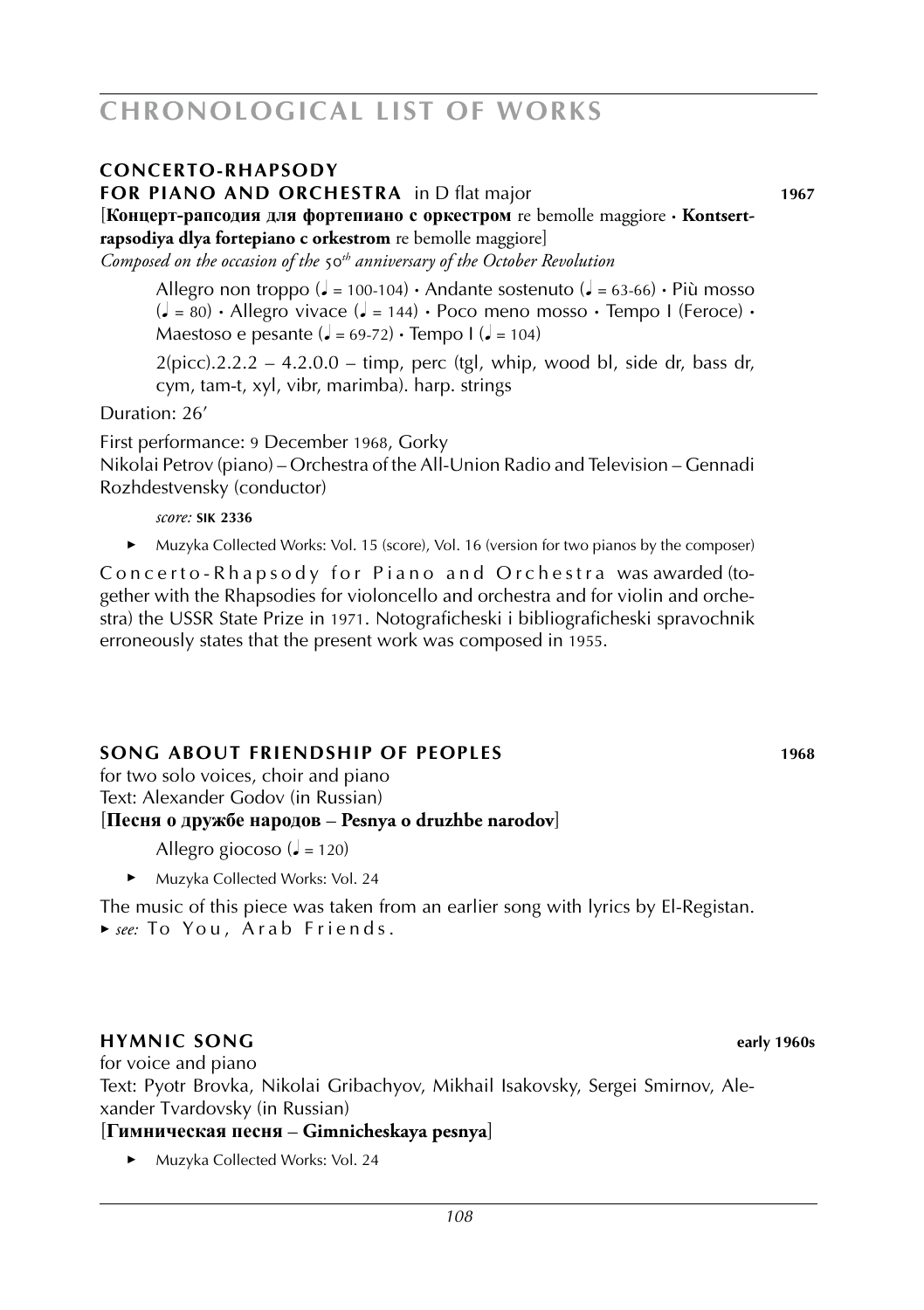### **patriotic song WS 10102868 early 1960s**

for voice and piano

Text: Sergei Vasiliev, Evgeni Dolmatovsky, Nikolai Dorizo, Mikhail Matusovsky, Sergei Ostrovoi, Lev Oshanin (in Russian)

### [**Патриотическая песня · Patrioticheskaya pesnya**]

Torzhestvenno, medlenno [Solemnly, slowly]

► Muzyka Collected Works: Vol. 24

Both worklists published by Le Chant du Monde and by G. Schirmer mention a P a t r i o t i c S o n g for voice and piano on a text by Sergei Mikhalkov presumably written in the 1940s and preserved in the family archives. Karen Khachaturian, however, has no knowledge of the Mikhalkov setting.

### **OUR SOVIET MOTHERLAND 1960s**

Song for voice and piano Text: Alexander Godov (in Russian) [**Отчизна Советская.** Песня **· Otchizna Sovetskaya.** Pesnya]

Torzhestvenno, gimnicheski  $(J = 80)$  [Solemnly, hymn-like]

► Muzyka Collected Works: Vol. 24

## **WHEN I'M ON THE SHORE 1960s**

Sailor song for voice and piano Text: Lev Oshanin (in Russian)

## [**Когда я на берегу.** Матроская песня **· Kogda ya na beregu.** Matroskaya pesnya]

V tempe valsa ( $d = 63$ ) [Tempo di valse]

► Muzyka Collected Works: Vol. 24

## **firemen's song 1960s 1960s**

for two-part choir and piano Text: Lev Oshanin (in Russian) [**Песня пожарников · Pesnya pozharnikov**]

- V tempe marsha  $(J = 104)$  [Tempo di marcia]
- ► Muzyka Collected Works: Vol. 24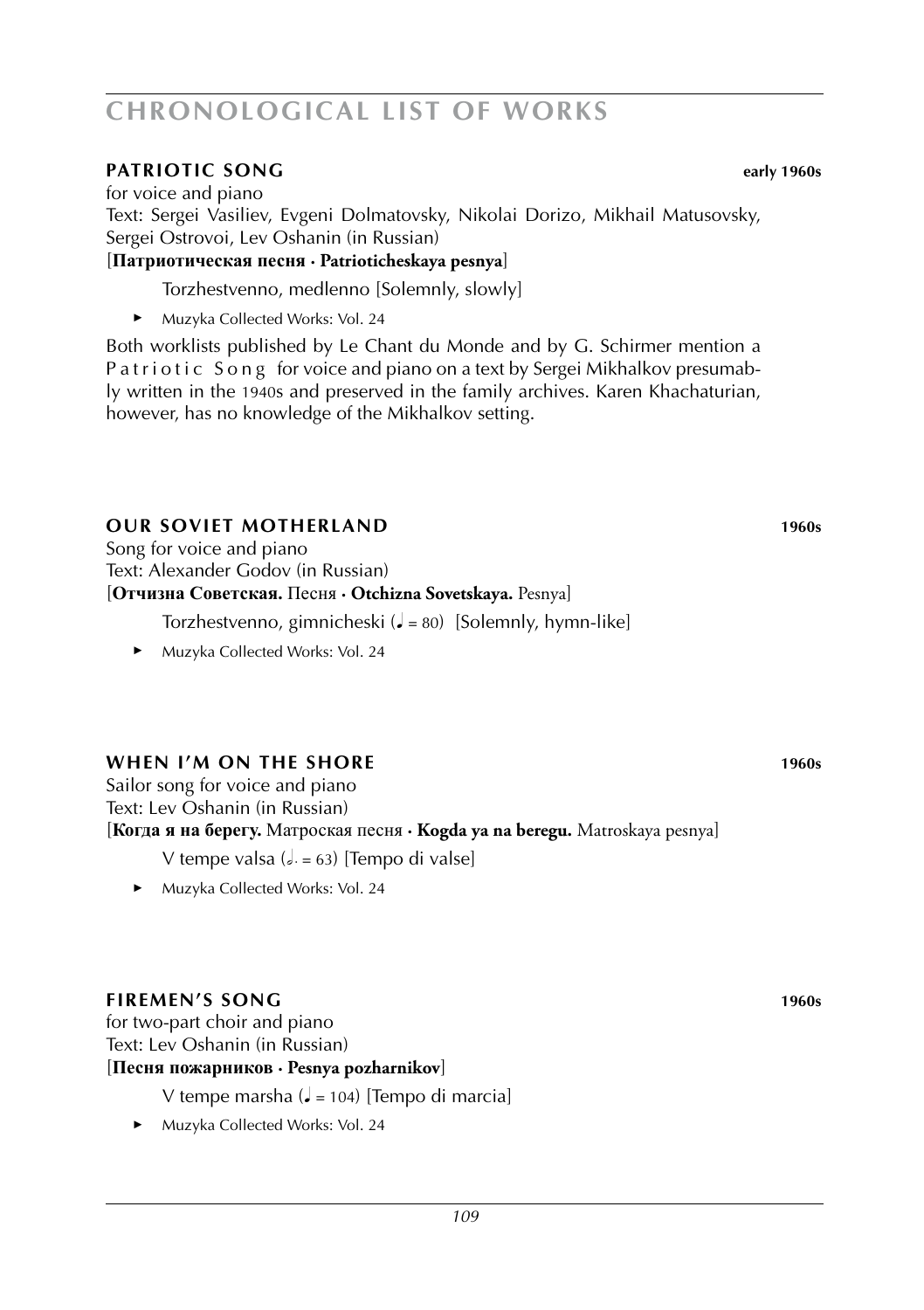## **chronological list of works**

#### **ayu-dag late 1960s**

Song for voice and piano Text: Mikhail Tsuranov (in Russian) [**Аю-даг.** Песня **· Ayu-dag.** Pesnya]

Ne spesha ( $d = 92-96$ ) [Not hurriedly]

► Muzyka Collected Works: Vol. 24

'Ayu-Dag' is a mountain on the south coast of the Crimean peninsula.

#### **WE'RE LIVING IN WONDERFUL TIMES 10608 late 1960s**

Song for voice and piano

Text: Mikhail Tsuranov (in Russian)

[**В завидное время, друзья, мы живём!** Песня **· V zavidnoe vremya, druzya, my zhivyom!** Pesnya]

V tempe marsha ( $J = 100$ ) [Tempo di marcia]

► Muzyka Collected Works: Vol. 24

#### **MARCH OF THE SOVIET MILITIA** in E flat major **WARCH OF THE SOVIET MILITIA** in E flat major

[**Марш советской милиции** для духового оркестра **· Marsh sovetskoi militsii** dlya dukhovogo orkestra]

Tempo di marcia  $(J = 120)$ 

 $2(\text{picc}).2.3.2 - 4.2.3.0 - \text{perc}$  (side dr, bass dr, cym) – 7 flugelhorns (soprano, alto, baritone [2/2/3]). euphonium. 2 basses

Duration: 4'

► Muzyka Collected Works: Vol. 23 (score)

Orchestration by Daniil Braslavsky.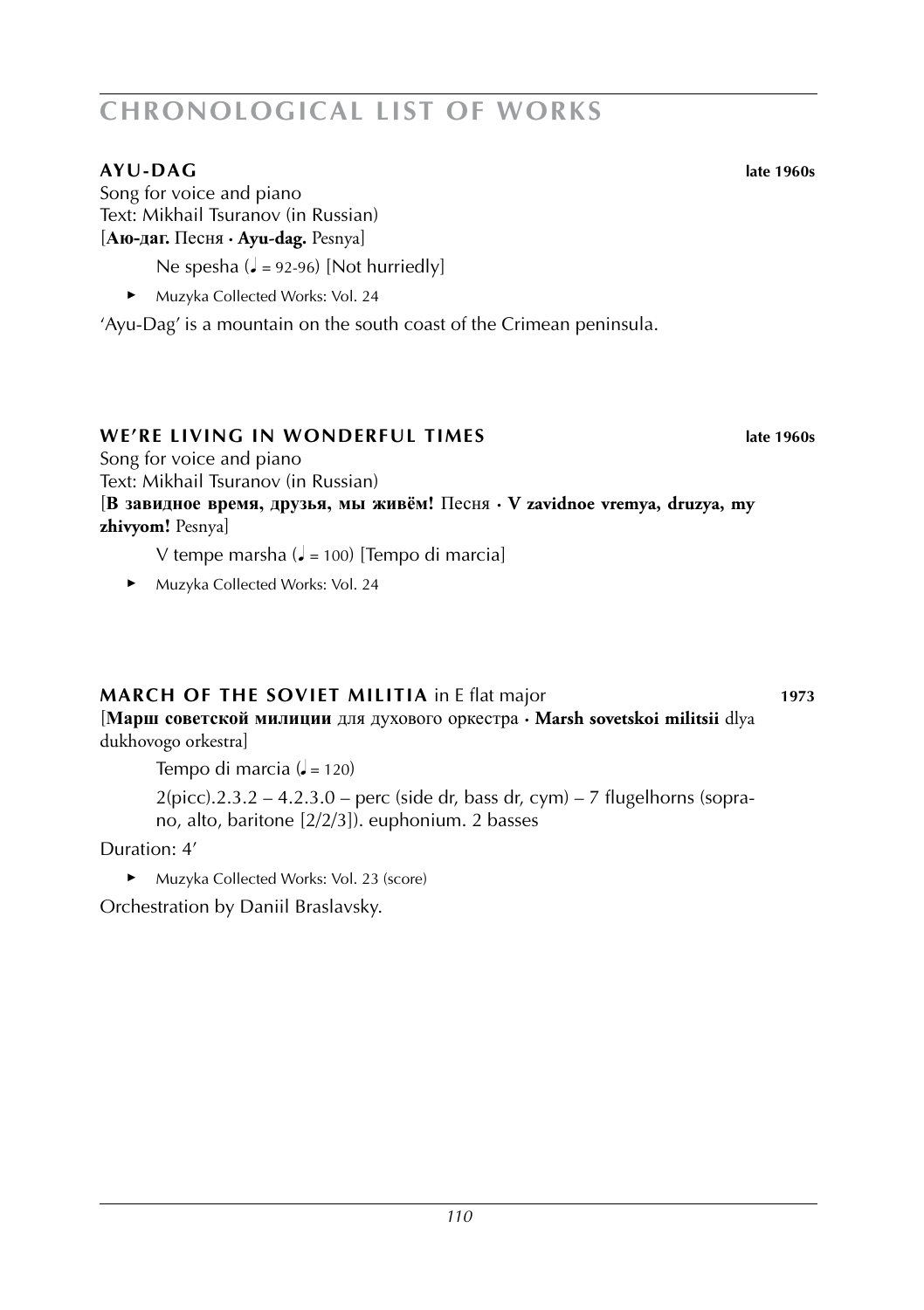## **chronological list of works**

#### **sONATA-FANTASY** in C major **WAS 1010146 1974**

for violoncello solo

[**Соната-Фантазия** для виолончели соло do maggiore **· Sonata-Fantasiya** dlya violoncheli solo do maggiore]

Andante sostenuto ( $\sqrt{ } = 69$ ) **·** Allegro giocoso, sostenuto ( $\sqrt{ } = 138$ ) · Meno  $mosso \cdot$  Meno mosso molto espressivo ( $d = 88$ )  $\cdot$  Andante sostenuto ( $d = 88$ )  $\cdot$ Allegro giocoso (Tempo I) ( $J = 138-144$ )

Duration: 15'

First performance: 1975, Moscow, Central House of Composers Natalia Shakhovskaya

*score:* **sik 2231**

► Muzyka Collected Works: Vol. 20

#### **sonata-monologue WS 1975**

for violin solo *Dedicated to Viktor Alexandrovich Pikaizen*

[**Соната-Монолог** для скрипки соло **· Sonata-Monolog** dlya skripki solo]

Allegro non troppo ( $\sqrt{ }$  = 120)  $\cdot$  Andante sostenuto ( $\sqrt{ }$  = 60)  $\cdot$  Poco sostenuto e cantabile  $(J = 69)$  **·** Allegro agitato  $(J = 132-144)$  · Tempo I  $(J = 60)$  · Allegro mosso ( $\sqrt{ }$  = 76) **·** Largo maestoso

Duration: 16'

First performance: Autumn 1975, Moscow, Central House of Composers Viktor Pikaizen

*score:* **sik 2232**

► Muzyka Collected Works: Vol. 18

#### **fESTIVE FANFARES** in F Major **WAS 1975**

for trumpets and drums (orchestration by Daniil Braslavsky) *Composed in honour of the* 30*th anniversary of the victory in the Great Patriotic War* [**Торжественные фанфары** для труб и барабанов **· Torzhestvennye fanfary** dlya trub

#### i barabanov]

Marciale  $(J = 118)$ 

 $0.0.0.0 - 0.7.0.0 -$  perc (2 side dr)

Duration: 4'

► Muzyka Collected Works: Vol. 23 (score)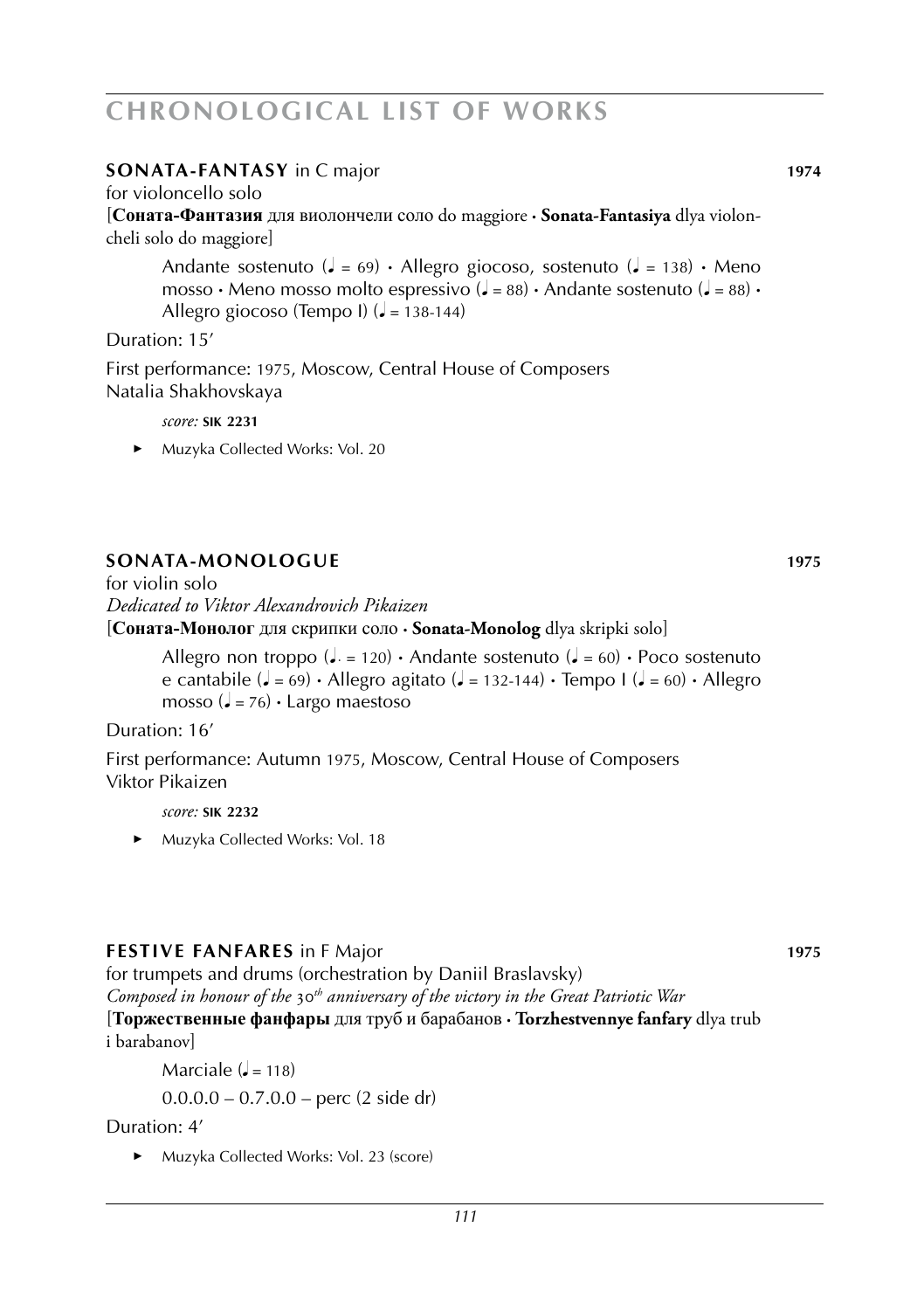# **chronological list of works**

#### **sonata-song 1976 1976**

for viola solo [**Соната-песня** для альта соло **· Sonata-pesnya** dlya alta solo]

> Allegro ( $\sqrt{ }$  = 100-108) **·** Andante cantabile, poco sostenuto ( $\sqrt{ }$  = 80-84) **·** Poco  $s$ ostenuto ( $\sqrt{ } = 92$ ) **·** Poco più mosso ( $\sqrt{ } = 108$ ) · Recitativo espressivo ( $\sqrt{ } = 84-88$ ) · Pesante e poco sostenuto **·** Sostenuto

Duration: 12'

First performance: 6 March 1977, Leningrad, Large Philharmonic Hall Mikhail Tolpygo

*score:* **sik 2233**

► Muzyka Collected Works: Vol. 22

According to the composer S o n a t a - S o n g was written whithin nine days and completed on 23 August 1976.

#### **vocalise WS 1004587 1978**

for piano [**Вокализ** для фортепиано **· Vokaliz** dlya fortepiano]

Allegro moderato

Duration: 5'

► Muzyka Collected Works: Vol. 21

Vo c a l i s e represents an **ARRANGEMENT** of 'Desdemona's Arioso', No. 2 from the Music to the film  $O$  t e l l o (1956), originally written for soprano and orchestra. This brief arrangement is Khachaturyan's last work, accomplished shortly before his death.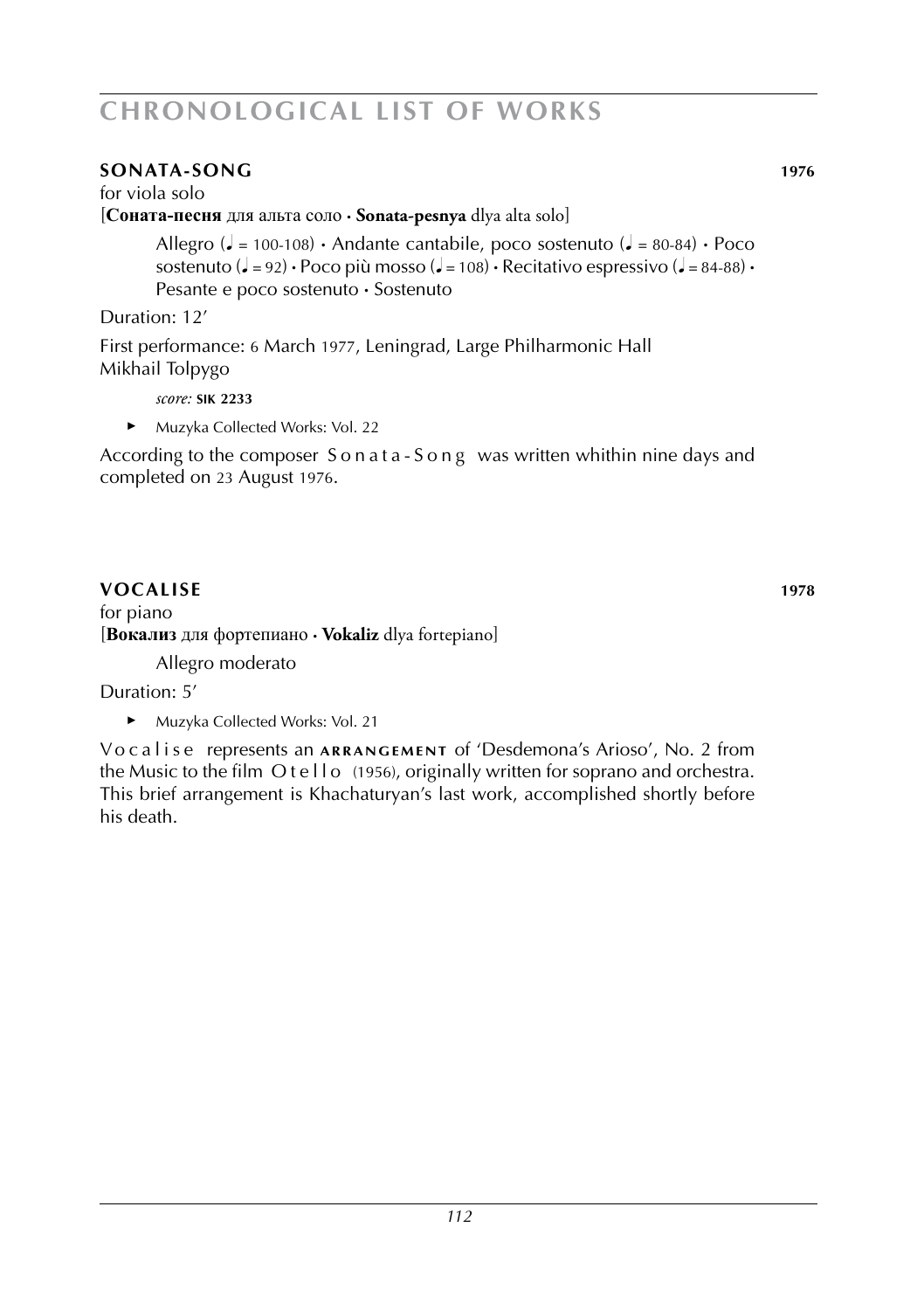# **undated works**

#### $AIR-MARCH$

Song for choir and piano Text: Alexander Zharov (in Russian) [**Авиамарш.** Песня **· Aviamarsh.** Pesnya] Preserved at the Khachaturyan family archives.

#### **DO YOU HEAR THIS SONG, OH HEART?**

Song for voice and piano Text: Abulkasim Akhmedzade Lakhuti (in Russian) [**Сердце, слышишь эту песню?** Песня **· Serdtse, slyshish etu pesnyu?** Pesnya]

Andantino  $(J = 60)$ 

► Muzyka Collected Works: Vol. 24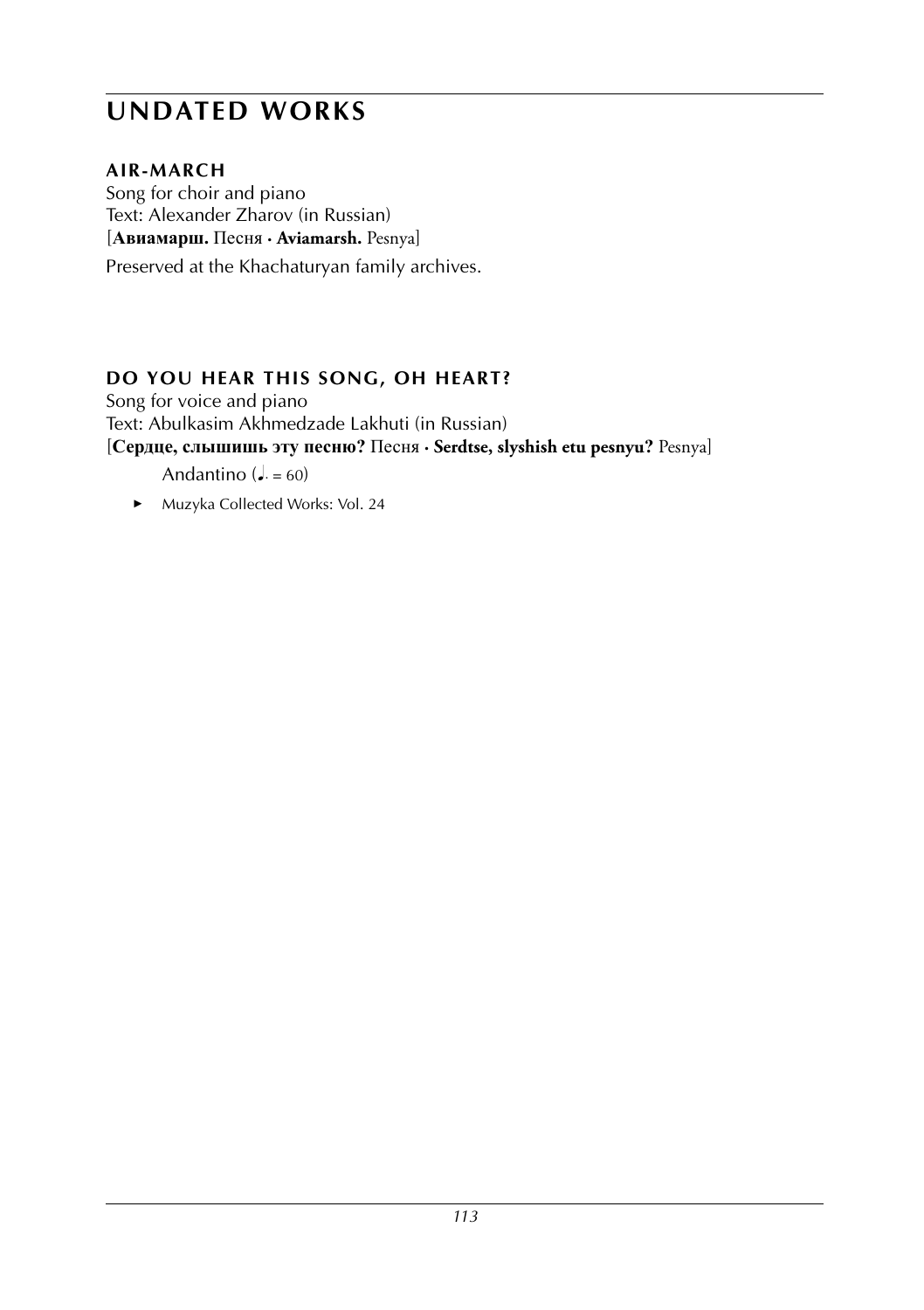#### **STAGE WORKS**

#### **ORCHESTRAL WORKS**

|                                                                             | 90 |
|-----------------------------------------------------------------------------|----|
|                                                                             |    |
| Suite from the Incidental Music to 'The Valencian Widow' [1939-1940] 43     |    |
| Suite from the Music to the Films 'Admiral Ushakov' and                     |    |
|                                                                             | 86 |
| Suite from the Music to the Film 'The Battle of Stalingrad' [1949]          | 71 |
| Suite No. 1 from the Ballet 'Gayaneh'                                       | 52 |
| Suite No. 2 from the Ballet 'Gayaneh'                                       | 52 |
| Suite No. 3 from the Ballet 'Gayaneh'<br>$[1943]$                           | 53 |
| Suite No. 1 from the Ballet 'Spartacus'                                     |    |
| Suite No. 2 from the Ballet 'Spartacus'                                     |    |
| Suite No. 3 from the Ballet 'Spartacus'                                     |    |
| Suite No. 4 from the Ballet 'Spartacus'                                     | 80 |
| <b>Symphonic Pictures from the Ballet 'Spartacus' Scene No. 3</b> [1955] 81 |    |
| Symphonic Pictures from the Ballet 'Spartacus' Scenes Nos. 4 and 5 [1955]   | 81 |
| <b>Symphonic Pictures from the Ballet 'Spartacus'</b> Scene No. 9 [1955]    | 82 |
|                                                                             |    |
|                                                                             |    |
|                                                                             |    |
|                                                                             | 63 |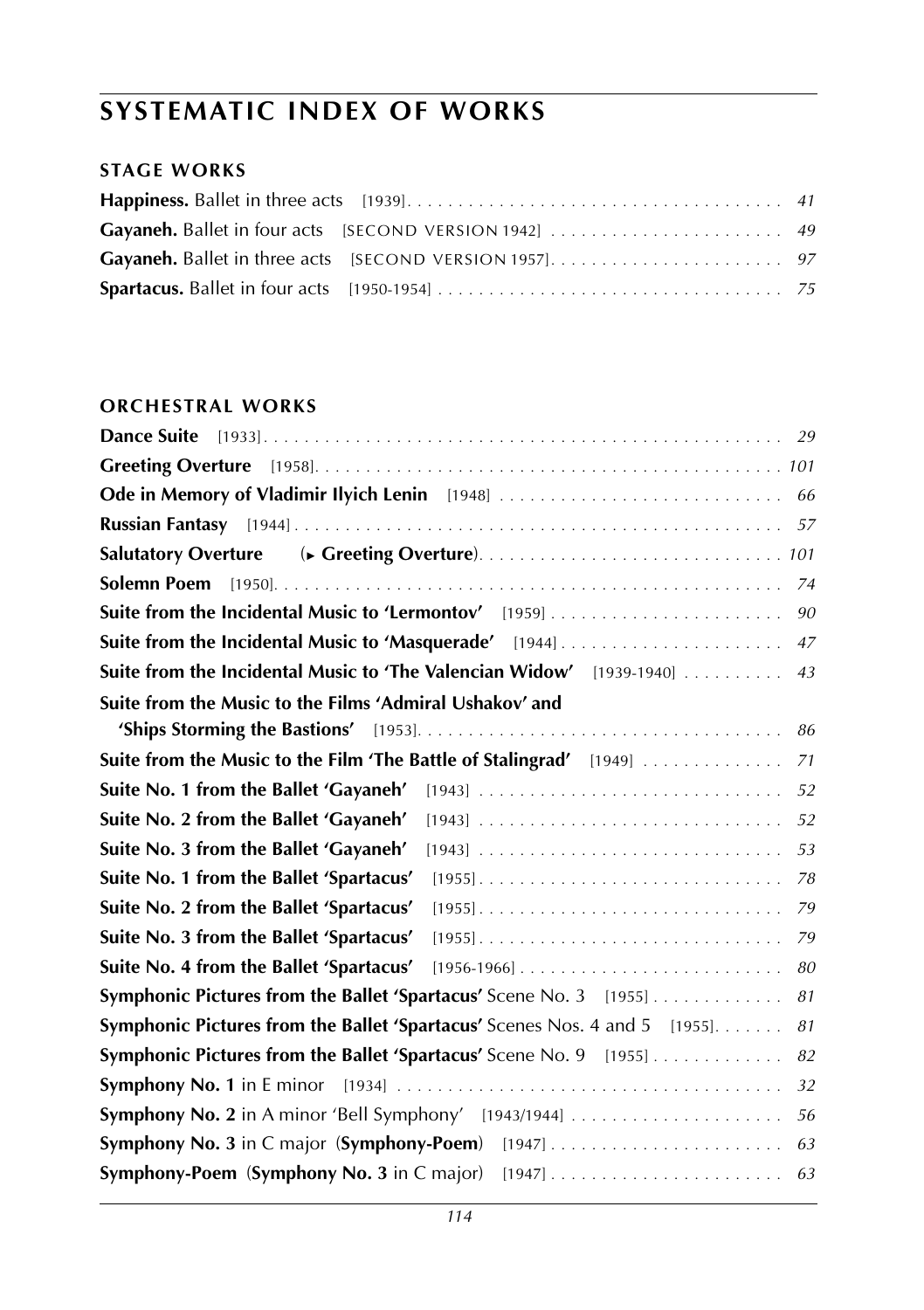#### **Orchestral Works with Instrumental Soloists**

| <b>Concerto-Rhapsody for Piano and Orchestra</b> in D flat minor [1967] 108  |
|------------------------------------------------------------------------------|
| <b>Concerto-Rhapsody for Violin and Orchestra</b> in B flat minor [1961] 103 |
| <b>Concerto-Rhapsody for Violoncello and Orchestra</b> in D minor [1963] 105 |

#### **vocal-symphonic works**

#### **works for wind orchestra**

#### **instrumental chamber music**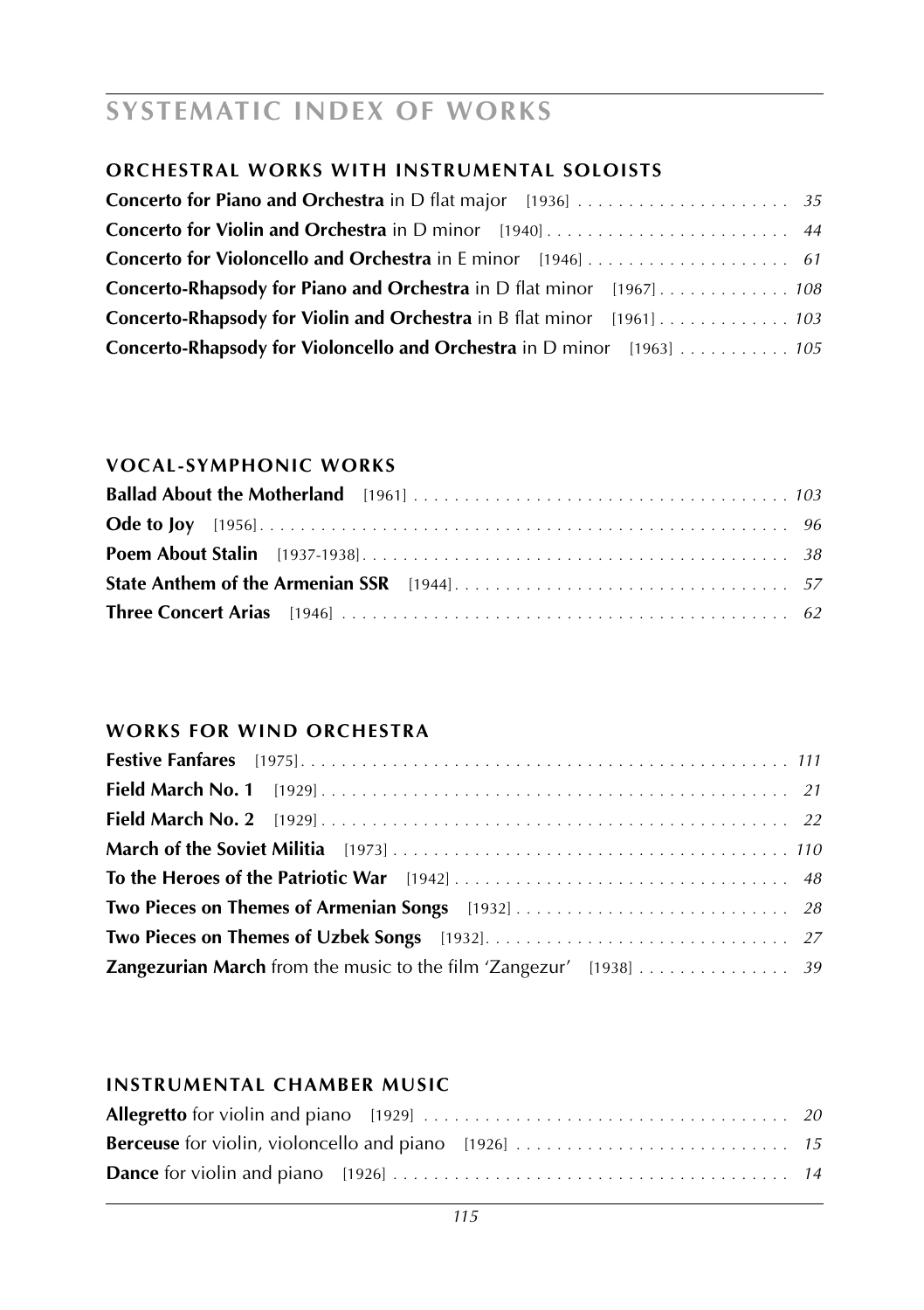#### **instrumental chamber music**

#### **works for piano**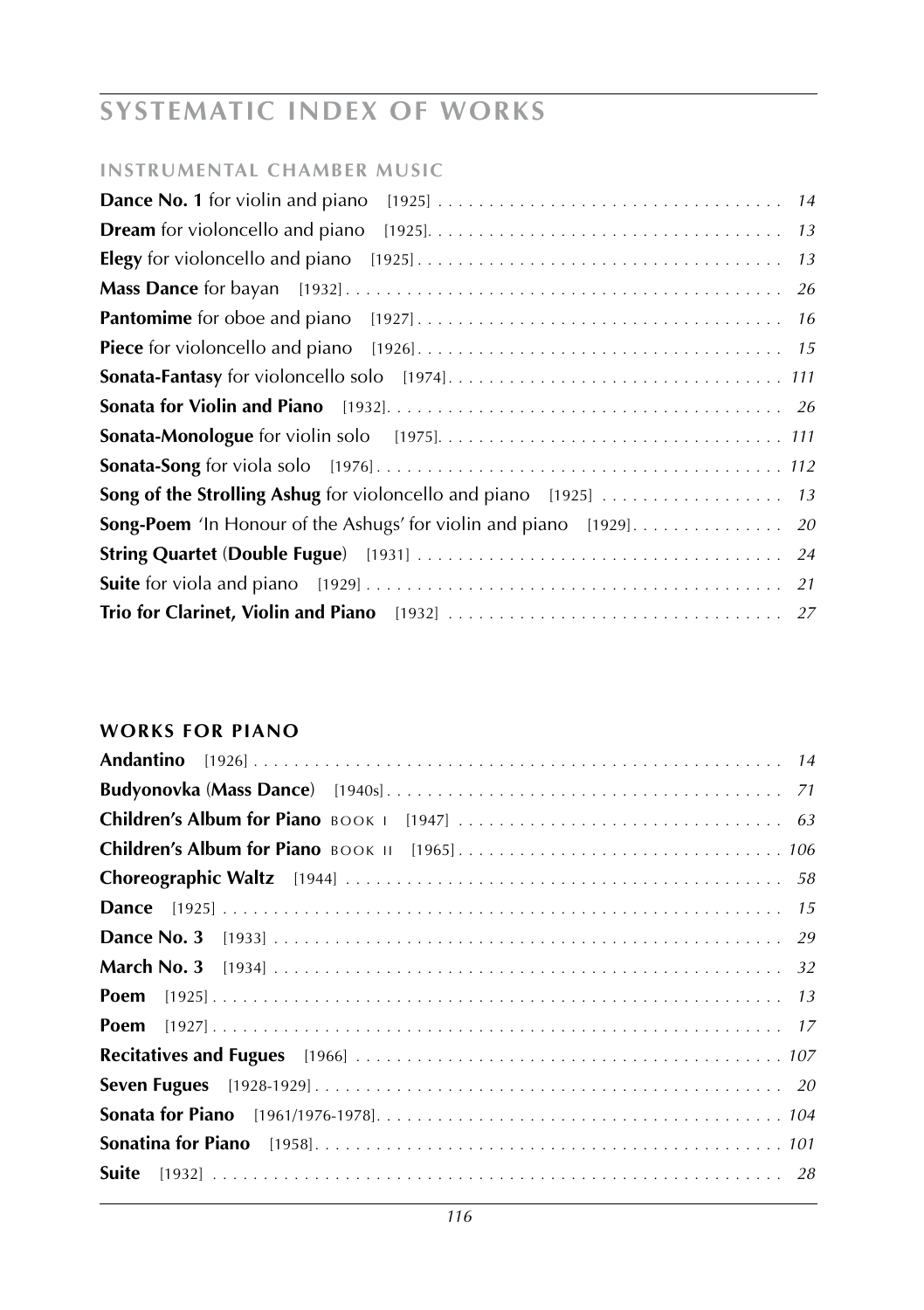#### **works for piano**

#### **songs**

| March of the Komsomol Seamen (March of the Red Fleet) [1933].<br>31 |
|---------------------------------------------------------------------|
|                                                                     |
|                                                                     |
|                                                                     |
|                                                                     |
|                                                                     |
|                                                                     |
|                                                                     |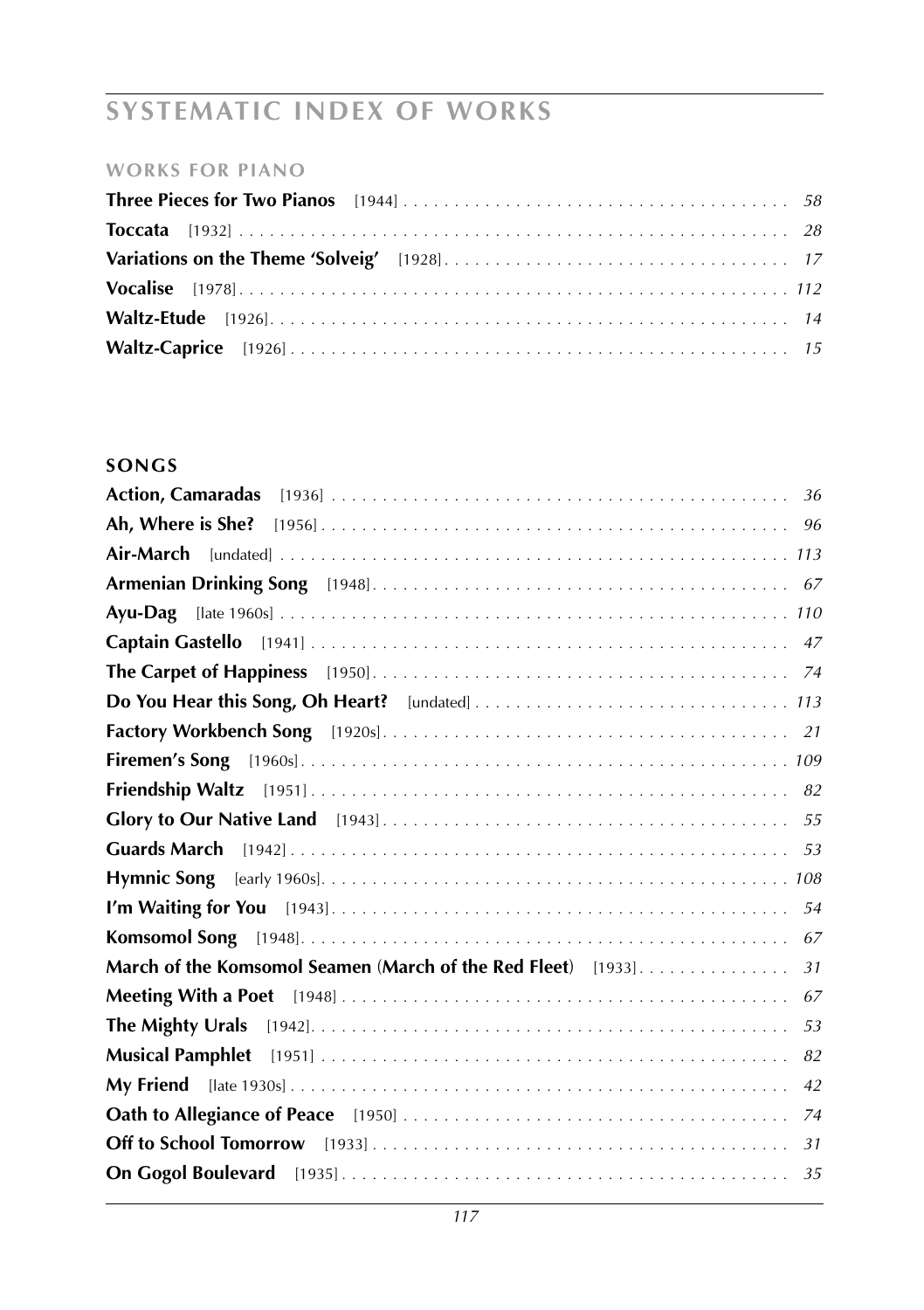#### **songs**

| Song "I remember having called you Flower once " [1952]. 83 |
|-------------------------------------------------------------|
|                                                             |
|                                                             |
|                                                             |
|                                                             |
|                                                             |
|                                                             |
|                                                             |
|                                                             |
|                                                             |
|                                                             |
|                                                             |
|                                                             |
|                                                             |
|                                                             |
|                                                             |
|                                                             |
|                                                             |
|                                                             |
|                                                             |

#### **song arrangements**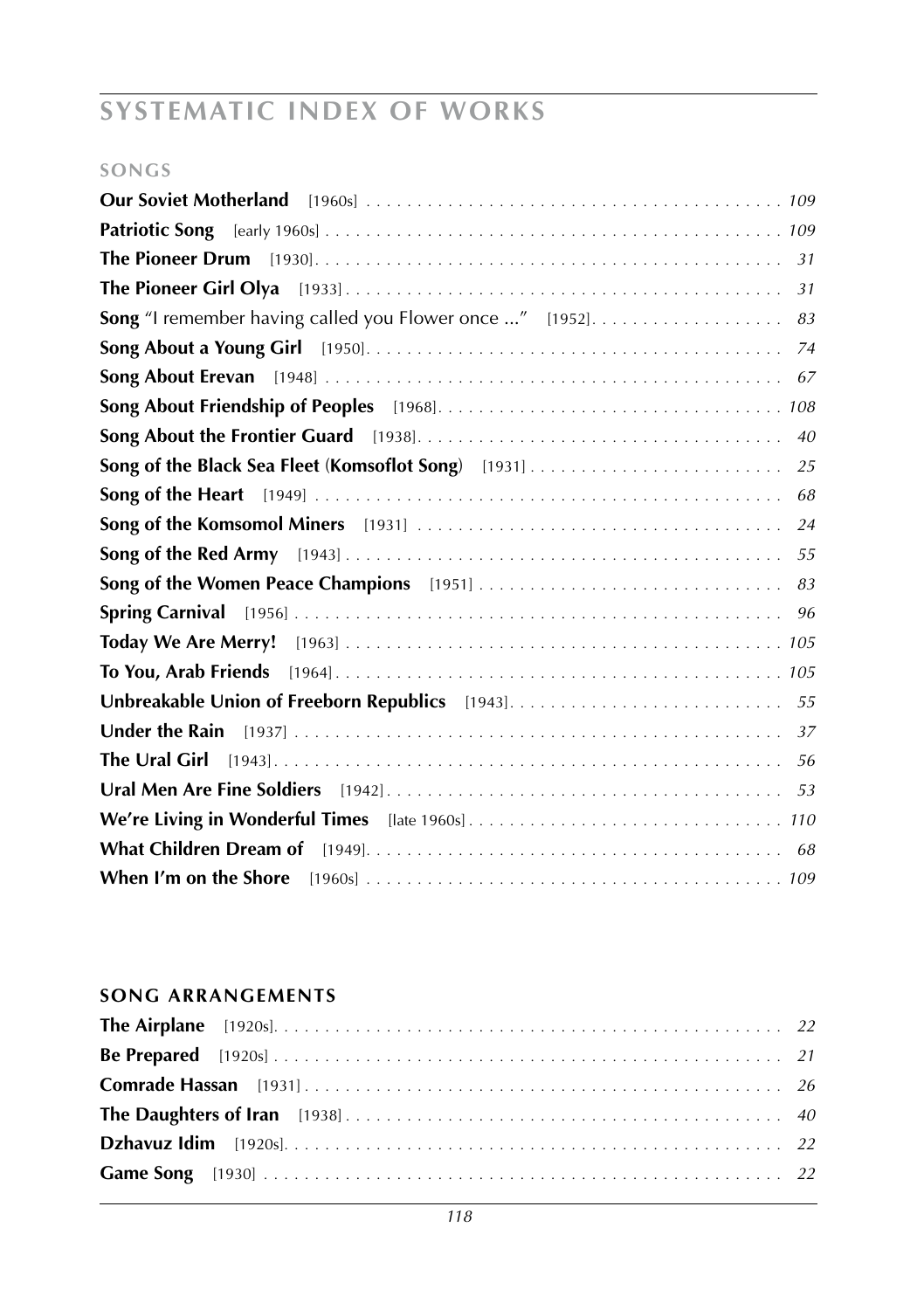#### **song arrangements**

#### **songs from films and incidental music**

| <b>The Baltic Sea</b> from the incidental music 'The Kremlin Chimes' $[1942] \ldots \ldots \ldots$ 48    |  |
|----------------------------------------------------------------------------------------------------------|--|
|                                                                                                          |  |
| <b>Marching Song</b> from the film music 'Admiral Ushakov' [1953]. 85                                    |  |
| <b>My Native Country</b> from the film music 'They Have a Native Country' [1950]. 72                     |  |
| Nina's Song from the incidental music 'Masquerade' [1941]  46                                            |  |
| <b>Oh, my Garden</b> from the film music 'The Garden' $[1939] \dots \dots \dots \dots \dots \dots \dots$ |  |
| <b>Peace March</b> from the film music 'The Tocsin of Peace' [1962] 104                                  |  |
|                                                                                                          |  |
|                                                                                                          |  |
|                                                                                                          |  |
|                                                                                                          |  |
| <b>Song of the Russian Sailors</b> from the film music 'Ships Storming the Bastions' [1953]. . 85        |  |

#### **incidental music**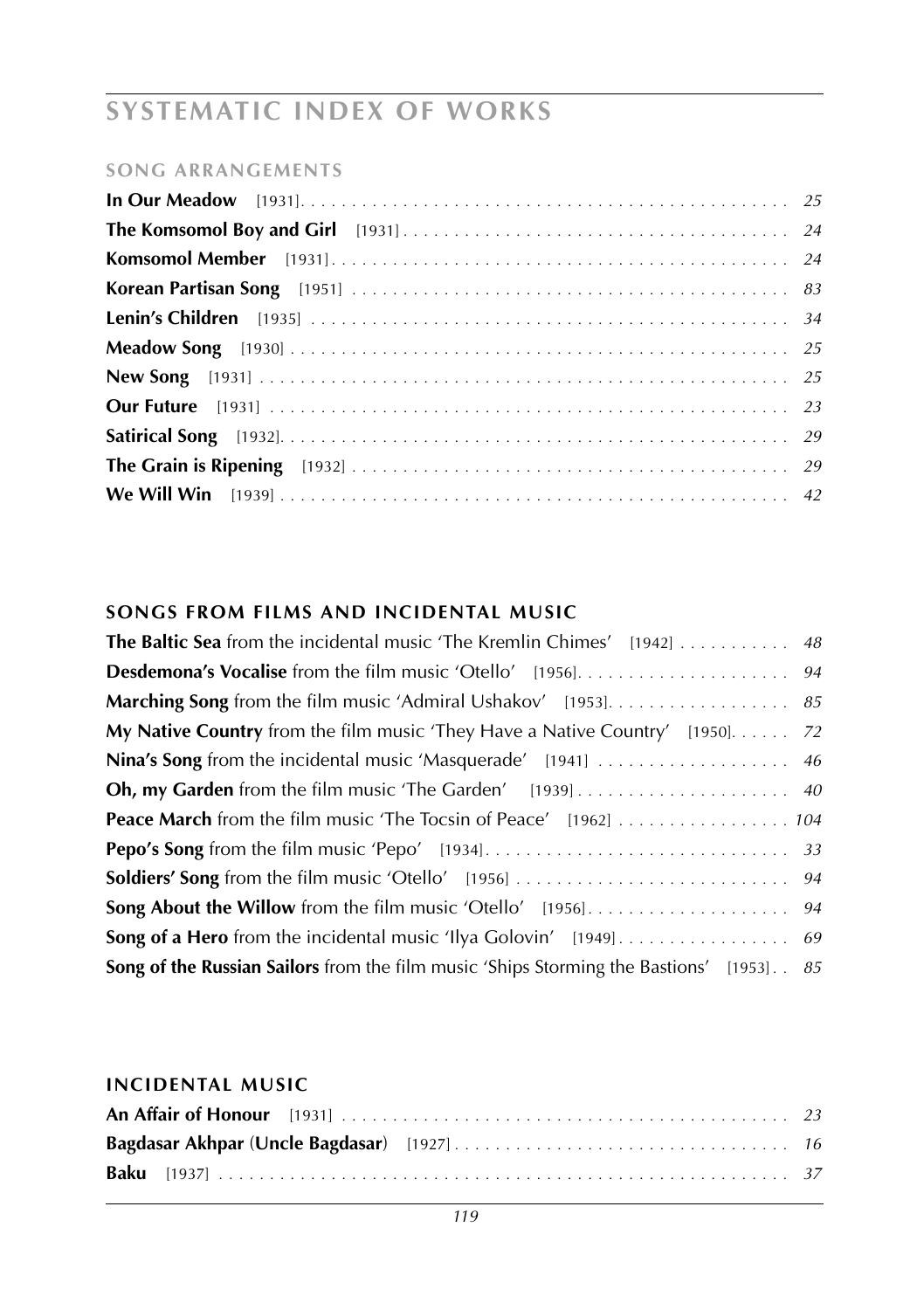# **SYSTEMATIC INDEX OF WORKS**

#### **INCIDENTAL MUSIC**

| 36            |
|---------------|
| 54            |
| 19            |
| 69            |
|               |
| Khatabala     |
|               |
| 48            |
|               |
|               |
| 30            |
| Macbeth<br>92 |
| 46            |
| 34            |
| 64            |
| 88            |
| 65            |
|               |

#### **FILM MUSIC**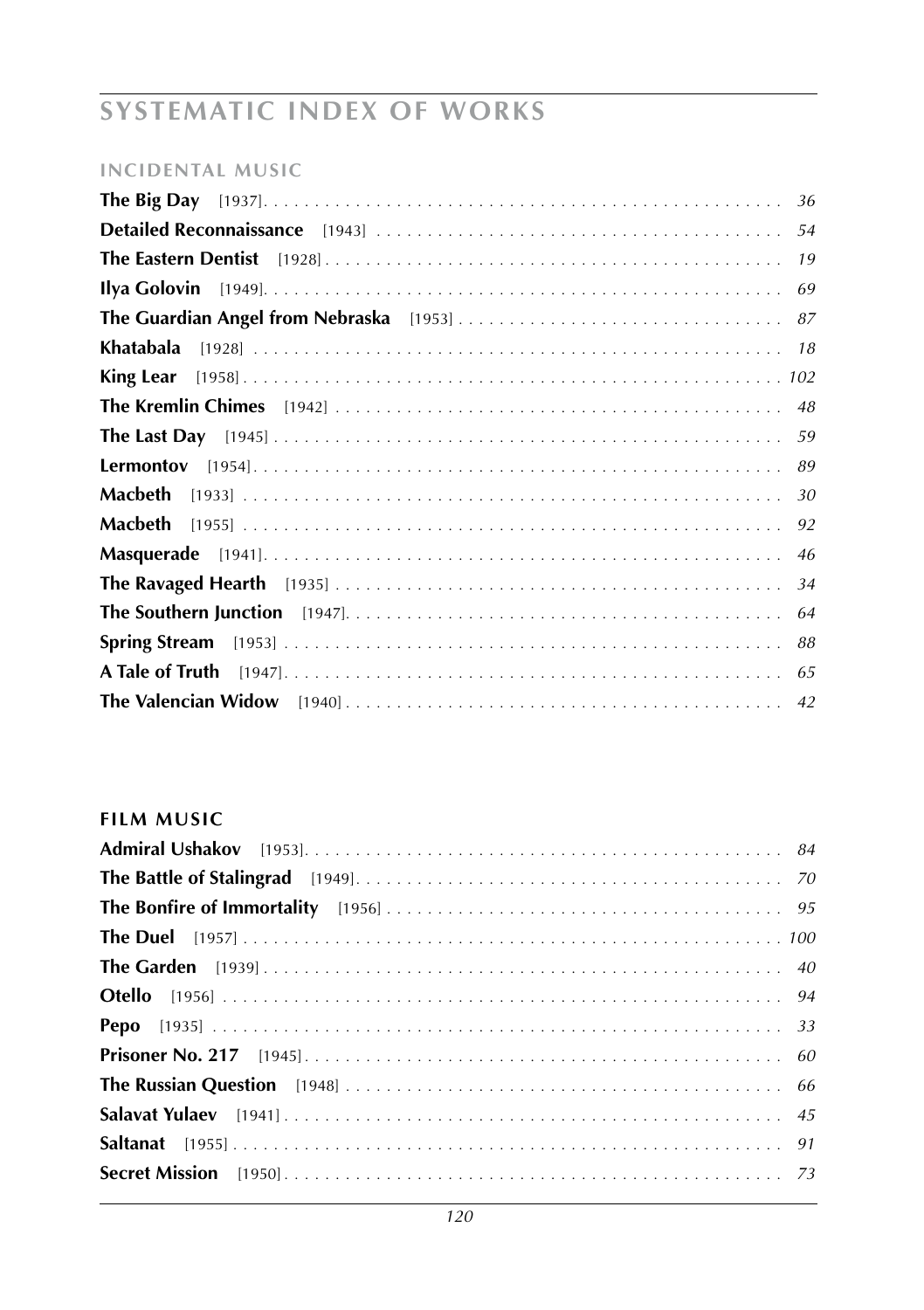#### **film music**

#### **suites from film music**, **incidental music** or **stage works**

|                                                                                      | 90 |
|--------------------------------------------------------------------------------------|----|
|                                                                                      |    |
| <b>Suite from the Incidental Music to 'The Valencian Widow'</b> [1939-1940] 43       |    |
| <b>Suite from the Music to the Film 'The Battle of Stalingrad'</b> [1949] 71         |    |
| Suite from the Music to the Films 'Admiral Ushakov' and                              |    |
|                                                                                      | 86 |
|                                                                                      |    |
| Suite No. 2 from the Ballet 'Gayaneh'                                                |    |
| Suite No. 3 from the Ballet 'Gayaneh'                                                |    |
| Suite No. 1 from the Ballet 'Spartacus'                                              |    |
| Suite No. 2 from the Ballet 'Spartacus'                                              |    |
| Suite No. 3 from the Ballet 'Spartacus'                                              |    |
|                                                                                      |    |
| Symphonic Pictures from the Ballet 'Spartacus' Scene No. 3 [1955] 81                 |    |
| <b>Symphonic Pictures from the Ballet 'Spartacus'</b> Scenes Nos. 4 and 5 [1955]. 81 |    |
| Symphonic Pictures from the Ballet 'Spartacus' Scene No. 9 [1955] 82                 |    |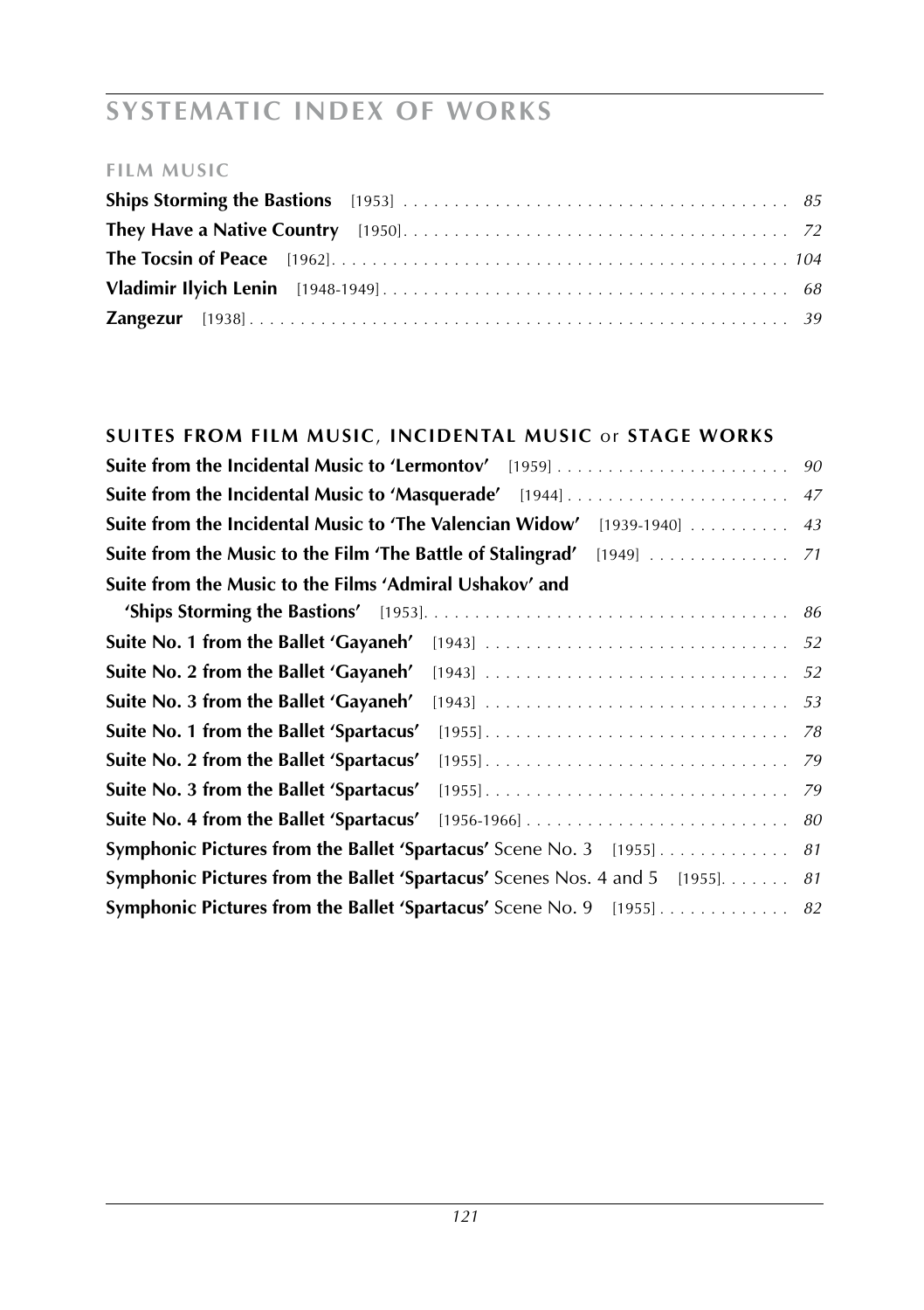| <b>The Baltic Sea</b> from the incidental music 'The Kremlin Chimes' [1942] 48 |  |
|--------------------------------------------------------------------------------|--|
|                                                                                |  |
|                                                                                |  |
|                                                                                |  |
|                                                                                |  |
|                                                                                |  |
|                                                                                |  |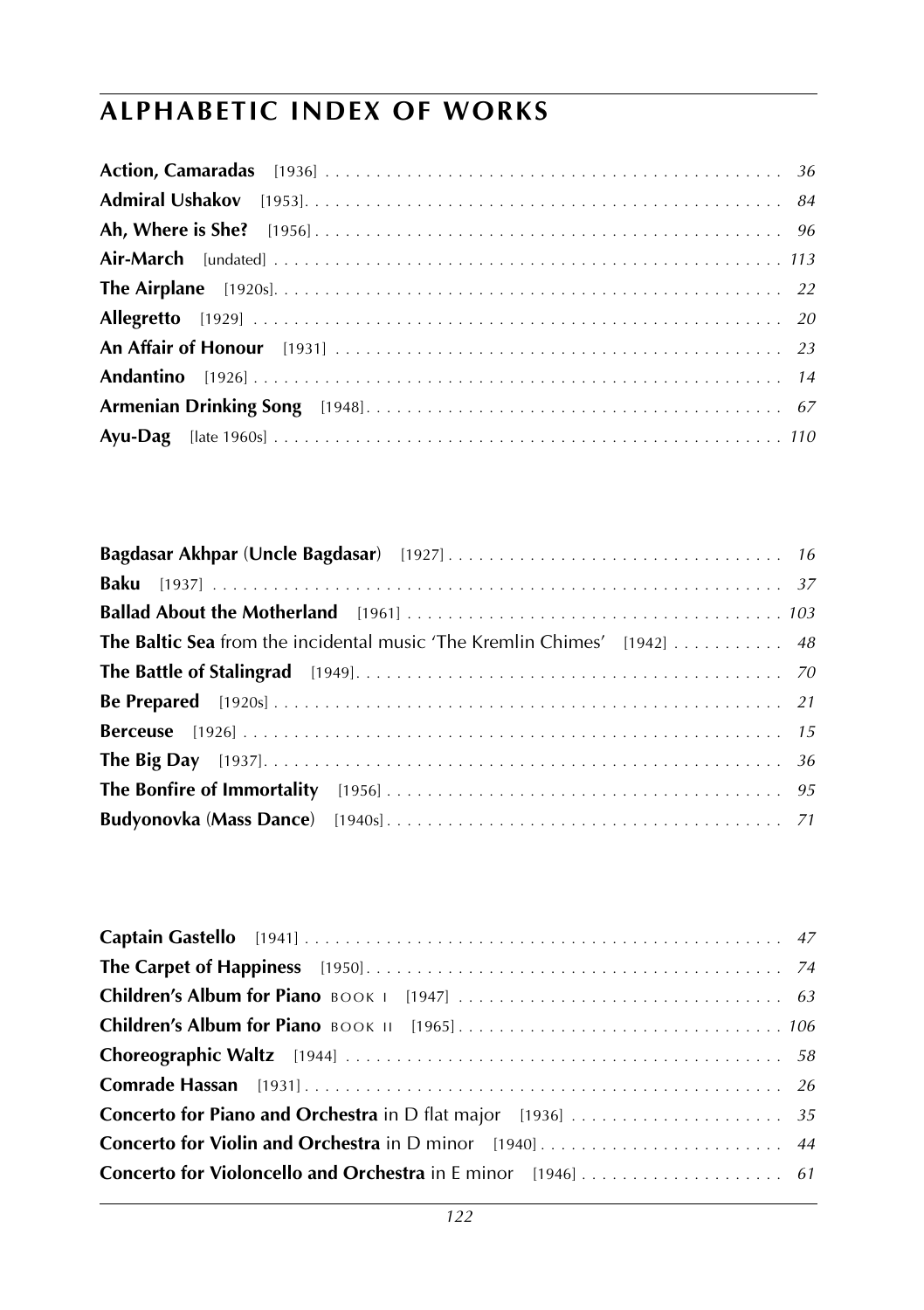| <b>Concerto-Rhapsody for Violin and Orchestra</b> in B flat minor [1961] 103 |  |
|------------------------------------------------------------------------------|--|
| <b>Concerto-Rhapsody for Violoncello and Orchestra</b> in D minor [1963] 105 |  |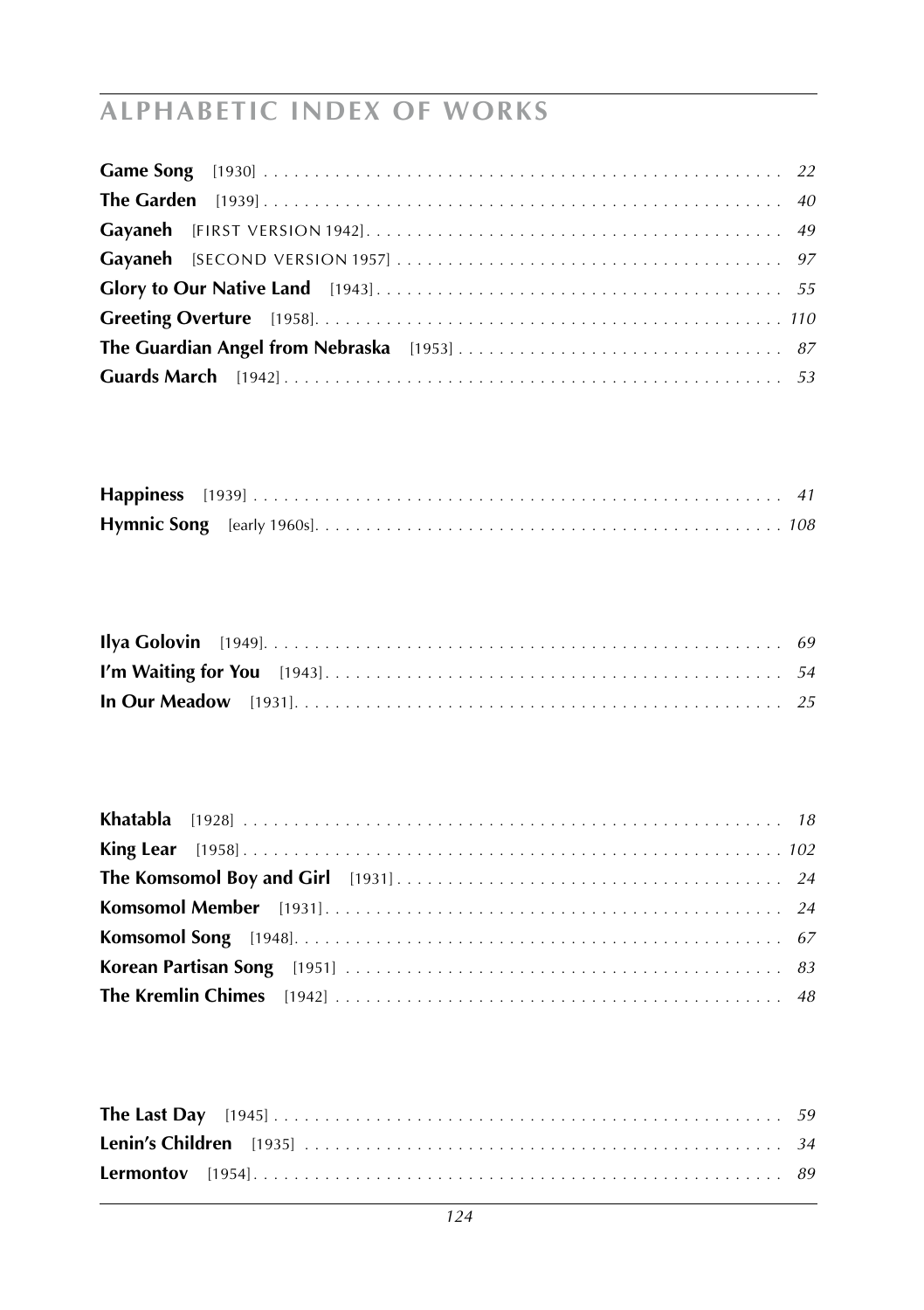| <b>My Native Country</b> from the film music 'They Have a Native Country' [1950]. 72 |  |
|--------------------------------------------------------------------------------------|--|

| Nina's Song from the incidental music 'Masquerade' [1941]  46 |  |
|---------------------------------------------------------------|--|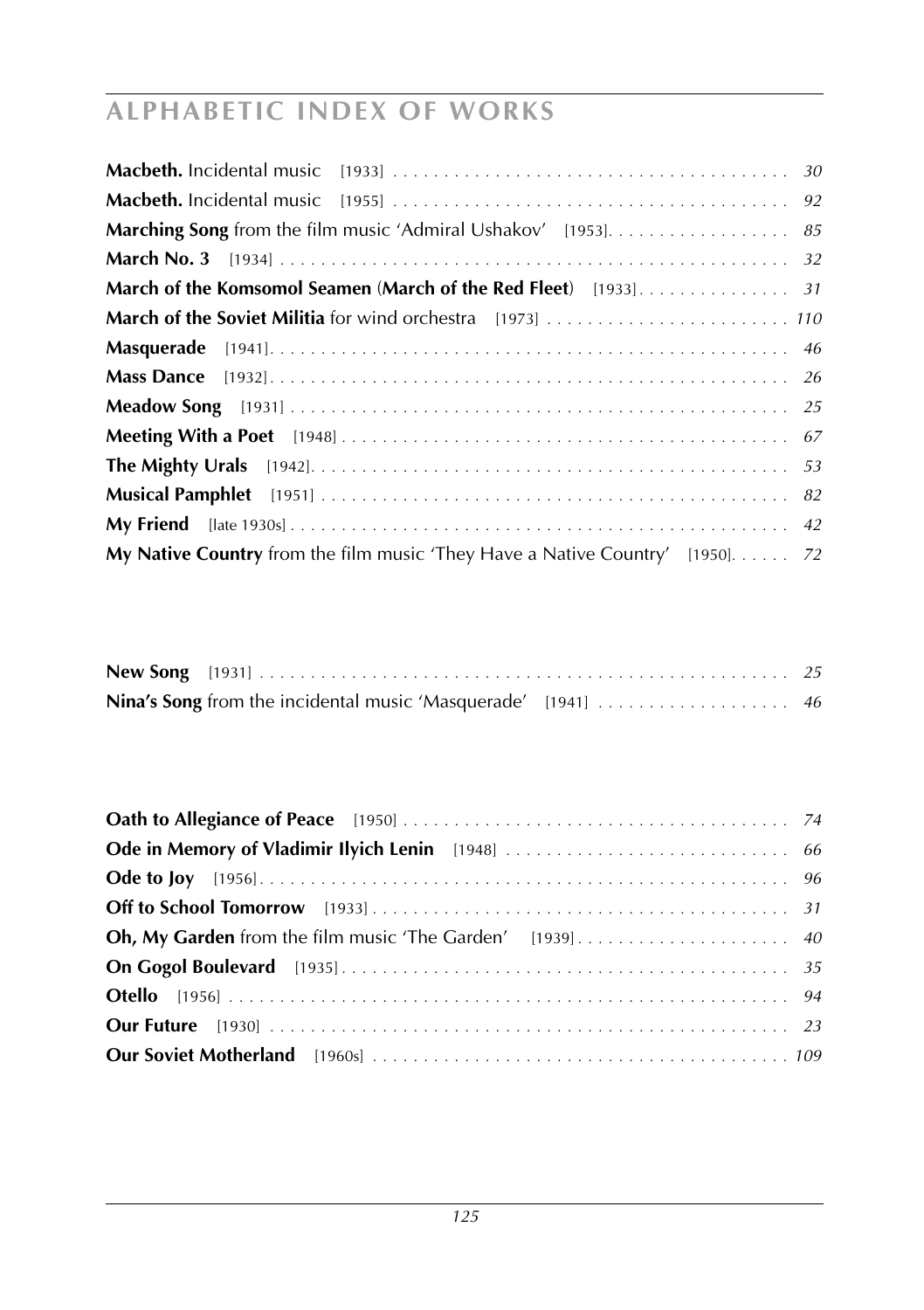| <b>Peace March</b> from the film music 'The Tocsin of Peace' [1962] 104 |
|-------------------------------------------------------------------------|
|                                                                         |
|                                                                         |
|                                                                         |
|                                                                         |
|                                                                         |
|                                                                         |
|                                                                         |
|                                                                         |
|                                                                         |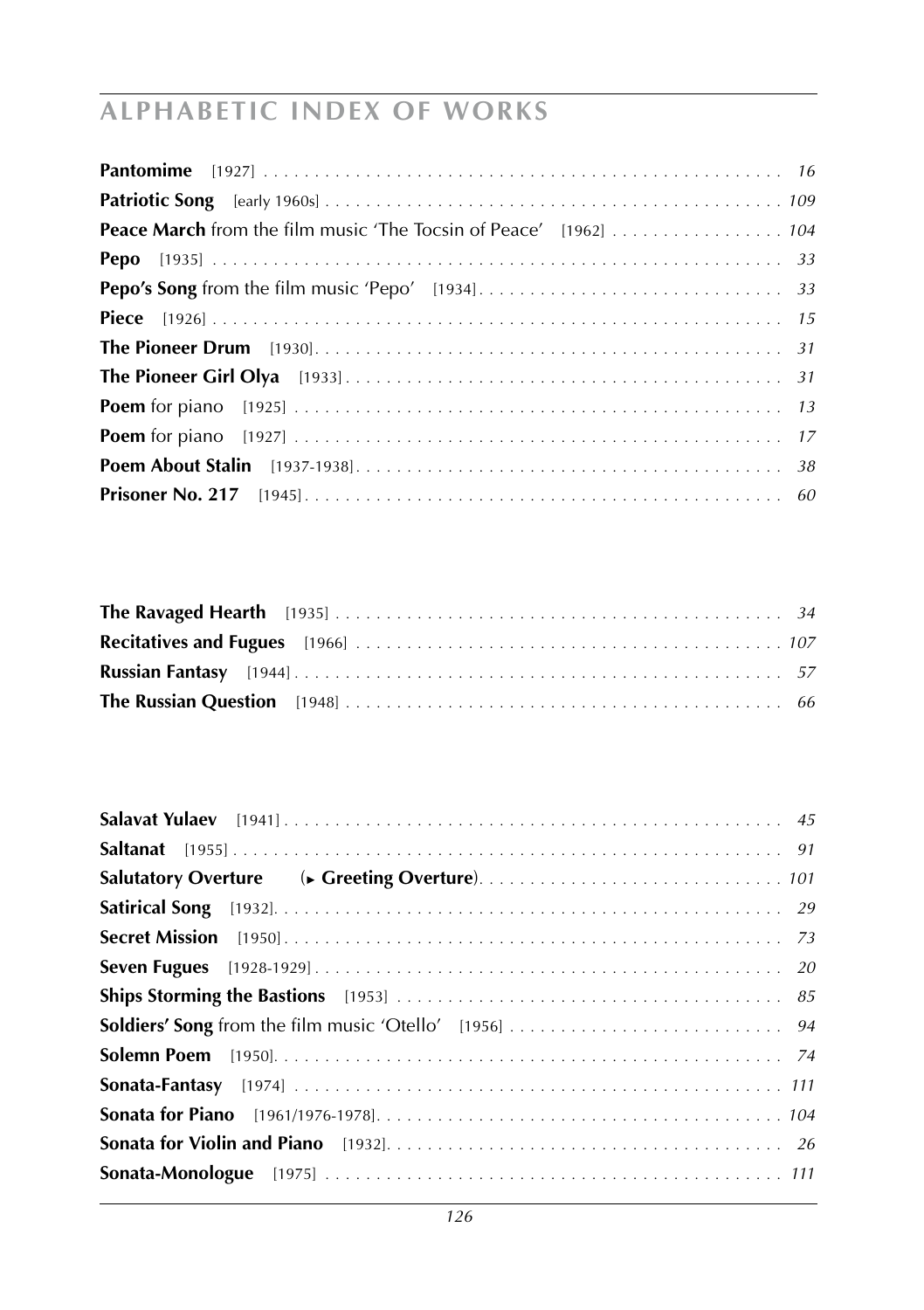|                                                                                      | 83 |
|--------------------------------------------------------------------------------------|----|
|                                                                                      |    |
|                                                                                      |    |
|                                                                                      |    |
|                                                                                      | 40 |
| Song About the Willow from the film music 'Otello' [1956]                            | 94 |
| <b>Song of a Hero</b> from the incidental music 'Ilya Golovin' [1949]                | 69 |
|                                                                                      |    |
|                                                                                      |    |
|                                                                                      | 24 |
|                                                                                      | 55 |
| Song of the Russian Sailors from the film music 'Ships Storming the Bastions' [1953] | 85 |
|                                                                                      | 13 |
|                                                                                      | 83 |
|                                                                                      | 20 |
|                                                                                      | 64 |
|                                                                                      | 75 |
|                                                                                      | 96 |
|                                                                                      | 88 |
|                                                                                      | 57 |
|                                                                                      | 24 |
|                                                                                      | 28 |
|                                                                                      | 21 |
|                                                                                      | 90 |
|                                                                                      | 47 |
| Suite from the Incidental Music to 'The Valencian Widow' [1939-1940]                 | 43 |
| Suite from the Music to the Films 'Admiral Ushakov' and                              |    |
|                                                                                      | 86 |
| Suite from the Music to the Film 'The Battle of Stalingrad' [1949]                   | 71 |
| Suite No. 1 from the Ballet 'Gayaneh'                                                |    |
| Suite No. 2 from the Ballet 'Gayaneh'                                                |    |
| Suite No. 3 from the Ballet 'Gayaneh'                                                |    |
| Suite No. 1 from the Ballet 'Spartacus'                                              | 78 |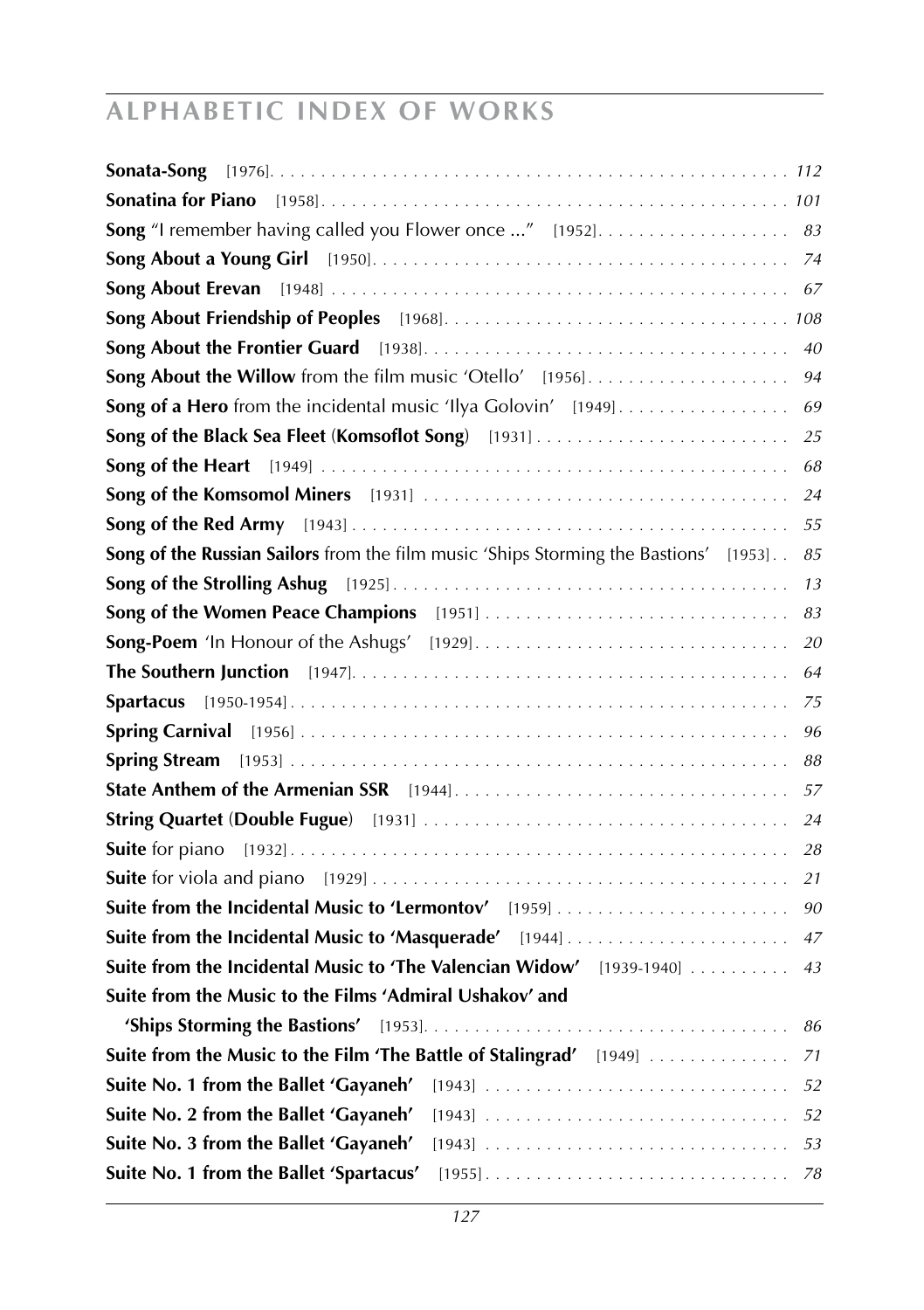| <b>Symphonic Pictures from the Ballet 'Spartacus' Scene No. 3</b> [1955] 81         |  |
|-------------------------------------------------------------------------------------|--|
| <b>Symphonic Pictures from the Ballet 'Spartacus'</b> Scenes Nos. 4 and 5 [1955] 81 |  |
| <b>Symphonic Pictures from the Ballet 'Spartacus'</b> Scene No. 9 [1955] 82         |  |
|                                                                                     |  |
|                                                                                     |  |
|                                                                                     |  |
|                                                                                     |  |

| Unbreakable Union of Freeborn Republics [1943] 55 |  |
|---------------------------------------------------|--|
|                                                   |  |
|                                                   |  |
|                                                   |  |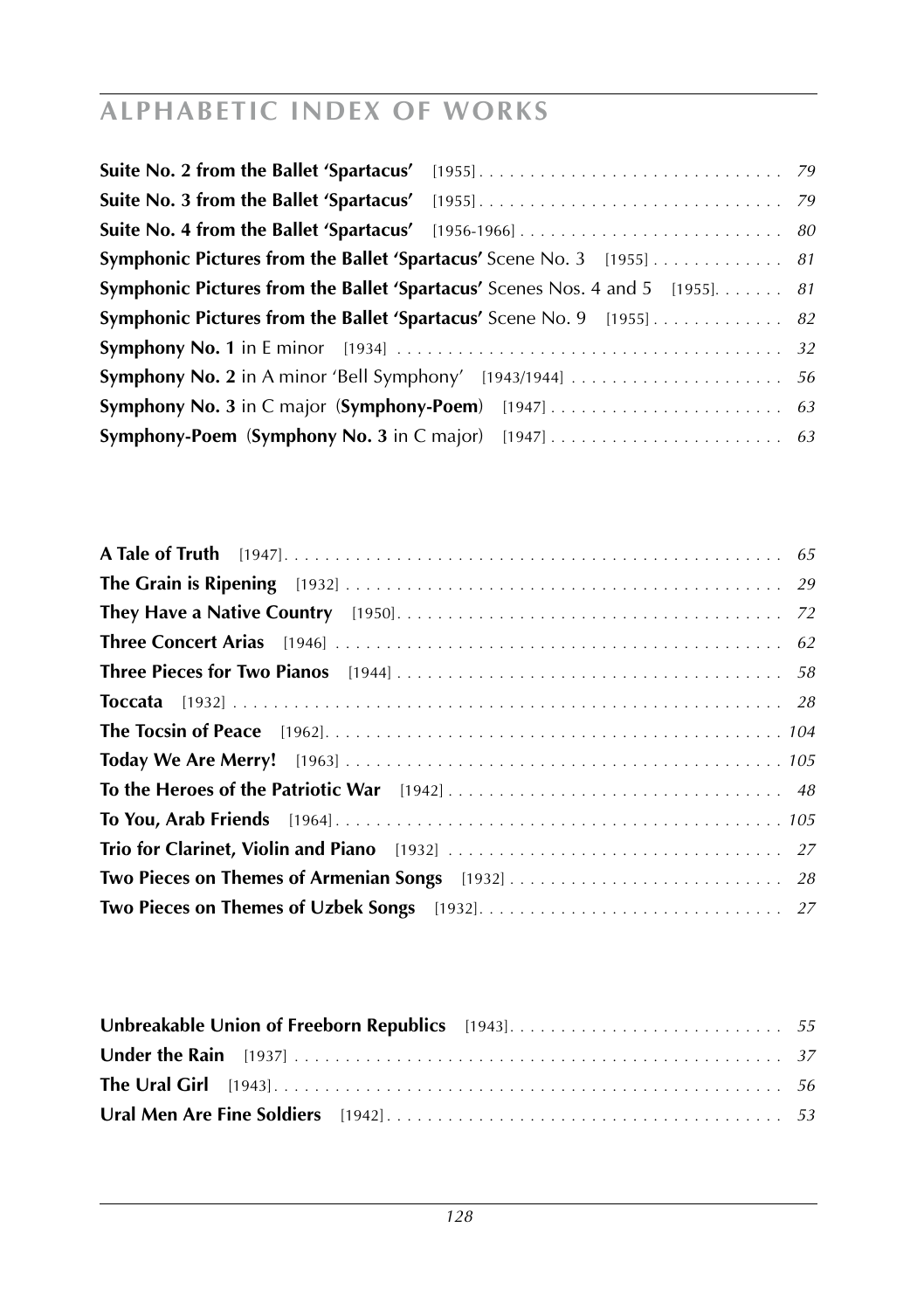| <b>Zangezurian March</b> from the music to the film 'Zangezur' [1938] 39 |  |
|--------------------------------------------------------------------------|--|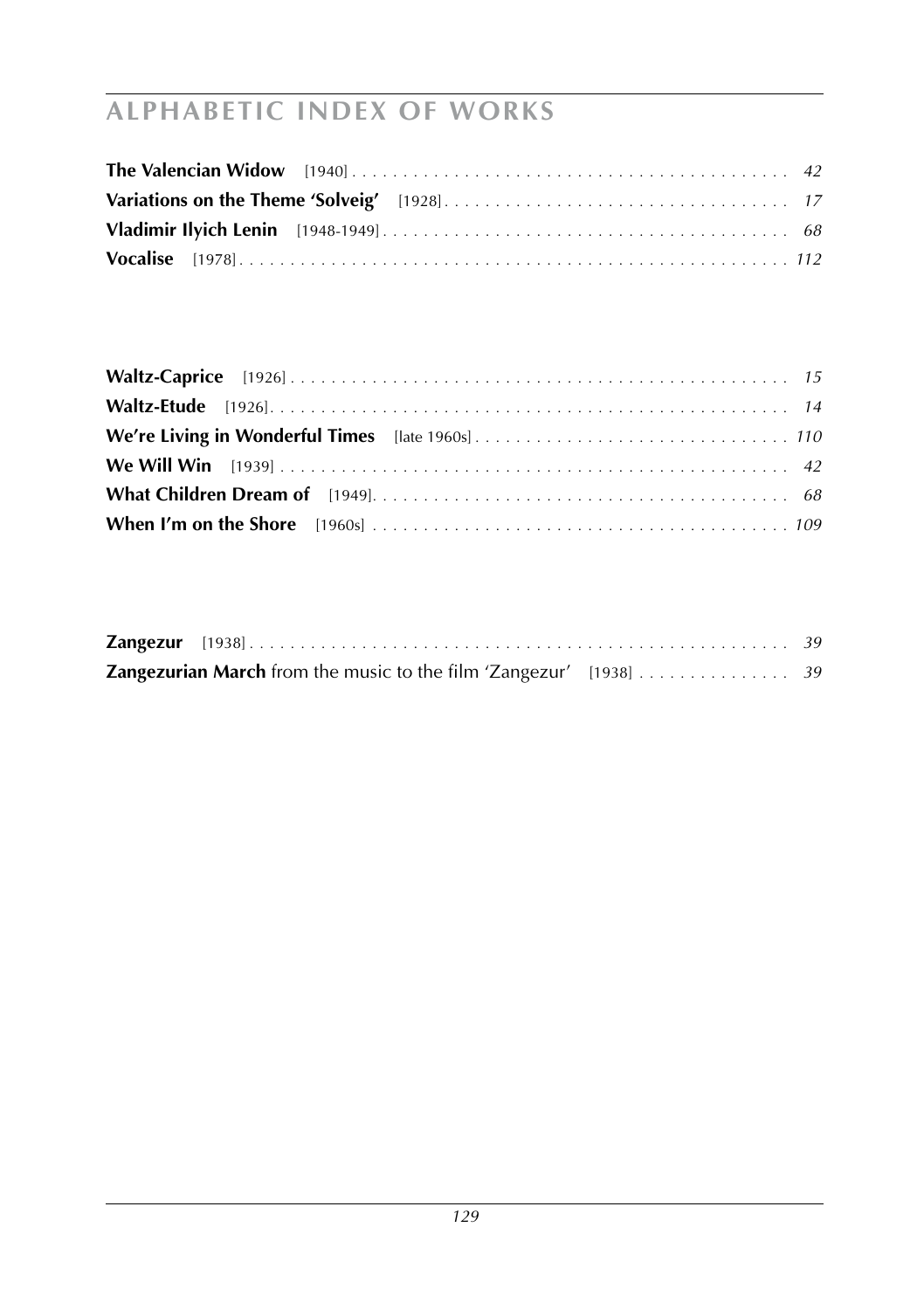### **A**

 **Abagyan**, A. dancer ►*Happiness*

 **Abovyan**, S. actor ►*Bagdazar Akhpar*

- **Aganbekyan**, A. actor ►*Bagdazar Akhpar*  **Agnyan**, A.
	- actor ►*Khatabala · The Eastern Dentist*

 **Aikasar**, A. actor ►*Zangezur*

 **Aikuni**, Gurgen lyricist ►*Bagdazar Akhpar*

 **Aizenberg**, Grigori Davydovich camera man ►*The Battle of Stalingrad · The Duel*

 **Aivasyan**, Tigran Nikitich actor ►*Macbeth* (1933)

 **Akhumyan**, Tigran Semyonovich translator ►*Macbeth* (1933)

 **Akopyan**, Tatyana [Tagui Askmik] actress ►*Pepo · Zangezur*

#### **Aksyonov**, Vesvolod Nikolaevich actor ►*The Russian Question*

 **Alabyan**, K. stage designer ►*Bagdazar Akhpar*

 **Aladzhalyan**, Semyon Ivanovich stage designer ►*Khatabala · Happiness*

#### **Alazan**,

lyricist ►*Meadow Song*

 **Alexandrov**, Alexander Vasilievich composer ►*Song of the Red Army*

> **Alexeev**, Alexei Petrovich actor ►*Admiral Ushakov · Ships Storming the Bastions*

#### **Alexeev**, S. arranger ►*Field March No.* 1

 **Aliger**, Margarita Iosifovna playwright ►*A Tale of Truth*

 **Allaverdyan**, M. dancer ►*Happiness*

 **Altman**, Natan Isaevich stage designer ►*Gayaneh* (1942)

### **A**

 **Alvaryan**, Karo Solomonvich actor ► *Khatabala · The Eastern Dentist*  **Amerikyan**, Tsolak Kerolovich [Sululikyan, Galust Keropovich actor ►*Zangezur*  **Anastasieva**, M. actress ►*The Guardian Angel from Nebraska*  **Andreev**, Alexei Leonidovich dancer ►*Gayaneh* (1942)  **Andreeva**, Dina Andreevna actress ►*The Last Day*  **Andrikanis**, Evgeni Nikolaevich camera man ►*Otello*  **Anrovskaya**, Olga Nikolaevna actress ►*The Guardian Angel from Nebraska*  **Anisimova**, Nina Alexandrovna choreographer·dancer ►*Gayaneh* (1942)  **Annisimova-Vulf**, Irina Sergeevna producer ►*King Lear*  **Anosov**, Nikolai Pavlovich conductor ►*Dance Suite*  **Antimonov**, Sergei Ivanovich actor ►*The Russian Question*  **Antonov**, Alexander Pavlovich actor ►*The Battle of Stalingrad · Secret Mission*  **Aper**, Khnko lyricist ►*The Komsomol Boy and Girl · Comrade Hassan*  **Arakelyan**, A. actor ►*Zangezur*  **Aranovich**, Yuri Mikhailovich conductor ►*Concerto-Rhapsody for Violin and Orchestra* **Arbatov**(**Yagubyan**), Ilya Ilyich choreographer·dancer ►*Happiness*  **Aretsky**, Boris Zalmanovich camera man ►*Admiral Ushakov · Ships Storming the Bastions*  **Arkhangelsky**, A.

actor ►*Masquerade*

 **Arkhipova**, Nina Nikolaevna actress ►*The Last Day*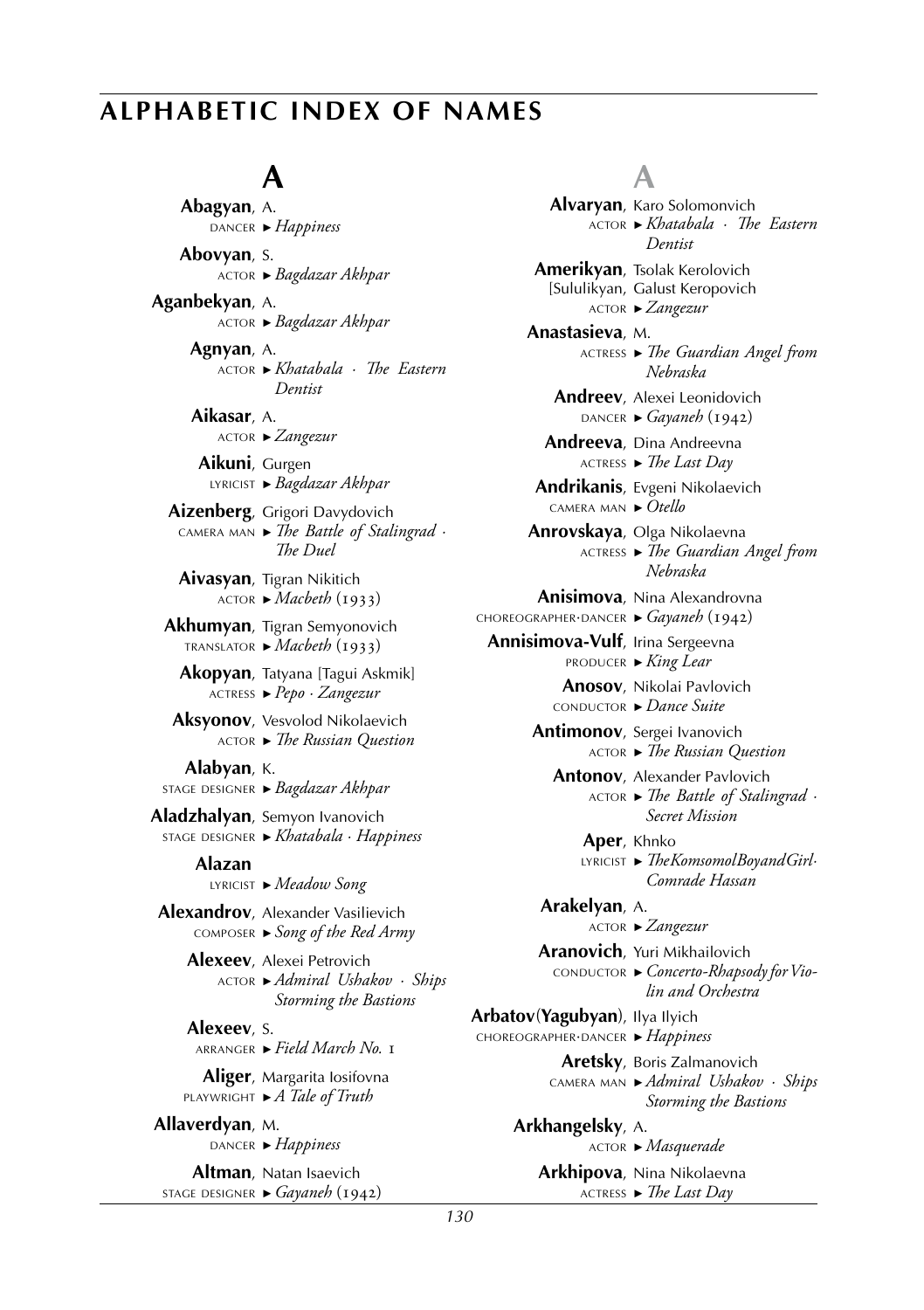#### **A**

 **Aruchyan**, M. stage designer ►*Macbeth* (1933)  **Arutyunyan**, Alexander Grigorevich pianist ►*Three Pieces for Two Pianos*  **Arutyunyan**, Gegam Stepanovich actor ►*Zangezur*  **Arutyunyan**, V. dancer ►*Happiness*  **Arzhanov**, Pyotr Mikhailovich actor ►*The Battle of Stalingrad*  **Aslamazyan**, Sergei Zakharovich cellist ►*String Quartet*  **Astangov**, Mikhail Fyodorovich actor ►*The Russian Question · The Battle of Stalingrad · They Have a Native Country*  **Avaliani**, Noi Ivanovich actor ►*The Duel*  **Avdyushko**, Viktor Antonovich actor ►*Admiral Ushakov*  **Averin**, Yuri Ivanovich actor ►*Macbeth* (1955)  **Avetisyan**, Avet Markosovich

actor ►*Macbeth* (1933) *· Pepo · Zangezur*

 **Avetyan**, Grigori Karapetovich actor ►*Pepo · Zangezur*

### **B**

**Babadzhanyan**, Arno Arutyunovich pianist ►*Three Pieces for Two Pianos* **Babloyan**, S. actor ►*The Ravaged Hearth* **Bagratuni**, Vache Bagratovich actor ►*Macbeth* (1933) **Bairamov**, Mirza Akhmed-ogly poet ►*Poem About Stalin* **Balasanyan**, Sergei arranger ►*Dance Suite* **Balashov**, Vladimir Pavlovich actor ►*Prisoner No.* 217 *· Admiral Ushakov · Ships Stor-*

*ming the Bastions*

#### **B**

**Balayan**, G. actor ►*The Ravaged Hearth* **Balmont**, Konstantin Dmitrievich translator ►*Three Concert Arias* **Banu**, T. translator ►*The Daughters of Iran · We Will Win* **Barabanova**, Maria Pavlovna actress ►*The Russian Question* **Baramykov**, Ibrahim Izetullovich camera man ►*The Garden* **Barantsev**, Anatoli Ivanovich actor ►*King Lear* **Barsky**, Vladimir Grigorievich actor ►*Pepo* **Bartashevich**, Konstantin Mikhailovich actor ►*Saltanat* **Barto**, Agniya Lvovna lyricist ►*The Mighty Urals · Ural Men Are Fine Soldiers* **Barysheva**, Tatyana Semyonovna actress ►*Prisoner No.* 217 **Batashov**, Mikhail Nikolaevich actor ►*The Guardian Angel from Nebraska* **Becheslova**, Tatyana Mikhailovna dancer ►*Gayaneh* (1942) **Bedyrov**, O. lyricist ►*Ilya Golovin* **Bek-Nazarov**, Alexander Ivanovich scenarist·director ►*Pepo · Zangezur* **Bekker**, Alexander Mikhailovich sound editor ►*The Garden* **Belokurov**, Vladimir Vyacheslavovich actor ►*Detailed Reconnaissance · Secret Mission · The Guardian Angel from Nebraska · The Duel* **Belov**, Gavriil Nikitich actor ►*The Battle of Stalingrad* **Belyaev**, Vladimir scenarist· director ►*Vladimir Ilyich Lenin*

> **Belyaeva**, Valentina Efimovna actress ►*Saltanat*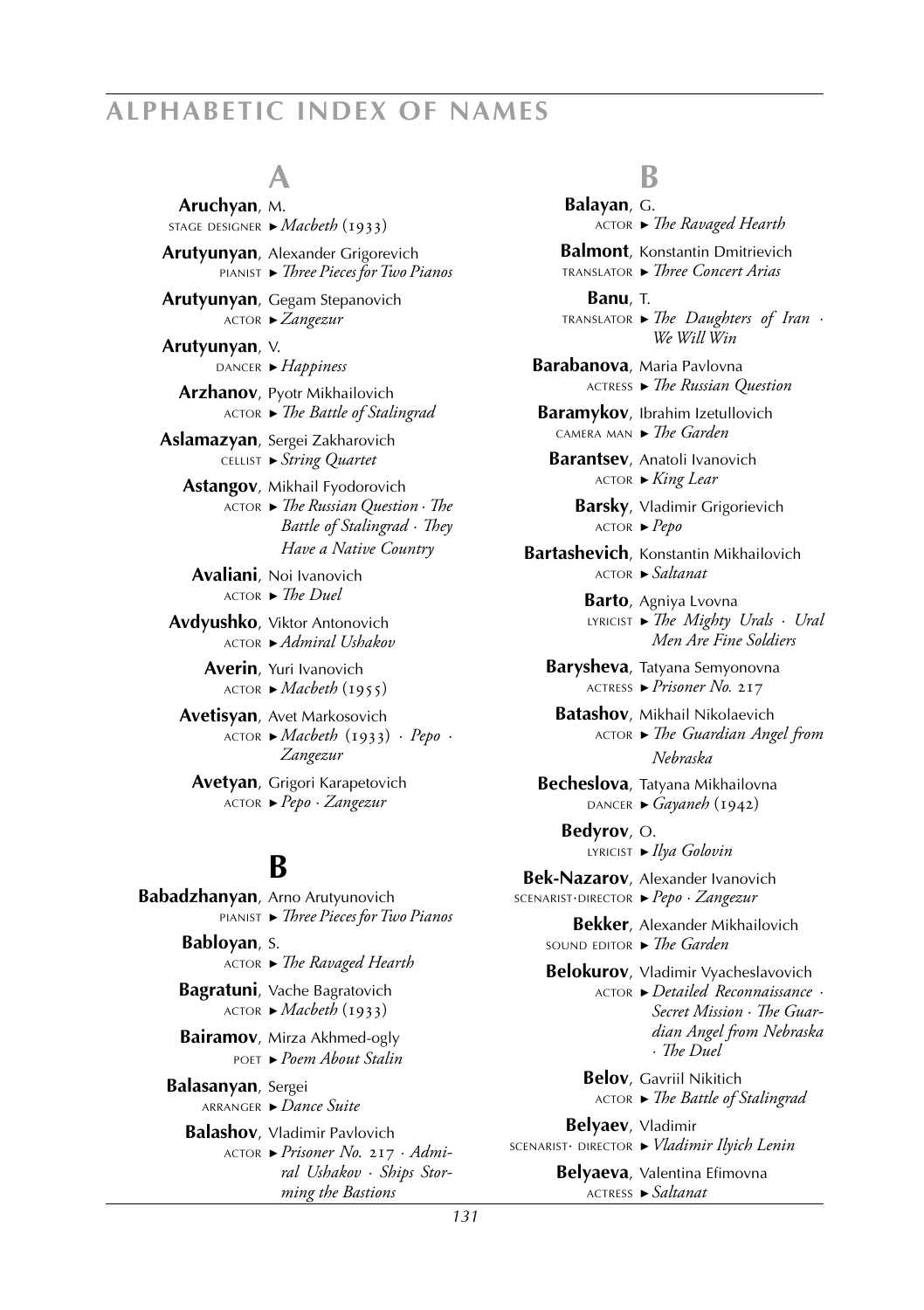#### **B**

**Belyavsky**, V. actor ►*Spring Stream* **Beroyan**, Maria Georgievna actress ►*Pepo* **Bersenev**, I. producer ►*The Valencian Widow* **Beryozov**, Pavel actor ►*Secret Mission* **Bezymensky**, Alexander Ilyich lyricist ►*Factory Machine-Tool Song* **Biber**, Evgenia Eduardovna dancer ►*Gayaneh* (1942) **Bibikov**, Boris Vladimirovich actor ►*Ships Storming the Bastions* **Blagonravov**, A. actor ►*An Affair of Honour* **Blagoobrazov**, Vladimir Sergeevich actor ►*The Southern Junction* **Blagov**, A. bass ►*Ballad About the Motherland* **Blinnikov**, Sergei Kapitonovich actor ►*Salavat Yulaev · The Battle of Stalingrad · The Duel* **Blok**, David Semyonovich sound editor ►*Pepo* **Bocharnikov**, T. actor ►*Spring Stream* **de Boer**, Ed arranger ►*Suite No. 2 from 'Gayaneh'* **Bogdanyan**, R. violinist ►*Trio for Clarinet, Violin and Piano* **Bogolyubov**, Nikolai Ivanovich actor ►*The Duel* **Bogomolova**, Lyudmila Ivanovna dancer ►*Gayaneh* (1957) **Bolduman**, Mikhail Panteleimonovich actor ►*Salavat Yulaev · Detailed Reconnaissance* **Bokarev**, Vasili Dmitrievich actor ►*Secret Mission* **Bolotin**, Sergei Vasilievich translator ►*The Airplane · Song About Erevan*

#### **B**

**Bondarchuk**, Sergei Fyodorovich actor ►*Admiral Ushakov · Ships Storming the Bastions · Otello* **Bordanova**, A. actress ►*A Tale of Truth* **Borisovski**, Vadim Vasilievich arranger ►*Suite from 'Masquerade'* **Boryan**, Gurgen Mikhailovich lyricist ►*Komsomol Song* **Braslavsky**, Daniil Abramovich actor ►*March of the Soviet Militia · Festive Fanfares* **Braudo**, Isai Alexandrovich organist ►*Symphony No.* 3 **Brovka**, Pyotr Ustinovich lyricist ►*Hymnic Song* **Bruni**, Tatyana Georgievna costumes ►*Baku · Gayaneh* (1942) **Bryusov**, Valeri Yakovlevich translator ►*Three Concert Arias* **Brzhevsky**, Sergei Ignatievich actor ►*The Battle of Stalingrad* **Bubnov**, Viktor Mikhailovich actor ►*The Duel* **Buck**, Friedrich arranger ►*Gayaneh* (1942) **Budantseva**, Roza Semyonovna scenarist ►*Saltanat* **Budarov**, Georgi Ivanovich actor ►*Prisoner No.* 217 *· Secret Mission · Ships Storming the Bastions · the Bonfire of Immortality* **Budyonny**, Semyon Mikhailovich ►*Budyonovka* **Bukharsky**, Khaziakhmet Girfanutdinovich actor ►*Salavat Yulaev* **Burnazyan**, P. dancer ►*Happiness* **Burunov**, Karadzha lyricist ►*The Eastern Dentist* **Buzhanovskaya**, N. dancer ►*Gayaneh* (1942) **Bykadorov**, Evgani Ivanovich actor ►*A Tale of Truth*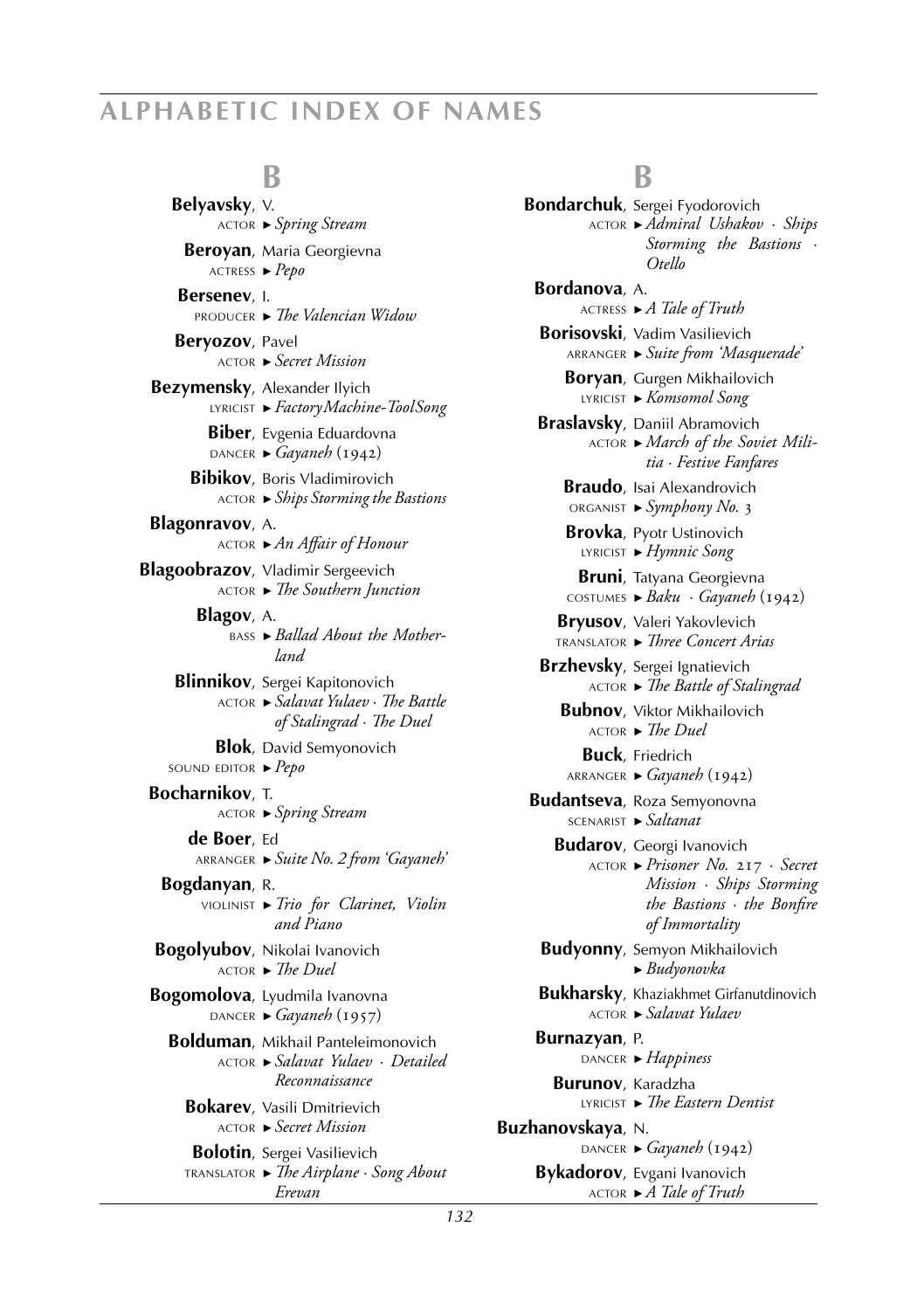## **C**

 **Chaban**, A. actor ►*An Affair of Honour*  **Charents**, Egishe Abramovich [Sogomonyan] lyricist ►*New Song · Pepo*  **Chargonin**, Alexander actor ►*The Garden*  **Cheban**, Alexander ivanovich actor ►*The Kremlin Chimes · Secret Mission*  **Chebotarievskaya**, K. lyricist ►*Poem About Stalin*  **Chechetkin**, V. sound editor ►*The Garden*  **Chekan**, Stanislav Yulianovich actor ►*Spring Stream*  **Chen**, Iolanda Evgenievna [Yu-lan] camera woman ►*Admiral Ushakov · Ships Storming the Bastions*  **Chepurin**, Yuli Petrovich playwright ►*Spring Stream*  **Cherednichenko**, Nadezhda Illarionovna actor ►*The Bonfire of Immortality*  **Cherkasov**, Nikolai Konstantinovich actor ►*The Battle of Stalingrad*  **Chernyaev**, Evgeni Alexandrovich set designer ►*Saltanat*  **Chernyavsky**, Vladimir Stepanovich actor ►*The Battle of Stalingrad*  **Chernyshev**, Yuri Konstantinovich actor ►*A Tale of Truth*  **Chistyakov**, Nikolai Vasilievich actor ►*Admiral Ushakov*  **Chkalova**, Nina Nikolaevna dancer ►*Gayaneh* (1957)  **Chuvelyov**, Ivan Pavlovich actor ►*Zangezur*

### **D**

 **Davydov**, Vladlen Semyonovich actor ►*The Guardian Angel from Nebraska · Lermontov*

 **Degeyter**, Pierre composer ►*Song of the Red Army*

**D Deinek**, Boris Stepanovich bass ►*Ballad About the Motherland*  **Demuryan**, T. actor ►*The Ravaged Hearth*  **Dergaev**, actor ►*Baku*  **Derzhavin**, Konstantin Nikolaevich librettist ►*Gayaneh* (1942)  **Derzhavin**, Mikhail Stepanovich actor ►*The Battle of Stalingrad*  **Dikhtyar**, Alexander Solomonovich set designer ►*They have a Native Country*  **Diky**, Aexei Denisovich actor ►*The Battle of Stalingrad*  **Dmitriev**, Vladimir Vladimirovich stage designer ►*The Kremlin Chimes · The Last Day*  **Dobrin**, Boris Lazarievich bass ►*Ballad About the Motherland*  **Dobrzhanskaya**, Lyubov Ivanovna actress ►*Spring Stream*  **Dörner**, Hans arranger ►*Gayaneh* (1942)  **Doersam**, Adalbert and Matthias arrangers ►*Gayaneh* (1942)  **Dolmatovsky**, Evgeni Aronovich lyricist ►*Patriotic Song*  **Dolukhanyan**, Alexander Pavlovich arranger ►*Happiness · Suite from 'Masquerade' · Symphony No.* 2 *· Concerto for Violoncello and Orchestra*  **Dorizo**, Nikolai Konstantinovich lyricist ►*Patriotic Song*  **Dorokhin**, Nikolai Ivanovich actor ►*Ilya Golovin · The Battel of Stalingrad*  **Dorrer**, Valeri Ivanovich set designer ►*Otello*  **Dostal**, Nikolai Vladimirovich DIRECTOR ► The Garden  **Dragunsky**, Viktor Yuzefovich actor ►*The Russian Question*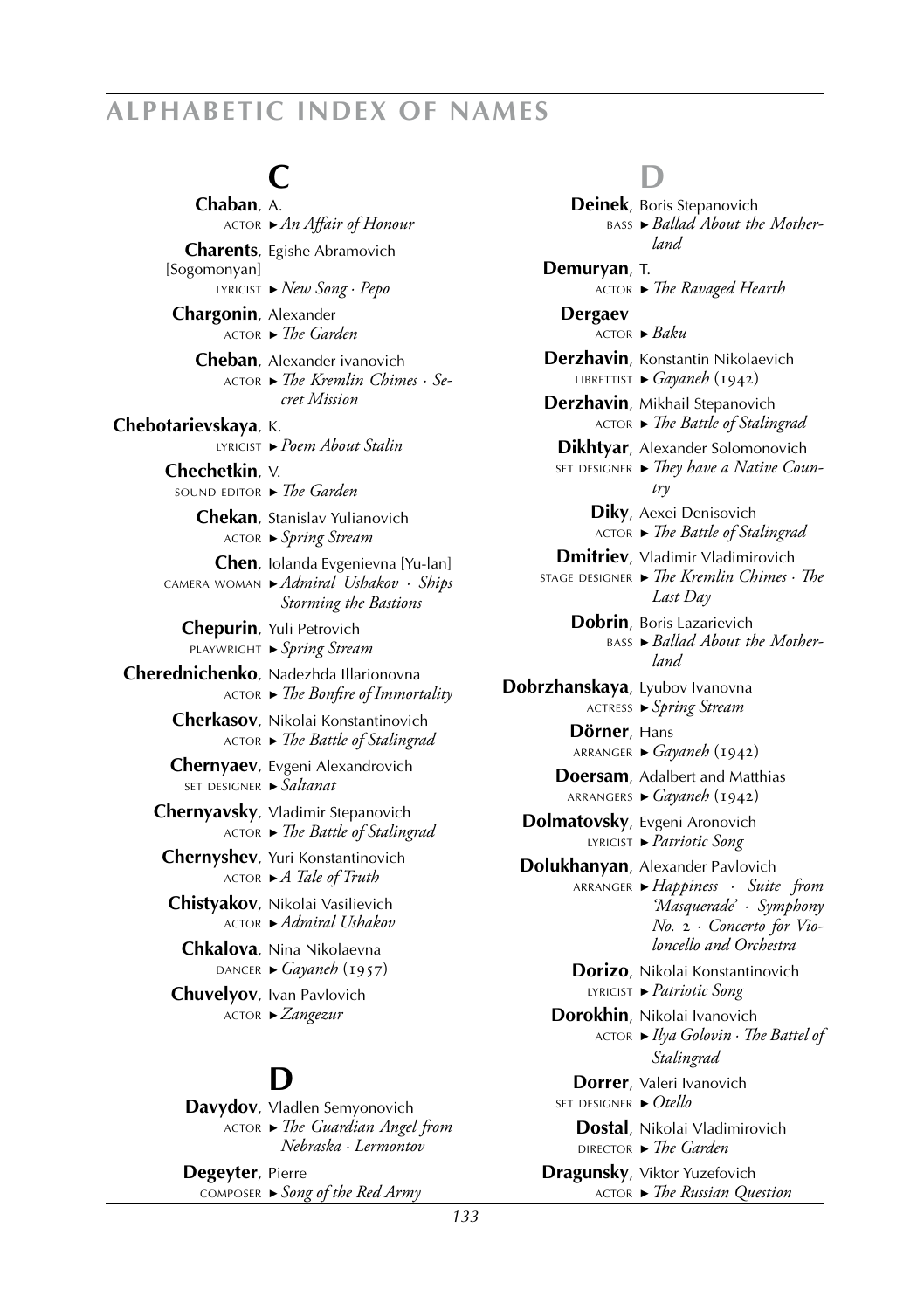### **D**

 **Drechsler**, Hans-Joachim arranger ►*Gayaneh* (1942)  **Druzhnikov**, Vladimir Vasilievich actor ►*Admiral Ushakov · Ships Storming the Bastions · the Bonfire of Immortality*  **Dubov**, Alexander Mikhailovich actor ►*Detailed Reconnaissance*  **Dudinskaya**, Natalia Mikhailovna dancer ►*Gayaneh* (1942)  **Dudnikov**, Dmitri Mikhailovich actor ►*Baku*  **Dzhamanov**, Sadykbek actor ►*Saltanat*  **Dzhamanova**, Ch. actress ►*Saltanat*  **Dzhanibekyan**, Gurgen Dzhanibekovich actor ►*Macbeth* (1933) *· Zangezur*  **Dzhuraev**, Shamsi actor ►*The Garden*

#### **E**

 **Edigaryan**, A. dancer ►*Happiness* **Efimov**, Efim Grigorievich dancer ►*Happiness*  **Efimov**, Konstantin Nikolaevich costume designer ►*Admiral Ushakov · Ships Storming the Bastions*  **Egina**, Antonina Vasilievna camera woman ►*The Russian Question · Saltanat*  **Ehme**, Heinz arranger ►*Gayaneh* (1942)  **Eikhov**, Viktor Viktorovich actor ►*Masquerade · The Last Day*  **Ekelchik**, Yuri Izraelevich camera man ►*The Battle of Stalingrad* **Elizarov**, Nikolai Grigorievich actor ►*The Southern Junction*  **El-Registan**, Garold Gabrielevich lyricist ►*Unbreakable Union of Freeborn Republics · Song About Friendship of Peoples*

#### **E**

 **Emelyanov**, Alexei Alexeevich actor ►*Masquerade*  **Enei**, Evgeni Evgenievich set designer ►*Prisoner No.* 217  **Eremyan**, Varsham Nikitovich set designer ►*The Garden*  **Ermolov**, A. make-up artist ►*Admiral Ushakov · Ships Storming the Bastions*  **Ershov**, V. actor ►*The Guardian Angel from Nebraska*  **Ershova**, Valentina Alexandrovna actress ►*Masquerade*  **Eshpai**, Andrei Yakovlevich arranger ►*Suite from 'Masquerade' · Gayaneh* (1942)

> **Etush**, Vladimir Abramovich actor ►*Admiral Ushakov*

 **Evdokimov**, Fyodor Ivanovich actor ►*The Garden*

 **Evstigneev**, Evgeni Alexandrovich actor ►*The Duel*

> **Evteeva**, actress ►*Baku*

> > **Ezov**, L. actor ►*Detailed Reconnaissance*

### **F**

 **Faier**, Yuri Fyodorovich conductor ►*Gayaneh* (1957)

 **Faintsimmer**, Alexander Mikhailovich director ►*They have a Native Country*

> **Fait**, Andrei Andreevich actor ►*Salavat Yulaev*

 **Farahmand Bafi**, Nima arranger ►*Gayaneh*

 **Fay**, Laurel E. musicologist ►*Children's Album for Piano · Saltanat · The Bonfire of Immortality · The Duel*

 **Fedotov**, I.

actor ►*The Big Day*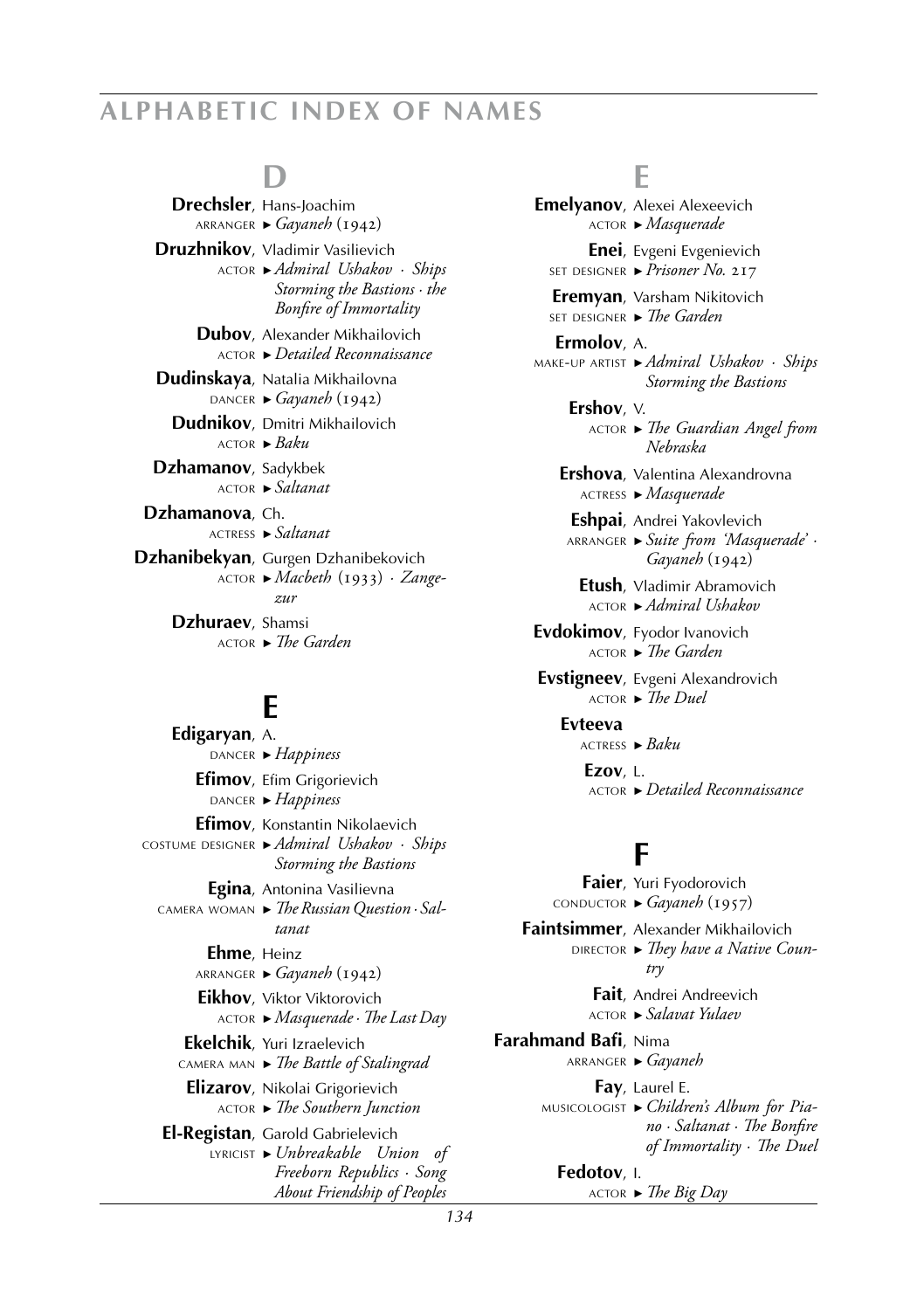### **F**

 **Fedotova**, Irina actor ►*Salavat Yulaev*  **Feigin**, Leonid Veniaminovich arranger ►*Gayaneh* (1942)  **Feldman**, Dmitri Moiseevich camera man ►*Pepo*  **Feldt**, Pavel Emilievich conductor ►*Gayaneh* (1942) *· Spartacus*  **Fenin**, Lev Alexandrovich actor ►*Secret Mission · Admiral Ushakov*  **Fidanyan**, L. actor ►*The Ravaged Hearth*  **Fikhtengolts**, Mikhail Izrailevich arranger ►*Suite from 'Masquerade'*  **Flyangolts**, Dmitri Solomonovich sound editor ►*They have a Native Country*  **Förster**, Wolfgang arranger ►*Gayaneh* (1942)  **Fotiev**, V. actor ►*An Affair of Honour*  **Freidin**, Abram Lvovich set designer ►*Prisoner No.* 217 *· Secret Mission · The Duel*  **Frelikh**, Oleg Nikolaevich actor ►*The Big Day*  **Frichinsky**, Lev Mikhailovich actor ►*Ships Storming the Bastions*  **Frolova**, Galina Ivanovna actress ►*Admiral Ushakov*  **Fyodorovsky**, Yu. actor ►*The Garden*

### **G**

 **Gabrielyan**, Gurgen Borisovich actor ►*Pepo · Zangezur*

 **Gabrilovich**, Evgeni Iosifovich scenarist ►*Prisoner No.* 217

 **Gaidarov**, Vladimir Georgievich actor ►*The Battle of Stalingrad*

 **Gaideburov**, Pavel Pavlovich actor ►*Secret Mission*

### $\mathbf{G}$

 **Galetyan**, P. dancer ►*Happiness*  **Galimov**, Vali Girfanovich [Valiakhmet Girfanutdinovich] actor ►*Salavat Yulaev*  **Galway**, James arranger ►*Suite from 'Masquerade' · Spartacus · Gayaneh* (1942)  **Gamburg**, A. conductor ►*The Duel*  **Gamburg**, Grigori Semyonovich conductor ►*The Russian Question · They Have a Native Country · Admiral Ushakov · Ships Storming the Bastions*  **Garagash**, Mikhail actor ►*Zangezur* **Gardemann**, Gregor arranger ►*Gayaneh* (1942)  **Gardin**, Vladimir Rostislavovich actor ►*Secret Mission*  **Garibyan**, A. dancer ►*Happiness*  **Garibyan**, Georgi Aramovich camera man ►*They have a Native Country*  **Garkavi**, Mikhail Naumovich actor ►*The Battle of Stalingrad*  **Garnakeryan**, Ashot Georgievich poet ►*Ballad About the Motherland*  **Gastello**, Nikolai Frantsevich pilot ►*Captain Gastello*  **Gauk**, Alexander Vasilievich conductor ►*Concerto for Piano and Orchestra · Poem About Stalin · Concerto for Violin and Orchestra · Symphony No.* 2 *· Concerto for Violoncello and Orchestra · Ode in Memory of Vladimir Ilyich Lenin · Festiv Poem*  **Geller**, Emmanuil Savelievich

actor ►*Admiral Ushakov · Ships Storming the Bastions*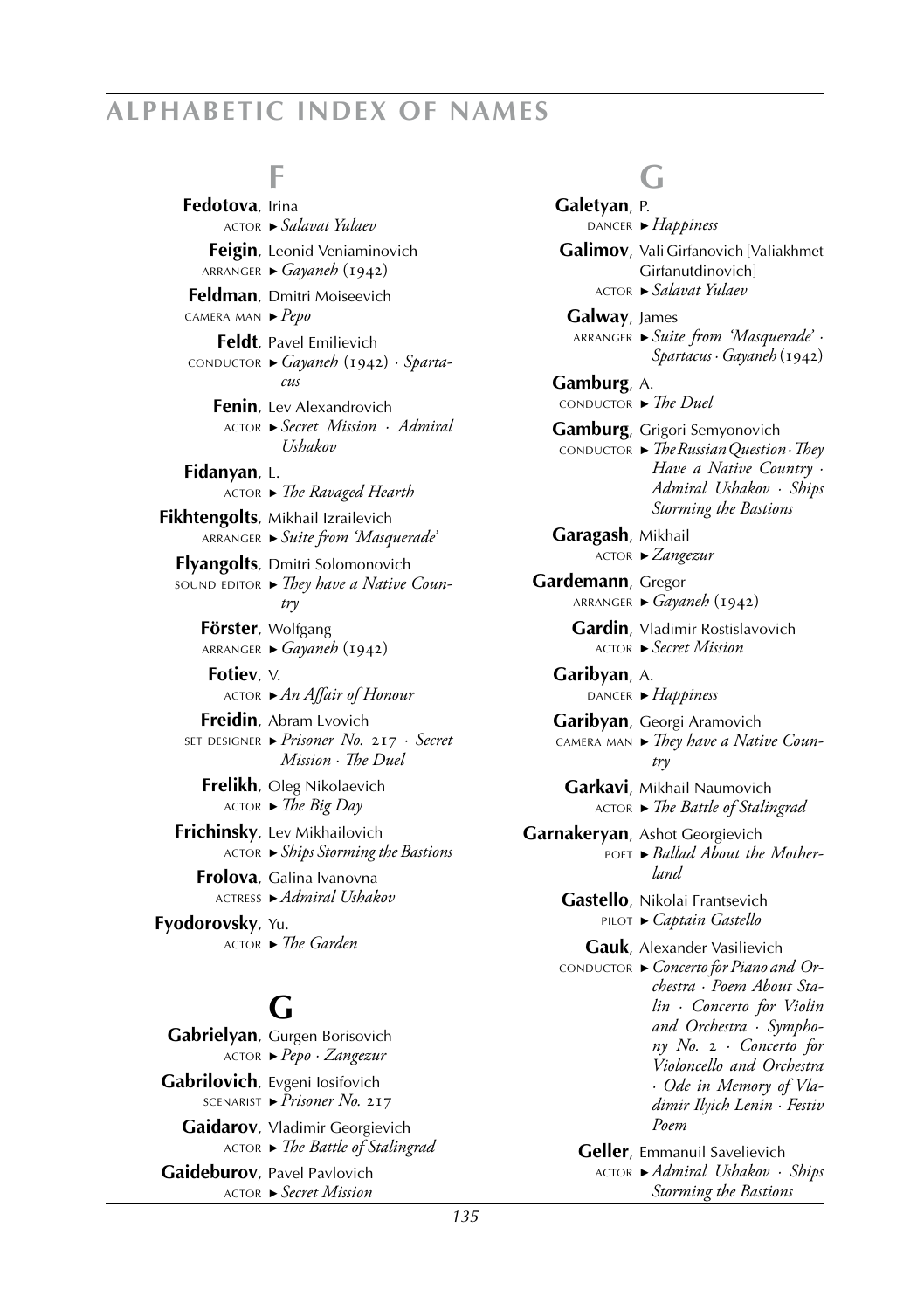### **G**

 **Generalova**, Nadezhda Konstantinovna actress ►*Masquerade · The Last Day*  **Georgiu**, Georgi Alexandrovich actor ►*The Russian Question · Secret Mission · Admiral Ushakov · The Bonfire of Immortality*  **Georgyan**, G. dancer ►*Happiness*  **Geraga**, P. actor ►*The Big Day*  **Gerasimov**, Georgi Andreevich actor ►*The Kremlin Chimes* assistant director ►*Detailed Reconnaissance*  **Gerbek**, Robert Iosifovich dancer ►*Spartacus*  **German**, Pavel Davydovich lyricist ►*Meeting With a Poet*  **Gevorkyan**, M. actor ►*Bagdazar Akhpar*  **Gevorkyan**, N. actress ►*Pepo*  **Giatsintova**, Sofia director·actress ►*The Valencian Widow*  **Gidash**, Antal [Szántó Gyula] lyricist ►*The Grain is Ripening · Satirical Song*  **Gilan**, dedicatee ►*Poem* (1925)  **Gintsburg**, Alexander Ilyich camera man ►*They have a Native Country*  **Girutskaya**, A. actress ►*The Bonfire of Immortality*  **Gladkov**, Nikolai Georgievich actor ►*Masquerade*  **Glagolev**, actor ►*Baku*  **Glazunov**, Osvald Fyodorovich actor ►*Masquerade*  **Glebov**, actor ►*Baku*  **Glizer**, Yudif [Judith] Samoilovna actress ►*They Have a Native Country*

#### **G**

 **Globa**, Andrei Pavlovich lyricist ►*Be Ready* translator ►*Pepo*  **Glovatsky**, actor ►*Baku*  **Gluzsky**, Mikhail Andreevich actor ►*Salavat Yulaev*  **Gnesin**, Mikhail Fabianovich teacher ►*Recitatives and Fugues*  **Godov**, Alexander lyricist ►*To You, Arab Friends · Song About Friendship of Peoples · Our Soviet Motherland*  **Gogoleva**, Elena Nikolaevna actress ►*Macbeth* (1955)  **Goleizovsky**, Kasyan Yaroslavich choreographer ►*Macbeth* (1955)  **Golitsyn**, Ivan Vladimirovich actor ►*The Big Day*  **Golodny**, Mikhail Semyonovich lyricist ►*Song of the Red Army*  **Golomb**, Iosif Emmanuilovich camera man ►*Vladimir Ilyich Lenin*  **Golovanov**, Nikolai Semyonovich conductor ►*Suite from 'The Valencian Widow' · Suite No. 1 from 'Gayaneh' · Suite No. 2 from 'Gayaneh'*  **Golovin**, Vladimir Ivanovich actor ►*The Battle of Stalingrad*  **Golubentsev**, Alexander Alexandrovich conductor ►*Masquerade*  **Goncharov**, A. stage designer ►*King Lear*  **Gorbachyov**, Boris Konstantinovich camera man ►*Admiral Ushakov · Ships Storming the Bastions*  **Gorchakov**, N. producer·director ►*Ilya Golovin*  **Gorchakov**, Sergei Petrovich conductor ►*Suite from 'Masquerade' · Russian Fantasy*  **Gorlov**, Nikolai Matveevich

actor ►*Salavat Yulaev · The Duel*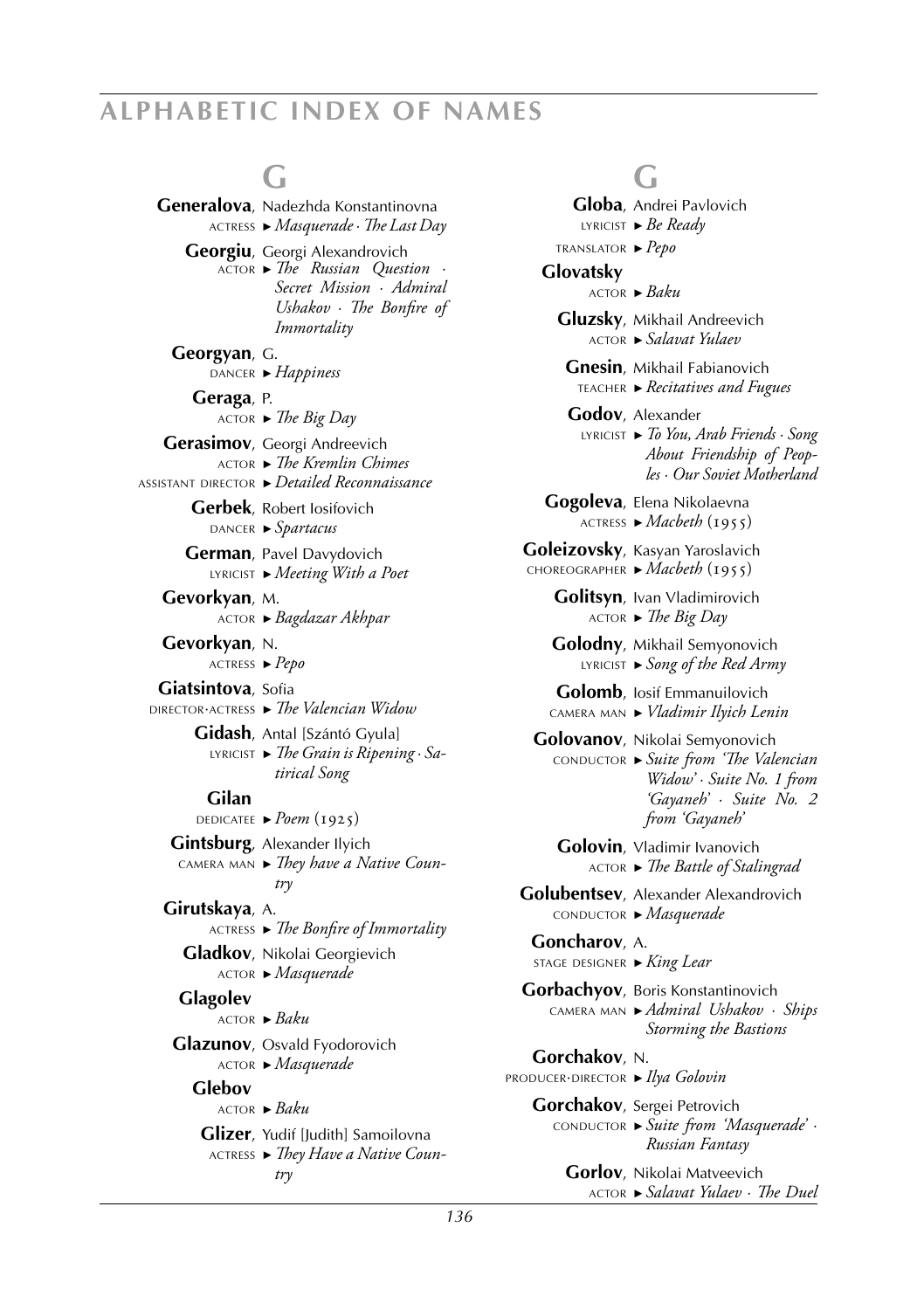#### $\mathbb{C}$

 **Goryunov**, Anatoli Iosifovich actor ►*The Last Day*  **Gosberg**, A. pianist ►*Ilya Golovin* arranger ►*Suite from 'Lermontov'*  **Gostinsky**, Vyacheslav Vyacheslavovich actor ►*Admiral Ushakov*  **Gotlib**, A. arranger ►*Gayaneh* (1942) *· Spartacus*  **Gotovtsev**, Vladimir Vasilievich actor ►*An Affair of Honour · Secret Mission*  **Grachev**, I. camera man ►*The Tocsin of Peace*  **Gradopolov**, Konstantin Konstantinovich actor ►*Lermontov*  **Gradov**, Pyotr Mikhailovich lyricist ►*What Children Dream of · They Have a Native Country · Spring Carnival*  **Graif**, Genrikh [Greif, Heinrich] actor ►*Prisoner No.* 217  **Grashi**, Ashot [Baghdasar Grigoryan] lyricist ►*Armenian Drinking Song · Song About Erevan · Song of the Heart · The Carpet of Happiness · Song About* 

- **Gribachyov**, Nikolai Matveevich lyricist ►*Hymnic Song*
	- **Gribov**, Alexei Nikolaevich actor ►*The Kremlin Chimes · Secret Mission*

*a Young Girl · Song*

 **Grigorovich**, Yuri Nikolaevich dancer·choreographer ►*Spartacus*

 **Gritsenko**, Nikolai Olimpievich

actor ►*Masquerade · The Last Day*

 **Gulakyan**, Armen Karapetovich compiler·director ►*Macbeth* (1933)

> **Gulakyan**, Armen Karpovich actor ►*Pepo*

 **Gumburg**, Alexander Nikanorovich actor ►*The Duel*

 **Gunchenko**, Antonina Vasilievna actress ►*The Duel*

### $G$

 **Gurevich**, actor ►*Baku*

 **Gusman**, Izrail Borisovich conductor ►*Concerto-Rhapsody for Violoncello and Orchestra*

# **H**

 **Harding**, Miranda arranger ►*Gayaneh* (1942)

 **Heifetz**, Jascha arranger ►*Gayaneh* (1942)

 **Horvath**, Charly arranger ►*Gayaneh* (1942)

# **I**

 **Ibraev**, Marklen actor ►*Saltanat*  **Iosefich**, P. actress ►*A Tale of Truth*  **Isaakyan**, B. actress ►*Zangezur*  **Isaev**, Konstantin Fyodorovich scenarist ►*Secret Mission*  **Isakovsky**, Mikhail Vasilievich lyricist ►*Hymnic Song*  **Ivanov**, A. actor ►*The Southern Junction · A Tale of Truth · Spring Stream*  **Ivanov**, Boris Vladimirovich actor ►*King Lear*  **Ivanov- Radkevich**, Nikolai Pavlovich arranger ►*Field March No.* 1  **Izrailevsky**, Boris Lvovich conductor ►*Ilya Golovin*

### **J**

 **Jelden**, Michael arranger ►*Gayaneh* (1942)  **Jourist**, Efim Efimovich arranger ►*Suite No.* 1 *from 'Gayaneh'*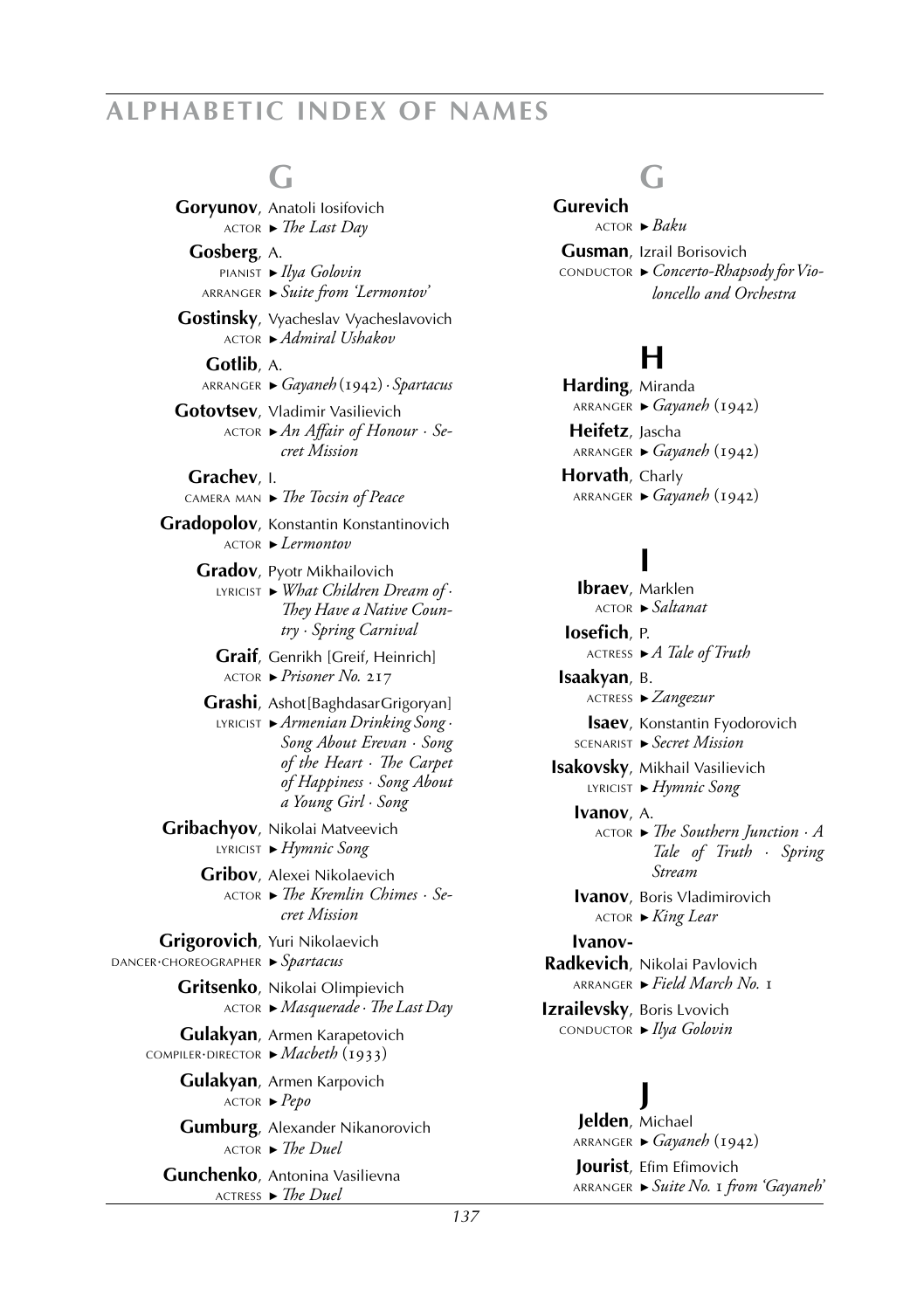### **K**

 **Kabegenov**, L. actor ►*Saltanat* **Kaganovich**, S. arranger ►*Gayaneh* (1942)  **Kalashnikov**, actor ►*Baku*  **Kalevatov**, A. actor ►*The Last Day*  **Kalinkovich**, Grigori Markovich arranger ►*Suite from 'The Battle of Stalingrad'*  **Kaluzhski**, Evgeni Vasilievich actor ►*The Battle of Stalingrad*  **Karaushev**, D. actor ►*Masquerade*  **Karavkin**, Yuri Borisovich texter ►*The Tocsin of Peace*  **Kardashev**, A. conductor ►*The Kremlin Chimes*  **Karev**, A. assistant director ►*Detailed Reconnaissance*  **Karyakin**, Mikhail set designer ►*Otello*  **Karliev**, Alty actor ►*Saltanat*  **Karnaukhov**, Nikolai Ivanovich actor ►*The Duel*  **Karpov**, arranger ►*Gayaneh* (1942)  **Kartashyova**, Irina Pavlovna actress ►*King Lear*  **Kasatkin**, Pavel Dmitrievich camera man ►*The Tocsin of Peace*  **Kasatkina**, Lyudmila Ivanovna actress ►*Spring Stream*  **Kashani**, Esfandyar Khuseinovich dancer ►*Gayaneh* (1957)  **Kashkevich**, Evgeni sound editor ►*The Russian Question*  **Kats**, Gennadi arranger ►*Suite from 'The Valencian Widow'*

 **Kazakov**, A. pianist ►*Sonata for Piano*

#### **K**

 **Kazanskaya**, Alla Alexandrovna actress ►*Masquerade · The Last Day*  **Kechegezyan**, N. actor ►*Bagdazar Akhpar · Khatabala · The Eastern Dentist*  **Kedrov**, Mikhail Nikolaevich producer·director ►*Detailed Reconnaissance*  **Kefchiyan**, Artavazd Mikhailovich actor ►*Pepo*  **Kelberer**, Alexei Viktorovich actor ►*Otello*  **Kerbabaev**, Berdy Muradovich lyricist ►*Game Song*  **Khachanyan**, Ambartsum Misakovich actor ►*Pepo*  **Khachaturian**, Karen Aramovich ('Renik') dedicatee ►*Children's Album for Piano* ►*Spartacus · Patriotic Song*  **Khachaturyan**, Aram Ilyich arranger ►*Suite from 'Masquerade'*  **Khachaturyan**, Emin Levonovich arranger ►*Spartacus* conductor ►*The Tocsin of Peace*  **Khachaturyan**, Kumash Sarkisovna dedicatee ►*Song of the Strolling Ashug*  **Khaikin**, Boris Emmanuilovich conductor ►*Symphony No.* 2  **Khalatov**, Viktor Mikhailovich actor ►*The Bonfire of Immortality*  **Khmara**, Alexander Mikhailovich actor ►*The Last Day* narrator ►*Vladimir Ilyich Lenin*  **Khmara**, Leonid Ivanovich narrator ►*The Tocsin of Peace*  **Khmelyov**, Nikolai Pavlovich actor ►*The Kremlin Chimes*  **Khodasevich**, Valentina Mikhailovna stage designer ►*Spartacus*  **Khodursky**, Antoni Martselevich actor ►*The Southern Junction*  **Khokhlov**, Alexander Evgenievich actor ►*The Southern Junction · They Have a Native Country · Secret Mission*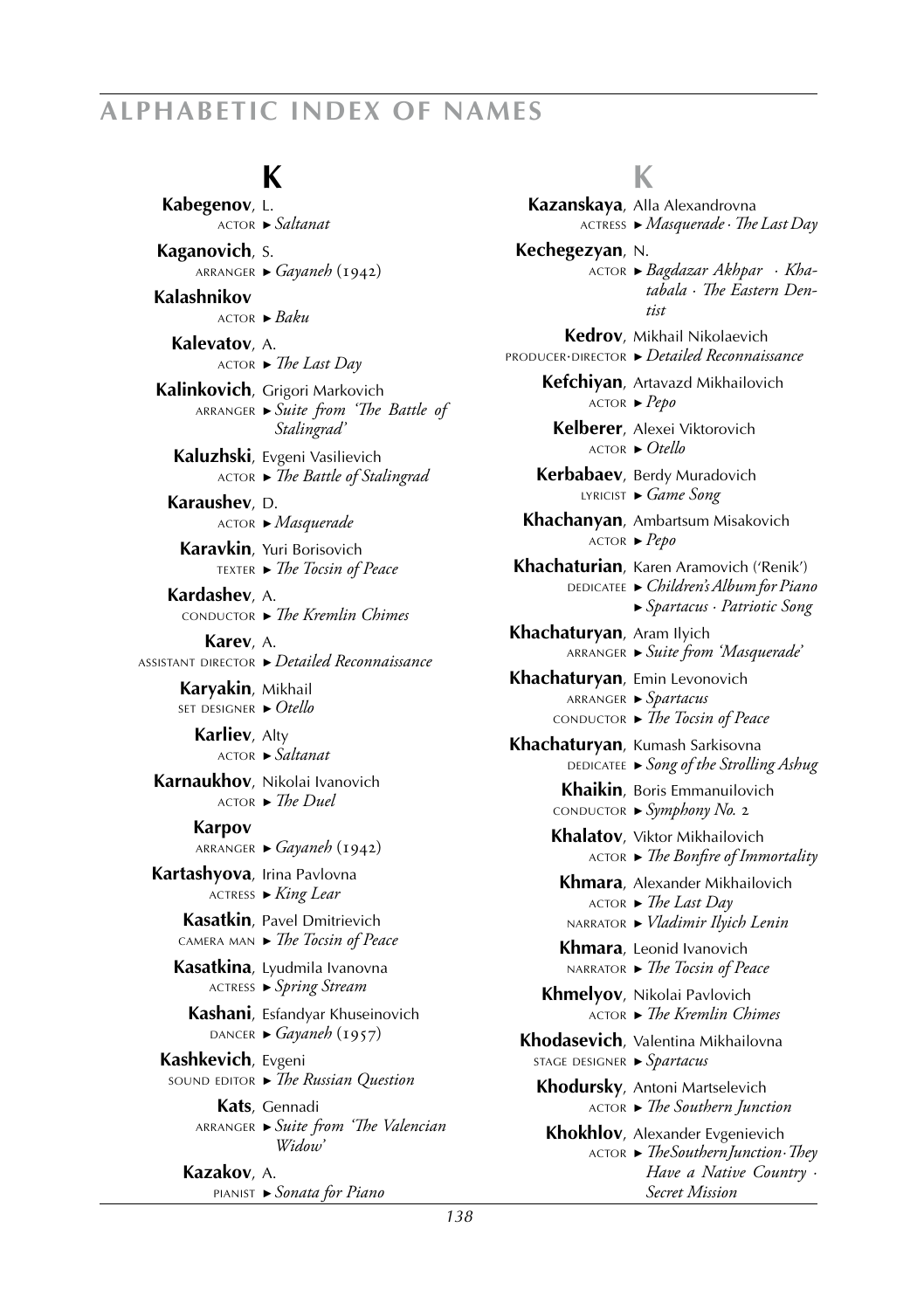#### **K**

 **Khokhryachov**, Viktor Ivanovich actor ►*The Battle of Stalingrad*  **Kholfin**, N. choreographer ►*An Affair of Honour*  **Khoshchanov**, N. actor ►*Detailed Reconnaissance*  **Khovansky**, A. actor ►*The Big Day · The Southern Junction*  **Khrustalev**, N. actor ►*The Southern Junction*  **Khryashchikov**, Nikolai Prokhorovich actor ►*Admiral Ushakov · Ships Storming the Bastions*  **Kim**, Sun Nam composer ►*Korean Partisan Song*  **Kirillin**, Vladimir Vasilievich actor ►*The Russian Question*  **Kirillov**, Pyotr Klavdievich actor ►*The Garden*  **Kirshon**, Vladimir Mikhailovich lyricist·playwright ►*The Big Day*  **Kiselyov**, Pyotr Dmitrievich set designer ►*Secret Mission*  **Kiviniemi**, Kalevi arranger ►*Gayaneh* (1942)  **Kisilev**, V. camera man ►*The Tocsin of Peace*  **Klimenko**, Alexander set designer ►*Saltanat*  **Knebel**, Maria Osipovna director ►*The Kremlin Chimes*  **Knushevitsky**, Svyatoslav Nikolaevich dedicatee·cellist ►*Concerto for Violoncello and Orchestra*  **Knyazev**, Leonid Sergeevich actor ►*The Battle of Stalingrad*  **Kochetkov**, Alexander Sergeevich translator ►*Satirical Song*  **Kochetkov**, Alexander Stepanovich camera man ►*The Tocsin of Peace*  **Kogan**, Leonid Borisovich dedicatee·violinist ►*Concerto-Rhapsody for Violin and Orchestra*  **Kolchin**, Vladimir Alexandrovich actor ►*The Last Day*

#### **K**

 **Kolesnikov**, Nikolai Nikolaevich actor ►*The Battle of Stalingrad*  **Kolomitseva**, A. actress ►*Detailed Reconnaissance*  **Koltsaty**, Arkadi Nikolaevich camera man ►*The Duel*  **Koltsov**, Viktor Grigorievich actor ►*The Last Day*  **Kolychev**, Yuri Osipovich actor ►*Macbeth* (1955)  **Komissarov**, Nikolai Valerianovich actor ►*Prisoner No.* 217 *· The Battle of Stalingrad · Secret Mission · The Duel*  **Komolova**, Anna Mikhailovna actress ►*Detailed Reconnaissance*  **Kondratev**, Alexei arranger ►*Suite from 'Masquerade'*  **Kondratov**, Yuri Grigorievich dancer ►*Gayaneh* (1957)  **Konov**, S. actor ►*Macbeth* (1955)  **Konsky**, Grigori Grigorievich director ►*The Guardian Angel from Nebraska · Lermontov*  **Konsovsky**, Alexei Anatolievich actor ►*King Lear*  **Konstantinov**, Pyotr Alexandrovich actor ►*The Southern Junction*  **Konstantinovsky**, Alexander Iosifovich stage designer ►*Baku*  **Kopalin**, Ilya Petrovich scenarist·director ►*The Tocsin of Peace*  **Koralov**, I. stage designer ►*The Ravaged Hearth*  **Korolyov**, Boris Mefodevich actor ►*Masquerade*  **Korshun**, Yu. actress ►*An Affair of Honour*  **Koshkina**, N. actress ►*The Valencian Widow*  **Koshukova**, Luiza Alexandrovna

actress ►*Ilya Golovin*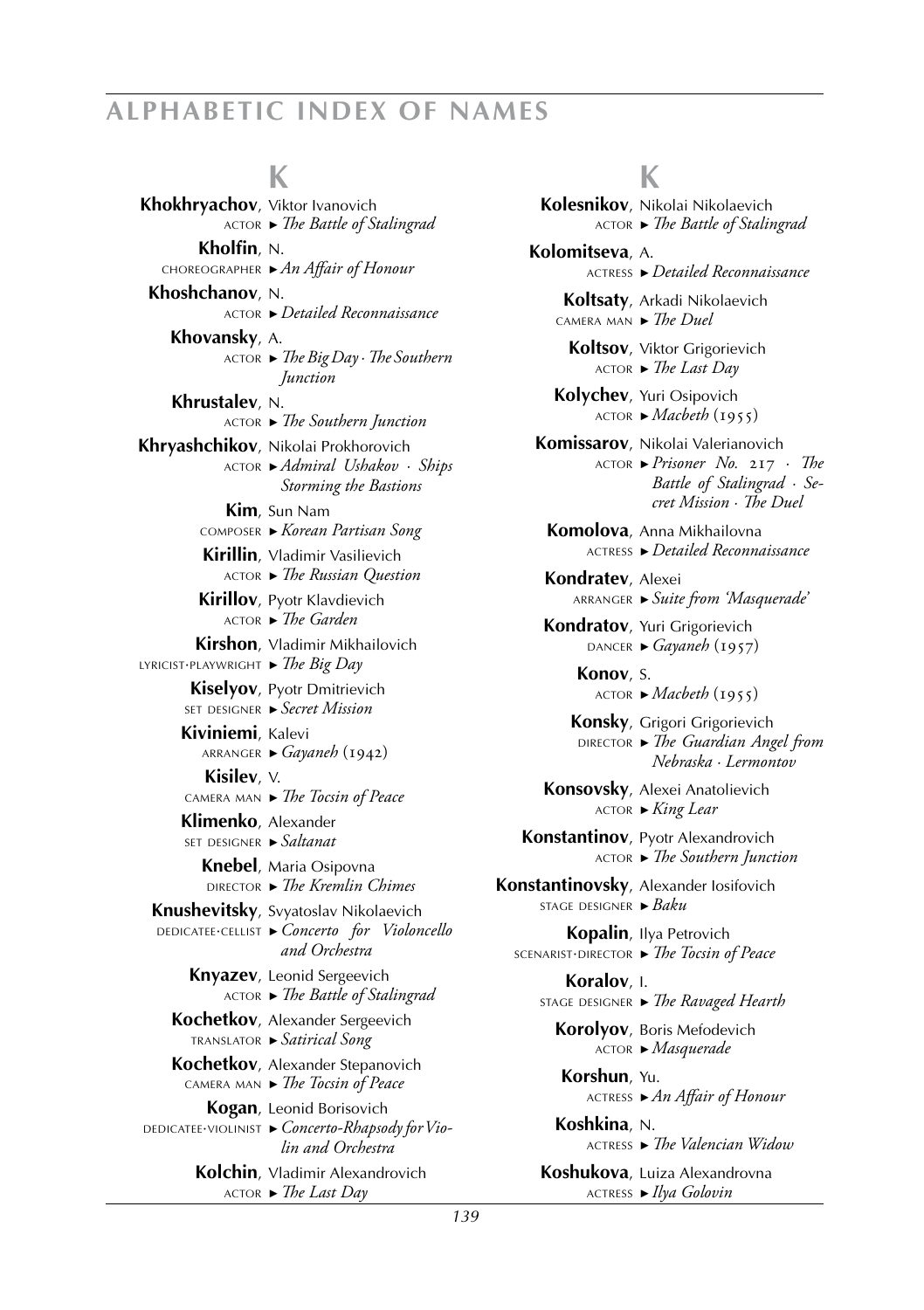#### **K**

 **Kostanyan**, Murad Konstantinovich actor ►*Khatabala · The Eastern Dentist · Zangezur*  **Kostanyan**, V. dancer ►*Happiness*  **Kostomolotsky**, Alexander Iosifovich actor ►*King Lear*  **Kostrichkin**, Andrei Andreevich actor ►*Zangezur*  **Kotlyarenko**, Leonid Tikhomirovich camera man ►*The Tocsin of Peace*  **Kotov**, Lenya [Leonid] actor ►*They Have a Native Country*  **Kotrelev**, Alexei Nikolaevich actor ►*Masquerade*  **Kovenskaya**, Ethel Lvovna actress ►*King Lear*  **Kozlinsky**, V. actor ►*The Valencian Widow*  **Krasnopolsky**, Alexei Sergeevich actor ►*The Battle of Stalingrad*  **Kreid**, Roland arranger ►*Gayaneh* (1942)  **Kriger**, Evgeni Genrikhovich scenarist· texter ►*Vladimir Ilyich Lenin*  **Kron**, Alexander Alexandrovich playwright ►*Detailed Reconnaissance*  **Krotenko**, Yuri actor ►*The Bonfire of Immortality*  **Kryuchkov**, Nikolai Afanasievich actor ►*Salavat Yulaev · The Battle of Stalingrad*  **Ktorov**, Anatoli Petrovich actor ►*The Guardian Angel from Nebraska*  **Kulagin**, Sergei Sergeevich actor ►*The Southern Junction*  **Kulakov**, Viktor Ivanovich actor ►*Admiral Ushakov*  **Kulikov**, Georgi Ivanovich actor ►*Macbeth* (1955)

> **Kuprin**, Alexander Ivanovich novelist ►*The Duel*

#### **K**

 **Kutuzov**, Nikolai Nikolaevich actor ►*Admiral Ushakov* 

 **Kuyukova**, Darkul actress ►*Saltanat*

> **Kuza**, Vasili Vasilievich actor ►*Masquerade*

 **Kuzmina**, Elena Alexandrovna actress ►*Prisoner No.* 217 *· The Russian Question · Secret Mission · Ships Storming the Bastions*

 **Kuznetsov**, A. arranger ►*Suite from 'Masquerade'*

 **Kuznetsov**, S. set designer ►*Salavat Yulaev*

 **Kuznetsov**, Svyatoslav Petrovich dancer ►*Spartacus*

 **Kuztsova**, E. actress ►*An Affair of Honour*

 **Kydykeeva**, Baken actress ►*Saltanat*

# **L**

 **Ladyagin**, Vladimir Ivanovich set designer ►*Salavat Yulaev*

 **Ladyzhenskaya**, Eva film editing ►*The Russian Question*

> **Lakhuti**, Abulkasim Akhmedzade lyricist ►*The Daughters of Iran · We Will Win · Do You Hear this Song, Oh Heart?*

 **Lavrenyov**, Boris Andreevich playwright ►*Lermontov*

> **Lavrov**, Boris Alaexandrovich actor ►*King Lear*

 **Lavrov**, Yuri Sergeevich actor ►*The Bonfire of Immortality*

 **Lebedev**, A. dancer ►*Happiness*

 **Lebedev**, Alexander Mikhailovich actor ►*Masquerade*

 **Lebedev**, Nikolai Mikhailovich actor ►*Masquerade*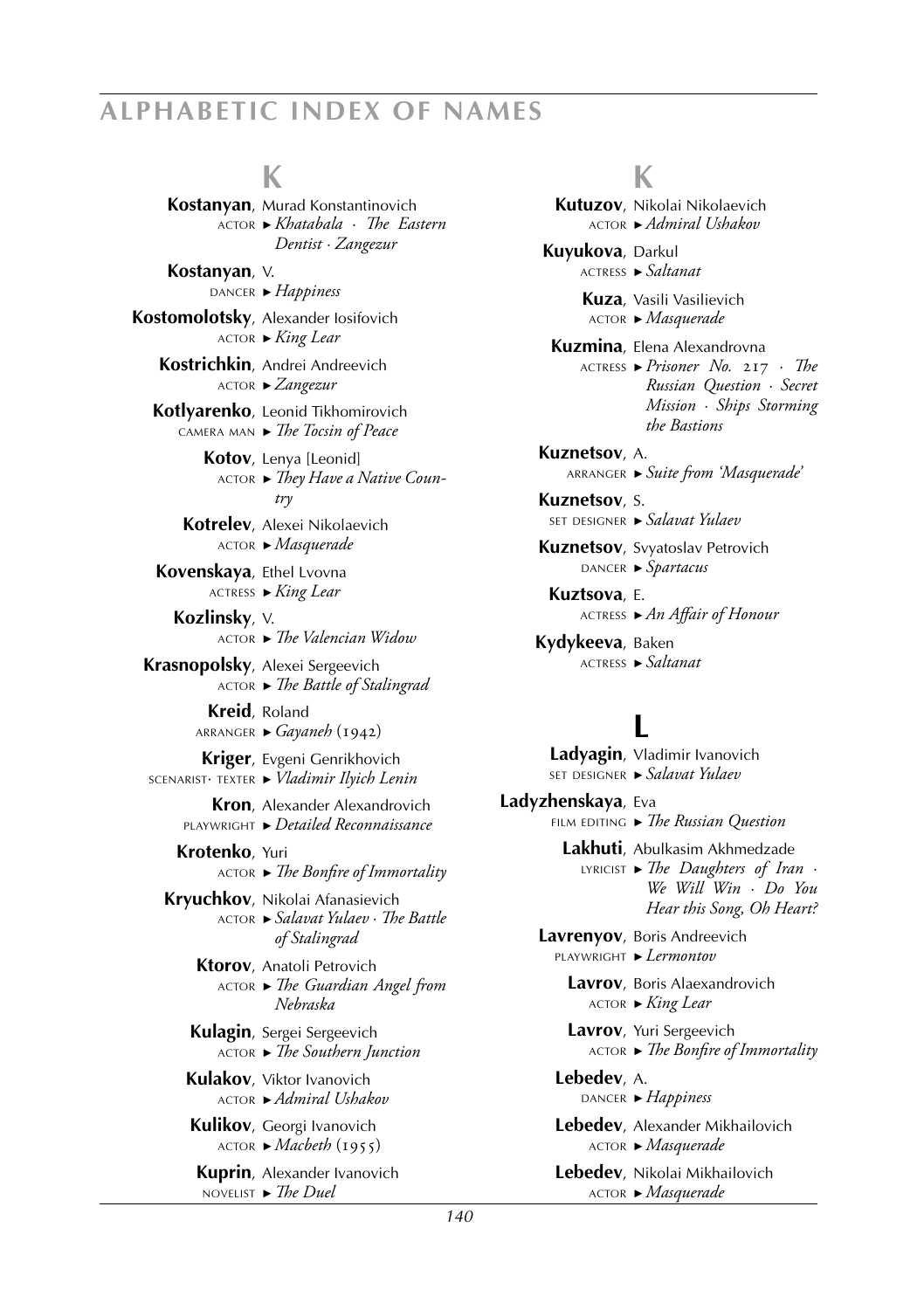### **L**

 **Lebedev**, Alexander Ivanovich actor ►*The Duel*  **Lebedev**, Nikolai Sergeevich actor ►*King Lear*  **Lebedev-Kumach**, Vasili Ivanovich lyricist ►*The Garden · Guards March · Glory to Our Native Land*  **Legoshin**, Vladimir Grigorievich director ►*They have a Native Country*  **Lekarev**, Valeri Petrovich actor ►*Ships Storming the Bastions* **Leonidov** [Volfenson], Leonid Mironovich director ►*The Kremlin Chimes*  **Leonidov**, Yuri Alexandrovich actor ►*Admiral Ushakov*  **Leonidov**, Yuri Leonidovich actor ►*Ilya Golovin*   **Lermontov**, Mikhail Yurevich playwright ►*Masquerade*  **Lerstad**, Terje Bjoern arranger ►*Gayaneh* (1942)  **Leshchyov**, Vyacheslav Alexeevich sound editor ►*The Russian Question*  **Levitsky**, Alexander Andreevich camera man ►*Vladimir Ilyich Lenin*  **Lilina**, Elizaveta Nikolaevna actress ►*A Tale of Truth*  **Lipsky**, Igor Konstantinovich actor ►*Masquerade*  **Lisitsyan**, Tamara Nikolaevna director ►*Pepo*  **Lisitsyan**, M. actress ►*The Ravaged Hearth*  **Lisko**, Irina Anatolievna actress ►*Macbeth* (1955)  **Lisyanskaya**, Anna Grigorievna actress ►*Prisoner No.* 217  **Litvinov**, A. actor ►*The Big Day*  **Livanov**, Boris Nikolaevich actor ►*The Kremlin Chimes · The Battle of Stalingrad · Admiral Ushakov*

### **L**

 **Lope de Vega**, Félix Arturo playwright ►*The Valencian Widow*  **Lugin**, Alexander

- [Belenson, Alexander Emmanuilovich] lyricist ►*Captain Gastello*
- **Lukovsky**, Igor Vladimirovich scenarist ►*The Bonfire of Immortality*

 **Lyubeshkin**, Pyotr Vladimirovich actor ►*Admiral Ushakov · Ships Storming the Bastions*

# **M**

 **Makarenko**, N. actor ►*A Tale of Truth*  **Makarov**, Askold Anatolievich dancer ►*Spartacus*  **Makarov**, Evgeni Petrovich arranger ►*Suite from 'The Battle of Stalingrad'*  **Makarova**, Nina Vladimirovna dedicatee ►*Three Concert Arias* composer ►*A Tale of Truth · Spring Stream*  **Maiorov**, Mikhail Mikhailovich actor ►*An Affair of Honour · The Southern Junktion*  **Makarov**, Vasili Ivanovich actor ►*Secret Mission*  **Makhmuryan**, Tatyana Lvovna actress ►*Pepo*  **Makhova**, Tatyana Sergeevna actress ►*Ilya Golovin*  **Maklyarsky**, Mikhail Borisovich scenarist ►*Secret Mission*  **Maksimova**, Antonina Mikhailovna actress ►*Otello*  **Malko**, O. actress ►*A Tale of Truth*  **Malek**, P. actor ►*The Southern Junction*  **Malishevsky**, Nadir Mikhailovich actor ►*The Last Day*  **Maltsev**, Yuri dancer ►*Spartacus*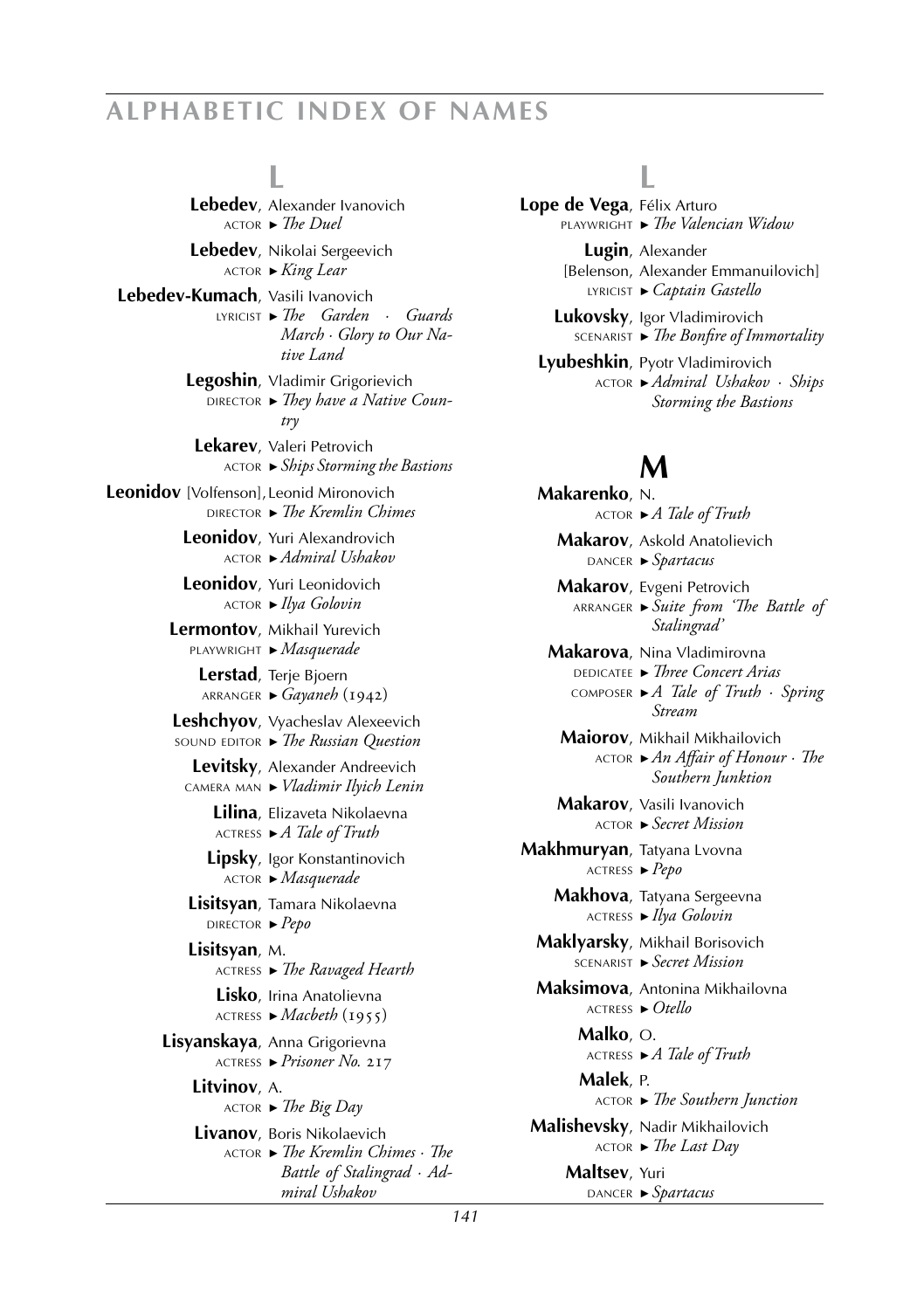### **M**

 **Malyan**, David Melkumovich actor ►*Pepo · Zangezur*  **Mamaladze**, Leonid Sardionovich set designer ►*The Battle of Stalingrad*  **Mandel**, Semyon Solomonovich set designer ►*The Russian Question*  **Manucharyan**, Nina Nikolaevna actress ►*Pepo*  **Maretskaya**, Vera Petrovna actress ►*They Have a Native Country*  **Marin**, Arkadi Alexandrovich actor ►*Masquerade*  **Markaryan**, Grigori actor ►*Zangezur*  **Markov**, V. actor ►*The Kremlin Chimes · The Guardian Angel from Nebraska · Lermontov*  **Martinson**, Sergei Alexandrovich actor ►*Ships Storming the Bastions*  **Martirosyan**, Amasi Petrovich actor ►*Zangezur*  **Martumyan**, A. actor ►*Khatabala*  **Marudyan**, Z. dancer ►*Happiness*  **Maruta**, Vladimir Vasilievich actor ►*The Valencian Widow*  **Marutyan**, Gaik Sumbatovich arranger ►*Armenian State Anthem*  **Maseiyan**, G. translator ►*Macbeth* (1933)  **Masevich**, Viktor Vladimirovich camera man ►*Saltanat*  **Maslova**, M. make-up artist ►*The Russian Question*  **Massalsky**, Pavel Vladimirovich actor ►*The Battle of Stalingrad · Lermontov*  **Matusovsky**, Mikhail Lvovich lyricist ►*Patriotic Song*  **Matveev**, Evgeni Semyonovich

actor ►*Macbeth* (1955)

### **M**

 **Maximova**, Elena Alexandrovna actress ►*Admiral Ushakov*  **Mazmanyan**, M. stage designer ►*Bagdazar Akhpar*  **Medynsky**, Sergei Evgenievich camera man ►*The Tocsin of Peace*  **Melian**, Anna actress ►*Bagdazar Akhpar · Khatabala · The Eastern Dentist*  **Melikyan**, Romanos Obakimovich composer ►*The Komsomol Boy and Girl · Comrade Hassan*  **Menshova**, Elena Alexandrovna actress ►*Masquerade*  **Meriin-Volosov**, David Lvovich actor ►*The Bonfire of Immortality*  **Merkurev**, Vasili Vasilievich actor ►*The Battle of Stalingrad*  **Meskhishvili**, Erna Petrovna musicologist ►*Song of the Red Army*  **Mikhailov**, A. actor ►*Lermontov*  **Mikhailov**, Grigori Vasilievich actor ►*Prisoner No.* 217  **Mikhailov**, K. actor ►*King Lear*  **Mikhailov**, Konstantin Konstantinovich actor ►*Prisoner No.* 217 *· The Battle of Stalingrad*  **Mikhailov**, Mikhail Mikhailovich dancer ►*Gayaneh* (1942) *· Spartacus*  **Mikhalkov**, Sergei Vladimirovich lyricist ►*March of the Komsomol Seamen · The Pioneer Drum · On Gogol Boulevard · Unbreakable Union of Freeborn Republics · Ilya Golovin · Song of the Heart · Patriotic Song* playwright ►*Ilya Golovin · They Have a Native Country* scenarist ►*They Have a Native Country*  **Mikheev**, I.

camera man ►*The Tocsin of Peace*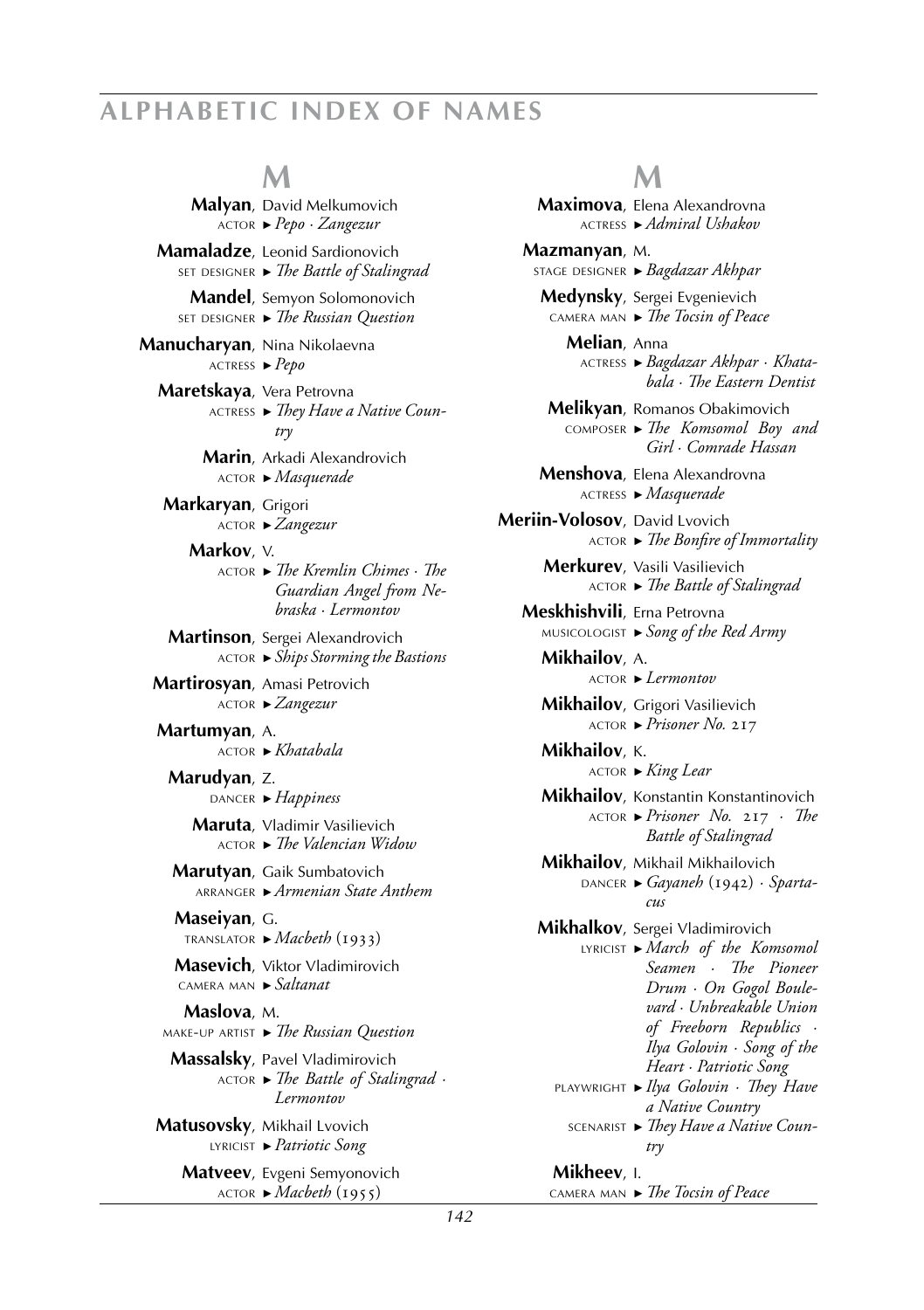### **M**

 **Mikhitarov**, Konstantin Ivanovich actor ►*Macbeth* (1955)  **Mikitenko**, Ivan Kondratevich playwright ►*An Affair of Honour*  **Mikosha**, Vladislav Vladislavovich camera man ►*The Tocsin of Peace*  **Millyar**, Georgi Frantsevich actor ►*Salavat Yulaev · The Duel*  **Milton**, Emilia Davydovna actress ►*The Bonfire of Immortality*  **Milyutenko**, Dmitri Emilyanovich actor ►*The Bonfire of Immortality*  **Minervin**, Sergei Petrovich sound editor ►*Prisoner No.* 217 *· Admiral Ushakov · Ships Storming the Bastions*  **Mingazhev**, Gimaletdin Mingazhevich actor ►*Salavat Yulaev*  **Mironova**, M. actress ►*An Affair of Honour*  **Mirzoyan**, Mikhail komposer ►*Komsomol Member · New Song · Meadow Song*  **Mkrtumyan**, A. actor ►*The Eastern Dentist*  **Moiseev**, Georgi stage designer ►*Masquerade*  **Molokienko**, A. actor ►*The Big Day*  **Monakhova**, A. actress ►*The Kremlin Chimes*  **Monov**, Konstantin Matveevich actor ►*Masquerade · The Last Day*  **Mordvinov**, Nikolai Dmitrievich actor ►*King Lear*  **Morgunov**, Evgeni Alexanrovich actor ►*Prisoner No.* 217 *· Secret Mission*  **Mostras**, Konstantin Georgievich arranger ►*Gayaneh*  **Mravinsky**, Evgeni Alexandrovich conductor ►*Symphony No.* 3  **Mrebrov**, Alexander Avelievich

### **M**

 **Mubaryakov**, Arslan Kotliakhmetovich actor ►*Salavat Yulaev*  **Muratov**, Radner Zinyatovich actor ►*The Duel*  **Murin**, Alexander Grigorievich choral director ►*Spartacus*  **Mushegyan**, G. actor ►*The Battle of Stalingrad*  **Musinyan**, N. pianist ►*Trio for Clarinet, Violin and Piano*  **Myaskovsky**, Nikolai Yakovlevich teacher ►*Toccata* dedicatee ►*Sonata for Piano* **N Nagel**, Willi arranger ►*Gayaneh* (1942)  **Nal**, Anatoli Mironovich actor ►*Masquerade*  **Naroditsky**, Abram Aronovich scenarist·director ►*The Bonfire of Immortality*  **Nazvanov**, Mikhail Mikhailovich actor ►*The Russian Question · The Battle of Stalingrad · Ships Storming the Bastions · The Duel*  **Nechaev**, B. actor ►*The Southern Junction*

 **Nemerovsky**, Arkadi Borisovich actor ►*Masquerade*

 **Nemirovich- Danchenko**, Vladimir Ivanovich director ►*The Kremlin Chimes*

 **Nekrasova**, Lidiya

translator ►*Song*

 **Nemechek**, Boris Konstantinovich set design ►*The Bonfire of Immortality*

 **Neronov**, N.

actor ►*The Southern Junction*

 **Nersesyan**, Grachya [Rachya] Nersesovich actor ►*Macbeth* (1933) *· Pepo · Zangezur*

 **Nikandrov**, P.

actor ►*The Big Day*

actor ►*The Bonfire of Immortality*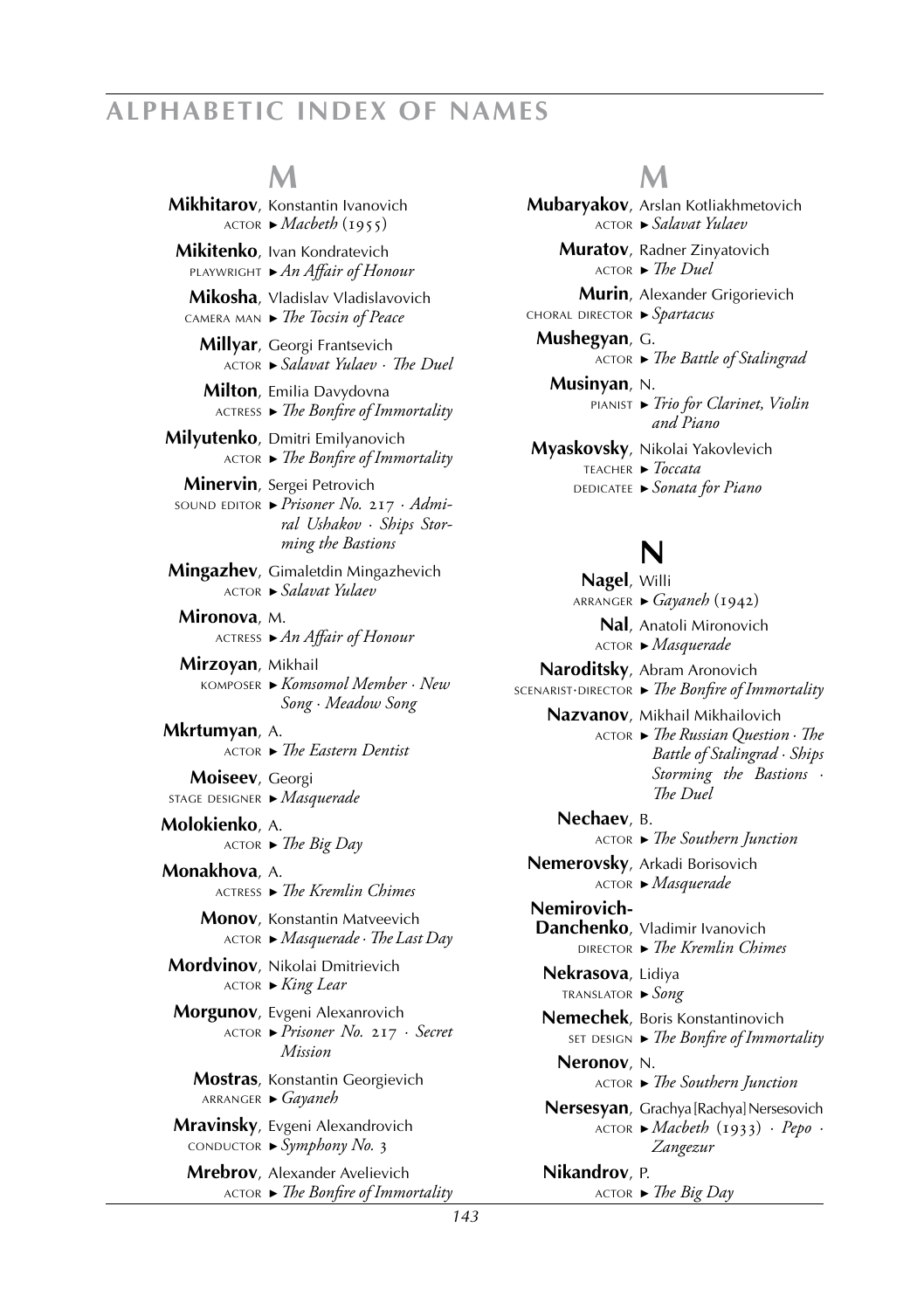### **N**

 **Nikitin**, Nikolai Nikolaevich playwright ►*Baku*  **Nikitina**, Inna actress ►*Salavat Yulaev*  **Nikolaevsky**, Fyodor Iosifovich conductor ►*Two Pieces on Themes of Armenian Folk Songs*  **Nikolaevsky**, Nikolai Pavlovich actor ►*The Battle of Stalingrad* **Nivinsky**, Ignati Ignatievich stage designer ►*An Affair of Honour*  **Noblyansky**, Nikolai Mikhailovich actor ►*The Garden*  **Noris**, Günter arranger ►*Gayaneh* (1942)  **Novikov**, V. actor ►*Detailed Reconnaissance* **Novodervozhkin**, Ippolit Nikolaevich set designer ►*Saltanat*  **Nuneh**, dedicatee ►*Children's Album for Piano*  **Nurm**, N. actress ►*The Big Day*  **Nurmukhan**, Seidakhmetly Zhanturin actor ►*Saltanat*

### **O**

 **Oborin**, Lev Nikolaevich soloist·dedicatee ►*Concerto for Piano and Orchestra*  **Odinokov**, Fyodor Ivanovich actor ►*The Last Day*  **Ogandzhanyan**, Levon Matveevich violinist ►*String Quartet*  **Oistrakh**, David Fyodorovich violinist·dedicate ►*Concerto for Violin and Orchestra*  **Okayomov**, A. actor ►*A Tale of Truth*  **Okunchikov**, Abram Zinovievich director ►*The Southern Junction · A Tale of Truth · Spring Stream*  **Olshevskaya**, Nina Antonovna

actress ►*A Tale of Truth*

### **O**

 **Orlov**, Vasili Alexandrovich actor ►*The Battle of Stalingrad*

 **Osenev**, Vladimir Ivanovich actor ►*Admiral Ushakov*

 **Oshanin**, Lev Ivanovich lyricist ►*Song About the Frontier Guard · Patriotic Song · When I'm on the Shore · Firemen's Song · Poem About Stalin*

 **Ostrovoi**, Sergei Grigorievich lyricist ►*Patriotic Song · Song of Women Piece Champions*

 **Ovanesyan**, Georgi librettist ►*Happiness*

### **P**

 **Palin**, G. actor ►*The Valencian Widow*  **Palladina**, Nina Alexandrovna actress ►*The Duel*  **Palmer**, Christopher Francis arranger ►*Gayaneh* (1942)

 **Panteleev**, Alexei Maximovich actor ►*Masquerade*

> **Papyan**, G. actor ►*Zangezur*

 **Parkhomenko**, Alexei Ivanovich set designer ►*Admiral Ushakov · Ships Storming the Bastions*

 **Parkhomenko**, Leonid Ilyich actor ►*The Duel*

> **Paronyan**, Akop Ovanesovich playwright ►*Bagdazar Akhpar · The Eastern Dentist*

 **Paronyan**, P. actor ►*The Ravaged Hearth*

 **Pasternak**, Boris Leonidovich translator ►*Macbeth* (1955) *· King Lear*

 **Pavlenko**, Pavel Pavlovich actor ►*Ships Storming the Bastions · The Duel*

 **Pazhitnov**, Nikolai Viktorovich actor ►*Masquerade*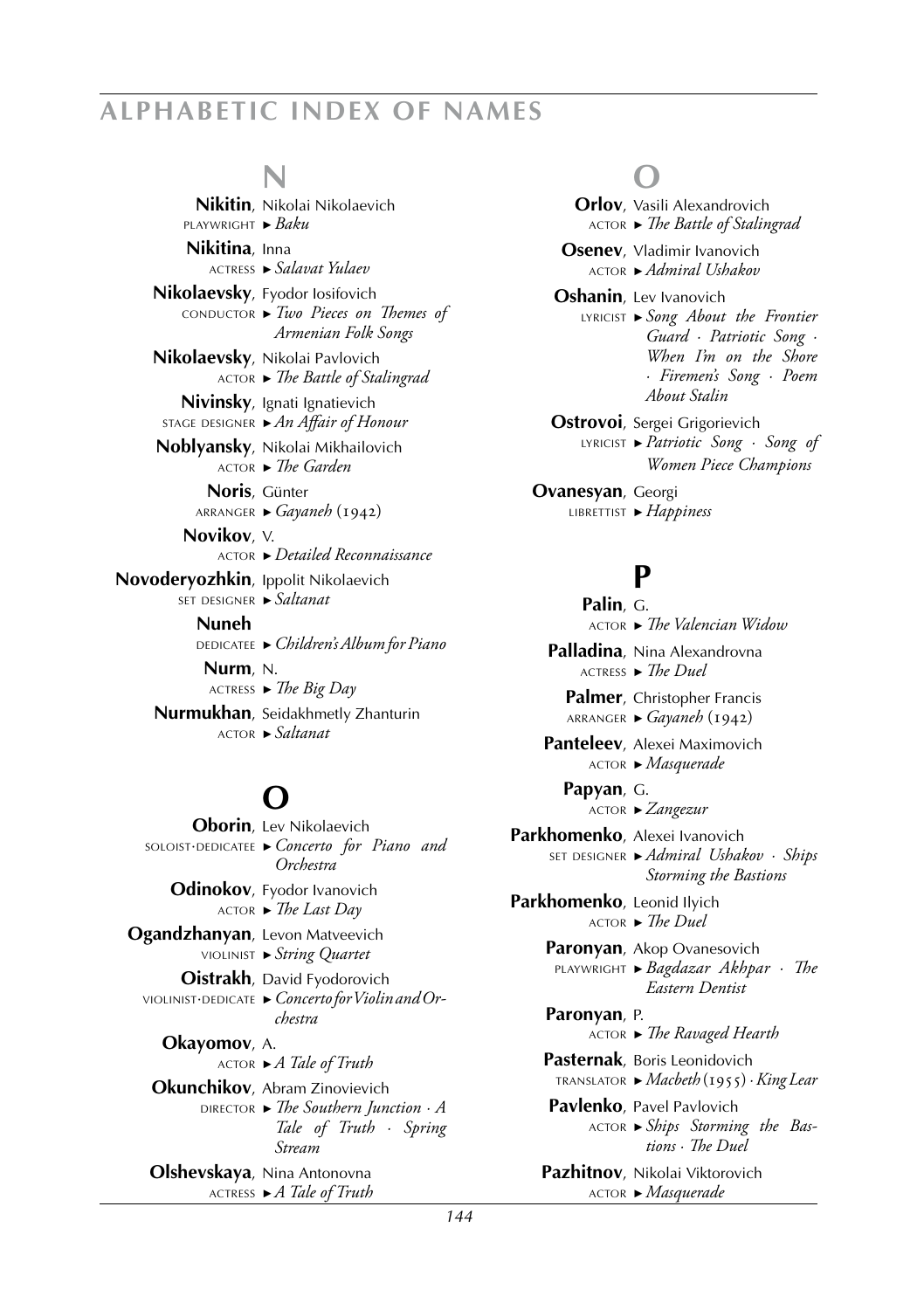#### **P**

 **Peisin**, Abram Yakovlevich composer ►*Baku*  **Pelevin**, Alexander Alexandrovich actor ►*Secret Mission*  **Pereverzev**, Ivan Fyodorovich actor ►*Admiral Ushakov · Ships Storming the Bastions*  **Perfilov**, Lev Alexeevich actor ►*The Duel*  **Person**, D. M. musicologist ►*Khatabala · Dzhavuz Idim · Game Song · The Ravaged Hearth · Our Future · Macbeth* (1933/1955) *· Happiness · The Valencian Widow · Masquerade · Ilya Golovin · The Battle of Stalingrad · Ships Storming the Bastions · Spring Stream · Lermontov · Otello*  **Pertsovsky**, Mark Naumovich actor ►*The Big Day · Secret Mission*  **Perventsev**, Arkadi Alexeevich playwright ►*The Southern Junction*  **Peshiktashlyan**, Mkrtich poet ►*Three Concert Arias*  **Petker**, Boris Yakovlevich actor ►*The Kremlin Chimes · Secret Mission · The Guardian Angel from Nebraska*  **Petrichenko**, Konstantin Nikiforovich camera man ►*The Battle of Stalingrad*  **Petrosyan**, A. actor ►*King Lear*  **Petrov**, Andrei Alexeevich actor ►*Spring Stream*  **Petrov**, Nikolai Arnoldovich pianist ►*Concerto-Rhapsody for Piano and Orchestra* Petrov, Sergei Sergeevich actor ►*Ships Storming the Bastions · The Bonfire of Immortality*  **Petrov**, V. arranger ►*Ilya Golovin*

#### **P**

 **Petrov**, Vladimir Mikhailovich producer·director ►*The Battle of Stalingrad* scenarist·director ►*The Duel*  **Petrova**, Ekaterina Vladimirovna actress ►*Detailed Reconnaissance*  **Pikaizen**, Viktor Alexandrovich dedicatee·violinist ►*Sonata-Monologue*  **Pilyavskaya**, Sofia Stanislavovna actress ►*The Kremlin Chimes · The Battle of Stalingrad*  **Pimenov**, Yuri Ivanovich stage designer ►*Spring Stream*  **Pirmukhamedov**, Rakhim actor ►*The Garden*  **Pisarev**, Nikolai sound editor ►*Pepo*  **Pletnyov**, Boris Vladimirovich librettist ►*Gayaneh* (1957)  **Plotnikov**, B. actor ►*The Valencian Widow*  **Plotnikov**, Nikolai Sergeevich actor ►*The Battle of Stalingrad*  **Plovtsov**, S. dancer ►*Happiness*  **Plyatt**, Rostislav Yanovich actor ►*The Valencian Widow · The Battle of Stalingrad*  **Pogodin**, Nikolai Fyodorovich playwright ►*The Kremlin Chimes*  **Polev**, P. actor ►*A Tale of Truth*  **Polyakov**, A. bass ►*Ballad About the Motherland*  **Pomanov**, Ernst Ivanovich actor ►*The Duel*  **Ponomaryov**, Vladimir Ivanovich dancer ►*Gayaneh* (1942)  **Ponsov**, Alexei Dmitrievich stage designer ►*Lermontov*  **Popov**, Andrei Alexeevich producer·actor ►*The Southern Junction* director ►*Spring Stream* actor ►*Otello · The Duel* Popov, Valeri Ivanovich sound editor ►*Secret Mission*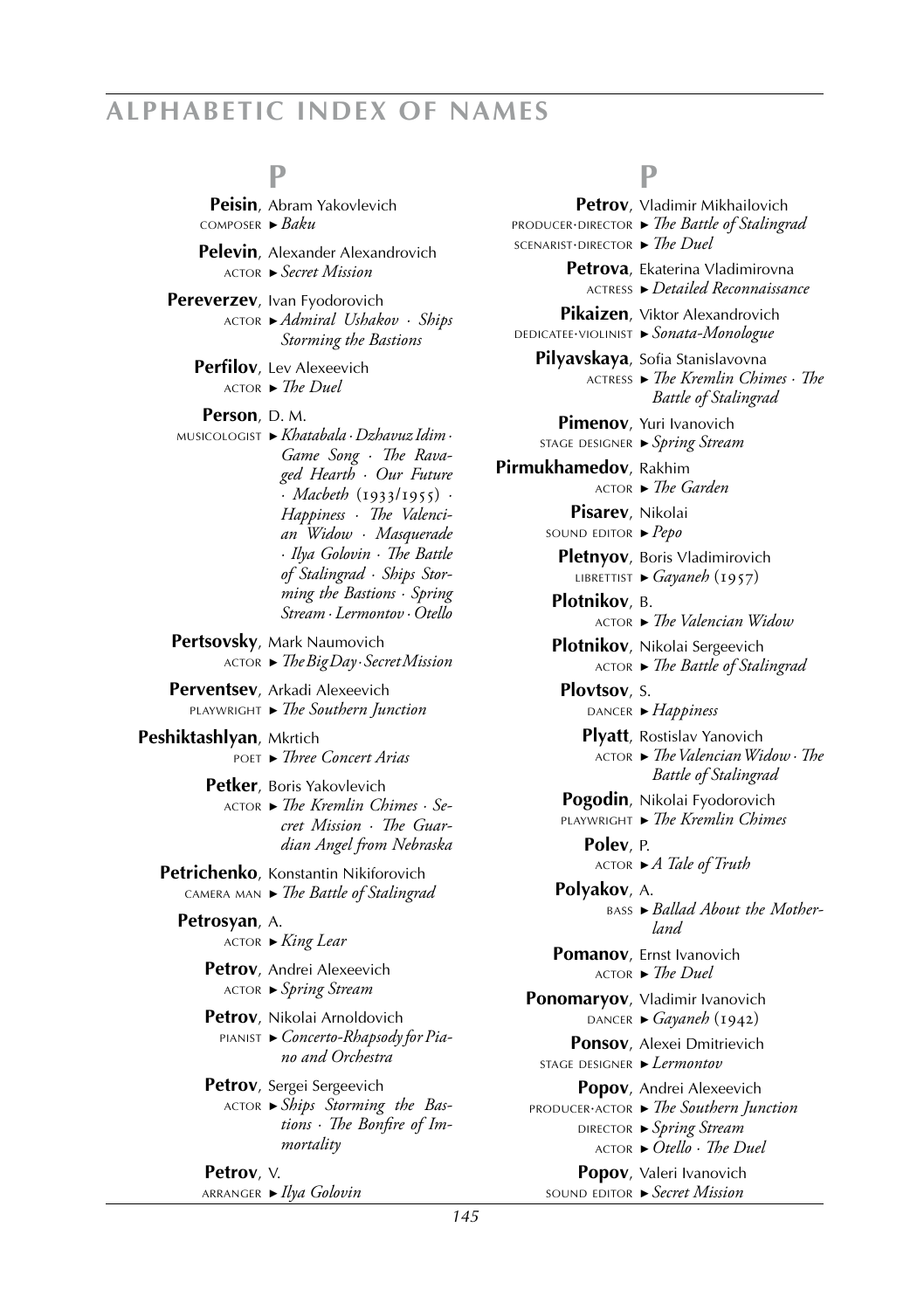#### **P**

 **Popova**, Varvara Alexandrovna actress ►*Detailed Reconnaissance · Lermontov*

 **Poslavsky**, Boris Dmitrievich actor ►*The Russian Question*

 **Potyomkin**, Lev Lvovich actor ►*Salavat Yulaev*

> **Privalov**, V. actor ►*King Lear*

 **Pronin**, Vasili Markelovich director ►*Saltanat*

 **Protazanov**, Yakov Alexandrovich director ►*Salavat Yulaev*

> **Prudkin**, Mark Isakovich actor ►*Detailed Reconnaissance*

 **Puchnowski**, Lechon arranger ►*Gayaneh* (1942)

- **Pugovkin**, Mikhail Ivanovich actor ►*Admiral Ushakov · Ships Storming the Bastions*
- **Puzyryov**, Yuri Nikolaevich actor ►*The Duel*

## **R**

 **Radlov**, Sergei Ernestovich director ►*Baku*

 **Radunsky**, Alexander Ivanovich DANCER ► The Guardian Angel from *Nebraska*

 **Raevsky**, Iosif Moiseevich director ►*Lermontov*

 **Raevsky**, N. actor ►*The Battle of Stalingrad*

- **Rakhlin**, Natan Grigorievich conductor ►*Greeting Overture*
- **Rakhmanov**, Nikolai Nikolaevich composer ►*An Affair of Honour*

 **Rakitin**, R. actor ►*The Southern Junction · A Tale of Truth*

 **Ranevskaya**, Faina Georgievna actress ►*They Have a Native Country*

#### **R**

 **Rapoport**, I. director ►*Bagdazar Akhpar · Khatabala · The Eastern Dentist*

 **Rastorguev**, E. actor ►*A Tale of Truth*  **Ratomsky**, Vladimir Nikitich

- actor ►*Spring Stream*
- **Renin**, V. actor ►*They Have a Native Country*

 **Renkov**, Nikolai Stepanovich camera man ►*Secret Mission*

 **Retter**, Josef arranger ►*Gayaneh* (1942)

**Ricketts**, Ted arranger ►*Gayaneh* (1942)

- **Rita**,
- dedicatee ►*Children's Album for Piano*
- **Rodionov**, Yaroslav Ivanovich
	- lyricist ►*Under the Rain · The Krem lin Chimes*

 **Romm**, Mikhail Ilyich

scenarist·director ►*Prisoner No.* 217 *· The Russian Question · Vladimir Ilyich Lenin · Secret Mission · Admiral Ushakov · Ships Storming the* 

*Bastions*

 **Roninson**, Gotlib Mikhailovich actor ►*Admiral Ushakov*

 **Rostovtseva**,

actress ►*Baku*

 **Rostovtseva**, Klementina Ivanovna actress ►*Ilya Golovin*

 **Rostropovich**, Mstislav Leopoldovich

- dedicatee·cellist ►*Concerto-Rhapsody for Violoncello and Orchestra*
- **Rozhdestvensky**, Gennadi Nikolaevich pianist ►*Concerto-Rhapsody for Piano and Orchestra*

 **Rubinstein**, N. arranger ►*Dance Suite*

> **Rublyov**, Georgi Lvovich lyricist ►*Oath of Allegiance to Peace · Friendship Waltz*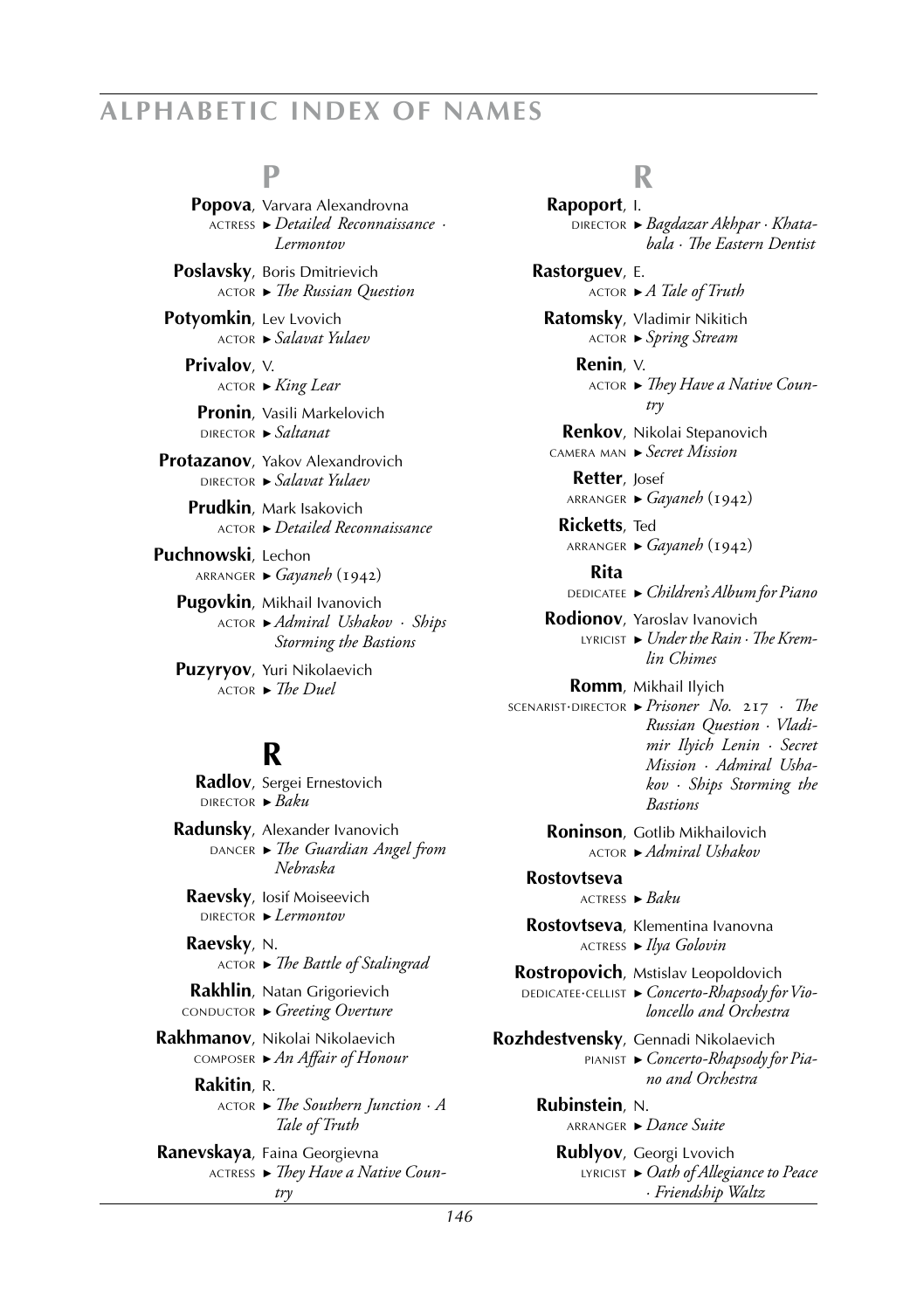#### **R**

 **Rumyantsev**, G. actor ►*The Southern Junction*  **Rumyantseva**, Alevtina Alexeevna actress ►*The Duel*  **Ryabov**, Alexander sound editor ►*The Duel*  **Rybnikov**, Nikolai Nikolaevich (sen.) actor ►*The Battle of Stalingrad · Secret Mission*  **Ryndin**, Vadim Fyodorovich stage designer ►*Gayaneh* (1957)  **Ryskulov**, Muratbek Ryskulovich actor ►*Saltanat*  **Ryzhov**, Nikolai Ivanovich actor ►*The Battle of Stalingrad*

### **S**

 **Sadofiev**, Ilya Ivanovich lyricist ►*They Have a Native Country*  **Sadovnikov**, Efim musicologist ►*Ships Storming the Bastions*  **Safaryan**, Sarkis Ambartsumovich set designer ►*Pepo · Zangezur*  **Safonov**, S. actor ►*Lermontov*  **Sagal**, Daniil Lvovich actor ►*The Southern Junction*  **Saitov**, Sakhi Nigmatovich actor ►*Salavat Yulaev*  **Sakidzhanova**, S. actress ►*The Garden*  **Sanaev**, Vsevolod Vasilievich actor ►*They Have a Native Country*  **Saradzhev**, Konstantin Solomonovich conductor ►*Happiness*  **Sarkisyan**, S. dancer ►*Happiness*  **Sarmen**, [Sarkisyan, Armenak Sarkisovich] lyricist ►*Armenian State Anthem*  **Saryan**, Faddei Khachaturovich actor ►*Bagdasar Akhpar · The Eastern Dentist*

#### **S**

 **Saryan**, Gegam Baldasarovich lyricist ►*Komsomol Member*  **Saskeev**, T. actor ►*Saltanat*  **Savelev**, Vladimir Dmitriev actor ►*Secret Mission*  **Saveleva**, Era Mikhailovna camera woman ►*Prisoner No.* 217  **Savostyanov**, F. actor ►*The Southern Junction*  **Sazandaryan**, T. actor ►*The Ravaged Hearth*  **Schmitz**, Herman-Josef arranger ►*Gayaneh* (1942)  **Schnoeke**, Henrik arranger ►*Gayaneh* (1942)  **Schnoebel**, Elmer arranger ►*Gayaneh* (1942)  **Sekh**, Yaroslav Danilovich dancer ►*Gayaneh* (1957)  **Semyonov**, V. clarinetist ►*Trio for Clarinet, Violin and Piano*  **Semyonova**, K. consultant ►*Masquerade*  **Semyonova**, Lyudmila actress ►*Prisoner No.* 217  **Semyonova**, S. actress ►*The Big Day*  **S**`´**enderovas**, Anatolijus arranger ►*Gayaneh* (1942)  **Sergeev**, Konstantin Mikhailovich dancer ►*Gayaneh* (1942)  **Sergeev**, Nikolai Vasilievich actor ►*Spring Stream*  **Sergeeva**, Galina Ermolaevna actress ►*The Valencian Widow · The Last Day*  **Serostanova**, Lyudmila Grigorevna lyricist ►*My Friend*  **Serov**, A. bass ►*Ballad About the Motherland*  **Sevastian**, Alexander arranger ►*Toccata*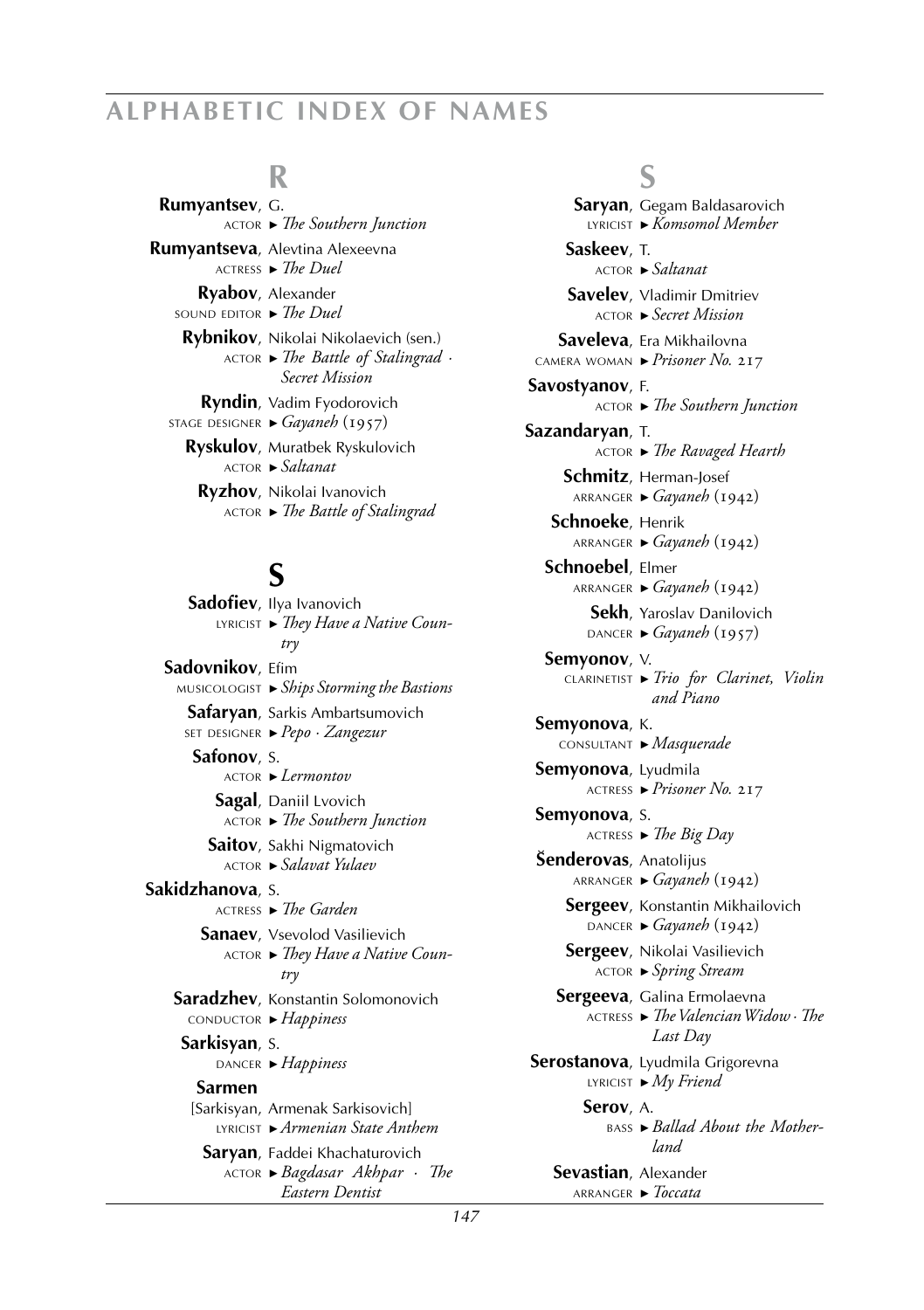# **S**

 **Shakespeare**, William playwright ►*Macbeth* (1933/1955)  **Shakhet**, Osip Alexandrovich actor ►*The Southern Junction*  **Shakhnazaryan**, Ervand Bagratovich actor ►*The Ravaged Hearth*  **Shakhovskaya**, Natalia Nikolaevna editor ►*Concerto for Violoncello and Orchestra* cellist ►*Sonata-Fantasy*  **Shalyapina-Baksheeva**, Irina Fyodorovna actress ►*The Duel*  **Shaposhnikova**, Lyudmila Viktorovna actress ►*King Lear*  **Shavrov**, Boris Vasilievich dancer ►*Gayaneh* (1942)  **Shelenkov**, Alexander Vladimirovich camera man ►*Salavat Yulaev · Admiral Ushakov · Ships Storming the Bastions*  **Shelest**, Alla Yakovlevna dancer ►*Spartacus*  **Shengeliya**, Levan Alexandrovich set designer ►*Admiral Ushakov · Ships Storming the Bastions*  **Sherman**, B. conductor ►*The Southern Junction · A Tale of Truth*  **Shifrin**, Nisson Abramovich stage designer ►*The Southern Junction · A Tale of Truth*  **Shishkov**, Anatoli Grigorievich actor ►*An Affair of Honour · The Big Day*  **Shkvarkin**, Vasili Vasilievich playwright ►*The Last Day*  **Shostakovich**, Dmitri Dmitrievich composer ►*Unbreakable Union of Freeborn Republics*  **Shostko**, Galina Petrovna actress ►*The Guardian Angel from Nebraska*  **Shpigel**, Grigori Oizerovich actor ►*Admiral Ushakov*  **Shpringfeld**, Pavel Alexandrovich actor ►*Admiral Ushakov · Ships Storming the Bastions ·* 

**S Shteinberg**, Arkadi Arkimovich lyricist ►*Song of the Black Sea Fleet*  **Shtraukh**, Maxim Maximovich actor ►*The Battle of Stalingrad*  **Shtein**, Alexander Petrovich scenarist ►*Admiral Ushakov · Ships Storming the Bastions*  **Shukhmin**, Boris Mitrofanovich actor ►*Masquerade*  **Shumsky**, Yuri Vasilievich actor ►*The Battle of Stalingrad*  **Sibrav**, A. arranger ►*Field March No.* 1  **Sidamon- Eristavi**, Valerian Vladimirovich set designer ►*Pepo*  **Sidorkin**, Mikhail Nikolaevich actor ►*Masquerade*  **Sidoruk**, K. actor ►*King Lear*  **Sikorskaya**, Tatyana Sergeevna translator ►*Lenin's Children · Song About Erevan · Korean Partisan Song*  **Simeonov**, Konstantin Arsenievich conductor ►*The Bonfire of Immortality*  **Simonov**, Konstantin Mikhailovich poet ►*I'm Waiting for You* playwright ►*The Russian Question*  **Simonov**, Nikolai Konstantinovich actor ►*The Battle of Stalingrad*  **Simonov**, Ruben Nikolaevich director ►*Bagdazar Akhpar · Khatabala · The Eastern Dentist · The Ravaged Hearth · Masquerade · The Last Day*  **Sinelnikova**, Maria Davydovna actress ►*Masquerade*  **Sinitsyn**, A. actor ►*The Garden*  **Sitko**, Boris Alexandrovich actor ►*Spring Stream*  **Sitkovsky**, A. lyricist ►*Song of the Komsomol Miners*

*The Bonfire of Immortality*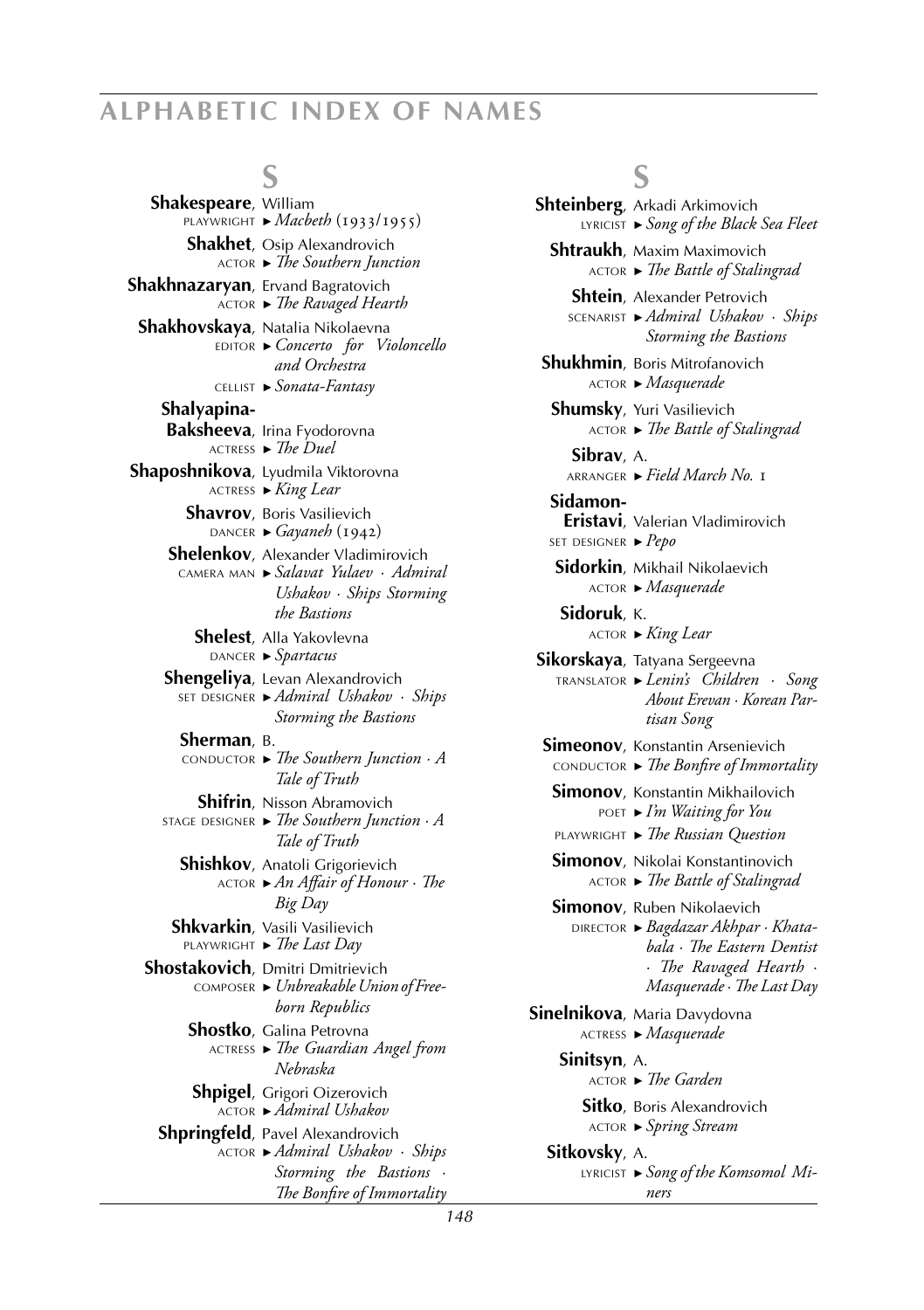#### **S**

 **Skobtseva**, Irina Konstantinovna actress ►*Otello · The Duel*  **Slavin**, Grigori lyricist ►*I'm Waiting for You · The Ural Girl*  **Slavinskaya**, Maria Evgenievna camera woman ►*Vladimir Ilyich Lenin*  **Slavinsky**, Evgeni Iosifovich camera man ►*Vladimir Ilyich Lenin*  **Slutsky**, Naum Faivelevich camera man ►*The Bonfire of Immortality* **Smirnov**, Boris Alexandrovich actor ►*Baku · The Battle of Stalingrad*  **Smirnov**, Sergei Vasilievich lyricist ►*Ode to Joy · Hymnic Song*  **Smirnova**, Lidia Nikolaevna actress ►*They Have a Native Coun try*  **Smolensky**, Yakov Mikhailovich actor ►*The Last Day*  **Smolyan**, A. lyricist ►*Action, Camaradas*  **Snezhnitsky**, Lev Dmitrievich actor ►*Masquerade · The Last Day*  **Snitkovsky**, V. lyricist ►*Song of the Komsomol Miners*  **Snoeck**, Kenneth arranger ►*Gayaneh* (1942)  **Sobolevsky**, Pyotr Stanislavovich actor ►*Admiral Ushakov*  **Sokolova**, S. actress ►*The Valencian Widow*  **Sokolova**, V. actress ►*The Kremlin Chimes*  **Solin**, Lev Lvovich arranger ►*Suite from 'Masquerade'* editor ►*Bagdasar Akhpar · The Eastern Dentist · Khatabala · The Ravaged Hearth · King Lear · Macbeth*  $(1955)$ 

#### **S**

 **Solovyov**, Ivan Ivanovich actor ►*Secret Mission · Aadmiral Ushakov · Ships Storming the Bastions*  **Solovyov**, Vladimir Romanovich actor ►*The Battle of Stalingrad · They Have a Native Country · Secret Mission*  **Solyannikov**, Nikolai Alexandrovich dancer ►*Gayaneh* (1942)  **Somov**, V. actor ►*The Southern Junction*  **Sonneborn**, Günter arranger ►*Gayaneh* (1942)  **Sorokin**, G. actor ►*The Southern Junction*  **Soshalsky**, Vladimir Borisovich actor ►*Otello*  **Sosin**, N. actor ►*Lermontov*  **Spevak**, Galina scenarist ►*Salavat Yulaev*  **Stanitsyn**, Viktor Yakovlevich actor ►*The Battle of Stalingrad · They Have a Native Country* director ►*Lermontov*  **Starostin**, N. actor ►*The Southern Junction · A Tale of Truth · Spring Stream*  **Steinberg**, Lev Petrovich conductor ►*Concerto for Piano and Orchestra*  **Stelnik**, Zakhar arranger ►*Suite from 'Masquerade'*  **Stepanova**, Angelina Iosifovna actress ►*Ilya Golovin*  **Stepanyan**, Varvara Khristoforovna actress ►*Bagdazar Akhpar · Khatabala · The Eastern Dentist*  **Strizhenov**, Gleb Alexandrovich actor ►*The Duel*  **Struchkova**, Raisa Stepanovna

dancer ►*Gayaneh* (1957)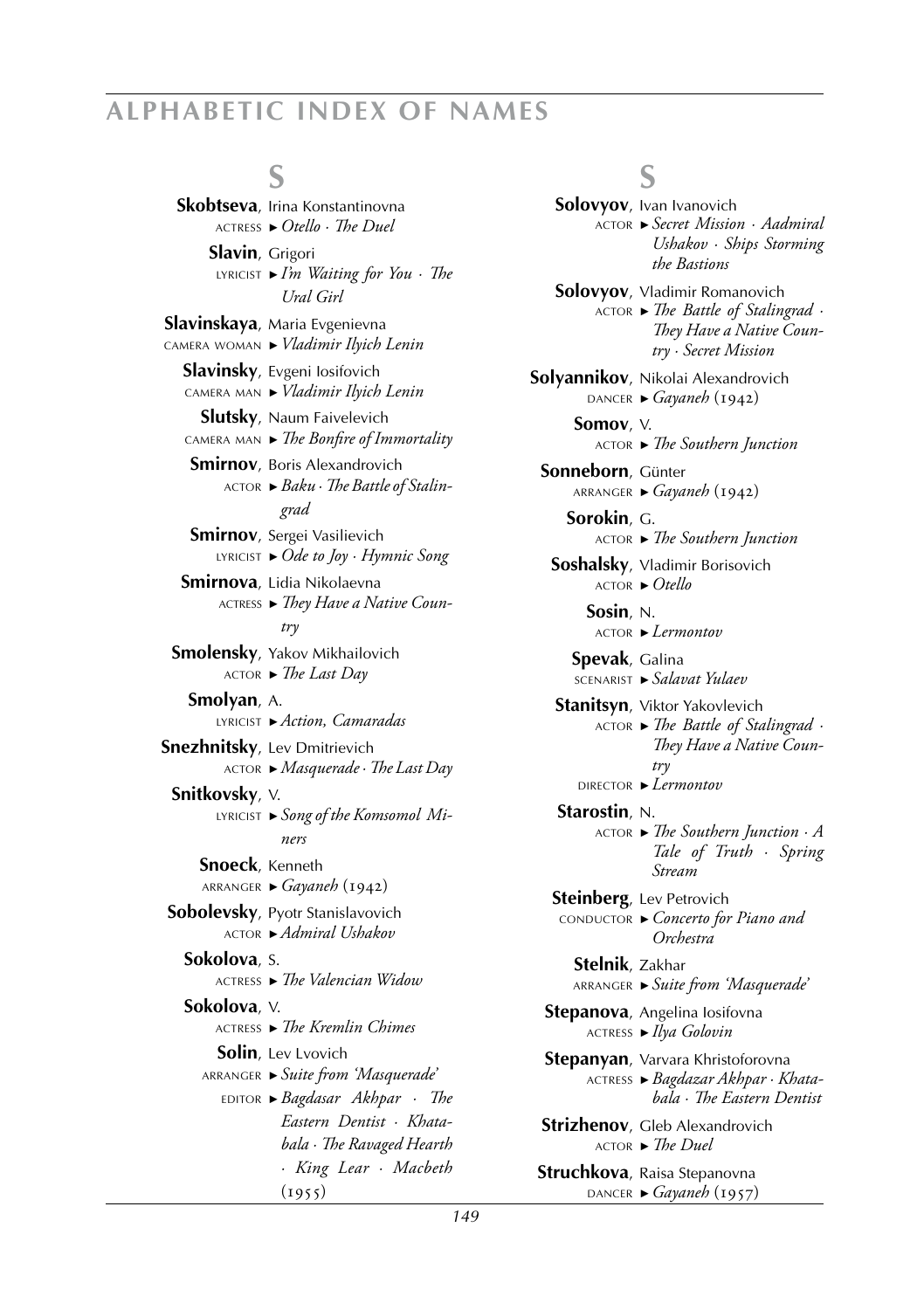#### **S**

 **Sudakov**, Ilya Yakovlevich actor ►*Ilya Golovin*  **Sundukyan**, Gabriel Mkrtichevich playwright ►*Pepo · Khatabala · The Ravaged Hearth*  **Sukhanov**, Pavel Mikhailovich actor ►*Prisoner No.* 217  **Sukharevskaya**, Lidya Petrovna actress ►*Prisoner No.* 217 *· The Duel*  **Sukharevsky**, Yu. dedicatee ►*Poem* (1927)  **Suleimanov**, Yunis actor ►*Zangezur*  **Surkov**, Alexei Alexandrovich scenarist·lyricist ►*The Tocsin of Peace* lyricist ►*Ships Storming the Bastions*  **Sushkevich**, Boris Mikhailovich producer ►*An Affair of Honour*  **Svetlovidov**, Nikolai Afansievich actor ►*Secret Mission*  **Svoboda**, Boris Alexeevich actor ►*The Battle of Stalingrad*  **Svobodin**, Nikolai Kapitonovich actor ►*Secret Mission · Admiral Ushakov · Ships Storming the Bastions*

 **Syrtlanov**, Rim Sultanovich actor ►*Salavat Yulaev*

 **Szenkár**, Jenö conductor ►*Symphony No. 1*

# **T**

 **Talya**, dedicatee ►*Children's Album for Piano*  **Targonsky**, Yakov Borisovich

violinist ►*Sonata for Violin and Piano*

 **Taskin**, Vladimir Alexeevich actor ►*The Bonfire of Immortality*

 **Tatlin**, Vladimir Evgrafovich stage designer ►*Detailed Reconnaissance*

 **Tavrizyan**, Mikhail Arsenievich conductor ►*Ode to Joy*

# **T**

 **Tavrizyan**, R. dancer ►*Happiness*  **Telegin**, Boris Vasilievich actor ►*Macbeth* (1955)  **Telesheva**, Elizaveta Sergeevna director ►*The Big Day*  **Tenin**, Boris actor ►*The Russian Question*  **Ter-Akopyan**, Alla Konstantinovna translator ►*Armenian State Anthem*  **Terenteva**, S.

actress ►*A Tale of Truth*  **Ter-Gabrielyan**, Avet (Avdei) Karpovich

dedicatee ►*Dance No. 1* violinist ►*String Quartet*

 **Ter-Gabrielyan**, G. actor ►*Bagdazar Akhpar · The Eastern Dentist*

 **Ter-Gevondyan**, Anushavan Grigorievich komposer ►*In Our Meadow*

> **Teryan**, Mikael Nikitovich viola player ►*String Quartet*

 **Teterin**, Evgeni Efimovich actor ►*Otello*

 **Timofeev**, Nikolai Dmitrievich actor ►*Secret Mission*

 **Tisse**, Eduard Kazimirovich camera man ►*Vladimir Ilyich Lenin*

 **Titova**, M. actress ►*Detailed Reconnaissance*

 **Titushin**, Nikolai Fyodorovich actor ►*Ilya Golovin*

 **Tolchanov**, Iosif Moiseevich actor ►*Masquerade · Ships Storming the Bastions*

 **Tolpygo**, Mikhail viola player ►*Sonata-Song*

 **Tolubeev**, Yuri Vladimirovich actor ►*The Battle of Stalingrad*

 **Tonsky**, A. translator ►*Armenian Drinking Song*

 **Toom**, Leon Valentinovich translator ►*The Guardian Angel from Nebraska*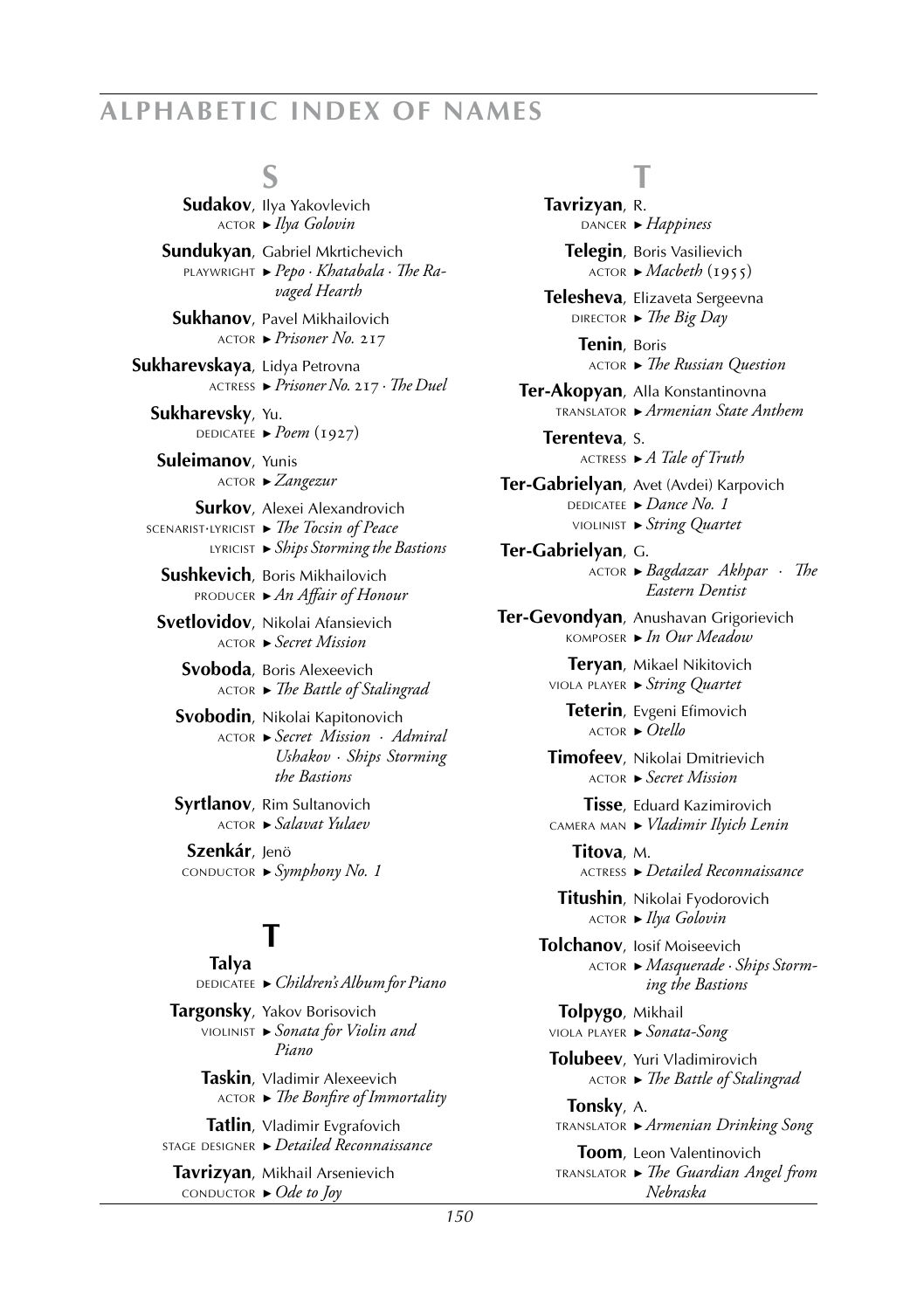# **T**

 **Toporkov**, Vasili Osipovich actor ►*Detailed Reconnaissance · Ilya Golovin* director ►*Ilya Golovin*  **Tovbin**, S. stage designer ►*Baku*  **Trofimov**, Nikolai Nikolaevich actor ►*Secret Mission*  **Troitsky**, Gennadi bass ►*Ballad About the Motherland*  **Troshin**, Vladimir Konstantinovich actor ►*Ilya Golovin*  **Troyanovsky**, Mikhail Konstantinovich actor ►*The Russian Question · Otello*  **Trumpf**, Klaus arranger ►*Gayaneh* (1942)  **Tsaryov**, Mikhail Ivanovich actor ►*Macbeth* (1955)  **Tsfasman**, Alexander Naumovich pianist ►*The Russian Question*  **Tsinman**, Arkadi Mikhailovich actor ►*The Russian Question*  **Tsoppi**, Vladimir Ernestovich actor ►*Zangezur*  **Tsuranov**, Mikhail lyricist ►*We're Living in Wonderful Times · Ayu-dag*  **Tsveifel**, S. arranger ►*Field March No.* 2 *· Dance Suite*  **Tsutsunava**, Tsetsiliya Razhdenovna actress ►*Prisoner No.* 217  **Tumanov**, Vladimir Alexandrovich actor ►*Admiral Ushakov · Ships Storming the Bastions*  **Tumanyan**, Ovanes Tadevosovich poet ►*Three Concert Arias*  **Tumskaya**, Valeria Fyodorovna actress ►*Masquerade*  **Tura-Khodzhaev**, Rustam actor ►*The Garden*  **Tushkevich**, G. arranger ►*Suite from 'Masquerade'*

# **T**

 **Tutyshkin**, Andrei Petrovich producer ►*Masquerade · The Last Day*  **Tvardovsky**, Alexander Trifonovich lyricist ►*Hymnic Song*

 **Tyumenbaev**, Shamshi actor ►*Saltanat*

## **U**

 **Umants**, A.

- translator ►*Three Concert Arias*
- **Umikyan**, G.
	- actor ►*The Ravaged Hearth*
	- **Uraliev**, T.
		- actor ►*Saltanat*

 **Usov**, Dmitri Sergeevich

translator ►*Dzhavuz Idim · Game Song · Our Future · Komsomol Member · The Komsomol Boy and Girl · In Our Meadow · New Song · Meadow Song · Comrade Hassan*

## **V**

- **Vainonen**, Vasili Ivanovich choreographer ►*The Valencian Widow · Masquerade · Gayaneh*   $(1957)$
- **Vainshelbaum**, B.
	- actress ►*The Valencian Widow*
	- **Vaisfeld**, Arnold Mikhailovich
	- set designer ►*Admiral Ushakov · Ships Storming the Bastions · Otello*
	- **Valenmyuller**, Yu.
		- dancer ►*Happiness*
		- **Valter**, Naum Gennadievich
			- pianist ►*Sonata for Violin and Piano*
		- **Valzer**, L.
		- actress ►*The Guardian Angel from Nebraska*

#### **Varosyan**, Sh.

dancer ►*Happiness*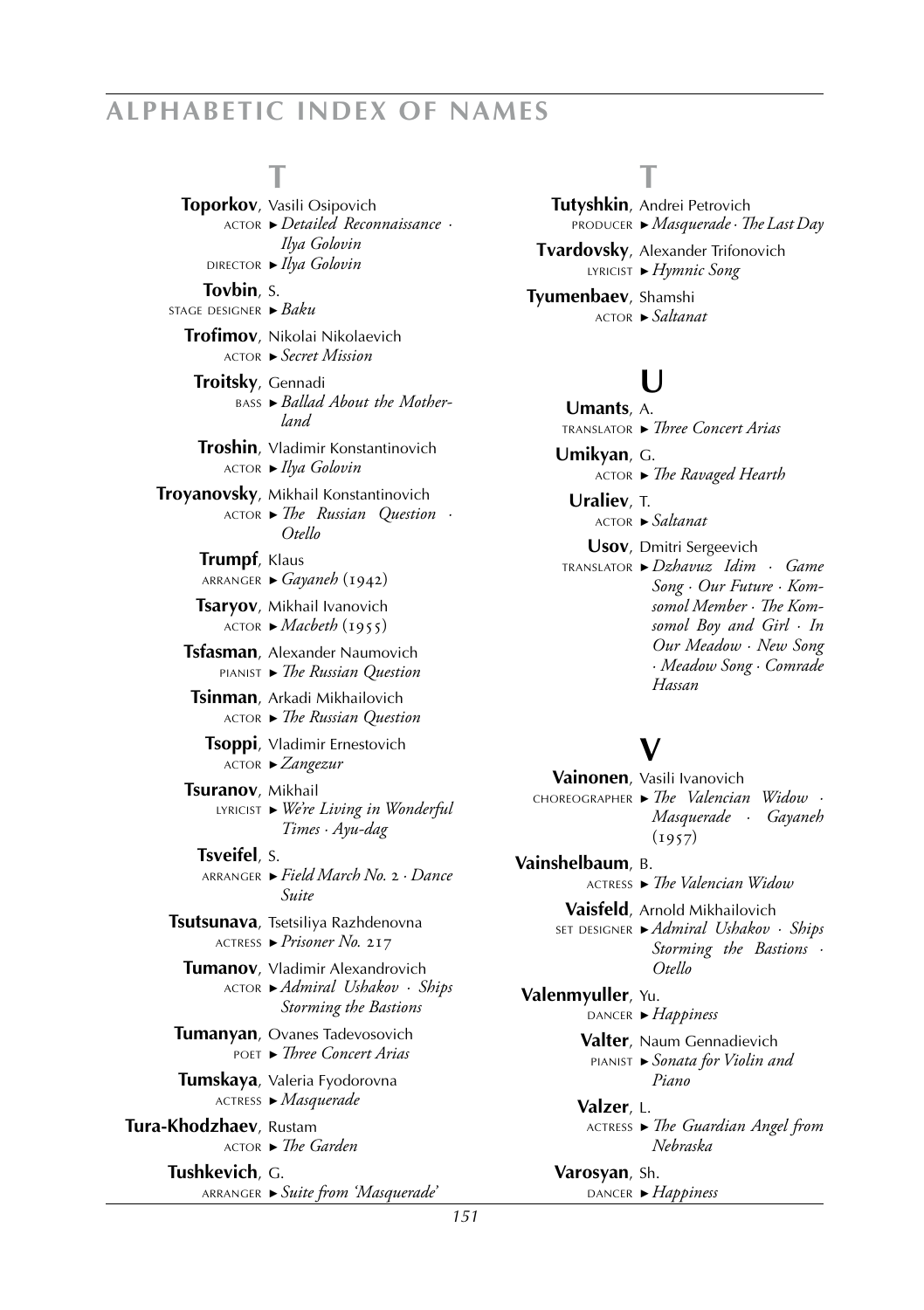# **V**

 **Vartanyan**, Valentin Tigranovich actor ►*Macbeth* (1933)  **Vasiliev**, G. actor ►*The Southern Junction*  **Vasiliev**, Sergei Alexandrovich lyricist ►*Patriotic Song*  **Vecheslov**, Sergei Mikhailovich actor ►*Secret Mission*  **Vedernikov**, Anatoli Ivanovich arranger ►*Gayaneh* (1957)  **Veitsler**, Leonid Sergeevich actor ►*The Big Day*  **Velikhov**, Evgeni Pavlovich producer·director ►*Macbeth* (1955)  **Venkar**, A. lyricist ►*In Our Meadow*  **Vesnik**, Evgeni Yakovlevich actor ►*Otello*  **Vesyolkin**, Igor Petrovich stage designer ►*Ilya Golovin*  **Vilkovir**, Efim Borisovich composer ►*Two Pieces on themes of Uzbek Folk Songs · Two Pieces on Themes of Armenian Folk Songs*  **Vinnikov**, Viktor lyricist ►*What Children Dream of*  **Vinogradov**, Anatoli Kornelievich scenarist ►*Admiral Ushakov*   **Virta**, Nikolai Evgenievich [Karelsky] scenarist ►*The Battle of Stalingrad*  **Vladik**, dedicatee ►*Children's Album for Piano*  **Vladimirova**, actress ►*Baku*  **Vladimirsky**, Nikolai lyricist ►*Off to School Tomorrow · The Pioneer Girl Olga*  **Vladislavsky**, Vladimir Alexandrovich actor ►*Prisoner No.* 217  **Voinova- Shikanyan**, Lyubov Pavlovna dancer ►*Happiness*  **Vogler**, Oswald arranger ►*Gayaneh* (1942)

#### **V**

 **Voitsik**, Ada Ignatievna actress ►*Ships Storming the Bastions*  **Volchek**, Boris [Volchok, Ber Izrailevich] camera man ►*Prisoner No.* 217 *· The Russian Question · Vladimir Ilyich Lenin · Secret Mission*  **Volkov**, Boris Ivanovich stage designer ►*The Guardian Angel from Nebraska · Macbeth* (1955)  **Volkov**, Leonid Andreevich actor ►*Ilya Golovin*  **Volkov**, Nikolai Dmitrievich librettist ►*Spartacus*  **Volkov**, Nikolai Nikolaevich (sen.) actor ►*Admiral Ushakov · Ships Storming the Bastions*  **Volkov**, Pavel Mikhailovich actor ►*Admiral Ushakov · Ships Storming the Bastions*  **Volodko**, N. actor ►*The Southern Junction*  **Voronkov**, Sergei Petrovich set designer ►*Salavat Yulaev*  **Voskanyan**, Arus Tigranovna actress ►*Macbeth* (1933)  **Vovsi**, Arkadi Grigorievich actor ►*An Affair of Honour · The Valencian Widow*  **Voznesensky**, Yu. arranger ►*The Big Day*  **Vsevolodov**, Vladimir Vsevolodovich actor ►*The Battle of Stalingrad*  **Vsevolozhsky**, actor ►*Baku*  **Vysotsky**, Mikhail Konstantinovich actor ►*Secret Mission*

# **W**

 **Wallenborn**, Robert arranger ►*Gayaneh* (1942)  **Wentzel**, Ingo arranger ►*Gayaneh* (1942)  **Winklhofer**, Friedemann arranger ►*Gayaneh* (1942)